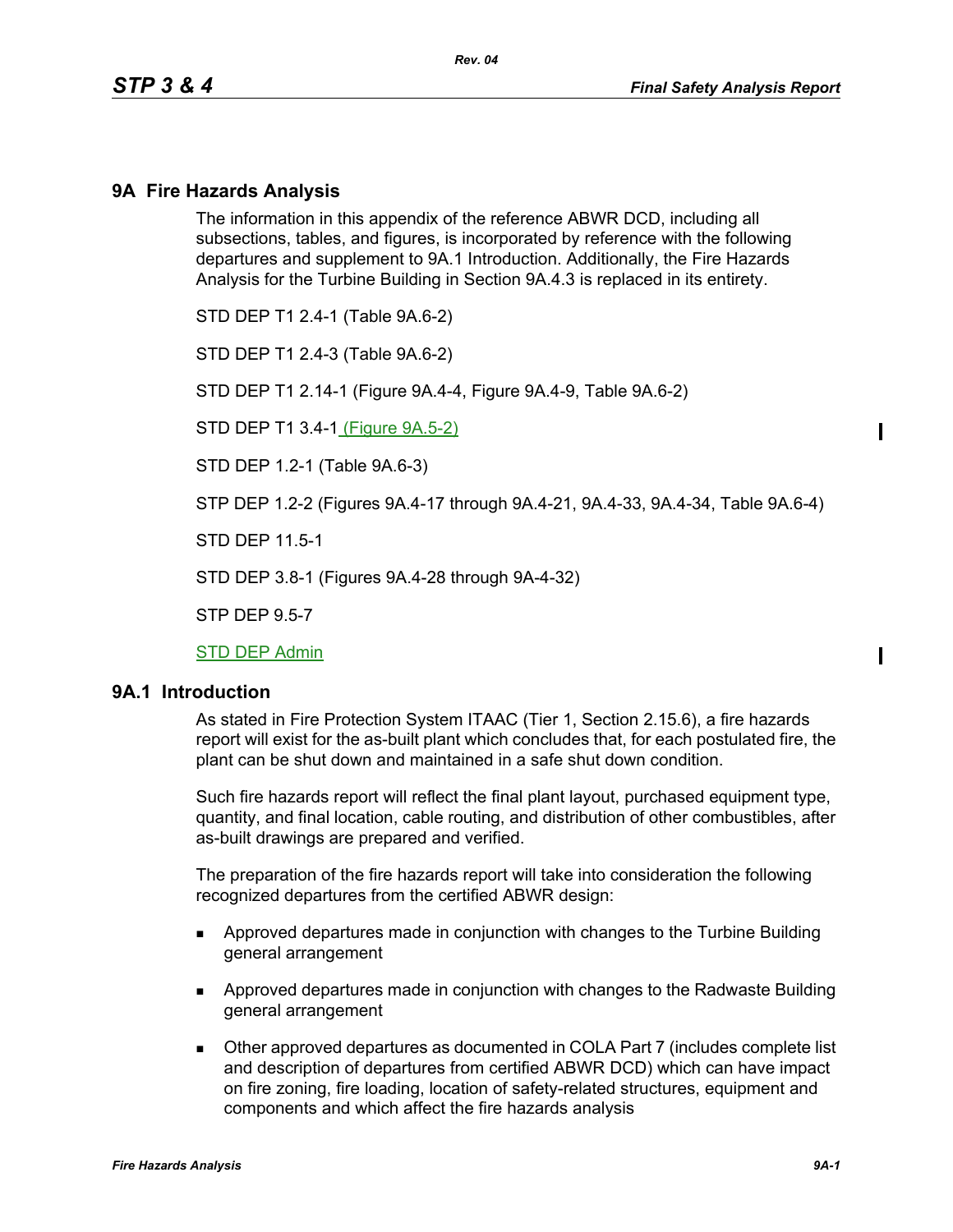The above departures will be reviewed using the same criteria used in the certified ABWR design. These criteria consider potential fire hazards and assess the effect of postulated fires on the ability to shutdown and cooldown the reactor to a cold shutdown condition; each postulated fire will be documented in the fire hazard report. (COM 9A-1)

## **9A.4 Analysis**

STD DEP T1 2.4-3

STD DEP T1 2.14-1 (Figure 9A.4-4, Figure 9A.4-9)

STD DEP T1 3.4-1

STP DEP 1.2-2 (Figures 9A-4-17 through 9A-4-21, 9A.4-33, 9A.4-34, Table 9A.6-4)

STD DEP 3.8-1 (Figures 9A.4-28 through 9A-4-32)

#### **9A.4.1.1.4 RCIC Room A (Rm No. 112)**

*(5) Combustibles Present:*

| <b>Fire Loading</b>                                                              | <b>Total Heat of Combustion (MJ)</b>                                             |
|----------------------------------------------------------------------------------|----------------------------------------------------------------------------------|
| 17 m of divisional cable trays containing<br>14 kg/m of XLPE-FR cable insulation | 727 MJ/m <sup>2</sup> , NCLL (727 MJ/m <sup>2</sup> maximum<br>average) applies. |
| <b>106 liters of Class III B lube oil.</b>                                       | $4.6 \times 10^3$                                                                |

- *(13) Remarks:*
	- *(a) The room contains electrical cables in trays. Cable insulation in trays is discussed in Subsection 9A.3.4.*
	- *(b)* Not Used

#### **9A.4.1.3.3 Emergency Electric Room A (Rm No. 310)**

- *(1) Fire Area—F3100*
- *(2) Equipment: See Table 9A.6-2*

| <b>Safety-Related</b> | <b>Provides Core Cooling</b> |
|-----------------------|------------------------------|
| Yes, D1               | Yes, D1                      |

- *(3) Radioactive Material Present—None.*
- *(4) Qualifications of Fire Barriers—Floor, the exterior wall common with corridor (clean area for personnel access) leading to the control building, the wall common with RIP panel room (Rm 315), the wall common with the elevator and the stairwell, the wall common with corridor A (Rm 311), the wall common*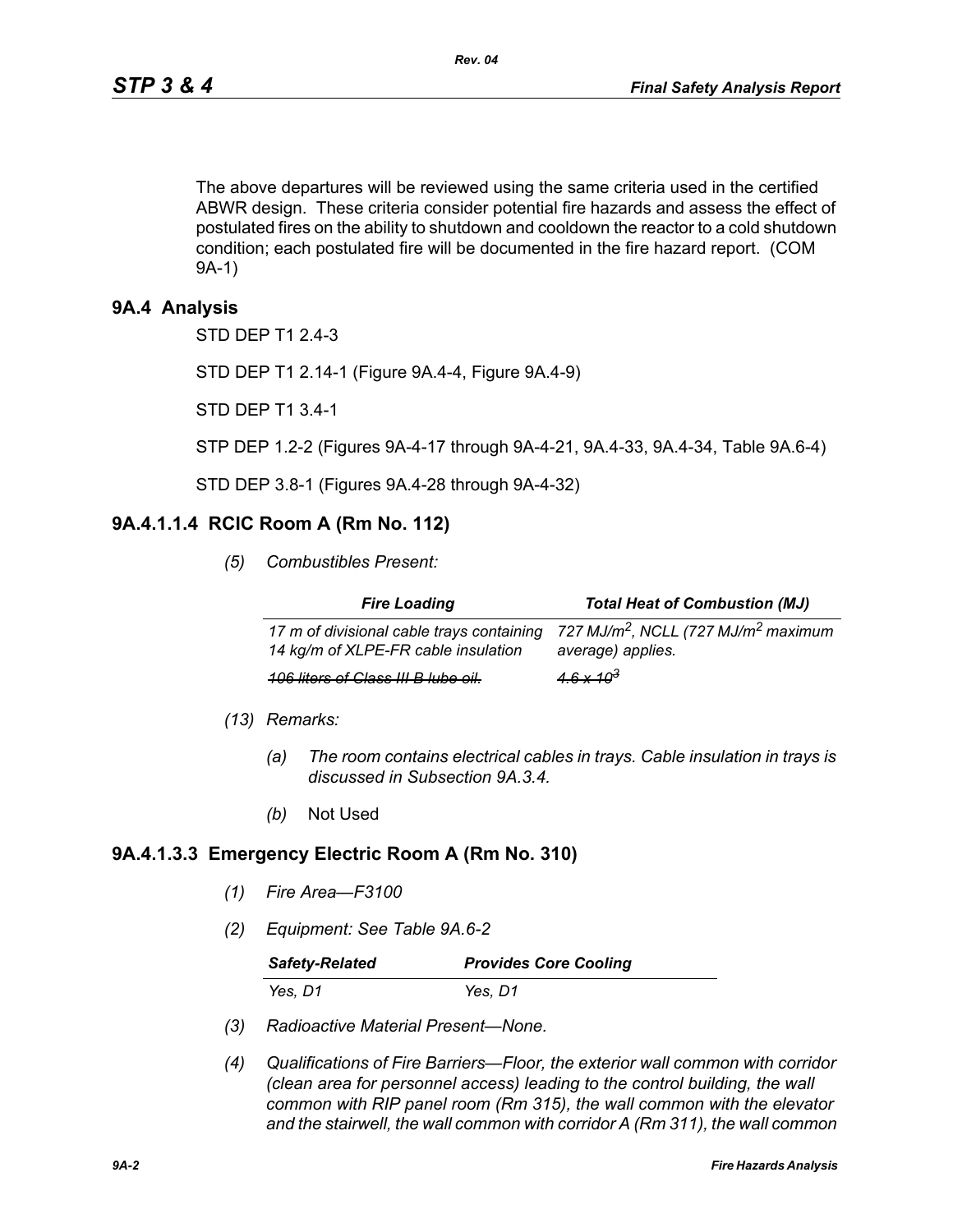*with corridor D (Rm 344), the wall common with room 342, the wall common with division 4 multiplexing* Remote Digital Logic Controller *room (Rm 381), and the ceiling which is in common with fire area F4900, F4100, F4101, F4102 on the 12300 mm level, and Fire area F1200 on the 8500 mm level are of 3 h fire-resistive concrete construction. The remainder of the walls are concrete and are not rated as they are internal to fire area F3100. There is one 3 h fire-resistive double door which provides access from the control building, and one 3 h fire resistive door which provides access to division 4 multiplexing* Remote Digital Logic Controller *room*.

# **9A.4.1.3.21 Emergency Electrical Room B (Rm No. 326)**

*(4) Qualifications of Fire Barriers—The wall common with the emergency electrical room C (Rm 337), the wall common with corridor C (Rm. 335), the wall common with the corridor B (Rm 321), the portion of the wall common with elevator and stair tower 3, the wall common with* the *RIP Panel Room (320), the exterior wall, the floor and the ceiling are of 3 h fire-resistive concrete construction. Two 3 h fire-resistive double doors provide access and egress from the emergency electrical room C (Rm 337) and* the *RIP Panel room (Rm 320). Two piping spaces are entered to*enter *this room at elevation 10300 mm to facilitate the FCS piping to the next elevation. The walls of these piping spaces are fire barrier of 3 h fire resistive concrete construction.*

## **9A.4.1.3.27 Corridor D (Rm No. 344)**

*(4) Qualifications of Fire Barriers—The wall common with RPV instrument rack IV room (Rm345), The wall common with RIP Panel room (Rm 340), The wall common with Remote Shutdown Panel Rooms (RM 341 and Rm 383), The wall common with division 4 Remote Multiplexing* Remote Digital Logic Controller *unit room (Rm 381) and portion of the wall common with Emergency Electrical Room A (Rm 310), the wall common with room 342, and portion of the ceiling which is in common with fire area F3400 on the 8500 mm level are fire barriers and are of 3 h fire-resistive concrete construction. Primary containment acts as one wall of the room. The remainder of the walls, the remainder of the ceiling, and the floor are concrete and are not rated as they are internal to fire area F1200. Access to the corridor is provided from corridor B (Rm. No. 321) via an open direct connection, and from room 342 via a 3 hour fire-resistive door.*

## **9A.4.1.3.28 RIP Panel A Room (Rm No. 340)**

*(4) Qualifications of Fire Barriers—Floor, the building exterior wall, the wall common with Remote Shutdown Panel Room A (Rm 341), the wall common with division 4 Remote multiplexing* Remote Digital Logic Controller *Unit (Rm 381), the wall common with corridor D (Rm 344), The wall common with elevator No.4, and portion of the ceiling which is common to fire area F4201 are of 3 h fire-resistive concrete construction. The remaining walls, and the remainder of ceiling are concrete and are not rated as they are internal to fire*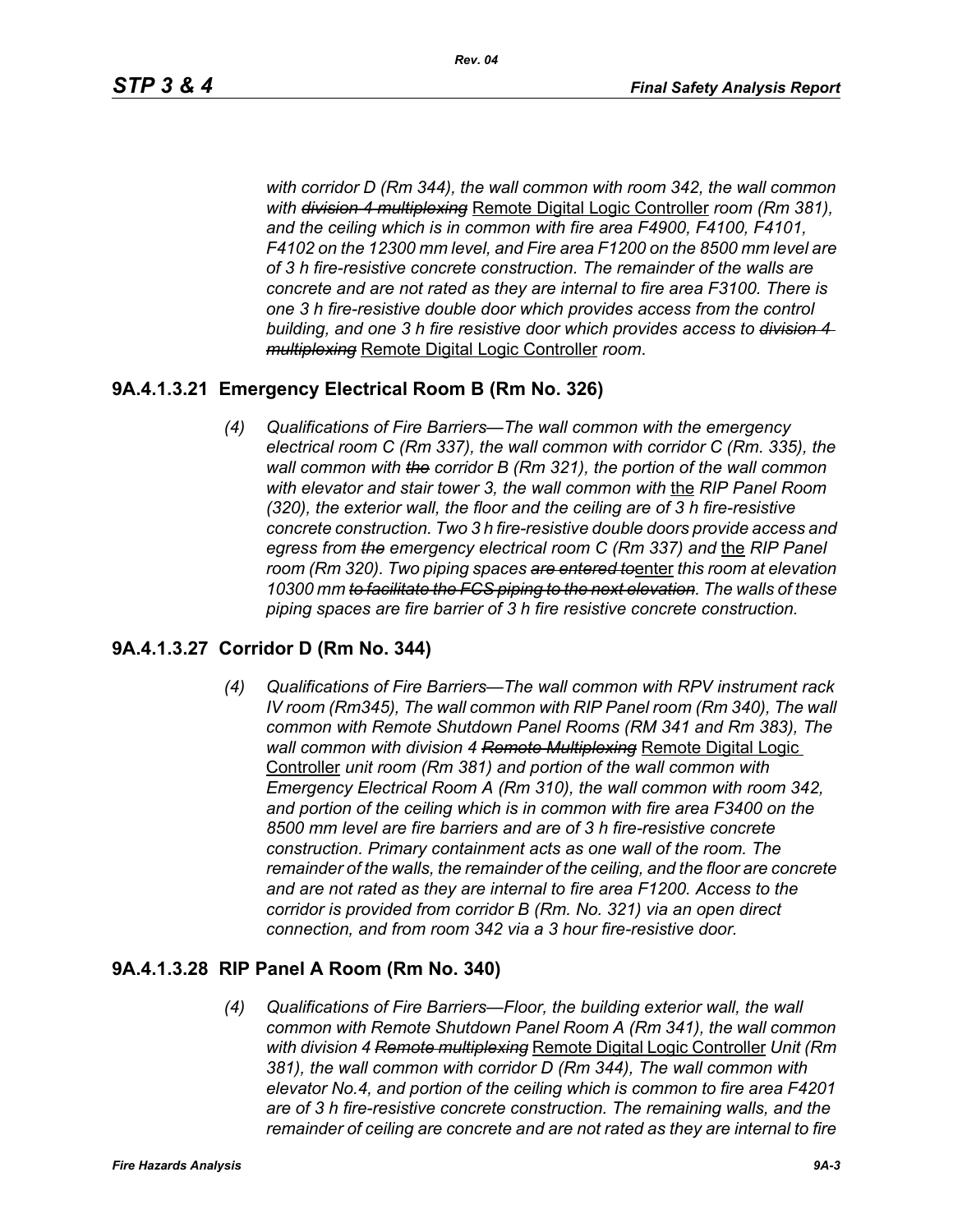*area F3200. Access to the room is provided via a 3 h fire-resistive double door from the corridor (R/B clean area) leading to control building, and via a direct opening from room 320.*

## **9A.4.1.3.38 Division 4** *Remote Multiplexing* **Remote Digital Logic Controller Room (Rm No. 381)**

# **9A.4.1.4.8 Corridor C (Equipment Entry) (Rm No. 430A and 430B)**

*(4) Qualifications of Fire Barriers—Room 430 is divided into rooms 430A and 403B. Room 430B provides a separate fire area F4303 between room 430A (fire area F4301) and room 410 (fire area F4101). There is a 3-hour fire rated door at each end of room 430B providing a vestibule between room 430A and*  room 410. The floors and walls of room 430B serve as fire barriers and are of *3-hour fire-resistive concrete construction. The ceiling of room 430B is not rated as it is common to room 530B above within fire area F4303. Room 430B provides access to ECCS Valve Room C (Rm 431) via a 3-hour fire-rated door. The walls common with the C diesel generator room (Rm 432), valve room (C) (Rm 431), corridor B (Rm 420), the Flammability Control System room (Rm 436) and the exterior wall serve as fire barriers and are of 3 h fireresistive concrete construction. The floor of room 430A is also a fire barrier to limit the size of the fire areas below and to protect the lower regions of the building, which contains the majority of the ESF equipment. The walls of room 430A are concrete and are not rated as they are internal to fire area F4301. A section of the ceiling common to fire areas F4300, F1300 and F3300 above is of 3 h fire-resistive concrete construction. The remainder of the ceiling is not fire rated as it is internal to fire area F4301. Access to corridor A room 430A is provided from room 430B and corridor B (Rm 420) via 3 h fireresistive doors. Room 430A provides direct access to the electrical and instrumentation penetration room (Rm 433) through a non-rated door and valve room (C) (Rm 431) and the Flammability Control System room (Rm 436) through a 3 h fire-rated door. There is an open hatch in Room 430A to the floors above. A large steel non-fire-rated door provides access to the reactor building for moving in fuel and other large loads.*

#### **9A.4.1.4.11 Flammability Control System Room (Div. 3) (Rm No. 436)Not Used**

- *(1) Fire Area—F4320*
- *(2) Equipment: See Table 9A.6-2*

| <b>Safety-Related</b> | <b>Provides Core Cooling</b> |
|-----------------------|------------------------------|
| Yes, D1, and D2       | No.                          |

*(3) Radioactive Material Present — None that can be released as a result of fire.*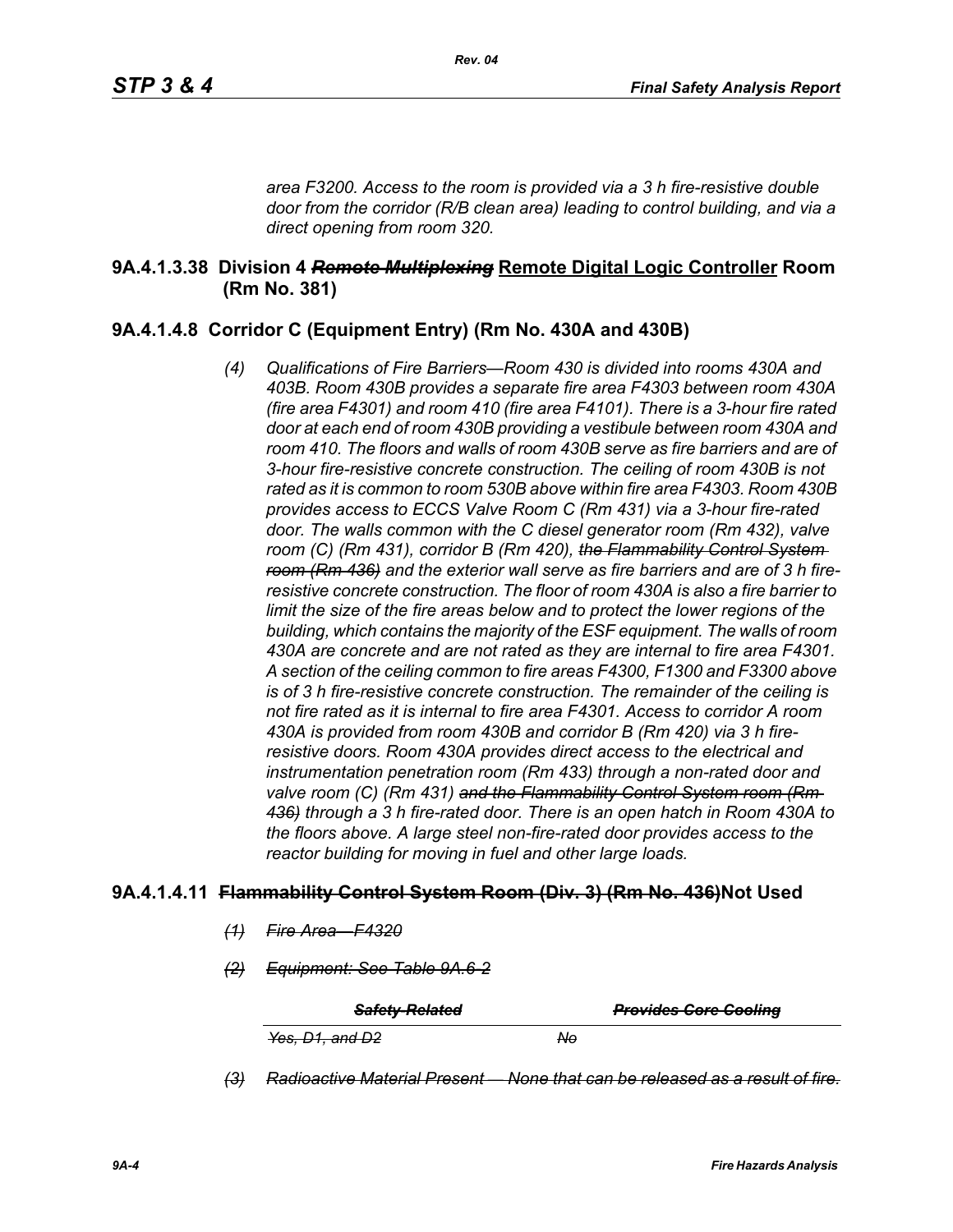- *(4) Qualifications of Fire Barriers—The floor and interior and exterior walls are fire barriers and are of 3 h fire-resistive concrete construction. The ceiling is formed by the bottom of the spent fuel storage pool (F4301) and is a 3 h fire barrier. Personnel access is provided via a 3 h fire-resistive door from corridor C (Rm 430).*
- *(5) Combustibles Present:*
- *(6) Detection Provided—Class A supervised POC in the room and manual alarm*

| <b>Fire Loading</b>   | <b>Total Heat of Combustion (MJ)</b>                                 |
|-----------------------|----------------------------------------------------------------------|
| <del>Cable Tray</del> | 727 MJ/M <sup>2</sup> -NGLL (727 MJ/M <sup>2</sup> -maximum average) |
|                       | appplies                                                             |

*pull station at Col. 5.9-F.2 and 2.1-F.1.*

- *(7) Suppression Available*
- *(8) Fire Protection Design Criteria Employed:*

| <del>Type</del>               | <b>Location/Actuation</b>      |
|-------------------------------|--------------------------------|
| Standpipe and hose reel       | <del>Col. 2.2-F.1/Manual</del> |
| <b>ABC hand extinguishers</b> | <del>Col. 2.1-F.1/Manual</del> |

- *(a) The function is located in a separate fire resistive enclosure.*
- *(b) Fire detection and suppression capability is provided and accessible.*
- *(9) Consequences of Fire—The postulated fire assumes the loss of the function.*

*Smoke from a fire will be removed by the EHVAC(B) system operating in its smoke removal mode.*

- *(10) Consequences of Fire Suppression—Suppression extinguishes the fire. Refer to Section 3.4, "Water Level (Flood) Design", for the drain system.*
- *(11) Design Criteria Used for Protection Against Inadvertent Operation, Careless Operation or Rupture of the Suppression System:*
	- *(a) Location of the manual suppression system external to the room*
	- *(b) Provision of raised supports for the equipment*
	- *(c) Refer to Section 3.4, "Water Level (Flood) Design", for the drain system.*
	- *(d) ANSI B31.1 standpipe (rupture unlikely)*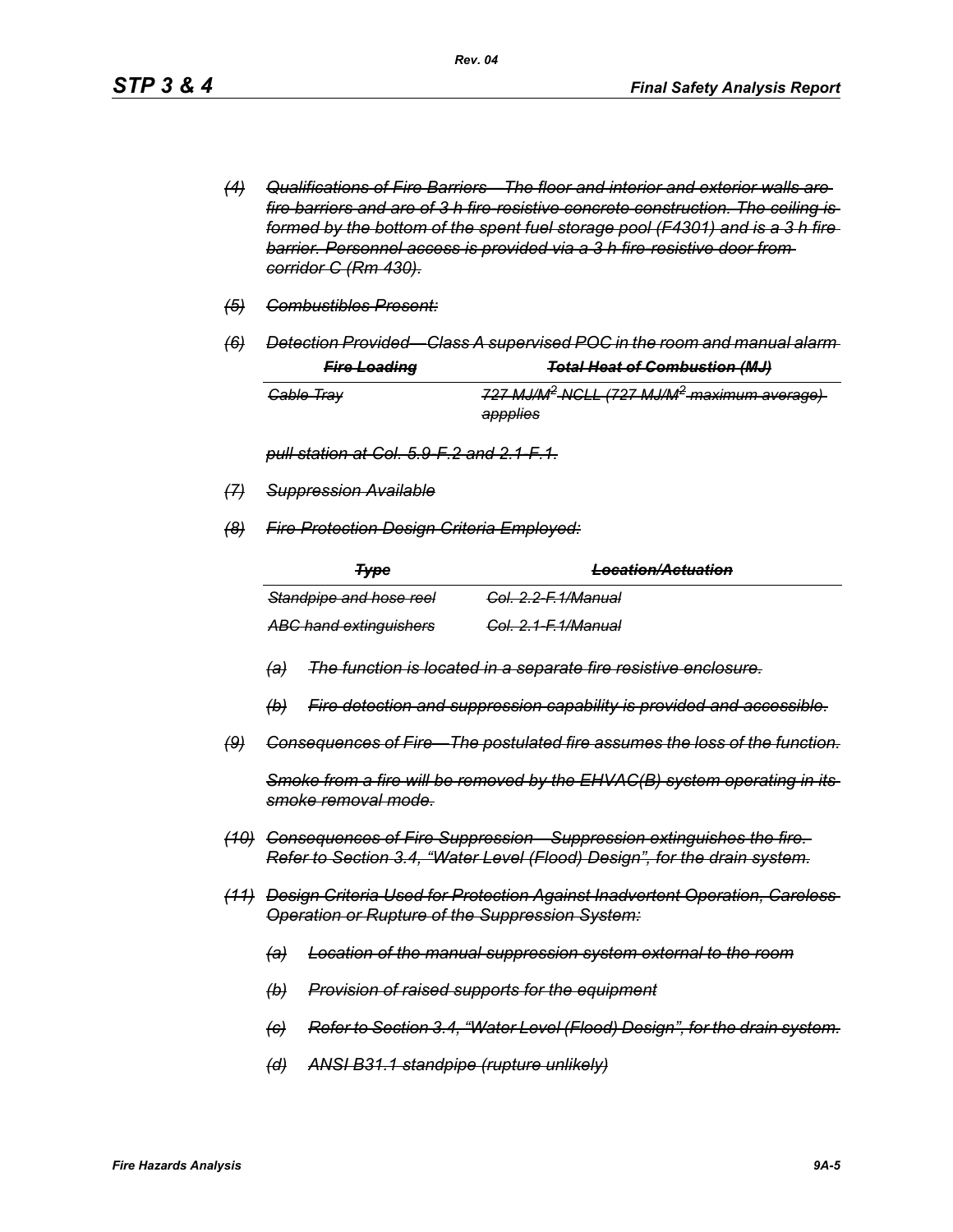- *(12) Fire Containment or Inhibiting Methods Employed:*
	- *(a) The functions are located in a separate fire-resistive enclosure.*
	- *(b) The means of fire detection, suppression and alarming are provided and accessible.*
- *(13) Remarks—None.*

## **9A.4.1.4.12 Corridor B (Rm No. 420)**

*(4) Qualifications of Fire Barriers—The walls common with the Flammability Control System Room (Rm 425), the elevator and stair well walls, the Diesel Generator B Room (Rm 423) and the ECCS Valve B Room (Rm 421) serve as fire barriers and are of 3 h fire-resistive concrete construction. The floor is also a fire barrier to limit the size of the fire areas below and to protect the lower regions of the building, which contains the majority of the ESF equipment. The walls common with the E and I Penetration Room (Rm 422) and the ceiling are fire-resistive concrete but are nonrated as they are internal to fire area F4201. Access to the corridor is provided from corridor D (Rm 445), corridor C (Rm 430) and stairs and elevator No.3. A 3 h fire damper is installed in the HVAC duct (located next to the elevator) where it passes through the fire barrier floor to the division 2 areas on the level below. This fire barrier divides the division 2 area of the building to limit the magnitude of possible damage due to a single fire.*

## **9A.4.1.4.15 Diesel Generator B Room (Rm No. 423)**

*(4) Qualifications of Fire Barriers—The building exterior walls, the walls common with Corridor B (Rm 420), the wall common with FCS room (Rm 425), the wall common with stair wells (Rms 193 and 329), and the floor are of 3 h fire resistive concrete construction. The interior partition walls, and ceiling are not fire rated as they are internal to fire F4200. The ceiling of the room is not a fire barrier as the fan room is located directly above this diesel generator*  room. The exterior wall of the room has a removable section for removal of *equipment from the diesel generator room. Access to this room is provided from the Clean Area Access C/D (Rm 426) through a 3 h fire-rated door and through the removable section of the external wall.*

#### **9A.4.1.4.27 Not Used**

- *(1) Fire Area—F4230*
- *(2) Equipment: See Table 9A.6-2*

*Safety-Related Provides Core Cooling*

*Yes, D2 No*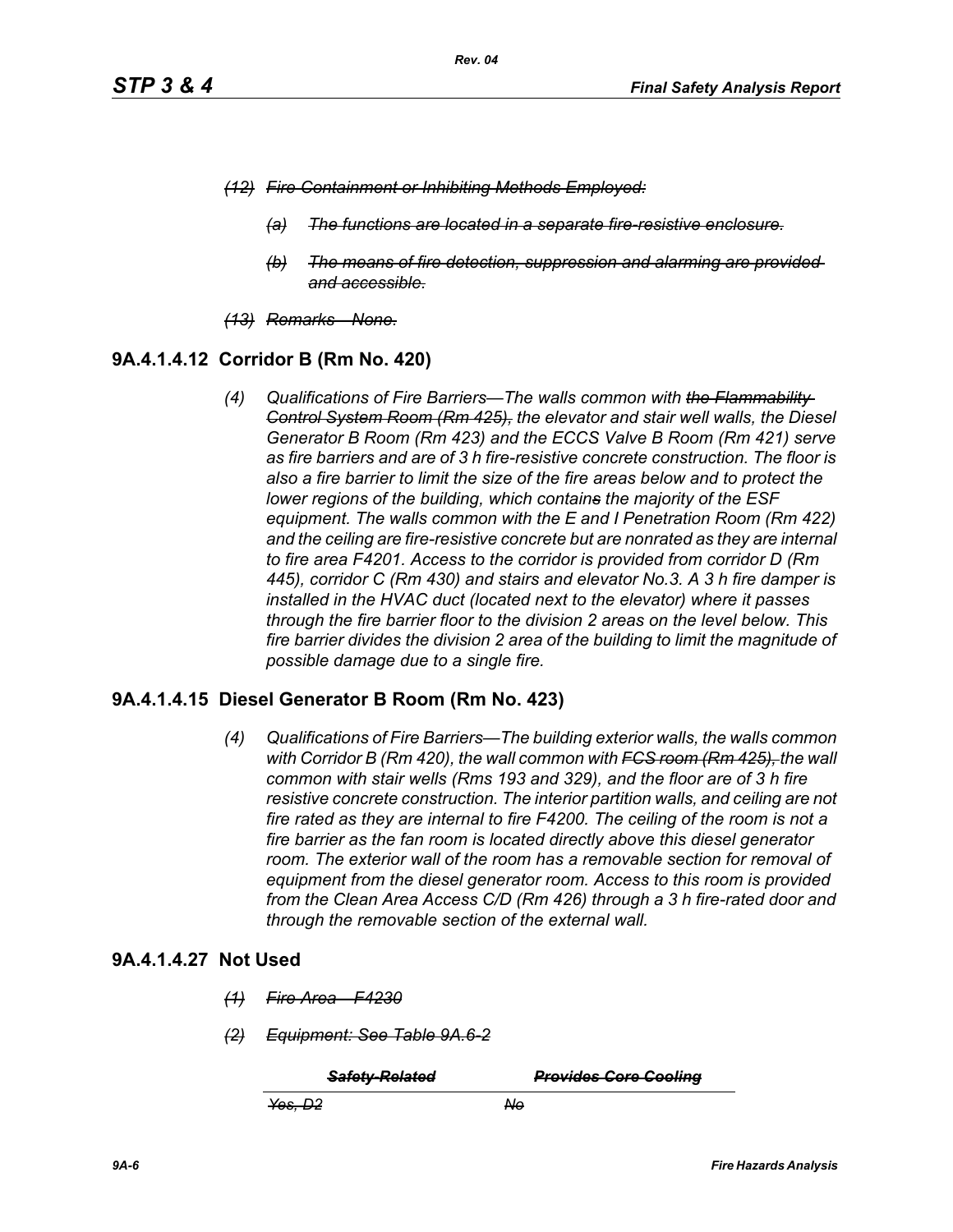- *(3) Radioactive Material Present—None that can be released as a result of fire.*
- *(4) Qualifications of Fire Barriers—The floor and interior and exterior walls are fire barriers and are of 3 h fire-resistive concrete construction. The ceiling is formed by the bottom of the spent fuel storage pool (F4301) and is a 3 h fire barrier. Access to the room is provided from Corridor B (Rm 420) through with a three hour fire-rated door.*
- *(5) Combustibles Present:*
- *(6) Detection Provided—Class A supervised POC in the room and manual alarm*

|                       | <b>Fire Loading</b> | <b>Total Heat of Combustion (MJ)</b>                      |
|-----------------------|---------------------|-----------------------------------------------------------|
| <del>Cable Tray</del> |                     | 272 MJ/m <sup>2</sup> NGLL (727 MJ/m <sup>2</sup> maximum |
|                       |                     | <del>average) applies</del>                               |

*pull station at Col. 2.1-F.1.*

*(7) Suppression Available:*

| <b>Type</b>                   | I ocation/Actuation<br><del>Locanom Acidanom</del> |
|-------------------------------|----------------------------------------------------|
| Standpipe and hose reel       | <del>Col. 2.1-F.1/Manual</del>                     |
| <b>ABC hand extinguishers</b> | <del>Col. 2.1-F.1/Manual</del>                     |

- *(8) Fire Protection Design Criteria Employed:*
	- *(a) The function is located in a separate fire resistive enclosure.*
	- *(b) Fire detection and suppression capability is provided and accessible.*
- *(9) Consequences of Fire—The postulated fire assumes the loss of the function. Smoke from a fire will be removed by the EHVAC(B) system operating in its smoke removal mode.*
- *(10) Consequences of Fire Suppression—Suppression extinguishes the fire. Refer to Section 3.4, "Water Level (Flood) Design", for the drain system.*
- *(11) Design Criteria Used for Protection Against Inadvertent Operation, Careless Operation or Rupture of the Suppression System:*
	- *(a) Location of the manual suppression system external to the room*
	- *(b) Provision of raised supports for the equipment*
	- *(c) Refer to Section 3.4, "Water Level (Flood) Design", for the drain system.*
	- *(d) ANSI B31.1 standpipe (rupture unlikely)*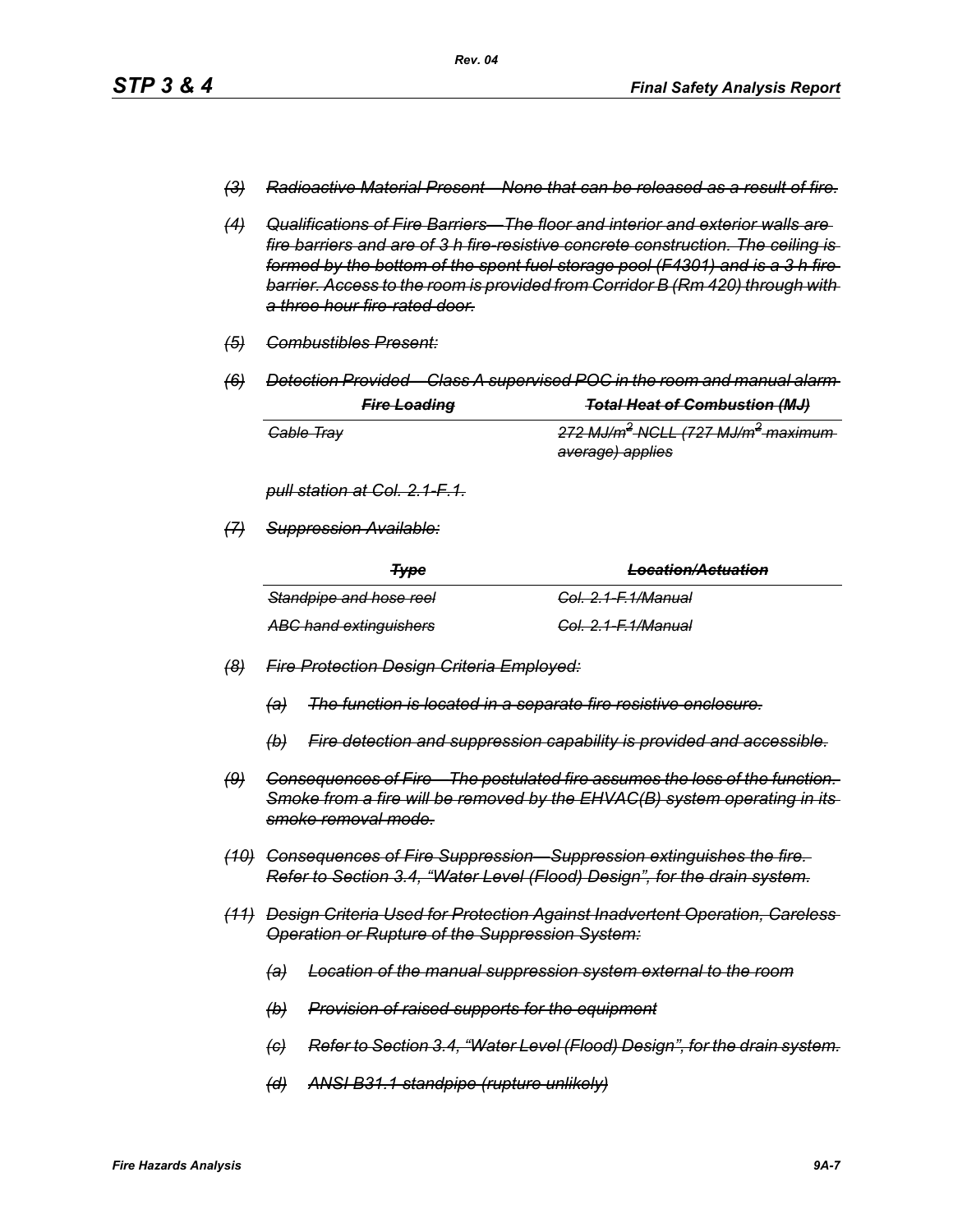- *(12) Fire Containment or Inhibiting Methods Employed:*
	- *(a) The functions are located in a separate fire-resistive enclosure.*
	- *(b) The means of fire detection, suppression and alarming are provided and accessible.*
- *(13) Remarks—None.*

#### **9A.4.2.5.6 Recirc Internal Pump MG Sets and Control PanelsRm Nos. 501,502,503 and 504**

- *(4) Qualification of Fire Barriers—The MG set and control room spaces (consisting of Rm Nos. 501, 502, 503 and 504) are in a common fire area. The walls enclosing these spaces are common to adjacent fire areas FC4220 and FC4310 and are designated as fire barriers. Therefore they are of three hour fire-resistive concrete construction. The ceiling is common to fire areas FC4910, FC6210 and FC1210 above and is of three hour fire-resistive concrete construction. The floor is common the*to *fire area FC4910 below and is also of three hour fire-resistive concrete construction. Access to Rm Nos. 501 and 503 is provided from Rm No. 521 via three hour fire rated doors. Rm Nos. 502 and 504 are accessible from Rm Nos. 501 and 503, respectively.*
- *(5) Combustibles Present—(NCLL Applies)*

| <b>Fire Loading</b>                                                                                    | <b>Total Heat of Combustion (MJ)</b>                            |
|--------------------------------------------------------------------------------------------------------|-----------------------------------------------------------------|
| Lubricating oil internal to the MG Sets<br><b>Gable in trays Electrical</b><br><b>PanelsNegligible</b> | 727 MJ/m2 NGLL (727 MJ/m2 maximum<br>average) appliesNegligible |

*(9) Consequences of Fire—Postulated fire assumes loss of the function. Loss of the RIP MG Sets will either necessitate a manual scram or initiate an automatic scram. Room cooling is provided by coolers which receive chilled water from the turbine building chilled water system. Room purge (supply and exhaust) is provided by the division 2 HVAC which would be switched to the smoke removal mode upon detection of smoke. The combustion products would then be exhausted directly to the atmosphere without being returned to the division 2 areas. Smoke detection is provided in the branch exhaust duct for the non-safety-related rooms in this fire area (Rm Nos. 501, 502, 503, and 504). This is an aid to determining that a fire is in the non-safety-related rooms and not in the division 2 rooms served by the common purge system. Refer to Subsection 9.5.1.1.6 for additional information.*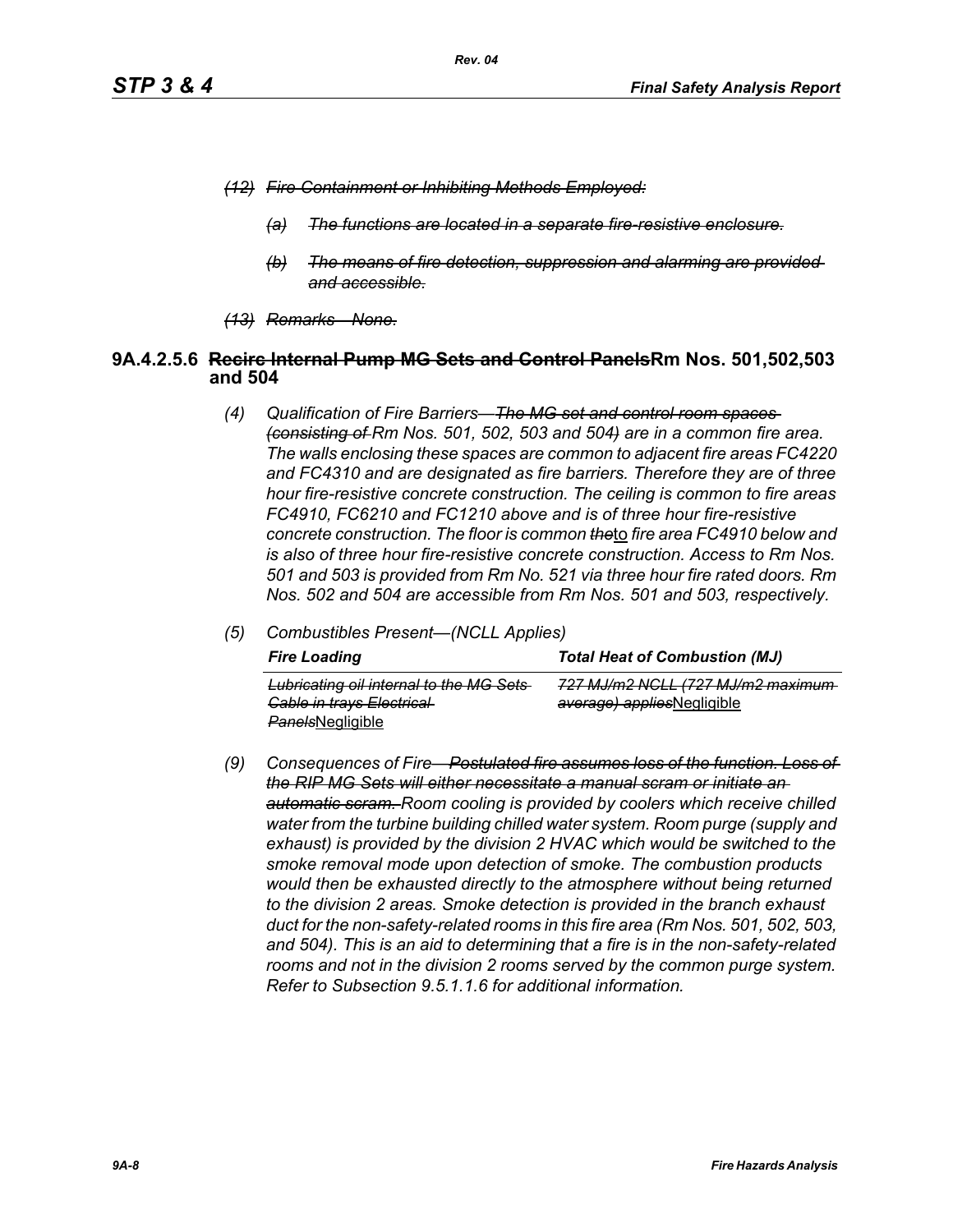- *(13) Remarks:*
	- (a) *Room exhaust and makeup air capability is provided by the division 2 control building HVAC System*.
	- (b) The Recirc. Internal Pump MG Sets and Control Panels have been relocated to the Control Building Annex.

# **9A.4.2.5.8 Passageway (Rm No. 521)**

*(4) Qualification of Fire Barriers—Rm No. 521 is a passageway which provides equipment and personnel access to the RIP MG Set rooms*Rm. Nos. 501 and 503 *(FC5010) via three hour fire-resistive doors. The interior walls and building exterior walls of Rm No. 521 are designated as fire barriers and are of three hour fire-resistive concrete construction. Portion of the ceiling of Rm No. 521 is common to fire areas FC4220 and FC4310 above and is of three hour fire-resistive concrete construction. The remaining portion of the ceiling is not fire rated barrier. The floor is common to fire area FC4910 below and is also of three hour fireresistive concrete construction. Access to Rm No. 521 from above and below is provided by a stairwell (Rm No.325) and from room 592 via a 3 h fire rated door.*

## **9A.4.3 Turbine Building**

STD DEP 1.2-2

## **9A.4.3.1 Floor B1F (El. 2.3m (2'-2")) - See Figure 9A.4-17 and Table 9A.4.3.1 Summary of Fire Protection Criteria Floor B1F**

## **9A.4.3.1.1 Fire Area – FT1500 (General Area)**

(1) Fire Area Boundary Description

Floor B1F shares fire area FT1500 with all other floors in the Turbine Building. Large overhead openings exist between floor B1F and mezzanine MB1F in the high pressure condensate pump area (room 132) and condenser vacuum pump area (room 121).

Open metal grating and non-fire rated equipment access hatches are installed in different locations/elevations between floor B1F and the upper floors in fire area FT1500.

The low pressure condensate pump area (room 140) extends vertically up to and through a non-fire rated equipment hatch in the turbine operating deck floor (floor 3F, elevation 27.8m (85'-10 ½")).

Non-fire rated equipment access hatches between floor B1F and floor MB1F exist in the northwest corridor, high pressure heater drain pump area (room 113), and turbine cooling water equipment area (room 224).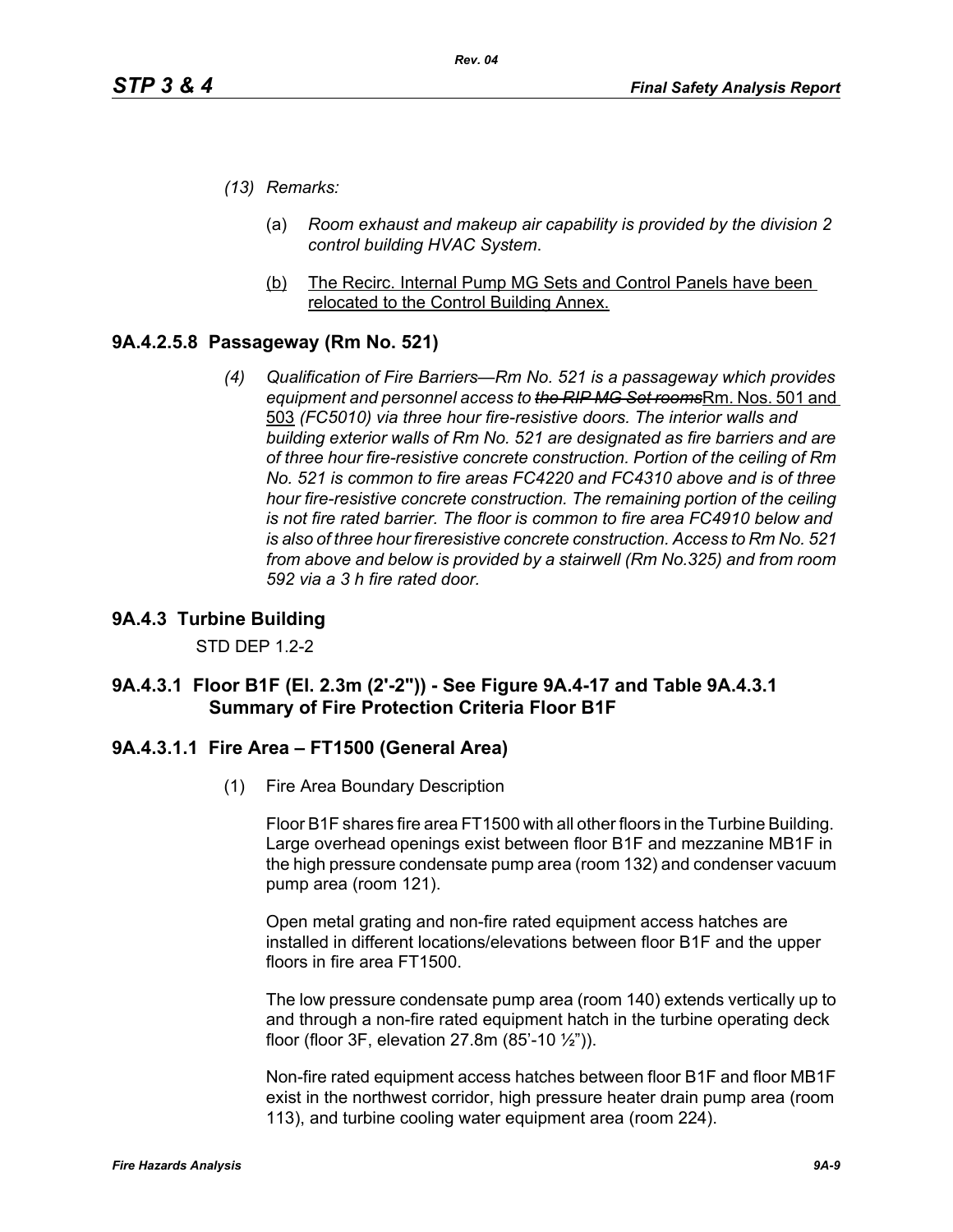The resin storage tank area and condensate filter backwash receiving tank area extend from floor B1F up through floor MB1F to their respective ceilings at the underside of floor 1F (elevation 12.3m (35'-0")). In the resin storage tank area (room 1X1) open grating is located at elevation 6.3m (15'-3 $\frac{1}{2}$ ") (floor MB1F).

The offgas charcoal adsorber area (room 112) extends vertically upward through floors MB1F and 1F to the underside of floor 2F (elevation 19.7m (59'-3 ½")). In room 112, metal grating is installed at elevation 12.3m (floor 1F (35'-0")) with an non-fire rated equipment access hatch at room ceiling level, elevation 19.7m (59'-3 ½") (floor 2F).

Open grating is also installed above the B1F floor level in and around the main condenser area (room 120) at elevation 4.5m (9'-6 $\frac{1}{2}$ ").

Fire area FT1500 is bounded by:

- The Turbine Building exterior walls
- The interior walls enclosing stairwell no. 2 (room 122, fire area FT1503)
- The interior walls enclosing stairwell no. 4 (room 249, fire area FT2504)
- The interior walls enclosing stairwell no. 6 (room 1X3, fire area FT15X1)
- The interior walls enclosing stairwell no. 7 (room 1X4, fire area FT15X2)
- The interior wall between this floor and the stairwell (room 141, fire area FT15X3) leading down to the access to the Radwaste Tunnel and condensate filter backwash transfer pump area (room 144).
- The floor above the Radwaste Tunnel.
- The ceiling beneath the oil purification unit (room 230, fire area FT2500) on floor MB1F
- The ceiling beneath the oil storage tank (room 1Y1, fire area FT15Y3)) on floor MB1F
- The ceiling beneath the EHC hydraulic power unit (room 232, fire area FT15Y4) on floor MB1F
- (2) Equipment: See Table 9A.6-4

| <b>Safety-Related</b> | <b>Provides Core Cooling</b> |
|-----------------------|------------------------------|
| Yes.                  | Nο                           |

- (3) Radioactive Material Present—None that can be released as a result of fire.
- (4) Qualification of Fire Barriers –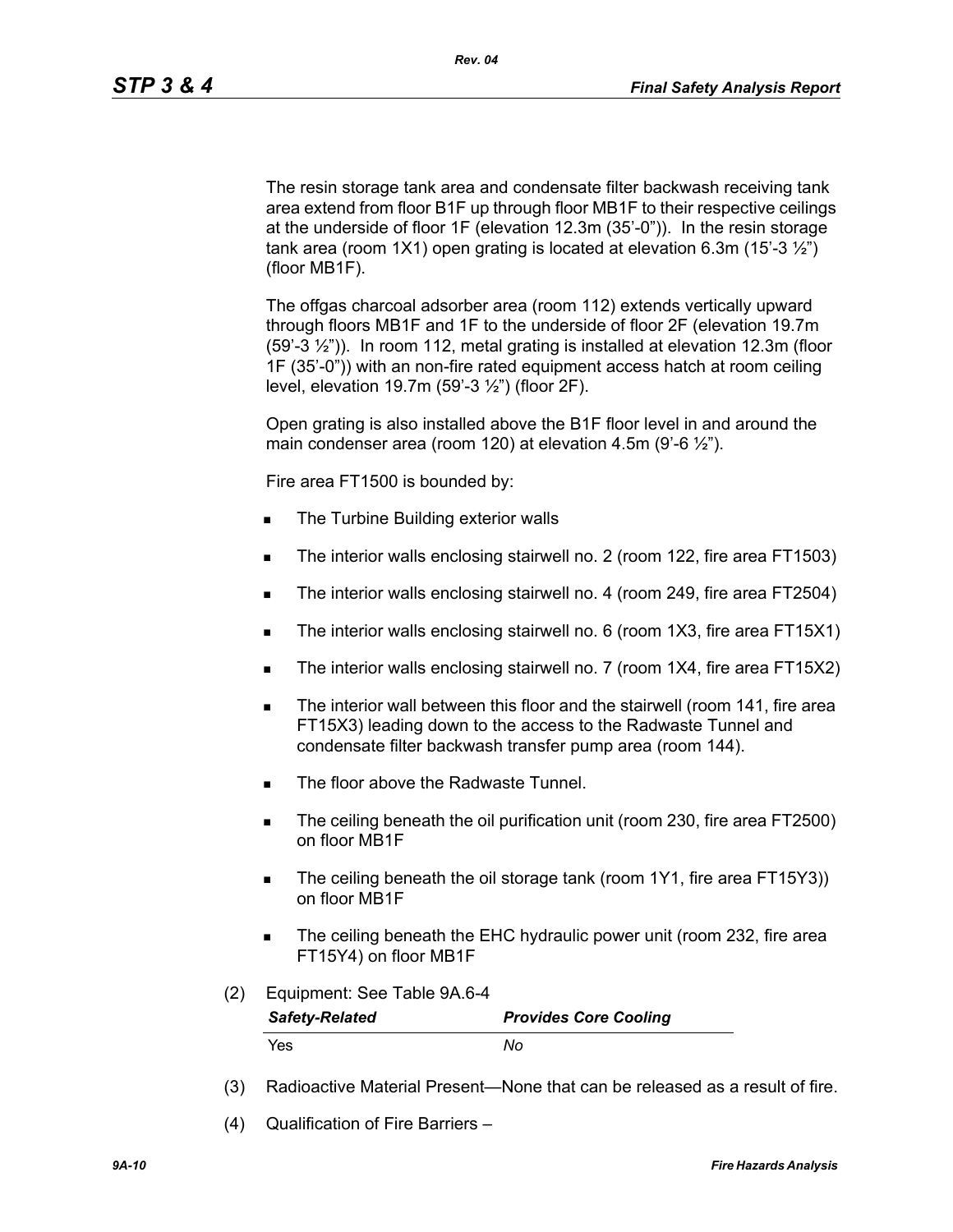The Turbine Building is classified as Type IA construction in accordance with the International Building Code (IBC), 2006. Type IA construction is noncombustible. The building structural frame, and all exterior and interior bearing walls, are required to be of 3 hour fire-resistive construction. The building floor is required to be of not less than 2 hour fire resistive construction, including supporting beams and joists. Also, the building roof is required to be of not less than 1  $\frac{1}{2}$  hour fire resistive construction.

The enclosed stairwells that serve floor B1F, stairwell nos. 2, 4, 6 and 7 are of 2 hour fire-resistive concrete construction. Enclosed stairwell nos. 2 and 4 serve to access and exit controlled areas within the Turbine Building and extend vertically upwards to floor  $3F$  at elevation 27.8m (85'-10  $\frac{1}{2}$ "). Enclosed stairwell nos. 6 and 7 provide for access and exit from uncontrolled Turbine Building areas associated with the Turbine Cooling Water (TCW) System and extend upwards to floor 1F at grade (elevation 12.3m (35'-0")).

Enclosed stairwell nos. 2, 4, 6 and 7 are separate fire areas and are discussed in subsections 9A.4.3.1.2 through 9A.4.3.1.5 (fire areas FT1503, FT2504, FT15X1, and FT15X2, respectively).

The Radwaste Tunnel is separated from the Turbine Building by 3 hour fireresistive concrete construction. This separation includes interior walls between the condensate filter backwash receiving tank area (room 143), condensate filter backwash transfer pump area (room 144), and the B1F floor at elevation 2.3m (2'-2"), adjacent to and above the Radwaste Tunnel.

An unenclosed stairway leading down to the Radwaste Tunnel and condensate filter backwash transfer pump area (room 144) is located in room 141. This stairway is separated from the Turbine Building by a 3 hour fireresistive concrete wall and 3 hour fire-rated door.

The Radwaste Tunnel is separated from the Turbine Building exterior by 3 hour fire-resistive concrete construction along the west side of the building. Also, the pipe space exterior to the Turbine Building along the south wall at this elevation is of 3 hour fire-resistive concrete construction.

The remaining exterior walls are constructed of concrete backed by exterior fill.

Remaining floor areas are made up of the concrete base mat.

The remaining portion of the ceiling of floor B1F is concrete but is not designated as a fire-resistive barrier except where this ceiling falls beneath floor areas associated with the lube oil purification unit (room 230, fire area FT2500), EHC hydraulic power unit (room 232, fire area FT15Y4), and turbine lube oil storage tank areas (room 1Y1, fire area FT15Y3) located on floor MB1F.

(5) Combustibles Present: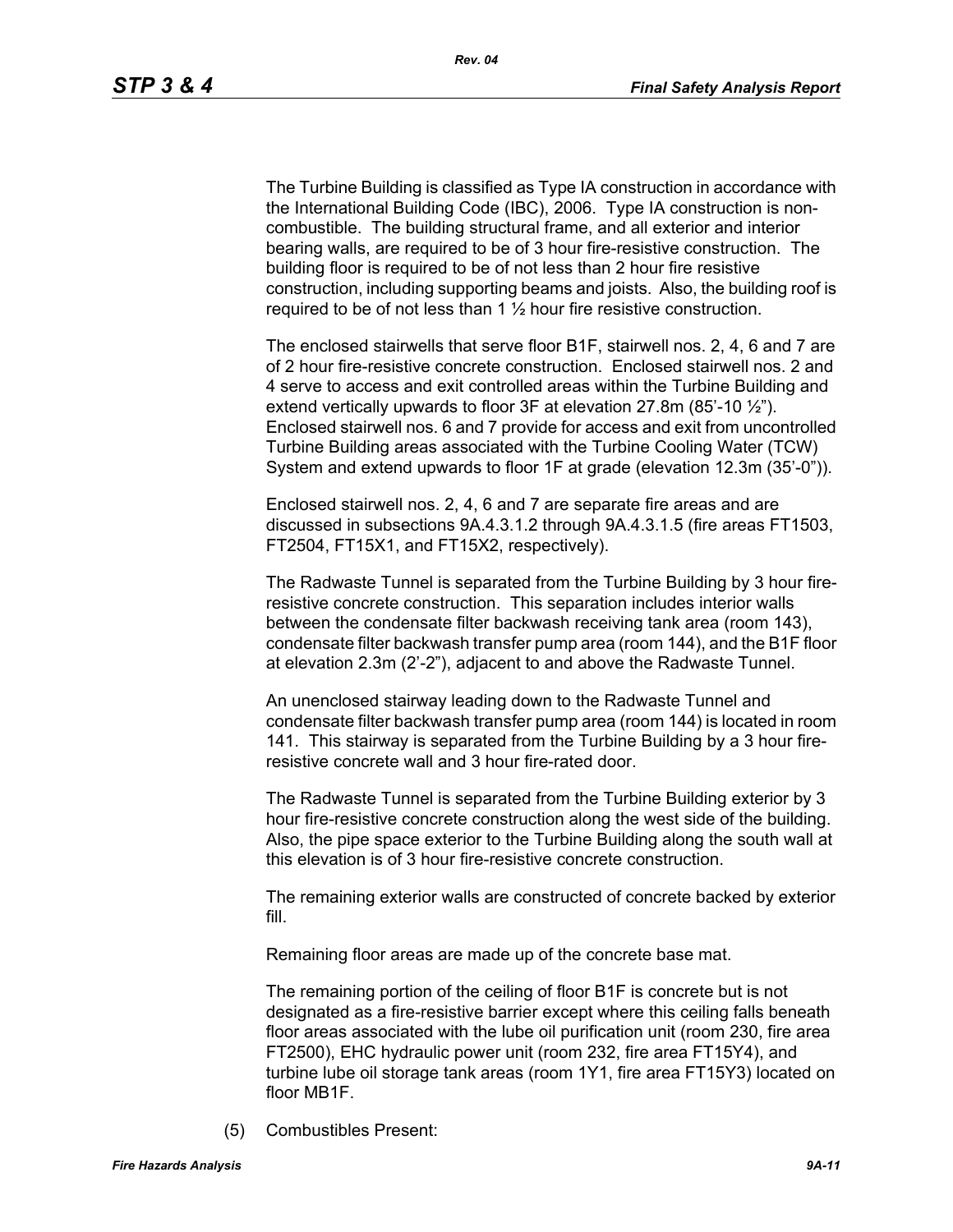| <b>Fire Loading</b>                                                       | <b>Total Heat of Combustion</b><br>(MJ) |
|---------------------------------------------------------------------------|-----------------------------------------|
| (a) Cable in conduit, and less than the<br>equivalent of 0.6m cable trays | Acceptable                              |
| Limited quantities of lubricants in<br>(b)<br>pumps                       | <b>Negligible</b>                       |
| (c) Charcoal in offgas charcoal bed                                       | Does not contribute to fire<br>loading  |
| (d) Resin in resin storage tanks                                          | Does not contribute to fire<br>loading  |

*Rev. 04*

- (6) Detection Provided Class A supervised POC, and manual alarm pull stations at Columns – Rows (C-R) TA.4-T7.5, TJ.7-T7.5, TJ.6-T2.2, TG.3-T2.
- (7) Suppression Available:

| <b>Type</b>                                                                                                                                                                                                                                                                                            | <b>Location/Actuation</b>                                                                                                                                                                                                                                                                                                            |
|--------------------------------------------------------------------------------------------------------------------------------------------------------------------------------------------------------------------------------------------------------------------------------------------------------|--------------------------------------------------------------------------------------------------------------------------------------------------------------------------------------------------------------------------------------------------------------------------------------------------------------------------------------|
| Modified Class III standpipes                                                                                                                                                                                                                                                                          | Stairwells No.2 <122>,<br>No.4 <249>, No.6, and No.7                                                                                                                                                                                                                                                                                 |
| ABC hand extinguishers and hose stations                                                                                                                                                                                                                                                               | TA.1-T6.4, TB.9-T6.4, TC.5-<br>T6.3, TD.2-T6.1, TE.3-T7, TG-<br>T7.2, TB.7-T5.8, TB.1-T5.2,<br>TA.9-T7.8, TC.8-T7.8, TE.7-<br>T7.8, TG.5-T7.8, TH.3-T7.8,<br>TC.2-T3.2, TB.1-T2.9, TB.2-<br>T1.1, TC.6-T2.2, TE.1-T2,<br>TF.9-T2, TC.4-T4, TD.1-T5.6,<br>TG-T5.7, TH.1-T3.9, TG.4-T2.1,<br>TJ-T2.1, TH.3-T4.1, TJ.9-T4.1,<br>TH.8-T6 |
| Wet pipe sprinkler system<br>Design density 12.2 L/min-m <sup>2</sup> (0.3 gpm/ft <sup>2</sup> )<br>over 464.5 m <sup>2</sup> (5000 ft <sup>2</sup> )<br>Wet Pipe Sprinkler<br>Design density 8.2 L/min-m <sup>2</sup> (0.20 gpm/ft <sup>2</sup> )<br>over 139 m <sup>2</sup> (1,500 ft <sup>2</sup> ) | Throughout floor B1F<br><b>Stairwell Access to Radwaste</b><br>Tunnel (Room 141)                                                                                                                                                                                                                                                     |

- (8) Fire Protection Design Criteria Employed:
	- (a) Fire detection and suppression capability is provided and accessible;
	- (b) Fire stops are provided for penetrations through rated fire barriers.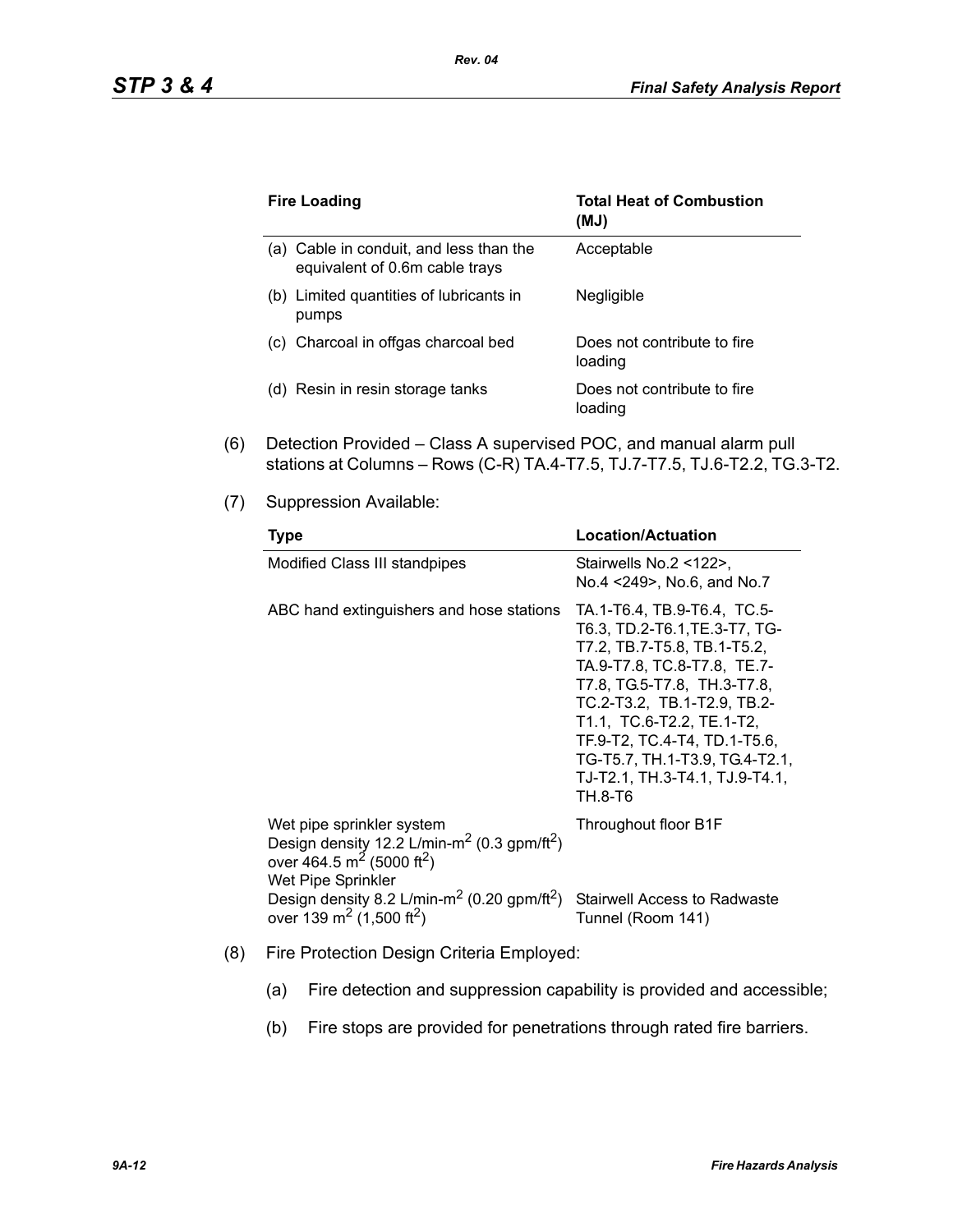- (9) Consequences of Fire Postulated fire assumes loss of function. Smoke from a fire would be removed by the normal HVAC system except for the following rooms:
	- (a) Rooms 110 and 142 by normal HVAC and process exhaust.
	- (b) Rooms 112 and 144 by process exhaust.
- (10) Consequences of Fire Suppression Suppression extinguishes the fire. Refer to to Section 3.4, "Water Level (Flood) Design," for drain system.
- (11) Design Criteria Used for Protection Against Inadvertent Operation, Careless Operation or Rupture of the Suppression System:
	- (a) Provision of raised supports for the equipment
	- (b) Refer to Section 3.4, "Water Level (Flood) Design," for drain system.
- (12) Fire Containment or Inhibiting Methods Employed:
	- (a) Fire stops are provided for penetrations through fire rated barriers.
	- (b) The means of fire detection, suppression and alarming are provided and accessible.
- (13) Remarks:
	- (a) Smoke detectors and temperature controllers are mounted in the exhaust duct of the offgas system to detect any fire in the charcoal beds. The fire is contained by isolating the charcoal adsorber vessel and purging the vessel with nitrogen gas.
	- (b) The following safety-related equipment representing all four safety divisions is mounted on this floor: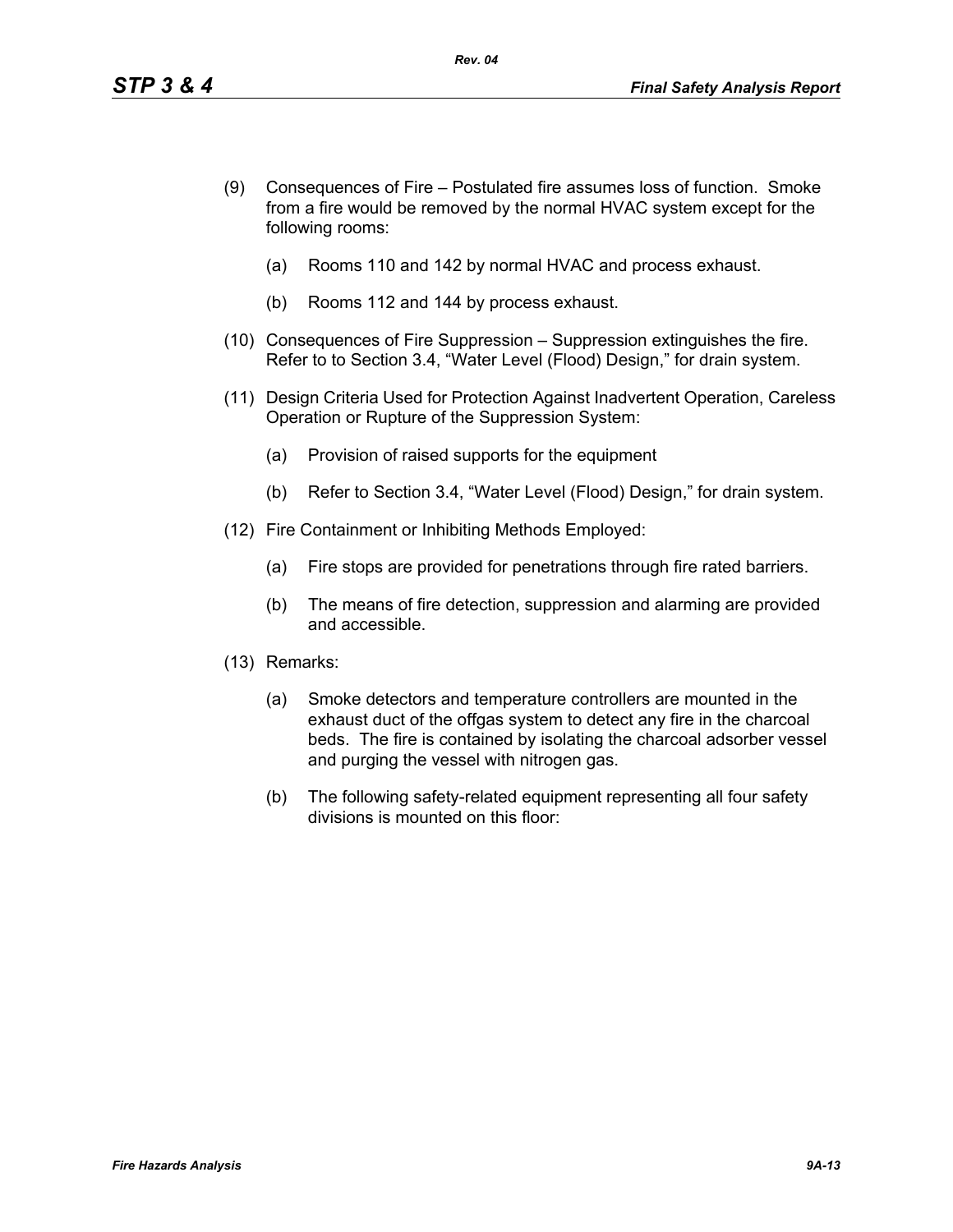B21-PT301 A-D

- (c) Section 9A.5, Special Cases, provides justification for locating equipment from multiple safety divisions on this floor of the turbine building.
- (d) Electrical cable insulation in conduit does not represent a combustible fire load.
- (e) The total flow of the wet pipe sprinkler system on floor B1F with a 1893 L/min (500 gpm) hose stream allowance is estimated to be 10,410 L/min (2750 gpm).
- (f) The total flow of the wet pipe sprinkler system in the stairwell access to the Radwaste Tunnel (Room 141) with a 1893 L/min (500 gpm) hose stream allowance is estimated to be 3,596 L/min (950 gpm).

#### **9A.4.3.1.2 Fire Area – FT1503 (Stairwell No. 2 – Room 122)**

(1) Fire Area Boundary Description

Stairwell No. 2 serves controlled areas inside the Turbine Building at floor level B1F.

Fire area FT1503 extends vertically upward from floor B1F through floor MB1F, and adjacent to floors 1F, 2F, and 3F (elevation 27.8m (85'-10 ½")).

Access is provided to stairwell no. 2 from B1F and each of the upper floors.

Stairwell no. 2 is a separate fire area bounded by interior fire walls at floor levels B1F and MB1F. At floors 1F, 2F, and 3F, stairwell no. 2 is bounded by interior and exterior fire-resistive walls.

(2) Equipment – See Table 9A.6-4

| <b>Safety Related</b> | <b>Provides Core Cooling</b> |
|-----------------------|------------------------------|
| No.                   | N٥                           |

- (3) Radioactive Material Present None.
- (4) Qualification of Fire Barriers At floor levels B1F and MB1F, walls enclosing stairwell no. 2 are a minimum of 2 hour fire-resistive concrete construction. Stairwell doors are a minimum of 1-1/2 hour fire rated (doors are 3-hour fire rated for consistency throughout the Turbine Building). The floor is the concrete basemat of floor B1F.

At floor levels 1F, 2F, and 3F, interior and exterior walls are of 3 hour fireresistive concrete construction. Doors leading into stairwell no. 2 from inside the Turbine Building are a minimum of 1-1/2 hour fire rated (doors are 3-hour fire rated for consistency throughout the Turbine Building) at all levels. The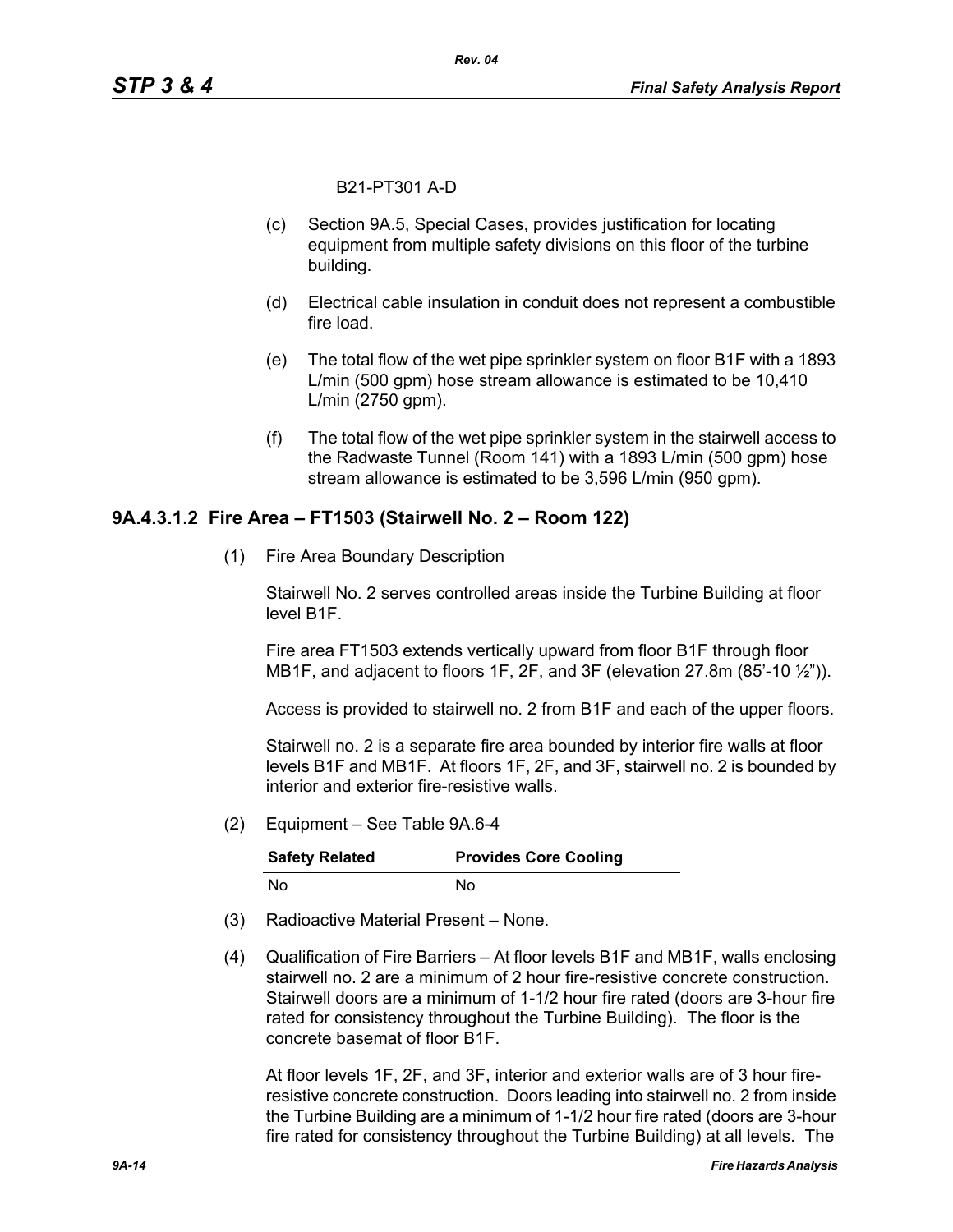door at the exit discharge at grade level (floor 1F, elevation 12.3m) is a 3 hour fire rated door.

- (5) Combustibles Present No significant quantities of exposed combustibles.
- (6) Detection Provided Class A supervised POC at each building floor elevation and manual pull station external to the enclosed stairway at each floor elevation.
- (7) Suppression Available:

| Type                                                                                             | <b>Location/Actuation</b> |
|--------------------------------------------------------------------------------------------------|---------------------------|
| Modified Class III standpipe                                                                     | Stairwell No.2 <122>      |
| ABC portable (hand) extinguishers and<br>hose station                                            | TG4-T2.1                  |
| Wet pipe sprinkler system<br>Design density 6.1 L/min-m <sup>2</sup> (0.15 gpm/ft <sup>2</sup> ) | Stairwell No. 2           |

- (8) Fire Protection Design Criteria Employed:
	- (a) The stairwell is located in a separate fire-resistive enclosure.
	- (b) Fire detection and suppression capability is provided and accessible.
- (9) Consequences of Fire The postulated fire assumes loss of function of the enclosed stairway. Smoke from a fire would be removed by the normal HVAC system.
- (10) Consequences of Fire Suppression Suppression extinguishes the fire. Refer to to Section 3.4, "Water Level (Flood) Design," for drain system.
- (11) Design Criteria Used for Protection Against Inadvertent Operation, Careless Operation or Rupture of the Suppression System:
	- (a) Refer to Section 3.4, "Water Level (Flood) Design," for drain system.
- (12) Fire Containment or Inhibiting Methods Employed:
	- (a) The function is provided in a fire-resistive enclosure.
	- (b) Fire stops are provided for penetrations through fire rated barriers.
	- (c) The means of fire detection, suppression and alarming are provided and accessible.
- (13) Remarks The total flow of the wet pipe sprinkler system with a 1893 L/min (500 gpm) hose stream allowance is estimated to be 3,218 L/min (850 gpm).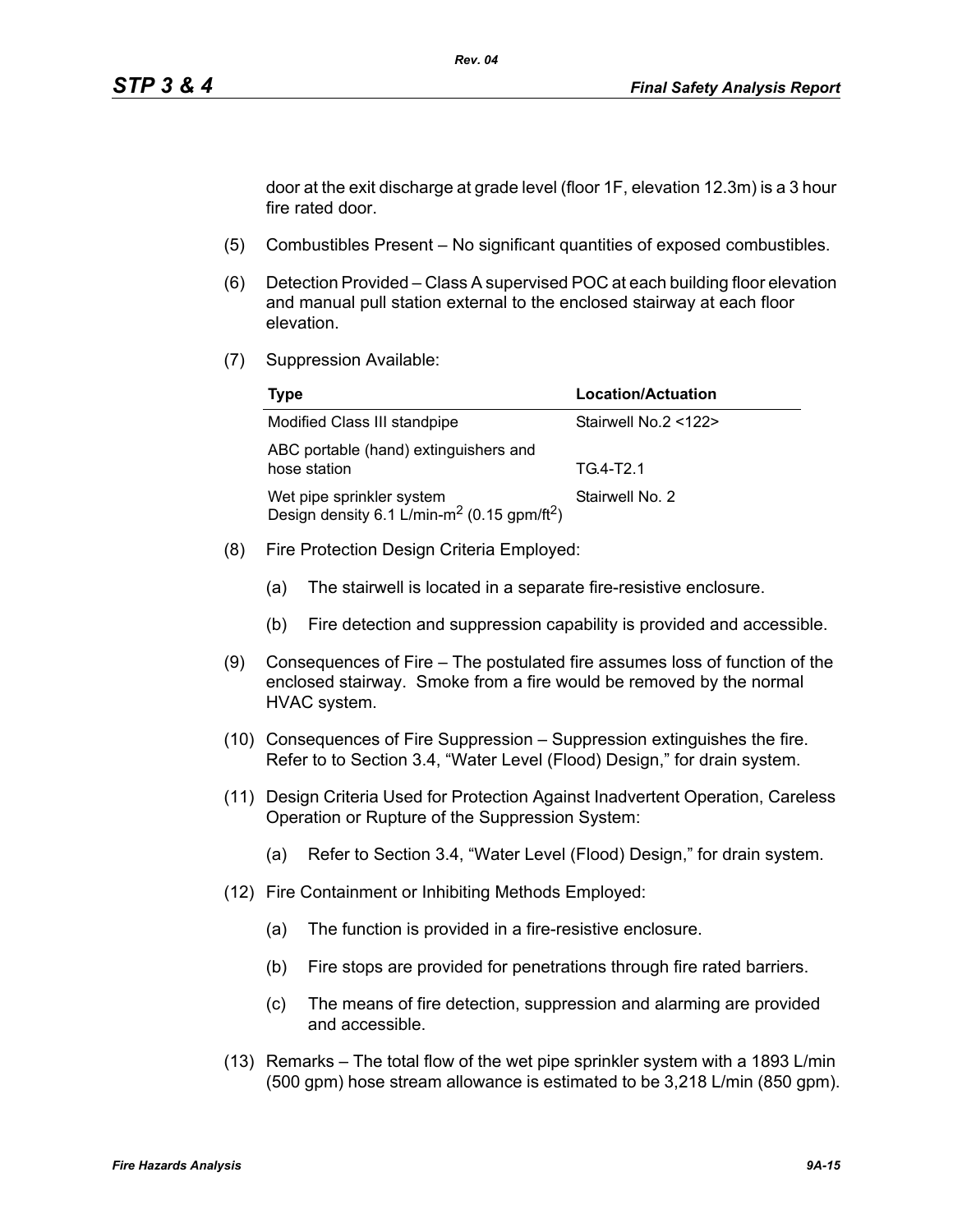## **9A.4.3.1.3 Fire Area – FT2504 (Stairwell No. 4 – Room 249)**

(1) Fire Area Boundary Description

Stairwell No. 4 serves controlled areas inside the Turbine Building at floor level B1F.

Fire area FT2504 extends vertically upward from floor B1F through floor MB1F, and adjacent to floors 1F, 2F, and 3F (elevation 27.8m (85'-10 1/2")).

Access is provided to stairwell no. 4 from B1F and each of the upper floors.

Stairwell no. 4 is a separate fire area bounded by interior and exterior fireresistive walls at floor levels B1F, MB1F, 1F, 2F, and 3F.

(2) Equipment:

| <b>Safety Related</b> | <b>Provides Core Cooling</b> |
|-----------------------|------------------------------|
| - No                  | No                           |

- (3) Radioactive Material Present None.
- (4) Qualification of Fire Barriers At floor levels B1F, MB1F, 1F, 2F, and 3F, interior walls enclosing stairwell no. 4 are a minimum of 2 hour fire-resistive concrete construction. Stairwell doors are a minimum of 1-1/2 hour fire rated (doors are 3-hour fire rated for consistency throughout the Turbine Building). The floor is the concrete basemat of floor B1F.

At floor levels 1F, 2F, and 3F, exterior walls are of 3 hour fire-resistive concrete construction. Doors leading into stairwell no. 4 from inside the Turbine Building are a minimum of 1-1/2 hour fire rated (doors are 3-hour fire rated for consistency throughout the Turbine Building) at all levels. The door at the exit discharge at grade level (floor 1F, elevation 12.3m (35'-0")) is a 3 hour fire rated door.

- (5) Combustibles Present No significant quantities of exposed combustibles.
- (6) Class A supervised POC at each building floor elevation and manual pull station external to the enclosed stairway at each floor elevation.
- (7) Suppression Available:

| Type                                                                                             | Location/Actuation    |
|--------------------------------------------------------------------------------------------------|-----------------------|
| Modified Class III standpipe                                                                     | Stairwell No.4 <249>  |
| ABC portable (hand) extinguishers and<br>hose stations                                           | TA.1-T6.4, TA.9-T7.8, |
| Wet pipe sprinkler system<br>Design density 6.1 L/min-m <sup>2</sup> (0.15 gpm/ft <sup>2</sup> ) | Stairwell No. 4       |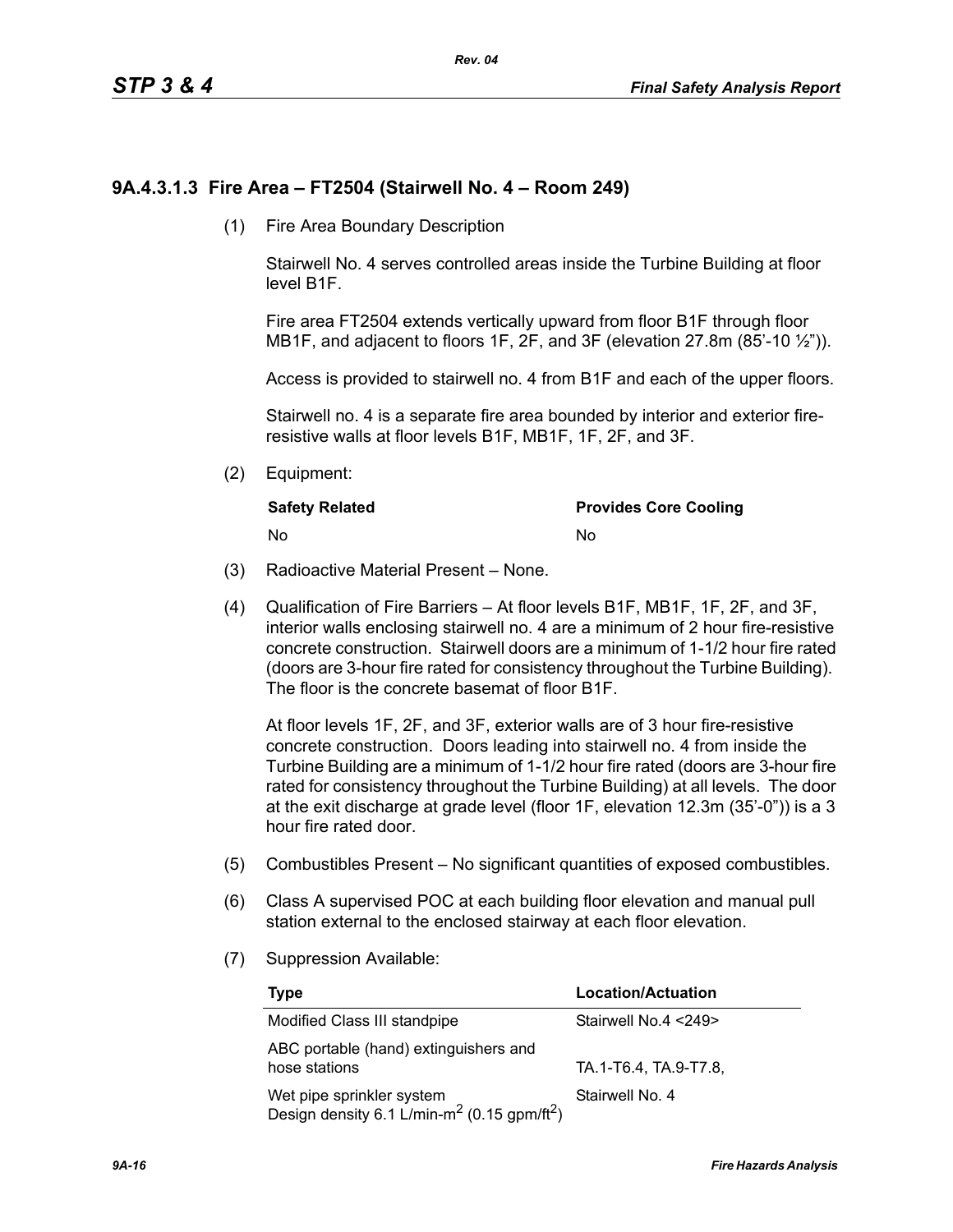- (8) Fire Protection Design Criteria Employed:
	- (a) The stairwell is located in a separate fire-resistive enclosure.
	- (b) Fire detection and suppression capability is provided and accessible.
- (9) Consequences of Fire The postulated fire assumes loss of function of the enclosed stairway. Smoke from a fire would be removed by the normal HVAC system.
- (10) Consequences of Fire Suppression Suppression extinguishes the fire. Refer to to Section 3.4, "Water Level (Flood) Design," for drain system.
- (11) Design Criteria Used for Protection Against Inadvertent Operation, Careless Operation or Rupture of the Suppression System:
	- (a) Refer to Section 3.4, "Water Level (Flood) Design," for drain system.
- (12) Fire Containment or Inhibiting Methods Employed:
	- (a) The function is provided in a fire-resistive enclosure.
	- (b) Fire stops are provided for penetrations through fire rated barriers.
	- (c) The means of fire detection, suppression and alarming are provided and accessible.
- (13) Remarks The total flow of the wet pipe sprinkler system with a 1893 L/min (500 gpm) hose stream allowance is estimated to be 3,218 L/min (850 gpm).

#### **9A.4.3.1.4 Fire Area – FT15X1 (Stairwell No. 6 - Room 1X3)**

(1) Fire Area Boundary Description

Stairwell No. 6 serves uncontrolled areas associated with the turbine cooling water system inside the Turbine Building at floor level B1F, and adjustable speed drive equipment at floor levels MB1F and 1F.

Fire area FT15X1 extends vertically upward from floor B1F, through floor MB1F, and terminates on floor 1F (elevation 12.3m (35'-0")).

Access is provided to stairwell no. 6 from B1F and each of the upper floors.

Stairwell no. 6 is a separate fire area bounded by interior and exterior fireresistive walls at floor levels B1F, MB1F, and 1F.

(2) Equipment:

| <b>Safety Related</b> | <b>Provides Core Cooling</b> |
|-----------------------|------------------------------|
| - No                  | N٥                           |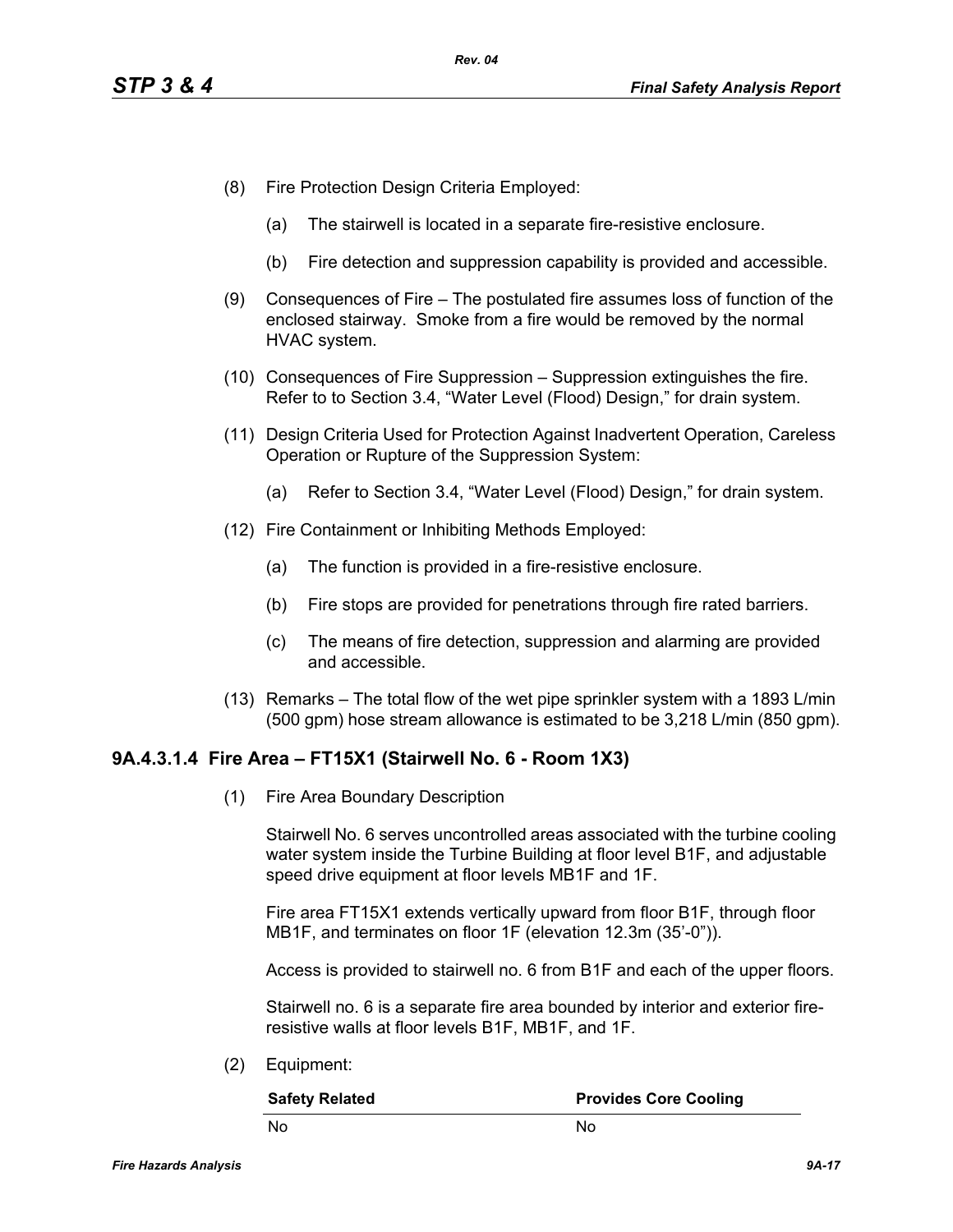- (3) Radioactive Material Present None.
- (4) Qualification of Fire Barriers At floor levels B1F, MB1F, and 1F interior walls enclosing stairwell no. 6 are a minimum of 2 hour fire-resistive concrete construction. Stairwell doors are a minimum of 1-1/2 hour fire rated (doors are 3-hour fire rated for consistency throughout the Turbine Building). The floor is the concrete basemat of floor B1F.

At floor level 1F, the exterior wall is of 3 hour fire-resistive concrete construction. Doors leading into stairwell no. 6 from inside the Turbine Building are a minimum of 1-1/2 hour fire rated (doors are 3-hour fire rated for consistency throughout the Turbine Building) at all levels. The door at the exit discharge at grade level (floor 1F, elevation 12.3m (35'-0")) is a 3 hour fire rated door.

- (5) Combustibles Present No significant quantities of exposed combustibles.
- (6) Class A supervised POC at each building floor elevation and manual pull station external to the enclosed stairway at each floor elevation.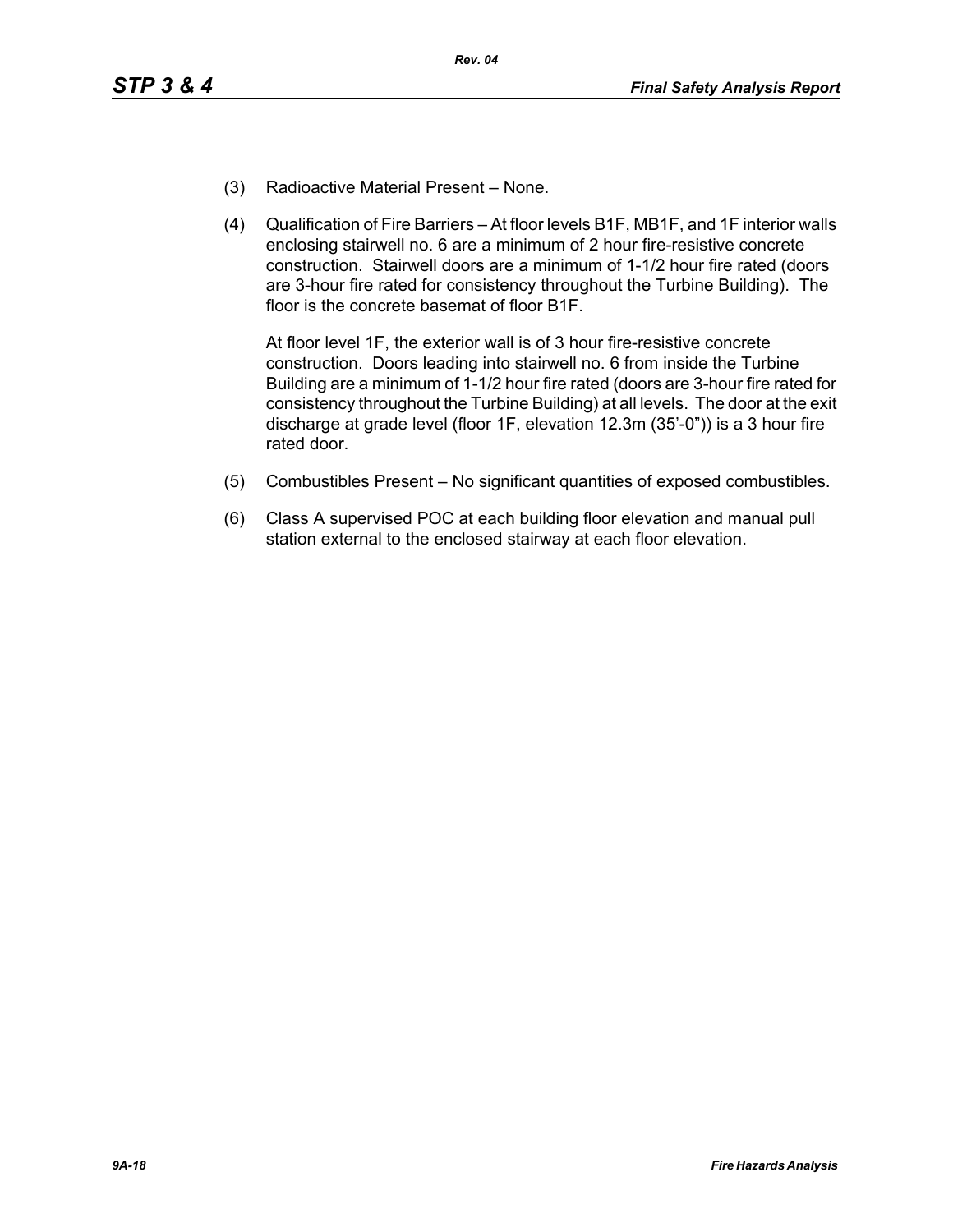(7) Suppression Available:

| Type                                                                                             | Location/Actuation |
|--------------------------------------------------------------------------------------------------|--------------------|
| Modified Class III standpipe                                                                     | Stairwell No.6     |
| ABC portable (hand) extinguishers and<br>hose station                                            | $T.J-T2.1$         |
| Wet pipe sprinkler system<br>Design density 6.1 L/min-m <sup>2</sup> (0.15 gpm/ft <sup>2</sup> ) | Stairwell No. 6    |

- (8) Fire Protection Design Criteria Employed:
	- (a) The stairwell is located in a separate fire-resistive enclosure.
	- (b) Alternate access and egress routes are provided by a separate enclosed stairwell at this floor level (stairwell no. 7).
	- (c) Fire detection and suppression capability is provided and accessible.
- (9) Consequences of Fire The postulated fire assumes loss of function of the enclosed stairway. Access to other enclosed stairways at this floor level is maintained. Smoke from a fire would be removed by the normal HVAC system.
- (10) Consequences of Fire Suppression Suppression extinguishes the fire. Refer to to Section 3.4, "Water Level (Flood) Design," for drain system.
- (11) Design Criteria Used for Protection Against Inadvertent Operation, Careless Operation or Rupture of the Suppression System:
	- (a) Refer to Section 3.4, "Water Level (Flood) Design," for drain system.
- (12) Fire Containment or Inhibiting Methods Employed:
	- (a) The function is provided in a fire-resistive enclosure.
	- (b) Fire stops are provided for penetrations through fire rated barriers.
	- (c) The means of fire detection, suppression and alarming are provided and accessible.
- (13) Remarks The total flow of the wet pipe sprinkler system with a 1893 L/min (500 gpm) hose stream allowance is estimated to be 3,218 L/min (850 gpm).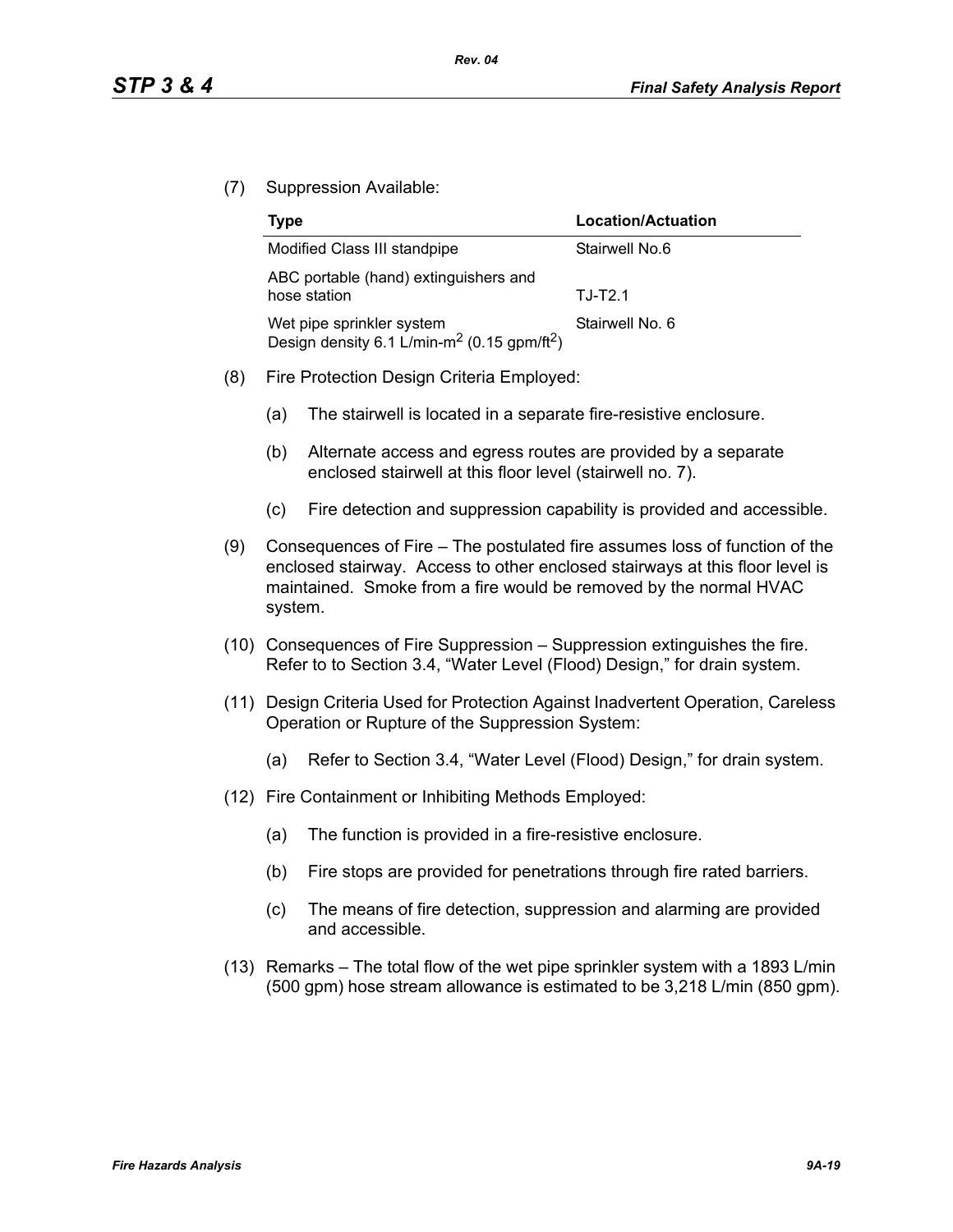# **9A.4.3.1.5 Fire Area – FT15X2 (Stairwell No. 7 – Room )**

(1) Fire Area Boundary Description

Stairwell No. 7 serves uncontrolled areas associated with the turbine cooling water system inside the Turbine Building at floor level B1F, and adjustable speed drive equipment at floor levels MB1F and 1F.

Fire area FT15X2 extends vertically upward from floor B1F, through floor MB1F, and terminates on floor 1F.(elevation 12.3m (35'-0")).

Access is provided to stairwell no. 6 from B1F and each of the upper floors.

Stairwell no. 7 is a separate fire area bounded by interior and exterior fireresistive walls at floor levels B1F, MB1F, and 1F.

(2) Equipment:

| <b>Safety Related</b> | <b>Provides Core Cooling</b> |
|-----------------------|------------------------------|
| No                    | N٥                           |

- (3) Radioactive Material Present None.
- (4) Qualification of Fire Barriers At floor levels B1F, MB1F, and 1F interior walls enclosing stairwell no. 7 are a minimum of 2 hour fire-resistive concrete construction. Stairwell doors are a minimum of 1-1/2 hour fire rated (doors are 3-hour fire rated for consistency throughout the Turbine Building). The floor is the concrete basemat of floor B1F.

At floor level 1F, the exterior wall is of 3 hour fire-resistive concrete construction. Doors leading into stairwell no. 7 from inside the Turbine Building are a minimum of 1-1/2 hour fire rated (doors are 3-hour fire rated for consistency throughout the Turbine Building) at all levels. The door at the exit discharge at grade level (floor 1F, elevation 12.3m (35'-0")) is a 3 hour fire rated door.

- (5) Combustibles Present No significant quantities of exposed combustibles.
- (6) Class A supervised POC at each building floor elevation and manual pull station external to the enclosed stairway at each floor elevation.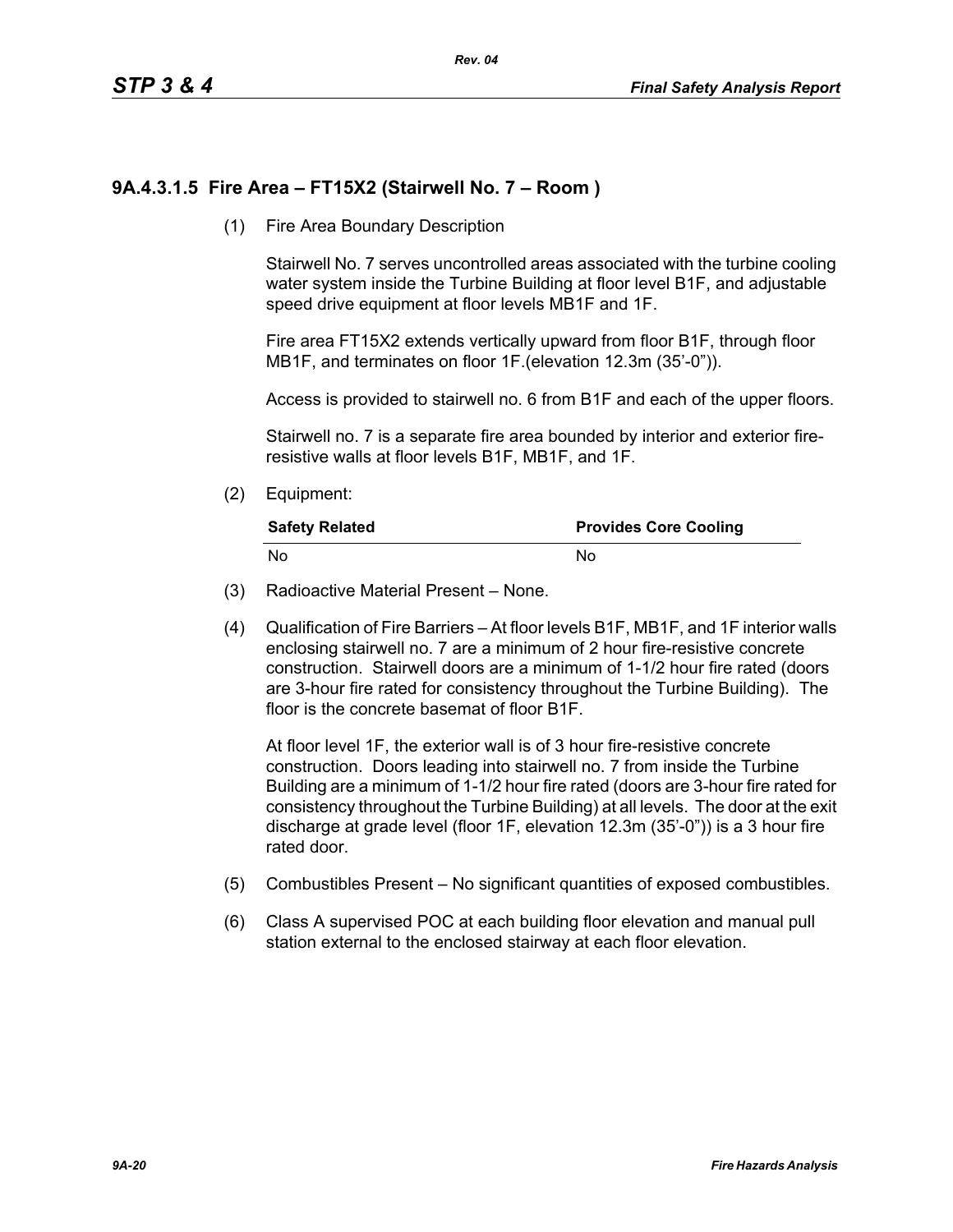(7) Suppression Available:

|     | <b>Type</b>                                                                                      | <b>Location/Actuation</b> |
|-----|--------------------------------------------------------------------------------------------------|---------------------------|
|     | Modified Class III standpipe                                                                     | Stairwell No.7            |
|     | ABC portable (hand) extinguishers and<br>hose station                                            | TH.8-T6                   |
|     | Wet pipe sprinkler system<br>Design density 6.1 L/min-m <sup>2</sup> (0.15 gpm/ft <sup>2</sup> ) | Stairwell No. 7           |
| (8) | Fire Protection Design Criteria Employed:                                                        |                           |

- (a) The stairwell is located in a separate fire-resistive enclosure.
- (b) Alternate access and egress routes are provided by a separate enclosed stairwell at this floor level (stairwell no. 6).
- (c) Fire detection and suppression capability is provided and accessible.
- (9) Consequences of Fire The postulated fire assumes loss of function of the enclosed stairway. Access to other enclosed stairways at this floor level is maintained. Smoke from a fire would be removed by the normal HVAC system.
- (10) Consequences of Fire Suppression Suppression extinguishes the fire. Refer to to Section 3.4, "Water Level (Flood) Design," for drain system.
- (11) Design Criteria Used for Protection Against Inadvertent Operation, Careless Operation or Rupture of the Suppression System:
	- (a) Refer to Section 3.4, "Water Level (Flood) Design," for drain system.
- (12) Fire Containment or Inhibiting Methods Employed:
	- (a) The function is provided in a fire-resistive enclosure.
	- (b) Fire stops are provided for penetrations through fire rated barriers.
	- (c) The means of fire detection, suppression and alarming are provided and accessible.
- (13) Remarks The total flow of the wet pipe sprinkler system with a 1893 L/min (500 gpm) hose stream allowance is estimated to be 3,218 L/min (850 gpm).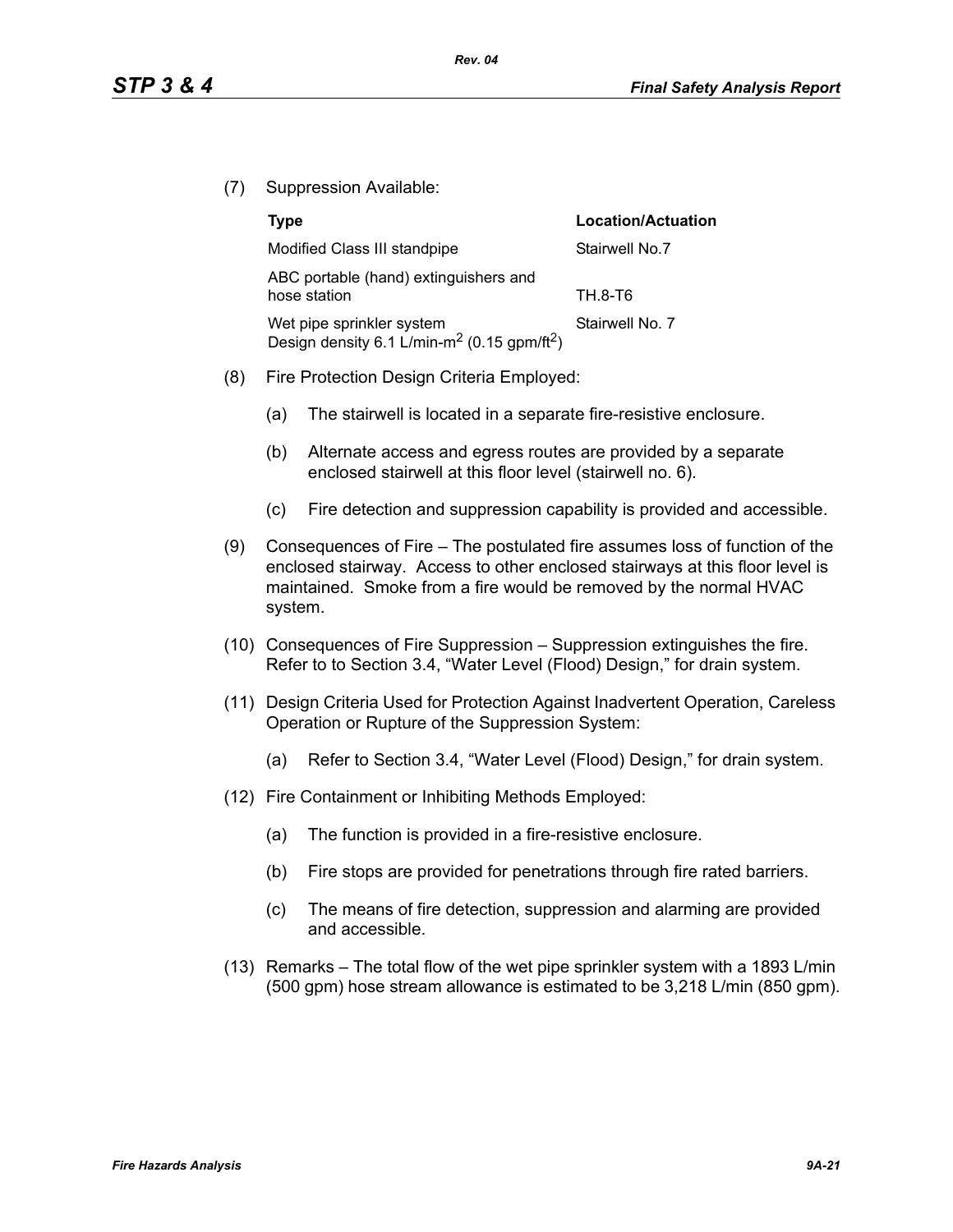| Fire<br>Area | <b>Description</b> | Adjacent<br><b>Fire Area</b> | <b>Adjacent Fire Area</b><br><b>Description</b> | <b>Fire Rated</b><br>Separation                                | <b>Fire Separation</b><br>Criteria                                           | Automatic<br>Suppression<br><b>Type</b> | <b>Density</b>                                                                                                                                              | Suppression<br>Criteria                                                                          |
|--------------|--------------------|------------------------------|-------------------------------------------------|----------------------------------------------------------------|------------------------------------------------------------------------------|-----------------------------------------|-------------------------------------------------------------------------------------------------------------------------------------------------------------|--------------------------------------------------------------------------------------------------|
| FT1500       | General Area       | FT1503                       | Stairwell No. 2 (Room<br>122)                   | Walls: 2-hour fire<br>resistive<br>Doors: 3-hour fire<br>rated | Walls: NFPA 101,<br>paragraph 8.5.6.(1)<br>Doors: NFPA 101,<br>Table 8.3.4.2 | Wet pipe sprinkler                      | 0.30 gpm/ft $^2$<br>$(12.2 \text{ L/min-m}^2)$<br>over minimum<br>application of 5000 ft <sup>2</sup><br>(464.5 m <sup>2</sup> )<br>Total flow (Est.): 2750 | (a) NFPA 804, 2006,<br>paragraph 10.8.2.1(2)<br>(b) NEIL LCM, March<br>2008,<br>A3.2.20.5.2.1.1. |
|              |                    | FT2504                       | Stairwell No. 4 (Room<br>249)                   | Walls: 2-hour fire<br>resistive<br>Doors: 3-hour fire<br>rated | Walls: NFPA 101,<br>paragraph 8.5.6.(1)<br>Doors:NFPA 101,<br>Table 8.3.4.2  | gpm (10,410 L/min)                      |                                                                                                                                                             |                                                                                                  |
|              |                    | FT15X1                       | Stairwell No. 6 (Room<br>1X3)                   | Walls: 2-hour fire<br>resistive<br>Doors: 3-hour fire<br>rated | Walls: NFPA 101,<br>paragraph 8.5.6.(1)<br>Doors: NFPA 101,<br>Table 8.3.4.2 |                                         |                                                                                                                                                             |                                                                                                  |
|              |                    | FT15X2                       | Stairwell No. 7 (Room<br>1X4)                   | Walls: 2-hour fire<br>resistive<br>Doors: 3-hour fire<br>rated | Walls: NFPA 101,<br>paragraph 8.5.6.(1)<br>Doors: NFPA 101,<br>Table 8.3.4.2 |                                         |                                                                                                                                                             |                                                                                                  |

*STP 3 & 4*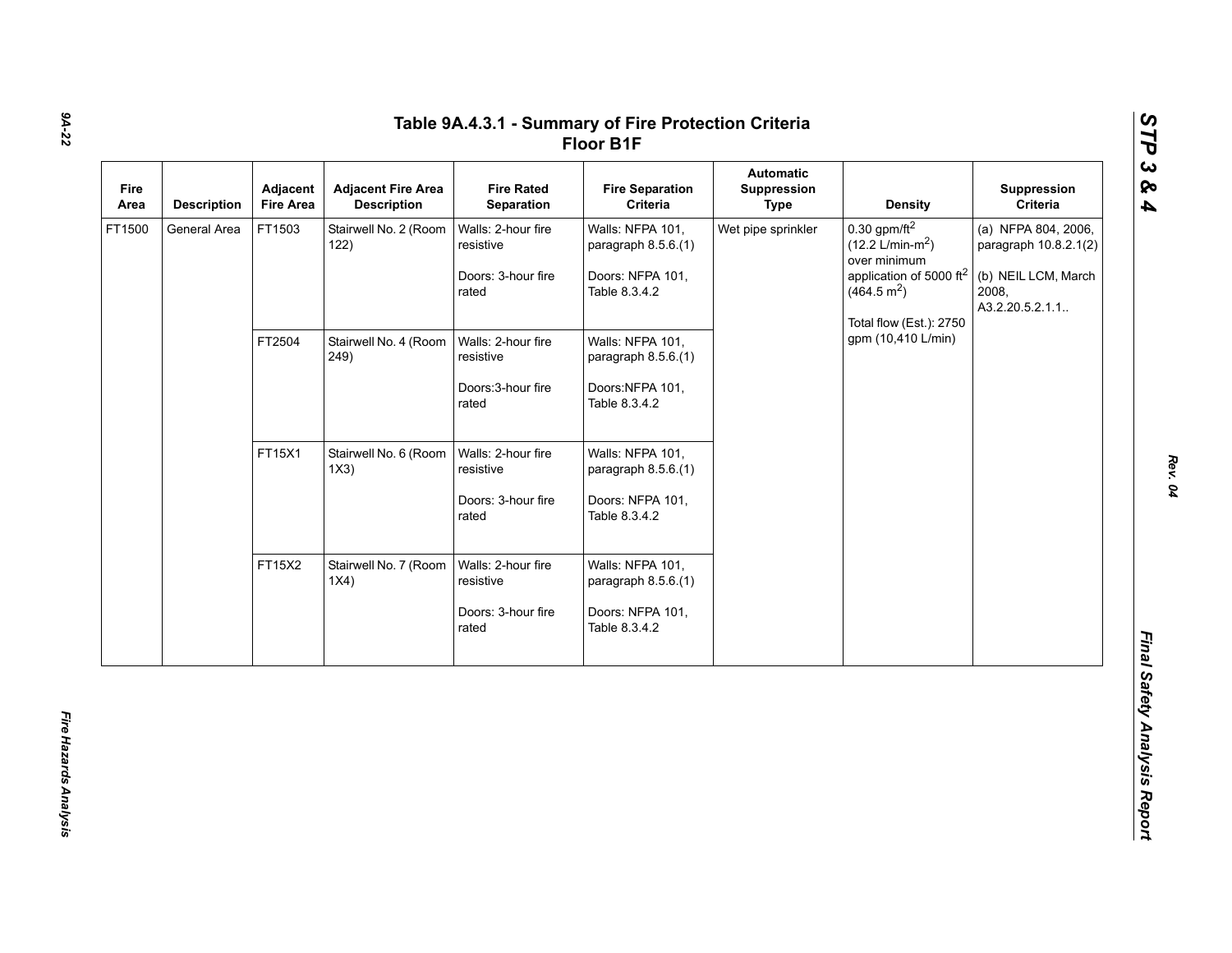|              |                    |                                                                                                    |                                                                        |                                                                                                                                                                                                                                                                                                                                 | Floor B1F (Continued)                                                                             |                                                                                                                                                                                             |                                                                                                  |                         |
|--------------|--------------------|----------------------------------------------------------------------------------------------------|------------------------------------------------------------------------|---------------------------------------------------------------------------------------------------------------------------------------------------------------------------------------------------------------------------------------------------------------------------------------------------------------------------------|---------------------------------------------------------------------------------------------------|---------------------------------------------------------------------------------------------------------------------------------------------------------------------------------------------|--------------------------------------------------------------------------------------------------|-------------------------|
| Fire<br>Area | <b>Description</b> | Adjacent<br><b>Fire Area</b>                                                                       | <b>Adjacent Fire Area</b><br><b>Description</b>                        | <b>Fire Rated</b><br>Separation                                                                                                                                                                                                                                                                                                 | <b>Fire Separation</b><br>Criteria                                                                | <b>Automatic</b><br>Suppression<br><b>Type</b>                                                                                                                                              | <b>Density</b>                                                                                   | Suppression<br>Criteria |
| FT1500       | General Area       | Radwaste Tunnel<br>External to<br>Turbine<br><b>Building Wall:</b><br><b>Building</b><br>resistive | <b>Exterior Turbine</b><br>3-hour fire resistive<br>Floor: 3-hour fire | NEIL LCM, March<br>2008, 3.2.9.1<br>NFPA 804, paragraph<br>8.1.2.3<br>Also, based on (IBC)<br>H-4 Occupancy and<br>Type 1A construction<br>Exterior Turbine Bldg.<br>Wall:<br>IBC, 2006, Table 601<br>Turbine Bldg. Floor<br>over Radwaste<br>Building (treated as<br>separation between<br>buildings):<br>IBC, 2006, Table 601 | Wet pipe sprinkler                                                                                | $0.30$ gpm/ft <sup>2</sup><br>$(12.2 \text{ L/min-m}^2)$<br>over minimum<br>application of 5000 ft <sup>2</sup><br>(464.5 m <sup>2</sup> )<br>Total flow (Est.): 2750<br>gpm (10,410 L/min) | (a) NFPA 804, 2006,<br>paragraph 10.8.2.1(2)<br>(b) NEIL LCM, March<br>2008,<br>A3.2.20.5.2.1.1. |                         |
|              |                    | FT15X3                                                                                             | Stairwell Access to<br>Radwaste Tunnel<br>(Room 141)                   | Wall: 3-hour fire<br>resistive<br>Door: 3-hour fire<br>rated                                                                                                                                                                                                                                                                    | NEIL LCM, March<br>2008, 3.2.9.1                                                                  |                                                                                                                                                                                             |                                                                                                  |                         |
|              |                    |                                                                                                    |                                                                        |                                                                                                                                                                                                                                                                                                                                 | NFPA 804, paragraph<br>8.1.2.3                                                                    |                                                                                                                                                                                             |                                                                                                  |                         |
|              |                    |                                                                                                    |                                                                        |                                                                                                                                                                                                                                                                                                                                 | Also, based on (IBC)<br>H-4 Occupancy and<br>Type 1A construction                                 |                                                                                                                                                                                             |                                                                                                  |                         |
|              |                    |                                                                                                    |                                                                        |                                                                                                                                                                                                                                                                                                                                 | Exterior Turbine Bldg.<br>Wall:                                                                   |                                                                                                                                                                                             |                                                                                                  |                         |
|              |                    |                                                                                                    |                                                                        |                                                                                                                                                                                                                                                                                                                                 | IBC, 2006, Table 601                                                                              |                                                                                                                                                                                             |                                                                                                  |                         |
|              |                    |                                                                                                    |                                                                        |                                                                                                                                                                                                                                                                                                                                 | Turbine Bldg. Floor<br>over Radwaste<br>Building (treated as<br>separation between<br>buildings): |                                                                                                                                                                                             |                                                                                                  |                         |
|              |                    |                                                                                                    |                                                                        |                                                                                                                                                                                                                                                                                                                                 | IBC, 2006, Table 601                                                                              |                                                                                                                                                                                             |                                                                                                  |                         |

*STP 3 & 4*

9A-23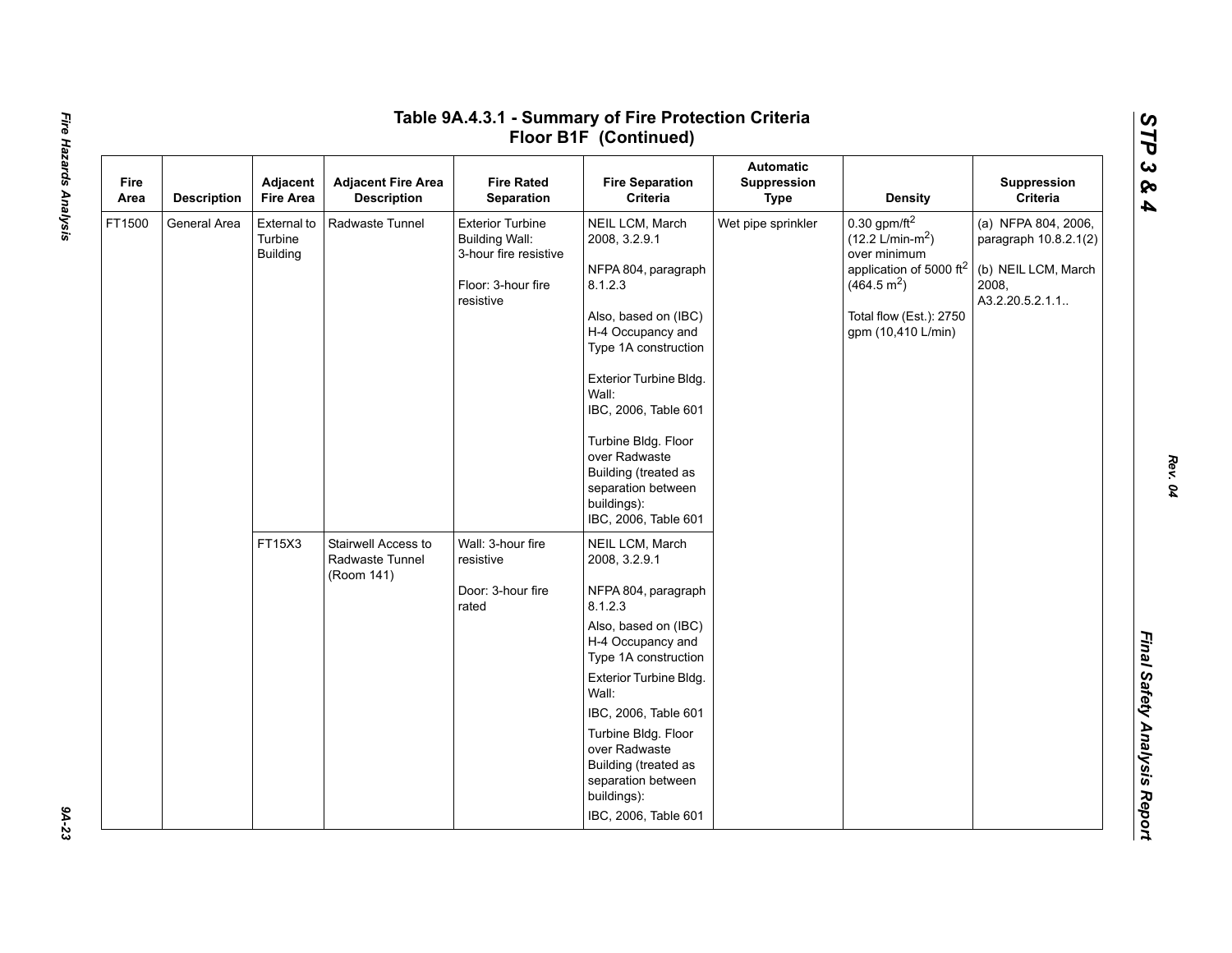| Fire<br>Area | <b>Description</b>            | Adjacent<br><b>Fire Area</b> | <b>Adjacent Fire Area</b><br><b>Description</b>             | <b>Fire Rated</b><br>Separation                                | <b>Fire Separation</b><br>Criteria                                           | <b>Automatic</b><br>Suppression<br><b>Type</b> | <b>Density</b>                                                                                                                                                        | Suppression<br>Criteria                                                                          |
|--------------|-------------------------------|------------------------------|-------------------------------------------------------------|----------------------------------------------------------------|------------------------------------------------------------------------------|------------------------------------------------|-----------------------------------------------------------------------------------------------------------------------------------------------------------------------|--------------------------------------------------------------------------------------------------|
| FT1500       | General Area                  | FT2500                       | Lube Oil Purification<br>Unit on Floor MB1F<br>(Room 230)   | Ceiling: 3-hour fire<br>resistive                              | NEIL LCM, March<br>2008, 3.2.9.1<br>NFPA 804, paragraph<br>8.1.2.3           | Wet pipe sprinkler                             | $0.30$ gpm/ft <sup>2</sup><br>$(12.2 \text{ L/min-m}^2)$<br>over minimum<br>application of 5000 ft <sup>2</sup><br>(464.5 m <sup>2</sup> )<br>Total flow (Est.): 2750 | (a) NFPA 804, 2006,<br>paragraph 10.8.2.1(2)<br>(b) NEIL LCM, March<br>2008,<br>A3.2.20.5.2.1.1. |
|              |                               | FT15Y3                       | Lube Oil Storage<br>Tanks on Floor MB1F<br>(Room 1Y1)       | Ceiling: 3-hour fire<br>resistive                              | NEIL LCM, March<br>2008, 3.2.9.1<br>NFPA 804, paragraph<br>8.1.2.3           |                                                | gpm (10,410 L/min)                                                                                                                                                    |                                                                                                  |
|              |                               | FT15Y4                       | <b>EHC Hydraulic Power</b><br>Unit Floor MB1F<br>(Room 232) | Ceiling: 3-hour fire<br>resistive                              | NEIL LCM, March<br>2008, 3.2.9.1                                             |                                                |                                                                                                                                                                       |                                                                                                  |
| FT1503       | Stairwell No. 2<br>(Room 122) | FT1500                       | General Area                                                | Walls: 2-hour fire<br>resistive<br>Doors: 3-hour fire<br>rated | Walls: NFPA 101,<br>paragraph 8.5.6.(1)<br>Doors: NFPA 101,<br>Table 8.3.4.2 | Wet pipe sprinkler                             | $0.15$ gpm/ft <sup>2</sup><br>$(6.1 \text{ L/min-m}^2)$ over<br>1500 ft <sup>2</sup> (139 m <sup>2</sup> )<br>Total flow (Est.): 850<br>gpm (3218 L/min)              | Ordinary Hazard<br>Group 1 per NFPA<br>13, paragraph 5.3.1                                       |
| FT2504       | Stairwell No. 4<br>(Room 249) | FT1500                       | General Area                                                | Walls: 2-hour fire<br>resistive<br>Doors: 3-hour fire<br>rated | Walls: NFPA 101,<br>paragraph 8.5.6.(1)<br>Doors: NFPA 101,<br>Table 8.3.4.2 | Wet pipe sprinkler                             | $0.15$ gpm/ft <sup>2</sup><br>$(6.1 \text{ L/min-m}^2)$ over<br>1500 ft <sup>2</sup> (139 m <sup>2</sup> )<br>Total flow (Est.): 850<br>gpm (3218 L/min)              | Ordinary Hazard<br>Group 1 per NFPA<br>13, paragraph 5.3.1                                       |

*Rev. 04*

*STP 3 & 4*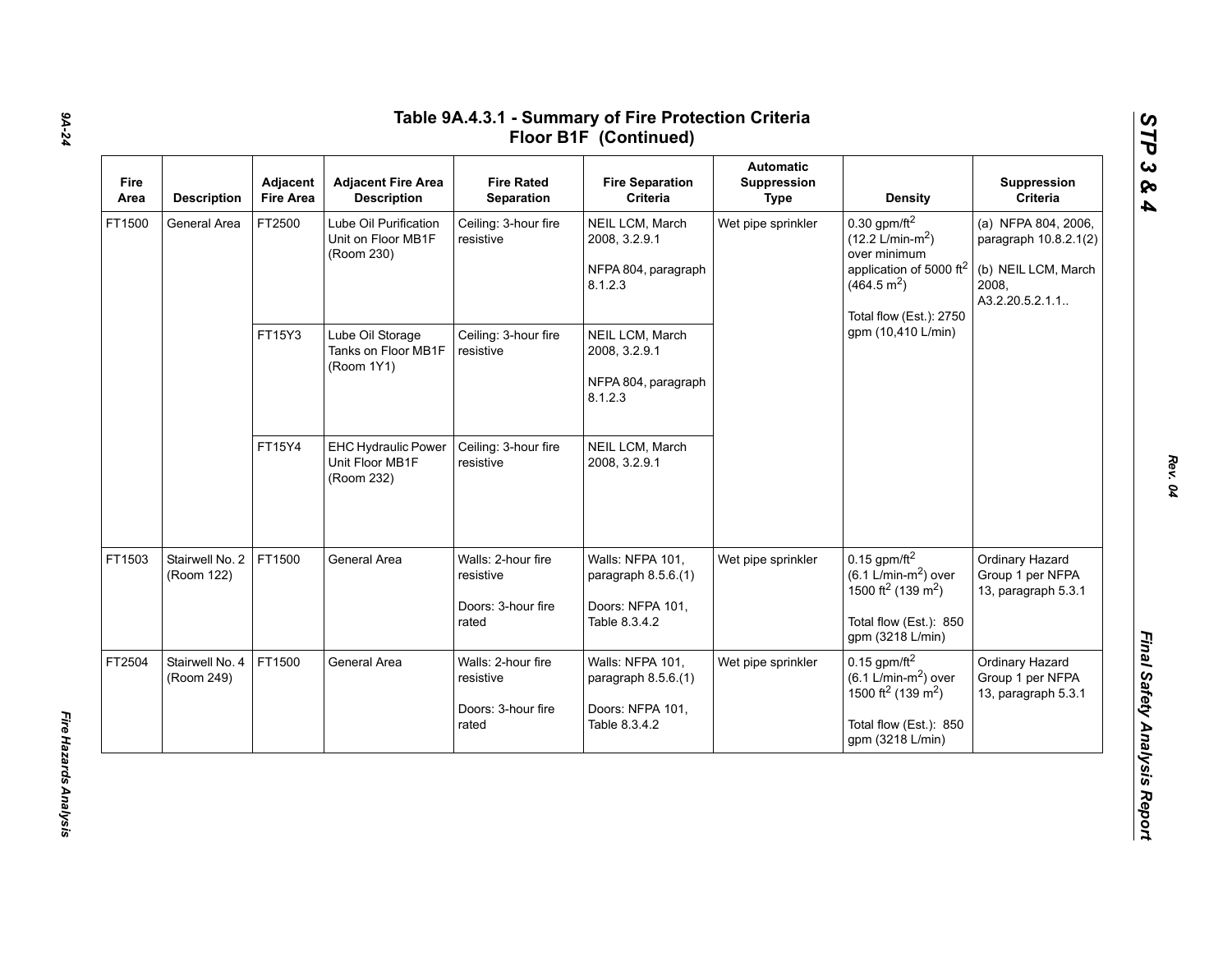| Fire<br>Area | <b>Description</b>                                         | Adjacent<br><b>Fire Area</b> | <b>Adjacent Fire Area</b><br><b>Description</b> | <b>Fire Rated</b><br>Separation                                                                   | <b>Fire Separation</b><br>Criteria                                                                                                                                                                                                                                                                                              | <b>Automatic</b><br>Suppression<br><b>Type</b> | <b>Density</b>                                                                                                                                               | Suppression<br>Criteria                                    |
|--------------|------------------------------------------------------------|------------------------------|-------------------------------------------------|---------------------------------------------------------------------------------------------------|---------------------------------------------------------------------------------------------------------------------------------------------------------------------------------------------------------------------------------------------------------------------------------------------------------------------------------|------------------------------------------------|--------------------------------------------------------------------------------------------------------------------------------------------------------------|------------------------------------------------------------|
| FT15X1       | Stairwell No. 6<br>(Room 1X3)                              | FT1500                       | General Area                                    | Walls: 2-hour fire<br>resistive<br>Doors: 3-hour fire<br>rated                                    | Walls: NFPA 101,<br>paragraph 8.5.6.(1)<br>Doors: NFPA 101,<br>Table 8.3.4.2                                                                                                                                                                                                                                                    | Wet pipe sprinkler                             | $0.15$ gpm/ft <sup>2</sup><br>$(6.1$ L/min-m <sup>2</sup> ) over<br>1500 ft <sup>2</sup> (139 m <sup>2</sup> )<br>Total flow (Est.): 850<br>gpm (3218 L/min) | Ordinary Hazard<br>Group 1 per NFPA<br>13, paragraph 5.3.1 |
| FT15X2       | Stairwell No. 7<br>(Room 1X4)                              | FT1500                       | General Area                                    | Walls: 2-hour fire<br>resistive<br>Doors: 3-hour fire<br>rated                                    | Walls: NFPA 101,<br>paragraph 8.5.6.(1)<br>Doors: NFPA 101,<br>Table 8.3.4.2                                                                                                                                                                                                                                                    | Wet pipe sprinkler                             | $0.15$ gpm/ft <sup>2</sup><br>$(6.1 \text{ L/min-m}^2)$ over<br>1500 ft <sup>2</sup> (139 m <sup>2</sup> )<br>Total flow (Est.): 850<br>gpm (3218 L/min)     | Ordinary Hazard<br>Group 1 per NFPA<br>13, paragraph 5.3.1 |
| FT15X3       | Stairwell<br>Access to<br>Radwaste<br>Tunnel (Room<br>141) | FT1500                       | General Area                                    | Wall: 3-hour fire<br>resistive<br>Door: 3-hour fire<br>rated<br>Ceiling: 3-hour fire<br>resistive | NEIL LCM, March<br>2008, 3.2.9.1<br>NFPA 804, paragraph<br>8.1.2.3<br>Also, based on (IBC)<br>H-4 Occupancy and<br>Type 1A construction<br>Exterior Turbine Bldg.<br>Wall:<br>IBC, 2006, Table 601<br>Turbine Bldg. Floor<br>over Radwaste<br>Building (treated as<br>separation between<br>buildings):<br>IBC, 2006, Table 601 | Wet pipe sprinkler                             | $0.20$ gpm/ft <sup>2</sup><br>$(8.2 \text{ L/min-m}^2)$ over<br>1500 ft <sup>2</sup> (139 m <sup>2</sup> )<br>Total flow (Est.): 950<br>gpm (3596 L/min)     | Ordinary Hazard<br>Group 2 per NFPA<br>13, paragraph 5.3.2 |

*STP 3 & 4*

9A-25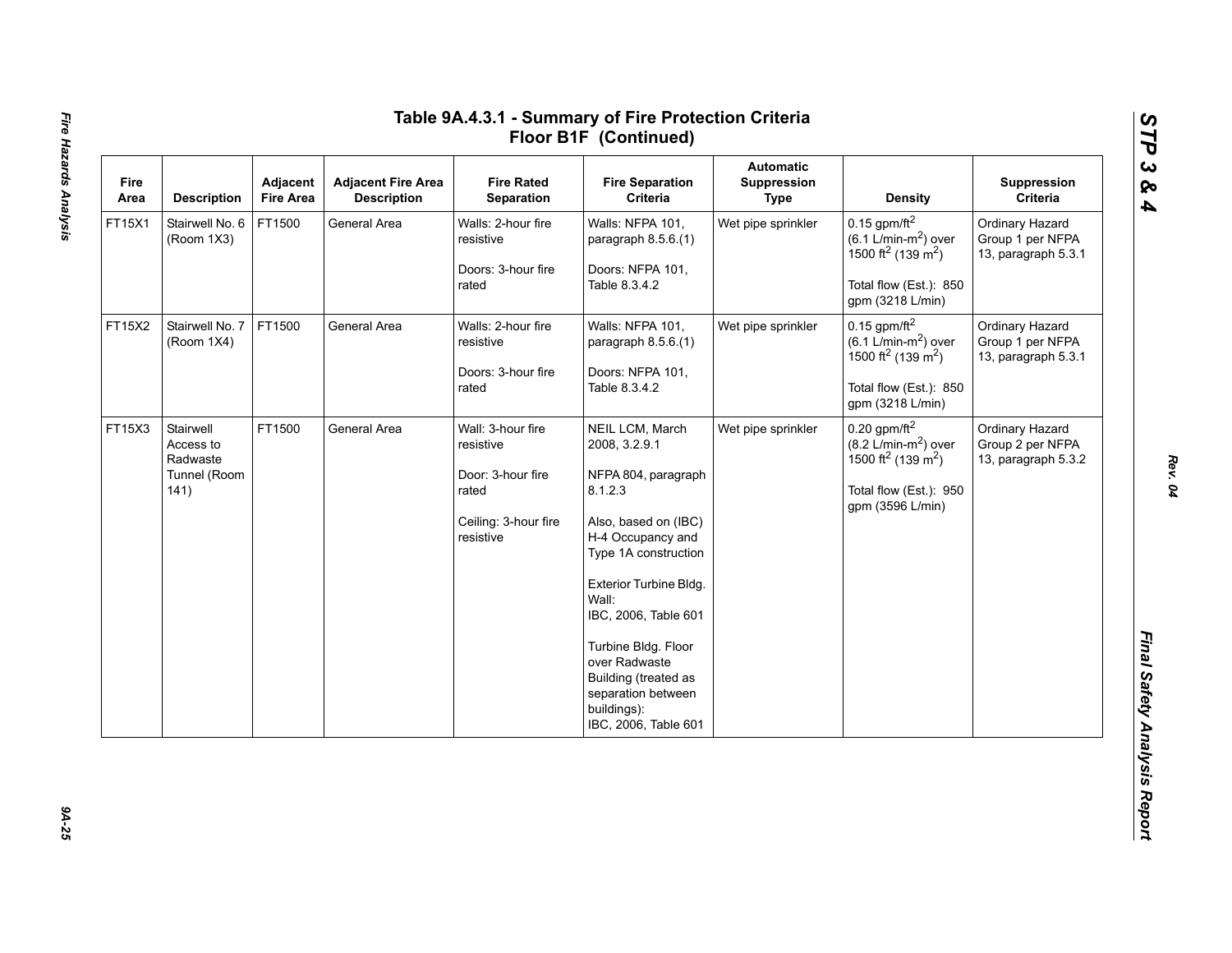# **9A.4.3.2 Floor MB1F (El. 6.3m (15'-3 ½")) - See Figure 9A.4-18 and Table 9A.4.3.2 Summary of Fire Protection Criteria Floor MB1F**

# **9A.4.3.2.1 Fire Area - FT1500 (General Area)**

(1) Fire Area Boundary Description

Floor MB1F shares fire area FT1500 with all other floors in the Turbine Building. Large overhead openings exist between floor MB1F and B1F over the high pressure condensate pump area (room 132) and condenser vacuum pump area (room 121).

Open metal grating and non-fire rated equipment access hatches are installed in different locations/elevations between floor MB1F and the upper and lower floors in fire area FT1500.

The low pressure condensate pump area (room 140) extends vertically up from floor B1F, through floors MB1F, 1F and 2F, to and through an non-fire rated equipment hatch in the turbine operating deck floor (floor 3F, elevation 27.8m (85'-10 ½")).

Non-fire rated equipment access hatches are installed in the floor between MB1F and floor B1F in the northwest corridor area (room 242), in the pipe space over the high pressure heater drain pump area, and in the adjustable speed drive area (room 214-2) over the turbine cooling water equipment area below.

The resin storage tank area (room 1X1) and condensate filter backwash receiving tank area (room 143) extend from floor B1F up through floor MB1F to their respective ceilings at the underside of floor 1F (elevation 12.3m (35'-  $0")$ ).

The offgas charcoal adsorber area (room 112) extends vertically upward from floor B1F through floors MB1F and 1F to the underside of floor 2F (elevation 19.7m (59'-3 ½")). Room 112 is part of fire area FT1500. In the off-gas charcoal bed area (room 112), metal grating is installed at elevation 12.3m (floor 1F) with an non-fire rated equipment access hatch at room ceiling level, elevation 19.7m (59'-3 ½") (floor 2F).

Access to the resin storage tank area (room 1X1) and condensate filter backwash receiving tank area (room 143) is from floor MB1F – these areas are part of fire area FT1500. In room 1X1 open grating is installed at this floor level.

Fire area FT1500 is bounded by:

The Turbine Building exterior walls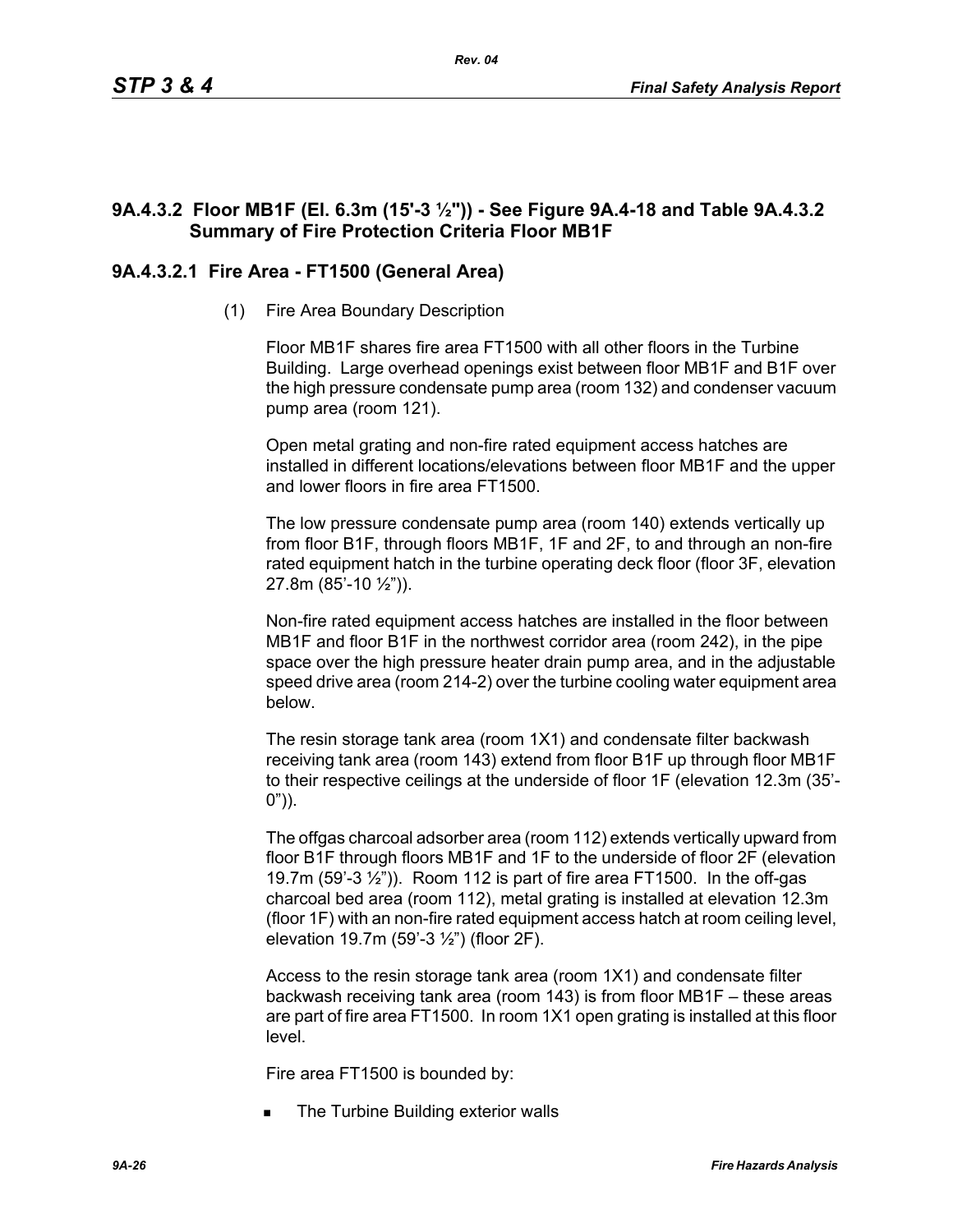- The interior walls enclosing stairwell no. 2 (room 122, fire area FT1503)
- The interior walls enclosing stairwell no. 3 (room 212, fire area FT2502)
- The interior walls enclosing stairwell no. 4 (room 249, fire area FT2504)
- The interior walls enclosing stairwell no. 6 (room 1X3, fire area FT15X1)
- The interior walls enclosing stairwell no. 7 (room 1X4, fire area FT15X2)
- **The interior walls enclosing the elevator shaft (room 250, fire area** FT15Y2)
- **The floor above the access to the Radwaste Tunnel, Room 141, on floor** B1F below
- **The interior walls enclosing the area housing the lube oil purification unit** (room 230, fire area FT2500)
- The interior walls enclosing the area housing the lube oil storage tanks (room 1Y1, fire area FT15Y3)
- The interior walls enclosing the area housing the EHC hydraulic power unit (room 232, fire area FT15Y4)
- **The interior wall between the house boiler area (room 247, fire area** FT2503) and this fire area, along building column line T8.
- The interior wall between the chiller area (room 248, fire area FT1501) and this fire area, along column line T8.
- (2) Equipment See Table 9A.6-4

| <b>Safety Related</b> | <b>Provides Core Cooling</b> |
|-----------------------|------------------------------|
| No                    | No                           |

- (3) Radioactive Material Present None that can be released as a result of fire.
- (4) Qualification of Fire Barriers –

The Turbine Building is classified as Type IA construction in accordance with the International Building Code (IBC), 2006. Type IA construction is noncombustible. The building structural frame, and all exterior and interior bearing walls, are required to be of 3 hour fire-resistive construction. The building floor is required to be of not less than 2 hour fire resistive construction, including supporting beams and joists. Also, the building roof is required to be of not less than  $1\frac{1}{2}$  hour fire resistive construction.

The enclosed stairwells that serve floor MB1F, stairwell nos. 1, 2, 3, 4, 6, 7 and 8 are of 2 hour fire-resistive concrete construction.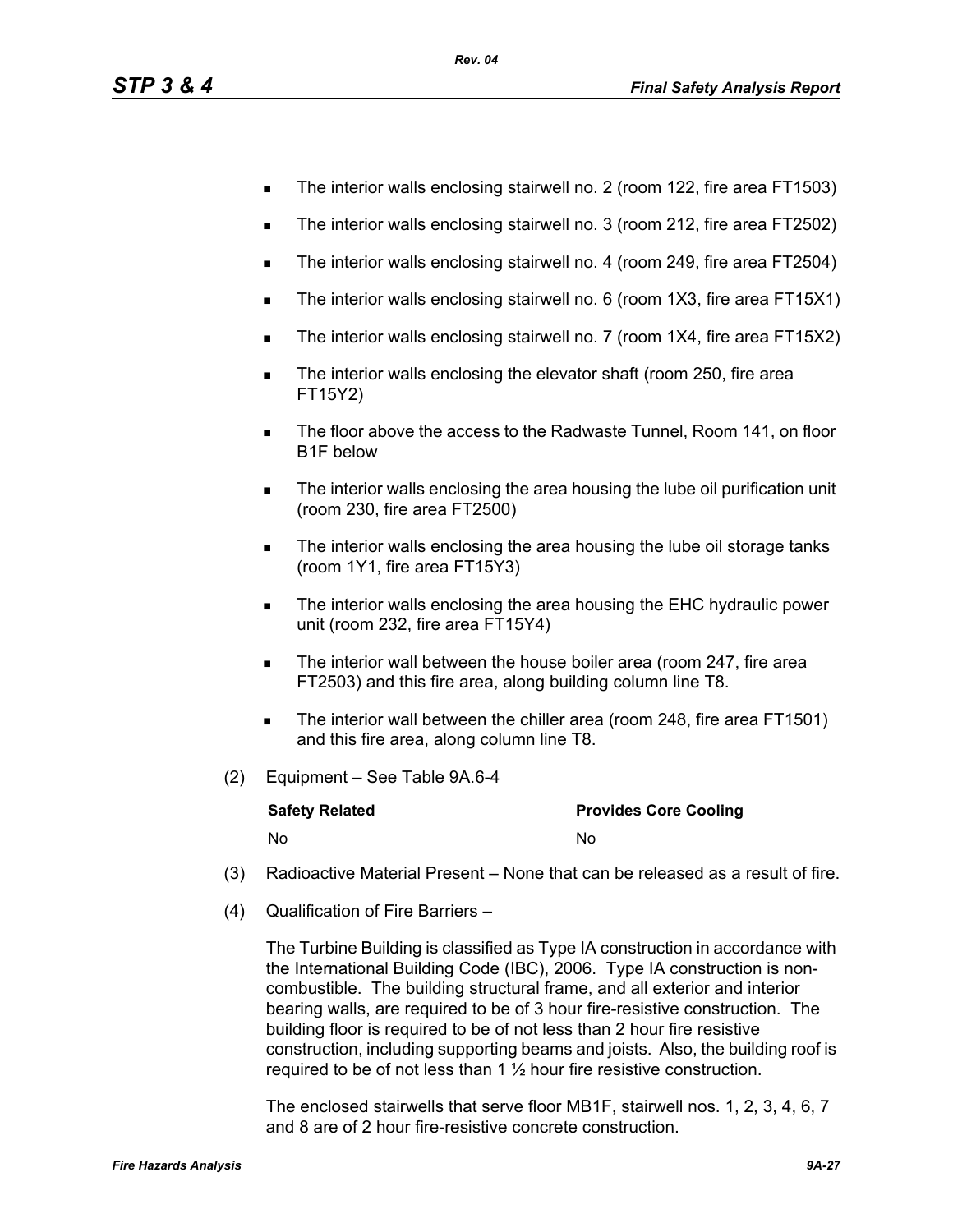Enclosed stairwell nos. 2, 4, 6, and 7 are separate fire areas and are discussed in subsections 9A.4.3.1.2 through 9A.4.3.1.5 (fire areas FT1503, FT2504, FT15X1, and FT15X2).

*Rev. 04*

Enclosed stairwells 1, 3 and 8 are described in subsections 9A.4.3.2.2 through 9A.4.3.2.4 (fire areas FT1502, FT2502 and FT15Y1), respectively.

The elevator shaft (room 250) is of 2 hour fire-resistive concrete construction, is a separate fire area (FT15Y2), and is described in subsection 9A.4.3.2.5.

The walls enclosing the lube oil purification unit (room 230, fire area FT2500), lube oil storage tank area (room 1Y1, fire area FT15Y3), and the EHC hydraulic power unit (room 232, fire area FT15Y4) are separated from fire area FT1500 by 3 hour fire-resistive concrete construction with 3 hour fire rated doors. These rooms are described as separate fire areas in subsections 9A.4.3.2.6 through 9A.4.3.2.8, respectively.

The house boiler area (room 247, fire area FT2503) is separated from fire area FT1500 by 3 hour fire-resistive concrete construction along building column line T8. The fire area (FT2503) associated with room 247 is addressed in subsection 9A.4.3.2.9.

The HNCW chiller area (room 248) and instrument, service, and breathing air system area (room 111) are located in one fire area (FT1501) and separated from fire area FT1500 by 2 hour fire-resistive concrete construction along building column line T8. Fire area FT1501 is discussed in subsection 9A.4.3.2.10.

The Turbine Building is separated from the horizontal passageway that runs exterior and parallel to the southernmost building wall by 3 hour fire-resistive concrete construction. This horizontal passageway provides a protected exit and access from the Turbine Building to the Control Building and Service Building.

On the west side and exterior to the Turbine Building, between elevation 6.3m (MB1F) and elevation 12.3m (35'-0") (grade) is a large exposed dry pit. The exterior Turbine Building wall at this location is of 3 hour fire-resistive construction.

The remaining exterior walls are of 3 hour fire-resistive concrete construction, consistent with the requirements of the IBC, and are backed by exterior fill.

Remaining floor areas are concrete basemat or 2 hour fire-resistive concrete construction consistent with the requirements of the IBC for a Type IA structure.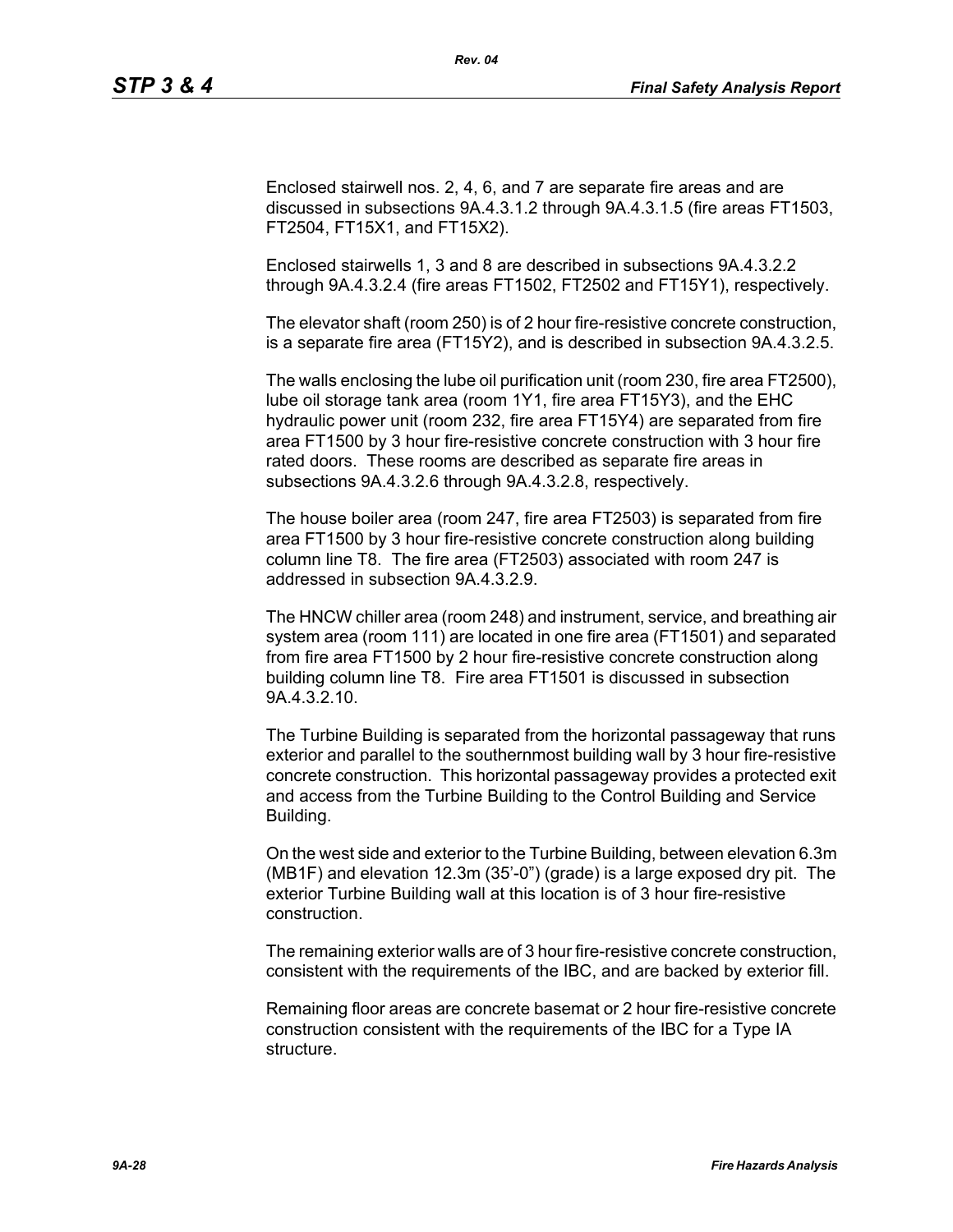(5) Combustibles Present:

| <b>Fire Loading</b>                                                       | <b>Total Heat of Combustion</b><br>(MJ) |
|---------------------------------------------------------------------------|-----------------------------------------|
| (a) Cable in conduit, and less than the<br>equivalent of 0.6m cable trays | Acceptable                              |
| (b) Limited quantities of lubricants in<br>pumps                          | Negligible                              |
| (c) Charcoal in offgas charcoal bed                                       | Does not contribute to fire<br>loading  |
| Resin in resin storage tanks<br>(d)                                       | Does not contribute to fire<br>loading  |

(6) Detection Provided – Class A supervised POC, and manual alarm pull stations at Columns – Rows (C-R)

Manual Pull Locations: TA.4-T7.5, TH.5-T7.9, TJ.7-T7.5, TJ.6-T2.2, TG.6-T2, TJ.9-T6.8, TJ.9-T6.1, TJ.9-T3.1.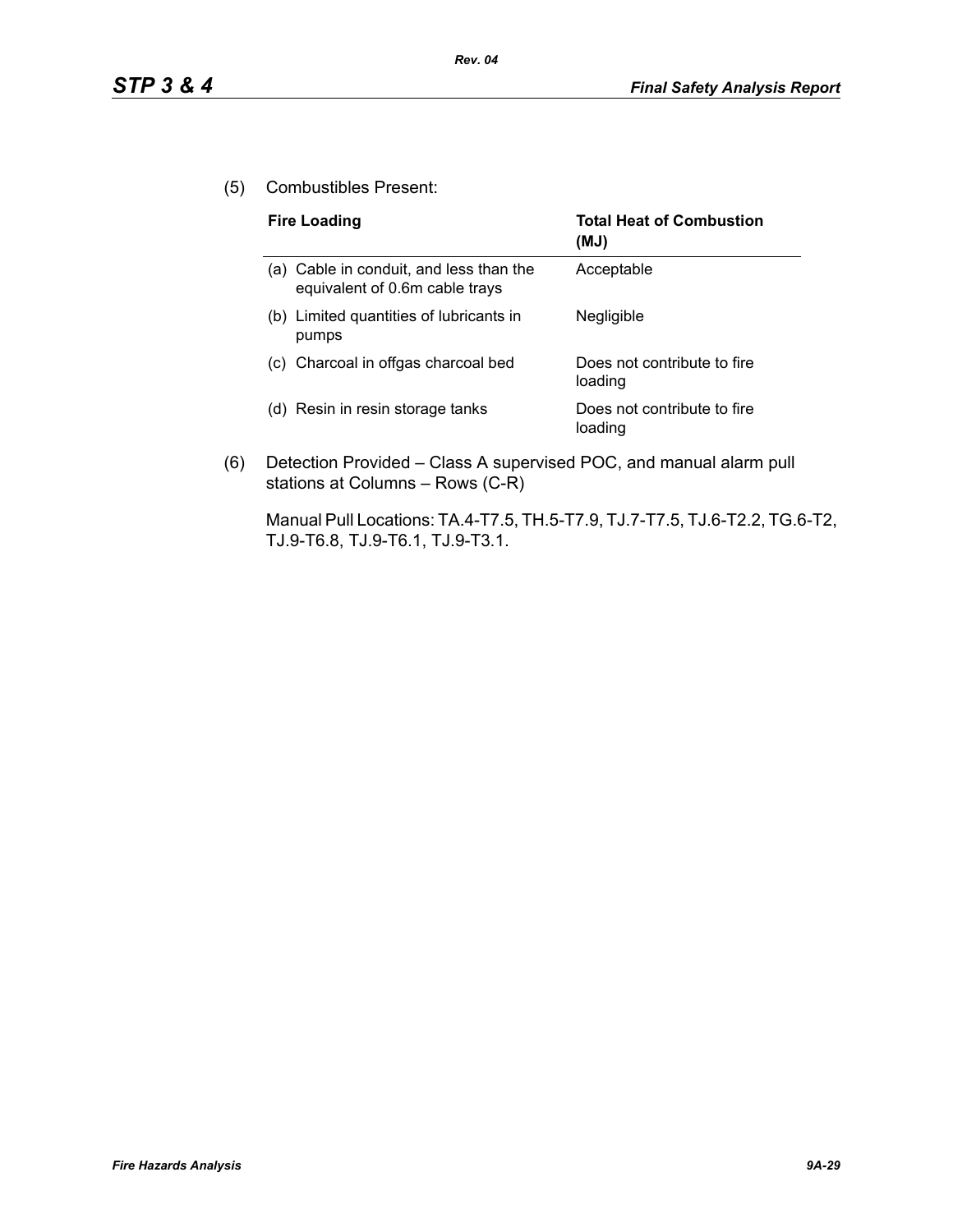## (7) Suppression Available:

| <b>Type</b>                                            | <b>Location/Actuation</b>                                                                                                                                                                                                                                                                                                                                                                                                                                                                                                                                         |
|--------------------------------------------------------|-------------------------------------------------------------------------------------------------------------------------------------------------------------------------------------------------------------------------------------------------------------------------------------------------------------------------------------------------------------------------------------------------------------------------------------------------------------------------------------------------------------------------------------------------------------------|
| Modified Class III standpipes                          | Stairwells No.2 <122>, No.3<br><212>, No.4 <249>, No.6, and<br>No.7                                                                                                                                                                                                                                                                                                                                                                                                                                                                                               |
| ABC portable (hand) extinguishers and<br>hose stations | TA.9-T1.1, TA.1-T6.4,<br>TB-T2.9, TB-T5.2, TC.2-T4.2,<br>TB.6-T7.8, TD.4-T7.8,<br>TF.3-T7.8, TH.2-T7.8,<br>TH.5-T6.3, TH.8-T4.5,<br>TG.8-T2.9.<br>TB.9-T7, TC.9-T6.2, TG-T6.2,<br>TJ.9-T7.2, TJ.1-T5.8,<br>TJ.9-T5.1, TJ.1-T3.7,<br>TJ.9-T2.6, TJ.1-T1.1,<br>TG.9-T1.8<br>$<$ 1Y1> TH.5-T2.8<br><232> TH.7-T3, TH.8-T4.5<br><230> TH.5-T6.3<br><ft2503><br/>&lt;247&gt; TA.6-T8.1, TA.9-T9.1<br/><ft1501><br/>TC.8-T8.1, TH.5-T8.3,<br/>TC.2-T9.3, TE.1-T9, TF.9-T9,<br/>TH.5-T8.3, TJ.9-T9.4,<br/>TH.9-T9.4, TF.9-T9.4,<br/>TE-T9.9, TC.1-T9.9</ft1501></ft2503> |
| Wet pipe sprinkler system                              | Throughout floor MB1F                                                                                                                                                                                                                                                                                                                                                                                                                                                                                                                                             |

Wet pipe sprinkler system Design density 12.2 L/min-m<sup>2</sup> (0.3 gpm/ft<sup>2</sup>) over 464.5 m<sup>2</sup> (5000 ft<sup>2</sup>)

- (8) Fire Protection Design Criteria Employed:
	- (a) Fire detection and suppression capability is provided and accessible;
	- (b) Fire stops are provided for penetrations through rated fire barriers.
- (9) Consequences of Fire Postulated fire assumes loss of function. Smoke from a fire would be removed by the normal HVAC system except for the following rooms:
	- (a) Room 142 by normal HVAC and process exhaust.
	- (b) Room 112 by process exhaust.
- (10) Consequences of Fire Suppression Suppression extinguishes the fire. Refer to Section 3.4, "Water Level (Flood) Design," for drain system.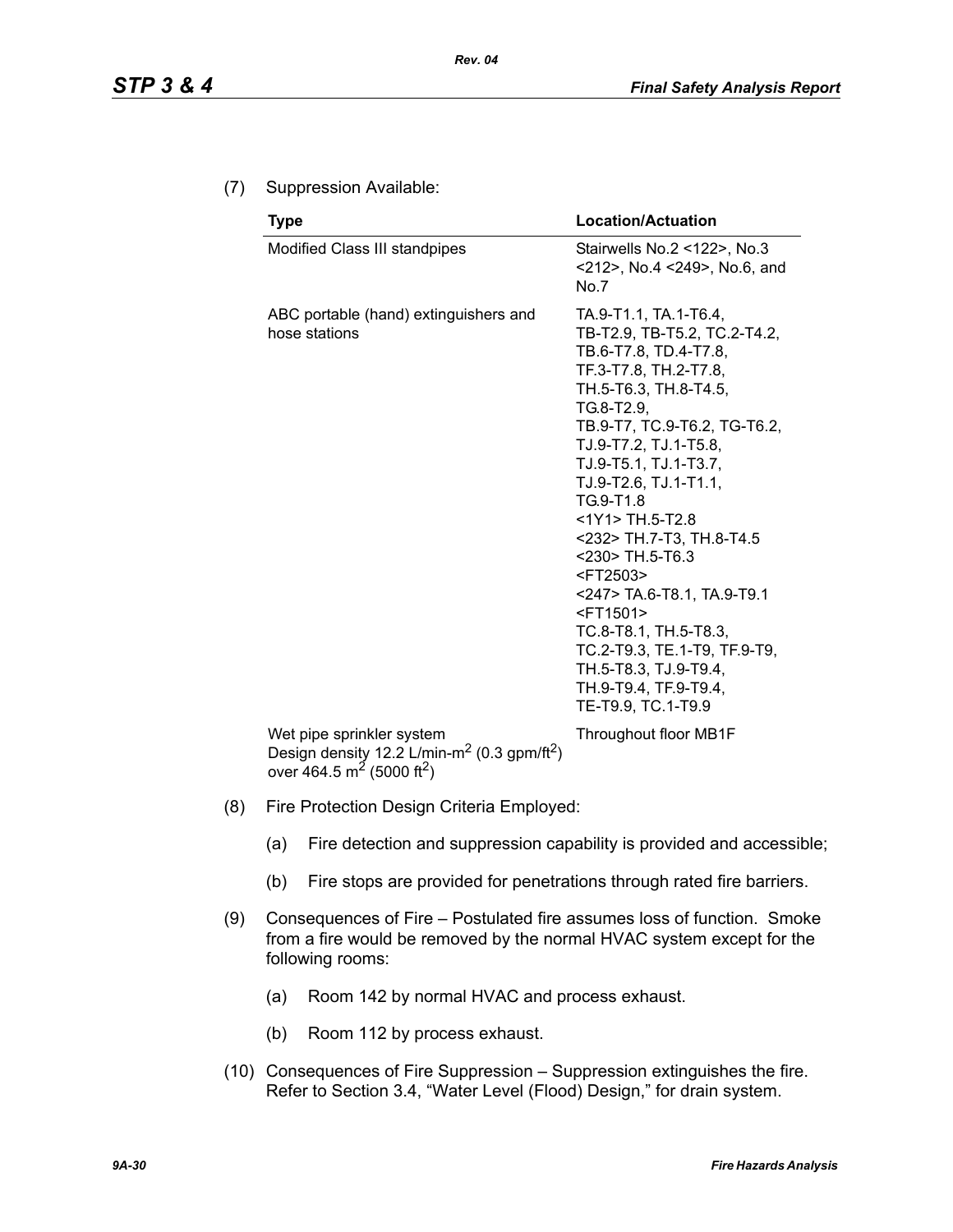- (11) Design Criteria Used for Protection Against Inadvertent Operation, Careless Operation or Rupture of the Suppression System:
	- (a) Provision of raised supports for the equipment
	- (b) Refer to Section 3.4, "Water Level (Flood) Design," for drain system.
- (12) Fire Containment or Inhibiting Methods Employed:
	- (a) Fire stops are provided for penetrations through fire rated barriers.
	- (b) The means of fire detection, suppression and alarming are provided and accessible.
- (13) Remarks:
	- (a) Smoke detectors, and temperature controllers are mounted in the exhaust duct of the offgas system to detect any fire in the charcoal beds. The fire is contained by isolating the charcoal adsorber vessel and purging the vessel with nitrogen gas.
	- (b) Electrical cable insulation in conduit does not represent a combustible fire load.
	- (c) The total flow of the wet pipe sprinkler system on floor MB1F with a 1893 L/min (500 gpm) hose stream allowance is estimated to be 10,410 L/min (2750 gpm).

#### **9A.4.3.2.2 Fire Area – FT1502 (Stairwell No. 1 – Room 114)**

(1) Fire Area Boundary Description

Stairwell No. 1 serves uncontrolled areas inside the Turbine Building at floor levels MB1F, 1F, and 2F.

Fire area FT1502 extends vertically upward from floor MB1F through floor 2F (elevation 24.4m  $(74^{\degree}-8\frac{1}{2^{\degree}})$ ). Stairwell no. 1 is bounded by interior and exterior fire-resistive concrete construction.

Access is provided to stairwell no. 1 from floor MB1F and each of the upper floors.

(2) Equipment – See Table 9A.6-4

| <b>Safety Related</b> | <b>Provides Core Cooling</b> |
|-----------------------|------------------------------|
| . No                  | N٥                           |

(3) Radioactive Material Present – None.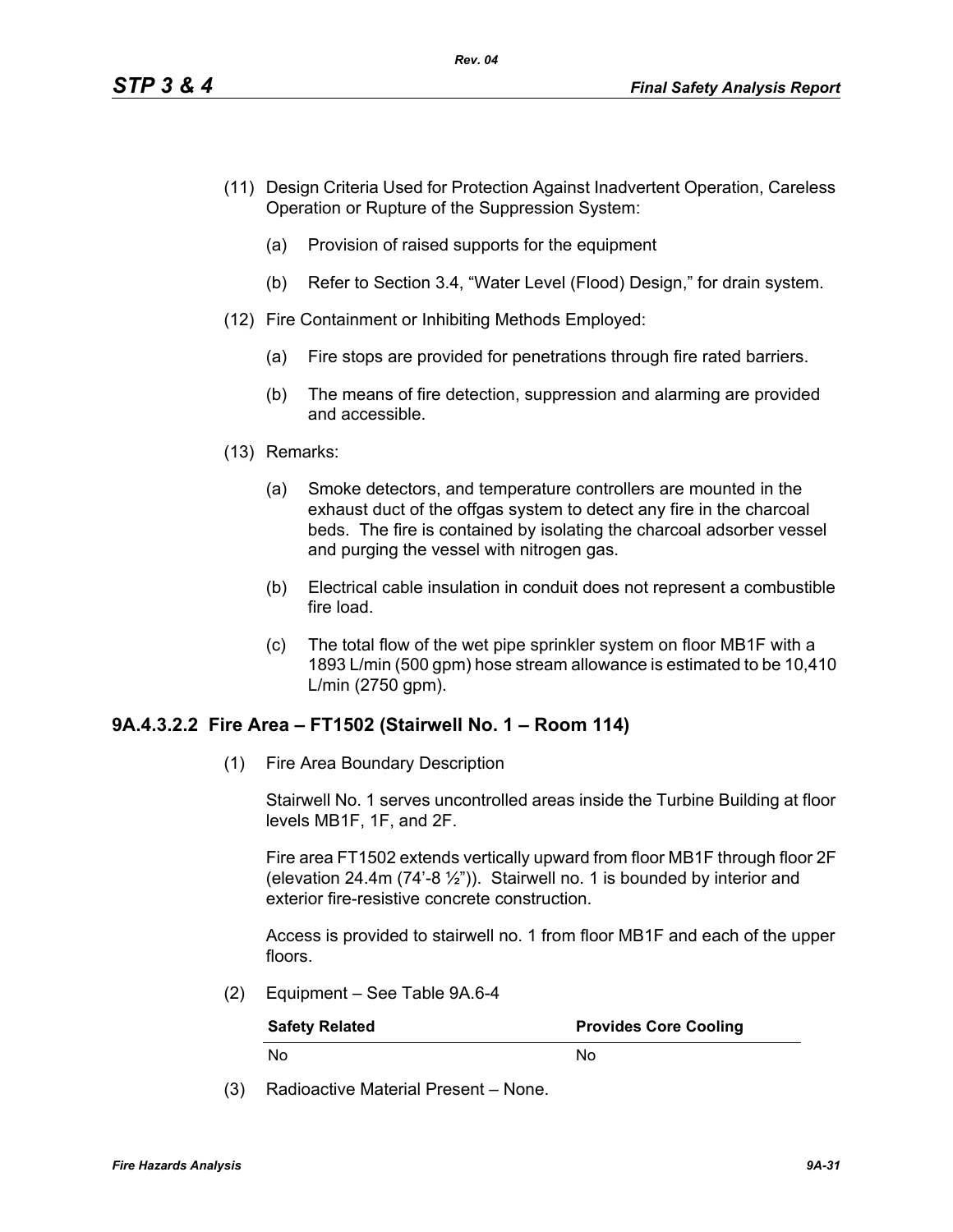(4) Qualification of Fire Barriers – At floor levels MB1F, 1F and 2F; interior walls enclosing stairwell no. 1 are a minimum of 2 hour fire-resistive concrete construction. Exterior walls are of 3 hour fire-resistive concrete construction.

Interior stairwell doors are a minimum of 1-1/2 hour fire rated (doors are 3 hour fire rated for consistency throughout the Turbine Building). The door at the exit discharge at grade level (floor 1F, elevation 12.3m) is a 3 hour fire rated door.

The floor is the concrete basemat of floor MB1F.

- (5) Combustibles Present No significant quantities of exposed combustibles.
- (6) Detection Provided Class A supervised POC at each building floor elevation and manual pull station external to the enclosed stairway at each floor elevation.
- (7) Suppression Available:

| Type                                                                                      | <b>Location/Actuation</b> |
|-------------------------------------------------------------------------------------------|---------------------------|
| Modified Class III standpipe                                                              | Stairwell No. 1 <114>     |
| ABC portable (hand) extinguishers and<br>hose station                                     | T.J.9-T9.4                |
| Wet Pipe Sprinkler<br>Design density 6.1 L/min-m <sup>2</sup> (0.15 gpm/ft <sup>2</sup> ) | Stairwell No. 1           |

- (8) Fire Protection Design Criteria Employed:
	- (a) The stairwell is located in a separate fire-resistive enclosure.
	- (b) Fire detection and suppression capability is provided and accessible.
- (9) Consequences of Fire The postulated fire assumes loss of function of the enclosed stairway. Smoke from a fire would be removed by the normal HVAC system.
- (10) Consequences of Fire Suppression Suppression extinguishes the fire. Refer to Section 3.4, "Water Level (Flood) Design," for drain system.
- (11) Design Criteria Used for Protection Against Inadvertent Operation, Careless Operation or Rupture of the Suppression System:
	- (a) Refer to Section 3.4, "Water Level (Flood) Design," for drain system.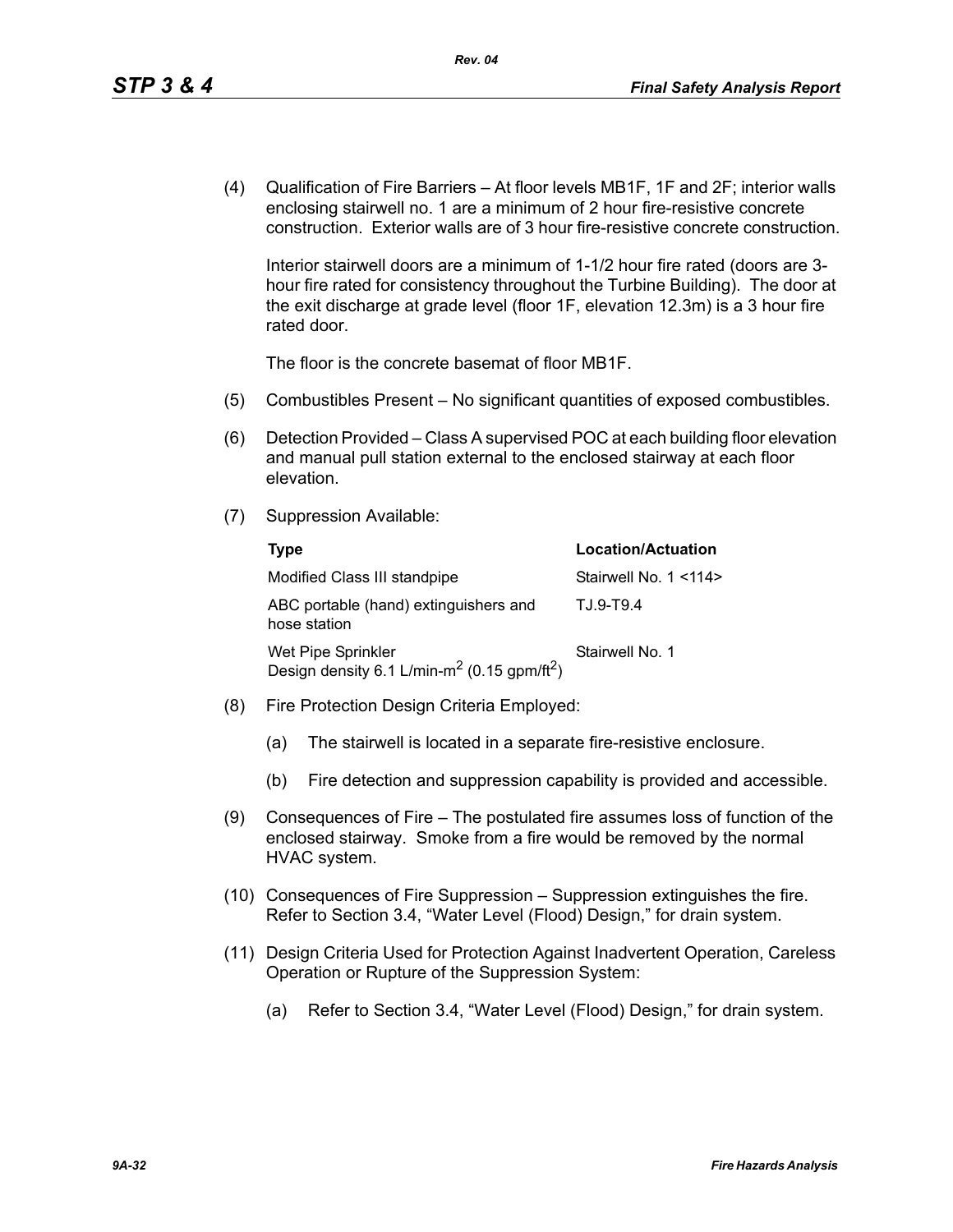- (12) Fire Containment or Inhibiting Methods Employed:
	- (a) The function is provided in a fire-resistive enclosure.
	- (b) Fire stops are provided for penetrations through fire rated barriers.
	- (c) The means of fire detection, suppression and alarming are provided and accessible.
- (13) Remarks The total flow of the wet pipe sprinkler system with a 1893 L/min (500 gpm) hose stream allowance is estimated to be 3,218 L/min (850 gpm).

#### **9A.4.3.2.3 Fire Area – FT2502 (Stairwell No. 3 – Room 212)**

(1) Fire Area Boundary Description

Stairwell No. 3 serves controlled areas inside the Turbine Building at floor levels MB1F, 1F, 2F and 3F.

Fire area FT2502 extends vertically upward from floor MB1F through floor 3F (elevation 27.8m  $(85'-10\frac{1}{2})$ ). Stairwell no. 3 is bounded by interior fireresistive concrete construction.

Access is provided to stairwell no. 3 from floor MB1F and each of the upper floors.

(2) Equipment – See Table 9A.6-4

| <b>Safety Related</b> | <b>Provides Core Cooling</b> |
|-----------------------|------------------------------|
| . No                  | N٥                           |

- (3) Radioactive Material Present None.
- (4) Qualification of Fire Barriers At floor levels MB1F, 1F, 2F and 3F, walls enclosing stairwell no. 3 are a minimum of 2 hour fire-resistive concrete construction. Stairwell doors are a minimum of 1-1/2 hour fire rated (doors are 3-hour fire rated for consistency throughout the Turbine Building). The floor is the concrete basemat of floor MB1F.
- (5) Combustibles Present No significant quantities of exposed combustibles.
- (6) Detection Provided Class A supervised POC at each building floor elevation and manual pull station external to the enclosed stairway at each floor elevation.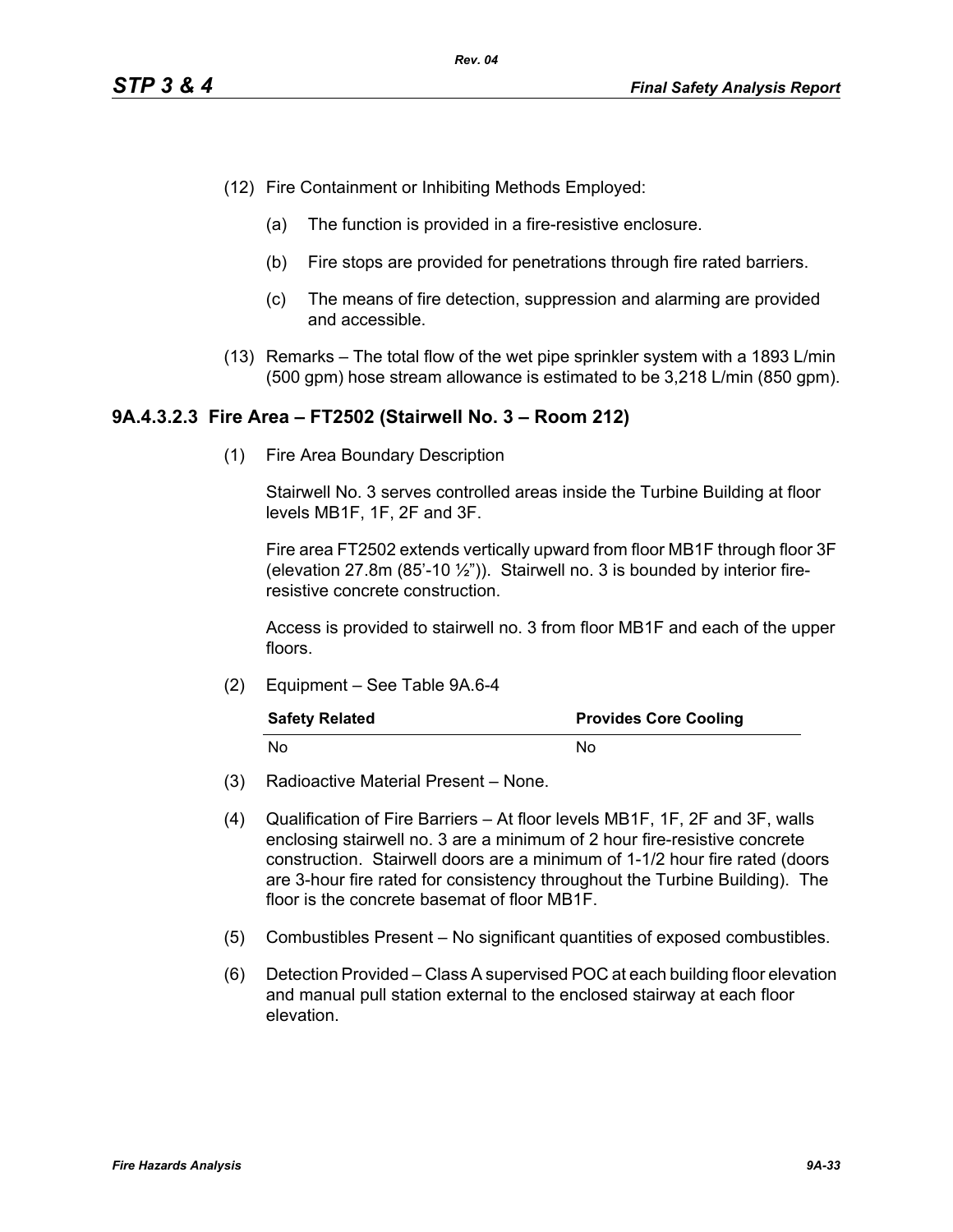(7) Suppression Available:

| Type                                                                                      | Location/Actuation   |
|-------------------------------------------------------------------------------------------|----------------------|
| Modified Class III standpipe                                                              | Stairwell No.3 <212> |
| ABC portable (hand) extinguishers and<br>hose station                                     | TH 2-T7.8            |
| Wet Pipe Sprinkler<br>Design density 6.1 L/min-m <sup>2</sup> (0.15 gpm/ft <sup>2</sup> ) | Stairwell No. 3      |

- (8) Fire Protection Design Criteria Employed:
	- (a) The stairwell is located in a separate fire-resistive enclosure.
	- (b) Alternate access and egress routes are provided by separate enclosed stairways at this floor level.
	- (c) Fire detection and suppression capability is provided and accessible.
- (9) Consequences of Fire The postulated fire assumes loss of function of the enclosed stairway. Smoke from a fire would be removed by the normal HVAC system.
- (10) Consequences of Fire Suppression Suppression extinguishes the fire. Refer to Section 3.4, "Water Level (Flood) Design," for drain system.
- (11) Design Criteria Used for Protection Against Inadvertent Operation, Careless Operation or Rupture of the Suppression System:
	- (a) Refer to Section 3.4, "Water Level (Flood) Design," for drain system.
- (12) Fire Containment or Inhibiting Methods Employed:
	- (a) The function is provided in a fire-resistive enclosure.
	- (b) Fire stops are provided for penetrations through fire rated barriers.
	- (c) The means of fire detection, suppression and alarming are provided and accessible.
- (13) Remarks The total flow of the wet pipe sprinkler system with a 1893 L/min (500 gpm) hose stream allowance is estimated to be 3,218 L/min (850 gpm).

## **9A.4.3.2.4 Fire Area – FT15Y1 (Stairwell No. 8 – Room 1Y5)**

(1) Fire Area Boundary Description

Stairwell No. 8 serves uncontrolled areas inside the Turbine Building at floor levels MB1F, 1F, 2F, 3F and 4F.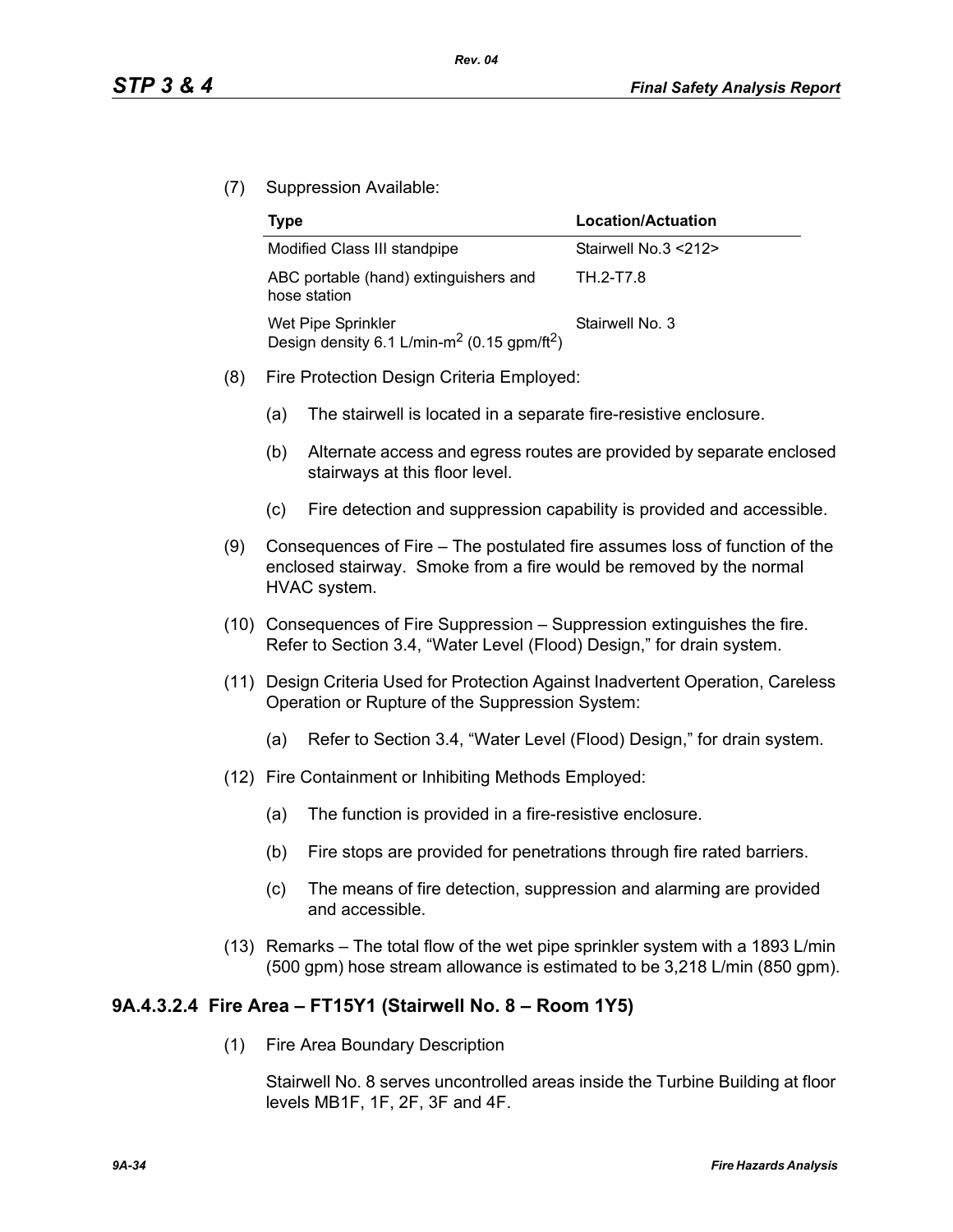Fire area FT15Y1 extends vertically upward from floor MB1F through floor 4F (elevation 38.3m). Stairwell no. 8 is bounded by interior and exterior fireresistive concrete construction.

Access is provided to stairwell no. 8 from floor MB1F and each of the upper floors.

(2) Equipment – See Table 9A.6-4

| <b>Safety Related</b> | <b>Provides Core Cooling</b> |
|-----------------------|------------------------------|
| - No                  | N٥                           |

- (3) Radioactive Material Present None.
- (4) Qualification of Fire Barriers At floor levels MB1F, 1F, 2F, 3F and 4F, interior walls enclosing stairwell no. 8 are a minimum of 2 hour fire-resistive concrete construction. Exterior walls are of 3 hour fire-resistive concrete construction.

Interior stairwell doors are a minimum of 1-1/2 hour fire rated (doors are 3 hour fire rated for consistency throughout the Turbine Building). The door at the exit discharge at grade level (floor 1F, elevation 12.3m) is a 3 hour fire rated door.

The floor is the concrete basemat of floor MB1F.

- (5) Combustibles Present No significant quantities of exposed combustibles.
- (6) Detection Provided Class A supervised POC at each building floor elevation and manual pull station external to the enclosed stairway at each floor elevation.
- (7) Suppression Available:

| Type                                                                                      | <b>Location/Actuation</b> |
|-------------------------------------------------------------------------------------------|---------------------------|
| Modified Class III standpipe                                                              | Stairwell No.8            |
| ABC portable (hand) extinguishers and<br>hose station                                     | TA 6-T8.1                 |
| Wet Pipe Sprinkler<br>Design density 6.1 L/min-m <sup>2</sup> (0.15 gpm/ft <sup>2</sup> ) | Stairwell No. 8           |

- (8) Fire Protection Design Criteria Employed:
	- (a) The stairwell is located in a separate fire-resistive enclosure.
	- (b) Fire detection and suppression capability is provided and accessible.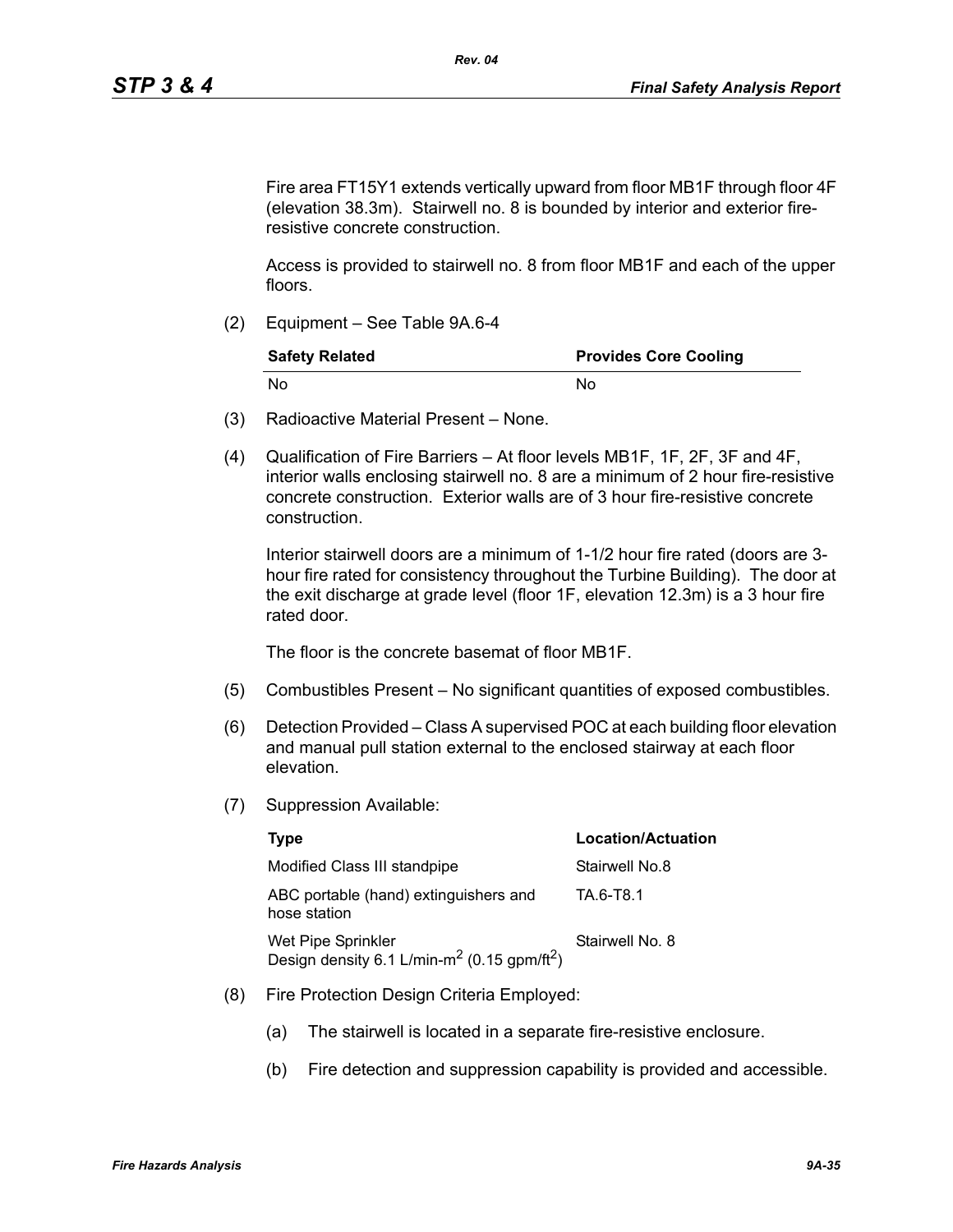- (9) Consequences of Fire The postulated fire assumes loss of function of the enclosed stairway. Smoke from a fire would be removed by the normal HVAC system.
- (10) Consequences of Fire Suppression Suppression extinguishes the fire. Refer to Section 3.4, "Water Level (Flood) Design," for drain system.
- (11) Design Criteria Used for Protection Against Inadvertent Operation, Careless Operation or Rupture of the Suppression System:
	- (a) Refer to Section 3.4, "Water Level (Flood) Design," for drain system.
- (12) Fire Containment or Inhibiting Methods Employed:
	- (a) The function is provided in a fire-resistive enclosure.
	- (b) Fire stops are provided for penetrations through fire rated barriers.
	- (c) The means of fire detection, suppression and alarming are provided and accessible.
- (13) Remarks The total flow of the wet pipe sprinkler system with a 1893 L/min (500 gpm) hose stream allowance is estimated to be 3,218 L/min (850 gpm).

#### **9A.4.3.2.5 Fire Area – FT15Y2 (Elevator Shaft – Room 250)**

(1) Fire Area Boundary Description

The elevator shaft serves controlled areas inside the Turbine Building. Fire area FT15Y2 extends vertically upward from floor MB1F through floors 1F, 2F, and 3F (elevation 27.8m (85'-10 $\frac{1}{2}$ ")). This fire area is bounded by interior fire-resistive walls.

(2) Equipment – See Table 9A.6-4

| <b>Safety Related</b> | <b>Provides Core Cooling</b> |
|-----------------------|------------------------------|
| No                    | Nο                           |

- (3) Radioactive Material Present None.
- (4) Qualification of Fire Barriers The walls enclosing the elevator shaft are of a minimum of 2 hour fire-resistive concrete construction. Elevator doors are 1- 1/2 hour fire rated doors.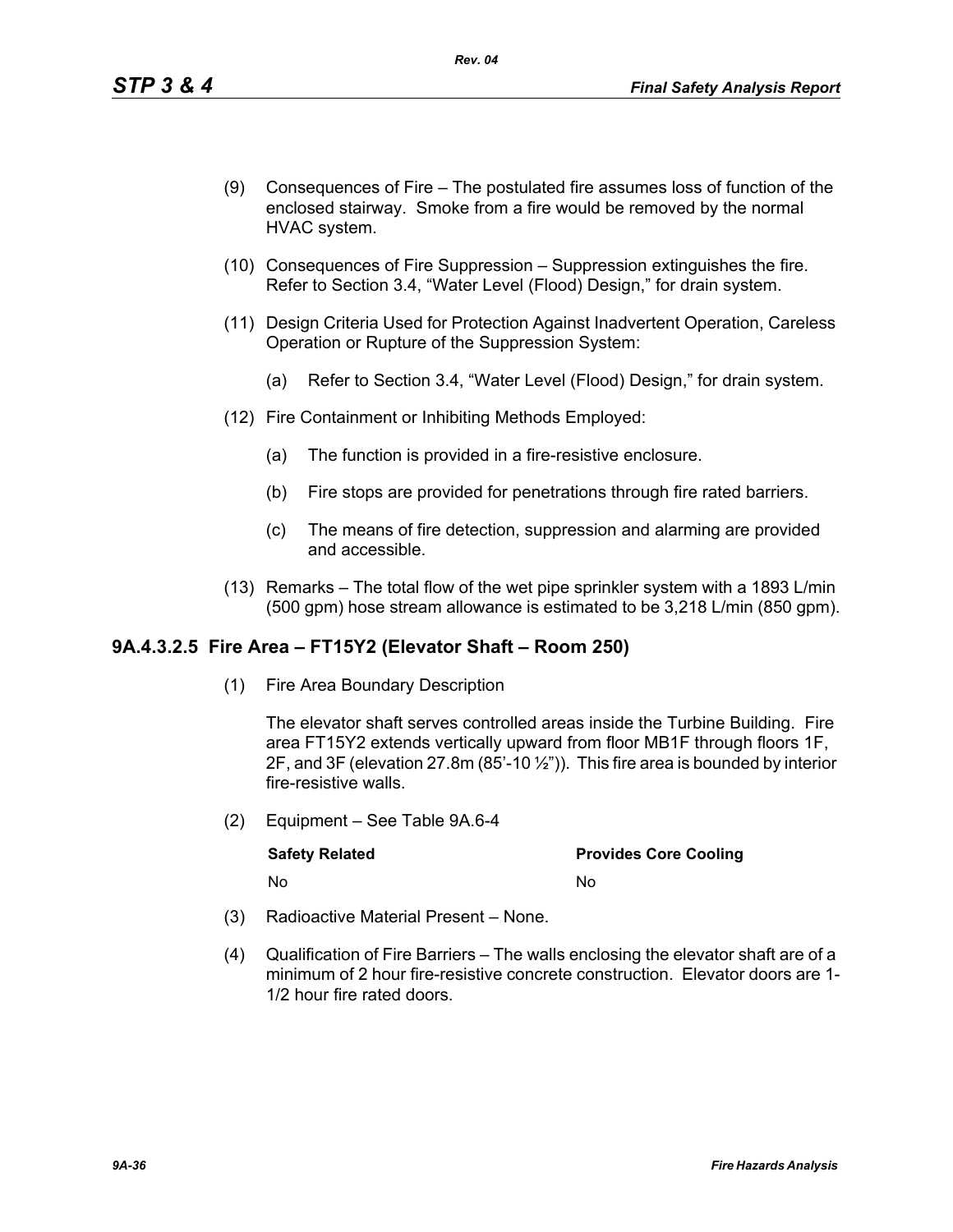| (5) | Combustibles Present - (NCLL Applies)                                                                                                                                   |                                                                       |                                                                      |
|-----|-------------------------------------------------------------------------------------------------------------------------------------------------------------------------|-----------------------------------------------------------------------|----------------------------------------------------------------------|
|     |                                                                                                                                                                         | <b>Fire Loading</b>                                                   | <b>Total Heat of Combustion</b><br>(MJ)                              |
|     |                                                                                                                                                                         | <b>Electrical Cables</b>                                              | 727 MJ/m2 NCLL (727 MJ/m2<br>maximum average) applies                |
|     |                                                                                                                                                                         | Small amount of elevator motor lubricants                             | Negligible                                                           |
| (6) | Detection Provided – Class A supervised POC in the elevator shaft and<br>manual pull station near the elevator door at each elevation.                                  |                                                                       |                                                                      |
| (7) |                                                                                                                                                                         | Suppression Available:                                                |                                                                      |
|     | <b>Type</b>                                                                                                                                                             |                                                                       | <b>Location/Actuation</b>                                            |
|     |                                                                                                                                                                         | Modified Class III standpipe                                          | Stairwell No.3 <212>                                                 |
|     |                                                                                                                                                                         | ABC portable (hand) extinguishers and<br>hose station                 | TH.2-T7.8                                                            |
|     | Wet Pipe Sprinkler<br>Design density 8.2 L/min-m <sup>2</sup> (0.20 gpm/ft <sup>2</sup> )                                                                               |                                                                       | <b>Elevator Shaft</b>                                                |
| (8) |                                                                                                                                                                         | Fire Protection Design Criteria Employed:                             |                                                                      |
|     | (a)<br>The stairwell is located in a separate fire-resistive enclosure.                                                                                                 |                                                                       |                                                                      |
|     | (b)                                                                                                                                                                     | stairways at this floor level.                                        | Alternate access and egress routes are provided by separate enclosed |
|     | (c)                                                                                                                                                                     | Fire detection and suppression capability is provided and accessible. |                                                                      |
| (9) | Consequences of Fire – The postulated fire assumes loss of function of the<br>enclosed elevator shaft. Smoke from a fire would be removed by the normal<br>HVAC system. |                                                                       |                                                                      |
|     | (10) Consequences of Fire Suppression – Suppression extinguishes the fire.<br>Refer to Section 3.4, "Water Level (Flood) Design," for drain system.                     |                                                                       |                                                                      |
|     | (11) Design Criteria Used for Protection Against Inadvertent Operation, Careless<br>Operation or Rupture of the Suppression System:                                     |                                                                       |                                                                      |
|     | (a)                                                                                                                                                                     | Refer to Section 3.4, "Water Level (Flood) Design," for drain system. |                                                                      |
|     | (12) Fire Containment or Inhibiting Methods Employed:                                                                                                                   |                                                                       |                                                                      |
|     | (a)                                                                                                                                                                     | The function is provided in a fire-resistive enclosure.               |                                                                      |
|     | (b)                                                                                                                                                                     | Fire stops are provided for penetrations through fire rated barriers. |                                                                      |

(c) The means of fire detection, suppression and alarming are provided and accessible.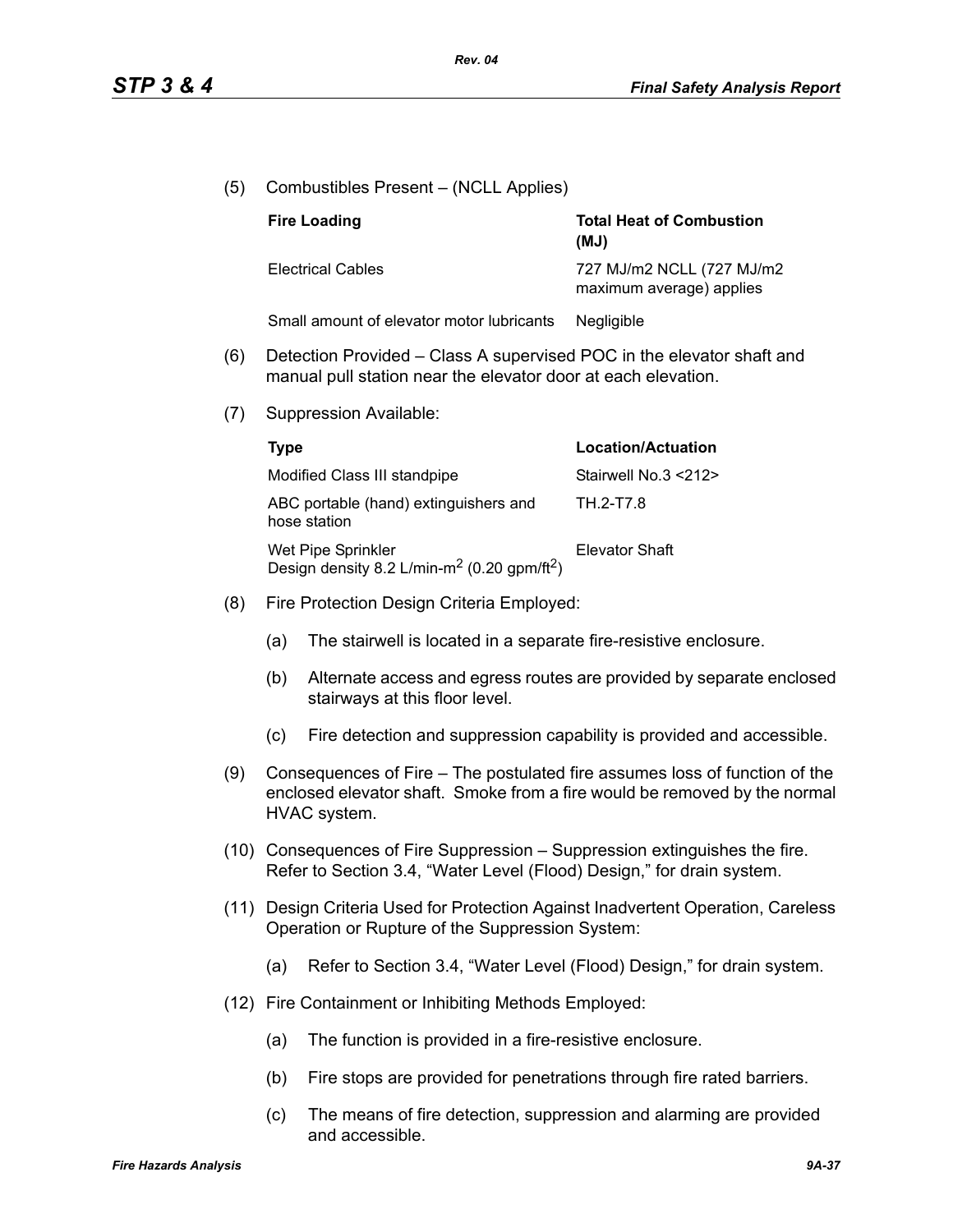(13) Remarks – The total flow of the wet pipe sprinkler system with a 1893 L/min (500 gpm) hose stream allowance is estimated to be 3,596 L/min (950 gpm).

# **9A.4.3.2.6 Fire Area – FT2500 (Lube Oil Purification Unit - Room 230)**

(1) Fire Area Boundary Description

The interior walls, ceiling and floor of fire area FT2500, containing the lube oil purification unit, consists of fire-resistive concrete construction.

(2) Equipment – See Table 9A.6-4

| <b>Safety Related</b> | <b>Provides Core Cooling</b> |
|-----------------------|------------------------------|
| . No                  | Nο                           |

- (3) Radioactive Material Present None.
- (4) Qualification of Fire Barriers The walls, ceiling and floor enclosing the lube oil purification unit (room 230) are of 3 hour fire-resistive-concrete construction with 3 hour fire rated doors.
- (5) Combustibles Present:

| <b>Fire Loading</b>                                                                      | <b>Total Heat of Combustion</b><br>(MJ) |
|------------------------------------------------------------------------------------------|-----------------------------------------|
| Turbine Lube Oil. Class IIIB<br>Combustible Liquid<br>Volume: 7,571 L (2000 gal.) (Est.) | 316,500 MJ (299,984,105 Btu)            |

- (6) Detection Provided Class A supervised rate compensated thermal detectors. The detection system is a cross zoned system requiring two detectors, one in each zone to sense fire before initiating the suppression system. A manual alarm pull station is located at each door.
- (7) Suppression Available:

| Type                                                                                                                 | Location/Actuation   |
|----------------------------------------------------------------------------------------------------------------------|----------------------|
| Modified Class III standpipe                                                                                         | Stairwell No.3 <212> |
| ABC portable (hand) extinguishers and<br>hose station                                                                | TH.5-T6.3            |
| Deluge foam water spray system<br>Foam water density: 20.4 L/min-m <sup>2</sup> (0.5<br>gpm/ft <sup>2</sup> ) (Est.) | Room 230             |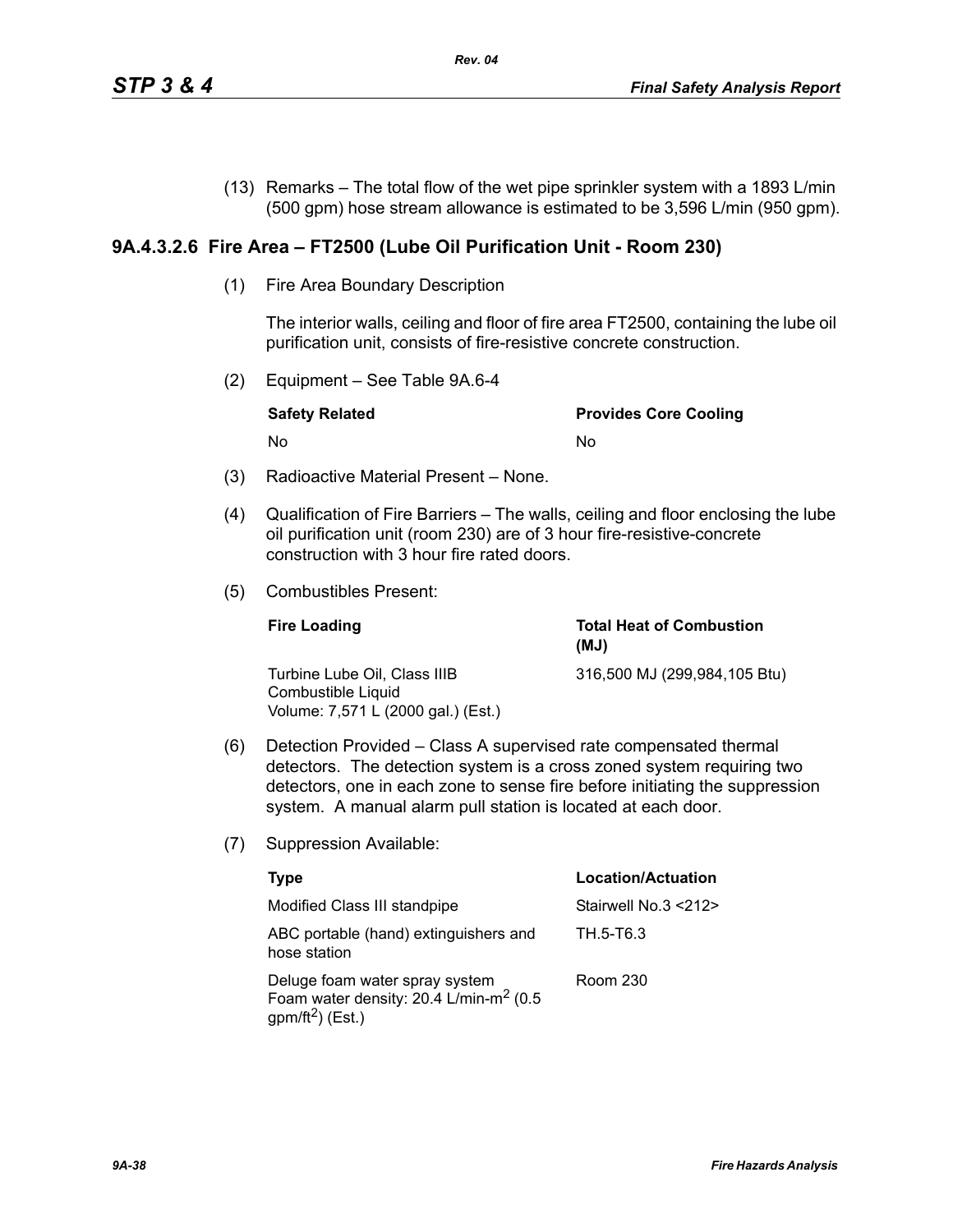- (8) Fire Protection Design Criteria Employed:
	- (a) Room 230 is configured as a separate fire-resistive enclosure.
	- (b) Alternate access and egress routes are provided by separate enclosed stairways at this floor level.
	- (c) Fire detection and suppression capability is provided and accessible.
- (9) Consequences of Fire The postulated fire assumes loss of function of the enclosed area and affected equipment. Smoke from a fire would be removed by the normal HVAC system.
- (10) Consequences of Fire Suppression Suppression extinguishes the fire. Refer to Section 3.4, "Water Level (Flood) Design," for drain system.
- (11) Design Criteria Used for Protection Against Inadvertent Operation, Careless Operation or Rupture of the Suppression System:
	- (a) Location of the manual suppression system external to the room
	- (b) Provision of raised supports for equipment
	- (c) Refer to Section 3.4, "Water Level (Flood) Design," for drain system.
	- (d) Cross zoned detectors for initiation of deluge system
- (12) Fire Containment or Inhibiting Methods Employed:
	- (a) The function is provided in a fire-resistive enclosure.
	- (b) Fire stops are provided for penetrations through fire rated barriers.
	- (c) The means of fire detection, suppression and alarming are provided and accessible.
- (13) Remarks –The lube oil purification unit contains approximately 7,571 L (2,000 gallons), therefore the deluge foam water sprinkler system must be capable of suppressing any fire in this room. The total flow of the deluge foam sprinkler system with a 1893 L/min (500 gpm) hose stream allowance is estimated to be 3,710 L/min (980 gpm).

# **9A.4.3.2.7 Fire Area –FT15Y3 (Lube Oil Storage Tank Area - Room 1Y1)**

(1) Fire Area Boundary Description

The interior walls, ceiling and floor of fire area FT15Y3, containing two (2) lube oil storage tanks, consists of fire-resistive concrete construction.

(2) Equipment – See Table 9A.6-4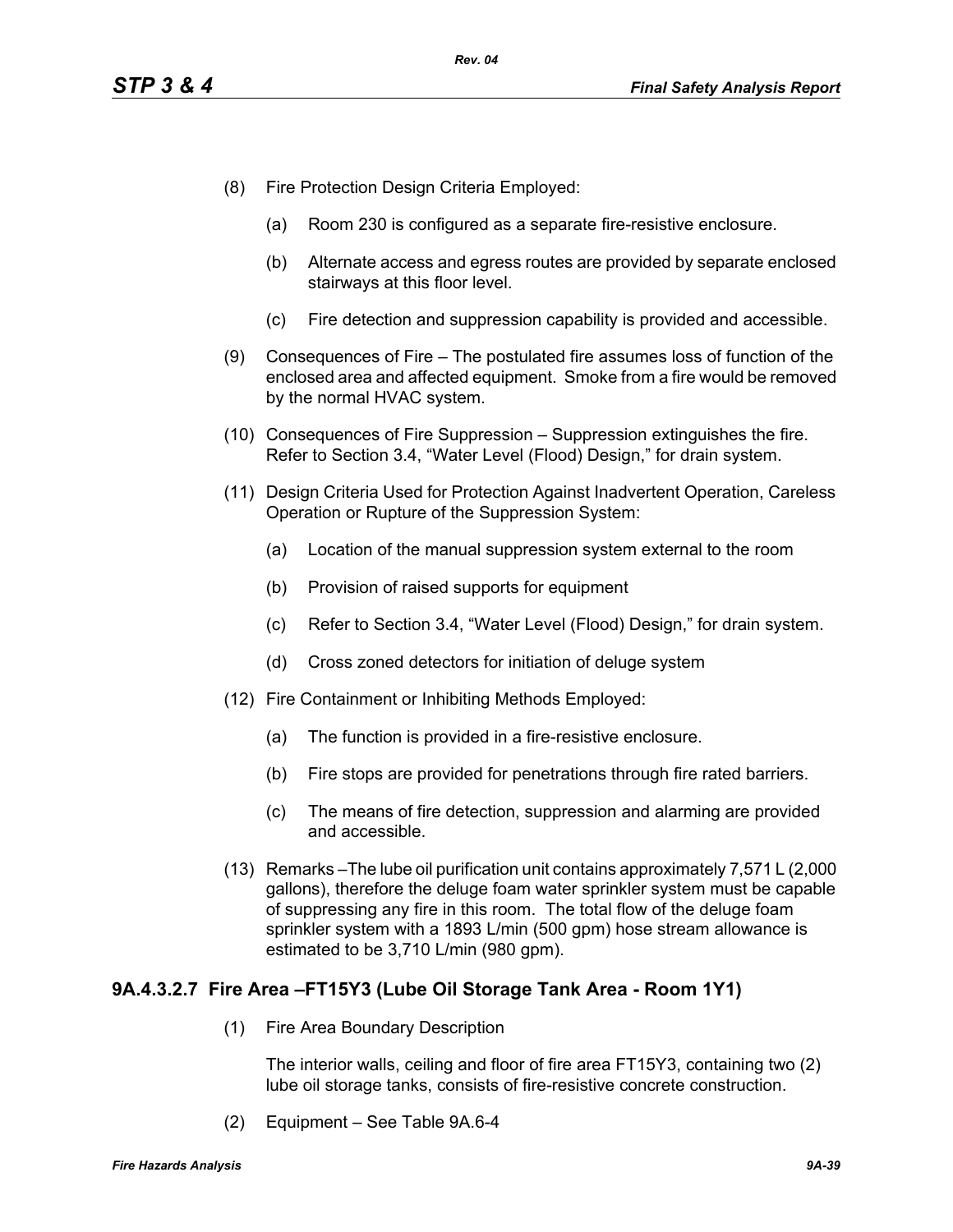|     | <b>Safety Related</b>                | <b>Provides Core Cooling</b> |
|-----|--------------------------------------|------------------------------|
|     | No.                                  | N٥                           |
| (3) | Radioactive Material Present – None. |                              |

- (4) Qualification of Fire Barriers The walls, ceiling and floor enclosing the lube oil storage tanks (room 1Y1, fire area FT15Y3) are of 3 hour fire-resistiveconcrete construction with 3 hour fire rated doors.
- (5) Combustibles Present:

| <b>Fire Loading</b>                                | <b>Total Heat of Combustion</b><br>(MJ) |
|----------------------------------------------------|-----------------------------------------|
| Turbine Lube Oil, Class IIIB<br>Combustible Liquid | 3,402,375 MJ (3,224,829,130)<br>Btu)    |
| Volume: 81,386 L (21,500 gal.) (Est.)              |                                         |

- (6) Detection Provided Class A supervised rate compensated thermal detectors. The detection system is a cross zoned system requiring two detectors, one in each zone to sense fire before initiating the suppression system. A manual alarm pull station is located at each door.
- (7) Suppression Available:

| Type                                                                                                        | Location/Actuation   |
|-------------------------------------------------------------------------------------------------------------|----------------------|
| Modified Class III standpipe                                                                                | Stairwell No.2 <122> |
| ABC portable (hand) extinguishers and<br>hose stations                                                      | TH.5-T2.8, TG.8-T2.9 |
| Deluge foam water spray system<br>Foam water density: 20.4 L/min-m <sup>2</sup> (0.5<br>$gpm/ft^2$ ) (Est.) | Room 1Y1             |

- (8) Fire Protection Design Criteria Employed:
	- (a) Room 1Y1 is configured as a separate fire-resistive enclosure.
	- (b) Alternate access and egress routes are provided by separate enclosed stairways at this floor level.
	- (c) Fire detection and suppression capability is provided and accessible.
- (9) Consequences of Fire The postulated fire assumes loss of function of the enclosed area and affected equipment. Smoke from a fire would be removed by the normal HVAC system.
- (10) Consequences of Fire Suppression Suppression extinguishes the fire. Refer to Section 3.4, "Water Level (Flood) Design," for drain system.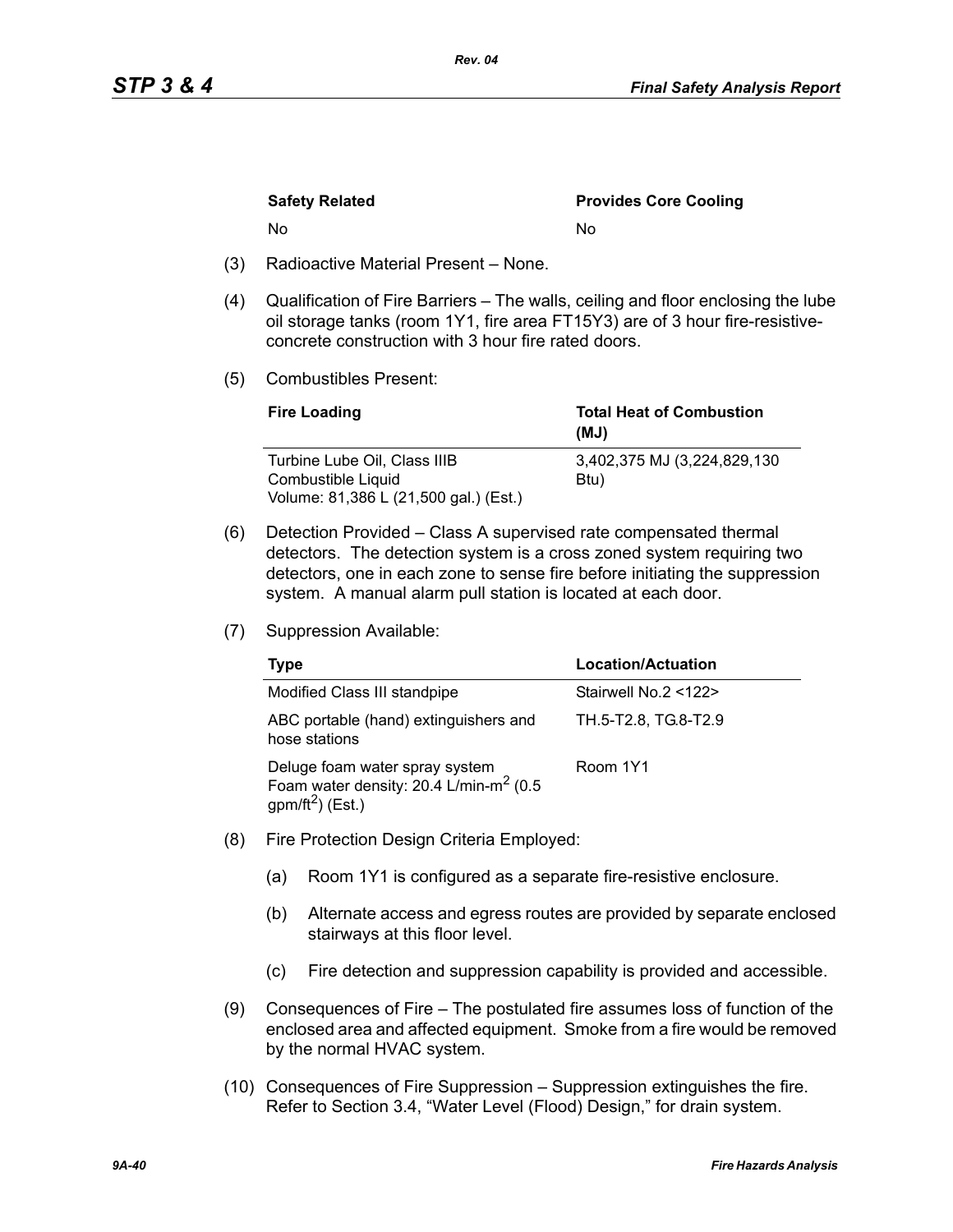- (11) Design Criteria Used for Protection Against Inadvertent Operation, Careless Operation or Rupture of the Suppression System:
	- (a) Location of the manual suppression system external to the room
	- (b) Provision of raised supports for equipment
	- (c) Refer to Section 3.4, "Water Level (Flood) Design," for drain system.
	- (d) Cross zoned detectors for initiation of deluge system
- (12) Fire Containment or Inhibiting Methods Employed:
	- (a) The function is provided in a fire-resistive enclosure.
	- (b) Fire stops are provided for penetrations through fire rated barriers.
	- (c) The means of fire detection, suppression and alarming are provided and accessible.
- (13) Remarks –The lube oil storage tank area contains approximately 81,386 L (21,500 gallons), therefore the deluge foam water sprinkler system must be capable of suppressing any fire in this room. The total flow of the deluge foam sprinkler system with a 1893 L/min (500 gpm) hose stream allowance is estimated to be 5,867 L/min (1,550 gpm).

## **9A.4.3.2.8 Fire Area –FT15Y4 (EHC hydraulic power unit - Room 232)**

(1) Fire Area Boundary Description

The interior walls, ceiling and floor of fire area FT15Y4, containing the EHC hydraulic power unit, consists of fire-resistive concrete construction.

(2) Equipment – See Table 9A.6-4

| <b>Safety Related</b> | <b>Provides Core Cooling</b> |
|-----------------------|------------------------------|
| Yes                   | N٥                           |

- (3) Radioactive Material Present None.
- (4) Qualification of Fire Barriers The walls, ceiling and floor enclosing EHC hydraulic power unit (room 1Y1, fire area FT15Y4) are of 3 hour fire-resistiveconcrete construction with 3 hour fire rated doors.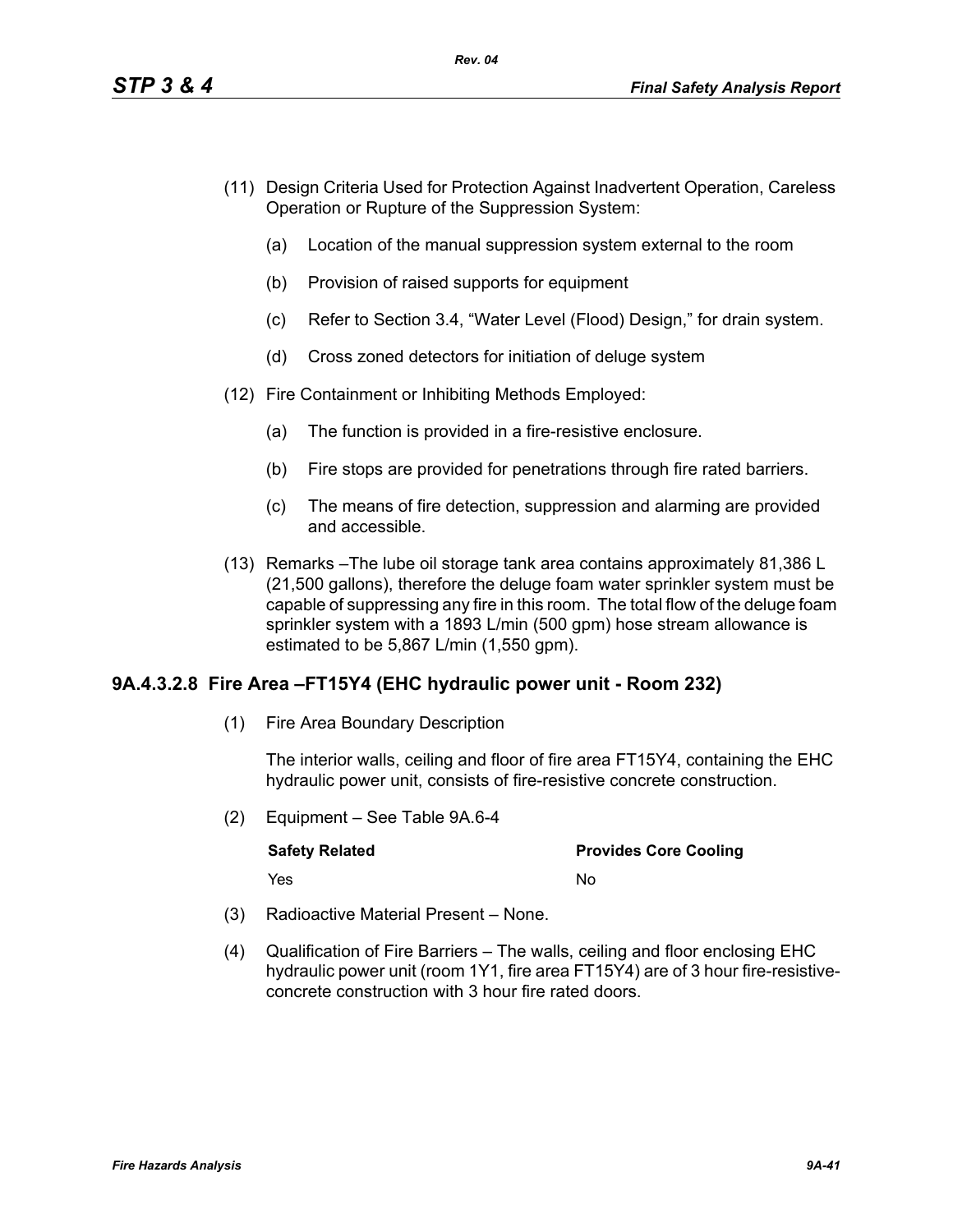(5) Combustibles Present:

| <b>Fire Loading</b>                               | <b>Total Heat of Combustion</b><br>(MJ) |
|---------------------------------------------------|-----------------------------------------|
| Hydraulic Fluid, Class IIIB<br>Combustible Liquid | 269,025 MJ (254,986,489 Btu)            |
| Volume: 6,435 L (1700 gal.) (Est.)                |                                         |

- (6) Detection Provided Class A supervised rate compensated thermal detectors. The detection system is a cross zoned system requiring two detectors, one in each zone to sense fire before initiating the suppression system. A manual alarm pull station is located at each door.
- (7) Suppression Available:

| Type                                                                                                                    | <b>Location/Actuation</b>     |
|-------------------------------------------------------------------------------------------------------------------------|-------------------------------|
| Modified Class III standpipe                                                                                            | Stairwell No.2 <122>          |
| ABC portable (hand) extinguishers and<br>hose stations                                                                  | TH.7-T3, TH.8-T4.5, TG.8-T2.9 |
| Deluge foam water spray system<br>Foam water density: $20.4$ L/min-m <sup>2</sup> (0.5)<br>gpm/ft <sup>2</sup> ) (Est.) | Room 232                      |

- (8) Fire Protection Design Criteria Employed:
	- (a) Room 232 is configured as a separate fire-resistive enclosure.
	- (b) Alternate access and egress routes are provided by separate enclosed stairways at this floor level.
	- (c) Fire detection and suppression capability is provided and accessible.
- (9) Consequences of Fire The postulated fire assumes loss of function of the enclosed area and affected equipment. Smoke from a fire would be removed by the normal HVAC system.
- (10) Consequences of Fire Suppression Suppression extinguishes the fire. Refer to Section 3.4, "Water Level (Flood) Design," for drain system.
- (11) Design Criteria Used for Protection Against Inadvertent Operation, Careless Operation or Rupture of the Suppression System:
	- (a) Location of the manual suppression system external to the room
	- (b) Provision of raised supports for equipment
	- (c) Refer to Section 3.4, "Water Level (Flood) Design," for drain system.
	- (d) Cross zoned detectors for initiation of deluge system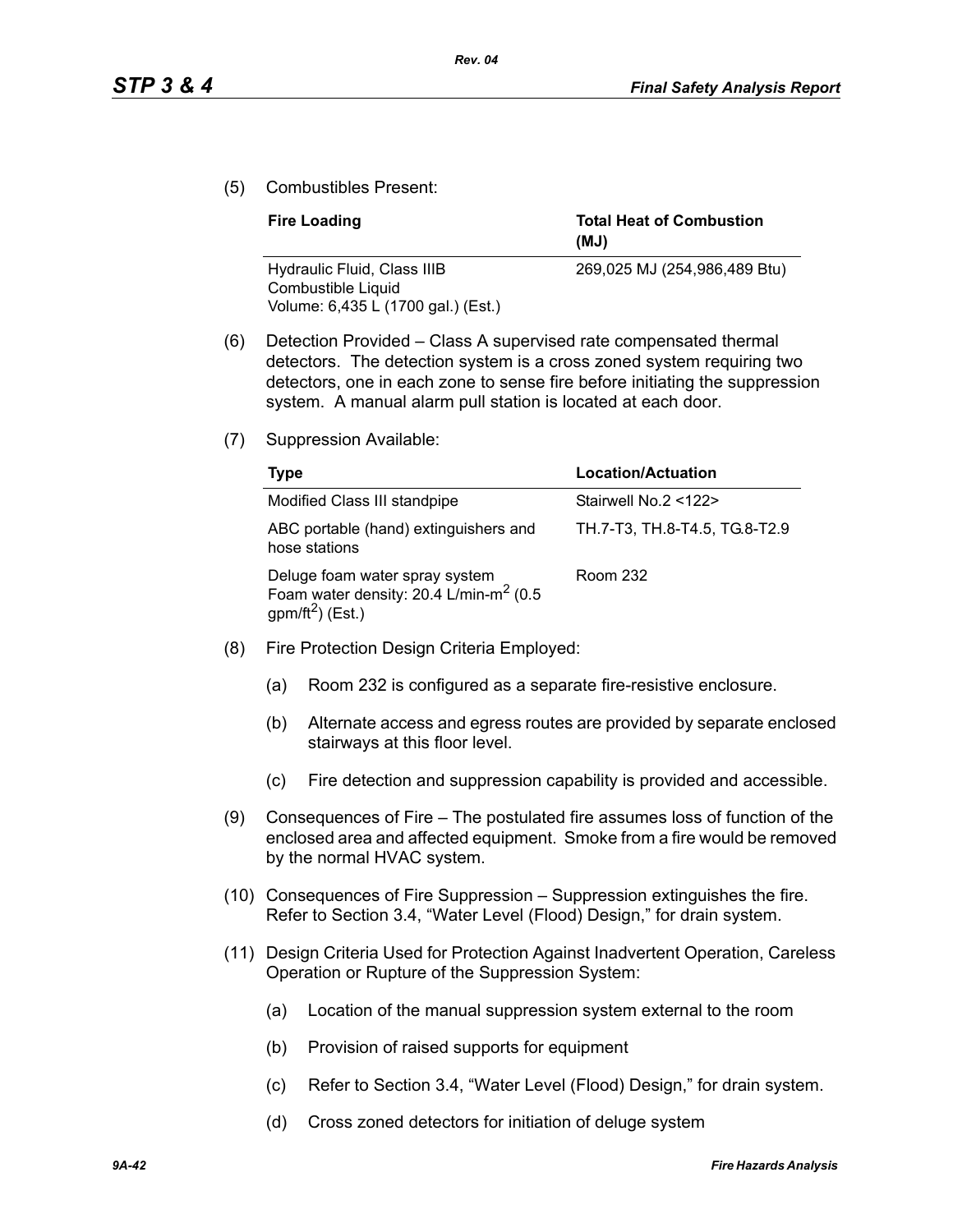- (12) Fire Containment or Inhibiting Methods Employed:
	- (a) The function is provided in a fire-resistive enclosure.
	- (b) Fire stops are provided for penetrations through fire rated barriers.
	- (c) The means of fire detection, suppression and alarming are provided and accessible.
- (13) Remarks:
	- (a) The EHC hydraulic power unit contains approximately 6,435 L (1,700 gallons), therefore the deluge foam water sprinkler system must be capable of suppressing any fire in this room. The total flow of the deluge foam sprinkler system with a 1893 L/min (500 gpm) hose stream allowance is estimated to be 5,072 L/min (1,340 gpm).
	- (b) The following safety-related equipment representing all four safety divisions is mounted on this floor:

C71-PS002 A-D

(c) Section 9A.5, Special Cases, provides justification for locating equipment from multiple safety divisions on this floor of the turbine building.

## **9A.4.3.2.9 Fire Area –FT2503 (House Boiler Area - Room 247)**

(1) Fire Area Boundary Description

The house boiler area (room 247) is enclosed by fire-resistive construction. The interior and exterior walls and ceiling that enclose house boiler equipment are of fire-resistive concrete construction.

Adjacent fire areas separated from room 247 include the HCNW chiller area (room 248) instrument, service and breathing air system equipment areas (rooms 111 and 1Y2) in fire area FT1501 and stairwell no. 8 (room 1Y5, fire area FT15Y1). Also, the combustion gas turbine area (room 317 – FT3500) is located on floor 1F above.

The house boiler area floor is the concrete basemat.

The house boiler area is an uncontrolled access area. Fire-resistive concrete construction separates room 247 from controlled access areas in the Turbine Building along column line T8.

The main portion of Room 247 extends vertically upward to the underside of floor 2F (elevation 19.7m). Separation between room 247 at this level for this area and the adjacent combustion turbine generator area (room 248 –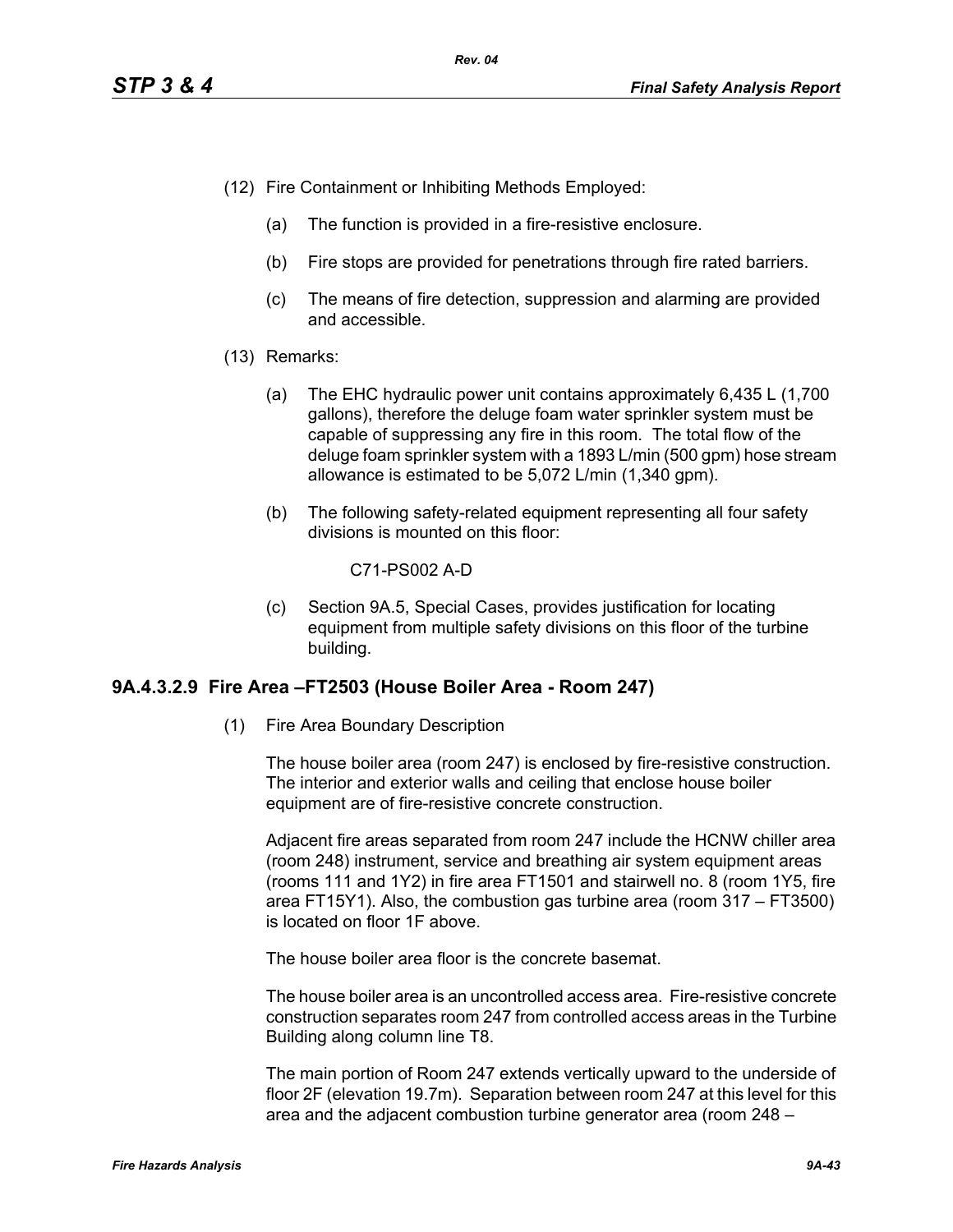FT3500) is provided by fire-resistive concrete construction, including the ceiling, above which is switchgear room 'B' (room 310 – FT1501).

*Rev. 04*

(2) Equipment – See Table 9A.6-4

No No

**Safety Related Community Community Provides Core Cooling** 

- (3) Radioactive Material Present None.
- (4) Qualification of Fire Barriers The interior and exterior walls and ceiling that enclose the house boiler area (room 247 – FT2503) are of 3 hour fire-rated concrete construction with 3 hour fire rated doors.

The enclosed stairwell that serves the house boiler area on floor MB1F, stairwell no. 8, is of 2 hour fire-resistive concrete construction.

### STP DEP 9.5-7

(5) Combustibles Present:

| <b>Fire Loading</b>                                   | <b>Total Heat of Combustion</b><br>(MJ) |
|-------------------------------------------------------|-----------------------------------------|
| (a) Cable in conduit, and dispersed in<br>cable trays | Limited quantities                      |
| (b) Lubricants in pumps                               | Negligible                              |

Note:The house boiler is electric which eliminates the possibility of fire involving significant quantities of combustible liquid in this area.

(6) Detection Provided – Class A supervised POC at each building floor elevation and manual pull station external to the enclosed stairway at each floor elevation.

Manual Pull Location: TA.3-T8.2

(7) Suppression Available:

| Type                                                                                            | <b>Location/Actuation</b> |
|-------------------------------------------------------------------------------------------------|---------------------------|
| Modified Class III standpipe                                                                    | Stairwell No.8            |
| ABC portable (hand) extinguishers and<br>hose stations                                          | TA.6-T8.1, TA.9-T9.1      |
| Wet pipe sprinkler system<br>Design density 10.2 L/min-m <sup>2</sup> (0.25<br>$gpm/\bar{ft}^2$ | Room 247                  |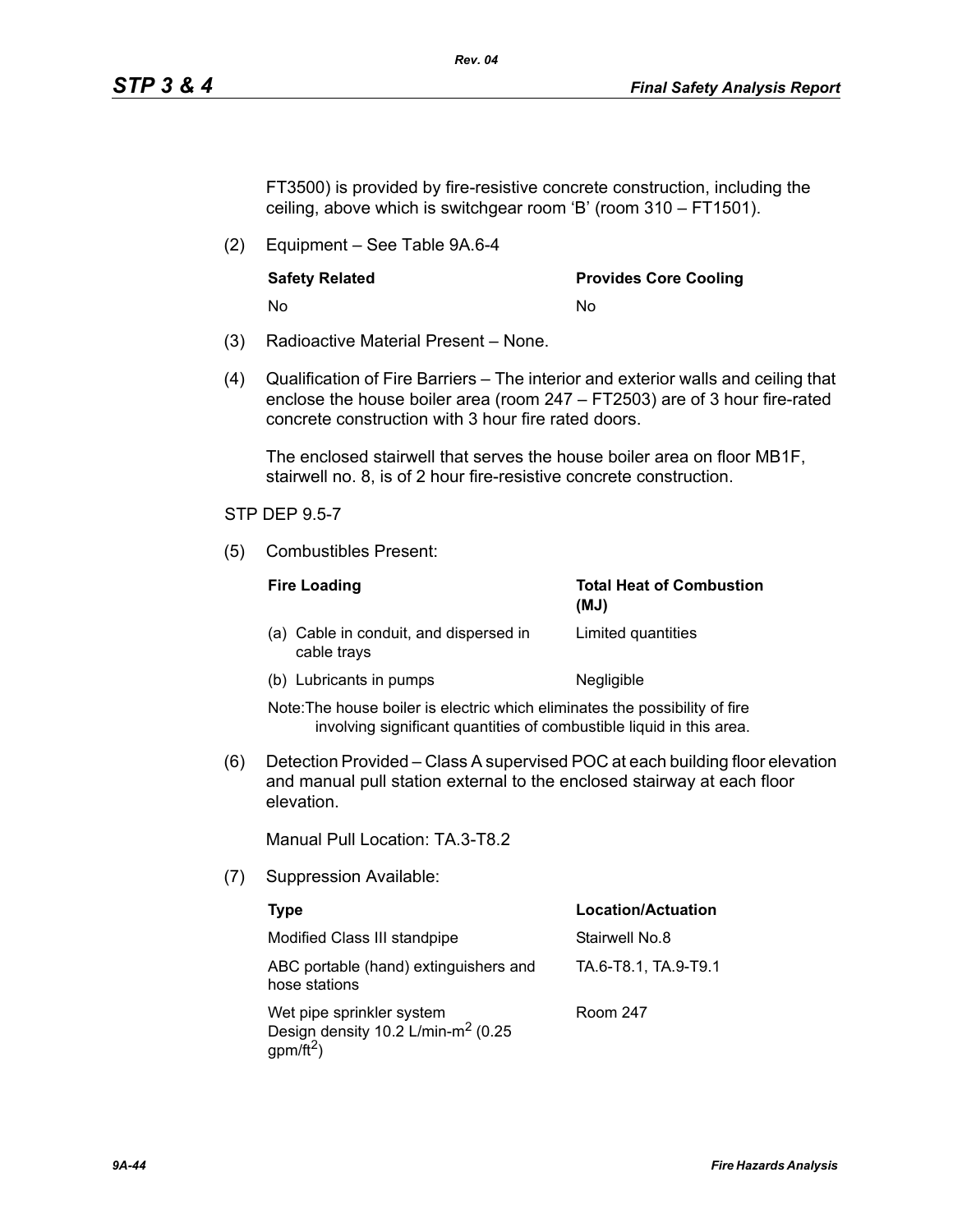- (8) Fire Protection Design Criteria Employed:
	- (a) Room 247 is configured as a separate fire-resistive enclosure.
	- (b) Fire detection and suppression capability is provided and accessible.
- (9) Consequences of Fire The postulated fire assumes loss of function of the enclosed area and affected equipment. Smoke from a fire would be removed by the normal HVAC system.
- (10) Consequences of Fire Suppression Suppression extinguishes the fire. Refer to Section 3.4, "Water Level (Flood) Design," for drain system.
- (11) Design Criteria Used for Protection Against Inadvertent Operation, Careless Operation or Rupture of the Suppression System:
	- (a) Provision of raised supports and equipment
	- (b) Refer to Section 3.4, "Water Level (Flood) Design," for drain system.
- (12) Fire Containment or Inhibiting Methods Employed:
	- (a) The function is provided in a fire-resistive enclosure.
	- (b) Fire stops are provided for penetrations through fire rated barriers.
	- (c) The means of fire detection, suppression and alarming are provided and accessible.
- (13) Remarks:
	- (a) The total flow of the wet pipe sprinkler system with a 1893 L/min (500 gpm) hose stream allowance is estimated to be 9,615 L/min (2,540 gpm).
	- (b) Electrical cable insulation in conduit does not represent a combustible fire load.

# **9A.4.3.2.10 Fire Area –FT1501 (HNCW Chiller Area – Room 248, Instrument and Service Air Equipment Area (Room 111) and Breathing Air Equipment Area - Room 1Y2)**

(1) Fire Area Boundary Description

Non fire-resistive walls separate the HNCW chiller are (room 248), instrument and service air system equipment area (room 111) and breathing air system equipment area (room 1Y2). These rooms are part of the same fire area (FT1501).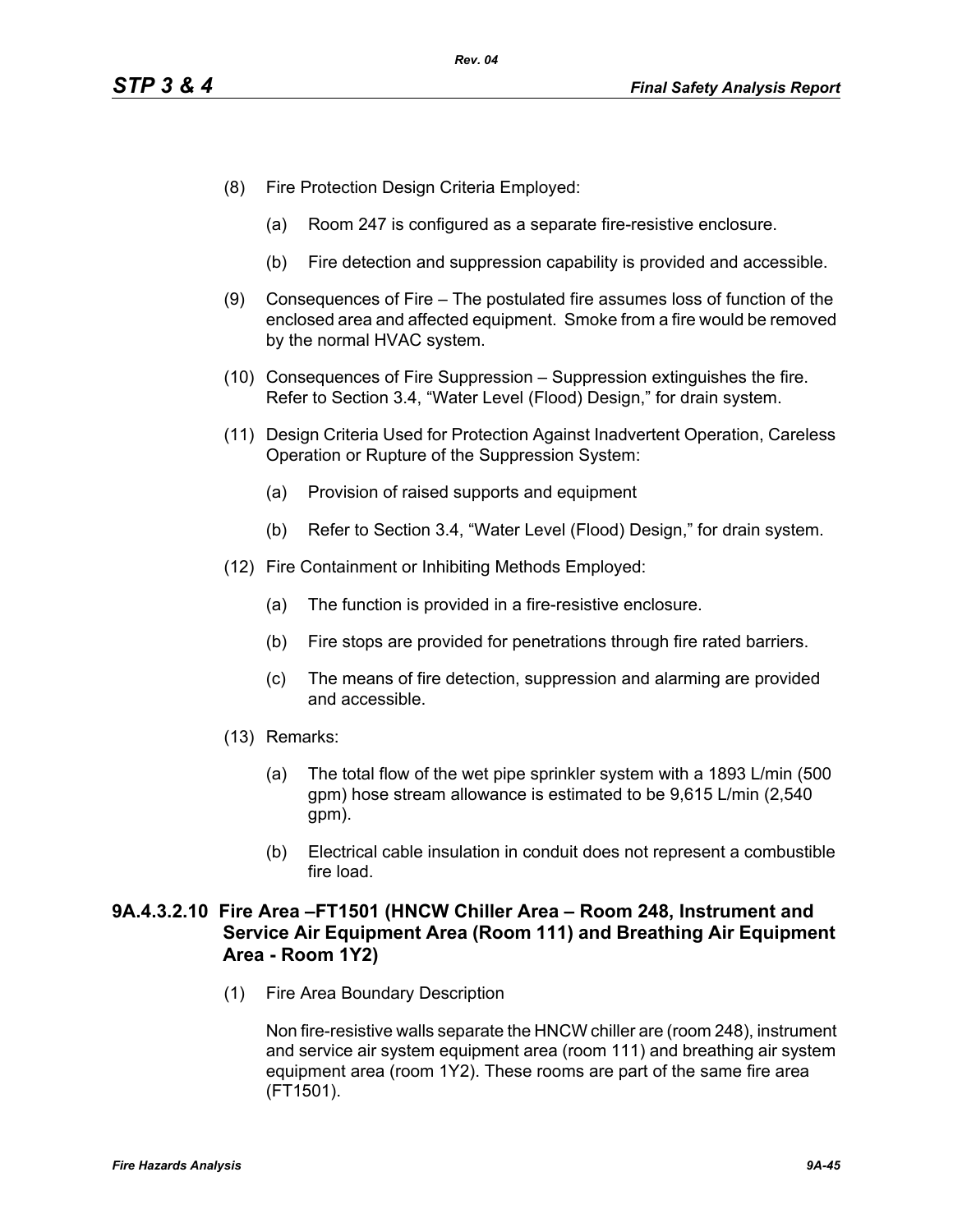Fire area FT 1501 is separated by fire-resistive construction from enclosed stairwell no. 3, the elevator shaft, enclosed stairwell no. 1, and the adjacent house boiler area (room 247).

*Rev. 04*

The ceiling in this fire area separates rooms 248 and 111 from the combustion turbine generator area (rooms 317 and 2X8 - FT3500) on floor 1F above and is of fire-resistive construction.

The ceiling in fire area FT1501 provides a fire-resistive separation between rooms 248 and 111 and the combustion turbine generator switchgear room (room 2X5 - FT25X1) on floor 1F above.

The ceiling in fire area FT1501 also provides a fire-resistant separation between rooms 248, 111 and 1Y2 and switchgear room 'B' (room 210 - FT25X3) on floor 1F above.

The HNCW chiller area (room 248), instrument and service air equipment area (room 111) and breathing air equipment area (room 1Y2) are uncontrolled access areas. Fire-resistive concrete construction separates fire area FT1501 from controlled access areas in the Turbine Building associated with fire area FT1500 along cloumn line T8.

The floor beneath FT1501 is concrete basemat.

(2) Equipment - See Table 9A.6-4.

**Safety Related Safety Related Provides Core Cooling** 

No No

- (3) Radioactive Material Present None.
- (4) Qualification of Fire Barriers The interior and exterior walls that enclose fire area FT1501, which includes the HNCW chiller area (room 248), instrument and service air equipment area (room 111) and breathing air equipment area (room 1Y2), are of 3 hour fire-resistive concrete construction with the exception of bounding walls separating this area from enclosed stairwells, elevator shaft, and ceiling.

The ceiling is of a minimum of 1 hour fire-resistive construction.

Enclosed stairwells no. 1 and 3, and the elevator shaft, are of 2 hour fire-resistive concrete construction. These components are described separately in subsections 9A.4.3.2.2, 9A.4.3.2.3, and 9A.4.3.2.5, respectively.

(5) Combustibles Present: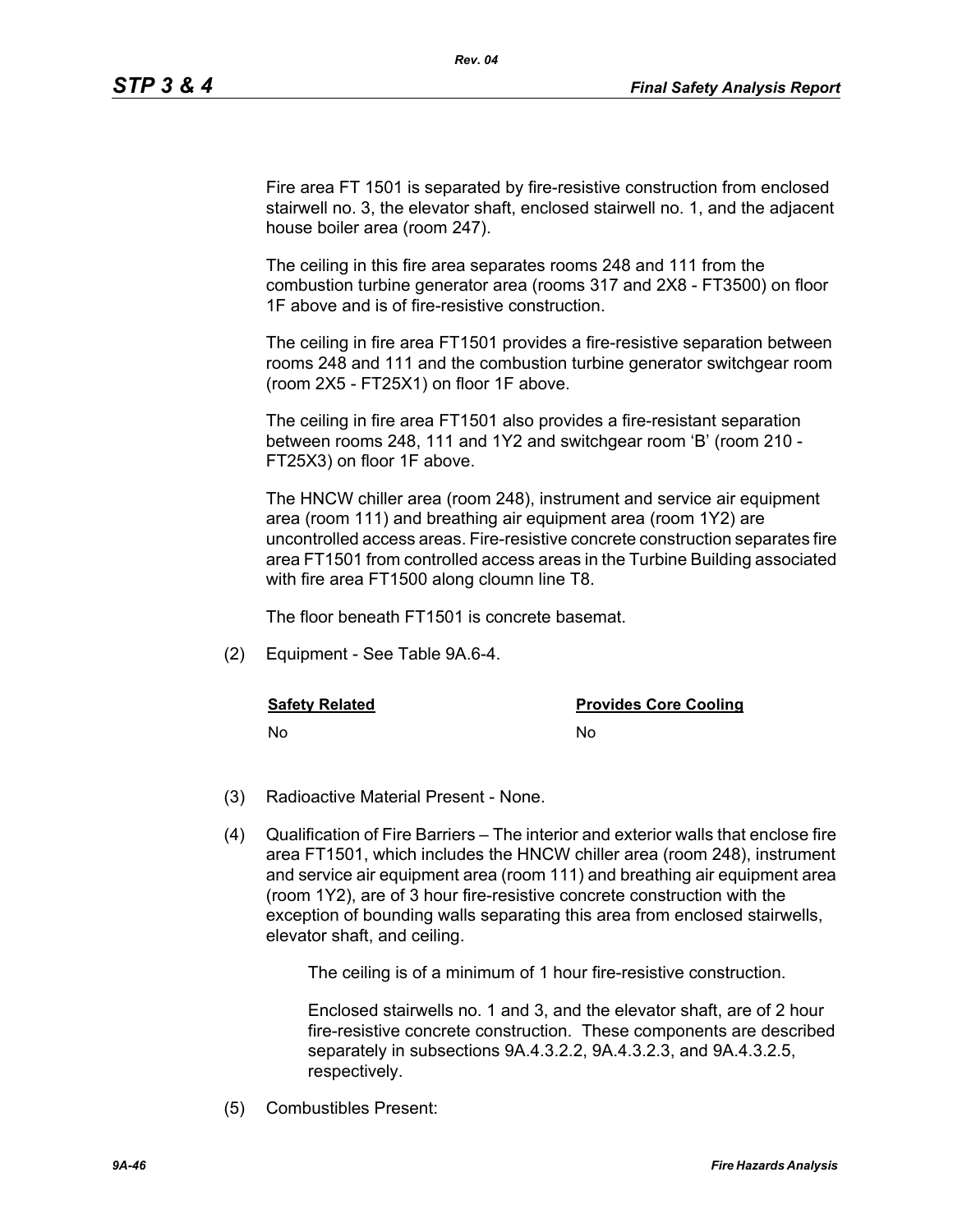|     | <b>Fire Loading</b>                                                                                                  | <b>Total Heat of Combustion</b><br>(UM)                                                                                       |
|-----|----------------------------------------------------------------------------------------------------------------------|-------------------------------------------------------------------------------------------------------------------------------|
|     | (a) Cable in conduit, and dispersed in<br>cable trays                                                                | Acceptable                                                                                                                    |
|     | (b) Limited quantity of lubricants in pumps                                                                          | Negligible                                                                                                                    |
| (6) | Detection Provided – Class A supervised POC at each building floor elevation<br>and manual pull stations.            |                                                                                                                               |
|     | Manual Pull Locations: TJ.6-T9.8, TJ.9-T9.1                                                                          |                                                                                                                               |
| (7) | Suppression Available:                                                                                               |                                                                                                                               |
|     | <b>Type</b>                                                                                                          | Location/Actuation                                                                                                            |
|     | Modified Class III standpipes                                                                                        | Stairwells No. 1 <114>                                                                                                        |
|     | ABC portable (hand) extinguishers and<br>hose stations                                                               | TC.8-T8.1, TH.5-T8.3,<br>TC.2-T9.3, TE.1-T9, TF.9-T9,<br>TH.5-T8.3, TJ.9-T9.4,<br>TH.9-T9.4, TF.9-T9.4,<br>TE-T9.9, TC.1-T9.9 |
|     | Wet pipe sprinkler system<br>Design density: 8.2 L/min-m <sup>2</sup> (0.20 gpm/ft <sup>2</sup> )<br>over 1500 $ft2$ | Rooms 248, 111 and 1Y2                                                                                                        |

- (8) Fire Protection Design Criterial Employed:
	- (a) Fire detection and suppression capability is provided and accessible.
	- (b) Fire stops are provided for penetrations through fire rated barriers.
- (9) Consequences of Fire The postulated fire assumes loss of function of the enclosed area and affected equipment. Smoke from a fire would be removed by the normal HVAC system.
- (10) Consequences of Fire Suppression Suppression extinguished the fire. Refer to Section 3.4, "Water Level (Flood) Design," for drain system.
- (11) Design Criteria Used for Protection Against Inadvertent Operation, Careless Operation or Rupture of the Suppression System:
	- (a) Provision of raised supports for equipment
	- (b) Refer to Section 3.4, "Water Level (Flood Design,": for drain system.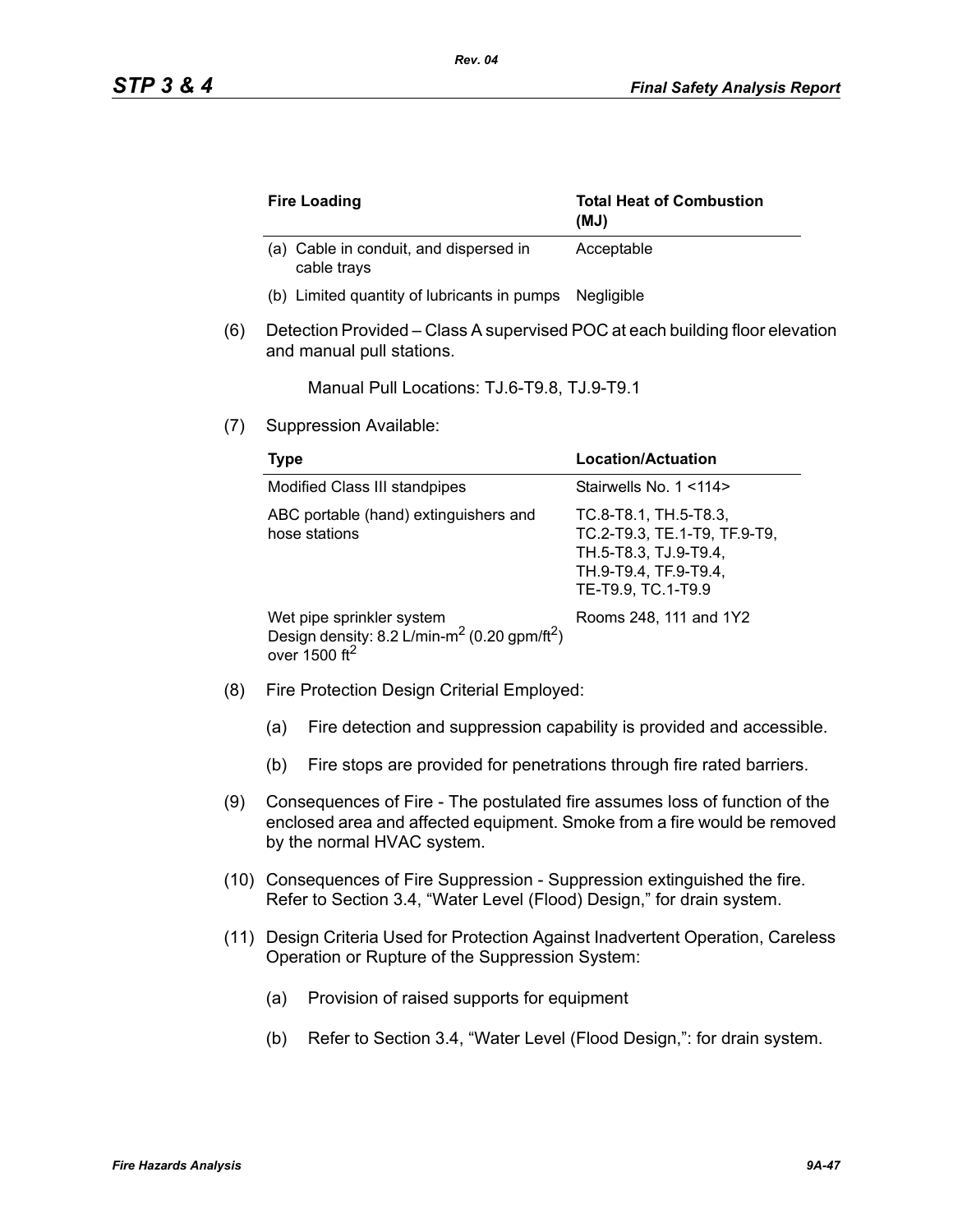- (12) Fire Containment or Inhibiting Methods Employed:
	- (a) Fire stops are provided for penetrations through fire rated barriers.
	- (b) The means of fire detection, suppression and alarming are provided and accessible.
- (13) Remarks:
	- (a) The total flow of the wet pipe sprinkler system with a 1893 L/min (500 gpm) hose stream allowance is estimated to be 3,596 L/min (950 gpm).
	- (b) Electrical cable insulation in conduit does not represent a combustible fire load.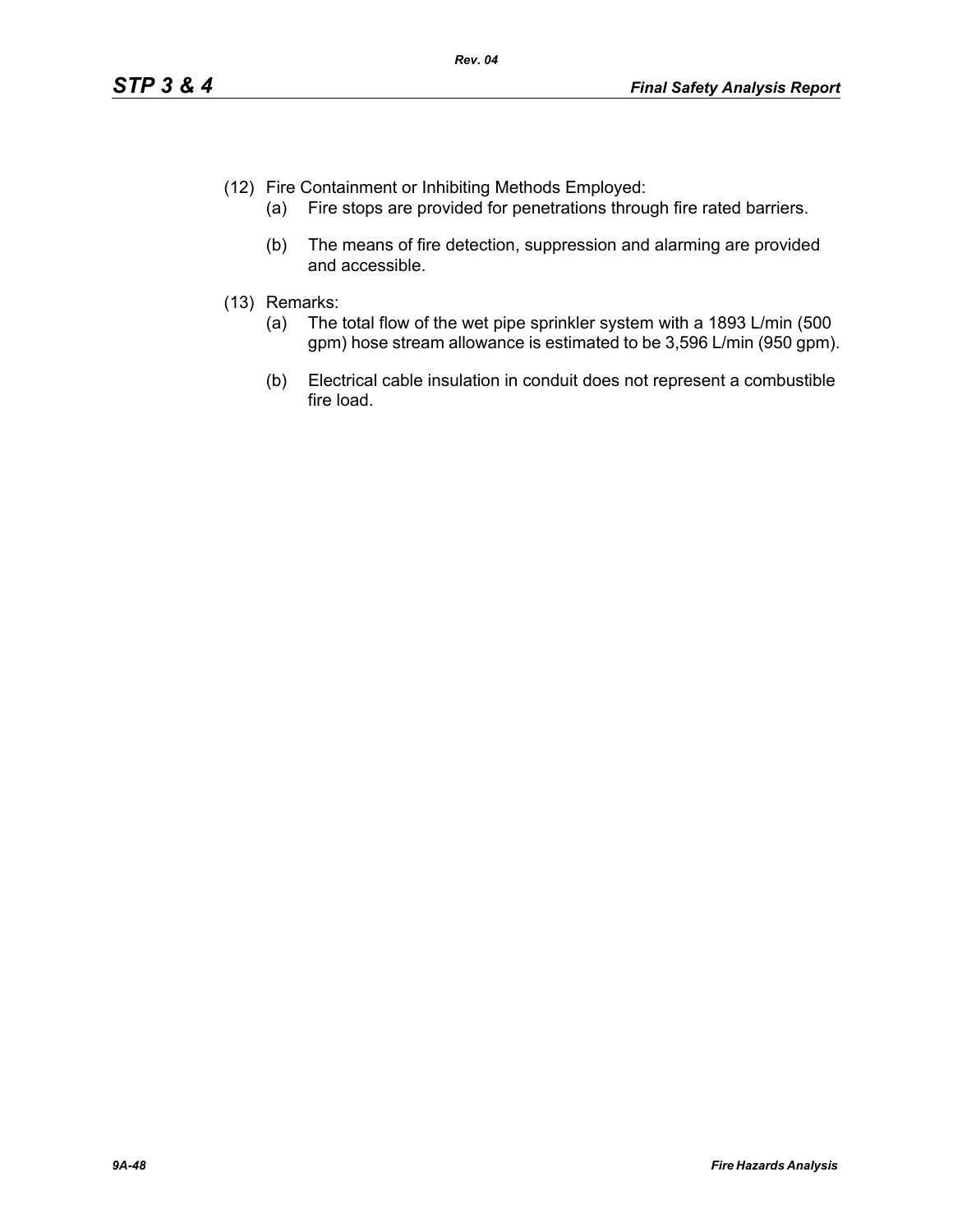| <b>Fire Area</b> | <b>Description</b> | <b>Adjacent</b><br><b>Fire Area</b> | <b>Adjacent Fire Area</b><br><b>Description</b> | <b>Fire Rated</b><br>Separation                                    | <b>Fire Separation</b><br>Criteria                                           | <b>Automatic</b><br>Suppression<br><b>Type</b> | <b>Density</b>                                                                                                                   | <b>Suppression Criteria</b>                                                 |
|------------------|--------------------|-------------------------------------|-------------------------------------------------|--------------------------------------------------------------------|------------------------------------------------------------------------------|------------------------------------------------|----------------------------------------------------------------------------------------------------------------------------------|-----------------------------------------------------------------------------|
| FT1500           | General Area       | FT1503                              | Stairwell No. 2 (Room<br>122)                   | Walls: 2-hour fire<br>resistive<br>Doors: 3-hour fire<br>rated     | Walls: NFPA 101,<br>paragraph 8.5.6.(1)<br>Doors: NFPA 101,<br>Table 8.3.4.2 | Wet pipe sprinkler                             | 0.30 gpm/ft $^2$<br>$(12.2 \text{ L/min-m}^2)$<br>over minimum<br>application of 5000 ft <sup>2</sup><br>(464.5 m <sup>2</sup> ) | a) NFPA 804, 2006,<br>paragraph 10.8.2.1(2)<br>(b) NEIL LCM, March<br>2008, |
|                  |                    | FT2502                              | Stairwell No. 3 (Room<br>212)                   | Walls: 2-hour fire<br>resistive<br>Doors: 3-hour fire              | Walls: NFPA 101,<br>paragraph 8.5.6.(1)<br>Doors: NFPA 101,                  | Total flow (Est.): 2750<br>gpm (10,410 L/min)  | A3.2.20.5.2.1.1.                                                                                                                 |                                                                             |
|                  |                    | FT2504                              | Stairwell No. 4 (Room                           | rated<br>Walls: 2-hour fire                                        | Table 8.3.4.2<br>Walls: NFPA 101,                                            |                                                |                                                                                                                                  |                                                                             |
|                  |                    |                                     | 249)                                            | resistive<br>Doors: 3-hour fire<br>rated                           | paragraph 8.5.6.(1)<br>Doors: NFPA 101,<br>Table 8.3.4.2                     |                                                |                                                                                                                                  |                                                                             |
|                  |                    | FT15X1                              | Stairwell No. 6 (Room<br>1X3)                   | Walls: 2-hour fire<br>resistive                                    | Walls: NFPA 101,<br>paragraph 8.5.6.(1)                                      |                                                |                                                                                                                                  |                                                                             |
|                  |                    |                                     |                                                 | Doors: 3-hour fire<br>rated                                        | Doors: NFPA 101,<br>Table 8.3.4.2                                            |                                                |                                                                                                                                  |                                                                             |
|                  |                    | FT15X2                              | Stairwell No. 7 (Room<br>1X4)                   | Walls: 2-hour fire<br>resistive                                    | Walls: NFPA 101,<br>paragraph 8.5.6.(1)                                      |                                                |                                                                                                                                  |                                                                             |
|                  |                    |                                     |                                                 | Doors: 3-hour fire<br>rated                                        | Doors: NFPA 101,<br>Table 8.3.4.2                                            |                                                |                                                                                                                                  |                                                                             |
|                  |                    | FT15Y2                              | Elevator Shaft (Room<br>250)                    | Walls: 2-hour fire<br>resistive<br>Doors: 1 1/2-hour fire<br>rated | <b>NFPA 804,</b><br>paragraphs 8.1.2.4<br>and 8.1.2.5                        |                                                |                                                                                                                                  |                                                                             |

67-76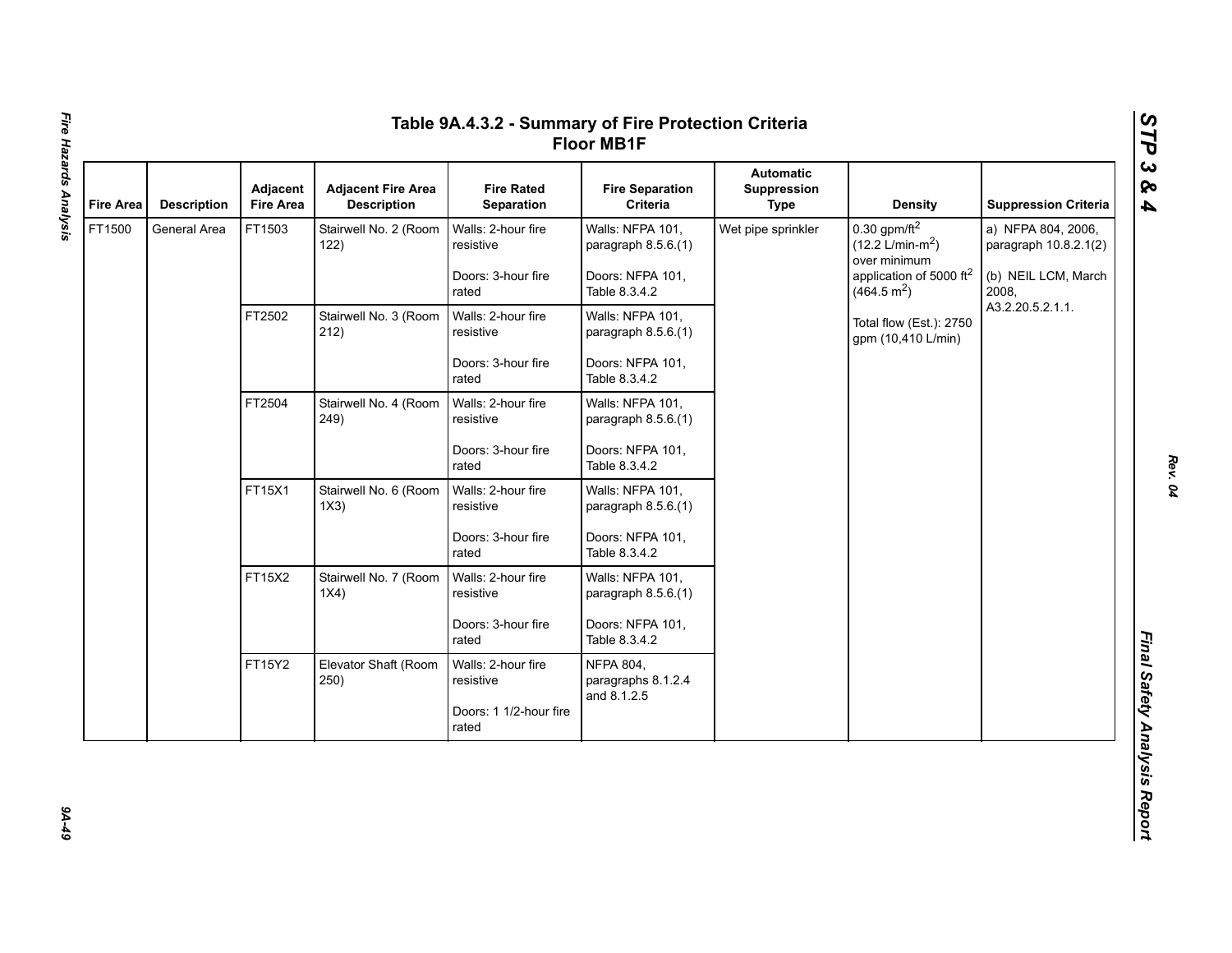|                  |                            | Adjacent                                                                                                                                                                                                                  | <b>Adjacent Fire Area</b>                                             | <b>Fire Rated</b>                                                     | <b>Fire Separation</b>                                                                            | <b>Automatic</b><br>Suppression |                                                                                                                                                                       |                                                                                                 |
|------------------|----------------------------|---------------------------------------------------------------------------------------------------------------------------------------------------------------------------------------------------------------------------|-----------------------------------------------------------------------|-----------------------------------------------------------------------|---------------------------------------------------------------------------------------------------|---------------------------------|-----------------------------------------------------------------------------------------------------------------------------------------------------------------------|-------------------------------------------------------------------------------------------------|
| <b>Fire Area</b> | <b>Description</b>         | <b>Fire Area</b>                                                                                                                                                                                                          | <b>Description</b>                                                    | Separation                                                            | Criteria                                                                                          | <b>Type</b>                     | <b>Density</b>                                                                                                                                                        | <b>Suppression Criteria</b>                                                                     |
| FT1500           | General Area               | FT2500                                                                                                                                                                                                                    | Lube Oil Purification<br>Unit (Room 230)                              | Walls: 3-hour fire<br>resistive<br>Doors: 3-hour fire<br>rated        | NEIL LCM, March<br>2008,<br>3.2.9.1<br>NFPA 804, paragraph<br>8.1.2.3                             | Wet pipe sprinkler              | $0.30$ gpm/ft <sup>2</sup><br>$(12.2 \text{ L/min-m}^2)$<br>over minimum<br>application of 5000 ft <sup>2</sup><br>(464.5 m <sup>2</sup> )<br>Total flow (Est.): 2750 | a) NFPA 804, 2006,<br>paragraph 10.8.2.1(2)<br>(b) NEIL LCM, March<br>2008,<br>A3.2.20.5.2.1.1. |
|                  | FT15Y3<br>FT15Y4<br>FT15X3 | Walls: 3-hour fire<br>Lube Oil Storage<br>Tanks (Room 1Y1)<br>resistive<br>Doors: 3-hour fire<br>rated<br><b>EHC Hydraulic Power</b><br>Walls: 3-hour fire<br>Unit (Room 232)<br>resistive<br>Doors: 3-hour fire<br>rated | NEIL LCM, March<br>2008,<br>3.2.9.1<br>NFPA 804, paragraph<br>8.1.2.3 |                                                                       | gpm (10,410 L/min)                                                                                |                                 |                                                                                                                                                                       |                                                                                                 |
|                  |                            |                                                                                                                                                                                                                           |                                                                       | NEIL LCM, March<br>2008,<br>3.2.9.1<br>NFPA 804, paragraph<br>8.1.2.3 |                                                                                                   |                                 |                                                                                                                                                                       |                                                                                                 |
|                  |                            |                                                                                                                                                                                                                           | Stairwell Access to<br>Radwaste Tunnel<br>(Room 141)                  | Floor: 3-hour fire rated                                              | NEIL LCM, March<br>2008,<br>3.2.9.1<br>NFPA 804, paragraph<br>8.1.2.3                             |                                 |                                                                                                                                                                       |                                                                                                 |
|                  |                            |                                                                                                                                                                                                                           |                                                                       |                                                                       | Also, based on (IBC)<br>H-4 Occupancy and<br>Type 1A construction                                 |                                 |                                                                                                                                                                       |                                                                                                 |
|                  |                            |                                                                                                                                                                                                                           |                                                                       |                                                                       | Exterior Turbine Bldg.<br>Wall: IBC, 2006,<br>Table 601                                           |                                 |                                                                                                                                                                       |                                                                                                 |
|                  |                            |                                                                                                                                                                                                                           |                                                                       |                                                                       | Turbine Bldg. Floor<br>over Radwaste<br>Building (treated as<br>separation between<br>buildings): |                                 |                                                                                                                                                                       |                                                                                                 |

*9A-50*

*Fire Hazards Analysis* 

Fire Hazards Analysis

*Rev. 04*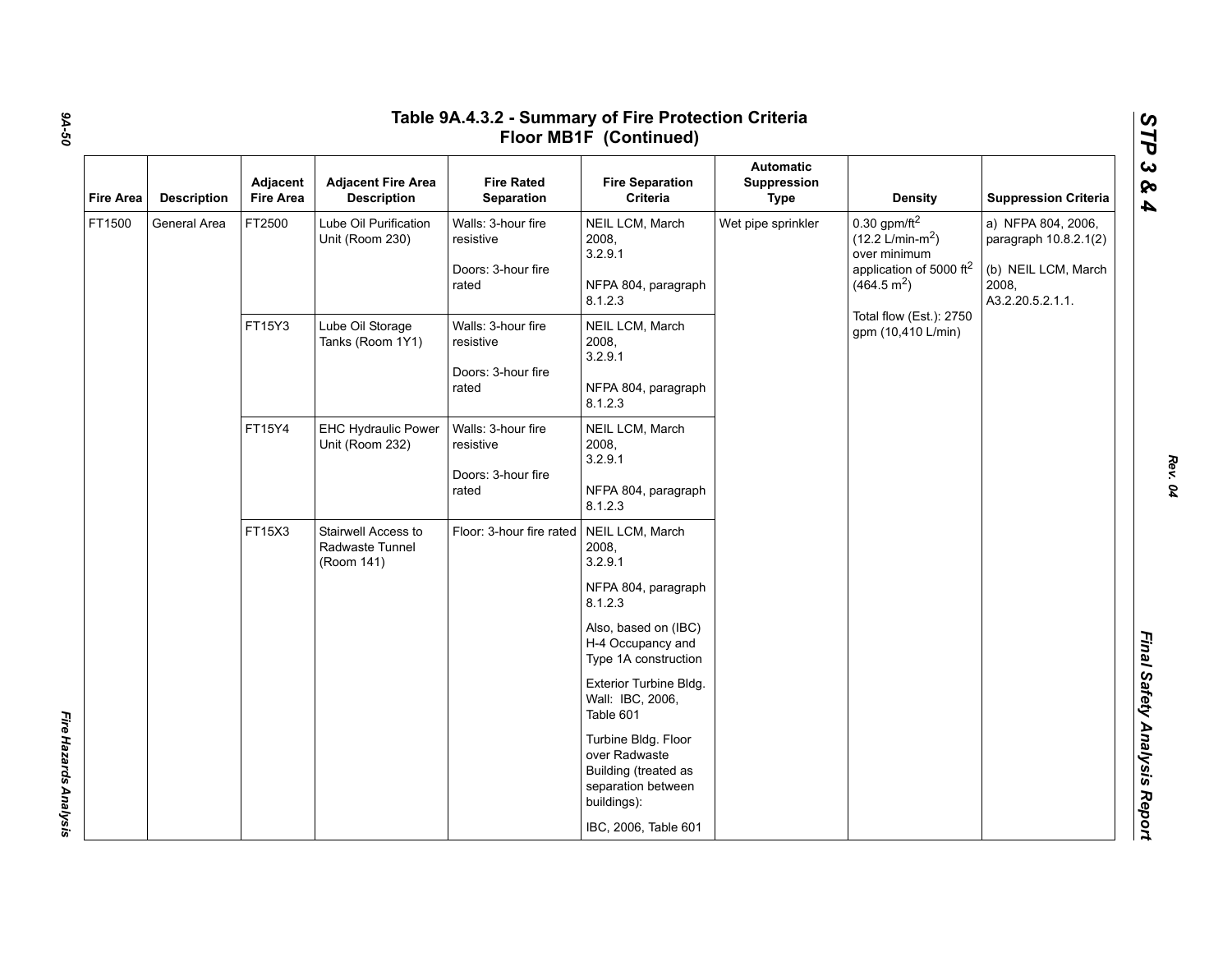| <b>Fire Area</b> | <b>Description</b>            | Adjacent<br><b>Fire Area</b>              | <b>Adjacent Fire Area</b><br><b>Description</b>                                                                                             | <b>Fire Rated</b><br><b>Separation</b>                                                  | <b>Fire Separation</b><br>Criteria                                                                                                                                                             | <b>Automatic</b><br>Suppression<br><b>Type</b>                                              | <b>Density</b>                                                                                                                                               | <b>Suppression Criteria</b>                                                                     |
|------------------|-------------------------------|-------------------------------------------|---------------------------------------------------------------------------------------------------------------------------------------------|-----------------------------------------------------------------------------------------|------------------------------------------------------------------------------------------------------------------------------------------------------------------------------------------------|---------------------------------------------------------------------------------------------|--------------------------------------------------------------------------------------------------------------------------------------------------------------|-------------------------------------------------------------------------------------------------|
| FT1500           | General Area                  | FT2503                                    | House Boiler Area<br>(Room 247)                                                                                                             | Wall: 3-hour fire<br>resistive                                                          | NEIL LCM, March<br>2008, 3.2.9.6<br>NOTE: 3-hour wall is<br>specified based on<br>fuel fired boiler.<br>Specified rating may<br>be reduced in the<br>future due to planned<br>electric boiler. | Wet pipe sprinkler<br>$(12.2 \text{ L/min-m}^2)$<br>over minimum<br>(464.5 m <sup>2</sup> ) | $0.30$ gpm/ft <sup>2</sup><br>application of 5000 ft <sup>2</sup><br>Total flow (Est.): 2750<br>gpm (10,410 L/min)                                           | a) NFPA 804, 2006,<br>paragraph 10.8.2.1(2)<br>(b) NEIL LCM, March<br>2008,<br>A3.2.20.5.2.1.1. |
|                  |                               | FT1501                                    | <b>HNCW Chiller Area</b><br>(Room 248),<br>Instrument, Service,<br>and Breathing Air<br>System Equipment<br>Areas (Rooms 111<br>and 1Y2)    | Wall: 2-hour fire<br>resistive                                                          | Specified by FPE at<br>this location.                                                                                                                                                          |                                                                                             |                                                                                                                                                              |                                                                                                 |
|                  |                               | External to<br>Turbine<br><b>Building</b> | Horizontal<br>passageway between<br>Turbine Building and<br><b>Control Building</b>                                                         | Exterior Turbine Bldg.<br>Wall: 3-hour fire<br>resistive<br>Doors: 3-hour fire<br>rated | NEIL LCM, March<br>2008.<br>3.2.9.1<br>NFPA 804, paragraph<br>8.1.2.3                                                                                                                          |                                                                                             |                                                                                                                                                              |                                                                                                 |
|                  |                               |                                           |                                                                                                                                             |                                                                                         | Also, based on (IBC)<br>H-4 Occupancy and<br>Type 1A construction<br>Exterior Turbine Bldg.<br>Wall: IBC, 2006,                                                                                |                                                                                             |                                                                                                                                                              |                                                                                                 |
|                  |                               |                                           |                                                                                                                                             |                                                                                         | Table 601                                                                                                                                                                                      |                                                                                             |                                                                                                                                                              |                                                                                                 |
| FT1503           | Stairwell No. 1<br>(Room 114) | FT1501                                    | <b>HNCW Chiller Area</b><br>(Room 248),<br>Instrument, Service,<br>and Breathing Air<br>System Equipment<br>Areas (Rooms 111<br>and $1Y2$ ) | Walls: 2-hour fire<br>resistive<br>Doors: 3-hour fire<br>rated                          | Walls: NFPA 101,<br>paragraph 8.5.6.(1)<br>Doors: NFPA 101,<br>Table 8.3.4.2                                                                                                                   | Wet pipe sprinkler                                                                          | $0.15$ gpm/ft <sup>2</sup><br>$(6.1$ L/min-m <sup>2</sup> ) over<br>1500 ft <sup>2</sup> (139 m <sup>2</sup> )<br>Total flow (Est.): 850<br>gpm (3218 L/min) | Ordinary Hazard<br>Group 1 per NFPA 13,<br>paragraph 5.3.1                                      |

Fire Hazards Analysis *Fire Hazards Analysis 9A-51*

9A-51

*Rev. 04*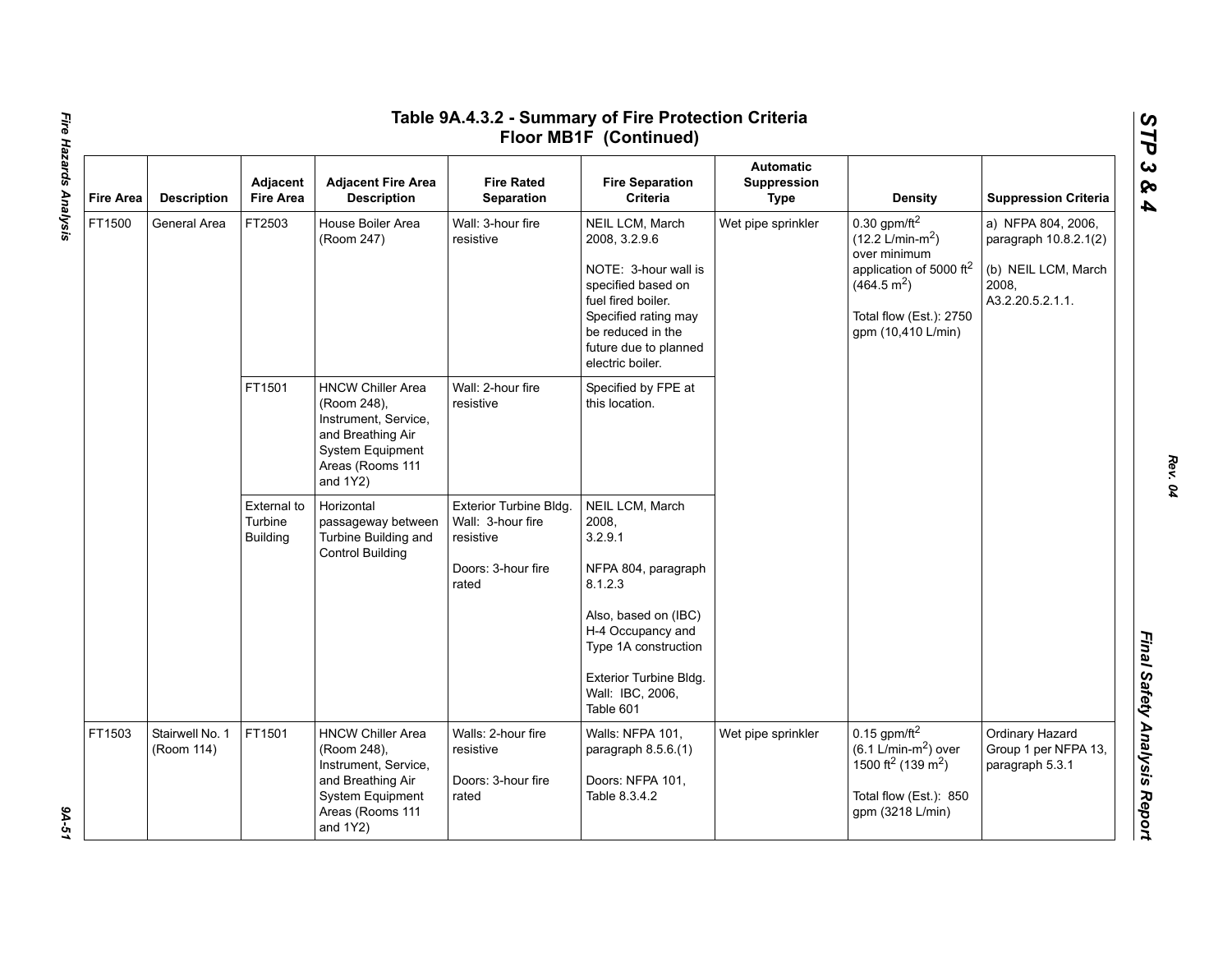| Fire Area | <b>Description</b>            | Adjacent<br><b>Fire Area</b>              | <b>Adjacent Fire Area</b><br><b>Description</b>                                                                                      | <b>Fire Rated</b><br>Separation                                                      | <b>Fire Separation</b><br>Criteria                                                                                                                                                                 | <b>Automatic</b><br>Suppression<br><b>Type</b> | <b>Density</b>                                                                                                                                   | <b>Suppression Criteria</b>                                |
|-----------|-------------------------------|-------------------------------------------|--------------------------------------------------------------------------------------------------------------------------------------|--------------------------------------------------------------------------------------|----------------------------------------------------------------------------------------------------------------------------------------------------------------------------------------------------|------------------------------------------------|--------------------------------------------------------------------------------------------------------------------------------------------------|------------------------------------------------------------|
| FT1503    | Stairwell No. 1<br>(Room 114) | External to<br>Turbine<br><b>Building</b> | Horizontal<br>passageway between<br>Turbine Building and<br><b>Control Building</b>                                                  | Exterior Turbine Bldg.<br>Wall: 3-hour fire<br>resistive                             | NEIL LCM, March<br>2008, 3.2.9.1<br>NFPA 804, paragraph<br>8.1.2.3<br>Also, based on (IBC)<br>H-4 Occupancy and<br>Type 1A construction<br>Exterior Turbine Bldg.<br>Wall: IBC, 2006,<br>Table 601 | Wet pipe sprinkler                             | $0.15$ gpm/ft <sup>2</sup><br>$(6.1 L/min-m2)$ over<br>1500 ft <sup>2</sup> (139 m <sup>2</sup> )<br>Total flow (Est.): 850<br>gpm (3218 L/min)  | Ordinary Hazard<br>Group 1 per NFPA 13,<br>paragraph 5.3.1 |
| FT1503    | Stairwell No. 2<br>(Room 122) | FT1500                                    | General Area                                                                                                                         | Walls: 2-hour fire<br>resistive<br>Doors: 3-hour fire<br>rated                       | Walls: NFPA 101,<br>paragraph 8.5.6.(1)<br>Doors: NFPA 101,<br>Table 8.3.4.2                                                                                                                       | Wet pipe sprinkler                             | $0.15$ gpm/ft $^2$<br>$(6.1 \text{ L/min-m}^2)$ over<br>1500 ft <sup>2</sup> (139 m <sup>2</sup> )<br>Total flow (Est.): 850<br>gpm (3218 L/min) | Ordinary Hazard<br>Group 1 per NFPA 13,<br>paragraph 5.3.1 |
| FT2504    | Stairwell No. 3<br>(Room 212) | FT1500<br>FT15Y2                          | General Area<br>Elevator Shaft (Room                                                                                                 | Walls: 2-hour fire<br>resistive<br>Doors: 3-hour fire<br>rated<br>Walls: 2-hour fire | Walls: NFPA 101,<br>paragraph 8.5.6.(1)<br>Doors: NFPA 101,<br>Table 8.3.4.2<br><b>NFPA 804,</b>                                                                                                   | Wet pipe sprinkler                             | $0.15$ gpm/ft <sup>2</sup><br>$(6.1 L/min-m2)$ over<br>1500 ft <sup>2</sup> (139 m <sup>2</sup> )<br>Total flow (Est.): 850<br>gpm (3218 L/min)  | Ordinary Hazard<br>Group 1 per NFPA 13,<br>paragraph 5.3.1 |
|           |                               | FT1501                                    | 250)<br><b>HNCW Chiller Area</b><br>(Room 248),<br>Instrument, Service,<br>and Breathing Air<br>System Equipment<br>Areas (Rooms 111 | resistive<br>Walls: 2-hour fire<br>resistive                                         | paragraphs 8.1.2.4<br>and 8.1.2.5<br>Walls: NFPA 101,<br>paragraph 8.5.6.(1)                                                                                                                       |                                                |                                                                                                                                                  |                                                            |

*STP 3 & 4*

Fire Hazards Analysis *Fire Hazards Analysis*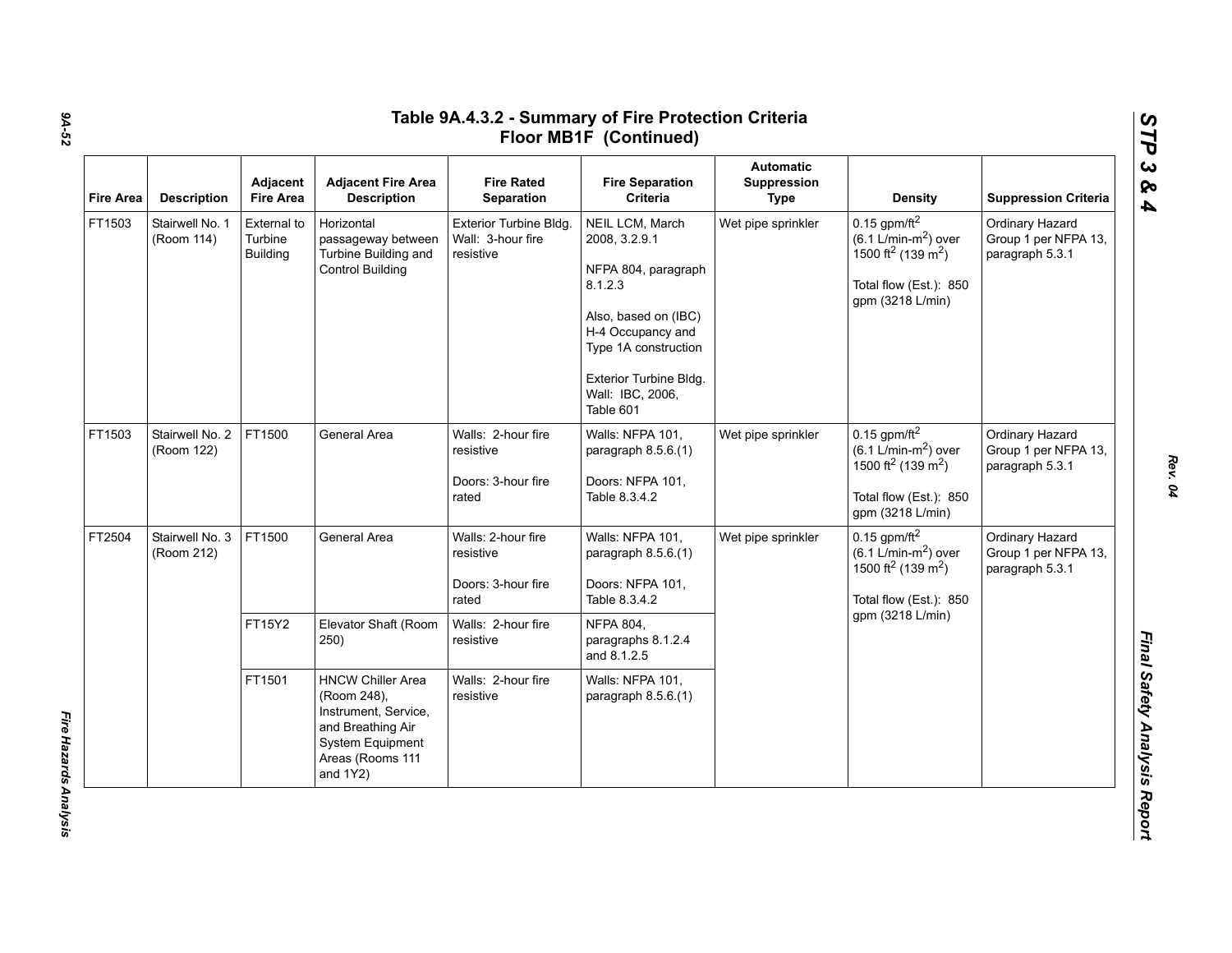| <b>Fire Area</b> | <b>Description</b>            | Adjacent<br><b>Fire Area</b> | <b>Adjacent Fire Area</b><br><b>Description</b>                                                                                          | <b>Fire Rated</b><br>Separation                                 | <b>Fire Separation</b><br>Criteria                                                                                                  | <b>Automatic</b><br>Suppression<br><b>Type</b> | <b>Density</b>                                                                                                                           | <b>Suppression Criteria</b>                                |
|------------------|-------------------------------|------------------------------|------------------------------------------------------------------------------------------------------------------------------------------|-----------------------------------------------------------------|-------------------------------------------------------------------------------------------------------------------------------------|------------------------------------------------|------------------------------------------------------------------------------------------------------------------------------------------|------------------------------------------------------------|
| FT2504           | Stairwell No. 4<br>(Room 249) | FT1500                       | General Area                                                                                                                             | Walls : 2-hour fire<br>resistive<br>Doors: 3-hour fire<br>rated | Walls: NFPA 101,<br>paragraph 8.5.6.(1)<br>Doors: NFPA 101,<br>Table 8.3.4.2                                                        | Wet pipe sprinkler                             | $0.15$ gpm/ft <sup>2</sup><br>$(6.1 L/min-m2)$ over<br>1500 ft <sup>2</sup> (139 m <sup>2</sup> )<br>Total flow (Est.): 850              | Ordinary Hazard<br>Group 1 per NFPA 13,<br>paragraph 5.3.1 |
|                  |                               | FT15Y1                       | Stairwell No. 8                                                                                                                          | Walls: 3-hour fire<br>resistive                                 | gpm (3218 L/min)<br>Walls: NFPA 101,<br>paragraph 8.5.6.(1)<br>$0.15$ gpm/ft <sup>2</sup><br>Walls: NFPA 101,<br>Wet pipe sprinkler |                                                |                                                                                                                                          |                                                            |
| FT15X1           | Stairwell No. 6<br>(Room 1X3) | FT1500                       | General Area                                                                                                                             | Walls: 2-hour fire<br>resistive<br>Doors: 3-hour fire<br>rated  | paragraph $8.5.6(1)$<br>Doors: NFPA 101,<br>Table 8.3.4.2                                                                           |                                                | $(6.1 \text{ L/min-m}^2)$ over<br>1500 ft <sup>2</sup> (139 m <sup>2</sup> )<br>Total flow (Est.): 850<br>gpm (3218 L/min)               | Ordinary Hazard<br>Group 1 per NFPA 13,<br>paragraph 5.3.1 |
| FT15X2           | Stairwell No. 7<br>(Room 1X4) | FT1500                       | General Area                                                                                                                             | Walls: 2-hour fire<br>resistive<br>Doors: 3-hour fire<br>rated  | Walls: NFPA 101,<br>paragraph 8.5.6.(1)<br>Doors: NFPA 101,<br>Table 8.3.4.2                                                        | Wet pipe sprinkler                             | $0.15$ gpm/ft <sup>2</sup><br>$(6.1$ L/min-m <sup>2</sup> ) over<br>1500 ft <sup>2</sup> (139 m <sup>2</sup> )<br>Total flow (Est.): 850 | Ordinary Hazard<br>Group 1 per NFPA 13,<br>paragraph 5.3.1 |
|                  |                               | FT1501                       | <b>HNCW Chiller Area</b><br>(Room 248),<br>Instrument, Service,<br>and Breathing Air<br>System Equipment<br>Areas (Rooms 111<br>and 1Y2) | Walls: 2-hour fire<br>resistive                                 | Walls: NFPA 101,<br>paragraph $8.5.6(1)$                                                                                            |                                                | gpm (3218 L/min)                                                                                                                         |                                                            |

9A-53

*Rev. 04*

*STP 3 & 4*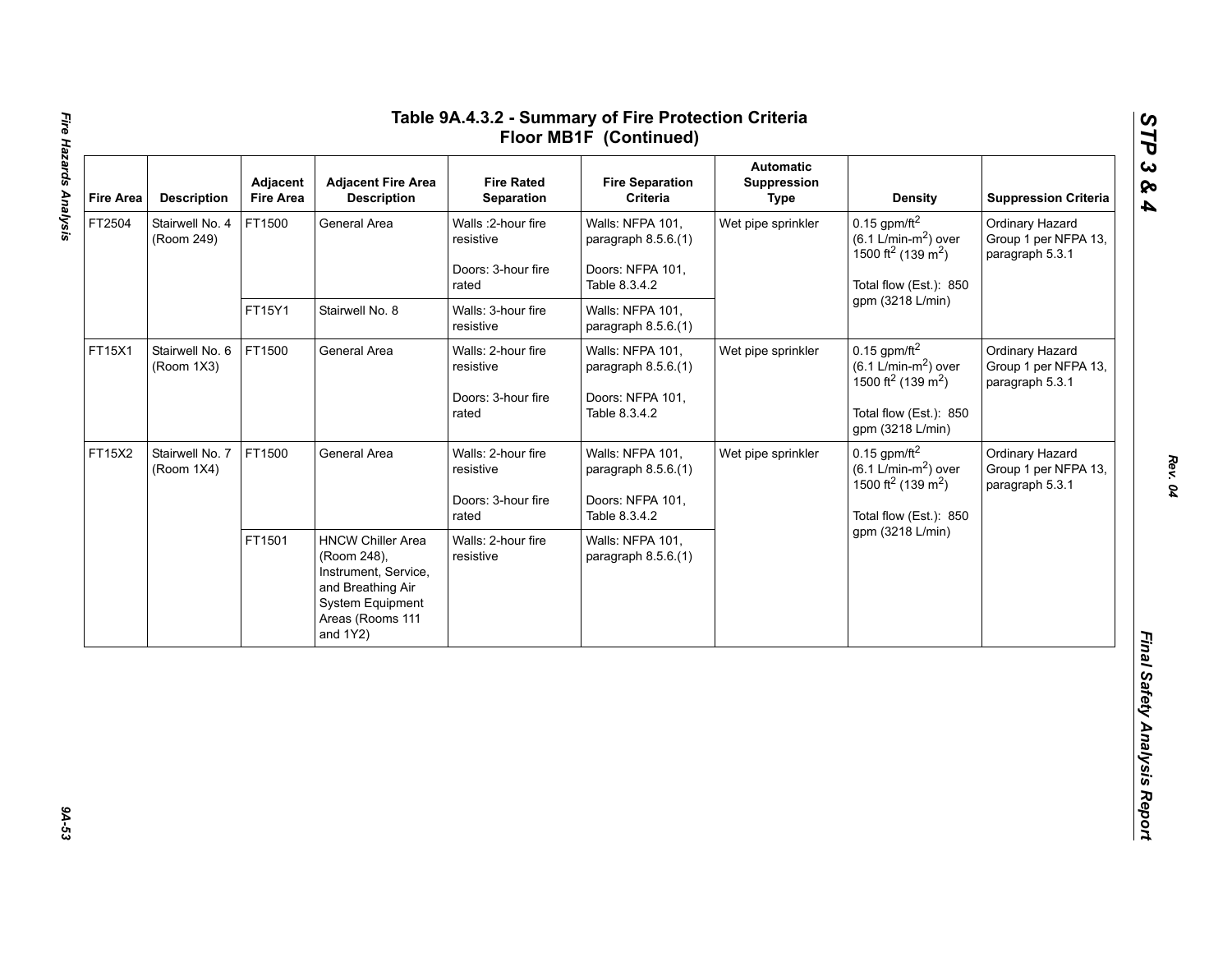| FT15X2 | <b>Description</b>            | Adjacent<br><b>Fire Area</b>              | <b>Adjacent Fire Area</b><br><b>Description</b>                                     | <b>Fire Rated</b><br>Separation                          | <b>Fire Separation</b><br>Criteria                                                                                                                                                                    | <b>Automatic</b><br>Suppression<br><b>Type</b> | <b>Density</b>                                                                                                                                           | <b>Suppression Criteria</b>                                |
|--------|-------------------------------|-------------------------------------------|-------------------------------------------------------------------------------------|----------------------------------------------------------|-------------------------------------------------------------------------------------------------------------------------------------------------------------------------------------------------------|------------------------------------------------|----------------------------------------------------------------------------------------------------------------------------------------------------------|------------------------------------------------------------|
|        | Stairwell No. 7<br>(Room 1X4) | External to<br>Turbine<br><b>Building</b> | Horizontal<br>passageway between<br>Turbine Building and<br><b>Control Building</b> | Exterior Turbine Bldg.<br>Wall: 3-hour fire<br>resistive | NEIL LCM, March<br>2008,<br>3.2.9.1<br>NFPA 804, paragraph<br>8.1.2.3<br>Also, based on (IBC)<br>H-4 Occupancy and<br>Type 1A construction<br>Exterior Turbine Bldg.<br>Wall: IBC, 2006,<br>Table 601 | Wet pipe sprinkler                             | $0.15$ gpm/ft <sup>2</sup><br>$(6.1 \text{ L/min-m}^2)$ over<br>1500 ft <sup>2</sup> (139 m <sup>2</sup> )<br>Total flow (Est.): 850<br>gpm (3218 L/min) | Ordinary Hazard<br>Group 1 per NFPA 13,<br>paragraph 5.3.1 |
| FT15Y1 | Stairwell No. 8<br>(Room 1X4) | FT2504                                    | Stairwell No. 4 (Room<br>249)                                                       | Walls: 3-hour fire<br>resistive                          | Walls: NFPA 101,<br>paragraph 8.5.6.(1)                                                                                                                                                               | Wet pipe sprinkler                             | $0.15$ gpm/ft <sup>2</sup><br>$(6.1 \text{ L/min-m}^2)$ over                                                                                             | Ordinary Hazard<br>Group 1 per NFPA 13,                    |
|        |                               | FT2503                                    | House Boiler Area<br>(Room 247)                                                     | Walls: 3-hour fire<br>resistive                          | Walls: NFPA 101,<br>paragraph 8.5.6.(1)                                                                                                                                                               |                                                | 1500 ft <sup>2</sup> (139 m <sup>2</sup> )<br>Total flow (Est.): 850<br>gpm (3218 L/min)                                                                 | paragraph 5.3.1                                            |

*9A-54*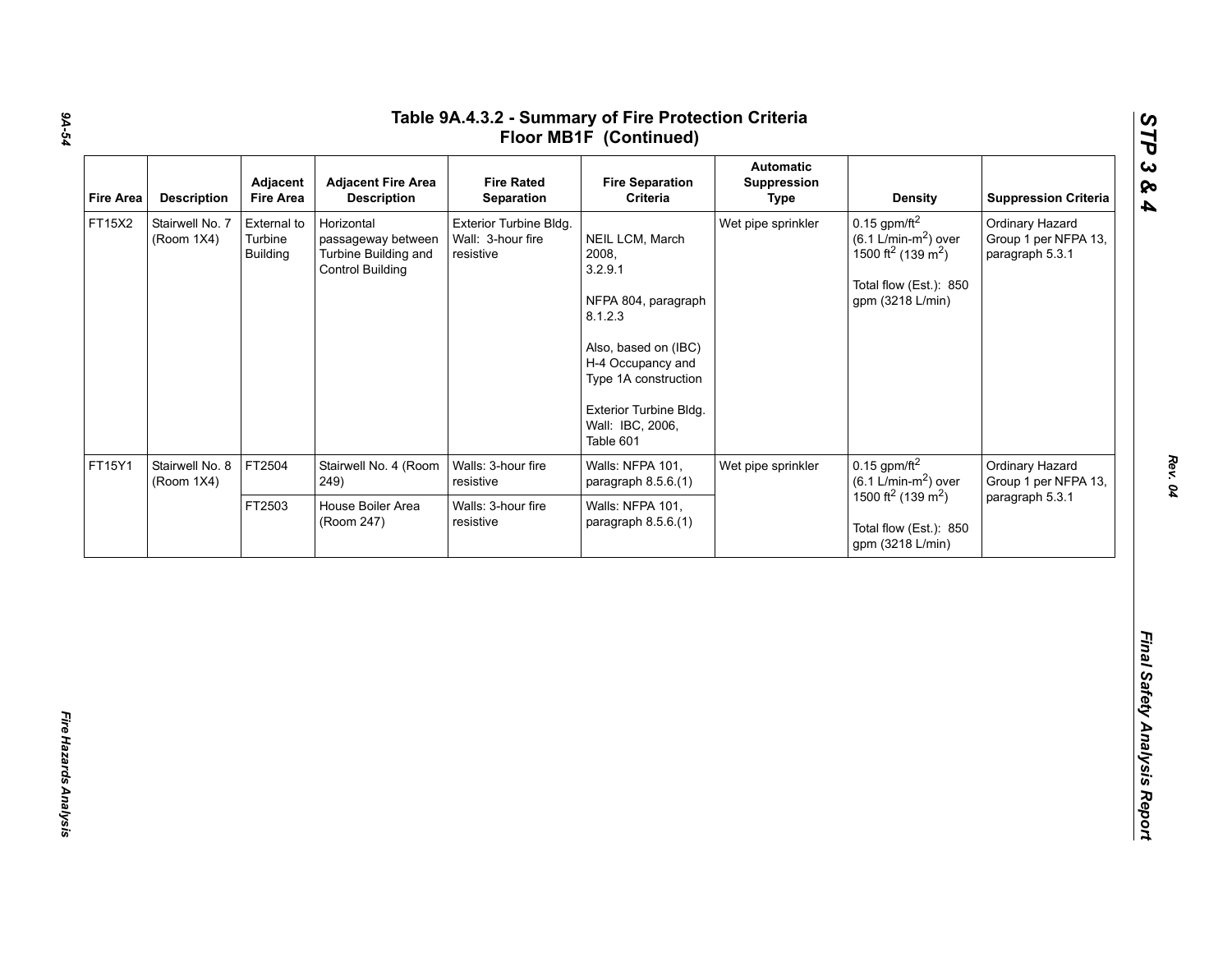| <b>Fire Area</b> | <b>Description</b>                             | Adjacent<br><b>Fire Area</b> | <b>Adjacent Fire Area</b><br><b>Description</b>                                                                                             | <b>Fire Rated</b><br>Separation                                                                                                        | <b>Fire Separation</b><br>Criteria                                           | <b>Automatic</b><br>Suppression<br><b>Type</b> | <b>Density</b>                                                                                                                                                     | <b>Suppression Criteria</b>                                                                                                                                   |
|------------------|------------------------------------------------|------------------------------|---------------------------------------------------------------------------------------------------------------------------------------------|----------------------------------------------------------------------------------------------------------------------------------------|------------------------------------------------------------------------------|------------------------------------------------|--------------------------------------------------------------------------------------------------------------------------------------------------------------------|---------------------------------------------------------------------------------------------------------------------------------------------------------------|
| FT15Y2           | Elevator Shaft<br>(Room 250)                   | FT1500                       | General Area                                                                                                                                | Walls: 2-hour fire<br>resistive<br>Doors: 3-hour fire<br>rated                                                                         | <b>NFPA 804,</b><br>paragraphs 8.1.2.4<br>and 8.1.2.5                        | Wet pipe sprinkler                             | $0.20$ gpm/ft <sup>2</sup><br>$(8.2 \text{ L/min-m}^2)$ over<br>1500 ft <sup>2</sup> (139 m <sup>2</sup> )<br>Total flow (Est.): 950                               | Ordinary Hazard<br>Group 2 per NFPA 13,<br>paragraph 5.3.2                                                                                                    |
|                  |                                                | FT1501                       | <b>HNCW Chiller Area</b><br>(Room 248),<br>Instrument, Service,<br>and Breathing Air<br>System Equipment<br>Areas (Rooms 111<br>and $1Y2$ ) | Walls: 2-hour fire<br>resistive                                                                                                        | Walls: NFPA 101,<br>paragraph 8.5.6.(1)                                      |                                                | gpm (3596 L/min)                                                                                                                                                   |                                                                                                                                                               |
|                  |                                                | FT2502                       | Stairwell No. 3 (Room<br>212)                                                                                                               | Walls: 2-hour fire<br>resistive<br>Doors: 3-hour fire<br>rated                                                                         | Walls: NFPA 101,<br>paragraph 8.5.6.(1)<br>Doors: NFPA 101,<br>Table 8.3.4.2 |                                                |                                                                                                                                                                    |                                                                                                                                                               |
| FT2500           | Lube Oil<br>Purification<br>Unit (Room<br>230) | FT1500                       | General Area                                                                                                                                | Walls: 3-hour fire<br>resistive<br>Doors: 3-hour fire<br>rated<br>Floor: 3-hour fire<br>resistive<br>Ceiling: 3-hour fire<br>resistive | NEIL LCM, paragraph<br>3.2.9.1<br>NFPA 804, paragraph<br>8.1.2.3             | Deluge Foam Water<br>Spray                     | 0.50 gpm/ $ft^2$ (20.4<br>L/min- $m2$ ) over the<br>entire area (Est. 640<br>ft <sup>2</sup> (59.5 m <sup>2</sup> ))<br>Total flow (Est.): 980<br>gpm (3710 L/min) | NEIL LCM, paragraph<br>3.2.20.5 and Appendix<br>A.3.2.20.5<br>NFPA 15, paragraphs<br>7.2.1.3 and 7.3.3<br>NFPA 16, paragraph<br>7.3.2 and Appendix<br>A.7.3.2 |

# Fire Hazards Analysis *Fire Hazards Analysis 9A-55*

*Rev. 04*

39-55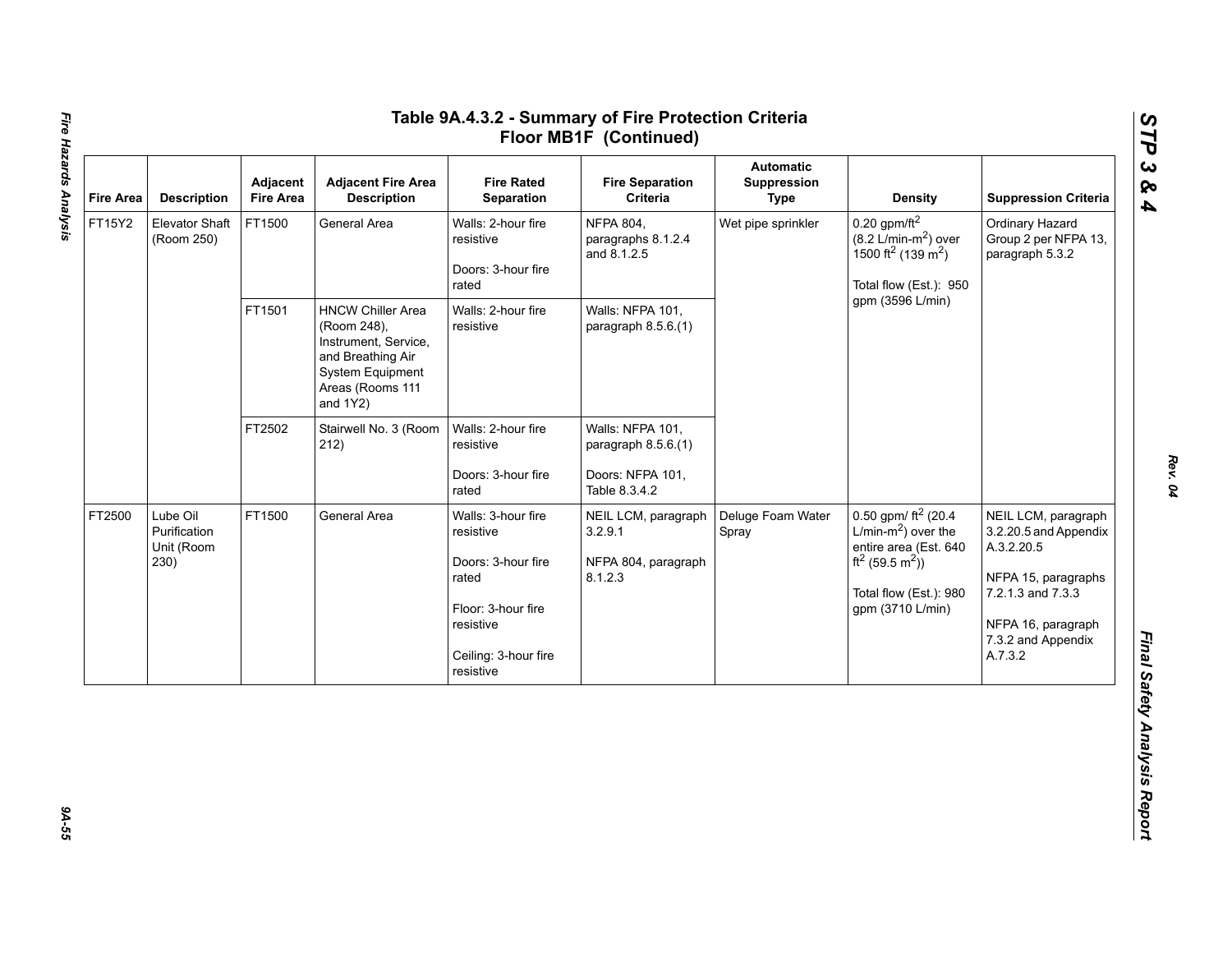| 0.50 gpm/ $ft^2$ (20.4)<br>$L/min-m2$ ) over the                                                                                                                             |                            | Criteria                                                         | <b>Fire Rated</b><br>Separation                                                                                                        | <b>Adjacent Fire Area</b><br><b>Description</b> | Adjacent<br><b>Fire Area</b> | <b>Description</b>                        | <b>Fire Area</b> |
|------------------------------------------------------------------------------------------------------------------------------------------------------------------------------|----------------------------|------------------------------------------------------------------|----------------------------------------------------------------------------------------------------------------------------------------|-------------------------------------------------|------------------------------|-------------------------------------------|------------------|
| entire area (Est. 1400<br>ft <sup>2</sup> (130 m <sup>2</sup> ))<br>Total flow (Est.): 1550<br>gpm (5867 L/min)                                                              | Deluge Foam Water<br>Spray | NEIL LCM, paragraph<br>3.2.9.1<br>NFPA 804, paragraph<br>8.1.2.3 | Walls: 3-hour fire<br>resistive<br>Doors: 3-hour fire<br>rated<br>Floor: 3-hour fire<br>resistive<br>Ceiling: 3-hour fire<br>resistive | General Area                                    | FT1500                       | Lube Oil<br>Storage Tanks<br>(Room 1Y1)   | FT15Y3           |
| 0.50 gpm/ $ft^2$ (20.4<br>L/min-m <sup>2</sup> ) over the<br>entire area (Est. 1120<br>ft <sup>2</sup> (104 m <sup>2</sup> ))<br>Total flow (Est.): 1340<br>gpm (5072 L/min) | Deluge Foam Water<br>Spray | NEIL LCM, paragraph<br>3.2.9.1<br>NFPA 804, paragraph<br>8.1.2.3 | Walls: 3-hour fire<br>resistive<br>Doors: 3-hour fire<br>rated<br>Floor: 3-hour fire<br>resistive<br>Ceiling: 3-hour fire<br>resistive | General Area                                    | FT1500                       | EHC Hydraulic<br>Power Unit<br>(Room 232) | FT15Y4           |
|                                                                                                                                                                              |                            |                                                                  |                                                                                                                                        |                                                 |                              |                                           |                  |
|                                                                                                                                                                              |                            |                                                                  |                                                                                                                                        |                                                 |                              |                                           |                  |

*Rev. 04*

*STP 3 & 4*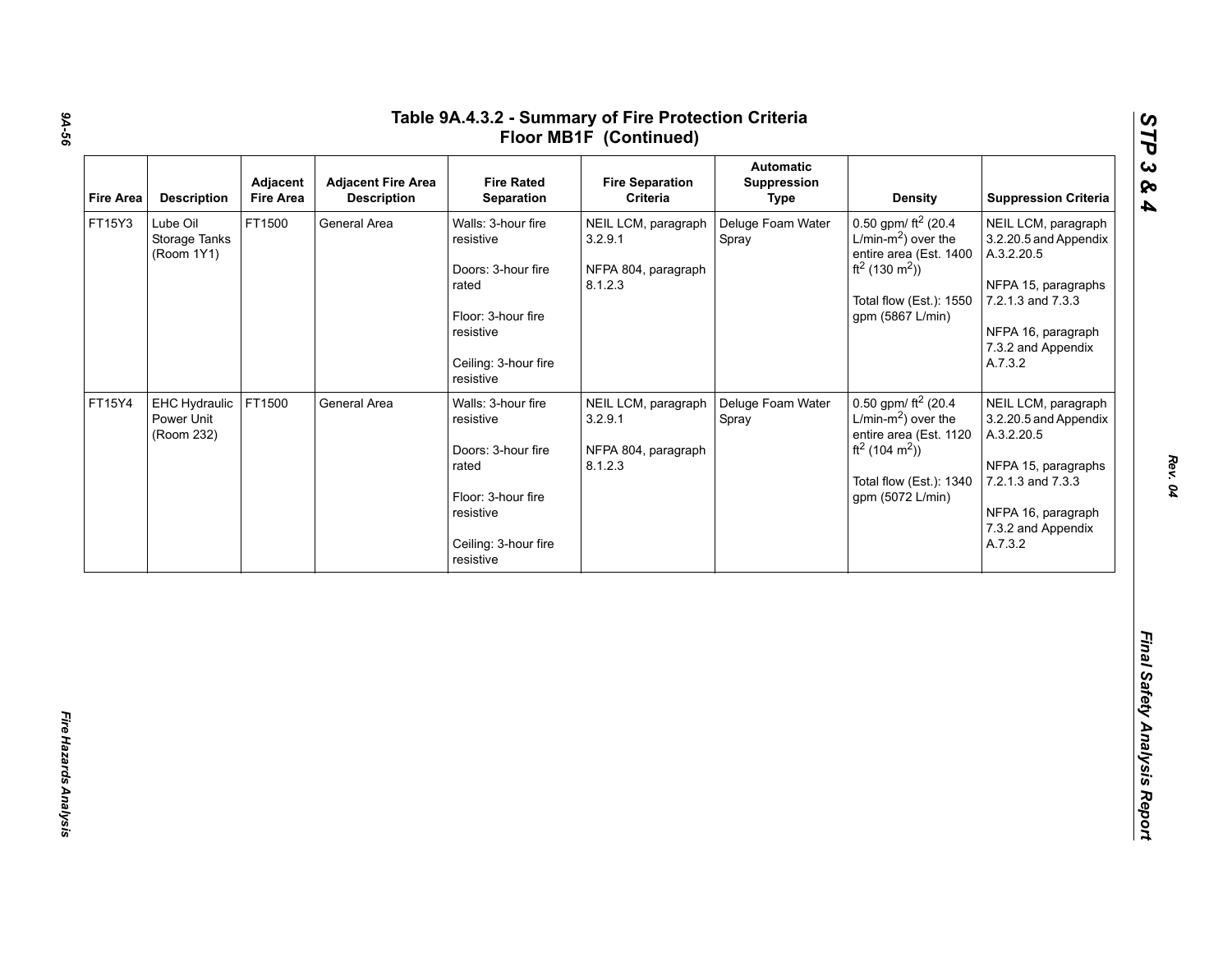| <b>Fire Area</b> | <b>Description</b>                 | Adjacent<br><b>Fire Area</b> | <b>Adjacent Fire Area</b><br><b>Description</b>                                                                                             | <b>Fire Rated</b><br>Separation                                | <b>Fire Separation</b><br>Criteria                                                                                                                                                             | <b>Automatic</b><br>Suppression<br><b>Type</b> | <b>Density</b>                                                                                                                                                              | <b>Suppression Criteria</b>                                       |
|------------------|------------------------------------|------------------------------|---------------------------------------------------------------------------------------------------------------------------------------------|----------------------------------------------------------------|------------------------------------------------------------------------------------------------------------------------------------------------------------------------------------------------|------------------------------------------------|-----------------------------------------------------------------------------------------------------------------------------------------------------------------------------|-------------------------------------------------------------------|
| FT2503           | House Boiler<br>Area<br>(Room 247) | FT1500                       | General Area                                                                                                                                | Wall: 3-hour fire<br>resistive                                 | NEIL LCM, March<br>2008, 3.2.9.6<br>NOTE: 3-hour wall is<br>specified based on<br>fuel fired boiler.<br>Specified rating may<br>be reduced in the<br>future due to planned<br>electric boiler. | Wet pipe sprinkler                             | $0.25$ gpm/ft <sup>2</sup><br>$(10.2 \text{ L/min-m}^2)$ over<br>5440 ft <sup>2</sup> (505 m <sup>2</sup> ) –<br>entire area<br>Total flow (Est.): 2540<br>gpm (9615 L/min) | NEIL LCM, paragraph<br>3.2.20.5<br>NFPA 804, paragraph<br>10.24.3 |
|                  |                                    | FT1501                       | <b>HNCW Chiller Area</b><br>(Room 248),<br>Instrument, Service,<br>and Breathing Air<br>System Equipment<br>Areas (Rooms 111<br>and $1Y2$ ) | Walls: 3-hour fire<br>resistive<br>Doors: 3-hour fire<br>rated | NEIL LCM, March<br>2008, 3.2.9.6<br>NOTE: 3-hour wall is<br>specified based on<br>fuel fired boiler.<br>Specified rating may<br>be reduced in the<br>future due to planned<br>electric boiler. |                                                |                                                                                                                                                                             |                                                                   |
| FT2503           | House Boiler<br>Area<br>(Room 247) | FT15Y1                       | Stairwell No. 8                                                                                                                             | Walls: 3-hour fire<br>resistive                                | Walls: NFPA 101,<br>paragraph $8.5.6(1)$                                                                                                                                                       | Wet pipe sprinkler                             | $0.25$ gpm/ft <sup>2</sup><br>$(10.2 \text{ L/min-m}^2)$ over<br>5440 ft <sup>2</sup> (505 m <sup>2</sup> ) –<br>entire area<br>Total flow (Est.): 2540<br>gpm (9615 L/min) | NEIL LCM, paragraph<br>3.2.20.5<br>NFPA 804, paragraph<br>10.24.3 |

*STP 3 & 4*

75-A9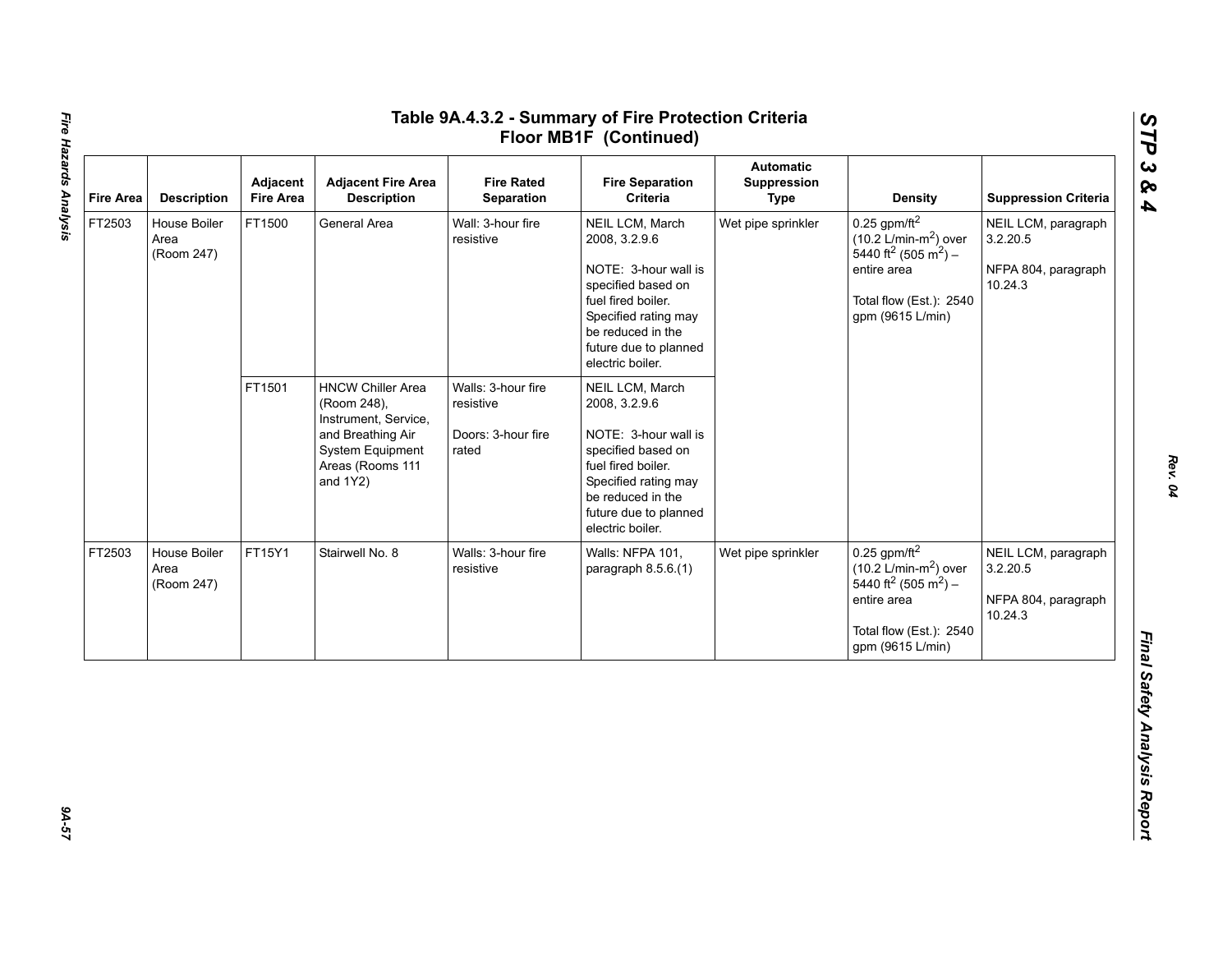| <b>Fire Area</b> | <b>Description</b>                                                          | Adjacent<br><b>Fire Area</b> | <b>Adjacent Fire Area</b><br><b>Description</b>                      | <b>Fire Rated</b><br>Separation            | <b>Fire Separation</b><br>Criteria                    | <b>Automatic</b><br>Suppression<br><b>Type</b> | <b>Density</b>                                                       | <b>Suppression Criteria</b>             |
|------------------|-----------------------------------------------------------------------------|------------------------------|----------------------------------------------------------------------|--------------------------------------------|-------------------------------------------------------|------------------------------------------------|----------------------------------------------------------------------|-----------------------------------------|
| FT1501           | <b>HNCW Chiller</b><br>Area                                                 | FT1500                       | General Area                                                         | Wall: 2-hour fire<br>resistive             | Specified by FPE at<br>this location.                 | Wet pipe sprinkler                             | $0.20$ gpm/ft <sup>2</sup><br>$(8.2 \text{ L/min-m}^2)$ over         | Ordinary Hazard<br>Group 2 per NFPA 13, |
|                  | (Room 248),<br>Instrument,<br>Service, and                                  | FT2502                       | Stairwell No. 3 (Room<br>212)                                        | Walls: 2-hour fire<br>resistive            | Walls:NFPA 101,<br>paragraph 8.5.6.(1)                |                                                | 1500 ft <sup>2</sup> (139 m <sup>2</sup> )<br>Total flow (Est.): 950 | paragraph 5.3.2                         |
|                  | <b>Breathing Air</b><br>System<br>Equipment<br>Areas (Rooms<br>111 and 1Y2) |                              |                                                                      | Doors: 3-hour fire<br>rated                | Doors:NFPA 101,<br>Table 8.3.4.2                      |                                                | gpm (3596 L/min)                                                     |                                         |
|                  |                                                                             | FT15Y2                       | Elevator Shaft (Room<br>250)                                         | Walls: 2-hour fire<br>resistive            | <b>NFPA 804,</b><br>paragraphs 8.1.2.4<br>and 8.1.2.5 |                                                |                                                                      |                                         |
|                  |                                                                             | FT1503                       | Stairwell No. 1 (Room<br>114)                                        | Walls: 2-hour fire<br>resistive            | Walls:NFPA 101,<br>paragraph 8.5.6.(1)                |                                                |                                                                      |                                         |
|                  |                                                                             |                              |                                                                      | Doors: 3-hour fire<br>rated                | Doors:NFPA 101,<br>Table 8.3.4.2                      |                                                |                                                                      |                                         |
|                  |                                                                             | FT3500                       | <b>Combustion Turbine</b><br>Generator Area<br>(Rooms 2X8 and 317)   | Ceiling: 3-hour fire<br>resistive          | NFPA 804, paragraph<br>8.1.2.3                        |                                                |                                                                      |                                         |
|                  |                                                                             | FT25X1                       | <b>Combustion Turbine</b><br>Generator Switchgear<br>Area (Room 2X5) | Ceiling: Minimum 1-<br>hour fire resistive | NEIL LCM, March<br>2008, 3.2.9.5                      |                                                |                                                                      |                                         |
|                  |                                                                             |                              |                                                                      |                                            | NFPA 13, paragraph<br>8.15.10                         |                                                |                                                                      |                                         |
|                  |                                                                             | FT25X3                       | Switchgear Room 'A'<br>(Room 210)                                    | Ceiling: Minimum 1-<br>hour fire resistive | NEIL LCM, March<br>2008, 3.2.9.5                      |                                                |                                                                      |                                         |
|                  |                                                                             |                              |                                                                      |                                            | NFPA 13, paragraph<br>8.15.10                         |                                                |                                                                      |                                         |

*9A-58*

*Rev. 04*

*STP 3 & 4*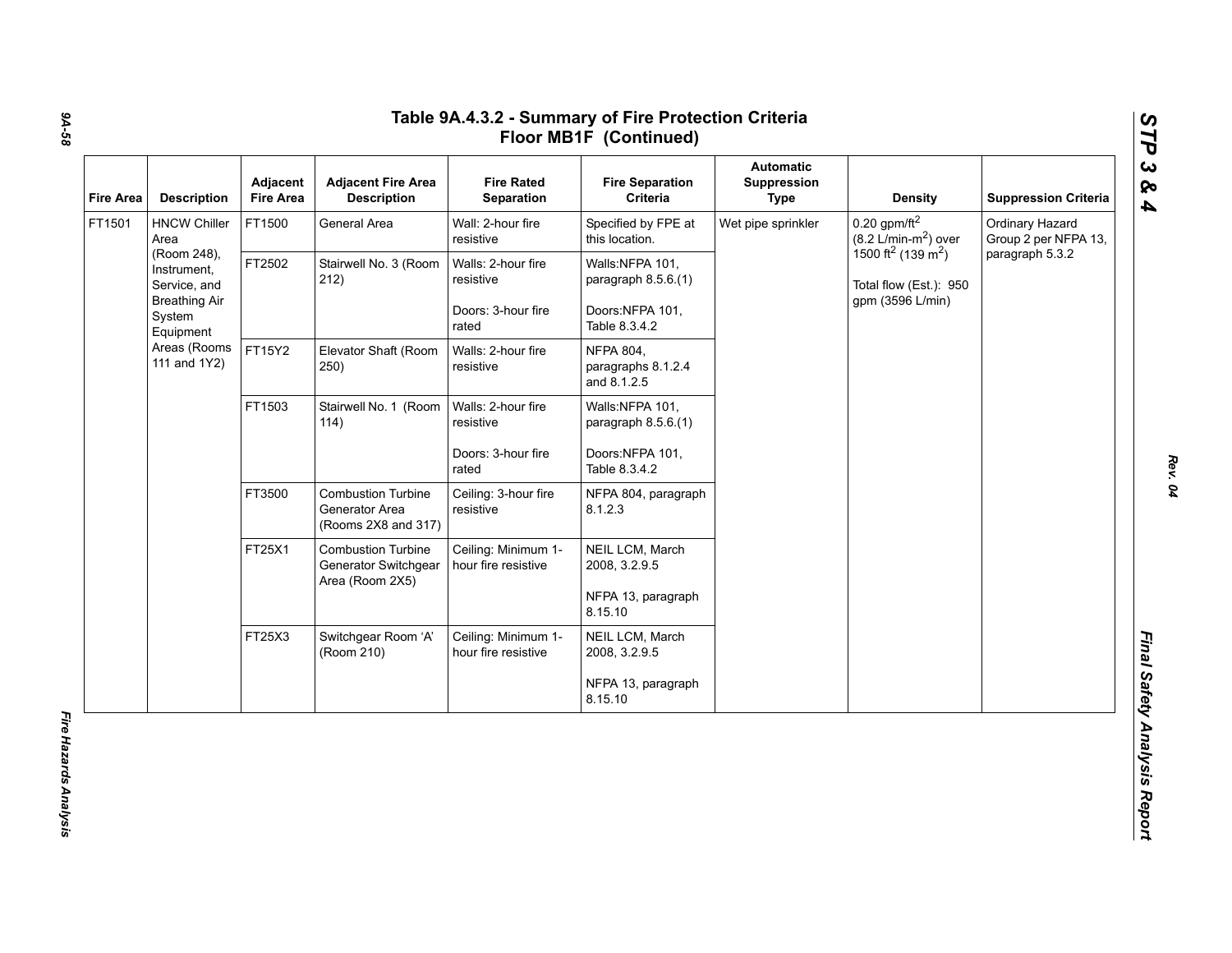| <b>Fire Area</b> | <b>Description</b>                                                                                                                                       | Adjacent<br><b>Fire Area</b>              | <b>Adjacent Fire Area</b><br><b>Description</b>                                     | <b>Fire Rated</b><br>Separation                                                         | <b>Fire Separation</b><br>Criteria                                                                                                                                                                    | <b>Automatic</b><br>Suppression<br><b>Type</b> | <b>Density</b>                                                                                                                                           | <b>Suppression Criteria</b>                                |
|------------------|----------------------------------------------------------------------------------------------------------------------------------------------------------|-------------------------------------------|-------------------------------------------------------------------------------------|-----------------------------------------------------------------------------------------|-------------------------------------------------------------------------------------------------------------------------------------------------------------------------------------------------------|------------------------------------------------|----------------------------------------------------------------------------------------------------------------------------------------------------------|------------------------------------------------------------|
| FT1501           | <b>HNCW Chiller</b><br>Area<br>(Room 248),<br>Instrument,<br>Service, and<br><b>Breathing Air</b><br>System<br>Equipment<br>Areas (Rooms<br>111 and 1Y2) | FT2503                                    | House Boiler Area<br>(Room 247)                                                     | Walls: 3-hour fire<br>resistive<br>Doors: 3-hour fire<br>rated                          | NEIL LCM, March<br>2008, 3.2.9.6<br>NOTE: 3-hour wall is<br>specified based on<br>fuel fired boiler.<br>Specified rating may<br>be reduced in the<br>future due to planned<br>electric boiler.        | Wet pipe sprinkler                             | $0.20$ gpm/ft <sup>2</sup><br>$(8.2 \text{ L/min-m}^2)$ over<br>1500 ft <sup>2</sup> (139 m <sup>2</sup> )<br>Total flow (Est.): 950<br>gpm (3596 L/min) | Ordinary Hazard<br>Group 2 per NFPA 13,<br>paragraph 5.3.2 |
|                  |                                                                                                                                                          | External to<br>Turbine<br><b>Building</b> | Horizontal<br>passageway between<br>Turbine Building and<br><b>Control Building</b> | Exterior Turbine Bldg.<br>Wall: 3-hour fire<br>resistive<br>Doors: 3-hour fire<br>rated | NEIL LCM, March<br>2008,<br>3.2.9.1<br>NFPA 804, paragraph<br>8.1.2.3<br>Also, based on (IBC)<br>H-4 Occupancy and<br>Type 1A construction<br>Exterior Turbine Bldg.<br>Wall: IBC, 2006,<br>Table 601 |                                                |                                                                                                                                                          |                                                            |
|                  |                                                                                                                                                          |                                           |                                                                                     |                                                                                         |                                                                                                                                                                                                       |                                                |                                                                                                                                                          |                                                            |

*STP 3 & 4*

94-59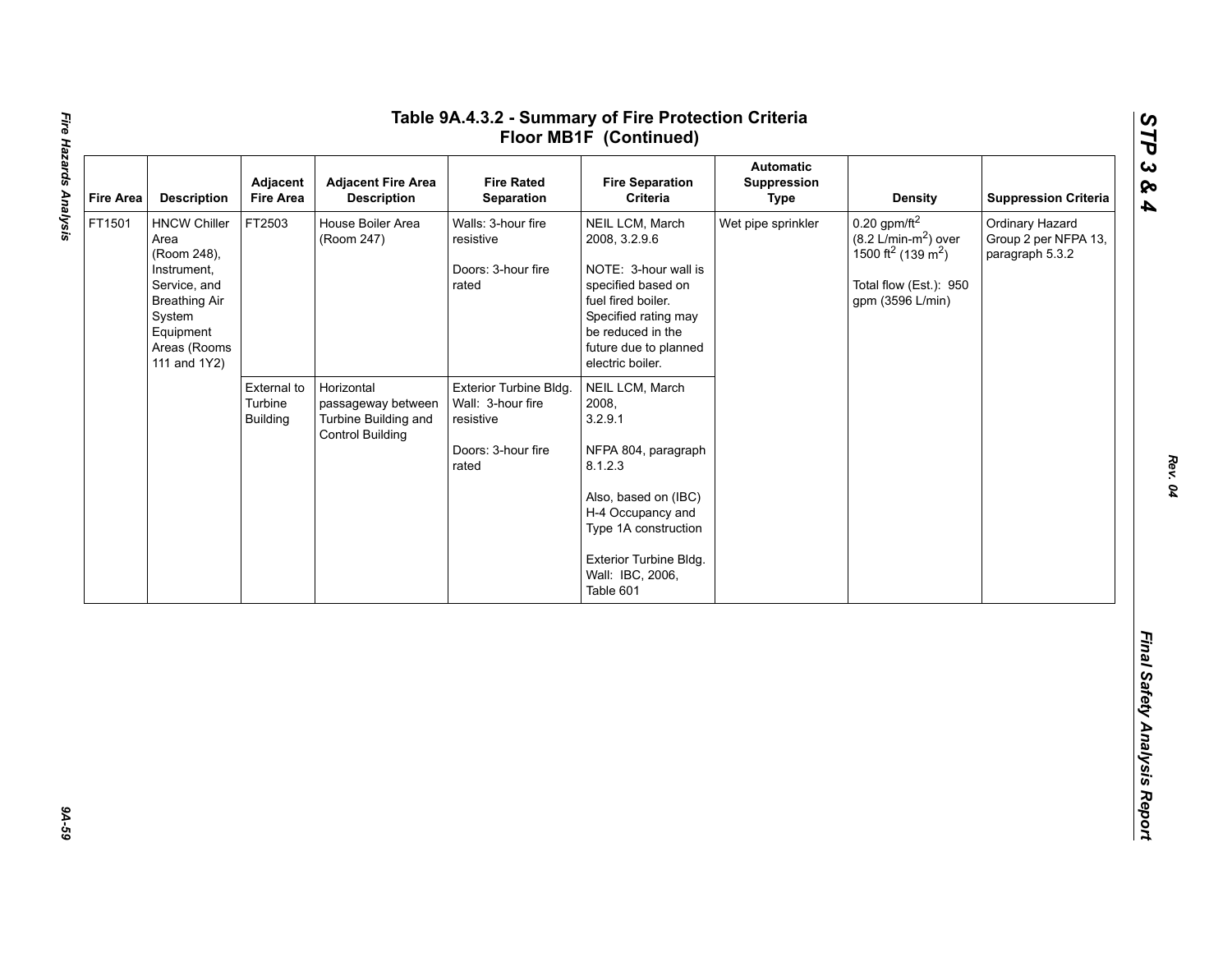# **9A.4.3.3 Floor 1F (El. 12.3m (35'-0")) – See Figure 9A.4-19 and Table 9A.4.3.3 Summary of Fire Protection Criteria Floor 1F**

# **9A.4.3.3.1 Fire Area – FT1500 (General Area)**

(1) Fire Area Boundary Description

Floor 1F shares fire area FT1500 with all other floors in the Turbine Building.

Non fire-rated equipment access hatches are installed in the floor between floor 1F and floor MB1F in the northwest corridor area (room 242).

Non-fire rated equipment access hatches exist in the ceiling of the condensate filter vessel area (room 241) beneath the condensate filter maintenance area (room 342) on floor 2F above.

Additionally, a large non fire-rated equipment hatch is installed in the ceiling above the unloading bay leading to floor 2F above.

The offgas charcoal adsorber area (room 112) extends vertically upward from floor B1F through floors MB1F and 1F to the underside of floor 2F (elevation 19.7m (59'-3  $\frac{1}{2}$ ")). In room 112, a non fire-rated equipment access hatch is installed at room ceiling level, elevation 19.7m (59'-3 ½") (floor 2F).

The low pressure condensate pump area (room 140) extends vertically up from floor B1F, through floors MB1F, 1F and 2F, to and through an non-fire rated equipment hatch in the turbine operating deck floor (floor 3F, elevation 27.8m (85'-10 ½"))

The steam jet air ejector area (room 311) and gland seal steam condenser area (room 314) extend vertically up from floor 1F, through floor 2F, to and through an non-fire rated equipment hatch in the operating deck floor (floor 3F, elevation 27.8m (85'-10 ½")).

Access to the offgas charcoal adsorber area (room 112) is from floor 1F with open grating is installed at this floor level.

Fire area FT1500 is bounded by:

- The Turbine Building exterior walls
- The exterior walls separating stairwell no. 2 (room 122, fire area FT1503)
- The interior walls enclosing stairwell no. 3 (room 212, fire area FT2502)
- The interior walls enclosing stairwell no. 4 (room 249, fire area FT2504)
- The interior walls enclosing stairwell no. 6 (room 1X3, fire area FT15X1)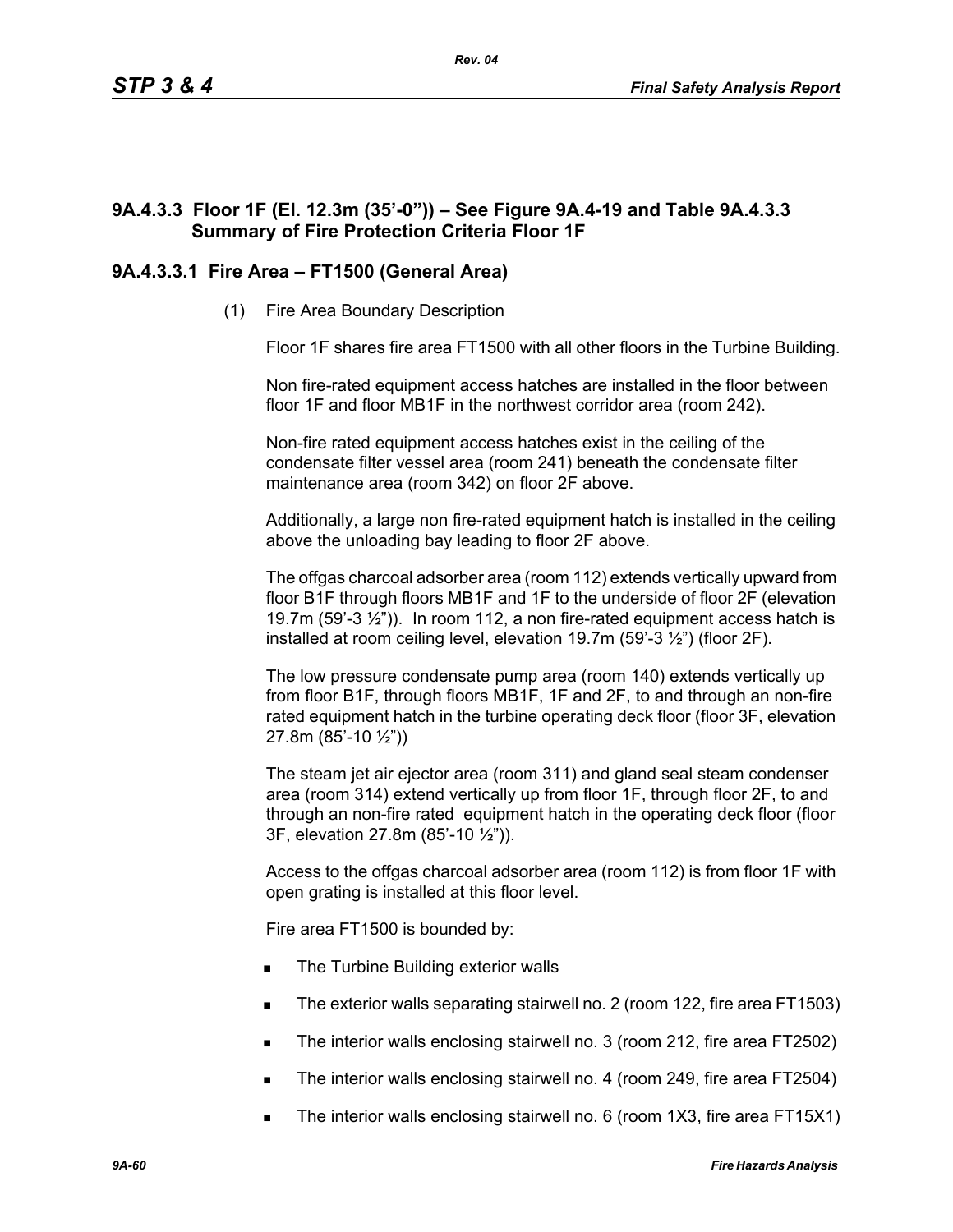- The interior walls enclosing stairwell no. 7 (room 1X4, fire area FT15X2)
- The interior walls enclosing the elevator shaft (room 250, fire area FT15Y2)
- The floor above the area housing the lube oil purification unit (room 230, fire area FT2500) on floor MB1F
- The floor above the area housing the lube oil storage tanks (room 1Y1, fire area FT15Y3 ) on floor MB1F
- **The floor above the area housing the EHC hydraulic power unit (room** 232, fire area FT15Y4 ) on floor MB1F
- The interior wall between the house boiler area (room 247, fire area FT2503) and this fire area, along building column line T8.
- The interior wall between the combustion turbine generator auxiliary equipment area (room 2X8, fire area FT3500) and this fire area, along column line T8
- The interior wall between the combustion gas turbine switchgear area (room 2X5, fire area FT25X1) and this fire area, along column line T8
- The interior wall between switchgear room 'A' (room 210, fire area FT25X3) and this fire area, along column line T8
- The ceiling between this fire area and the Main Turbine Lube Oil Tank area (room 330, fire area FT3501)
- The ceiling between this fire area and the Generator Seal Oil Unit area (room 3X2, fire area FT35X9)
- The ceiling between this fire area and the Low Pressure Condensate Pump Switchgear area (room 31X-2, fire area FT35X1)
- (2) Equipment See Table 9A.6-4

| <b>Safety Related</b> | <b>Provides Core Cooling</b> |
|-----------------------|------------------------------|
| No.                   | N٥                           |

- (3) Radioactive Material Present None that can be released as a result of fire.
- (4) Qualification of Fire Barriers –

The Turbine Building is classified as Type IA construction in accordance with the International Building Code (IBC), 2006. Type IA construction is noncombustible. The building structural frame, and all exterior and interior bearing walls, are required to be of 3 hour fire-resistive construction. The building floor is required to be of not less than 2 hour fire resistive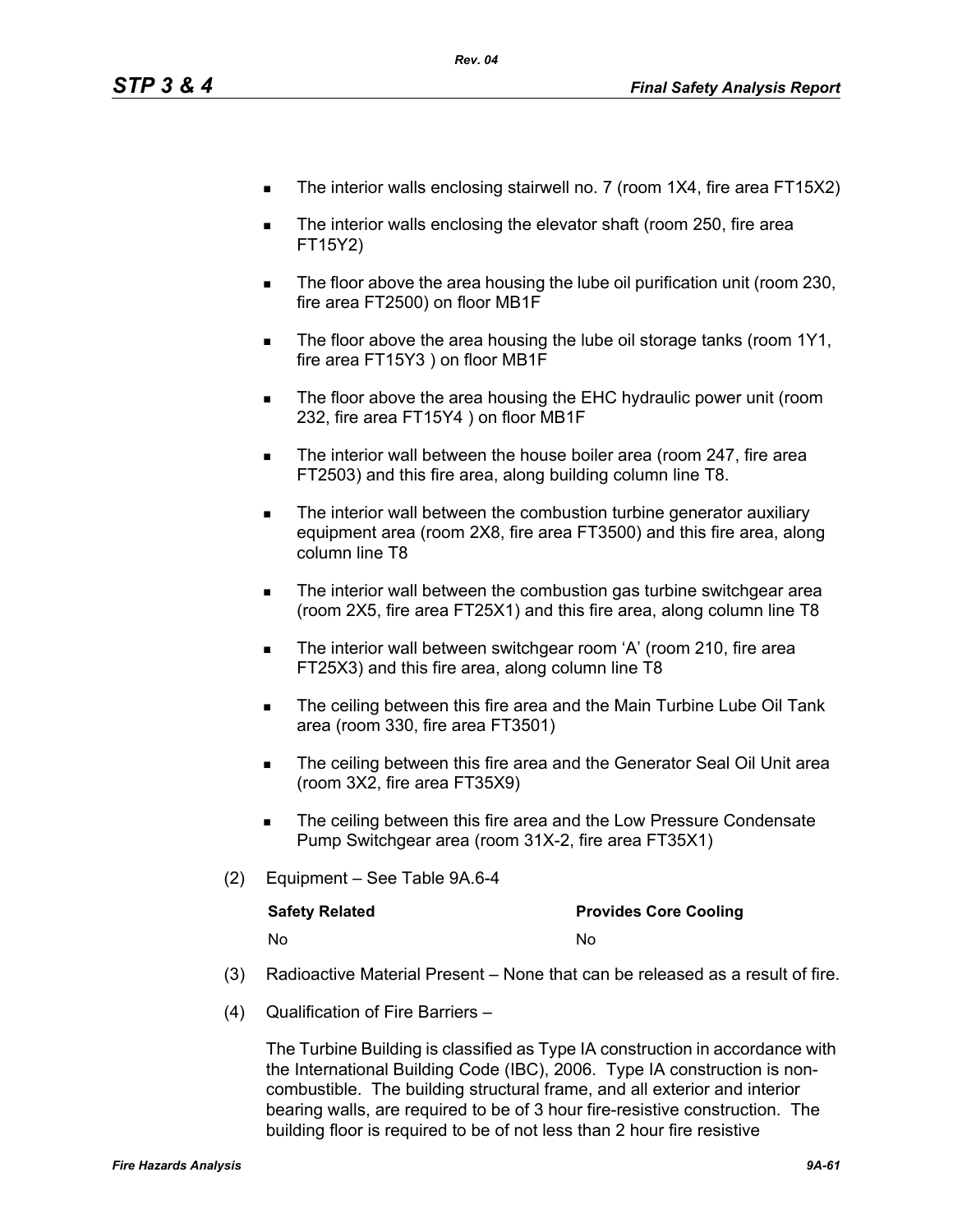construction, including supporting beams and joists. Also, the building roof is required to be of not less than  $1\frac{1}{2}$  hour fire resistive construction.

The enclosed stairwells that serve floor 1F, stairwell nos. 1, 2, 3, 4, 6, 7 and 8 are of 2 hour fire-resistive concrete construction.

Enclosed stairwell nos. 2, 4, 6, and 7 are separate fire areas and are discussed in subsections 9A.4.3.1.2 through 9A.4.3.1.5 (fire areas FT1503, FT2504, FT15X1, and FT15X2).

Enclosed stairwells 1, 3 and 8 are described in subsections 9A.4.3.2.2 through 9A.4.3.2.4 (fire areas FT1502, FT2502 and FT15Y1), respectively.

The elevator shaft (room 250) is of 2 hour fire-resistive concrete construction, is a separate fire area (FT15Y2), and is described in subsection 9A.4.3.2.5.

Floor areas on this level located above the lube oil purification unit (room 230, fire area FT2500), lube oil storage tank area (room 1Y1, fire area FT15Y3), and the EHC hydraulic power unit (room 232, fire area FT15Y4) are of 3 hour fire-resistive construction. These rooms are described as separate fire areas in subsections 9A.4.3.2.6 through 9A.4.3.2.8, respectively.

The house boiler area (room 247, fire area FT2503) is separated from fire area FT1500 by 3 hour fire-resistive concrete construction along building column line T8. The fire area (FT2503) associated with room 247 is addressed in subsection 9A.4.3.2.9.

The combustion turbine generator area (rooms 317 and 2X8, fire area FT3500) is separated from FT1500 on floor 1F by 3 hour fire-resistive concrete construction along building column line T8. Fire area FT3500 is discussed in subsection 9A.4.3.3.2.

Combustion turbine generator switchgear (room 2X5, fire area FT25X1) is separated from fire area FT1500 by 3 hour fire-resistive concrete construction along column line T8. This fire area is described in subsection 9A.4.3.3.3.

Fire area FT1500 is separated from the area housing switchgear room 'A' (room 210, fire area FT25X3) by 2 hour fire-resistive concrete construction along column line T8. Fire area FT25X3 is described in subsection 9A.4.3.3.4.

The Turbine Building is separated from the horizontal passageway that runs exterior and parallel to the southernmost building wall by 3 hour fire-resistive concrete construction. This horizontal passageway provides a protected exit and access from the Turbine Building to the Control Building and Service Building.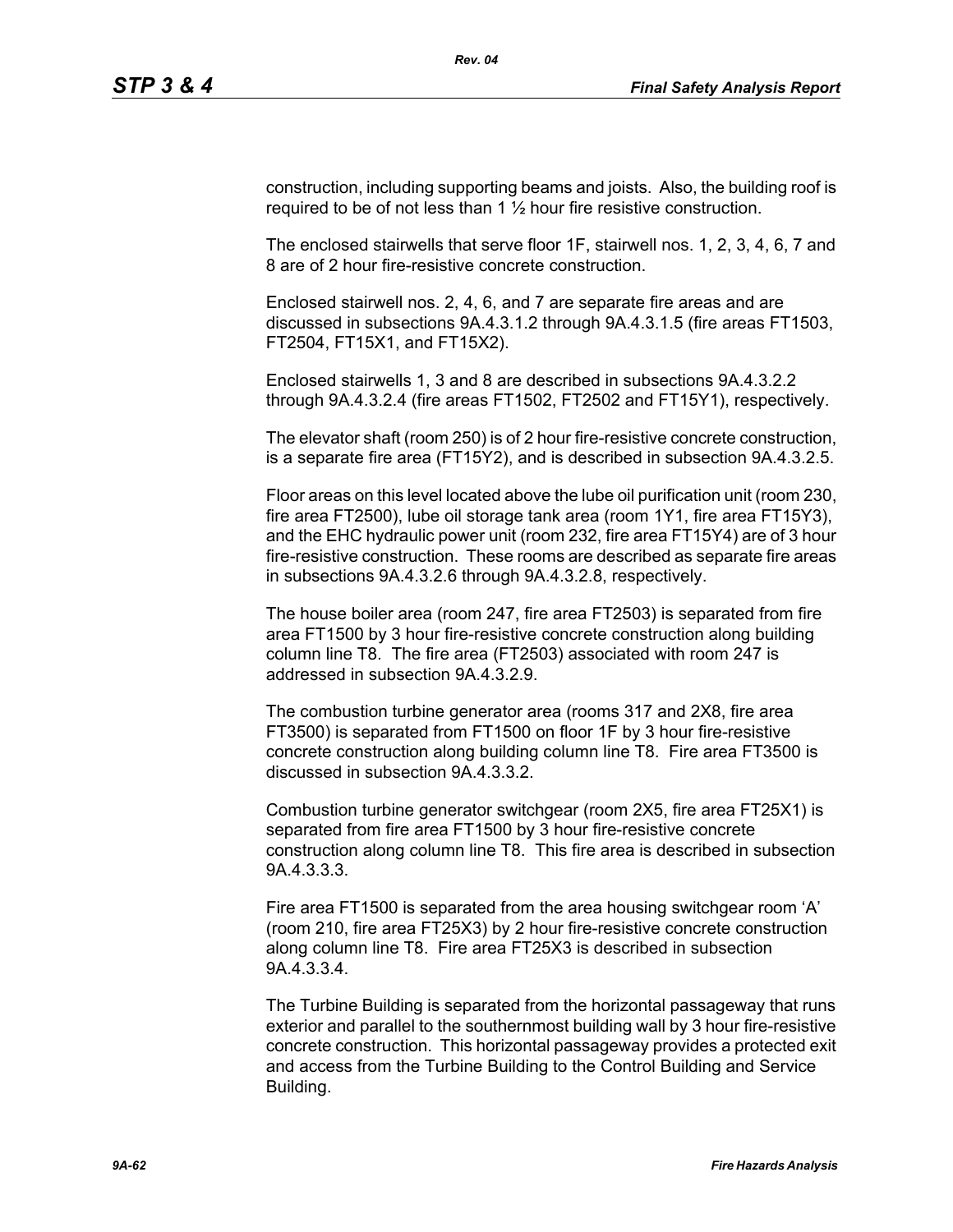The exterior Turbine Building walls are of 3 hour fire-resistive concrete construction, consistent with the requirements of the IBC.

The ceiling between this fire area and areas on floor 2F above is 3 hour fireresistive concrete construction. These areas include the Main Turbine Lube Oil Tank area (room 330, fire area FT3501, Safety Related Low Pressure Condensate Pump Switchgear (room 31X-2, fire area FT35X1), and the Generator Seal Oil Unit (room 3X2, FT35X9).

(5) Combustibles Present:

| <b>Fire Loading</b>                                                                     | <b>Total Heat of Combustion (MJ)</b> |
|-----------------------------------------------------------------------------------------|--------------------------------------|
| Cable in conduit, and less than the Acceptable<br>a).<br>equivalent of 0.6m cable trays |                                      |
| (b) Limited quantities of lubricants in<br>pumps                                        | <b>Negligible</b>                    |
| (c) Charcoal in offgas charcoal bed                                                     | Does not contribute to fire loading  |

(6) Detection Provided – Class A supervised POC, and manual alarm pull stations.

Manual Pull Locations: TA.4-T7.5, TH.5-T7.9, TJ.7-T7.5, TJ.6-T2.2, TG.2-T2, TJ.9-T8.1.

(7) Suppression Available:

| <b>Type</b>                                                                                                                                           | Location/Actuation                                                                                                                                                                                                                                                                               |  |  |
|-------------------------------------------------------------------------------------------------------------------------------------------------------|--------------------------------------------------------------------------------------------------------------------------------------------------------------------------------------------------------------------------------------------------------------------------------------------------|--|--|
| Modified Class III standpipes                                                                                                                         | Stairwells No. 1 < 14 >, No. 2<br><122>, No.3 <212>, No.4<br><249>, No.6 <1X3>, No.7<br>$<$ 1X4>, and No.8 $<$ 1Y5>                                                                                                                                                                              |  |  |
| ABC portable (hand) extinguishers and<br>hose stations                                                                                                | TA.1-T2.7, TA.9-T4.8,<br>TA.1-T6.4, TB.6-T7.8,<br>TD.4-T7.8, TF.3-T7.8,<br>TH.2-T7.8, TH.1-T6, TH.7-T4.9,<br>TH.9-T2.8, TG.2-T2.1,<br>TB.4-T1.2, TC.5-T2.9,<br>TB.1-T.29, TB.7-T3.4, TC.5-T5,<br>TB.9-T6, TC.6-T6.9, TE.3-T6.9,<br>TJ.9-T6.6, TJ.1-T5.9, TJ.9-<br>T5.2,<br>TJ.1-T4.3, TJ.9-T3.3, |  |  |
| Wet pipe sprinkler system<br>Design density 12.2 L/min-m <sup>2</sup> (0.3 gpm/ft <sup>2</sup> )<br>over 464.5 m <sup>2</sup> (5000 ft <sup>2</sup> ) | Throughout floor 1F                                                                                                                                                                                                                                                                              |  |  |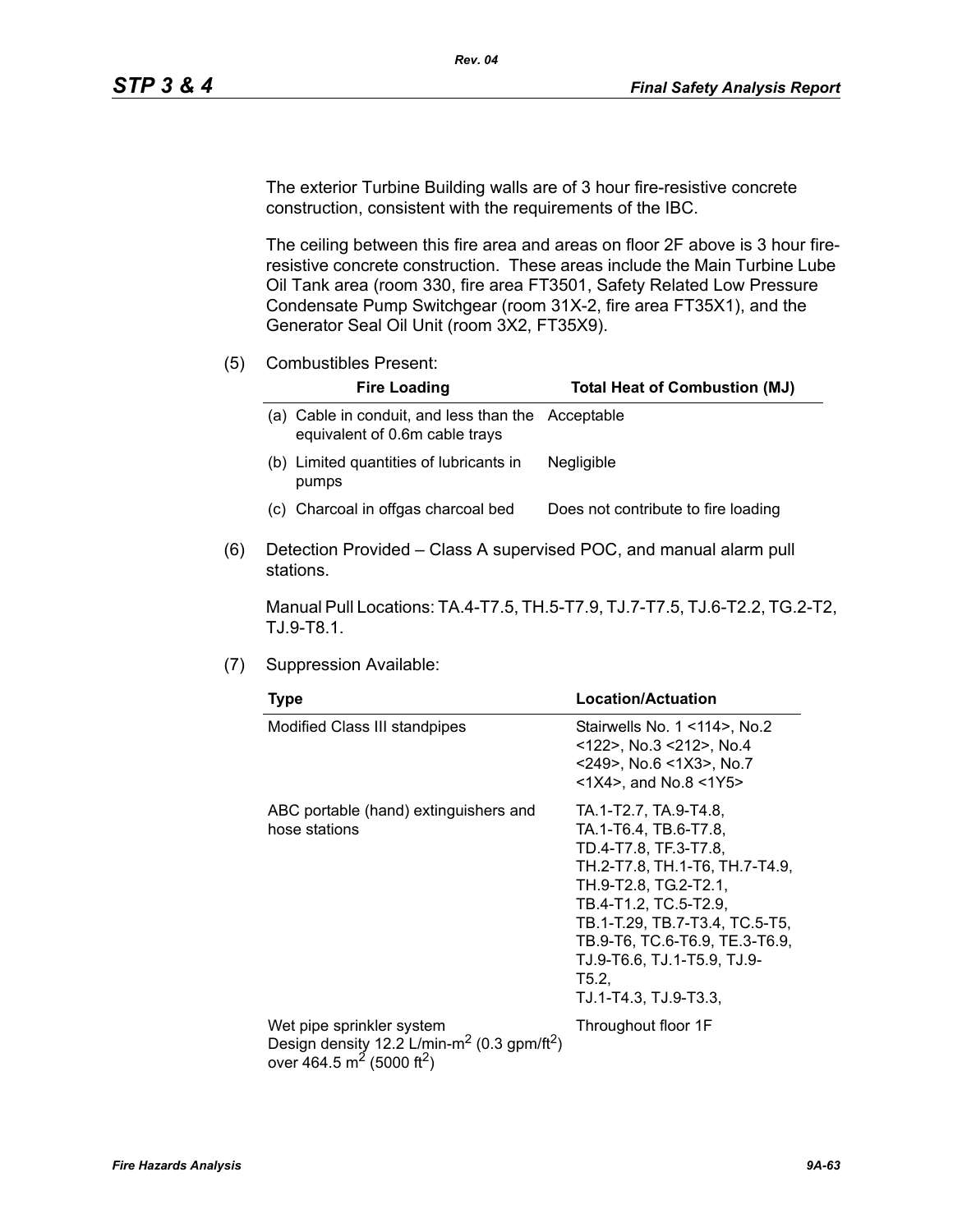- (8) Fire Protection Design Criteria Employed:
	- (a) Fire detection and suppression capability is provided and accessible;
	- (b) Fire stops are provided for penetrations through rated fire barriers.
- (9) Consequences of Fire Postulated fire assumes loss of function. Smoke from a fire would be removed by the normal HVAC system except for the following rooms:
	- (a) Rooms 314 and 344 by normal HVAC and process exhaust
- (10) Consequences of Fire Suppression Suppression extinguishes the fire. Refer to Section 3.4, "Water Level (Flood) Design," for drain system.
- (11) Design Criteria Used for Protection Against Inadvertent Operation, Careless Operation or Rupture of the Suppression System:
	- (a) Provision of raised supports for the equipment
	- (b) Refer to Section 3.4, "Water Level (Flood) Design," for drain system.
- (12) Fire Containment or Inhibiting Methods Employed:
	- (a) Fire stops are provided for penetrations through fire rated barriers.
	- (b) The means of fire detection, suppression and alarming are provided and accessible.
- (13) Remarks:
	- (a) Smoke detectors, and temperature controllers are mounted in the exhaust duct of the offgas system to detect any fire in the charcoal beds. The fire is contained by isolating the charcoal adsorber vessel and purging the vessel with nitrogen gas.
	- (b) Electrical cable insulation in conduit does not represent a combustible fire load.
	- (c) The total flow of the wet pipe sprinkler system on floor 1F with a 1893 L/min (500 gpm) hose stream allowance is estimated to be 10,410 L/min (2750 gpm).

# **9A.4.3.3.2 Fire Area – FT3500 (Combustion Turbine Generator Area – Rooms 317 and 2X8)**

(1) Fire Area Boundary Description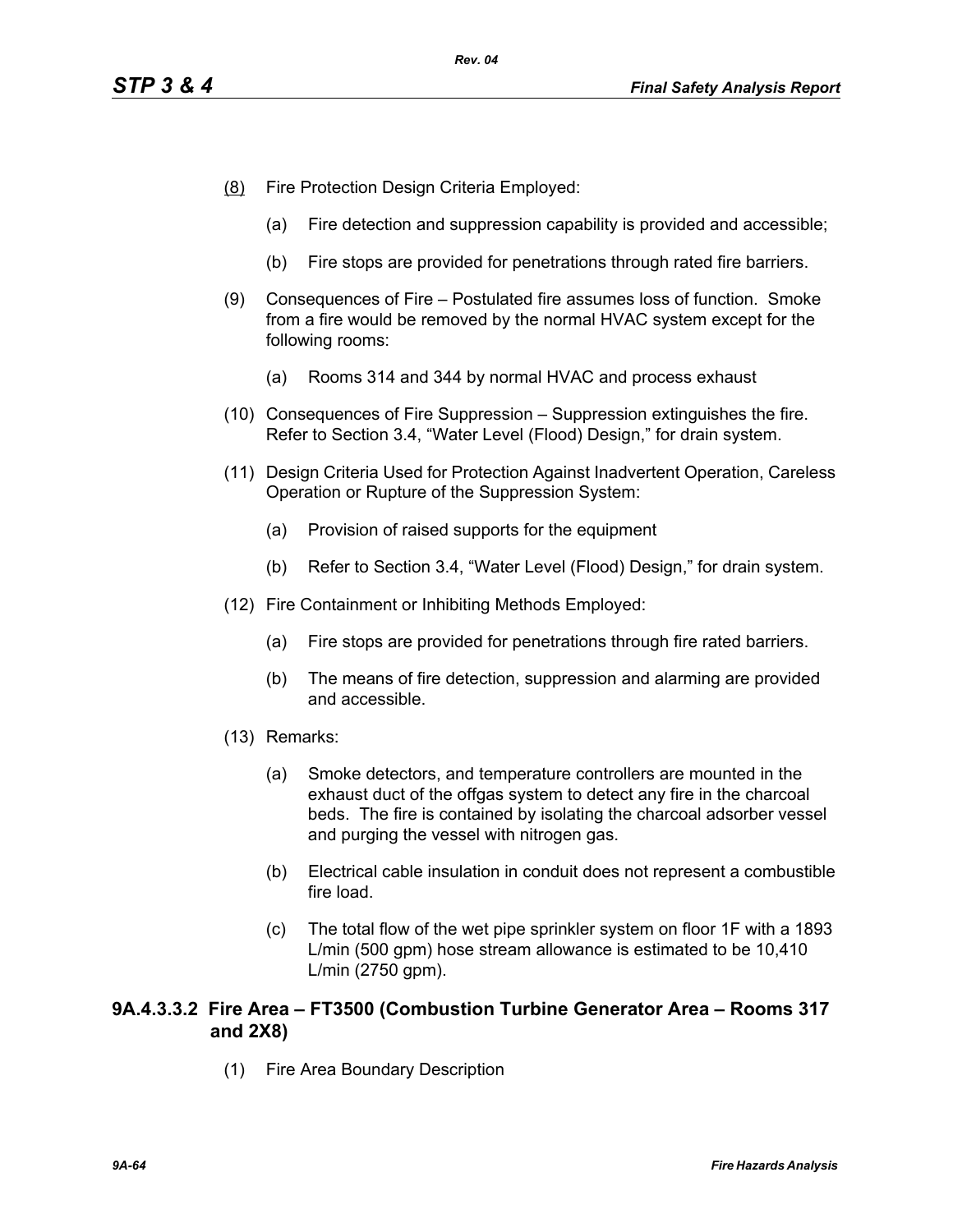The combustion turbine generator area (room 317) and associated equipment area (room 2X8) are bounded by concrete fire-resistive wall, floor and ceiling construction.

Adjacent fire areas include the house boiler area (room 247, fire area FT2503), switchgear room 'A' (room 210, fire area FT25X3), the combustion turbine generator switchgear room (room 2X5, fire area FT25X1), and enclosed stairwell no. 8 (room 1Y5, fire area FT15Y1).

The combustion turbine generator area is located above the HNCW chiller area (room 248) and instrument and service air equipment area (room 111) on floor MB1F below (fire area FT1501). The floor separating fire area FT3500 and FT1501 is of fire-resistive concrete construction.

Combustion turbine generator room 317 extends vertically upward from floor 1F, through floor 2F, to the underside of the roof deck at elevation 27.8m.

- (2) Equipment See Table 9A.6-4 **Safety Related Provides Core Cooling** No No
- (3) Radioactive Material Present None.
- (4) Qualification of Fire Barriers The interior and exterior walls enclosing the combustion turbine generator area (rooms 317 and 2X8, FT3500), except for walls enclosing stairwell no. 8, are of 3 hour fire-resistive concrete construction.

Stairwell no. 8 is of 2 hour fire-resistive concrete construction and is described in subsection 9A.4.3.2.4.

The floor in rooms 317 and 2X8 is of 3 hour fire resistive concrete construction.

Combustion turbine generator room 317 extends vertically upward to the roof deck at elevation 27.8m. The ceiling (and roof deck) is of 1 ½ hour fireresistive concrete construction consistent with the requirements for a Type IA structure described in the IBC.

The ceiling above the combustion turbine generator equipment area (room 2X8) is of 3 hour fire-resistive concrete construction.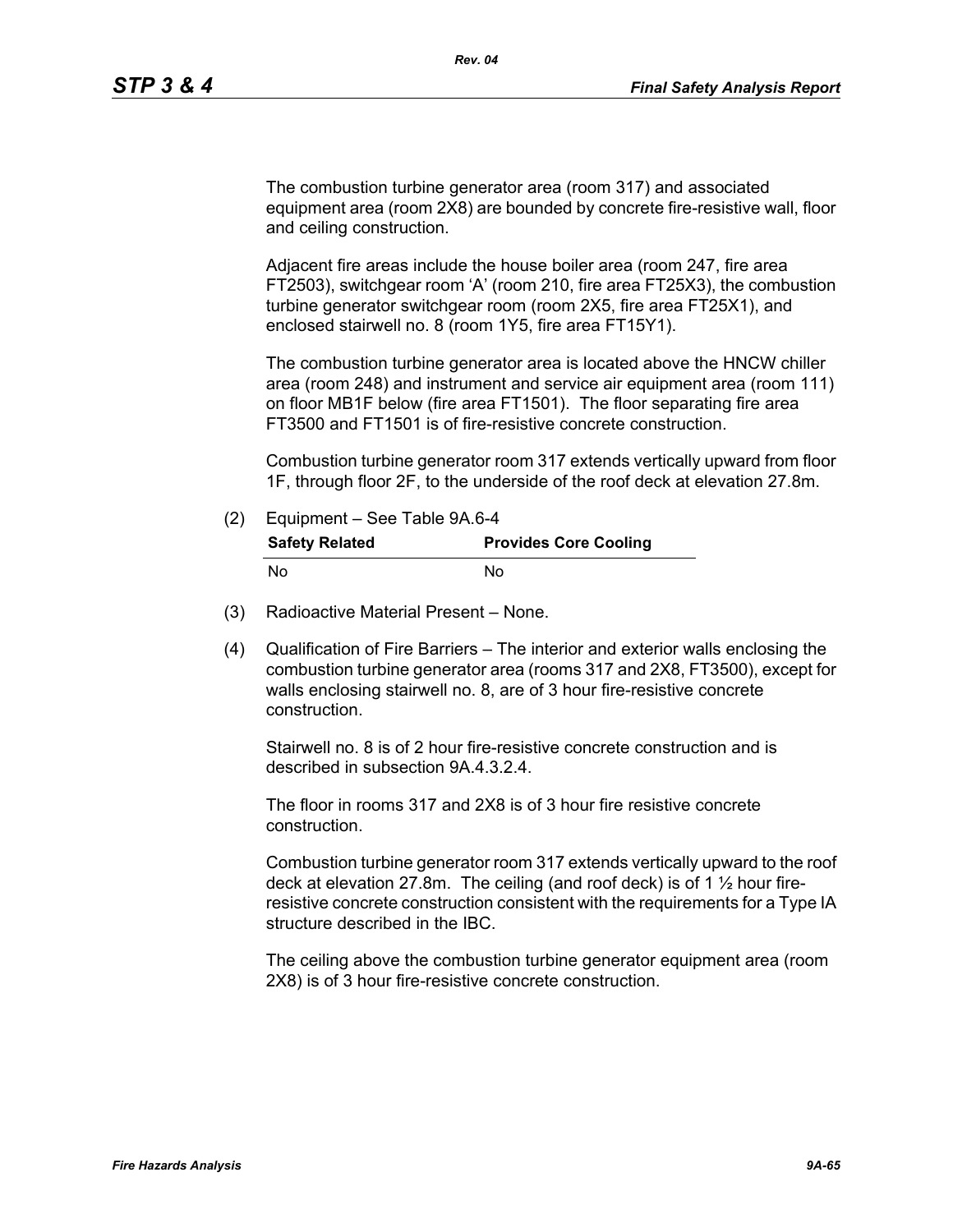## (5) Combustibles Present:

| <b>Fire Loading</b>                                                           | <b>Total Heat of Combustion (MJ)</b> |
|-------------------------------------------------------------------------------|--------------------------------------|
| Turbine lube oil tank,<br>Capacity 189 L (50 gal.) (Est.)                     | 7,915 MJ (7,501,972 Btu)             |
| Generator lube oil tank,<br>Capacity 1 325 L (350 gal.) (Est.)                | 55,405 MJ (52,513,805 Btu)           |
| Fuel oil day tank, No. 2 Diesel<br>Capacity 2000 gal. (Est.)                  | 289,600 MJ (274,487,826 Btu)         |
| Fuel filtering and metering, No. 2 Diesel,<br>Capacity 114 L (30 gal.) (Est.) | 4,344 MJ (4,117,317 Btu)             |
| Hydraulic start package, Hydraulic fluid<br>Capacity 378 L (100 gal.) (Est.)  | 14,000 MJ (13,269,439 Btu)           |
| Diesel starter day tank, No. 2 Diesel<br>Capacity 4 542 L (1,200 gal.) (Est.) | 173,760 MJ (164,692,695 Btu)         |
| Diesel starter lube oil tank,<br>Capacity 189 L (50 gal.) (Est.)              | 7,915 MJ (7,501,972 Btu)             |

- (6) Detection Provided Class A supervised rate compensated thermal detectors. The detection system is a cross zoned system requiring two detectors, one in each zone, to sense fire before initiating the suppression system. Manual alarm pull stations at exits.
- (7) Suppression Available:

| Type                                                                                                                                                           | <b>Location/Actuation</b>                                                                                |
|----------------------------------------------------------------------------------------------------------------------------------------------------------------|----------------------------------------------------------------------------------------------------------|
| Modified Class III standpipe                                                                                                                                   | Stairwell No. 1 <114>                                                                                    |
| ABC portable (hand) extinguishers and<br>hose stations'                                                                                                        | TC.1-T8.2, TD-T8.9, TD.9-T8.2,<br>TA.1-T9.3, TB.9-T9.1,<br>TD.8-T9.1, TF.4-T9.5,<br>TB.9-T9.9, TD.8-T9.9 |
| Deluge foam water sprinkler system<br>Design density 12.2 L/min-m <sup>2</sup> (0.3 gpm/ft <sup>2</sup> )<br>over 464.5 m <sup>2</sup> (5000 ft <sup>2</sup> ) | Rooms 317 and 2X8                                                                                        |

- (8) Fire Protection Design Criteria Employed:
	- (a) Rooms 317 and 2X8 are configured as a separate fire-resistive enclosure.
	- (b) Fire detection and suppression capability is provided and accessible.
	- (c) Fire stops are provided for penetrations through rated fire barriers.
- *(9)* Consequences of Fire The postulated fire assumes loss of function of the enclosed area and affected equipment. Smoke from a fire would be removed by the normal HVAC system.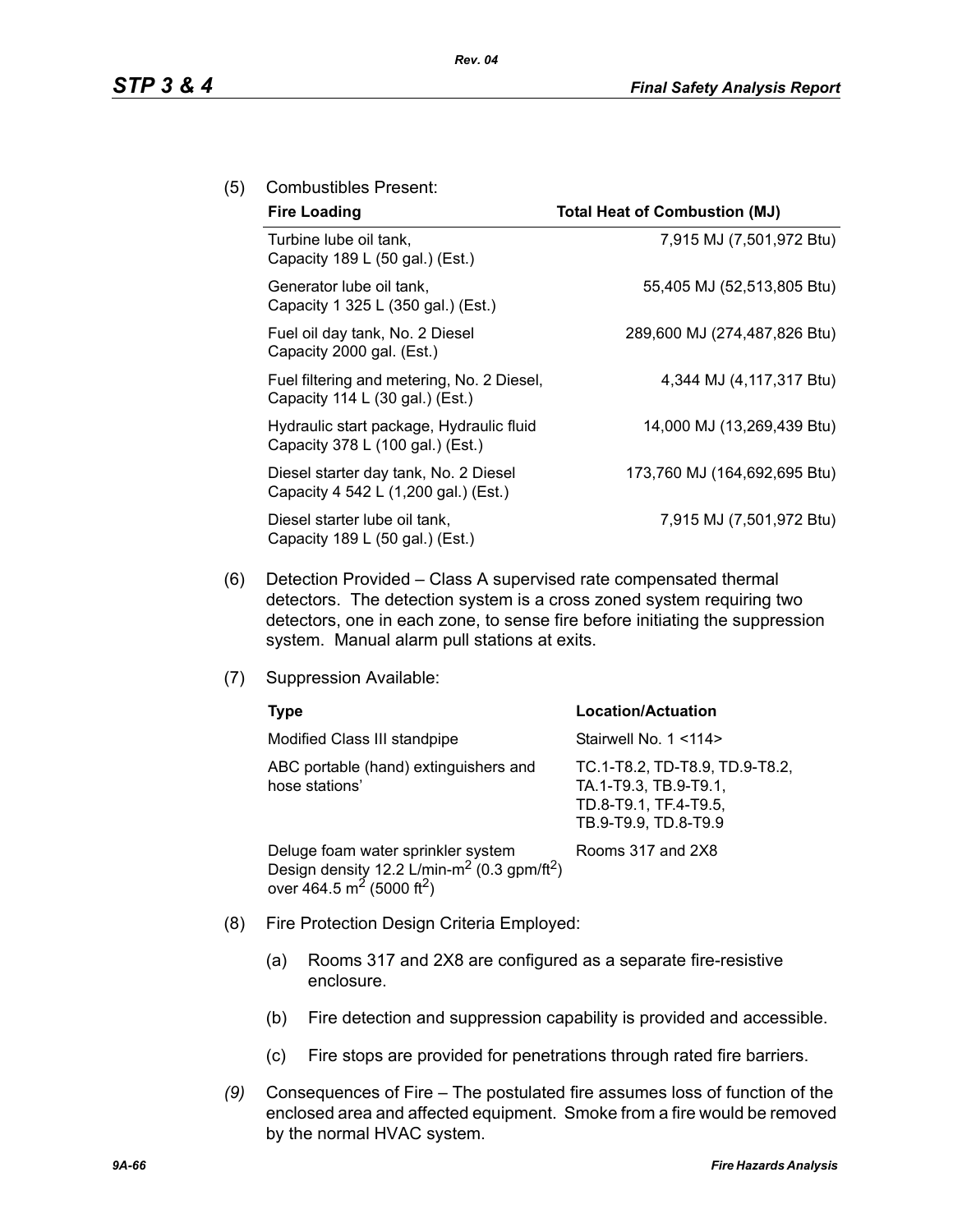- (10) Consequences of Fire Suppression Suppression extinguishes the fire. Refer to Section 3.4, "Water Level (Flood) Design," for drain system.
- (11) Design Criteria Used for Protection Against Inadvertent Operation, Careless Operation or Rupture of the Suppression System:
	- (a) Location of the manual suppression system external to the room
	- (b) Provision of raised supports for equipment
	- (c) Refer to Section 3.4, "Water Level (Flood) Design," for drain system.
	- (d) Cross zoned detectors for initiation of deluge system
- (12) Fire Containment or Inhibiting Methods Employed:
	- (a) Fire stops are provided for penetrations through fire rated barriers.
	- (b) The means of fire detection, suppression and alarming are provided and accessible.
- (13) Remarks: The total flow of the wet pipe sprinkler system on floor 1F with a 1893 L/min (500 gpm) hose stream allowance is estimated to be 10,410 L/min (2750 gpm).

# **9A.4.3.3.3 Fire Area –FT25X1 (Combustion Turbine Generator Switchgear - Room 2X5)**

(1) Fire Area Boundary Description

The combustion turbine generator switchgear area (room 2X5) is bounded by a concrete fire-resistive wall, floor and ceiling construction.

Adjacent fire areas include the combustion turbine generator area (rooms 317 and 2XS, fire area FT3500), switchgear room 'A' (room 210, fire area FT25X3), and the controlled access areas on floor 1F in the Turbine Building (fire area FT1500).

Fire-resistive concrete construction separates the switchgear room 'A' from fire area FT1500 along column line T8.

(2) Equipment – See Table 9A.6-4

| <b>Safety Related</b> | <b>Provides Core Cooling</b> |
|-----------------------|------------------------------|
| No                    | N٥                           |

(3) Radioactive Material Present – None.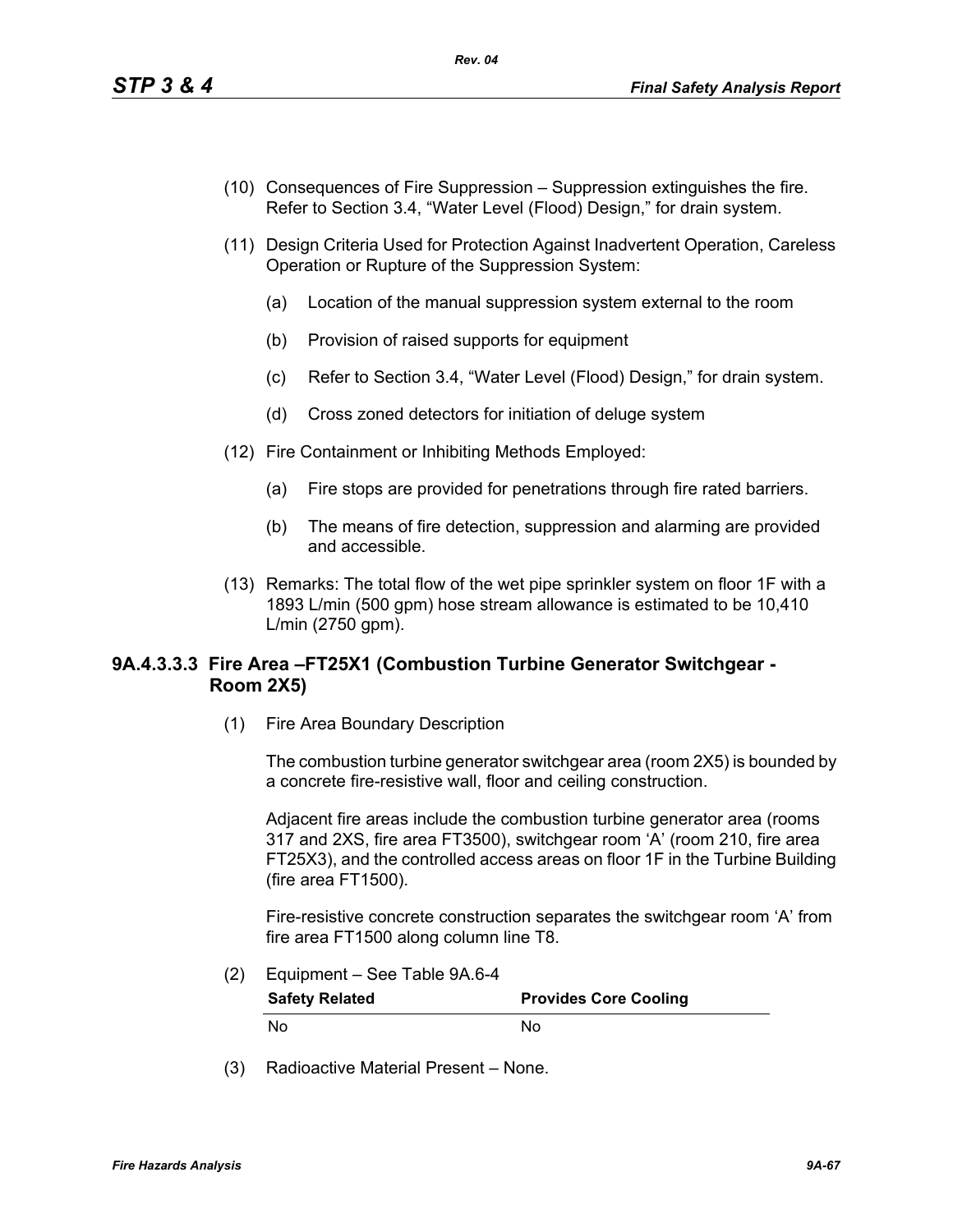(4) Qualification of Fire Barriers – The combustion turbine generator switchgear room (room 2X5) is separated from the combustion turbine generator area (rooms 317 and 2X8) by 3 hour fire-resistive concrete construction.

The interior separation between room 2X5 and fire area FT1500 at column line T8 is of 2 hour fire-resistive concrete construction. Additionally, the separation between the combustion turbine switchgear room (room 2X5) and switchgear room 'A' is a minimum of 1 hour fire-resistive construction

The ceiling and floor in room 2X5 are of a minimum 1 hour fire-resistive concrete construction.

(5) Combustibles Present:

| <b>Fire Loading</b> | <b>Total Heat of Combustion (MJ)</b>                                                   |
|---------------------|----------------------------------------------------------------------------------------|
| Cable in conduit    | Acceptable                                                                             |
| Cable Trays         | 1454 MJ/m <sup>2</sup> (0.1425 Btu/ft <sup>2</sup> ) ECLL<br>(maximum average) applies |

- (6) Detection Provided Class A supervised POC at each building floor elevation and manual pull station external to the enclosed stairway at each floor elevation.
- (7) Suppression Available:

| Type                                                                                                                   | <b>Location/Actuation</b> |
|------------------------------------------------------------------------------------------------------------------------|---------------------------|
| Modified Class III standpipe                                                                                           | Stairwell No. 1 < 114>    |
| ABC portable (hand) extinguisher and hose<br>station                                                                   | TF.4-TB.3                 |
| Wet Pipe Sprinkler<br>Design density: 8.2 L/min-m <sup>2</sup> (0.20 gpm/ft <sup>2</sup> )<br>over $1500 \text{ ft}^2$ | Room 2X5                  |

(8) Fire Protection Design Criteria Employed:

Fire detection and suppression capability is provided and accessible.

Fire stops are provided for penetrations through fire rated barriers.

- (9) Consequences of Fire The postulated fire assumes loss of function. Smoke from a fire would be removed by the normal HVAC system.
- (10) Consequences of Fire Suppression Suppression extinguishes the fire. Refer to Section 3.4, "Water Level (Flood) Design," for drain system.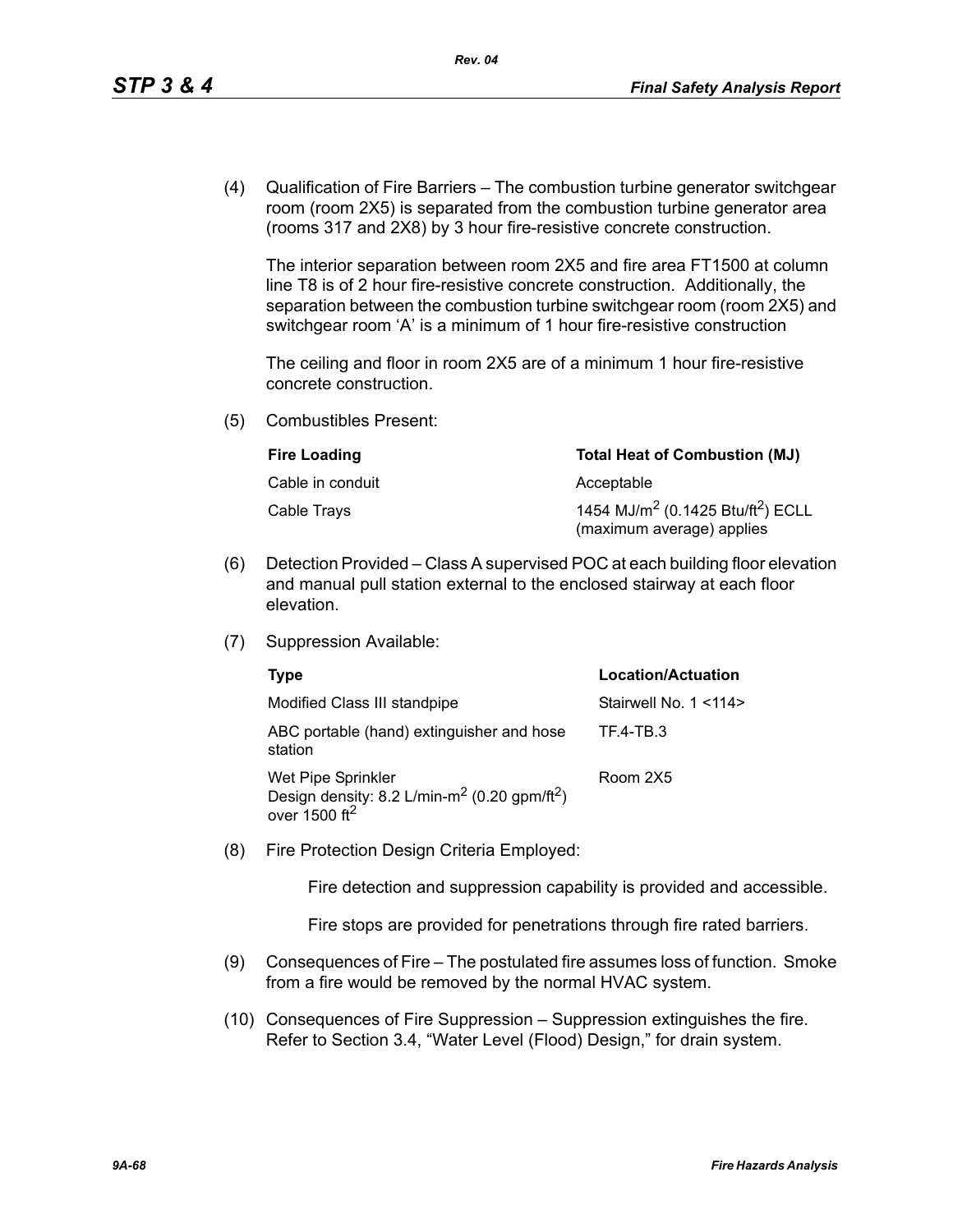- (11) Design Criteria Used for Protection Against Inadvertent Operation, Careless Operation or Rupture of the Suppression System:
	- (a) Provision of raised supports for equipment.
	- (b) Refer to Section 3.4, "Water Level (Flood) Design," for drain system.
- (12) Fire Containment or Inhibiting Methods Employed:
	- (a) Fire stops are provided for penetrations through fire rated barriers.
	- (b) The means of fire detection, suppression and alarming are provided and accessible.
- (13) Remarks:
	- (a) The total flow of the wet pipe sprinkler system with a 1893 L/min (500 gpm) hose stream allowance is estimated to be 3,596 L/min (950 gpm).
	- (b) Electrical cable insulation in conduit does not represent a combustible fire load.

## **9A.4.3.3.4 Fire Area –FT25X3 (Switchgear Room 'A' - Room 210)**

(1) Fire Area Boundary Description

Switchgear room 'A' is bounded by a concrete fire-resistive wall, floor and ceiling construction.

Adjacent fire areas include the combustion turbine generator area (room 317, fire area FT3500), the combustion turbine generator switchgear area (room 2X5, fire area FT25X1), the controlled access areas on floor 1F in the Turbine Building (fire area FT1500), enclosed stairwell no. 1 (room 114, fire area FT1502), enclosed stairwell no. 3 (room no. 212, fire area FT2502), and the elevator shaft (room no. 250, fire area FT15Y2).

The ceiling of Room 210 is of fire-resistive concrete construction, separating switchgear room 'A' from switchgear room 'B' (room 310, fire area FTFT35X8), 250Vdc battery rooms (rooms 3X4, fire area FT35X3, and 3X5, fire area FT35X2), and electrical equipment area (room 3X9, fire area FT35X7), on floor 2F above.

The floor of Room 110 is of fire-resistive concrete construction to separate this electrical switchgear area from the HNCW chiller area and breathing air system equipment area (rooms 248 and 1Y2, fire area FT1501) on floor MB1F below.

A fire-rated equipment hatch is installed in the floor of room 210 providing equipment access to the HNCW chiller area (room 248) below.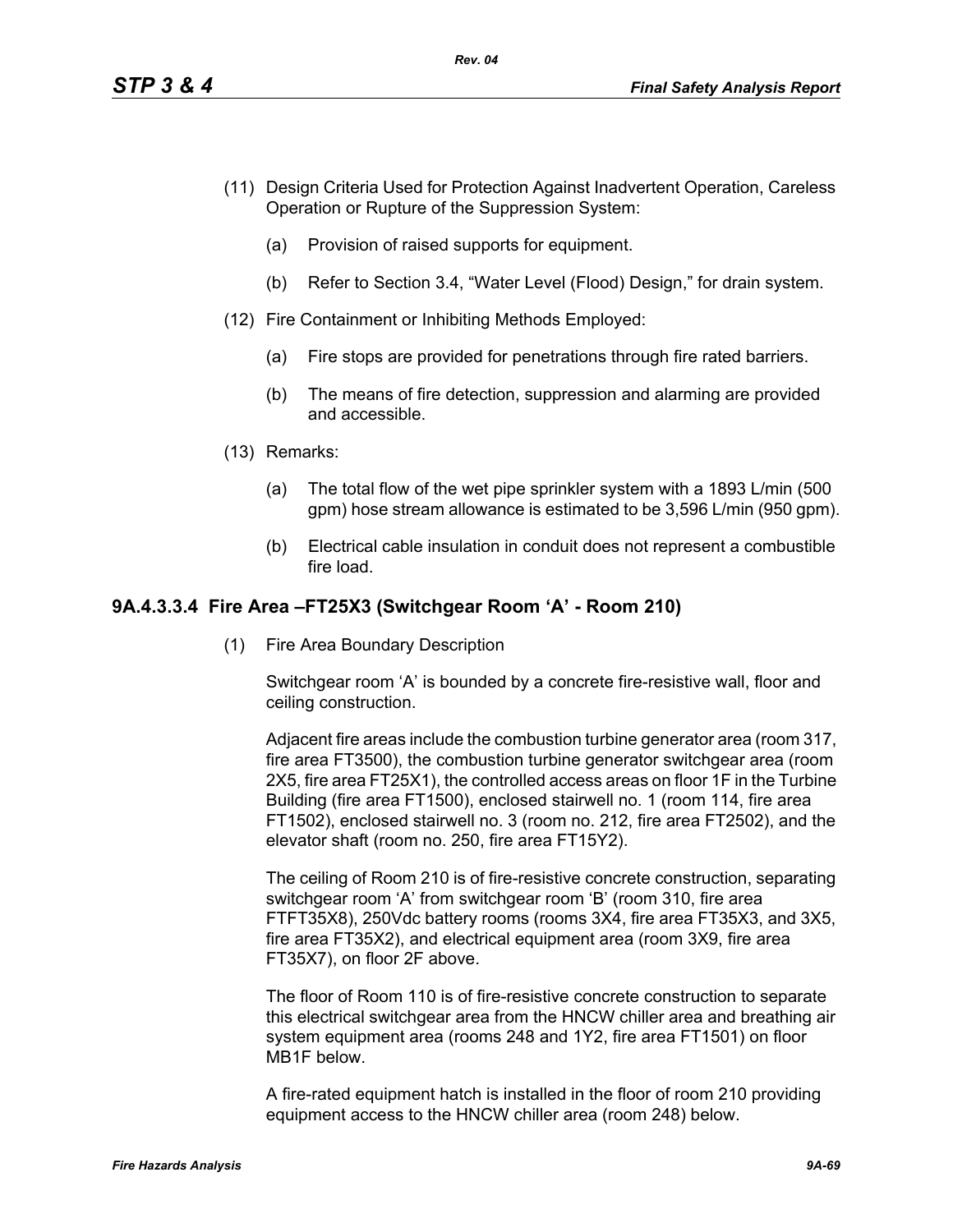(2) Equipment – See Table 9A.6-4

| <b>Safety Related</b> | <b>Provides Core Cooling</b> |  |
|-----------------------|------------------------------|--|
| No.                   | N٥                           |  |

- (3) Radioactive Material Present None.
- (4) Qualification of Fire Barriers Switchgear room 'A' (room 210 ) is separated from the combustion turbine generator area (room 317) by 3 hour fireresistive concrete construction.

Room 210 is separated from stairwell no. 1 (room 114, fire area FT1502), stairwell no. 3 (room 212, fire area FT2502), and the elevator shaft (room 250, fire area FT15Y2), by 2 hour fire-resistive concrete construction. These fire-resistive separations are described in subsections 9A.4.3.2.2, 9A.4.3.2.3, and 9A.4.3.2.5, respectively.

Separation from the combustion turbine generator switchgear room is a minimum of a 1 hour fire-resistive construction with a minimum of a  $\frac{3}{4}$  hour fire rated (doors are 3-hour fire rated for consistency throughout the Turbine Building).

The interior separation between switchgear room 'A' (room 210) and fire area FT1500 at column line T8 is of 2 hour fire-resistive concrete construction.

The ceiling and floor in room 210 are of a minimum 1 hour fire-resistive concrete construction.

(5) Combustibles Present:

| <b>Total Heat of Combustion (MJ)</b><br><b>Fire Loading</b> |                                                                                        |
|-------------------------------------------------------------|----------------------------------------------------------------------------------------|
| Cable in conduit                                            | Acceptable                                                                             |
| Cable trays                                                 | 1454 MJ/m <sup>2</sup> (0.1425 Btu/ft <sup>2</sup> ) ECLL<br>(maximum average) applies |

(6) Detection Provided – Class A supervised POC at each building floor elevation and manual pull station external to the enclosed stairway at each floor elevation.

Manual Pull Locations: TJ.5-T10

(7) Suppression Available:

Modified Class III standpipe Stairwell No. 1 <114>

**Type Location/Actuation**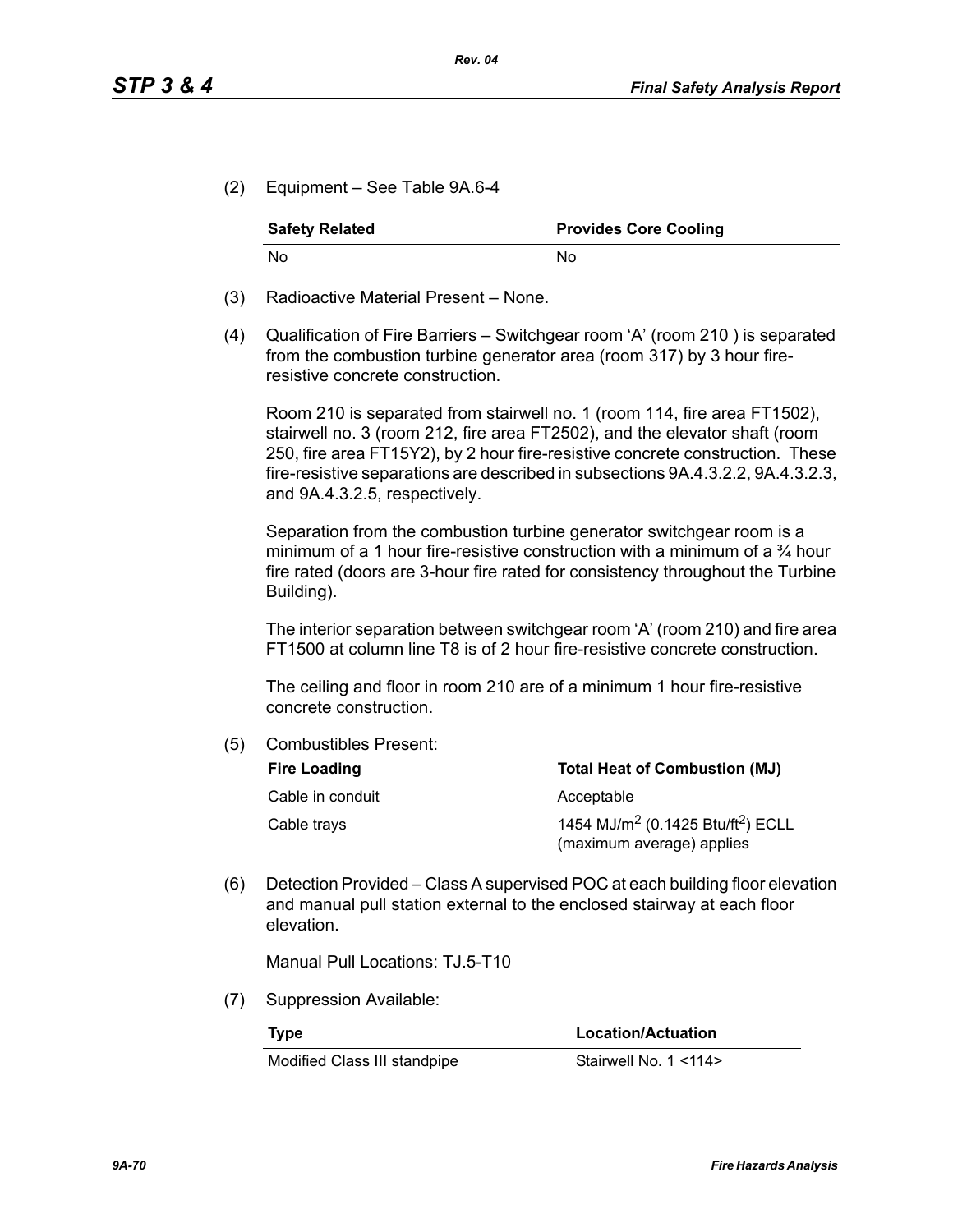| ABC portable (hand) extinguishers and<br>hose stations               | TG.1-T9, TH.9-T9 |
|----------------------------------------------------------------------|------------------|
| Wet Pipe Sprinkler                                                   | Room 210         |
| Design density: 8.2 L/min-m <sup>2</sup> (0.20 gpm/ft <sup>2</sup> ) |                  |
| over $1500$ ft <sup>2</sup>                                          |                  |

- (8) Fire Protection Design Criteria Employed:
	- (a) Fire detection and suppression capability is provided and accessible.
	- (b) Fire stops are provided for penetrations through fire rated barriers.
- (9) Consequences of Fire The postulated fire assumes loss of function. Smoke from a fire would be removed by the normal HVAC system.
- (10) Consequences of Fire Suppression Suppression extinguishes the fire. Refer to Section 3.4, "Water Level (Flood) Design," for drain system.
- (11) Design Criteria Used for Protection Against Inadvertent Operation, Careless Operation or Rupture of the Suppression System:
	- (a) Provision of raised supports for equipment.
	- (b) Refer to Section 3.4, "Water Level (Flood) Design," for drain system.
- (12) Fire Containment or Inhibiting Methods Employed:
	- (a) Fire stops are provided for penetrations through fire rated barriers.
	- (b) The means of fire detection, suppression and alarming are provided and accessible.
- (13) Remarks:
	- (a) The total flow of the wet pipe sprinkler system with a 1893 L/min (500 gpm) hose stream allowance is estimated to be 3,596 L/min (950 gpm).
	- (b) Electrical cable insulation in conduit does not represent a combustible fire load.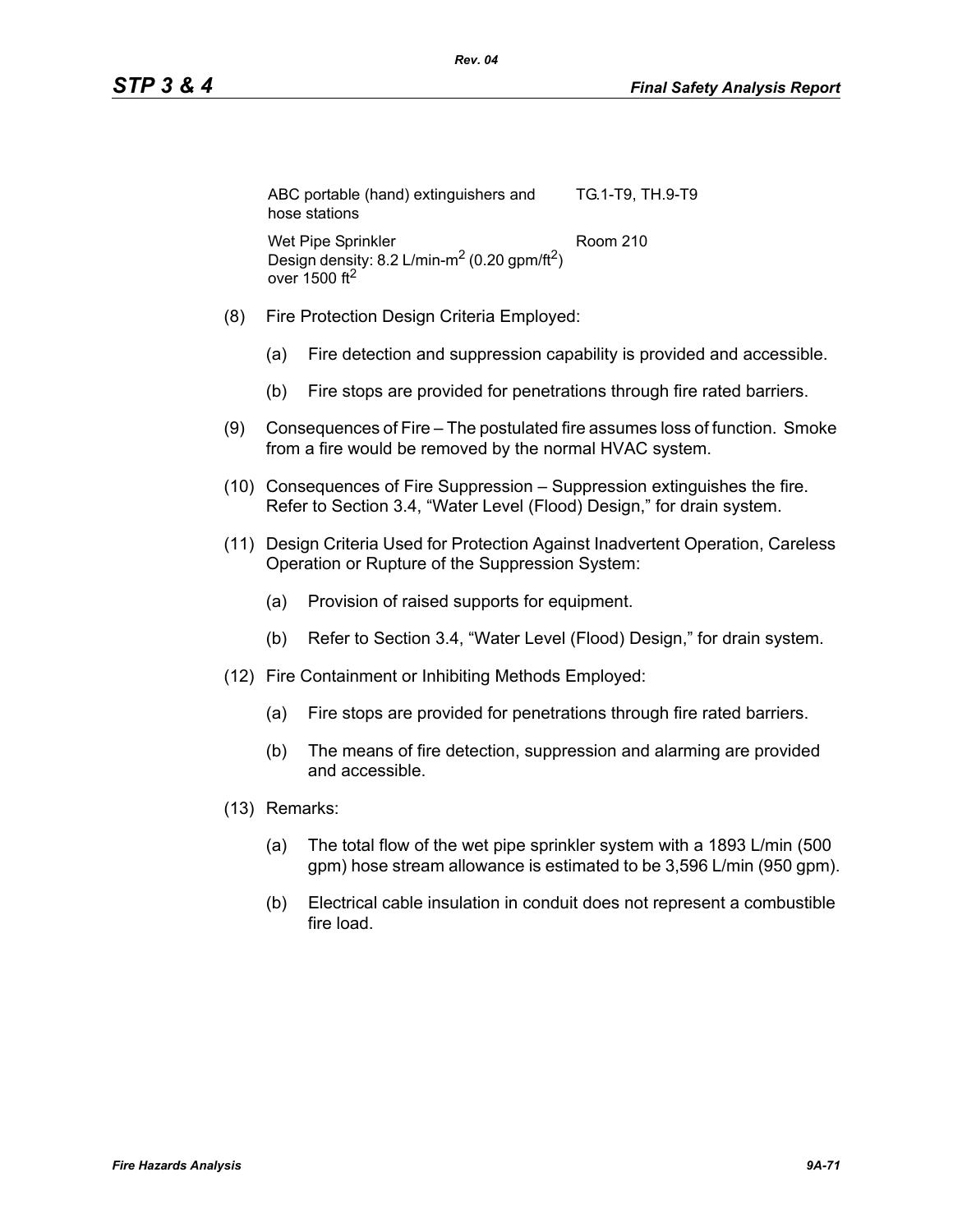| Fire<br>Area | <b>Description</b>                      | Adjacent<br><b>Fire Area</b>                             | <b>Adjacent Fire Area</b><br><b>Description</b>                               | <b>Fire Rated Separation</b>                               | <b>Fire Separation</b><br>Criteria                                                                                                                                                                                                                                                                                                                                                                        | <b>Automatic</b><br>Suppression<br><b>Type</b> | <b>Density</b>                                                                                                                                                                                           | Suppression<br>Criteria                                                                            |  |  |  |  |  |  |
|--------------|-----------------------------------------|----------------------------------------------------------|-------------------------------------------------------------------------------|------------------------------------------------------------|-----------------------------------------------------------------------------------------------------------------------------------------------------------------------------------------------------------------------------------------------------------------------------------------------------------------------------------------------------------------------------------------------------------|------------------------------------------------|----------------------------------------------------------------------------------------------------------------------------------------------------------------------------------------------------------|----------------------------------------------------------------------------------------------------|--|--|--|--|--|--|
| FT1500       | General Area                            | FT1503                                                   | Stairwell No. 2 (Room 122)                                                    | Walls: 3-hour fire resistive<br>Doors: 3 - hour fire rated | NEIL LCM, March 2008,<br>3.2.9.1<br>NFPA 804, paragraph<br>8.1.2.3<br>Also, based on (IBC) H-4<br>Occupancy and Type 1A<br>construction<br>Exterior Turbine Bldg. Wall:<br>IBC, 2006, Table 601<br>Turbine Bldg. Floor over<br>Radwaste Building (treated<br>as separation between<br>buildings):<br>IBC, 2006, Table 601<br>Walls: NFPA 101,<br>paragraph 8.5.6.(1)<br>Doors: NFPA 101, Table<br>8.3.4.2 | Wet pipe<br>sprinkler                          | 0.30 gpm/ft $^2$<br>(12.2 L/min-<br>$\rm \dot{m}^2$ )<br>over minimum<br>application of<br>5000 ft <sup>2</sup><br>(464.5 m <sup>2</sup> )<br><b>Total flow</b><br>(Est.): 2750<br>gpm (10,410<br>L/min) | a) NFPA 804, 2006,<br>paragraph<br>10.8.2.1(2)<br>(b) NEIL LCM,<br>March 2008,<br>A3.2.20.5.2.1.1. |  |  |  |  |  |  |
|              |                                         | FT2502                                                   | Stairwell No. 3 (Room 212)                                                    | Walls: 2-hour fire resistive<br>Doors: 3-hour fire rated   | Walls: NFPA 101,<br>paragraph 8.5.6.(1)<br>Doors: NFPA 101, Table<br>8.3.4.2                                                                                                                                                                                                                                                                                                                              |                                                |                                                                                                                                                                                                          |                                                                                                    |  |  |  |  |  |  |
|              |                                         | FT2504                                                   | Stairwell No. 4 (Room 249)   Walls: 2-hour fire resistive                     | Doors: 3-hour fire rated                                   | Walls: NFPA 101,<br>paragraph 8.5.6.(1)<br>Doors: NFPA 101, Table<br>8.3.4.2                                                                                                                                                                                                                                                                                                                              |                                                |                                                                                                                                                                                                          |                                                                                                    |  |  |  |  |  |  |
|              | FT15X1<br>Stairwell No. 6 (Room<br>1X3) | Walls: 2-hour fire resistive<br>Doors: 3-hour fire rated | Walls: NFPA 101,<br>paragraph $8.5.6(1)$<br>Doors: NFPA 101, Table<br>8.3.4.2 |                                                            |                                                                                                                                                                                                                                                                                                                                                                                                           |                                                |                                                                                                                                                                                                          |                                                                                                    |  |  |  |  |  |  |

*9A-72*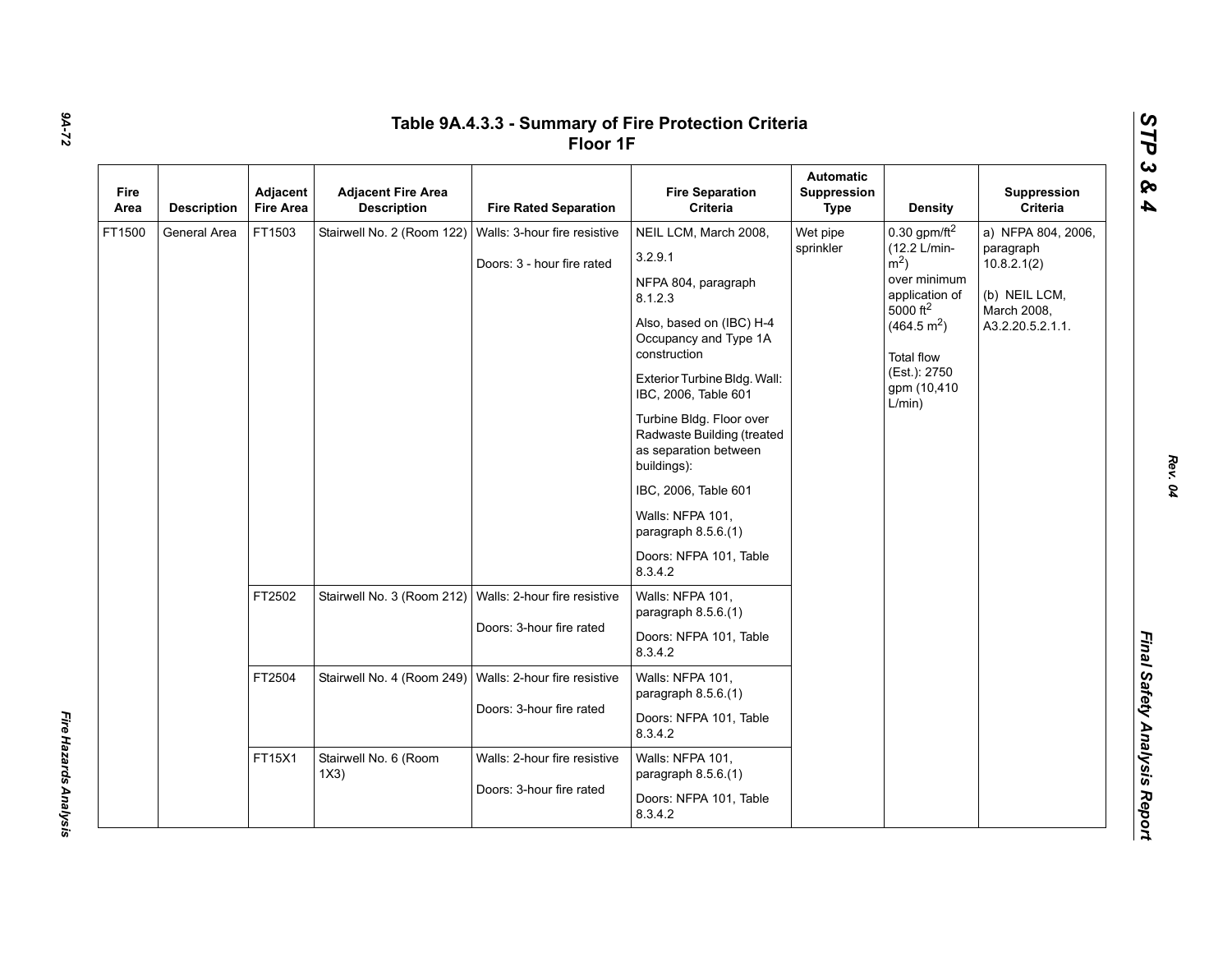| Fire<br>Area | <b>Description</b> | Adjacent<br><b>Fire Area</b> | <b>Adjacent Fire Area</b><br><b>Description</b>                    | <b>Fire Rated Separation</b>                             | <b>Fire Separation</b><br>Criteria                                                                                                                      | <b>Automatic</b><br>Suppression<br><b>Type</b> | <b>Density</b>                                                                                                  | Suppression<br>Criteria                                         |
|--------------|--------------------|------------------------------|--------------------------------------------------------------------|----------------------------------------------------------|---------------------------------------------------------------------------------------------------------------------------------------------------------|------------------------------------------------|-----------------------------------------------------------------------------------------------------------------|-----------------------------------------------------------------|
| FT1500       | General Area       | FT15X2                       | Stairwell No. 7 (Room<br>1X4)                                      | Walls: 2-hour fire resistive<br>Doors: 3-hour fire rated | Walls: NFPA 101,<br>paragraph 8.5.6.(1)<br>Doors: NFPA 101, Table<br>8.3.4.2                                                                            | Wet pipe<br>sprinkler                          | 0.30 gpm/ft $^2$<br>(12.2 L/min-<br>$m2$ )<br>over minimum<br>application of                                    | a) NFPA 804, 2006,<br>paragraph<br>10.8.2.1(2)<br>(b) NEIL LCM, |
|              |                    | FT15Y2                       | Elevator Shaft (Room 250)                                          | Walls: 2-hour fire resistive<br>Doors: 3-hour fire rated | NFPA 804, paragraphs<br>8.1.2.4 and 8.1.2.5                                                                                                             |                                                | $5000$ ft <sup>2</sup><br>(464.5 m <sup>2</sup> )<br><b>Total flow</b><br>(Est.): 2750<br>gpm (10,410<br>L/min) | March 2008,<br>A3.2.20.5.2.1.1.                                 |
|              |                    | FT2500                       | Lube Oil Purification Unit<br>(Room 230)                           | Floor: 3-hour fire resistive                             | NEIL LCM, March 2008,<br>3.2.9.1                                                                                                                        |                                                |                                                                                                                 |                                                                 |
|              |                    |                              |                                                                    |                                                          | NFPA 804, paragraph<br>8.1.2.3                                                                                                                          |                                                |                                                                                                                 |                                                                 |
|              |                    | FT15Y3                       | Lube Oil Storage Tanks<br>(Room 1Y1)                               | Floor: 3-hour fire resistive                             | NEIL LCM, March 2008,<br>3.2.9.1                                                                                                                        |                                                |                                                                                                                 |                                                                 |
|              |                    |                              |                                                                    |                                                          | NFPA 804, paragraph<br>8.1.2.3                                                                                                                          |                                                |                                                                                                                 |                                                                 |
|              |                    | FT15Y4                       | EHC Hydraulic Power Unit<br>(Room 232)                             | Floor: 3-hour fire resistive                             | NEIL LCM, March 2008,<br>3.2.9.1                                                                                                                        |                                                |                                                                                                                 |                                                                 |
|              |                    |                              |                                                                    |                                                          | NFPA 804, paragraph<br>8.1.2.3                                                                                                                          |                                                |                                                                                                                 |                                                                 |
|              |                    | FT2503                       | House Boiler Area<br>(Room 247)                                    | Wall: 3-hour fire resistive                              | NEIL LCM, March 2008,<br>3.2.9.6                                                                                                                        |                                                |                                                                                                                 |                                                                 |
|              |                    |                              |                                                                    |                                                          | NOTE: 3-hour wall is<br>specified based on fuel<br>fired boiler. Specified<br>rating may be reduced in<br>the future due to planned<br>electric boiler. |                                                |                                                                                                                 |                                                                 |
|              |                    | FT3500                       | <b>Combustion Turbine</b><br>Generator Area (Rooms<br>317 and 2X8) | Wall: 3-hour fire resistive                              | NFPA 804, paragraph<br>8.1.2.3                                                                                                                          |                                                |                                                                                                                 |                                                                 |

*Rev. 04*

*STP 3 & 4*

 $9A-73$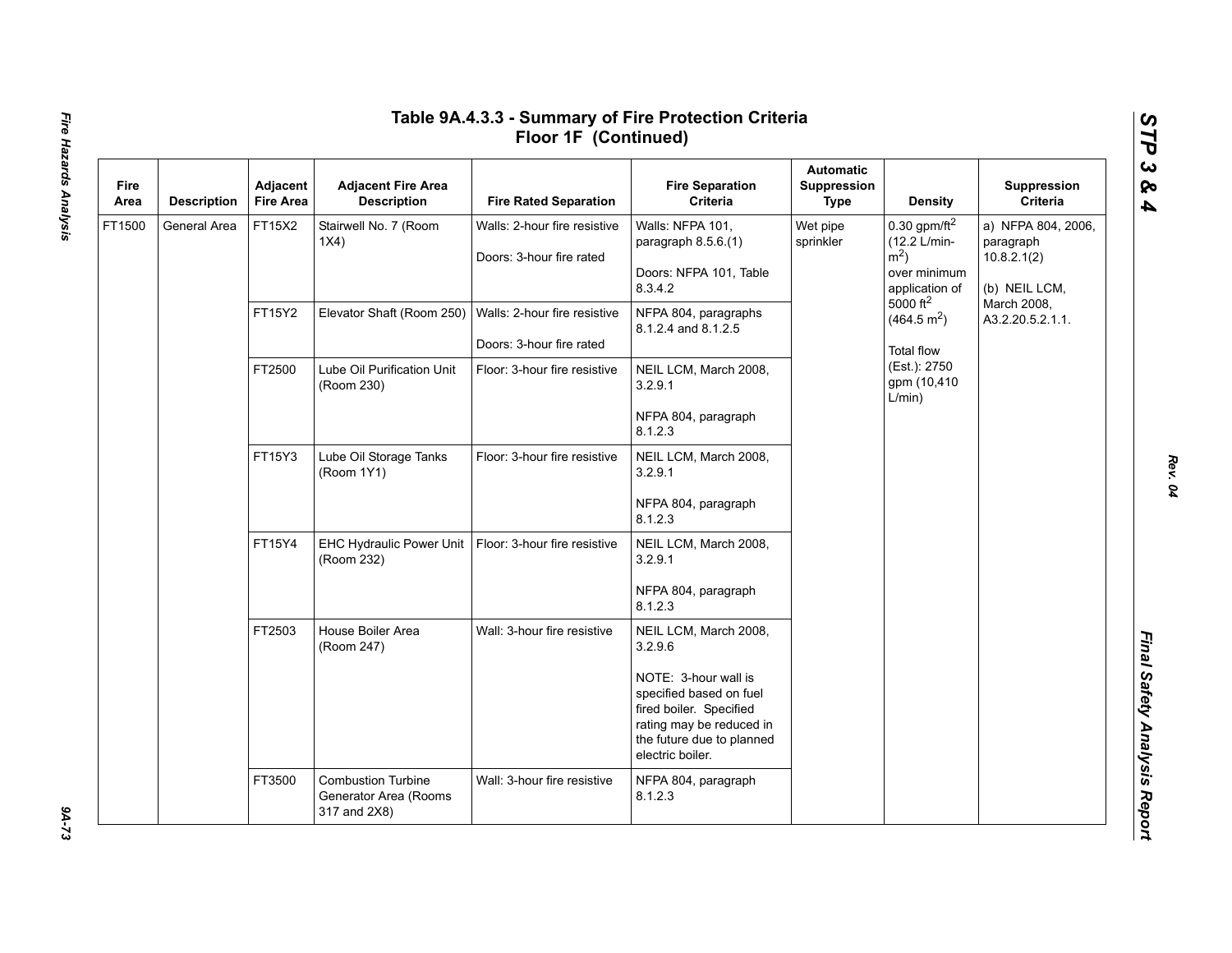| Fire<br>Area | <b>Description</b> | Adjacent<br><b>Fire Area</b> | <b>Adjacent Fire Area</b><br><b>Description</b>                 | <b>Fire Rated Separation</b>                          | <b>Fire Separation</b><br>Criteria                                                                                                                                                              | <b>Automatic</b><br>Suppression<br><b>Type</b> | <b>Density</b>                                                                                                                               | Suppression<br>Criteria                                                                            |
|--------------|--------------------|------------------------------|-----------------------------------------------------------------|-------------------------------------------------------|-------------------------------------------------------------------------------------------------------------------------------------------------------------------------------------------------|------------------------------------------------|----------------------------------------------------------------------------------------------------------------------------------------------|----------------------------------------------------------------------------------------------------|
| FT1500       | General Area       | FT25X1                       | <b>Combustion Turbine</b><br>Generator Switchgear<br>(Room 2X5) | Wall: 2-hour fire resistive                           | Specified by FPE at this<br>location.<br>NEIL LCM, March 2008,<br>3.2.9.5<br>NFPA 13, paragraph<br>8.15.10                                                                                      | Wet pipe<br>sprinkler                          | 0.30 gpm/ft $^2$<br>(12.2 L/min-<br>$\rm \dot{m}^2$ )<br>over minimum<br>application of<br>$5000$ ft <sup>2</sup><br>(464.5 m <sup>2</sup> ) | a) NFPA 804, 2006,<br>paragraph<br>10.8.2.1(2)<br>(b) NEIL LCM,<br>March 2008,<br>A3.2.20.5.2.1.1. |
|              |                    | FT25X3                       | Switchgear Room 'A'<br>(Room 210)                               | Wall: 2-hour fire resistive                           | Specified by FPE at this<br>location.<br>NEIL LCM, March 2008,<br>3.2.9.5<br>NFPA 13, paragraph<br>8.15.10                                                                                      |                                                | <b>Total flow</b><br>(Est.): 2750<br>gpm (10,410<br>L/min)                                                                                   |                                                                                                    |
|              |                    | FT2505                       | Main Steam Tunnel (Room<br>219)                                 | Exterior Turbine Bldg. Wall:<br>3-hour fire resistive | NEIL LCM, March 2008,<br>3.2.9.1<br>NFPA 804, paragraph<br>8.1.2.3<br>Also, based on (IBC) H-4<br>Occupancy and Type 1A<br>construction<br>Exterior Turbine Bldg. Wall:<br>IBC, 2006, Table 601 |                                                |                                                                                                                                              |                                                                                                    |
|              |                    | FT3501                       | Main Turbine Lube Oil<br>Tank (Room 330)                        | Ceiling: 3-hour fire resistive                        | NEIL LCM, March 2008,<br>3.2.9.1<br>NFPA 804, paragraph<br>8.1.2.3                                                                                                                              |                                                |                                                                                                                                              |                                                                                                    |
|              |                    | FT35X1<br>Safety Related Low | Pressure Condensate<br>Switchgear (Room 31X-2)                  | Ceiling: 3-hour fire resistive                        | NEIL LCM, March 2008,<br>3.2.9.1                                                                                                                                                                |                                                |                                                                                                                                              |                                                                                                    |

*Fire Hazards Analysis* 

Fire Hazards Analysis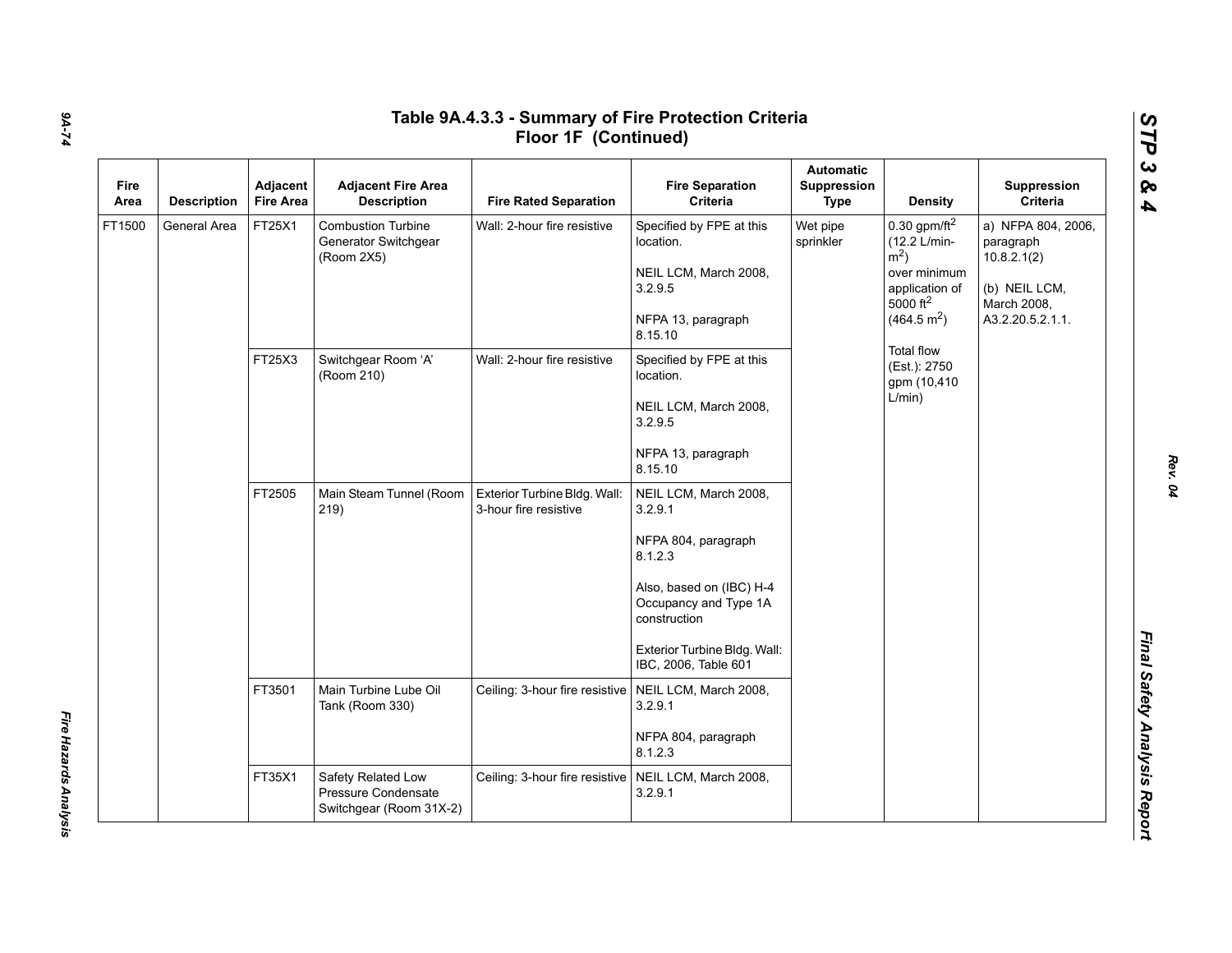| Fire<br>Area | <b>Description</b>            | Adjacent<br><b>Fire Area</b>              | <b>Adjacent Fire Area</b><br><b>Description</b>                           | <b>Fire Rated Separation</b>                                                      | <b>Fire Separation</b><br>Criteria                                | <b>Automatic</b><br>Suppression<br>Type | <b>Density</b>                                                                       | Suppression<br>Criteria                                    |
|--------------|-------------------------------|-------------------------------------------|---------------------------------------------------------------------------|-----------------------------------------------------------------------------------|-------------------------------------------------------------------|-----------------------------------------|--------------------------------------------------------------------------------------|------------------------------------------------------------|
| FT1500       | General Area                  | FT35X9                                    | Generator Seal Oil Unit<br>(Room 3X2)                                     | Ceiling: 3-hour fire resistive   NEIL LCM, March 2008,                            | 3.2.9.1                                                           | Wet pipe<br>sprinkler                   | 0.30 gpm/ft $^2$<br>(12.2 L/min-                                                     | a) NFPA 804, 2006,<br>paragraph                            |
|              |                               | External<br>to Turbine<br>Building        | Horizontal passageway<br>between Turbine Building<br>and Control Building | Exterior Turbine Bldg. Wall:<br>3-hour fire resistive<br>Doors: 3-hour fire rated | NEIL LCM, March 2008,<br>3.2.9.1<br>NFPA 804, paragraph           |                                         | $m2$ )<br>over minimum<br>application of<br>5000 $ft^2$                              | 10.8.2.1(2)<br>(b) NEIL LCM,<br>March 2008,                |
|              |                               |                                           |                                                                           |                                                                                   | 8.1.2.3                                                           |                                         | (464.5 m <sup>2</sup> )                                                              | A3.2.20.5.2.1.1.                                           |
|              |                               |                                           |                                                                           |                                                                                   | Also, based on (IBC) H-4<br>Occupancy and Type 1A<br>construction |                                         | <b>Total flow</b><br>(Est.): 2750<br>gpm (10,410<br>L/min)                           |                                                            |
|              |                               |                                           |                                                                           |                                                                                   | Exterior Turbine Bldg. Wall:<br>IBC, 2006, Table 601              |                                         |                                                                                      |                                                            |
| FT1502       | Stairwell No. 1<br>(Room 114) | FT25X3                                    | Switchgear Room 'A'<br>(Room 210)                                         | Walls: 2-hour fire resistive<br>Door: 3-hour fire rated                           | Walls: NFPA 101,<br>paragraph 8.5.6.(1)                           | Wet pipe<br>sprinkler                   | $0.15$ gpm/ft <sup>2</sup><br>$(6.1 \text{ L/min-m}^2)$<br>over 1500 ft <sup>2</sup> | Ordinary Hazard<br>Group 1 per NFPA<br>13, paragraph 5.3.1 |
|              |                               |                                           |                                                                           |                                                                                   | Doors: NFPA 101, Table<br>8.3.4.2                                 |                                         | $(139 \text{ m}^2)$                                                                  |                                                            |
|              |                               | External<br>to Turbine<br><b>Building</b> | Horizontal passageway<br>between Turbine Building<br>and Control Building | Exterior Turbine Bldg. Wall:<br>3-hour fire resistive                             | NEIL LCM, March 2008,<br>3.2.9.1                                  |                                         | Total flow<br>(Est.): 850<br>gpm (3218                                               |                                                            |
|              |                               |                                           |                                                                           |                                                                                   | NFPA 804, paragraph<br>8.1.2.3                                    |                                         | L/min)                                                                               |                                                            |
|              |                               |                                           |                                                                           |                                                                                   | Also, based on (IBC) H-4<br>Occupancy and Type 1A<br>construction |                                         |                                                                                      |                                                            |
|              |                               |                                           |                                                                           |                                                                                   | Exterior Turbine Bldg. Wall:<br>IBC, 2006, Table 601              |                                         |                                                                                      |                                                            |

 $94 - 75$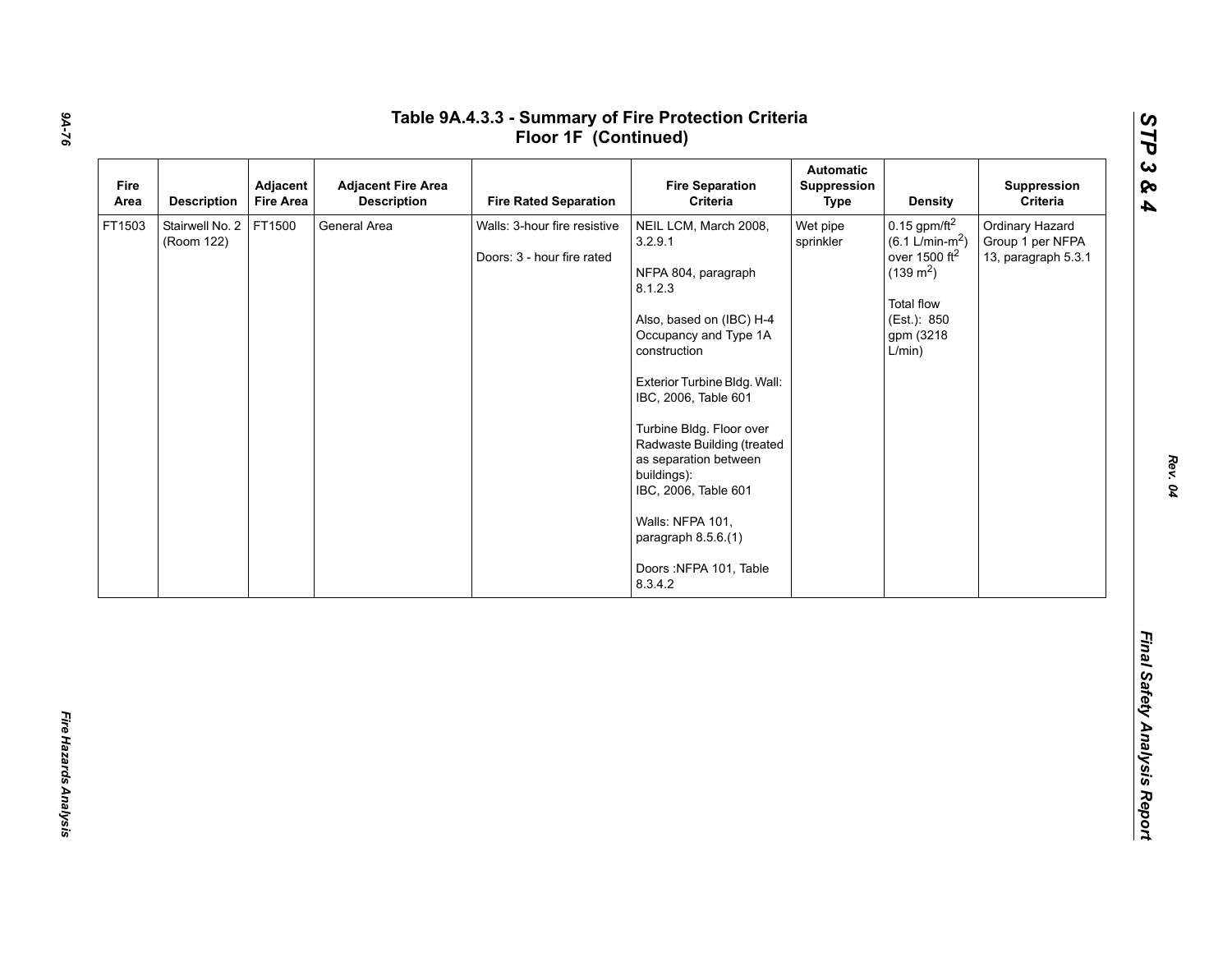| Fire<br>Area | <b>Description</b>            | Adjacent<br><b>Fire Area</b> | <b>Adjacent Fire Area</b><br><b>Description</b> | <b>Fire Rated Separation</b>                             | <b>Fire Separation</b><br>Criteria                                           | <b>Automatic</b><br><b>Suppression</b><br><b>Type</b> | <b>Density</b>                                                                                                                                                | Suppression<br>Criteria                                    |
|--------------|-------------------------------|------------------------------|-------------------------------------------------|----------------------------------------------------------|------------------------------------------------------------------------------|-------------------------------------------------------|---------------------------------------------------------------------------------------------------------------------------------------------------------------|------------------------------------------------------------|
| FT2502       | Stairwell No. 3<br>(Room 212) | FT1500                       | General Area                                    | Walls: 2-hour fire resistive<br>Doors: 3-hour fire rated | Walls: NFPA 101,<br>paragraph 8.5.6.(1)<br>Doors: NFPA 101, Table<br>8.3.4.2 | Wet pipe<br>sprinkler                                 | 0.15 gpm/ft $^2$<br>$(6.1 \text{ L/min-m}^2)$<br>over 1500 ft <sup>2</sup><br>$(139 \text{ m}^2)$                                                             | Ordinary Hazard<br>Group 1 per NFPA<br>13, paragraph 5.3.1 |
|              |                               | FT15Y2                       | Elevator Shaft (Room 250)                       | Walls: 2-hour fire resistive                             | NFPA 804, paragraphs<br>8.1.2.4 and 8.1.2.5                                  |                                                       | <b>Total flow</b><br>(Est.): 850<br>gpm (3218                                                                                                                 |                                                            |
|              |                               | FT25X3                       | Switchgear Room 'A'<br>(Room 210)               | Wall: 2-hour fire resistive                              | Specified by FPE at this<br>location.                                        |                                                       | L/min)                                                                                                                                                        |                                                            |
|              |                               |                              |                                                 |                                                          | NEIL LCM, March 2008,<br>3.2.9.5                                             |                                                       |                                                                                                                                                               |                                                            |
|              |                               |                              |                                                 |                                                          | NFPA 13, paragraph<br>8.15.10                                                |                                                       |                                                                                                                                                               |                                                            |
| FT2504       | Stairwell No. 4<br>(Room 249) | FT1500                       | General Area                                    | Walls: 2-hour fire resistive<br>Doors: 3-hour fire rated | Walls: NFPA 101,<br>paragraph 8.5.6.(1)<br>Doors: NFPA 101, Table<br>8.3.4.2 | Wet pipe<br>sprinkler                                 | 0.15 gpm/ft $^2$<br>$(6.1 \text{ L/min-m}^2)$<br>over 1500 ft <sup>2</sup><br>$(139 \text{ m}^2)$                                                             | Ordinary Hazard<br>Group 1 per NFPA<br>13, paragraph 5.3.1 |
|              |                               | FT15Y1                       | Stairwell No. 8                                 | Walls: 3-hour fire resistive                             | Walls: NFPA 101,<br>paragraph 8.5.6.(1)                                      |                                                       | <b>Total flow</b><br>(Est.): 850<br>gpm (3218<br>L/min)                                                                                                       |                                                            |
| FT15X1       | Stairwell No. 6<br>(Room 1X3) | FT1500                       | General Area                                    | Walls: 2-hour fire resistive<br>Doors: 3-hour fire rated | Walls: NFPA 101,<br>paragraph 8.5.6.(1)<br>Doors: NFPA 101, Table<br>8.3.4.2 | Wet pipe<br>sprinkler                                 | $0.15$ gpm/ft <sup>2</sup><br>$(6.1 \text{ L/min-m}^2)$<br>over 1500 $ft2$<br>$(139 \text{ m}^2)$<br><b>Total flow</b><br>(Est.): 850<br>gpm (3218)<br>L/min) | Ordinary Hazard<br>Group 1 per NFPA<br>13, paragraph 5.3.1 |

# Fire Hazards Analysis *Fire Hazards Analysis 9A-77*

*Rev. 04*

*STP 3 & 4*

 $27 - 77$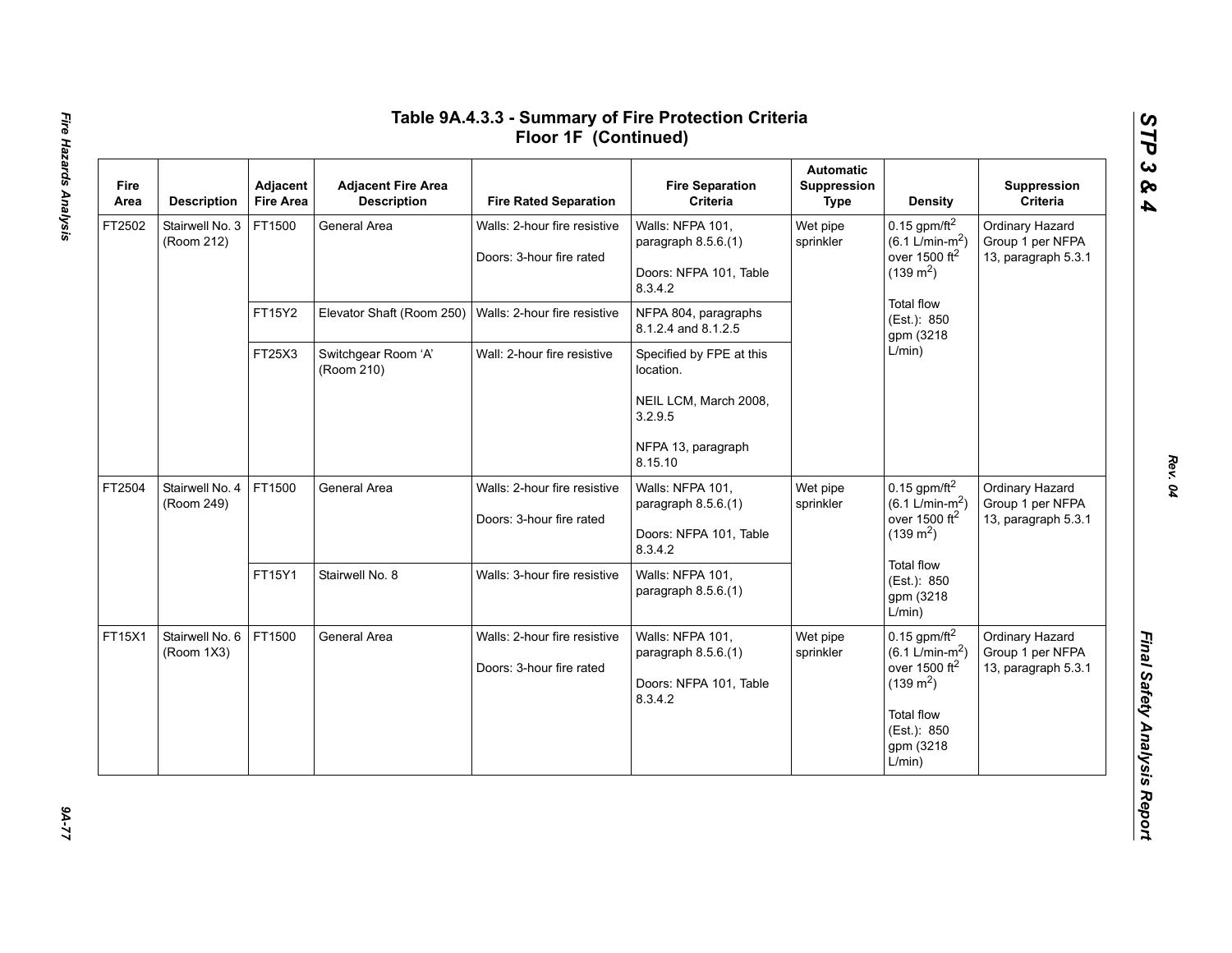| Fire<br>Area | <b>Description</b>            | Adjacent<br><b>Fire Area</b>              | <b>Adjacent Fire Area</b><br><b>Description</b>                           | <b>Fire Rated Separation</b>                             | <b>Fire Separation</b><br>Criteria                                           | <b>Automatic</b><br>Suppression<br>Type | <b>Density</b>                                                                                    | Suppression<br>Criteria                                    |
|--------------|-------------------------------|-------------------------------------------|---------------------------------------------------------------------------|----------------------------------------------------------|------------------------------------------------------------------------------|-----------------------------------------|---------------------------------------------------------------------------------------------------|------------------------------------------------------------|
|              | Stairwell No. 7<br>(Room 1X4) | FT1500                                    | General Area                                                              | Walls: 2-hour fire resistive<br>Doors: 3-hour fire rated | Walls: NFPA 101,<br>paragraph 8.5.6.(1)<br>Doors: NFPA 101, Table<br>8.3.4.2 | Wet pipe<br>sprinkler                   | 0.15 gpm/ft $^2$<br>$(6.1 \text{ L/min-m}^2)$<br>over 1500 $ft2$<br>$(139 \text{ m}^2)$           | Ordinary Hazard<br>Group 1 per NFPA<br>13, paragraph 5.3.1 |
| FT15X2       |                               | External<br>to Turbine<br><b>Building</b> | Horizontal passageway<br>between Turbine Building<br>and Control Building | Exterior Turbine Bldg. Wall:<br>3-hour fire resistive    | NEIL LCM, March 2008,<br>3.2.9.1<br>NFPA 804, paragraph<br>8.1.2.3           |                                         | Total flow<br>(Est.): 850<br>gpm (3218)<br>L/min)                                                 |                                                            |
|              |                               |                                           |                                                                           |                                                          | Also, based on (IBC) H-4<br>Occupancy and Type 1A<br>construction            |                                         |                                                                                                   |                                                            |
|              |                               |                                           |                                                                           |                                                          | Exterior Turbine Bldg. Wall:<br>IBC, 2006, Table 601                         |                                         |                                                                                                   |                                                            |
| FT15Y1       | Stairwell No. 8<br>(Room 1X4) | FT2504                                    | Stairwell No. 4 (Room 249)                                                | Walls: 3-hour fire resistive                             | Walls: NFPA 101,<br>paragraph 8.5.6.(1)                                      | Wet pipe<br>sprinkler                   | $0.15$ gpm/ft <sup>2</sup><br>$(6.1 \text{ L/min-m}^2)$                                           | Ordinary Hazard<br>Group 1 per NFPA                        |
|              |                               | FT2503                                    | House Boiler Area<br>(Room 247)                                           | Walls: 3-hour fire resistive                             | Walls: NFPA 101,<br>paragraph 8.5.6.(1)                                      |                                         | over 1500 $ft2$<br>$(139 \text{ m}^2)$<br><b>Total flow</b><br>(Est.): 850<br>gpm (3218<br>L/min) | 13, paragraph 5.3.1                                        |

*Rev. 04*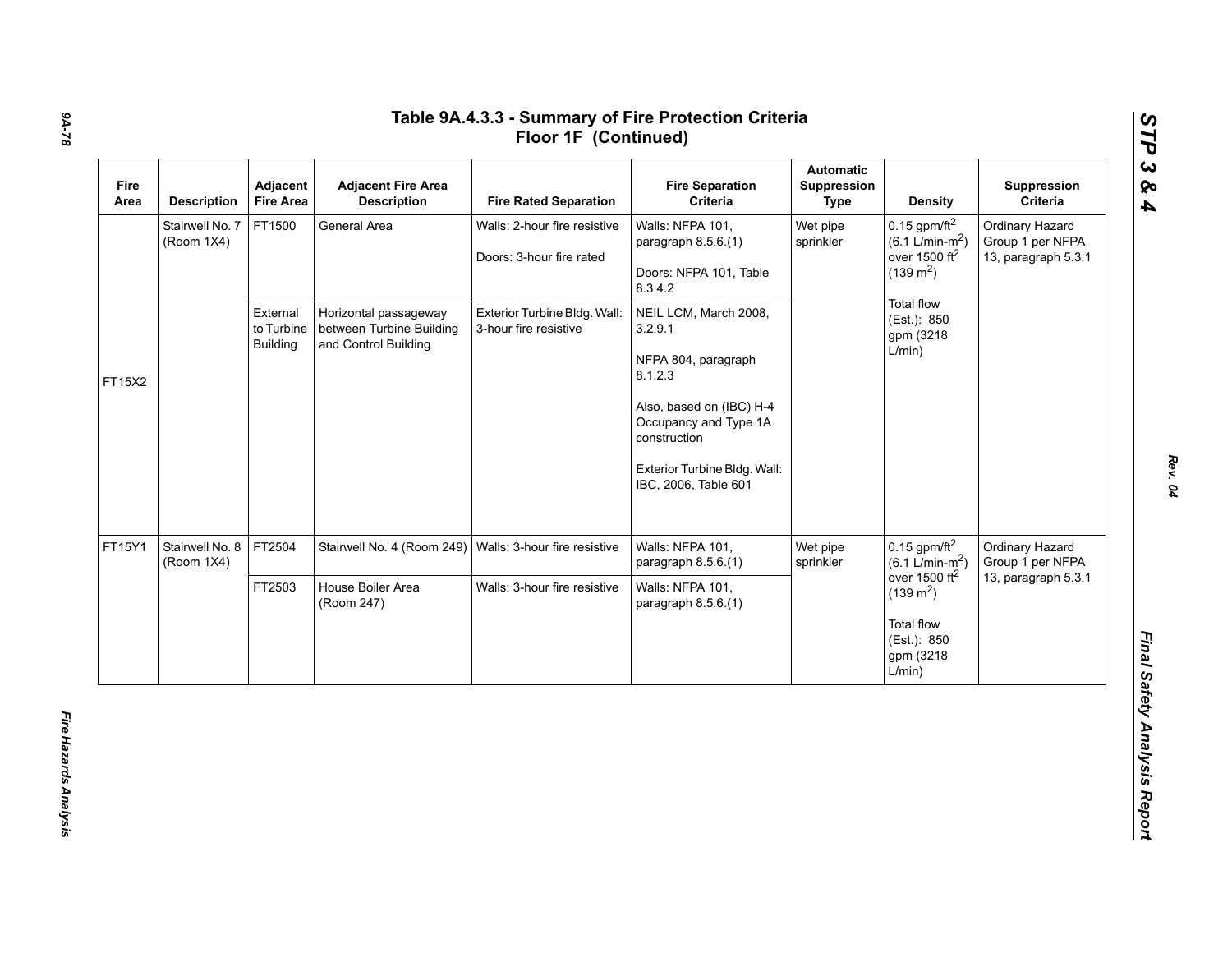| Fire<br>Area | <b>Description</b>                  | Adjacent<br><b>Fire Area</b> | <b>Adjacent Fire Area</b><br><b>Description</b>        | <b>Fire Rated Separation</b>                                   | <b>Fire Separation</b><br>Criteria                                                                                                                                                          | <b>Automatic</b><br>Suppression<br><b>Type</b> | <b>Density</b>                                                                                                                                                                       | Suppression<br>Criteria                                                  |
|--------------|-------------------------------------|------------------------------|--------------------------------------------------------|----------------------------------------------------------------|---------------------------------------------------------------------------------------------------------------------------------------------------------------------------------------------|------------------------------------------------|--------------------------------------------------------------------------------------------------------------------------------------------------------------------------------------|--------------------------------------------------------------------------|
| FT15Y2       | <b>Elevator Shaft</b><br>(Room 250) | FT1500                       | General Area                                           | Walls: 2-hour fire resistive<br>Doors: 1 1/2 - hour fire rated | NFPA 804, paragraphs<br>8.1.2.4 and 8.1.2.5                                                                                                                                                 | Wet pipe<br>sprinkler                          | $0.20$ gpm/ft <sup>2</sup><br>$(8.2 \text{ L/min-m}^2)$<br>over 1500 ft <sup>2</sup>                                                                                                 | Ordinary Hazard<br>Group 2 per NFPA<br>13, paragraph 5.3.2               |
|              |                                     | FT25X3                       | Switchgear Room 'A'<br>(Room 210)                      | Walls: 2-hour fire resistive                                   | Specified by FPE at this<br>location.<br>NEIL LCM, March 2008,<br>3.2.9.5<br>NFPA 13, paragraph<br>8.15.10                                                                                  |                                                | $(139 \text{ m}^2)$<br><b>Total flow</b><br>(Est.): 950<br>gpm (3596<br>L/min)                                                                                                       |                                                                          |
|              |                                     | FT2502                       | Stairwell No. 3 (Room 212) Wall: 2-hour fire resistive |                                                                | Walls: NFPA 101,<br>paragraph 8.5.6.(1)<br>Doors: NFPA 101, Table<br>8.3.4.2                                                                                                                |                                                |                                                                                                                                                                                      |                                                                          |
| FT2503       | House Boiler<br>Area<br>(Room 247)  | FT1500                       | General Area                                           | Walls: 3-hour fire resistive                                   | NEIL LCM, March 2008,<br>3.2.9.6<br>NOTE: 3-hour wall is<br>specified based on fuel<br>fired boiler. Specified<br>rating may be reduced in<br>the future due to planned<br>electric boiler. | Wet pipe<br>sprinkler                          | $0.25$ gpm/ft <sup>2</sup><br>(10.2 L/min-<br>$m2$ ) over 5440<br>ft <sup>2</sup> (505 m <sup>2</sup> ) –<br>entire area<br><b>Total flow</b><br>(Est.): 2540<br>gpm (9615<br>L/min) | NEIL LCM,<br>paragraph 3.2.20.5<br><b>NFPA 804,</b><br>paragraph 10.24.3 |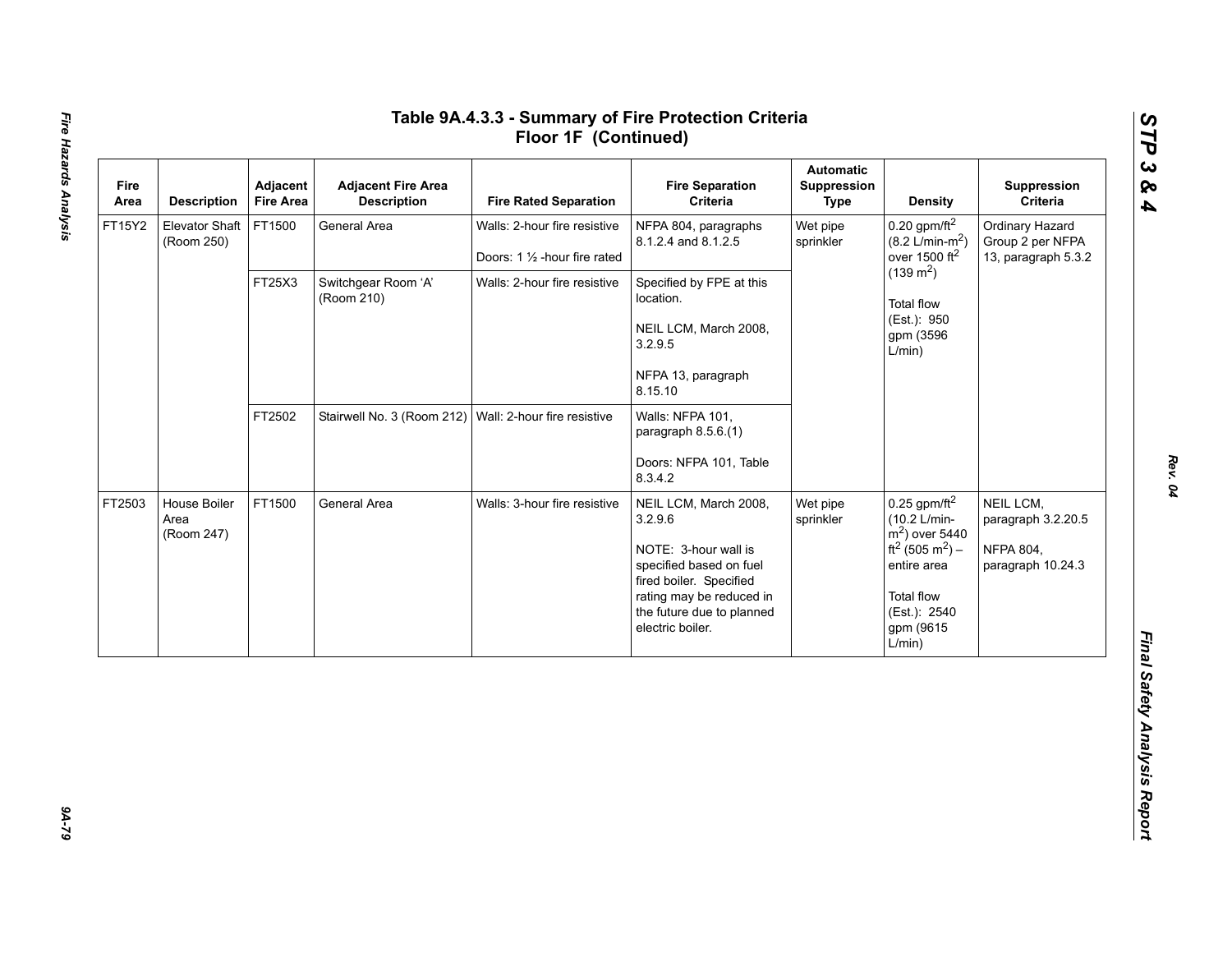| Fire<br>Area | <b>Description</b>                 | Adjacent<br><b>Fire Area</b> | <b>Adjacent Fire Area</b><br><b>Description</b>                    | <b>Fire Rated Separation</b>   | <b>Fire Separation</b><br>Criteria                                                                                                                                                                                                    | <b>Automatic</b><br>Suppression<br><b>Type</b> | <b>Density</b>                                                                                                                                                             | Suppression<br>Criteria                                                  |
|--------------|------------------------------------|------------------------------|--------------------------------------------------------------------|--------------------------------|---------------------------------------------------------------------------------------------------------------------------------------------------------------------------------------------------------------------------------------|------------------------------------------------|----------------------------------------------------------------------------------------------------------------------------------------------------------------------------|--------------------------------------------------------------------------|
| FT2503       | House Boiler<br>Area<br>(Room 247) | FT15Y1                       | Stairwell No. 8 (Room<br>1X4)                                      | Walls: 3-hour fire resistive   | NEIL LCM, March 2008,<br>3.2.9.6<br>NOTE: 3-hour wall is<br>specified based on fuel<br>fired boiler. Specified<br>rating may be reduced in<br>the future due to planned<br>electric boiler.<br>Walls:NFPA 101,<br>paragraph 8.5.6.(1) | Wet pipe<br>sprinkler                          | 0.25 gpm/ft $^2$<br>(10.2 L/min-<br>$m2$ ) over 5440<br>ft <sup>2</sup> (505 m <sup>2</sup> ) –<br>entire area<br><b>Total flow</b><br>(Est.): 2540<br>gpm (9615<br>L/min) | NEIL LCM,<br>paragraph 3.2.20.5<br><b>NFPA 804,</b><br>paragraph 10.24.3 |
|              |                                    | FT3500                       | <b>Combustion Turbine</b><br>Generator Area (Rooms<br>317 and 2X8) | Walls: 3-hour fire resistive   | NEIL LCM, March 2008,<br>3.2.9.6<br>NOTE: 3-hour wall is<br>specified based on fuel<br>fired boiler. Specified<br>rating may be reduced in<br>the future due to planned<br>electric boiler.                                           |                                                |                                                                                                                                                                            |                                                                          |
|              |                                    | FT35X8                       | Switchgear Room 'B'<br>(Room 310)                                  | Ceiling: 3-hour fire resistive | NEIL LCM, March 2008,<br>3.2.9.6<br>NOTE: 3-hour wall is<br>specified based on fuel<br>fired boiler. Specified<br>rating may be reduced in<br>the future due to planned<br>electric boiler.                                           |                                                |                                                                                                                                                                            |                                                                          |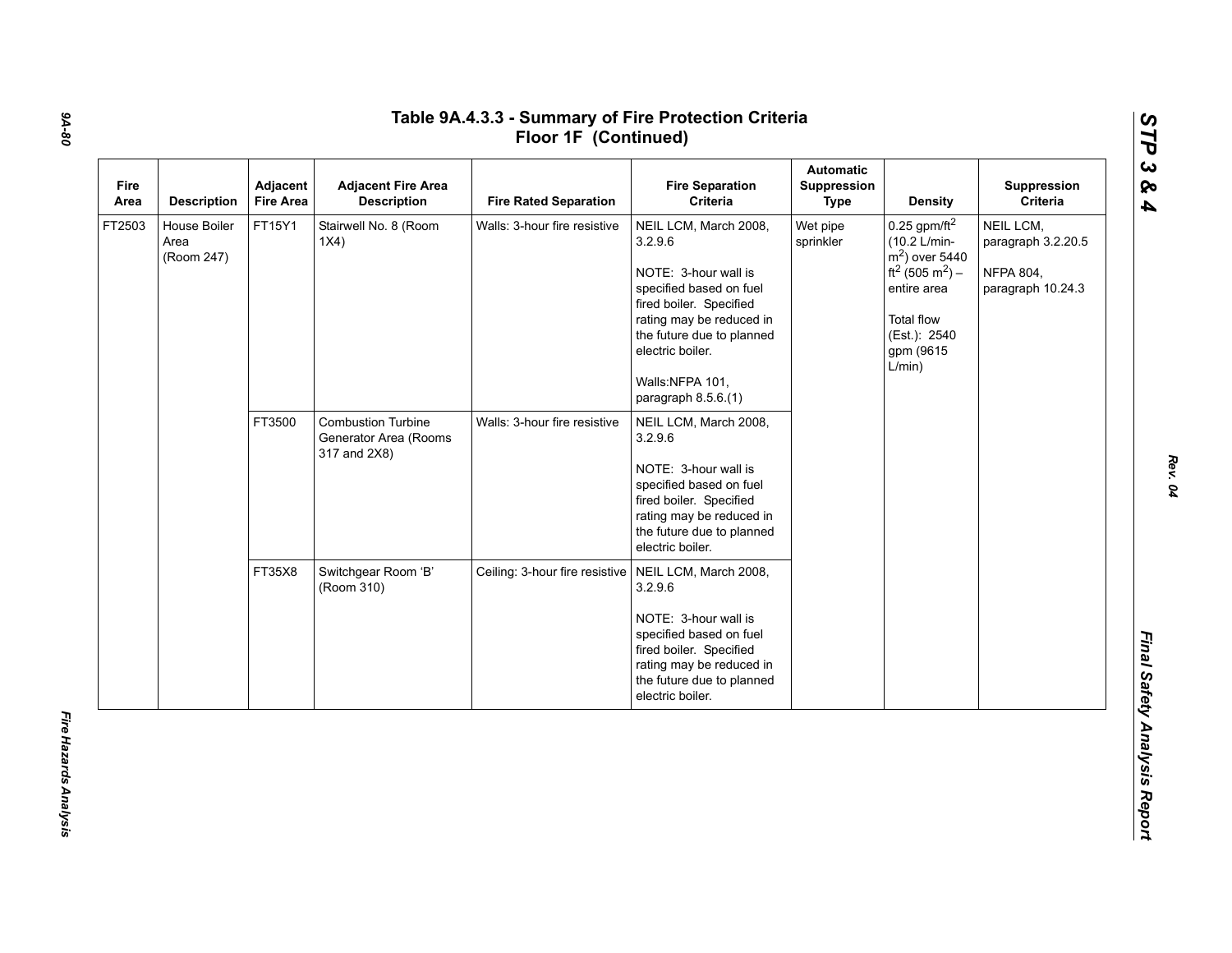| Fire<br>Area | <b>Description</b>                                                | Adjacent<br><b>Fire Area</b> | <b>Adjacent Fire Area</b><br><b>Description</b>                                                                                           | <b>Fire Rated Separation</b>                           | <b>Fire Separation</b><br>Criteria                                                                         | <b>Automatic</b><br>Suppression<br>Type | <b>Density</b>                                                                                                                                        | Suppression<br>Criteria                                                                                                                                                                                                                                     |
|--------------|-------------------------------------------------------------------|------------------------------|-------------------------------------------------------------------------------------------------------------------------------------------|--------------------------------------------------------|------------------------------------------------------------------------------------------------------------|-----------------------------------------|-------------------------------------------------------------------------------------------------------------------------------------------------------|-------------------------------------------------------------------------------------------------------------------------------------------------------------------------------------------------------------------------------------------------------------|
| FT3500       | Combustion<br>Turbine<br>Generator<br>Area (Rooms<br>317 and 2X8) | FT1501                       | <b>HNCW Chiller Area</b><br>(Room 248), Instrument,<br>Service, and Breathing Air<br><b>System Equipment Areas</b><br>(Rooms 111 and 1Y2) | Floor: 3-hour fire resistive                           | NFPA 804, paragraph<br>8.1.2.3                                                                             | Wet Pipe<br>Sprinkler                   | 0.25 gpm/ft <sup>2</sup><br>(10.2 L/min-<br>$m2$ ) over 2500<br>$ft^2(230 \text{ m}^2)$                                                               | NFPA 37, paragraph<br>11.4.5.1<br>NOTE:Realistic<br>criteria taken from                                                                                                                                                                                     |
|              |                                                                   | FT35X8                       | Switchgear Room 'B'<br>(Room 310)                                                                                                         | Ceiling: 3-hour fire resistive   NFPA 804, paragraph   | 8.1.2.3                                                                                                    |                                         | <b>Total flow</b><br>(Est.): 1440<br>gpm (5451                                                                                                        | NFPA 37. Flow and<br>density taken from<br><b>NFPA 804,</b><br>paragraph 10.9.3, is<br>very demanding<br>(over entire area)<br>and is not realistic for<br>the size of STP 3 & 4<br>CTG Area.<br>Ordinary Hazard<br>Group 2 per NFPA<br>13, paragraph 5.3.2 |
|              |                                                                   | FT1500                       | General Area                                                                                                                              | Wall: 3-hour fire resistive                            | NFPA 804, paragraph<br>8.1.2.3                                                                             |                                         | L/min)                                                                                                                                                |                                                                                                                                                                                                                                                             |
|              |                                                                   | FT2503                       | House Boiler Area<br>(Room 247)                                                                                                           | Wall: 3-hour fire resistive                            | NFPA 804, paragraph<br>8.1.2.3                                                                             |                                         |                                                                                                                                                       |                                                                                                                                                                                                                                                             |
|              |                                                                   | FT25X1                       | <b>Combustion Turbine</b><br>Generator Switchgear<br>(Room 2X5)                                                                           | Wall: 3-hour fire resistive                            | NFPA 804, paragraph<br>8.1.2.3                                                                             |                                         |                                                                                                                                                       |                                                                                                                                                                                                                                                             |
|              |                                                                   | FT25X3                       | Switchgear Room 'A'<br>(Room 210)                                                                                                         | Wall: 3-hour fire resistive<br>Door: 3-hour fire rated | NFPA 804, paragraph<br>8.1.2.3                                                                             |                                         |                                                                                                                                                       |                                                                                                                                                                                                                                                             |
| FT25X1       | Combustion<br>Turbine<br>Generator<br>Switchgear<br>(Room 2X5)    | FT1500                       | General Area                                                                                                                              | Wall: 2-hour fire resistive                            | Specified by FPE at this<br>location.<br>NEIL LCM, March 2008,<br>3.2.9.5<br>NFPA 13, paragraph<br>8.15.10 | Wet pipe<br>sprinkler                   | $0.20$ gpm/ft <sup>2</sup><br>$(8.2 \text{ L/min-m}^2)$<br>over 1500 ft <sup>2</sup><br>$(139 \text{ m}^2)$<br>Total flow<br>(Est.): 950<br>gpm (3596 |                                                                                                                                                                                                                                                             |
|              |                                                                   | FT1501                       | <b>HNCW Chiller Area</b><br>(Room 248), Instrument,<br>Service, and Breathing Air<br><b>System Equipment Areas</b><br>(Rooms 111 and 1Y2) | Floor: Minimum 1-hour fire<br>resistive                | NEIL LCM, March 2008,<br>3.2.9.5<br>NFPA 13, paragraph<br>8.15.10                                          |                                         | L/min)                                                                                                                                                |                                                                                                                                                                                                                                                             |

94-81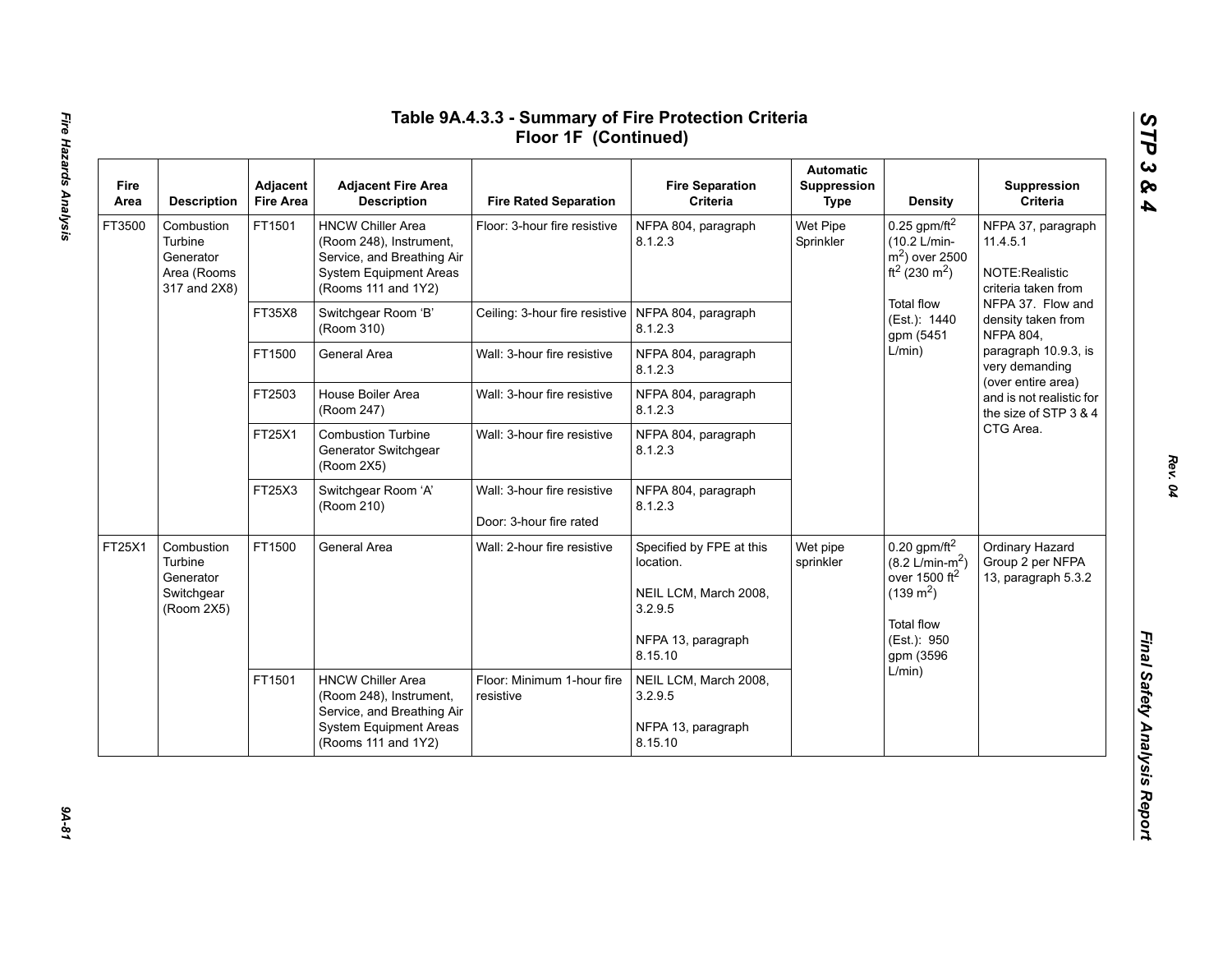| Fire<br>Area | <b>Description</b>                                             | Adjacent<br><b>Fire Area</b> | <b>Adjacent Fire Area</b><br><b>Description</b>                    | <b>Fire Rated Separation</b>              | <b>Fire Separation</b><br>Criteria                                | <b>Automatic</b><br>Suppression<br><b>Type</b> | <b>Density</b>                                                                                    | Suppression<br>Criteria                                    |
|--------------|----------------------------------------------------------------|------------------------------|--------------------------------------------------------------------|-------------------------------------------|-------------------------------------------------------------------|------------------------------------------------|---------------------------------------------------------------------------------------------------|------------------------------------------------------------|
| FT25X1       | Combustion<br>Turbine<br>Generator<br>Switchgear<br>(Room 2X5) | FT35X8                       | Switchgear Room 'B'<br>(Room 310)                                  | Ceiling: Minimum 1-hour<br>fire resistive | NEIL LCM, March 2008,<br>3.2.9.5<br>NFPA 13, paragraph<br>8.15.10 | Wet pipe<br>sprinkler                          | $0.20$ gpm/ft <sup>2</sup><br>$(8.2 \text{ L/min-m}^2)$<br>over 1500 $ft2$<br>$(139 \text{ m}^2)$ | Ordinary Hazard<br>Group 2 per NFPA<br>13, paragraph 5.3.2 |
|              |                                                                | FT3500                       | <b>Combustion Turbine</b><br>Generator Area (Rooms<br>317 and 2X8) | Wall: 3-hour fire resistive               | NFPA 804, paragraph<br>8.1.2.3                                    |                                                | <b>Total flow</b><br>(Est.): 950<br>gpm (3596<br>L/min)                                           |                                                            |
|              |                                                                | FT25X3                       | Switchgear Room 'A'<br>(Room 210)                                  | Wall: Minimum 1-hour fire<br>resistive    | NEIL LCM, March 2008,<br>3.2.9.5                                  |                                                |                                                                                                   |                                                            |
|              |                                                                |                              |                                                                    | Door: Minimum 1-hour fire<br>rated        | NFPA 13, paragraph<br>8.15.10                                     |                                                |                                                                                                   |                                                            |
|              |                                                                |                              |                                                                    |                                           |                                                                   |                                                |                                                                                                   |                                                            |
|              |                                                                |                              |                                                                    |                                           |                                                                   |                                                |                                                                                                   |                                                            |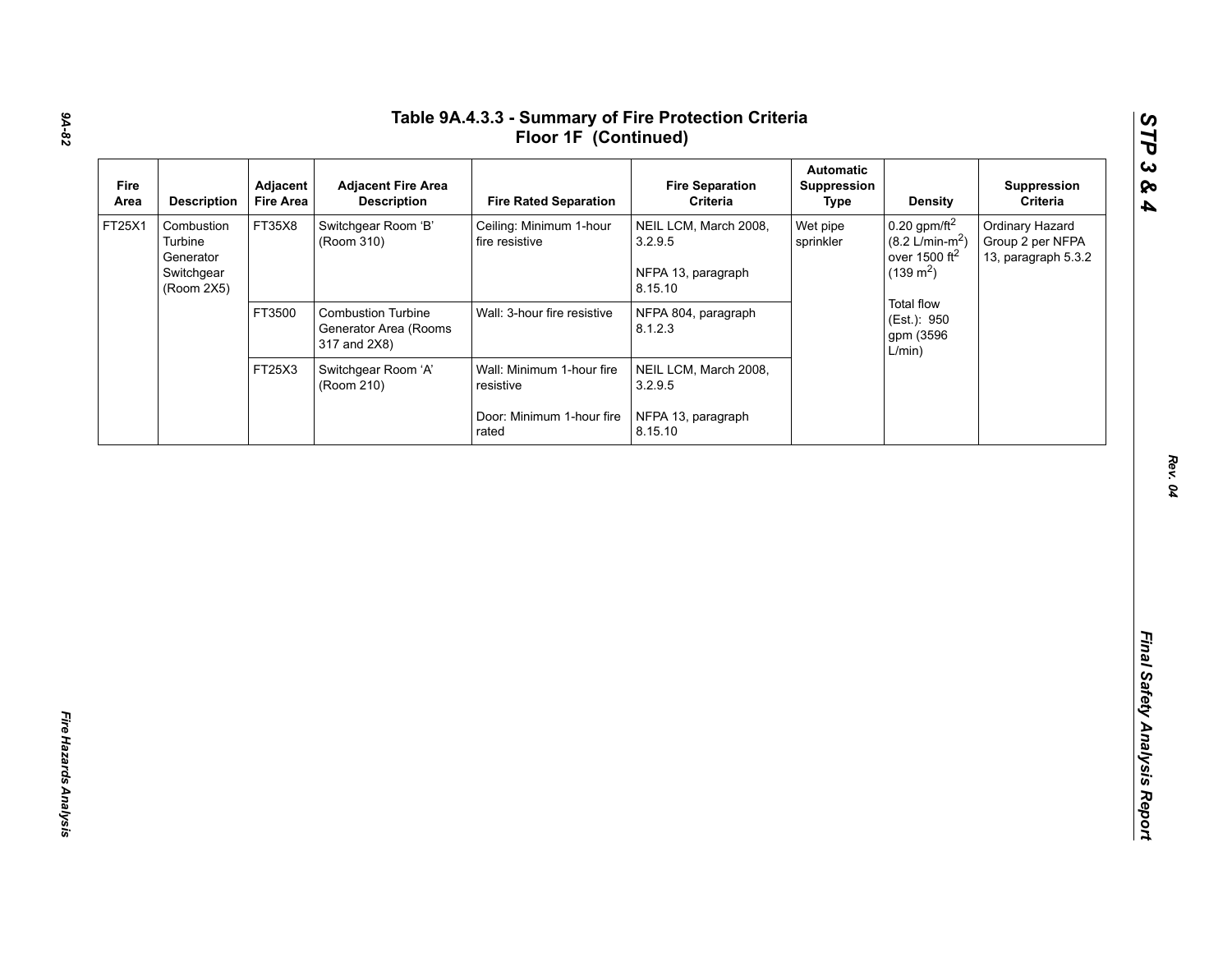| Fire<br>Area | <b>Description</b>                   | Adjacent<br><b>Fire Area</b> | <b>Adjacent Fire Area</b><br><b>Description</b>                                                                                           | <b>Fire Rated Separation</b>                                                 | <b>Fire Separation</b><br>Criteria                                                                         | <b>Automatic</b><br>Suppression<br><b>Type</b> | <b>Density</b>                                                                                                                              | Suppression<br>Criteria                                    |  |  |  |        |  |  |
|--------------|--------------------------------------|------------------------------|-------------------------------------------------------------------------------------------------------------------------------------------|------------------------------------------------------------------------------|------------------------------------------------------------------------------------------------------------|------------------------------------------------|---------------------------------------------------------------------------------------------------------------------------------------------|------------------------------------------------------------|--|--|--|--------|--|--|
| FT25X3       | Switchgear<br>Room 'A'<br>(Room 210) | FT1500                       | General Area                                                                                                                              | Wall: 2-hour fire resistive                                                  | Specified by FPE at this<br>location.<br>NEIL LCM, March 2008,<br>3.2.9.5<br>NFPA 13, paragraph<br>8.15.10 | Wet pipe<br>sprinkler                          | $0.20$ gpm/ft <sup>2</sup><br>$(8.2 \text{ L/min-m}^2)$<br>over 1500 $ft2$<br>$(139 \text{ m}^2)$<br>Total flow<br>(Est.): 950<br>gpm (3596 | Ordinary Hazard<br>Group 2 per NFPA<br>13, paragraph 5.3.2 |  |  |  |        |  |  |
|              |                                      | FT1501                       | <b>HNCW Chiller Area</b><br>(Room 248), Instrument,<br>Service, and Breathing Air<br><b>System Equipment Areas</b><br>(Rooms 111 and 1Y2) | Floor: Minimum 1-hour fire<br>resistive                                      | NEIL LCM, March 2008,<br>3.2.9.5<br>NFPA 13, paragraph<br>8.15.10                                          |                                                |                                                                                                                                             |                                                            |  |  |  | L/min) |  |  |
|              |                                      | FT35X8                       | Switchgear Room 'B'<br>(Room 310)                                                                                                         | Ceiling: Minimum 1-hour<br>fire resistive                                    | NEIL LCM, March 2008,<br>3.2.9.5<br>NFPA 13, paragraph<br>8.15.10                                          |                                                |                                                                                                                                             |                                                            |  |  |  |        |  |  |
|              |                                      | FT3500                       | <b>Combustion Turbine</b><br>Generator Area (Rooms<br>317 and 2X8)                                                                        | Wall: 3-hour fire resistive                                                  | NFPA 804, paragraph<br>8.1.2.3                                                                             |                                                |                                                                                                                                             |                                                            |  |  |  |        |  |  |
|              |                                      | FT25X1                       | <b>Combustion Turbine</b><br>Generator Switchgear<br>(Room 2X5)                                                                           | Wall: Minimum 1-hour fire<br>resistive<br>Door: Minimum 1-hour fire<br>rated | NEIL LCM, March 2008,<br>3.2.9.5<br>NFPA 13, paragraph<br>8.15.10                                          |                                                |                                                                                                                                             |                                                            |  |  |  |        |  |  |

*Rev. 04 \*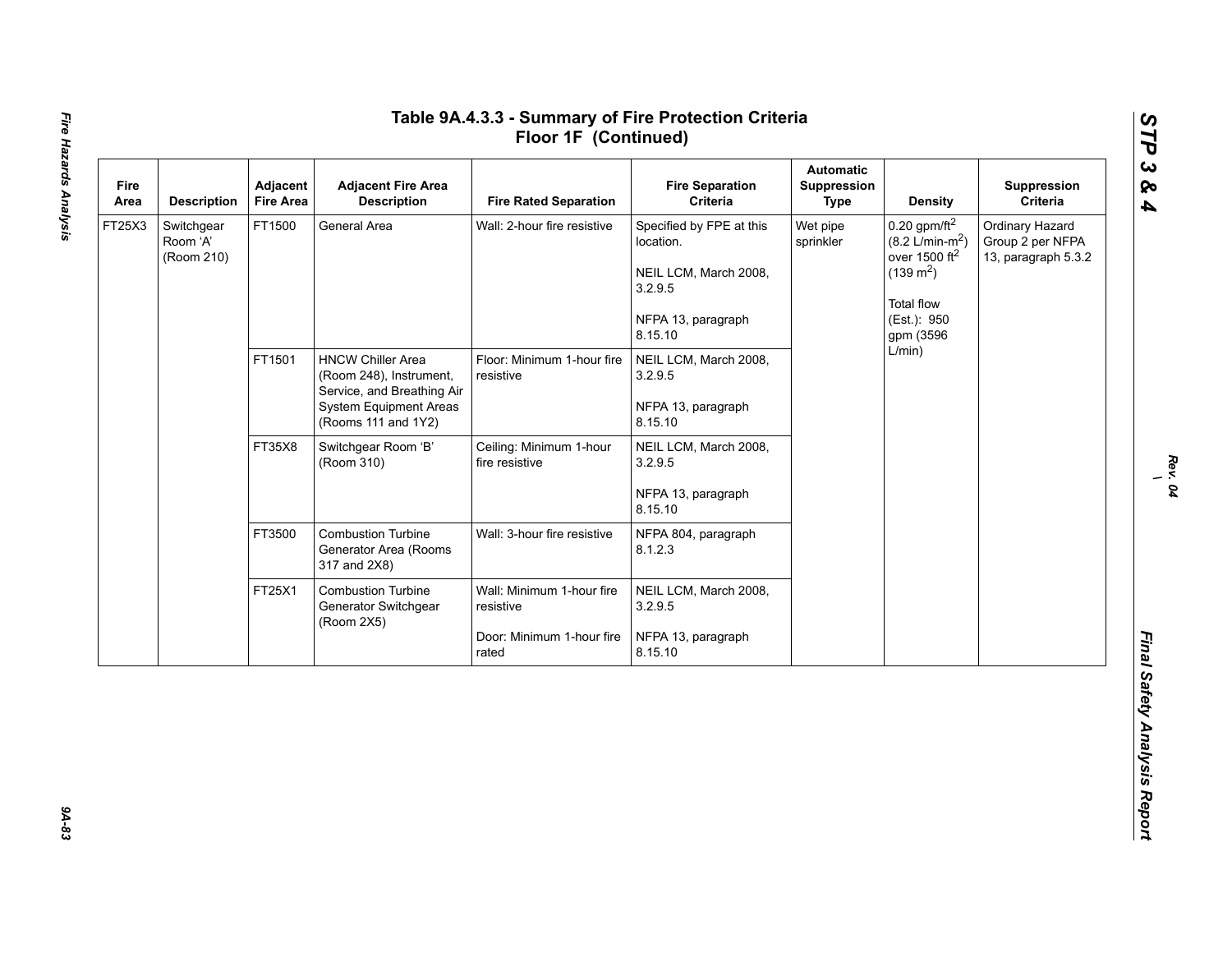| Fire<br>Area | <b>Description</b>                   | Adjacent<br><b>Fire Area</b>              | <b>Adjacent Fire Area</b><br><b>Description</b>                           | <b>Fire Rated Separation</b>                            | <b>Fire Separation</b><br>Criteria                                                                                                                                                              | <b>Automatic</b><br>Suppression<br><b>Type</b> | <b>Density</b>                                                                                    | Suppression<br>Criteria                                    |
|--------------|--------------------------------------|-------------------------------------------|---------------------------------------------------------------------------|---------------------------------------------------------|-------------------------------------------------------------------------------------------------------------------------------------------------------------------------------------------------|------------------------------------------------|---------------------------------------------------------------------------------------------------|------------------------------------------------------------|
| FT25X3       | Switchgear<br>Room 'A'<br>(Room 210) | FT2502                                    | Stairwell No. 3 (Room 212)                                                | Walls: 2-hour fire resistive                            | Walls: NFPA 101,<br>paragraph 8.5.6.(1)<br>Doors: NFPA 101, Table<br>8.3.4.2                                                                                                                    | Wet pipe<br>sprinkler                          | $0.20$ gpm/ft <sup>2</sup><br>$(8.2 \text{ L/min-m}^2)$<br>over 1500 $ft2$<br>$(139 \text{ m}^2)$ | Ordinary Hazard<br>Group 2 per NFPA<br>13, paragraph 5.3.2 |
|              |                                      | FT1502                                    | Stairwell No. 1 (Room 114)                                                | Walls: 2-hour fire resistive<br>Door: 3-hour fire rated | Walls: NFPA 101,<br>paragraph 8.5.6.(1)<br>Doors: NFPA 101, Table<br>8.3.4.2                                                                                                                    |                                                | Total flow<br>(Est.): 950<br>gpm (3596<br>L/min)                                                  |                                                            |
|              |                                      | FT15Y2                                    | Elevator Shaft (Room 250)                                                 | Walls: 2-hour fire resistive                            | NFPA 804, paragraphs<br>8.1.2.4 and 8.1.2.5                                                                                                                                                     |                                                |                                                                                                   |                                                            |
|              |                                      | External<br>to Turbine<br><b>Building</b> | Horizontal passageway<br>between Turbine Building<br>and Control Building | Exterior Turbine Bldg. Wall:<br>3-hour fire resistive   | NEIL LCM, March 2008,<br>3.2.9.1<br>NFPA 804, paragraph<br>8.1.2.3<br>Also, based on (IBC) H-4<br>Occupancy and Type 1A<br>construction<br>Exterior Turbine Bldg. Wall:<br>IBC, 2006, Table 601 |                                                |                                                                                                   |                                                            |

# *9A-84*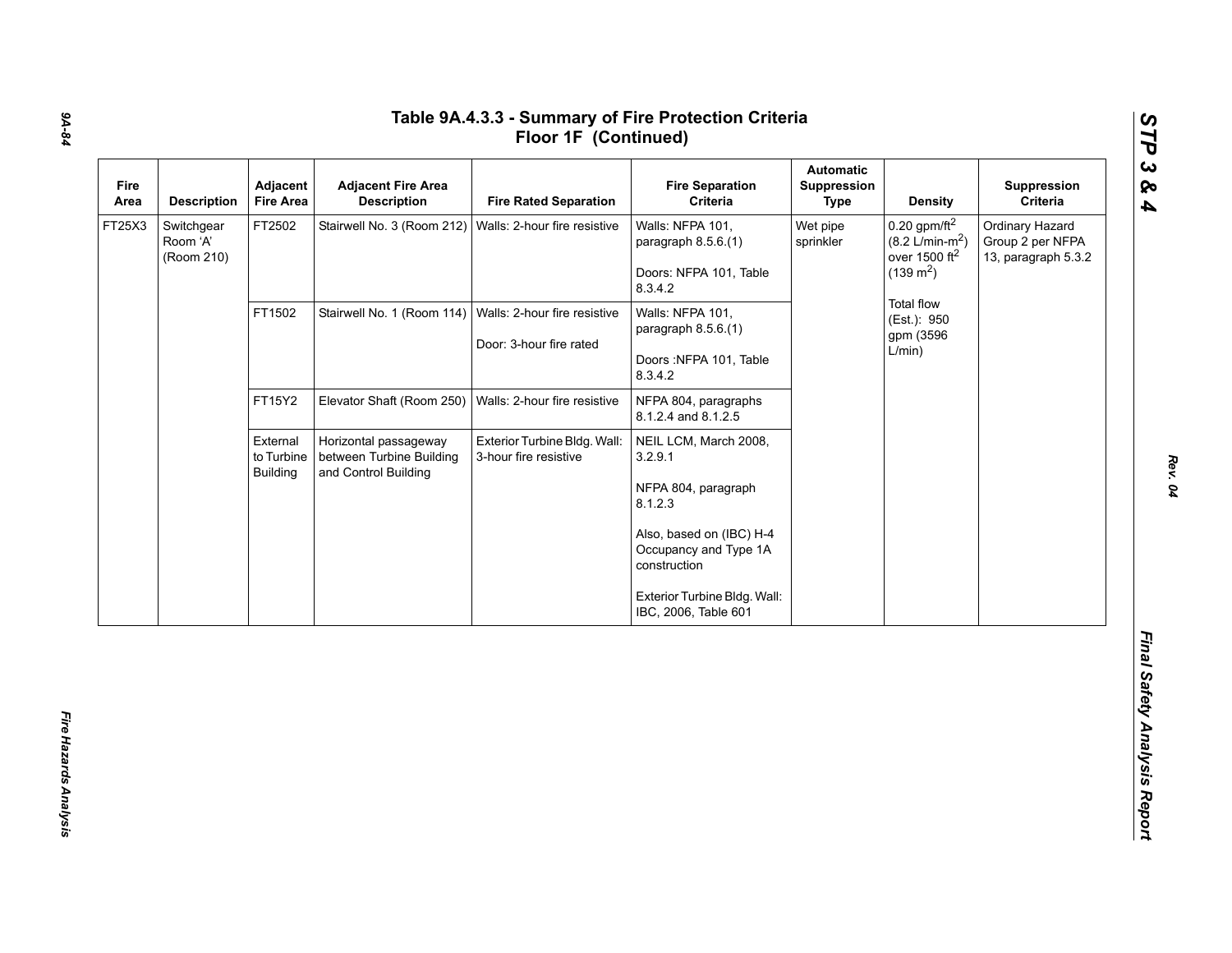# **9A.4.3.4 Floor 2F (El. 19.7m (59'-3 ½")) – See Figure 9A.4-20 and Table 9A.4.3.4 Summary of Fire Protection Criteria Floor 2F**

# **9A.4.3.4.1 Fire Area – FT1500 (General Area)**

(1) Fire Area Boundary Description

Floor 2F shares fire area FT1500 with all other floors in the Turbine Building.

A non fire-rated equipment access hatch is installed in the floor above the offgas charcoal adsorber room (room 112). Room 112 is part of fire area FT1500.

Additionally, a large non fire-rated equipment hatch exists in the floor on the northwest side of the building leading vertically down to the unloading bay on floor 1F below. Above, in the ceiling, a large grated opening and non-fire rated equipment hatch directly connect floors 2F and 3F.

Non-fire rated equipment access hatches exist in the floor of the condensate filter maintenance area (room 342) over the condensate filter vessel area (room 241) on floor 1F below.

The low pressure condensate pump area (room 140) extends vertically up from floor B1F, through floors MB1F, 1F and 2F, to and through an unprotected equipment hatch in the turbine operating deck floor (floor 3F, elevation 27.8m (85'-10  $\frac{1}{2}$ ")). The low pressure condensate pump area is part of fire area FT1500.

The steam jet air ejector area (room 311) and gland seal steam condenser area (room 314) extend vertically up from floor 1F, through floor 2F, to and through a non fire-rated equipment hatch in the operating deck floor (floor 3F, elevation 27.8m (85'-10  $\frac{1}{2}$ ")). Rooms 311 and 314 are part of fire area FT1500.

Fire area FT1500 is bounded by:

- The Turbine Building exterior walls
- The exterior walls separating stairwell no. 2 (room 122, fire area FT1503)
- The interior walls enclosing stairwell no. 3 (room 212, fire area FT2502)
- The interior walls enclosing stairwell no. 4 (room 249, fire area FT2504)
- The interior walls enclosing the elevator shaft (room 250, fire area FT15Y2)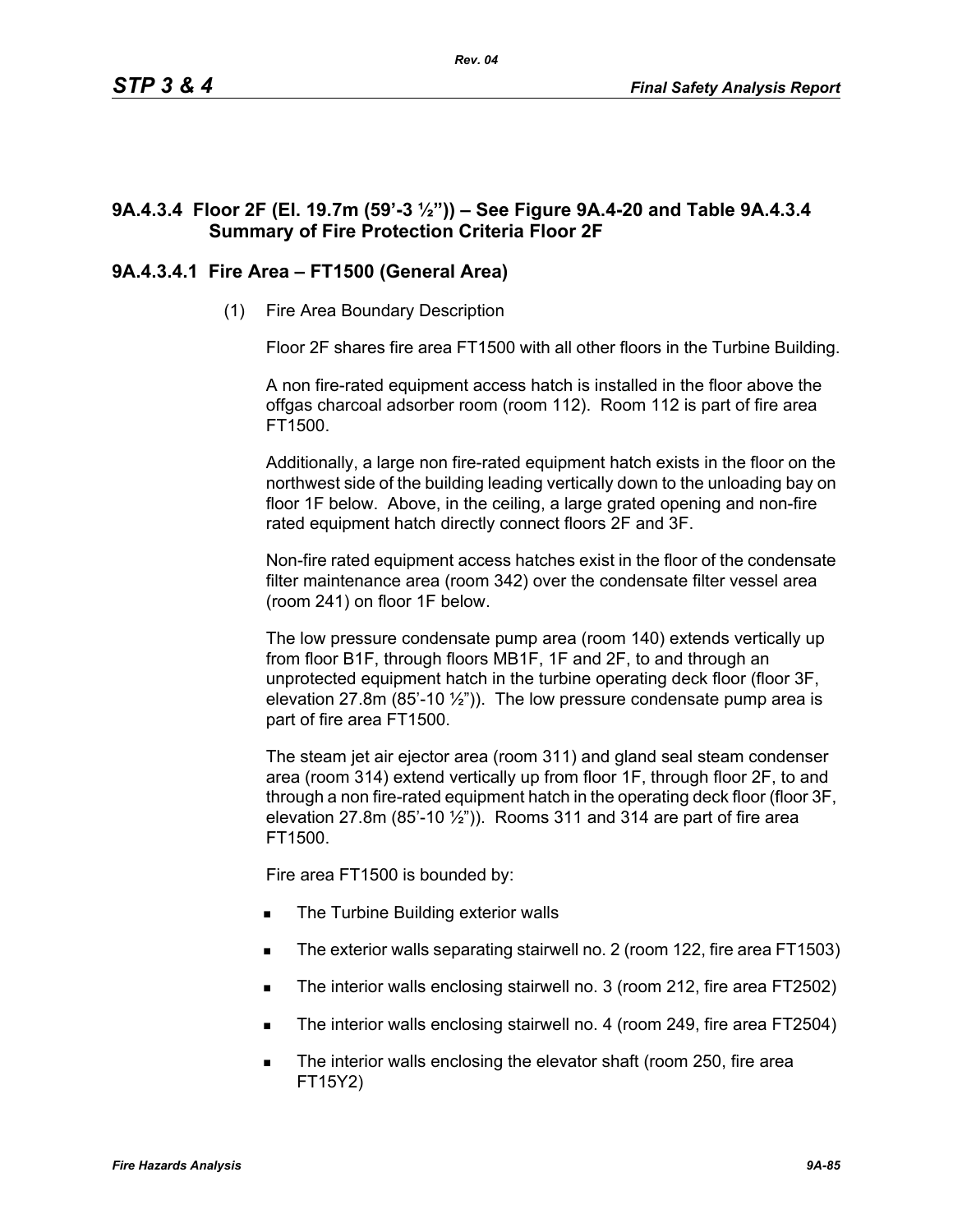- The interior walls enclosing the area housing the main turbine lube oil tank (room 330, fire area FT3501)
- The interior walls enclosing the area housing the safety related low pressure condensate pump switchgear (room 31X-2, fire area FT35X1)
- **The interior walls enclosing the area housing the generator oil seal unit** (room 3X2, fire area FT35X9)
- The interior wall between switchgear area 'B' (room 310, fire area FT35X8) and this fire area, along building column line T8.
- The interior wall between 125Vdc and 250Vdc battery rooms (rooms 3X4, 3X5, 3X6, 3X7 and 3X8, fire areas FT35X3, FT35X2, FT35X4, FT35X5, and FT35X6, respectively) and this fire area, along column line T8
- The interior and exterior walls enclosing the steam tunnel area (room 219, fire area FT2505)

| (2) | Equipment - See Table 9A.6-4 |                              |
|-----|------------------------------|------------------------------|
|     | <b>Safety Related</b>        | <b>Provides Core Cooling</b> |
|     | N٥                           | N٥                           |

- (3) Radioactive Material Present None that can be released as a result of fire.
- (4) Qualification of Fire Barriers –

The Turbine Building is classified as Type IA construction in accordance with the International Building Code (IBC), 2006. Type IA construction is noncombustible. The building structural frame, and all exterior and interior bearing walls, are required to be of 3 hour fire-resistive construction. The building floor is required to be of not less than 2 hour fire resistive construction, including supporting beams and joists. Also, the building roof is required to be of not less than 1 ½ hour fire resistive construction.

The enclosed stairwells that serve fire area FT1500 on floor 2F, stairwell nos. 2, 3, and 4 are of 2 hour fire-resistive concrete construction. These stairwells are separate fire areas and are discussed in subsections 9A.4.3.1.2, 9A.4.3.2.3 and 9A.4.3.1.3 (fire areas FT1503, FT2502 and FT2504).

The elevator shaft (room 250) is of 2 hour fire-resistive concrete construction, is a separate fire area (FT15Y2) and is described in subsection 9A.4.3.2.5.

The walls of the area housing the main turbine lube oil tank (room 330, fire area FT3501), generator hydrogen seal oil unit (room 3X2, fire area FT35X9) and safety related low pressure condensate pump switchgear (room 31X-2, fire area FT35X1) are separated from fire area FT1500 by 3 hour fire-resistive concrete construction with 3 hour fire rated doors. These rooms are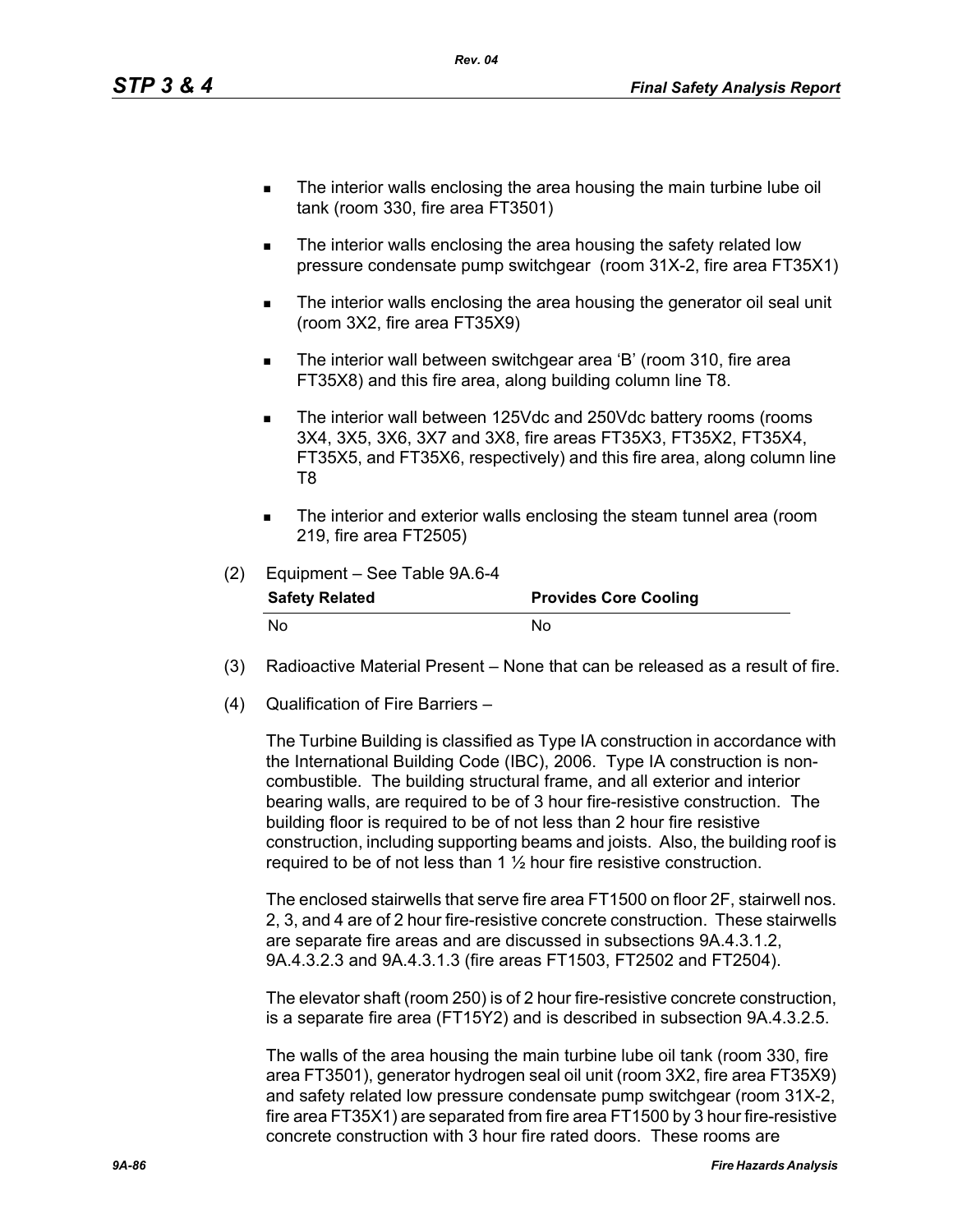described as separate fire areas in subsections 9A.4.3.4.2 through 9A.4.3.4.4, respectively.

Fire area FT1500 is separated from the area housing switchgear room 'B' (room 210, fire area FT35X8) by 2 hour fire-resistive concrete construction along column line T8. Fire area FT35X8 is described in subsection 9A.4.3.4.5.

The 125Vdc and 250Vdc battery rooms (rooms 3X4, 3X5, 3X6, 3X7 and 3X8, fire areas FT35X3, FT35X2, FT35X4, FT35X5, and FT35X6, respectively) are separated from fire area FT1500 by 2 hour fire-resistive concrete construction along column line T8. The fire-resistive construction of these battery rooms is described in subsection 9A.4.3.4.7.

The steam tunnel area (room 219, fire area FT2505) is separated from the turbine building by 3 hour fire-resistive concrete construction. The steam tunnel is described in subsection 9A.4.3.4.8.

### (5) Combustibles Present:

| <b>Fire Loading</b>                                  | <b>Total Heat of Combustion (MJ)</b> |
|------------------------------------------------------|--------------------------------------|
| (a) Cable in conduit and dispersed in<br>cable trays | Acceptable                           |
| (b) Limited quantities of lubricants in<br>pumps     | <b>Negligible</b>                    |

(6) Detection Provided – Class A supervised POC, and manual alarm pull stations.

Manual Pull Locations: TA.4-T7.5, TH.5-T7.9, TG.6-T2

(7) Suppression Available:

| <b>Type</b>                                                                                                                                           | <b>Location/Actuation</b>                                                                                                                                                                                              |
|-------------------------------------------------------------------------------------------------------------------------------------------------------|------------------------------------------------------------------------------------------------------------------------------------------------------------------------------------------------------------------------|
| Modified Class III standpipes                                                                                                                         | Stairwells No.2 <122>, No.3<br>$<$ 212>, and No.4 $<$ 249>                                                                                                                                                             |
| ABC portable (hand) extinguishers and<br>hose stations                                                                                                | TB.1-T2, TB.3-T3.1, TB-T4.6,<br>TC.9-T5.4, TA.9-T5.9,<br>TA.6-T7.8, TC.4-T7.8,<br>TE.2-T7.8, TG-T7.8, TH.5-T7.8,<br>TD.3-T6.1. TE.7-T5.9.<br>TD.4-T1.1, TF.1-T2, TG.4-T2.3,<br>TJ.1-T2.1, TJ.1-T4, TH.9-T6,<br>TG.1-T6 |
| Wet pipe sprinkler system<br>Design density 12.2 L/min-m <sup>2</sup> (0.3 gpm/ft <sup>2</sup> )<br>over 464.5 m <sup>2</sup> (5000 ft <sup>2</sup> ) | Throughout floor 2F                                                                                                                                                                                                    |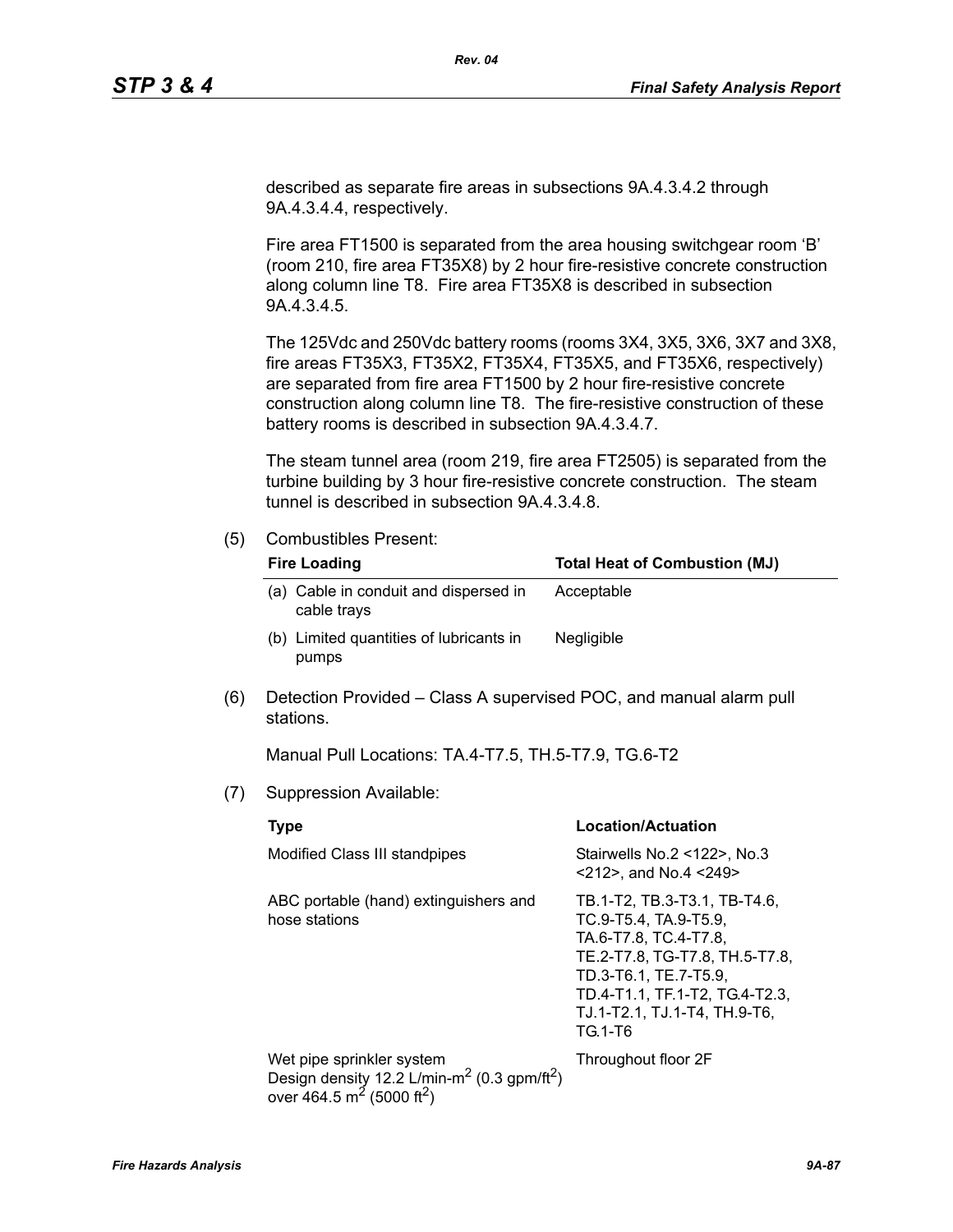- (8) Fire Protection Design Criteria Employed:
	- (a) Fire detection and suppression capability is provided and accessible;
	- (b) Fire stops are provided for penetrations through rated fire barriers.
- (9) Consequences of Fire Postulated fire assumes loss of function. Smoke from a fire would be removed by the normal HVAC.
- (10) Consequences of Fire Suppression Suppression extinguishes the fire. Refer to Section 3.4, "Water Level (Flood) Design," for drain system.
- (11) Design Criteria Used for Protection Against Inadvertent Operation, Careless Operation or Rupture of the Suppression System:
	- (a) Provision of raised supports for the equipment
	- (b) Refer to Section 3.4, "Water Level (Flood) Design," for drain system.
- (12) Fire Containment or Inhibiting Methods Employed:
	- (a) Fire stops are provided for penetrations through fire rated barriers.
	- (b) The means of fire detection, suppression and alarming are provided and accessible.
- (13) Remarks:
	- (a) The following safety-related equipment representing all four safety divisions is mounted on this floor:

C71-PoS001 A-D

C71-PoS004 A-D

B21-PS028 A-D

- (b) Section 9A.5, Special Cases, provides justification for locating equipment from multiple safety divisions on this floor of the turbine building.
- (c) The safety related low pressure condensate pump switchgear is located on this floor.
- (d) Electrical cable insulation in conduit does not represent a combustible fire load.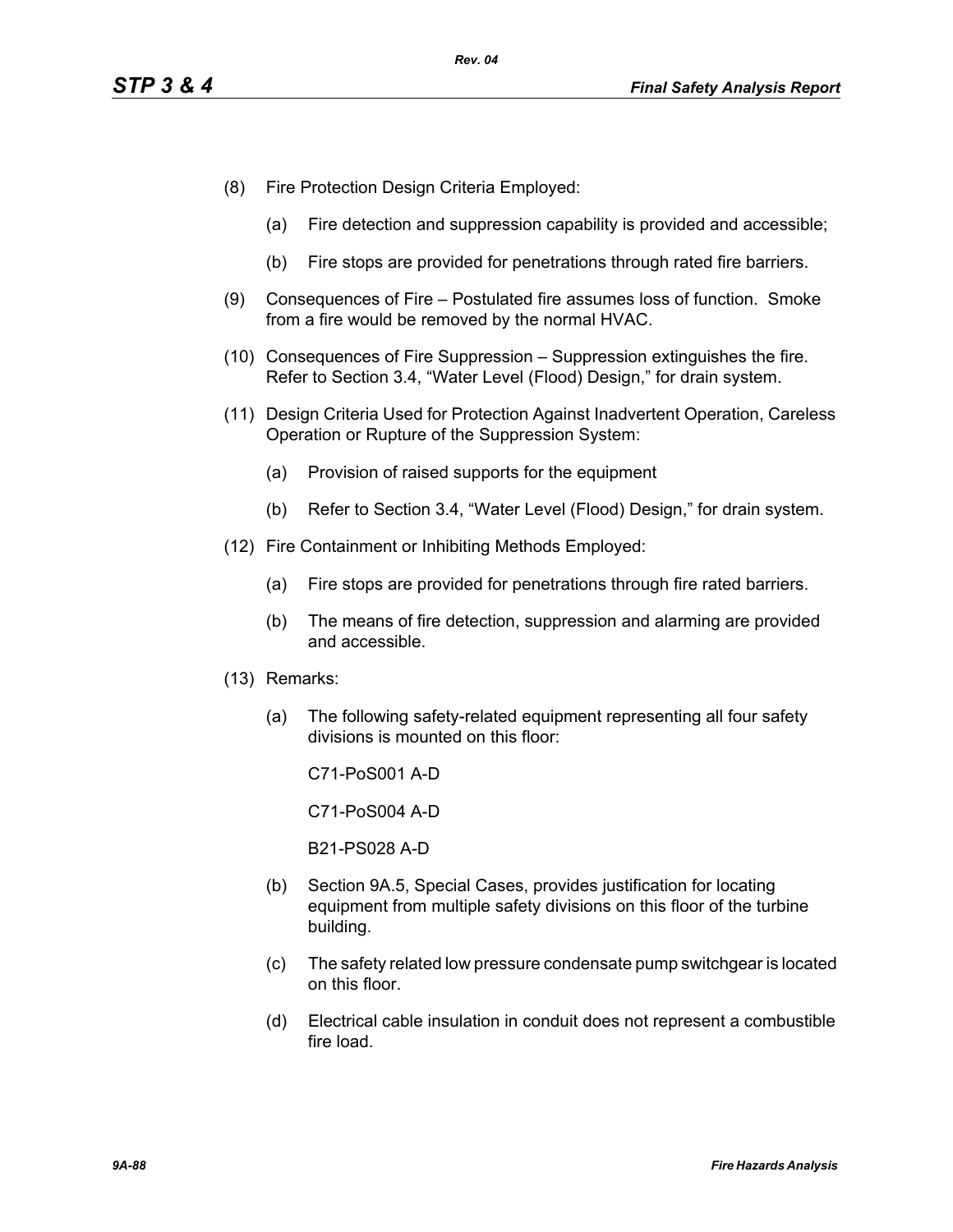## **9A.4.3.4.2 Fire Area – FT3501 (Main Turbine Lube Oil Tank – Room 330)**

(1) Fire Area Boundary Description

The interior walls, ceiling and floor of fire area FT3501, containing the main turbine lube oil tank consists of fire-resistive concrete construction.

- (2) Equipment See Table 9A.6-4 **Safety Related Provides Core Cooling** No No
- (3) Radioactive Material Present None.
- (4) Qualification of Fire Barriers The walls, ceiling and floor enclosing the lube oil purification unit (room 230) are of 3 hour fire-resistive-concrete construction with 3 hour fire rated doors.
- (5) Combustibles Present:

| <b>Fire Loading</b>                                              | <b>Total Heat of Combustion (MJ)</b> |
|------------------------------------------------------------------|--------------------------------------|
| Turbine lube oil tank,<br>Capacity 69,966 L (18,483 gal.) (Est.) | 2,925,858 MJ (2,773,178,180 Btu)     |

- (6) Detection Provided Class A supervised rate compensated thermal detectors. The detection system is a cross zoned system requiring two detectors, one in each zone to sense fire before initiating the suppression system. A manual alarm pull station is located at the door.
- (7) Suppression Available:

| Type                                                                                                        | <b>Location/Actuation</b> |
|-------------------------------------------------------------------------------------------------------------|---------------------------|
| Modified Class III standpipe                                                                                | Stairwells No.3 <212>     |
| ABC portable (hand) extinguishers and<br>hose stations                                                      | TG.8-T6.7, TJ.1-T7        |
| Deluge foam water spray system<br>Foam water density: 20.4 L/min-m <sup>2</sup> (0.5<br>$gpm/ft^2$ ) (Est.) | Room 330                  |

- (8) Fire Protection Design Criteria Employed:
	- (a) Room 330 is configured as a separate fire-resistive enclosure.
	- (b) Alternate access and egress routes are provided by separate enclosed stairways at this floor level.
	- (c) Fire detection and suppression capability is provided and accessible.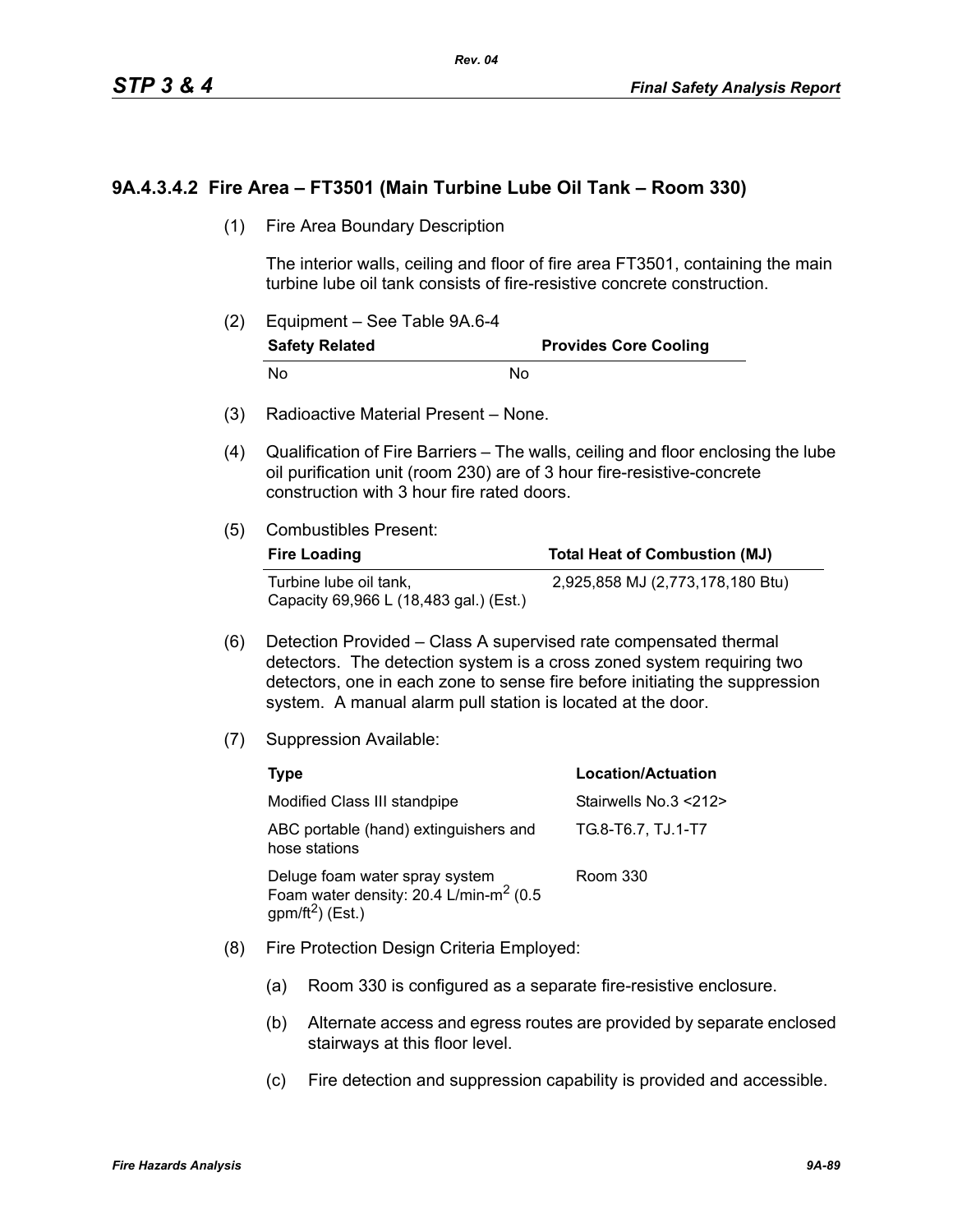- (9) Consequences of Fire The postulated fire assumes loss of function of the enclosed area and affected equipment. Smoke from a fire would be removed by the normal HVAC system.
- (10) Consequences of Fire Suppression Suppression extinguishes the fire. Refer to Section 3.4, "Water Level (Flood) Design," for drain system.

*Rev. 04*

- (11) Design Criteria Used for Protection Against Inadvertent Operation, Careless Operation or Rupture of the Suppression System:
	- (a) Location of the manual suppression system external to the room
	- (b) Provision of raised supports for equipment
	- (c) Refer to Section 3.4, "Water Level (Flood) Design," for drain system.
	- (d) Cross zoned detectors for initiation of deluge system
- (12) Fire Containment or Inhibiting Methods Employed:
	- (a) The function is provided in a fire-resistive enclosure.
	- (b) Fire stops are provided for penetrations through fire rated barriers.
	- (c) The means of fire detection, suppression and alarming are provided and accessible.
- (13) Remarks –The main turbine lube oil tank contains approximately 69,966 L (18,483 gallons), therefore the deluge foam water sprinkler system must be capable of suppressing any fire in this room. The total flow of the deluge foam spray system with a 1893 L/min (500 gpm) hose stream allowance is estimated to be 4,618 L/min (1,220 gpm).

# **9A.4.3.4.3 Fire Area –FT35X9 (Generator Hydrogen Seal Oil Unit – Room 3X2)**

(1) Fire Area Boundary Description

The interior walls, ceiling and floor of fire area FT35X9, containing the generator hydrogen seal oil unit consists of fire-resistive concrete construction.

- (2) Equipment See Table 9A.6-4 **Safety Related Provides Core Cooling** No No
- (3) Radioactive Material Present None.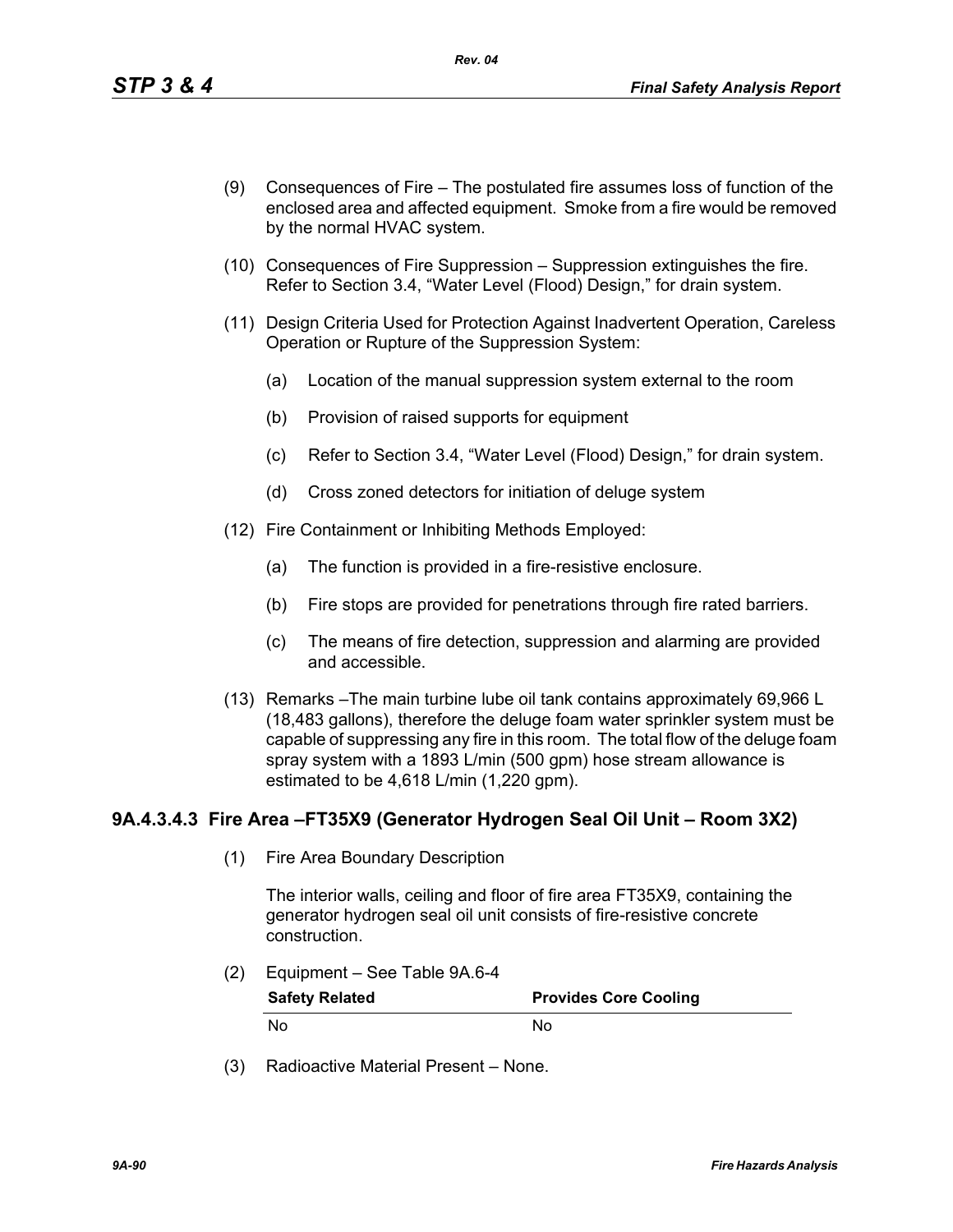- (4) Qualification of Fire Barriers The walls, ceiling and floor enclosing the generator hydrogen seal oil unit (room 3X2) are of 3 hour fire-resistiveconcrete construction with 3 hour fire rated doors.
- (5) Combustibles Present:

| <b>Fire Loading</b>                                                       | <b>Total Heat of Combustion (MJ)</b> |
|---------------------------------------------------------------------------|--------------------------------------|
| Generator hydrogen seal oil tank,<br>Capacity 5,148 L (1,360 gal.) (Est.) | 215,288 MJ (204,053,643 Btu)         |

- (6) Detection Provided Class A supervised rate compensated thermal detectors. The detection system is a cross zoned system requiring two detectors, one in each zone to sense fire before initiating the suppression system. A manual alarm pull station is located at the door.
- (7) Suppression Available:

| Type                                                                                                                 | <b>Location/Actuation</b> |
|----------------------------------------------------------------------------------------------------------------------|---------------------------|
| Modified Class III standpipe                                                                                         | Stairwells No.4 <249>     |
| ABC portable (hand) extinguishers and<br>hose stations                                                               | TB.3-T3.1, TB.1-T2        |
| Deluge foam water spray system<br>Foam water density: 20.4 L/min-m <sup>2</sup> (0.5<br>gpm/ft <sup>2</sup> ) (Est.) | Room 3X2                  |

- (8) Fire Protection Design Criteria Employed:
	- (a) Room 3X2 is configured as a separate fire-resistive enclosure.
	- (b) Alternate access and egress routes are provided by separate enclosed stairways at this floor level.
	- (c) Fire detection and suppression capability is provided and accessible.
- (9) Consequences of Fire The postulated fire assumes loss of function of the enclosed area and affected equipment. Smoke from a fire would be removed by the normal HVAC system.
- (10) Consequences of Fire Suppression Suppression extinguishes the fire. Refer to Section 3.4, "Water Level (Flood) Design," for drain system.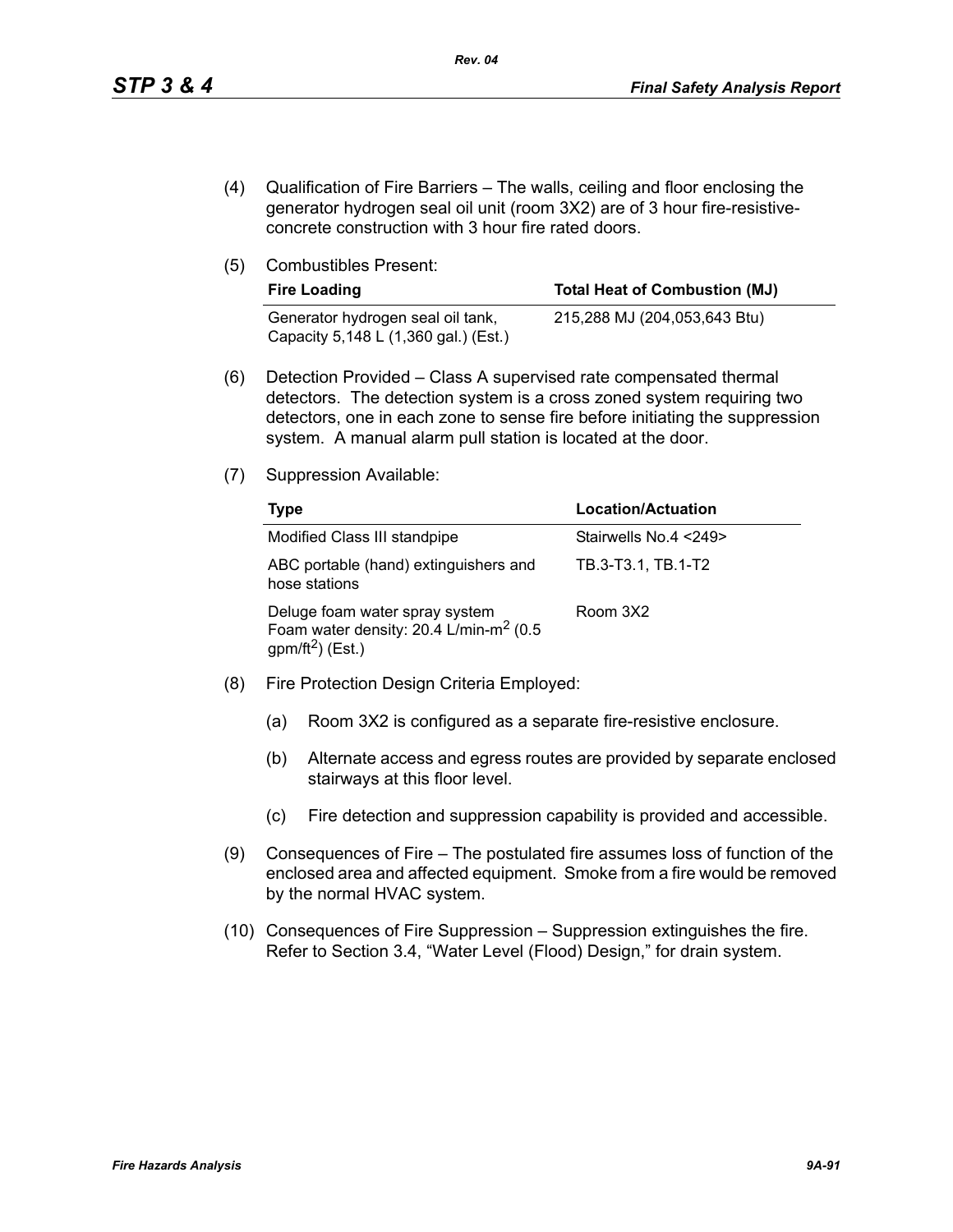- (11) Design Criteria Used for Protection Against Inadvertent Operation, Careless Operation or Rupture of the Suppression System:
	- (a) Location of the manual suppression system external to the room
	- (b) Provision of raised supports for equipment
	- (c) Refer to Section 3.4, "Water Level (Flood) Design," for drain system.
	- (d) Cross zoned detectors for initiation of deluge system
- (12) Fire Containment or Inhibiting Methods Employed:
	- (a) The function is provided in a fire-resistive enclosure.
	- (b) Fire stops are provided for penetrations through fire rated barriers.
	- (c) The means of fire detection, suppression and alarming are provided and accessible.
- (13) Remarks The generator hydrogen seal oil unit contains approximately 5,148 L (1,360 gallons), therefore the deluge foam water spray system must be capable of suppressing any fire in this room. The total flow of the deluge foam spray system with a 1893 L/min (500 gpm) hose stream allowance is estimated to be 3,426 L/min (905 gpm).

# **9A.4.3.4.4 Fire Area –FT35X1 (Safety Related Low Pressure Condensate Pump Switchgear (Room 31X-2)**

Fire area FT1500 is separated from the area housing switchgear room 'B' (room 210, fire area FT35X8) by 2 hour fire-resistive concrete construction along column line T8. Fire area FT35X8 is described in subsection 9A.4.3.4.5.

(1) Fire Area Boundary Description

The safety-related low pressure condensate pump switchgear room (room 31X-2, fire area FT35X1) is separated from fire area FT1500 by a concrete fire-resistive wall, floor and ceiling construction.

## (2) Equipment – See Remarks

| <b>Safety Related</b> | <b>Provides Core Cooling</b> |
|-----------------------|------------------------------|
| Yes.                  | Nο                           |

- (3) Radioactive Material Present None.
- (4) Qualification of Fire Barriers The safety-related low pressure condensate switchgear room is enclosed in 3 hour fire-resistant concrete construction including 3 hour fire rated doors.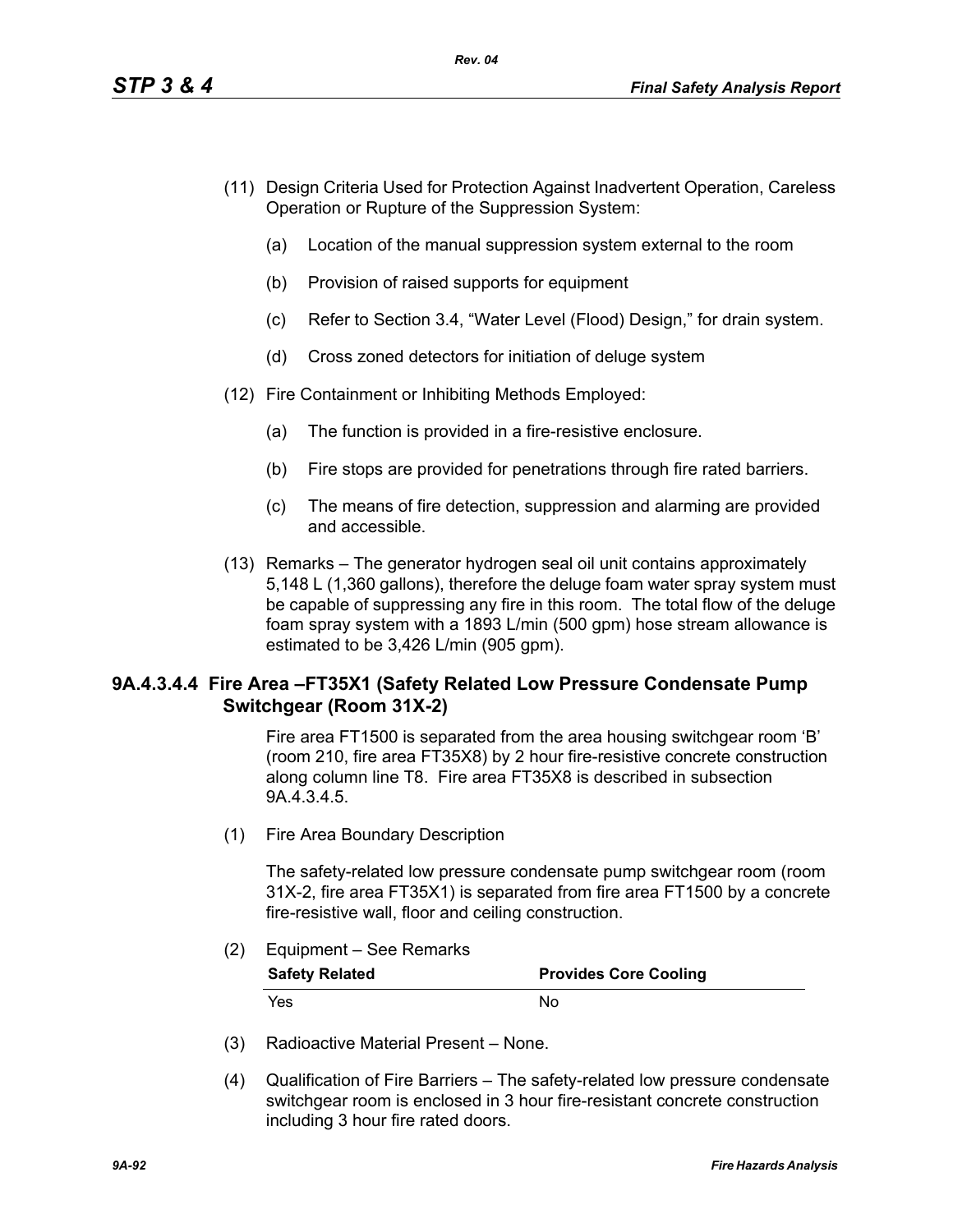(5) Combustibles Present:

| <b>Fire Loading</b> | <b>Total Heat of Combustion (MJ)</b>                                                   |  |
|---------------------|----------------------------------------------------------------------------------------|--|
| Cable in conduit    | Acceptable                                                                             |  |
| Cable trays         | 1454 MJ/m <sup>2</sup> (0.1425 Btu/ft <sup>2</sup> ) ECLL<br>(maximum average) applies |  |

- (6) Detection Provided Class A supervised POC at each building floor elevation and manual pull station external to the enclosed stairway at each floor elevation.
- (7) Suppression Available:

| Type                                                                                                                      | Location/Actuation                          |
|---------------------------------------------------------------------------------------------------------------------------|---------------------------------------------|
| Modified Class III standpipes                                                                                             | Stairwells No. 1 < 114 >, No. 3<br>$<$ 212> |
| ABC portable (hand) extinguishers and<br>hose station                                                                     | TE 9-T6.6                                   |
| Wet Pipe Sprinkler<br>Design density: 8.2 L/min-m <sup>2</sup> (0.20 gpm/ft <sup>2</sup> )<br>over $1500$ ft <sup>2</sup> | Room 3X-2                                   |

- (8) Fire Protection Design Criteria Employed:
	- (a) Fire detection and suppression capability is provided and accessible.
	- (b) Fire stops are provided for penetrations through fire rated barriers.
- (9) Consequences of Fire The postulated fire assumes loss of function. Smoke from a fire would be removed by the normal HVAC system.
- (10) Consequences of Fire Suppression Suppression extinguishes the fire. Refer to Section 3.4, "Water Level (Flood) Design," for drain system.
- (11) Design Criteria Used for Protection Against Inadvertent Operation, Careless Operation or Rupture of the Suppression System:
	- (a) Provision of raised supports for equipment.
	- (b) Refer to Section 3.4, "Water Level (Flood) Design," for drain system.
- (12) Fire Containment or Inhibiting Methods Employed:
	- (a) Fire stops are provided for penetrations through fire rated barriers.
	- (b) The means of fire detection, suppression and alarming are provided and accessible.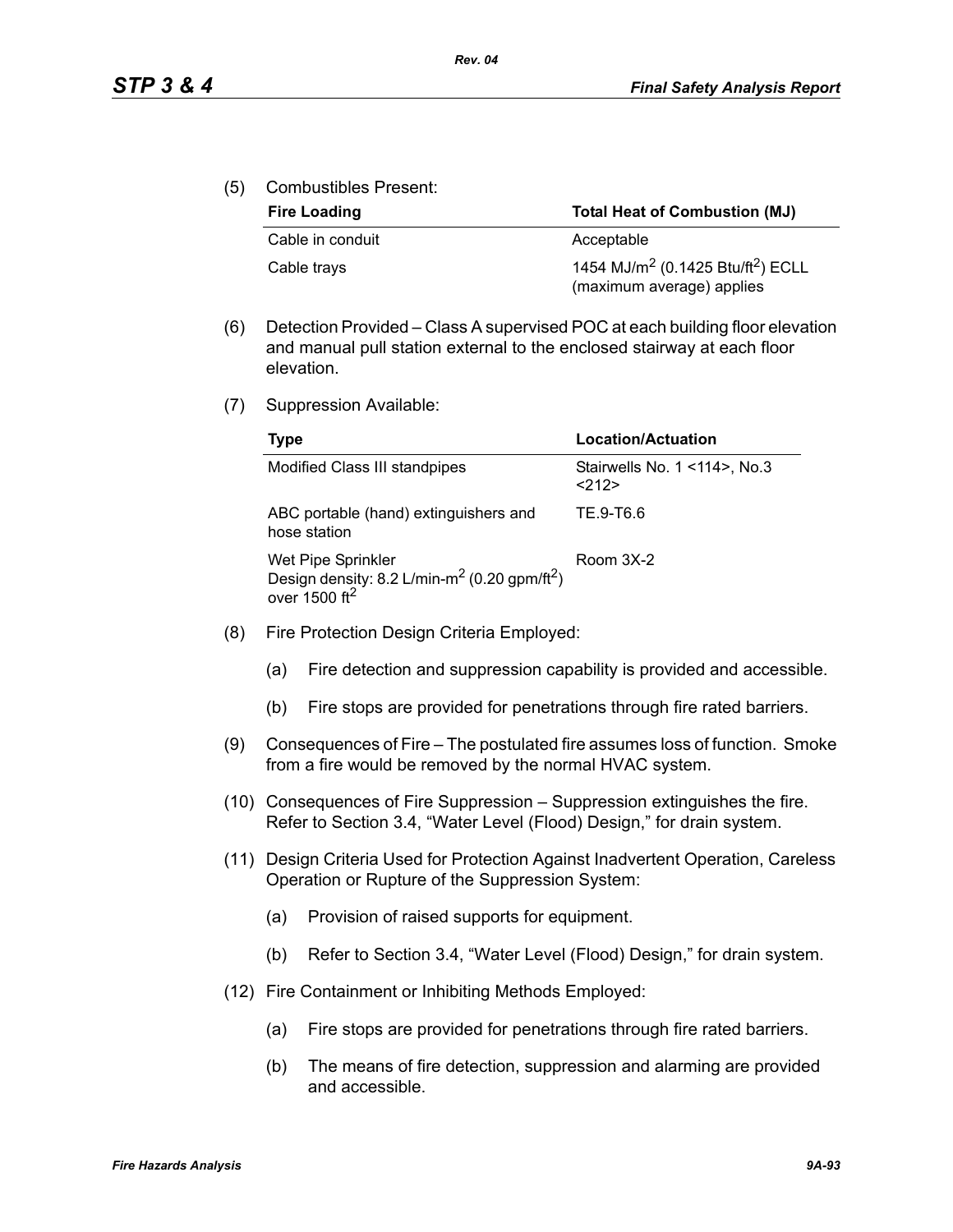- (13) Remarks:
	- (a) Electrical cable insulation in conduit does not represent a combustible fire load.
	- (b) The low pressure condensate pumps are required to automatically trip when a feedwater line break inside the drywell is detected. This is a safety related trip function but is not included in any post-fire safe shutdown success path (i.e., it is not required to safely shutdown to reactor to a hot or cold shutdown condition, or to maintain the reactor in a safe shutdown condition).

This trip function is accomplished by the Safety System Logic and Control (SSLC) which controls the application of divisional 125Vdc control power routed through the Turbine Building to two independent trip coils, respectively, within each safety related breaker.

All four safety related low pressure condensate pump breakers are located in the same fire area (room 3X2, fire area FT35X1). These safety related breakers are protected from a fire inside of the Turbine Building. The 125Vdc divisional control power enters this area from the common fire area (FT1500) to provide for the required trip function.

The SSLC circuits and 125Vdc control power are separated by electrical isolation devices. Therefore, a fire in the Turbine Building, including a fire inside the low pressure condensate pump switchgear room will not affect the SSLC system.

(c) The total flow of the wet pipe sprinkler system with a 1893 L/min (500 gpm) hose stream allowance is estimated to be 2,983 L/min (788 gpm).

# **9A.4.3.4.5 Fire Area –FT35X8 (Switchgear Room 'B' - Room 310)**

(1) Fire Area Boundary Description

Switchgear room 'B' is bounded by a concrete fire-resistive wall, floor and ceiling construction.

Adjacent fire areas include:

- The combustion turbine generator area (room 317, fire area FT3500)
- An electrical equipment area (room 3X9, fire area FT35X7)
- The controlled access areas on floor 2F in the Turbine Building (fire area FT1500)
- Enclosed stairwell no. 1 (room 114, fire area FT1502)
- Enclosed stairwell no. 3 (room no. 212, fire area FT2502)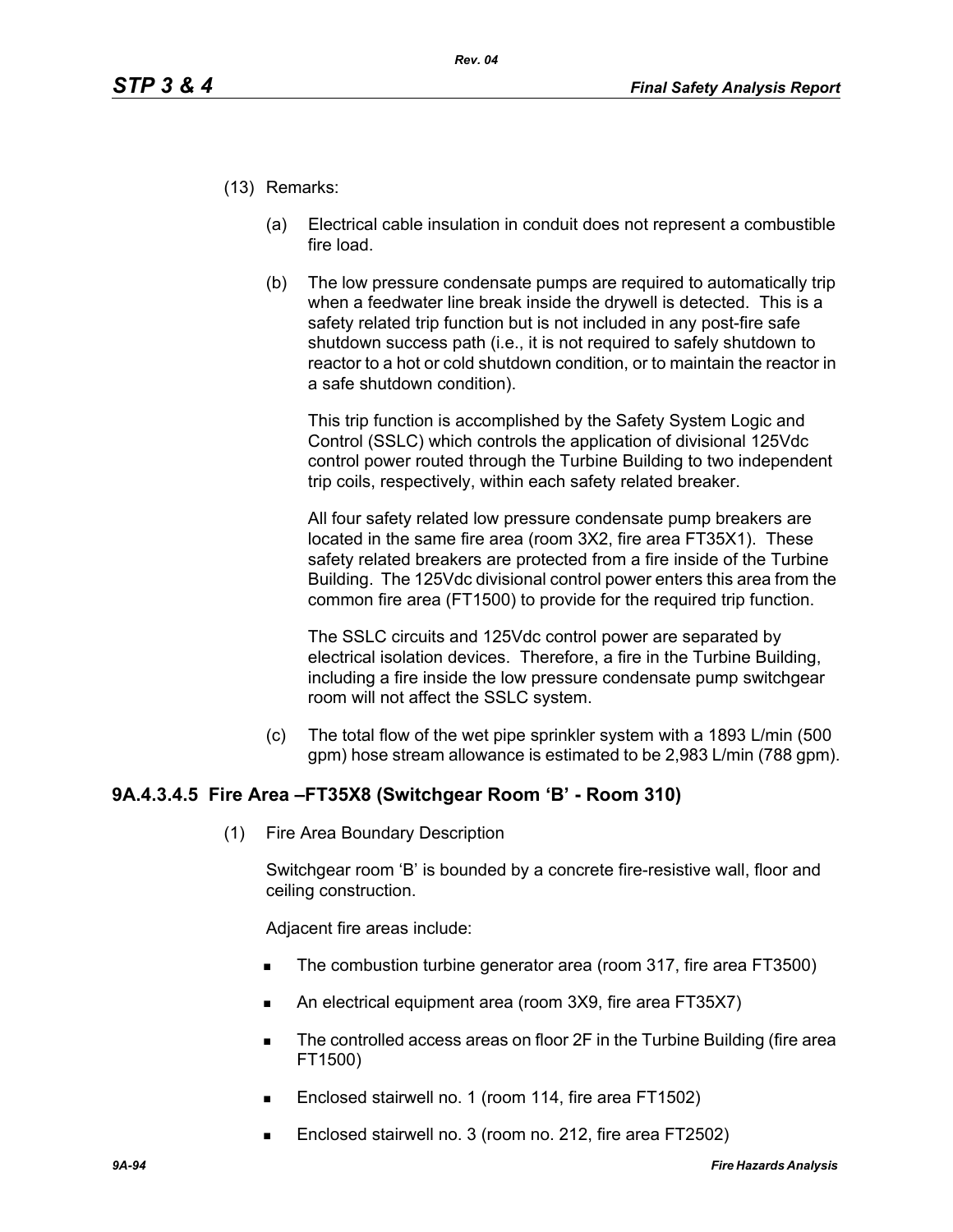- Enclosed stairwell no. 8 (room no. 1Y5, fire area FT15Y1)
- The elevator shaft (room no. 250, fire area FT15Y2)
- 125Vdc and 250Vdc battery rooms (room nos. 3X4, 3X5, 3X6, 3X7, and 3X8, and respective fire areas FT35X3, FT35X2, FT35X4, FT35X5, and FT35X6)

The switchgear room 'B' floor is fire-resistive and separate this area from switchgear room 'A' (room 210, fire area FT25X3), house boiler area (room 247, fire area FT2503) and the combustion turbine generator switchgear area (room 2X5, fire area FT2X1) on floor 1F below.

The ceiling is of fire-resistive construction, separating switchgear room 'B' from roof areas, the reactor building exhaust fan area (room 412, fire area FT1500), the turbine building equipment exhaust fan area (room 4X3), and lube oil exhaust fan area on floor 3F above.

A non fire-rated equipment hatch is installed in the floor of room 310 providing equipment access to switchgear area 'A' below.

| (2) | Equipment - See Table 9A.6-4 |                              |
|-----|------------------------------|------------------------------|
|     | <b>Safety Related</b>        | <b>Provides Core Cooling</b> |
|     | N٥                           | Nο                           |

- (3) Radioactive Material Present None.
- (4) Qualification of Fire Barriers Switchgear room 'B' (room 210 ) is separated from the combustion turbine generator area (room 317) by 3 hour fireresistive concrete construction. This fire resistive separation is described in subsection 9A.4.3.3.2.

Room 310 is separated from stairwell no. 1 (room 114, fire area FT1502), stairwell no. 3 (room 212, fire area FT2502), stairwell no. 8 (room 1Y5, fire area FT15Y1), and the elevator shaft (room 250, fire area FT15Y2), by 2 hour fire-resistive concrete construction. These fire-resistive separations are described in subsections 9A.4.3.2.2, 9A.4.3.2.3, 9A.4.3.2.4, and 9A.4.3.2.5, respectively.

Separation from the electrical equipment room (room 3X9, fire area FT35X7), 125Vdc, and 250Vdc battery rooms is a minimum of 1 hour fire-resistive construction with a minimum of a  $\frac{3}{4}$  hour fire rated door (doors are 3-hour fire rated for consistency throughout the Turbine Building). Room 3X9 (fire area FT35X7) is described in subsection 9A.4.3.4.8. The 125Vdc and 250Vdc battery rooms (room nos. 3X4, 3X5, 3X6, 3X7, and 3X8, and respective fire areas FT35X3, FT35X2, FT35X4, FT35X5, and FT35X6) are described in subsection 9A.4.3.4.7.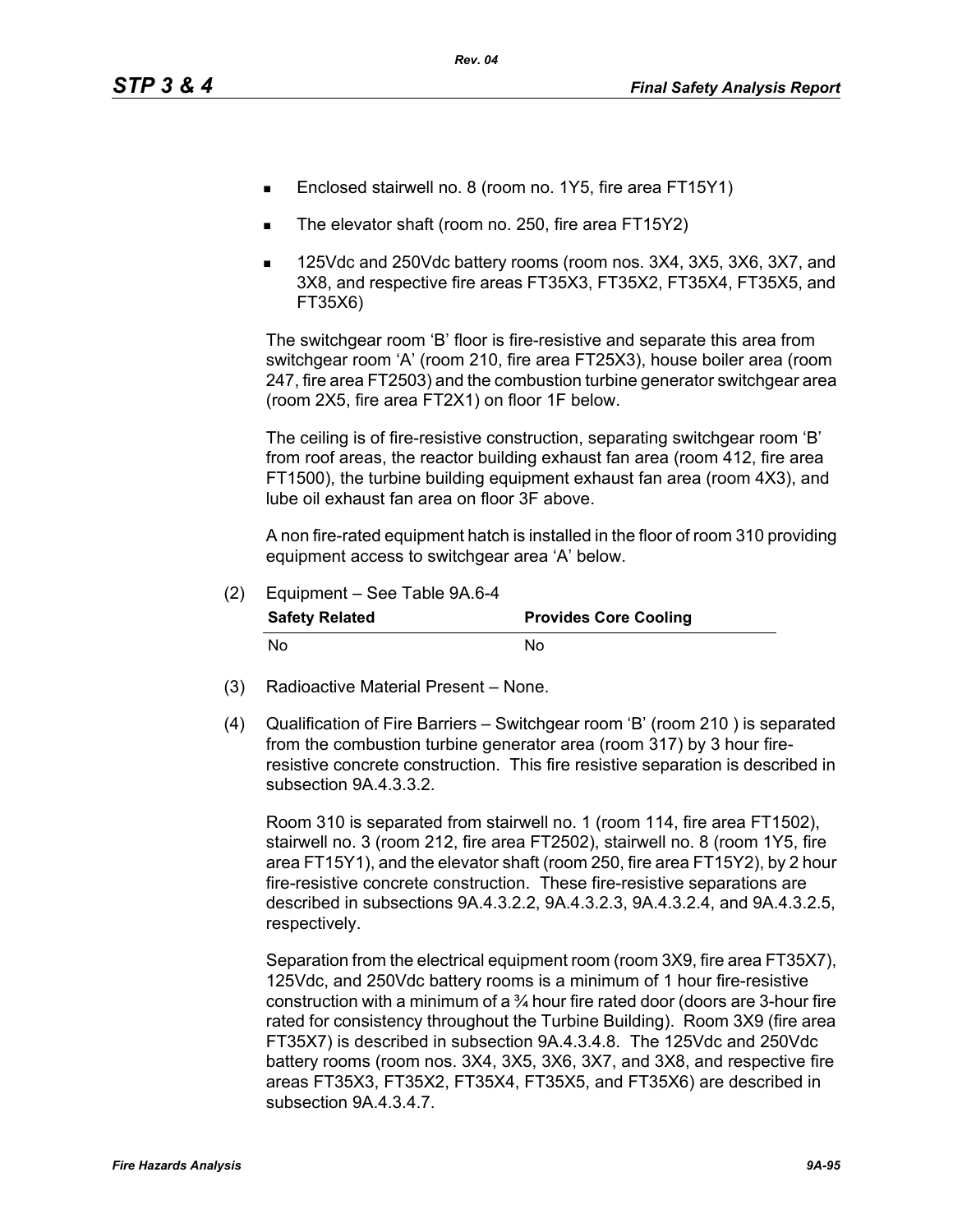The interior separation between switchgear room 'B' (room 310) and fire area FT1500 at column line T8 is of 2 hour fire-resistive concrete construction.

The ceiling above switchgear room 'B' is a minimum of 1-1/2 hour fire resistive construction when this ceiling is the underside of the roof deck, or a minimum 1 hour fire-resistive construction beneath the reactor building exhaust fan area (room 412), turbine building equipment exhaust fan area (room 4X3), and lube oil exhaust fan area (room 413) on floor 3F (elevation 27.8m) above. Rooms 412, 4X3 and 413 are part of fire area FT1500 on floor 3F.

The switchgear room 'B' floor is of 3 hour fire-resistive construction where located above the house boiler area (room 247, fire area FT2503) and combustion turbine generator area (room 2X8, fire area FT3500). The floor is a minimum 1 hour fire-resistive concrete construction where located over switchgear room 'A' (room 210, fire area FT25X3) and the combustion turbine generator switchgear area (room 2X5, fire area FT25X1).

(5) Combustibles Present:

| <b>Fire Loading</b> | <b>Total Heat of Combustion (MJ)</b>                                                   |
|---------------------|----------------------------------------------------------------------------------------|
| Cable in conduit    | Acceptable                                                                             |
| Cable trays         | 1454 MJ/m <sup>2</sup> (0.1425 Btu/ft <sup>2</sup> ) ECLL<br>(maximum average) applies |

(6) Detection Provided – Class A supervised POC at each building floor elevation and manual pull station external to the enclosed stairway at each floor elevation.

Manual Pull Locations: TJ.5-T10, TA.2-T8.2

(7) Suppression Available:

|     | Type                                                                                                                      | <b>Location/Actuation</b>                                            |
|-----|---------------------------------------------------------------------------------------------------------------------------|----------------------------------------------------------------------|
|     | Modified Class III standpipes                                                                                             | Stairwells No. 1 < 14 >, and<br>No.8 < 1Y5                           |
|     | ABC portable (hand) extinguishers and<br>hose stations                                                                    | TA.3-T8.2, TC.1-T8.9,<br>TD.2-T8.1, TE.4-T8.9,<br>TG.1-T8.8, TH.9-T9 |
|     | Wet Pipe Sprinkler<br>Design density: 8.2 L/min-m <sup>2</sup> (0.20 gpm/ft <sup>2</sup> )<br>over $1500$ ft <sup>2</sup> | Room 310                                                             |
| (8) | Fire Protection Design Criteria Employed:                                                                                 |                                                                      |

- (a) Fire detection and suppression capability is provided and accessible.
- (b) Fire stops are provided for penetrations through fire rated barriers.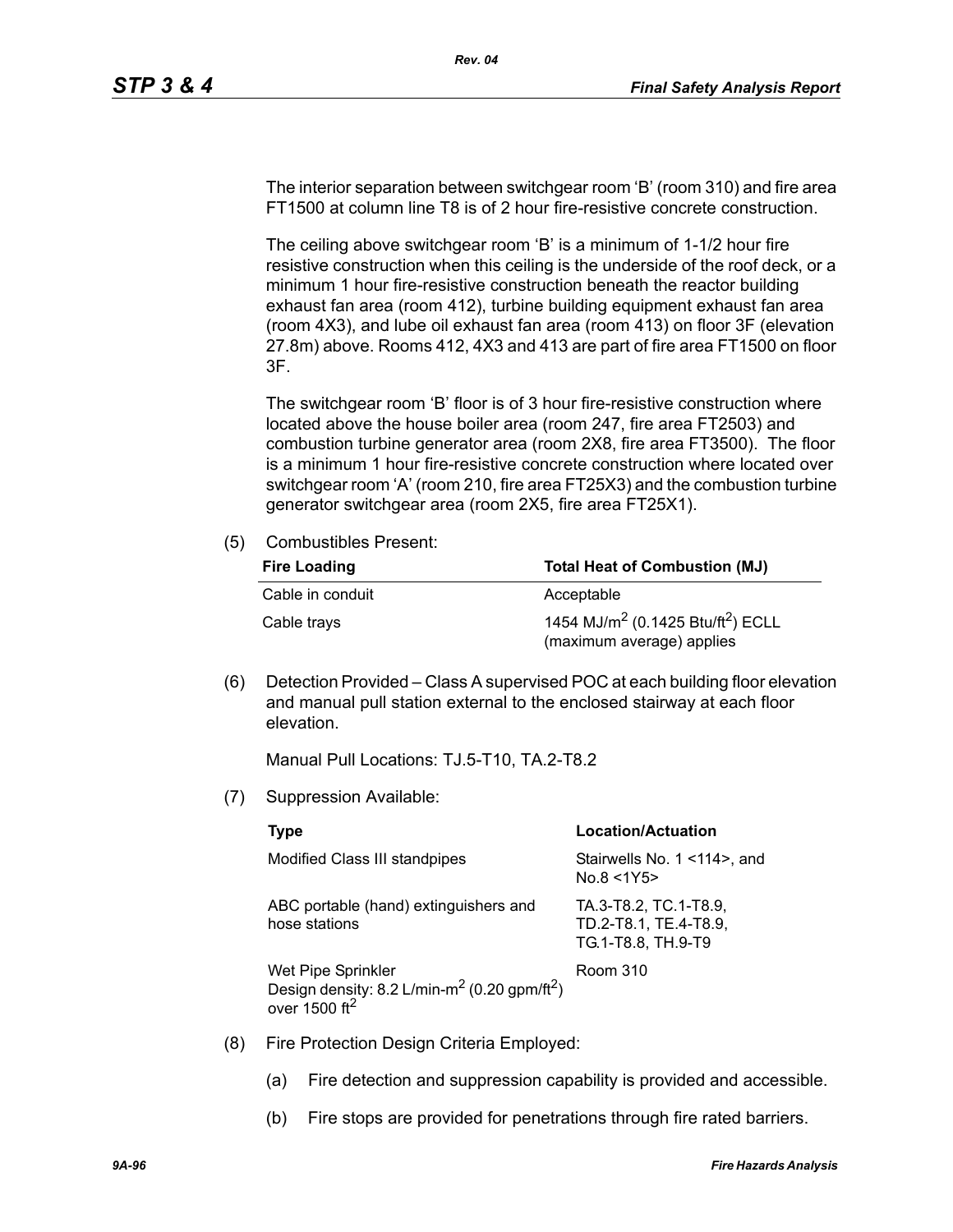- (9) Consequences of Fire The postulated fire assumes loss of function. Smoke from a fire would be removed by the normal HVAC system.
- (10) Consequences of Fire Suppression Suppression extinguishes the fire. Refer to Section 3.4, "Water Level (Flood) Design," for drain system.
- (11) Design Criteria Used for Protection Against Inadvertent Operation, Careless Operation or Rupture of the Suppression System:
	- (a) Provision of raised supports for equipment.
	- (b) Refer to Section 3.4, "Water Level (Flood) Design," for drain system.
- (12) Fire Containment or Inhibiting Methods Employed:
	- (a) Fire stops are provided for penetrations through fire rated barriers.
	- (b) The means of fire detection, suppression and alarming are provided and accessible.
- (13) Remarks:
	- (a) Electrical cable insulation in conduit does not represent a combustible fire load.
	- (b) The total flow of the wet pipe sprinkler system with a 1893 L/min (500 gpm) hose stream allowance is estimated to be 3,596 L/min (950 gpm).

### **9A.4.3.4.6 Fire Area –FT35X7 (Electrical Equipment Area - Room 3X9)**

(1) Fire Area Boundary Description

The electrical equipment area (room 3X9, fire area FT35X7) is enclosed on one side by turbine building exterior walls and on 3 sides by fire-resistant separation walls separating this area from switchgear room 'B' (room 310, fire area FT35X8).

The electrical equipment area floor separates this room from the combustion turbine generator room (room 317, fire are FT3500) and switchgear room 'A' (room 210, fire area FT25X3) on floor 1F below.

The fire resistive properties of the electrical equipment area ceiling are consistent with the requirements of the IBC for Type IA fire-resistive structures where the ceiling is made up of the roof deck above.

(2) Equipment – See Table 9A.6-4

**Safety Related Provides Core Cooling** No No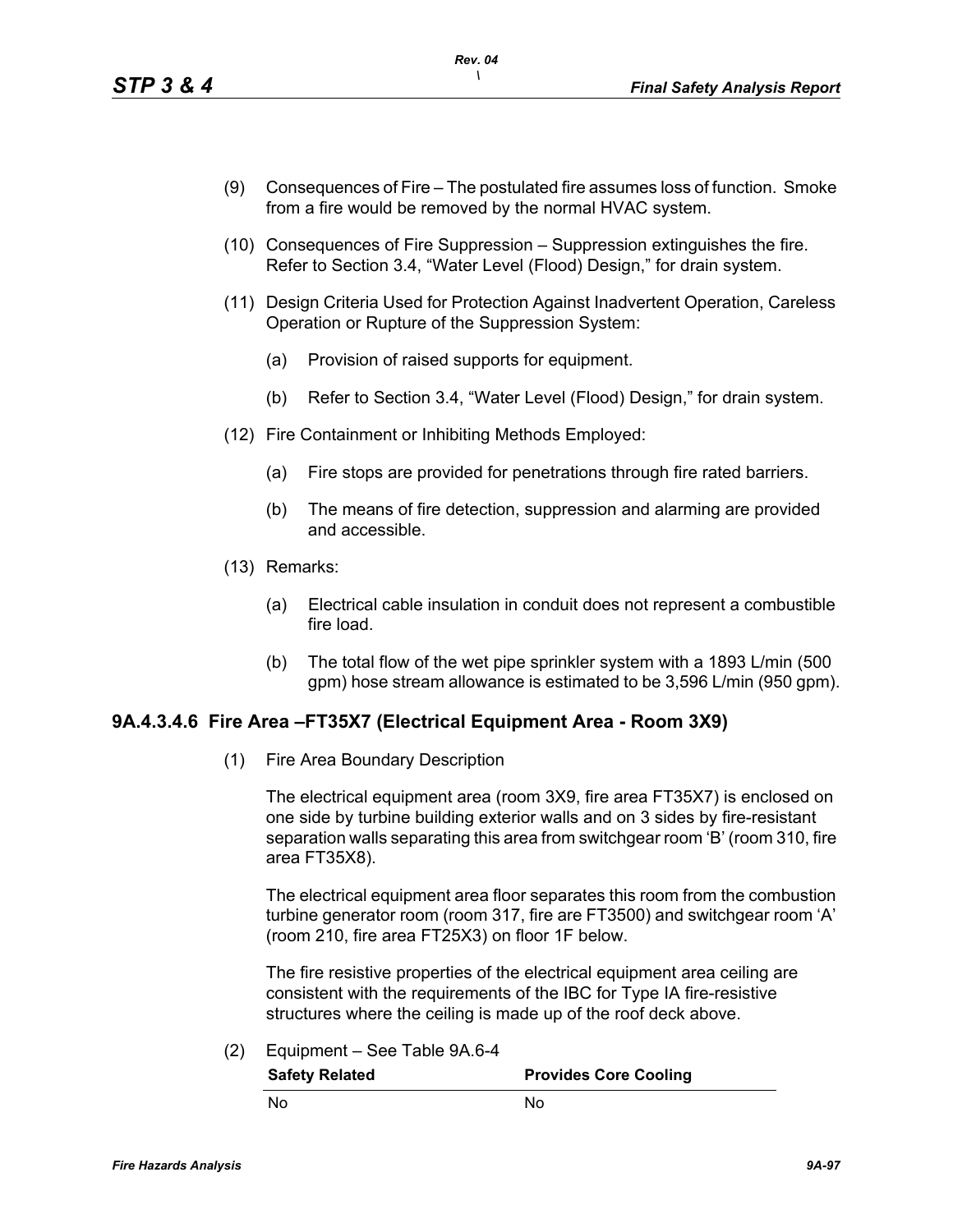- (3) Radioactive Material Present None.
- (4) Qualification of Fire Barriers The Turbine Building is classified as Type IA construction in accordance with the International Building Code (IBC), 2006. Type IA construction is non-combustible. The building structural frame, and all exterior and interior bearing walls, are required to be of 3 hour fire-resistive construction. The building floor is required to be of not less than 2 hour fire resistive construction, including supporting beams and joists. Also, the building roof is required to be of not less than  $1\frac{1}{2}$  hour fire resistive construction.

The interior walls and floor that separate the electrical equipment room from adjacent switchgear room 'B'(room 310, fire area FT35X8) and switchgear room 'A' (room 210, fire area FT25X3) on floor 1F below are a minimum 1 hour fire-resistive construction.

(5) Combustibles Present:

| <b>Fire Loading</b> | <b>Total Heat of Combustion (MJ)</b>                                                   |  |  |
|---------------------|----------------------------------------------------------------------------------------|--|--|
| Cable in conduit.   | Acceptable                                                                             |  |  |
| Cable trays         | 1454 MJ/m <sup>2</sup> (0.1425 Btu/ft <sup>2</sup> ) ECLL<br>(maximum average) applies |  |  |

(6) Detection Provided – Class A supervised POC at each building floor elevation and manual pull station external to the enclosed stairway at each floor elevation.

Manual Pull Locations: TJ.5-T10, TA.2-T8.2

(7) Suppression Available:

| Type                                                                                                                      | Location/Actuation                        |  |  |
|---------------------------------------------------------------------------------------------------------------------------|-------------------------------------------|--|--|
| Modified Class III standpipes                                                                                             | Stairwells No. 1 <114>, and<br>No.8 < 1Y5 |  |  |
| ABC portable (hand) extinguishers and<br>hose stations                                                                    | TE.4-T8.9, TG.1-T8.8, TH.9-T9             |  |  |
| Wet Pipe Sprinkler<br>Design density: 8.2 L/min-m <sup>2</sup> (0.20 gpm/ft <sup>2</sup> )<br>over $1500$ ft <sup>2</sup> | Room 3X9                                  |  |  |

- (8) Fire Protection Design Criteria Employed:
	- (a) Fire detection and suppression capability is provided and accessible.
	- (b) Fire stops are provided for penetrations through fire rated barriers.
- (9) Consequences of Fire The postulated fire assumes loss of function. Smoke from a fire would be removed by the normal HVAC system.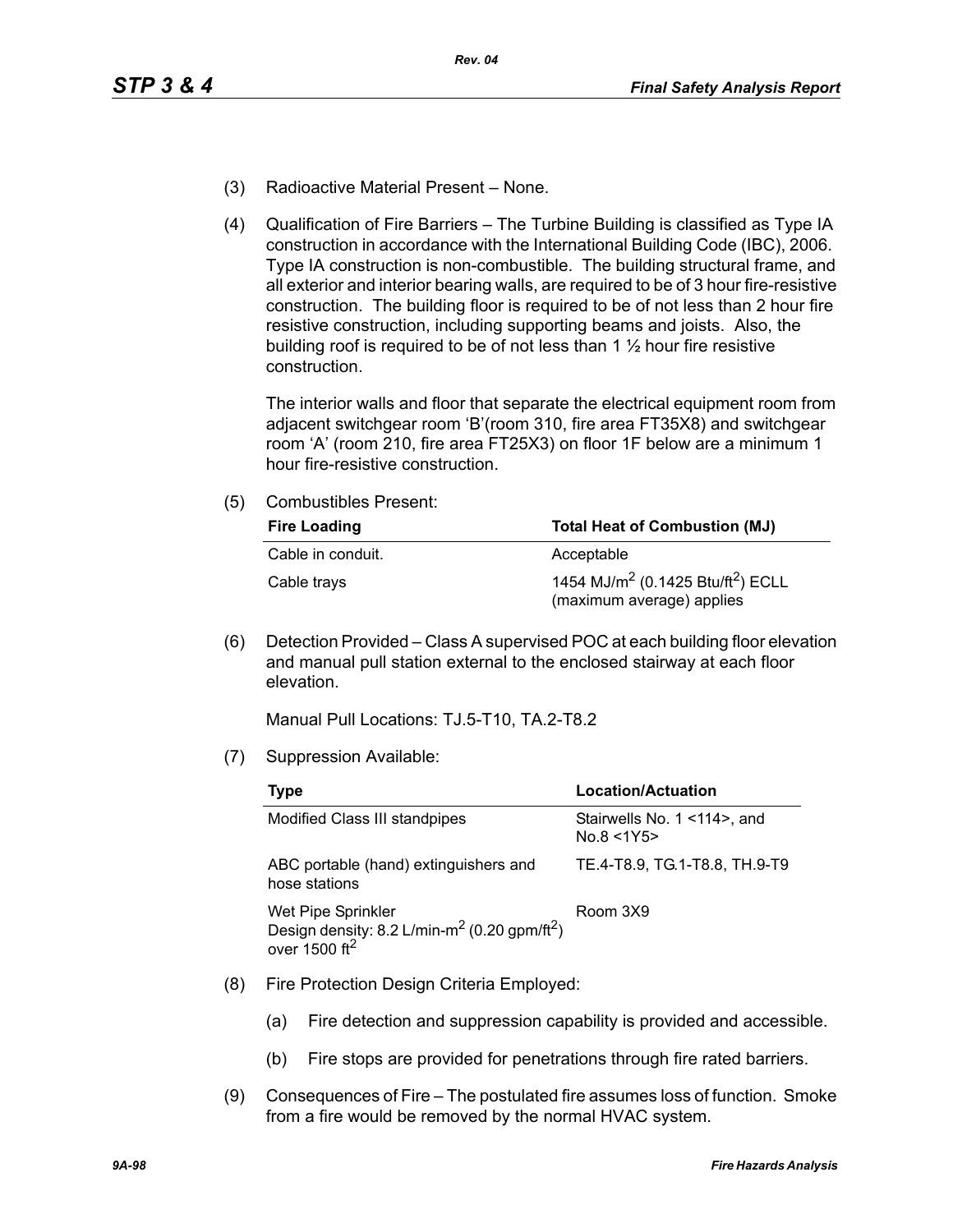- (10) Consequences of Fire Suppression Suppression extinguishes the fire. Refer to Section 3.4, "Water Level (Flood) Design," for drain system.
- (11) Design Criteria Used for Protection Against Inadvertent Operation, Careless Operation or Rupture of the Suppression System:
	- (a) Provision of raised supports for equipment.
	- (b) Refer to Section 3.4, "Water Level (Flood) Design," for drain system.
- (12) Fire Containment or Inhibiting Methods Employed:
	- (a) Fire stops are provided for penetrations through fire rated barriers.
	- (b) The means of fire detection, suppression and alarming are provided and accessible.
- (13) Remarks:
	- (a) Electrical cable insulation in conduit does not represent a combustible fire load.
	- (b) The total flow of the wet pipe sprinkler system with a 1893 L/min (500 gpm) hose stream allowance is estimated to be 3,596 L/min (950 gpm).

## **9A.4.3.4.7 Fire Areas – FT35X3, FT35X2, FT35X4, FT35X5, and FT35X6 (125Vdc and 250Vdc Battery Rooms – Room Nos. 3X4, 3X5, 3X6, 3X7, and 3X8)**

(1) Fire Area Boundary Description

The walls, floor and ceiling of battery rooms (room nos. 3X4, 3X5, 3X6, 3X7, and 3X8, fire areas FT35X3, FT35X2, FT35X4, FT35X5, and FT35X6) provide a fire-resistive separation between these rooms and adjacent switchgear room 'B' (room 310, fire area FT35X8) and switchgear room 'A' (room 210, fire area FT25X3) on floor 1F below.

A fire-resistive separation is also required between the 125Vdc and 250Vdc battery rooms and the controlled turbine building areas. This fire separation is located along column line T8.

(2) Equipment – See Table 9A.6-4

| <b>Safety Related</b> | <b>Provides Core Cooling</b> |
|-----------------------|------------------------------|
| No                    | Nο                           |

- (3) Radioactive Material Present None.
- (4) Qualification of Fire Barriers –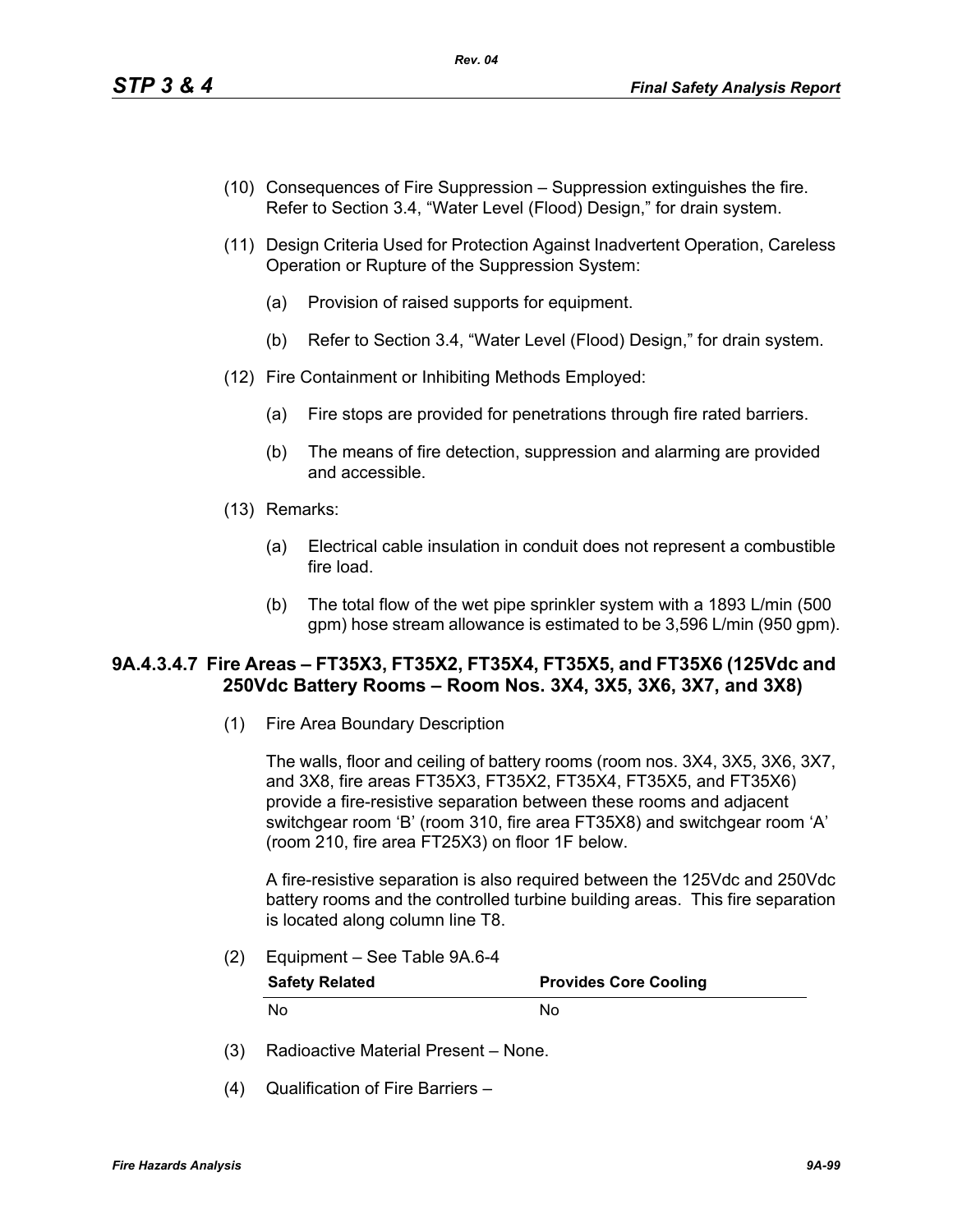The interior walls, floor and ceiling of the 125Vdc and 250Vdc battery rooms (room nos. 3X4, 3X5, 3X6, 3X7, and 3X8, fire areas FT35X3, FT35X2, FT35X4, FT35X5, and FT35X6) are of minimum 1 hour fire-resistive construction.

The wall along column line T8 that separates these battery rooms from controlled turbine building areas is of 2 hour fire-resistive construction.

(5) Combustibles Present:

| <b>Fire Loading</b>                                                     | <b>Total Heat of Combustion (MJ)</b>                                                   |  |  |
|-------------------------------------------------------------------------|----------------------------------------------------------------------------------------|--|--|
| Cable in conduit                                                        | Acceptable                                                                             |  |  |
| Cable trays.                                                            | 1454 MJ/m <sup>2</sup> (0.1425 Btu/ft <sup>2</sup> ) ECLL<br>(maximum average) applies |  |  |
| HVAC will maintain hydrogen gas<br>concentration less than 1% by volume | Acceptable                                                                             |  |  |

(6) Detection Provided – Class A supervised POC at each building floor elevation and manual pull station external to the enclosed stairway at each floor elevation.

Manual Pull Locations: TJ.5-T10, TA.2-T8.2

(7) Suppression Available:

| Type                                                                                                                      | Location/Actuation                        |  |  |
|---------------------------------------------------------------------------------------------------------------------------|-------------------------------------------|--|--|
| Modified Class III standpipes                                                                                             | Stairwells No. 1 <114>, and<br>No.8 < 1Y5 |  |  |
| ABC portable (hand) extinguishers and<br>hose stations                                                                    | TE.4-T8.9, TG.1-T8.8, TH.9-T9             |  |  |
| Wet Pipe Sprinkler<br>Design density: 8.2 L/min-m <sup>2</sup> (0.20 gpm/ft <sup>2</sup> )<br>over $1500$ ft <sup>2</sup> | Rooms 3X4, 3X5, 3X6, 3X7,<br>and 3X8      |  |  |

- (8) Fire Protection Design Criteria Employed:
	- (a) Fire detection and suppression capability is provided and accessible.
	- (b) Fire stops are provided for penetrations through fire rated barriers.
- (9) Consequences of Fire The postulated fire assumes loss of function. Smoke from a fire would be removed by the normal HVAC system.
- (10) Consequences of Fire Suppression Suppression extinguishes the fire. Refer to Section 3.4, "Water Level (Flood) Design," for drain system.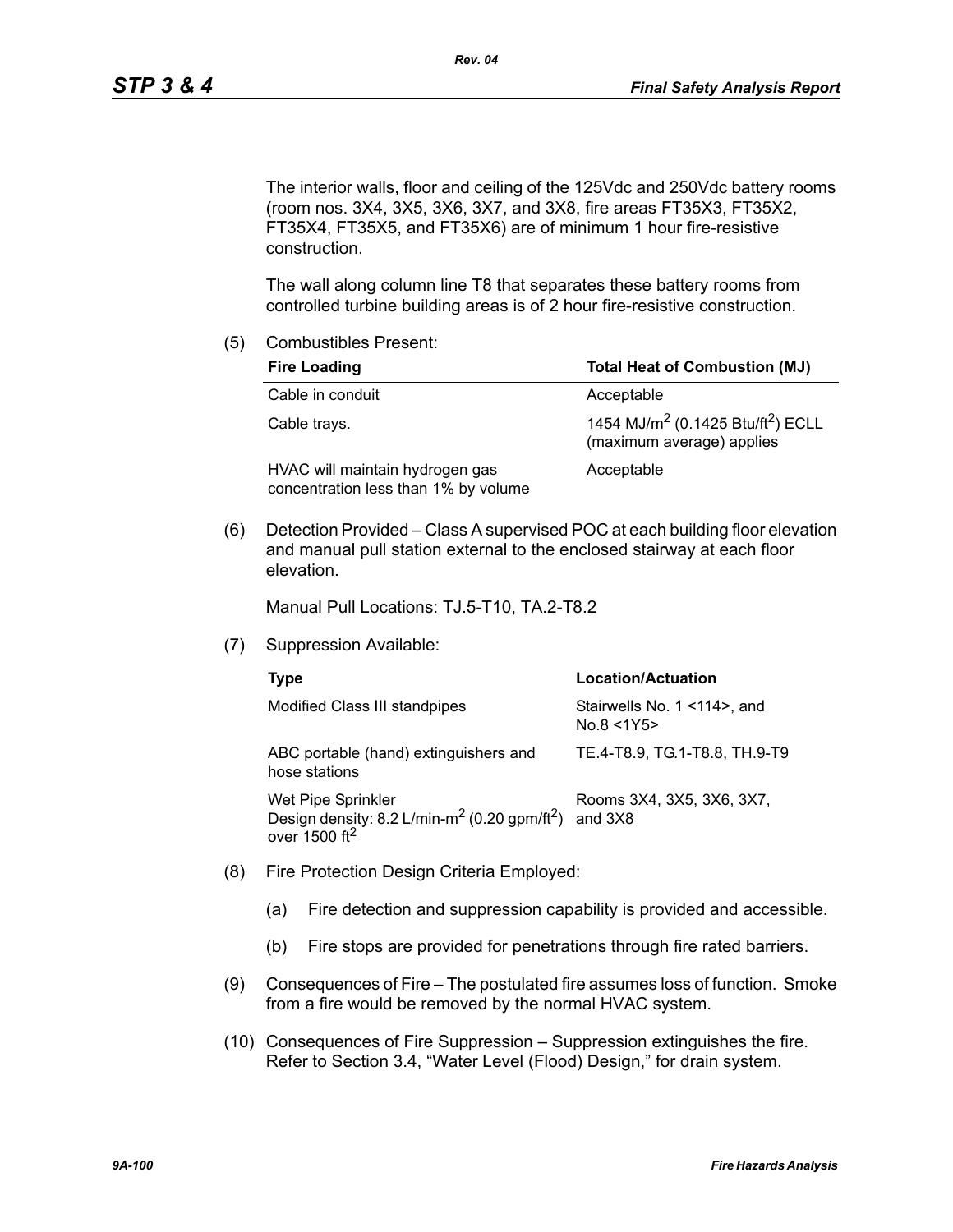- (11) Design Criteria Used for Protection Against Inadvertent Operation, Careless Operation or Rupture of the Suppression System:
	- (a) Provision of raised supports for batteries..
	- (b) Refer to Section 3.4, "Water Level (Flood) Design," for drain system.
- (12) Fire Containment or Inhibiting Methods Employed:
	- (a) Functions provided by batteries are located in separate fire-resistive enclosures
	- (b) Fire stops are provided for penetrations through fire rated barriers.
	- (c) The means of fire detection, suppression and alarming are provided and accessible.
- (13) Remarks:
	- (a) Electrical cable insulation in conduit does not represent a combustible fire load.
	- (b) The total flow of the wet pipe sprinkler system with a 1893 L/min (500 gpm) hose stream allowance is estimated to be 3,596 L/min (950 gpm).

## **9A.4.3.4.8 Fire Area –FT2505 (Steam Tunnel - Room 219)**

(1) Fire Area Boundary Description

The steam tunnel (room 219, fire area FT2505) is separated from all other areas by fire-resistive construction. The steam tunnel extends vertically upward along the exterior turbine building wall to an elevation directly beneath the turbine building roof structure.

(2) Equipment – See Table 9A.6-4

| <b>Safety Related</b> | <b>Provides Core Cooling</b> |  |  |
|-----------------------|------------------------------|--|--|
| Yes                   | Nο                           |  |  |

- (3) Radioactive Material Present None that can be release as a result of a fire.
- (4) Qualification of Fire Barriers The steam tunnel walls, floor and ceiling are all of 3 hour fire-resistive concrete construction.
- (5) Combustibles Present:

| <b>Fire Loading</b>               | <b>Total Heat of Combustion (MJ)</b> |  |  |
|-----------------------------------|--------------------------------------|--|--|
| Cable in conduit and dispersed in | Acceptable                           |  |  |
| cable trays                       |                                      |  |  |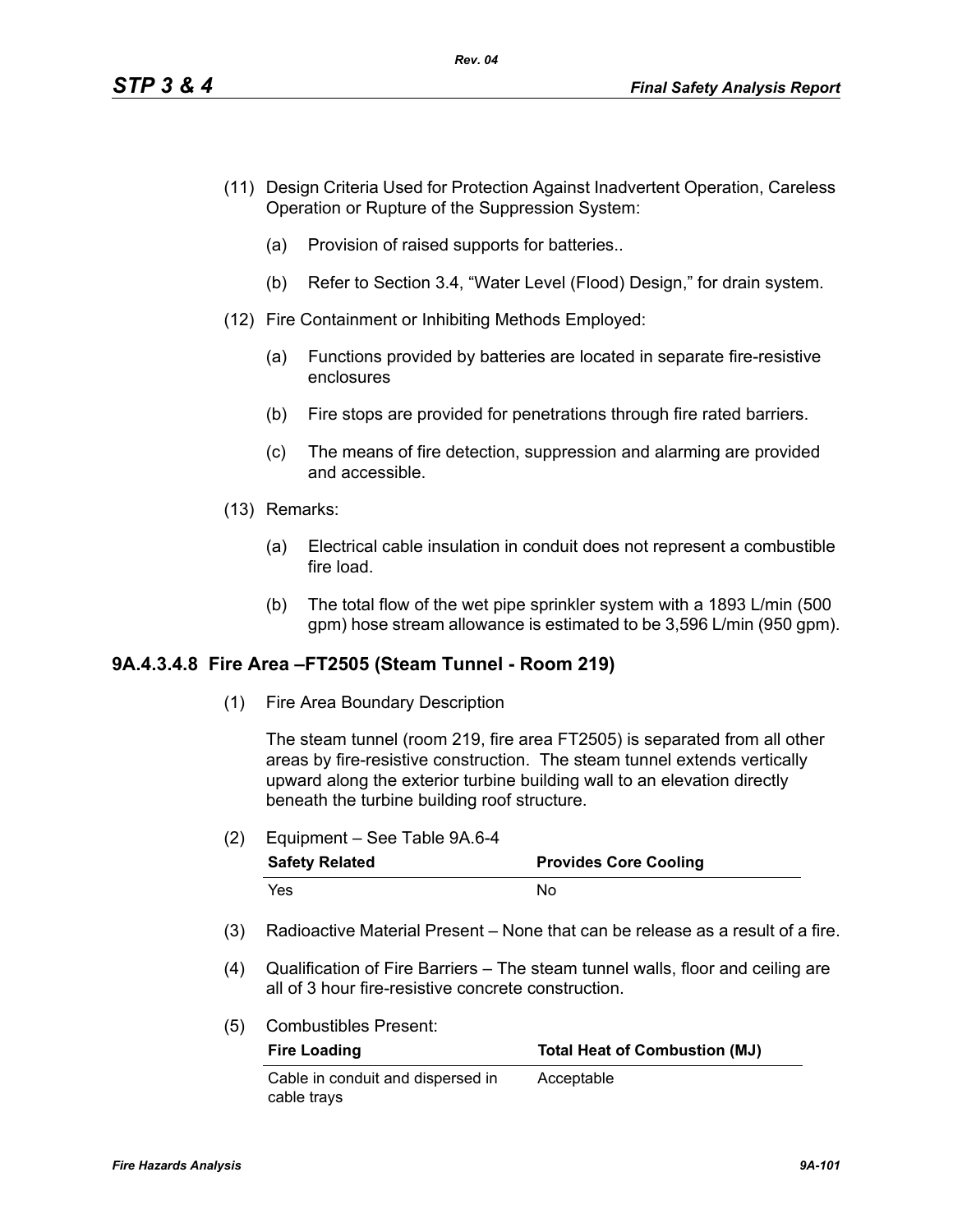- (6) Detection Provided Class A supervised rate compensated thermal detectors.
- (7) Suppression Available:

| Type                                                   | Location/Actuation                                                                                         |  |  |
|--------------------------------------------------------|------------------------------------------------------------------------------------------------------------|--|--|
| Modified Class III standpipe                           | Stairwells No.3 <212> (outside<br>of FT2505)                                                               |  |  |
| ABC portable (hand) extinguishers and<br>hose stations | TH.5-T7.8, TJ.1-T4, TH.9-T6<br>(floor 2F, outside of FT2505)                                               |  |  |
|                                                        | TG.9-T6.8, TH.3-T8, TJ.1-T6,<br>TG.6-T5.1, TJ.9-T4, TG.6-T2.9,<br>TJ.1-T2 (floor 3F, outside of<br>FT2505) |  |  |

- (8) Fire Protection Design Criteria Employed:
	- (a) Fire detection and suppression capability is provided and accessible.
	- (b) Fire stops are provided for penetrations through fire rated barriers.
- (9) Consequences of Fire The postulated fire assumes loss of function. Smoke from a fire would be removed by the normal HVAC system.
- (10) Consequences of Fire Suppression Suppression extinguishes the fire. Refer to Section 3.4, "Water Level (Flood) Design," for drain system.
- (11) Design Criteria Used for Protection Against Inadvertent Operation, Careless Operation or Rupture of the Suppression System:
	- (a) Location of manual suppression system external to room.
	- (b) No floor mounted equipment.
	- (c) Refer to Section 3.4, "Water Level (Flood) Design," for drain system.
- (12) Fire Containment or Inhibiting Methods Employed:
	- (a) Fire stops are provided for penetrations through fire rated barriers.
	- (b) The means of fire detection, suppression and alarming are provided and accessible.
- (13) Remarks:
	- (a) The following safety-related equipment representing all four safety divisions are mounted in the steam tunnel:
		- (i) E31-TE021-029 A-D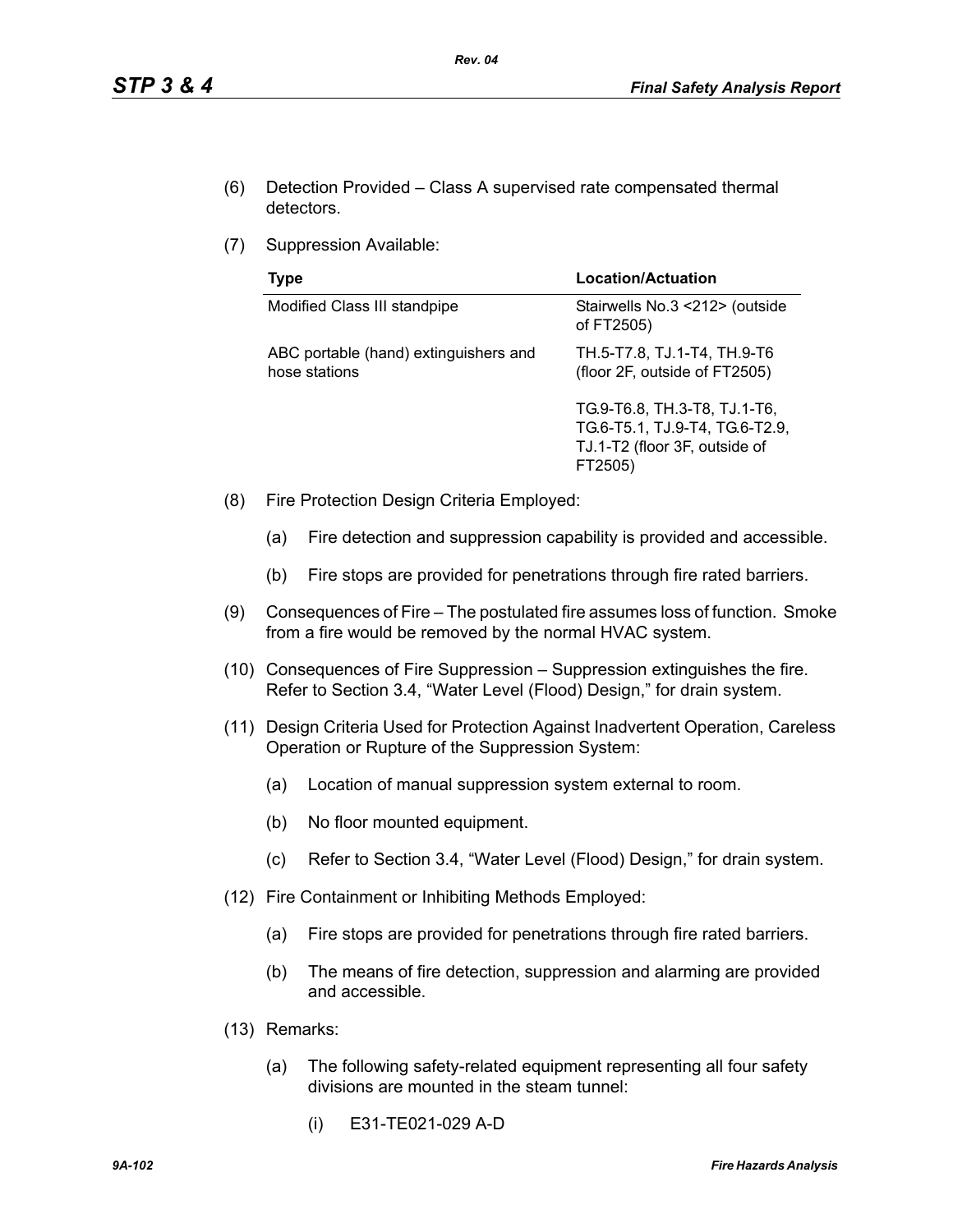- (b) Section 9A.5. Special Cases, provides justification for locating equipment from multiple safety divisions on this floor of the turbine building.
- (c) Electrical cable insulation in conduit does not represent a combustible fire load.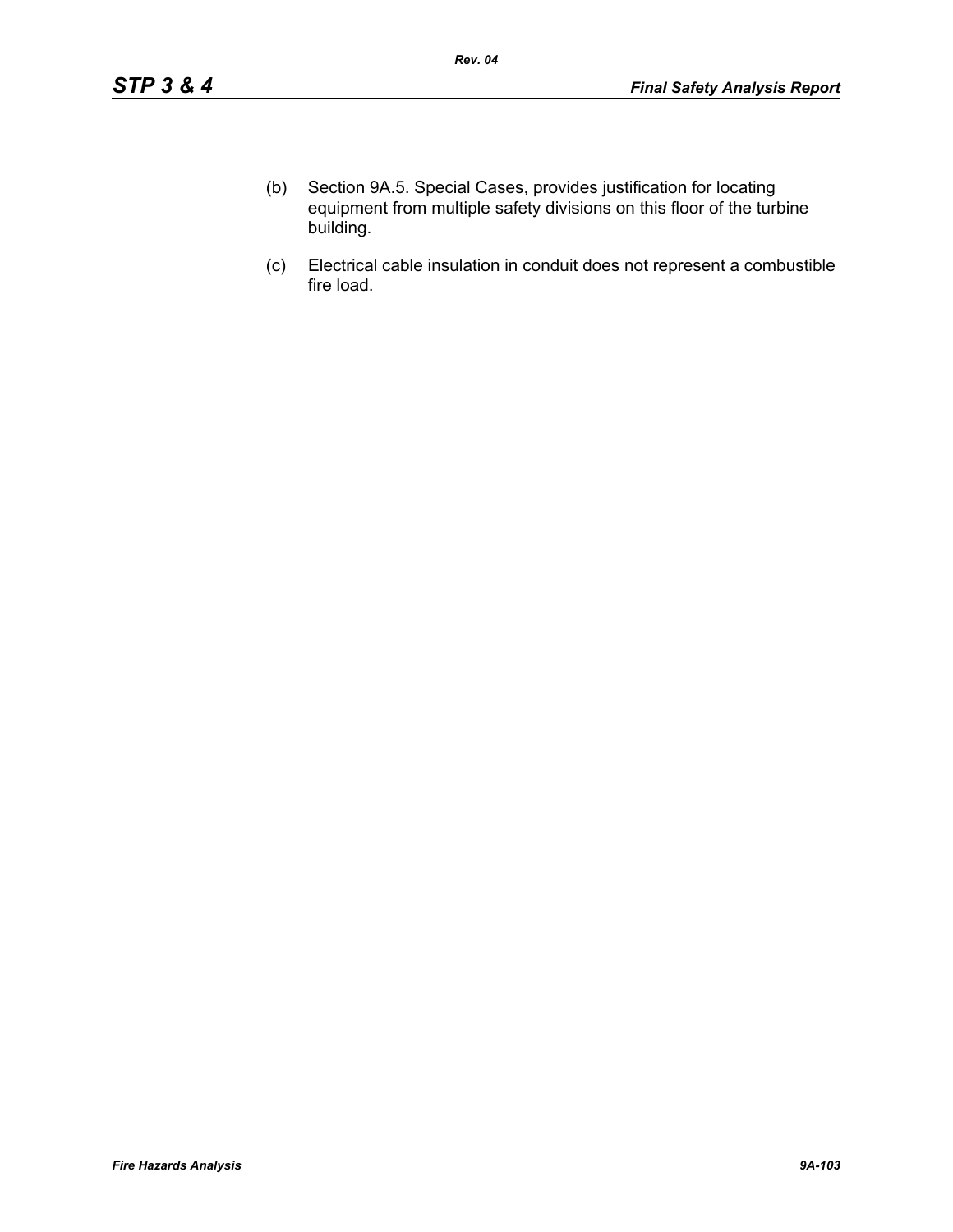| Fire<br>Area | <b>Description</b> | Adjacent<br><b>Fire Area</b> | <b>Adjacent Fire Area</b><br><b>Description</b>           | <b>Fire Rated Separation</b>                                   | <b>Fire Separation</b><br>Criteria                                                                                                                                                                                                                                                                                                                                                                        | <b>Automatic</b><br>Suppression<br><b>Type</b> | <b>Density</b>                                                                                                                                                                                           | Suppression<br>Criteria                                                                            |
|--------------|--------------------|------------------------------|-----------------------------------------------------------|----------------------------------------------------------------|-----------------------------------------------------------------------------------------------------------------------------------------------------------------------------------------------------------------------------------------------------------------------------------------------------------------------------------------------------------------------------------------------------------|------------------------------------------------|----------------------------------------------------------------------------------------------------------------------------------------------------------------------------------------------------------|----------------------------------------------------------------------------------------------------|
| FT1500       | General Area       | FT1503                       | Stairwell No. 2 (Room 122)                                | Walls :3-hour fire resistive<br>Doors: 3 - hour fire rated     | NEIL LCM, March 2008,<br>3.2.9.1<br>NFPA 804, paragraph<br>8.1.2.3<br>Also, based on (IBC) H-4<br>Occupancy and Type 1A<br>construction<br>Exterior Turbine Bldg. Wall:<br>IBC, 2006, Table 601<br>Turbine Bldg. Floor over<br>Radwaste Building (treated<br>as separation between<br>buildings):<br>IBC, 2006, Table 601<br>Walls: NFPA 101,<br>paragraph 8.5.6.(1)<br>Doors: NFPA 101, Table<br>8.3.4.2 | Wet pipe<br>sprinkler                          | 0.30 gpm/ft $^2$<br>(12.2 L/min-<br>$\rm \dot{m}^2$ )<br>over minimum<br>application of<br>5000 ft <sup>2</sup><br>(464.5 m <sup>2</sup> )<br><b>Total flow</b><br>(Est.): 2750<br>gpm (10,410<br>L/min) | a) NFPA 804, 2006,<br>paragraph<br>10.8.2.1(2)<br>(b) NEIL LCM,<br>March 2008,<br>A3.2.20.5.2.1.1. |
|              |                    | FT2502                       | Stairwell No. 3 (Room 212)                                | Walls: 2-hour fire resistive<br>Doors: 3-hour fire rated       | Walls: NFPA 101,<br>paragraph 8.5.6.(1)<br>Doors: NFPA 101, Table<br>8.3.4.2                                                                                                                                                                                                                                                                                                                              |                                                |                                                                                                                                                                                                          |                                                                                                    |
|              |                    | FT2504                       | Stairwell No. 4 (Room 249)   Walls: 2-hour fire resistive | Doors: 3-hour fire rated                                       | Walls: NFPA 101,<br>paragraph $8.5.6(1)$<br>Doors: NFPA 101, Table<br>8.3.4.2                                                                                                                                                                                                                                                                                                                             |                                                |                                                                                                                                                                                                          |                                                                                                    |
|              |                    | FT15Y2                       | Elevator Shaft (Room 250)                                 | Walls: 2-hour fire resistive<br>Doors: 1 1/2 - hour fire rated | NFPA 804, paragraphs<br>8.1.2.4 and 8.1.2.5                                                                                                                                                                                                                                                                                                                                                               |                                                |                                                                                                                                                                                                          |                                                                                                    |

*Fire Hazards Analysis* 

Fire Hazards Analysis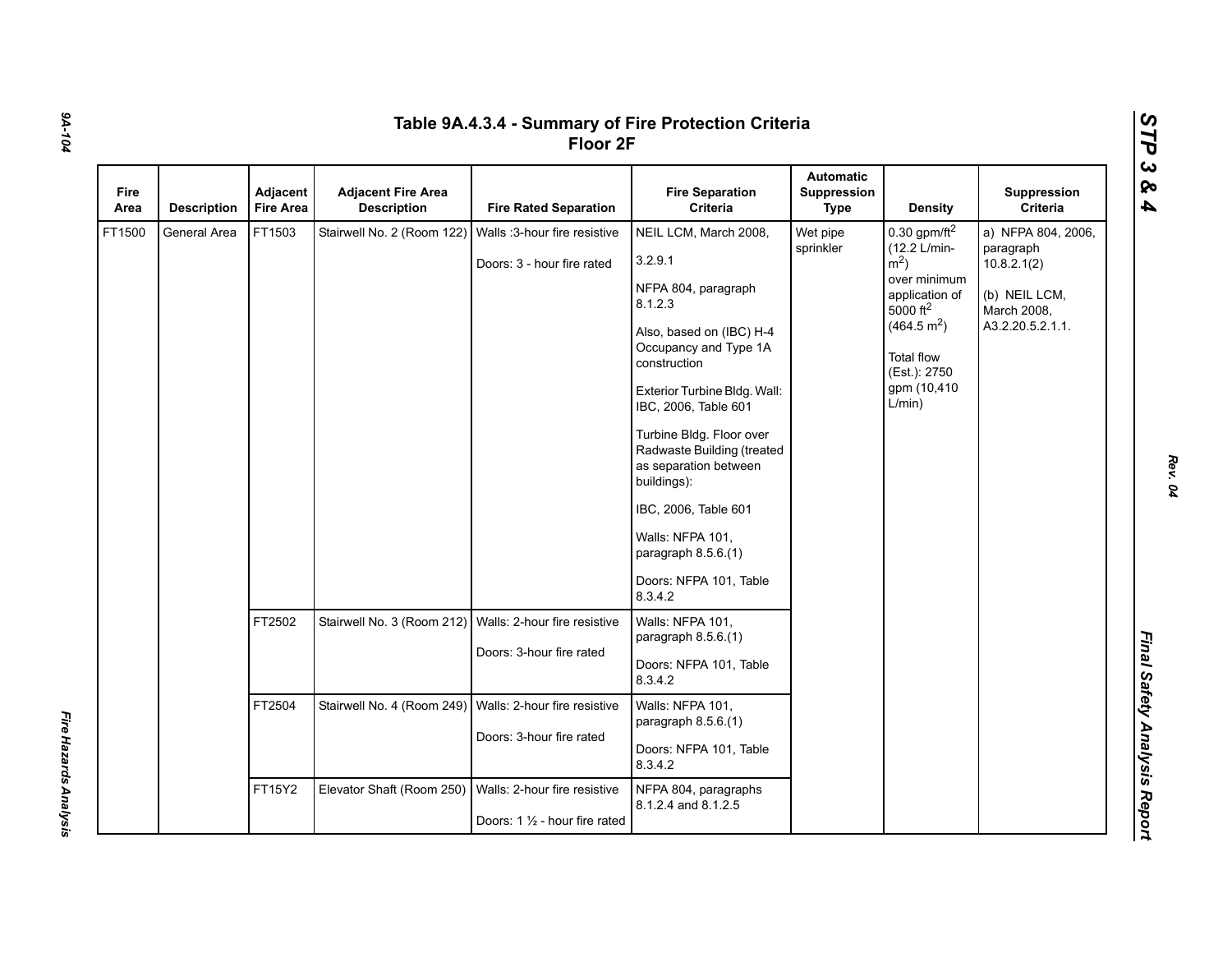| Fire<br>Area | <b>Description</b> | Adjacent<br><b>Fire Area</b>                   | <b>Adjacent Fire Area</b><br><b>Description</b>                                   | <b>Fire Rated Separation</b>                             | <b>Fire Separation</b><br>Criteria                                                                                            | <b>Automatic</b><br>Suppression<br>Type                                                                                                                                                                                         | <b>Density</b>                                                  | Suppression<br>Criteria         |
|--------------|--------------------|------------------------------------------------|-----------------------------------------------------------------------------------|----------------------------------------------------------|-------------------------------------------------------------------------------------------------------------------------------|---------------------------------------------------------------------------------------------------------------------------------------------------------------------------------------------------------------------------------|-----------------------------------------------------------------|---------------------------------|
| FT1500       | General Area       | FT3501                                         | Main Turbine Lube Oil<br>Tank (Room 330)                                          | Walls: 3-hour fire resistive<br>Doors: 3-hour fire rated | NEIL LCM, March 2008,<br>3.2.9.1<br>NFPA 804, paragraph<br>8.1.2.3                                                            | $0.30$ gpm/ft <sup>2</sup><br>Wet pipe<br>(12.2 L/min-<br>sprinkler<br>$m2$ )<br>over minimum<br>application of<br>$5000 \text{ ft}^2$<br>(464.5 m <sup>2</sup> )<br><b>Total flow</b><br>(Est.): 2750<br>gpm (10,410<br>L/min) | a) NFPA 804, 2006,<br>paragraph<br>10.8.2.1(2)<br>(b) NEIL LCM, |                                 |
|              |                    | FT35X1                                         | Safety Related Low<br>Pressure Condensate<br>Switchgear (Room 31X-2)              | Walls: 3-hour fire resistive<br>Doors: 3-hour fire rated | NEIL LCM, March 2008,<br>3.2.9.1                                                                                              |                                                                                                                                                                                                                                 |                                                                 | March 2008,<br>A3.2.20.5.2.1.1. |
|              |                    | FT35X9                                         | Generator Seal Oil Unit<br>(Room 3X2)                                             | Walls: 3-hour fire resistive<br>Doors: 3-hour fire rated | NEIL LCM, March 2008,<br>3.2.9.1                                                                                              |                                                                                                                                                                                                                                 |                                                                 |                                 |
|              |                    | FT35X8                                         | Switchgear Room 'B'<br>(Room 310)                                                 | Wall: 2-hour fire resistive                              | Specified by FPE at this<br>location.<br>NEIL LCM, March 2008,<br>3.2.9.5<br>NFPA 13, paragraph<br>8.15.10                    |                                                                                                                                                                                                                                 |                                                                 |                                 |
|              |                    | FT35X3<br>FT35X2<br>FT35X4<br>FT35X5<br>FT35X6 | 125Vdc and 250Vdc<br><b>Battery Rooms (Rooms</b><br>3X4, 3X5, 3X6, 3X7 and<br>3X8 | Wall: 2-hour fire resistive                              | Specified by FPE at this<br>location.<br>NFPA 804, paragraph<br>10.7.2 (Guidance followed<br>for Safety Related<br>equipment) |                                                                                                                                                                                                                                 |                                                                 |                                 |
|              |                    | FT45X1                                         | Stairwell No. 9 (Room<br>4X5)                                                     | Ceiling: 2-hour fire resistive                           | NFPA 101, paragraph<br>8.5.6(1)                                                                                               |                                                                                                                                                                                                                                 |                                                                 |                                 |

94-105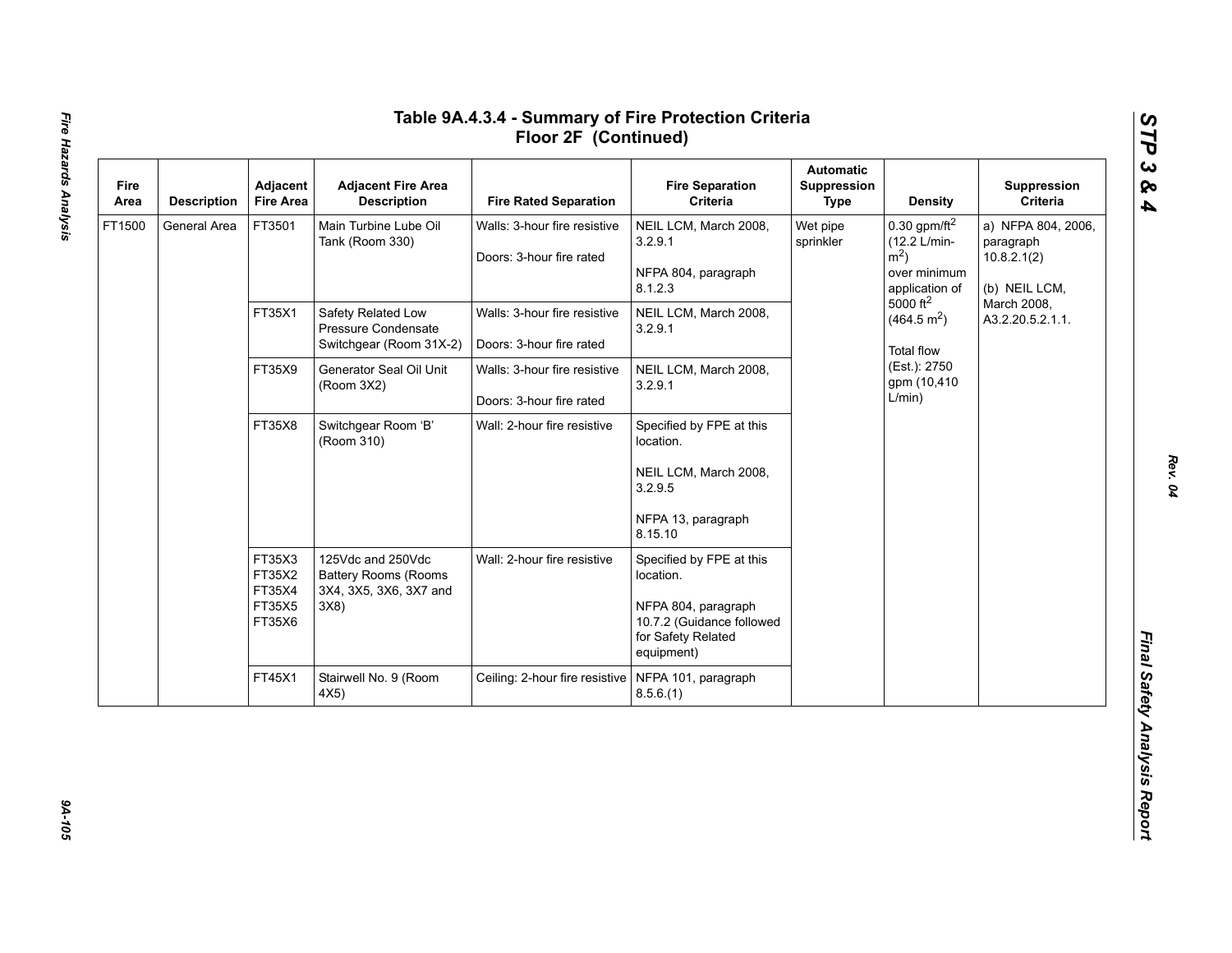| Fire<br>Area | <b>Description</b>            | Adjacent<br><b>Fire Area</b> | <b>Adjacent Fire Area</b><br><b>Description</b> | <b>Fire Rated Separation</b>                            | <b>Fire Separation</b><br>Criteria                                                                                                                                                              | <b>Automatic</b><br>Suppression<br><b>Type</b> | <b>Density</b>                                                                                                                                                                                                        | Suppression<br>Criteria                                                                            |
|--------------|-------------------------------|------------------------------|-------------------------------------------------|---------------------------------------------------------|-------------------------------------------------------------------------------------------------------------------------------------------------------------------------------------------------|------------------------------------------------|-----------------------------------------------------------------------------------------------------------------------------------------------------------------------------------------------------------------------|----------------------------------------------------------------------------------------------------|
| FT1500       | General Area                  | FT2505                       | Main Steam Tunnel (Room<br>219)                 | Exterior Turbine Bldg. Wall:<br>3-hour fire resistive   | NEIL LCM, March 2008,<br>3.2.9.1<br>NFPA 804, paragraph<br>8.1.2.3<br>Also, based on (IBC) H-4<br>Occupancy and Type 1A<br>construction<br>Exterior Turbine Bldg. Wall:<br>IBC, 2006, Table 601 | Wet pipe<br>sprinkler                          | $0.30$ gpm/ft <sup>2</sup><br>(12.2 L/min-<br>$\rm \dot{m}^2$ )<br>over minimum<br>application of<br>$5000$ ft <sup>2</sup><br>(464.5 m <sup>2</sup> )<br><b>Total flow</b><br>(Est.): 2750<br>gpm (10,410)<br>L/min) | a) NFPA 804, 2006,<br>paragraph<br>10.8.2.1(2)<br>(b) NEIL LCM,<br>March 2008,<br>A3.2.20.5.2.1.1. |
| FT1502       | Stairwell No. 1<br>(Room 114) | FT35X8                       | Switchgear Room 'B'<br>(Room 310)               | Walls: 2-hour fire resistive<br>Door: 3-hour fire rated | Walls: NFPA 101,<br>paragraph 8.5.6.(1)<br>Doors: NFPA 101, Table<br>8.3.4.2                                                                                                                    | Wet pipe<br>sprinkler                          | $0.15$ gpm/ft <sup>2</sup><br>$(6.1 \text{ L/min-m}^2)$<br>over 1500 ft <sup>2</sup><br>$(139 \text{ m}^2)$<br>Total flow<br>(Est.): 850<br>gpm (3218<br>L/min)                                                       | Ordinary Hazard<br>Group 1 per NFPA<br>13, paragraph 5.3.1                                         |

*Rev. 04*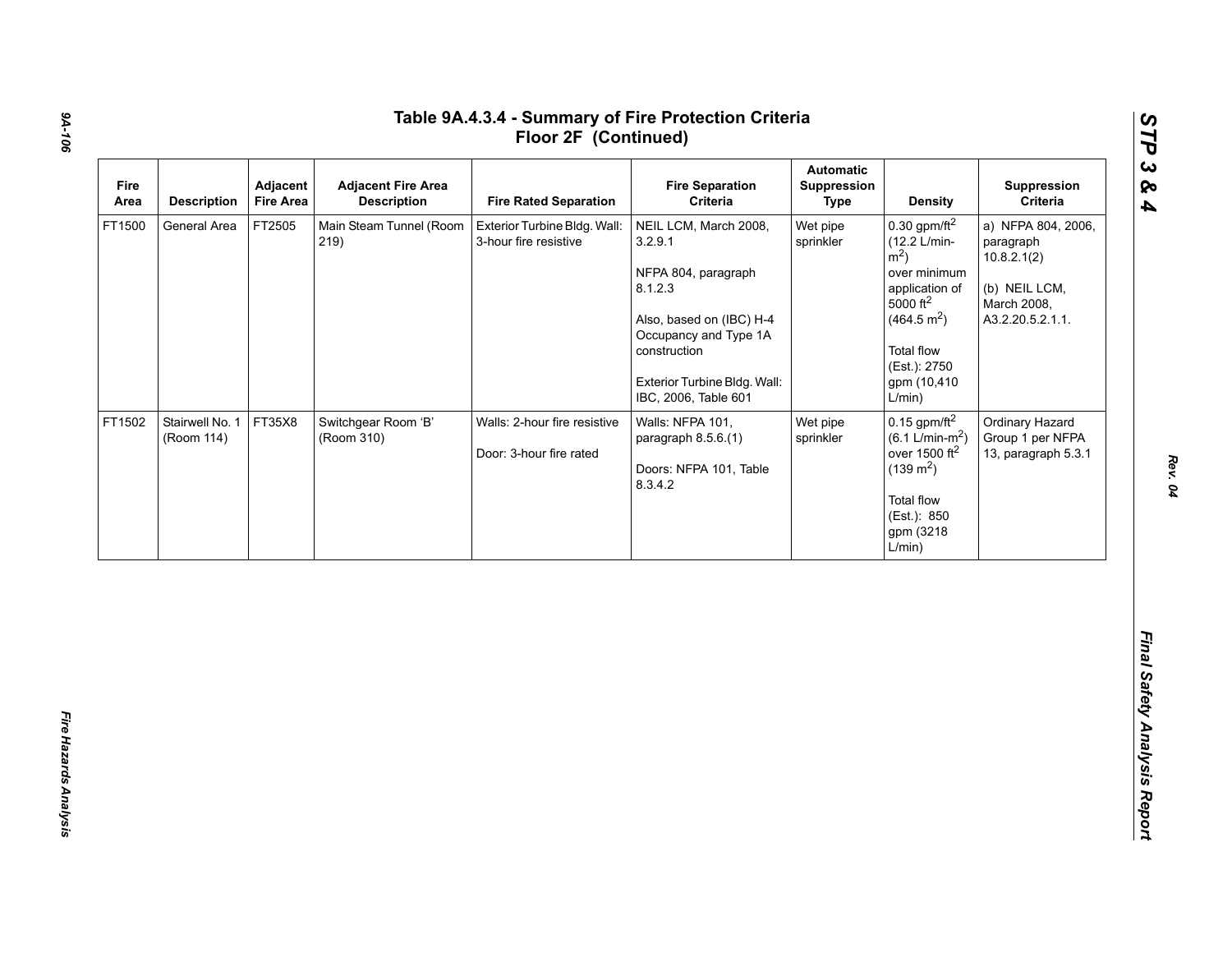| Fire<br>Area | <b>Description</b>            | Adjacent<br><b>Fire Area</b> | <b>Adjacent Fire Area</b><br><b>Description</b>                                                                   | <b>Fire Rated Separation</b>                               | <b>Fire Separation</b><br>Criteria                                                                                                                                                                                                                                                                                                                                                                   | <b>Automatic</b><br>Suppression<br>Type | Density                                                                                                                                                      | Suppression<br>Criteria                                    |
|--------------|-------------------------------|------------------------------|-------------------------------------------------------------------------------------------------------------------|------------------------------------------------------------|------------------------------------------------------------------------------------------------------------------------------------------------------------------------------------------------------------------------------------------------------------------------------------------------------------------------------------------------------------------------------------------------------|-----------------------------------------|--------------------------------------------------------------------------------------------------------------------------------------------------------------|------------------------------------------------------------|
| FT1503       | Stairwell No. 2<br>(Room 122) | FT1500                       | 1 - General Area<br>2 - General Area<br>3 - Elevator Shaft (Room<br>250)<br>4 - Switchgear Room 'B'<br>(Room 310) | Walls: 3-hour fire resistive<br>Doors: 3 - hour fire rated | NEIL LCM, March 2008,<br>3.2.9.1<br>NFPA 804, paragraph<br>8.1.2.3<br>Also, based on (IBC) H-4<br>Occupancy and Type 1A<br>construction<br>Exterior Turbine Bldg. Wall:<br>IBC, 2006, Table 601<br>Turbine Bldg. Floor over<br>Radwaste Building (treated<br>as separation between<br>buildings):<br>IBC, 2006, Table 601<br>Walls:NFPA 101,<br>paragraph 8.5.6.(1)<br>Doors:NFPA 101, Table<br>8342 | Wet pipe<br>sprinkler                   | 0.15 gpm/ft $^2$<br>$(6.1 \text{ L/min-m}^2)$<br>over 1500 ft <sup>2</sup><br>$(139 \text{ m}^2)$<br><b>Total flow</b><br>(Est.): 850<br>gpm (3218<br>L/min) | Ordinary Hazard<br>Group 1 per NFPA<br>13, paragraph 5.3.1 |
| FT2502       | Stairwell No. 3<br>(Room 212) | FT1500                       |                                                                                                                   | Walls: 2-hour fire resistive<br>Doors: 3-hour fire rated   | Walls: NFPA 101,<br>paragraph 8.5.6.(1)<br>Doors: NFPA 101, Table<br>8.3.4.2                                                                                                                                                                                                                                                                                                                         | Wet pipe<br>sprinkler                   | 0.15 gpm/ft $^2$<br>$(6.1 \text{ L/min-m}^2)$<br>over 1500 $ft2$<br>$(139 \text{ m}^2)$<br><b>Total flow</b><br>(Est.): 850<br>gpm (3218<br>L/min)           | Ordinary Hazard<br>Group 1 per NFPA<br>13, paragraph 5.3.1 |
|              |                               | FT15Y2                       |                                                                                                                   | Walls: 2-hour fire resistive                               | NFPA 804, paragraphs<br>8.1.2.4 and 8.1.2.5                                                                                                                                                                                                                                                                                                                                                          |                                         |                                                                                                                                                              |                                                            |
|              |                               | FT35X8                       |                                                                                                                   | Wall: 2-hour fire resistive                                | Specified by FPE at this<br>location.<br>NEIL LCM, March 2008,<br>3.2.9.5                                                                                                                                                                                                                                                                                                                            |                                         |                                                                                                                                                              |                                                            |
|              |                               |                              |                                                                                                                   |                                                            | NFPA 13, paragraph<br>8.15.10                                                                                                                                                                                                                                                                                                                                                                        |                                         |                                                                                                                                                              |                                                            |

# Fire Hazards Analysis *Fire Hazards Analysis 9A-107*

 $201 - 107$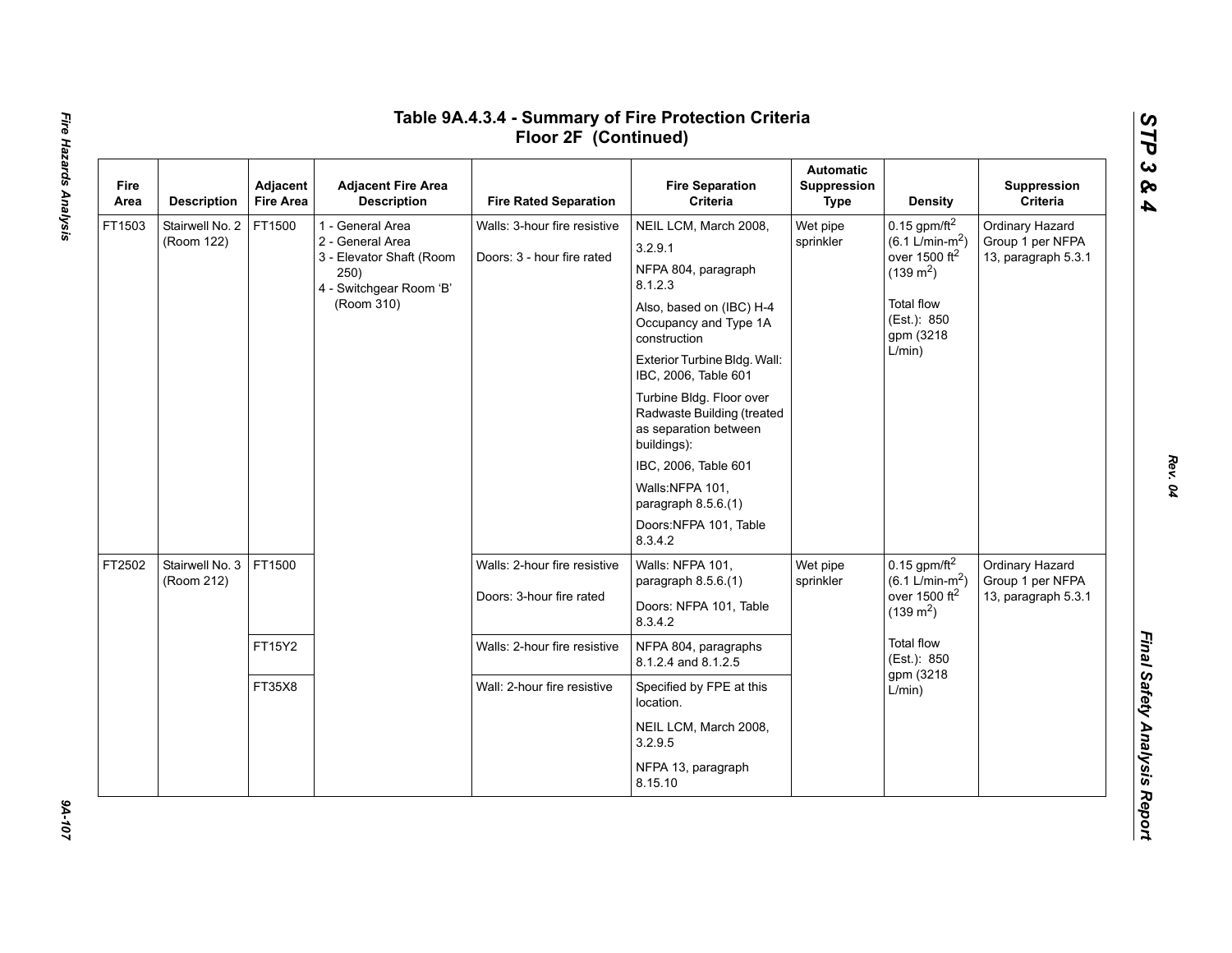| Fire<br>Area | <b>Description</b>                          | Adjacent<br><b>Fire Area</b> | <b>Adjacent Fire Area</b><br><b>Description</b> | <b>Fire Rated Separation</b>                                                                                               | <b>Fire Separation</b><br>Criteria                                                                         | <b>Automatic</b><br>Suppression<br>Type | <b>Density</b>                                                                                                                                                            | Suppression<br>Criteria                                                                                                                                                    |
|--------------|---------------------------------------------|------------------------------|-------------------------------------------------|----------------------------------------------------------------------------------------------------------------------------|------------------------------------------------------------------------------------------------------------|-----------------------------------------|---------------------------------------------------------------------------------------------------------------------------------------------------------------------------|----------------------------------------------------------------------------------------------------------------------------------------------------------------------------|
| FT2504       | Stairwell No. 4<br>(Room 249)               | FT1500                       | General Area                                    | Walls: 2-hour fire resistive<br>Doors: 3-hour fire rated                                                                   | Walls: NFPA 101,<br>paragraph 8.5.6.(1)<br>Doors: NFPA 101, Table<br>8.3.4.2                               | Wet pipe<br>sprinkler                   | 0.15 gpm/ft $^2$<br>$(6.1 L/min-m2)$<br>over 1500 $ft2$<br>$(139 \text{ m}^2)$                                                                                            | Ordinary Hazard<br>Group 1 per NFPA<br>13, paragraph 5.3.1                                                                                                                 |
|              |                                             | FT15Y1                       | Stairwell No. 8                                 | Walls: 3-hour fire resistive                                                                                               | Walls: NFPA 101,<br>paragraph $8.5.6(1)$                                                                   |                                         | <b>Total flow</b><br>(Est.): 850<br>gpm (3218<br>L/min)                                                                                                                   |                                                                                                                                                                            |
| FT15Y2       | <b>Elevator Shaft</b><br>(Room 250)         | FT1500                       | General Area                                    | Walls: 2-hour fire resistive<br>Doors: 3-hour fire rated                                                                   | NFPA 804, paragraphs<br>8.1.2.4 and 8.1.2.5                                                                | Wet pipe<br>sprinkler                   | $0.20$ gpm/ft <sup>2</sup><br>$(8.2 \text{ L/min-m}^2)$<br>over 1500 ft <sup>2</sup><br>$(139 \text{ m}^2)$<br><b>Total flow</b><br>(Est.): 950<br>gpm (3596<br>L/min)    | Ordinary Hazard<br>Group 2 per NFPA<br>13, paragraph 5.3.2                                                                                                                 |
|              |                                             | FT25X3                       | Switchgear Room 'A'<br>(Room 210)               | Wall: 2-hour fire resistive                                                                                                | Specified by FPE at this<br>location.<br>NEIL LCM, March 2008,<br>3.2.9.5<br>NFPA 13, paragraph<br>8.15.10 |                                         |                                                                                                                                                                           |                                                                                                                                                                            |
|              |                                             | FT2502                       | Stairwell No. 3 (Room 212)                      | Walls: 2-hour fire resistive<br>Doors: 3-hour fire rated                                                                   | Walls: NFPA 101,<br>paragraph 8.5.6.(1)<br>Doors: NFPA 101, Table<br>8.3.4.2                               |                                         |                                                                                                                                                                           |                                                                                                                                                                            |
| FT3501       | Main Turbine<br>Lube Oil Tank<br>(Room 330) | FT1500                       | General Area                                    | Walls: 3-hour fire resistive<br>Doors: 3-hour fire rated<br>Floor: 3-hour fire resistive<br>Ceiling: 3-hour fire resistive | NEIL LCM, March 2008,<br>3.2.9.1<br>NFPA 804, paragraph<br>8.1.2.3                                         | Deluge Foam<br>Water Spray              | 0.50 gpm/ $ft^2$<br>(20.4 L/min-<br>$m2$ ) over the<br>entire area<br>(Est.) 960 $ft^2$<br>$(89 \text{ m}^2)$<br><b>Total flow</b><br>(Est.): 1220<br>gpm (4618<br>L/min) | NEIL LCM,<br>paragraph 3.2.20.5<br>and Appendix<br>A.3.2.20.5<br><b>NFPA 15,</b><br>paragraphs 7.2.1.3<br>and 7.3.3<br>NFPA 16, paragraph<br>7.3.2 and Appendix<br>A.7.3.2 |

*9A-108*

*Fire Hazards Analysis* 

Fire Hazards Analysis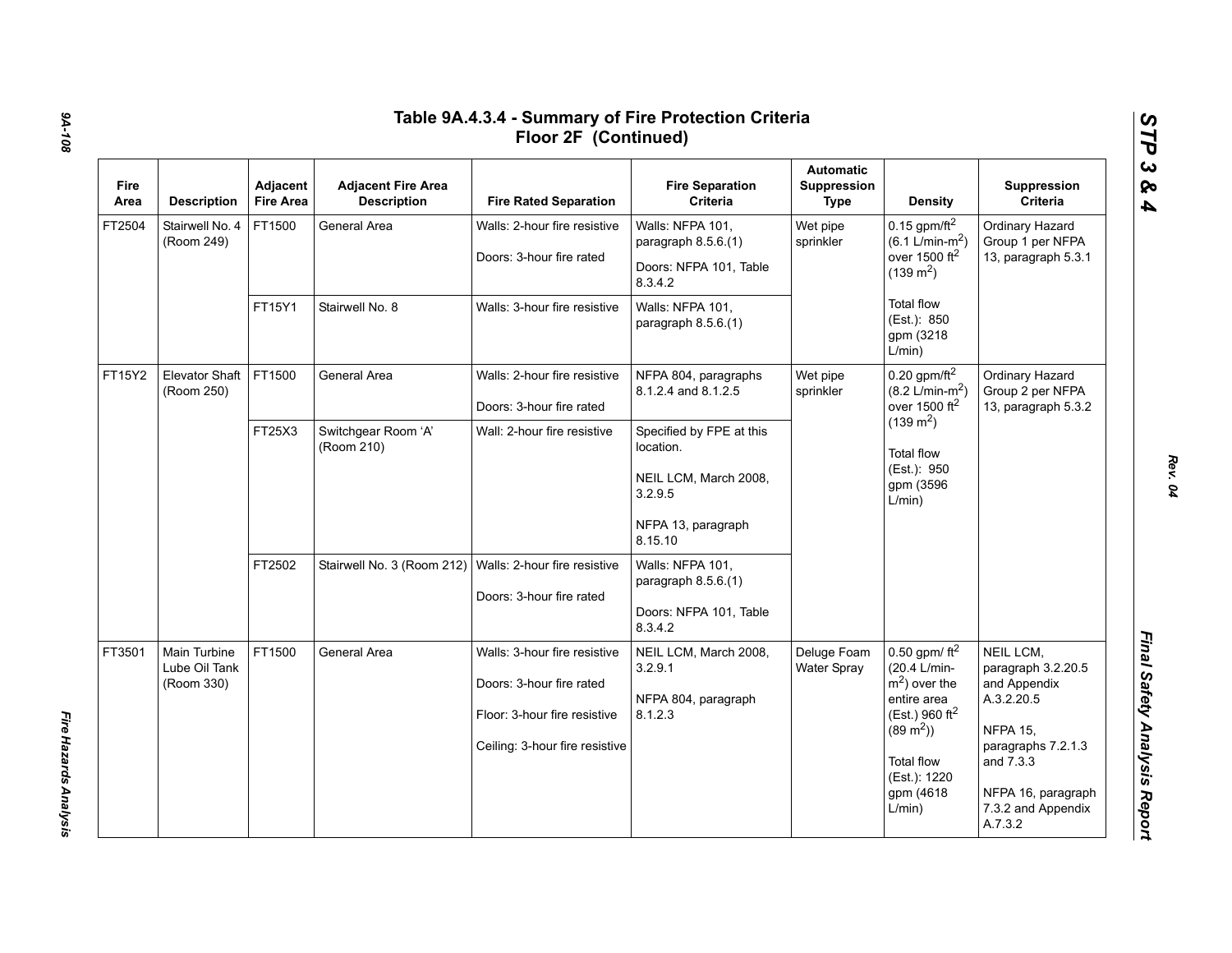| Area   | <b>Description</b>                                                            | Adjacent<br><b>Fire Area</b> | <b>Adjacent Fire Area</b><br><b>Description</b> | <b>Fire Rated Separation</b>                                                                                               | <b>Fire Separation</b><br>Criteria | <b>Automatic</b><br>Suppression<br><b>Type</b> | <b>Density</b>                                                                                                                                                                           | Suppression<br>Criteria                                                                                                                                                    |
|--------|-------------------------------------------------------------------------------|------------------------------|-------------------------------------------------|----------------------------------------------------------------------------------------------------------------------------|------------------------------------|------------------------------------------------|------------------------------------------------------------------------------------------------------------------------------------------------------------------------------------------|----------------------------------------------------------------------------------------------------------------------------------------------------------------------------|
| FT35X1 | Safety<br>Related Low<br>Pressure<br>Condensate<br>Switchgear<br>(Room 31X-2) | FT1500                       | General Area                                    | Walls: 3-hour fire resistive<br>Doors: 3-hour fire rated<br>Floor: 3-hour fire resistive<br>Ceiling: 3-hour fire resistive | NEIL LCM, March 2008,<br>3.2.9.1   | Wet pipe<br>sprinkler                          | $0.20$ gpm/ft <sup>2</sup><br>$(8.2 \text{ L/min-m}^2)$<br>over entire<br>area (Est.)960<br>ft <sup>2</sup> (89 m <sup>2</sup> )<br><b>Total flow</b><br>(Est.): 788 gpm<br>(2983 L/min) | Ordinary Hazard<br>Group 2 per NFPA<br>13, paragraph 5.3.2                                                                                                                 |
| FT35X9 | Generator<br>Seal Oil Unit<br>(Room 3X2)                                      | FT1500                       | General Area                                    | Walls: 3-hour fire resistive<br>Doors: 3-hour fire rated<br>Floor: 3-hour fire resistive<br>Ceiling: 3-hour fire resistive | NEIL LCM, March 2008,<br>3.2.9.1   | Deluge Foam<br>Water Spray                     | 0.50 gpm/ $ft^2$<br>(20.4 L/min-<br>$m2$ ) over the<br>entire area<br>(Est. 540 ft <sup>2</sup><br>$(50 \text{ m}^2)$<br><b>Total flow</b><br>(Est.): 905 gpm<br>(3426 L/min)            | NEIL LCM,<br>paragraph 3.2.20.5<br>and Appendix<br>A.3.2.20.5<br><b>NFPA 15,</b><br>paragraphs 7.2.1.3<br>and 7.3.3<br>NFPA 16, paragraph<br>7.3.2 and Appendix<br>A.7.3.2 |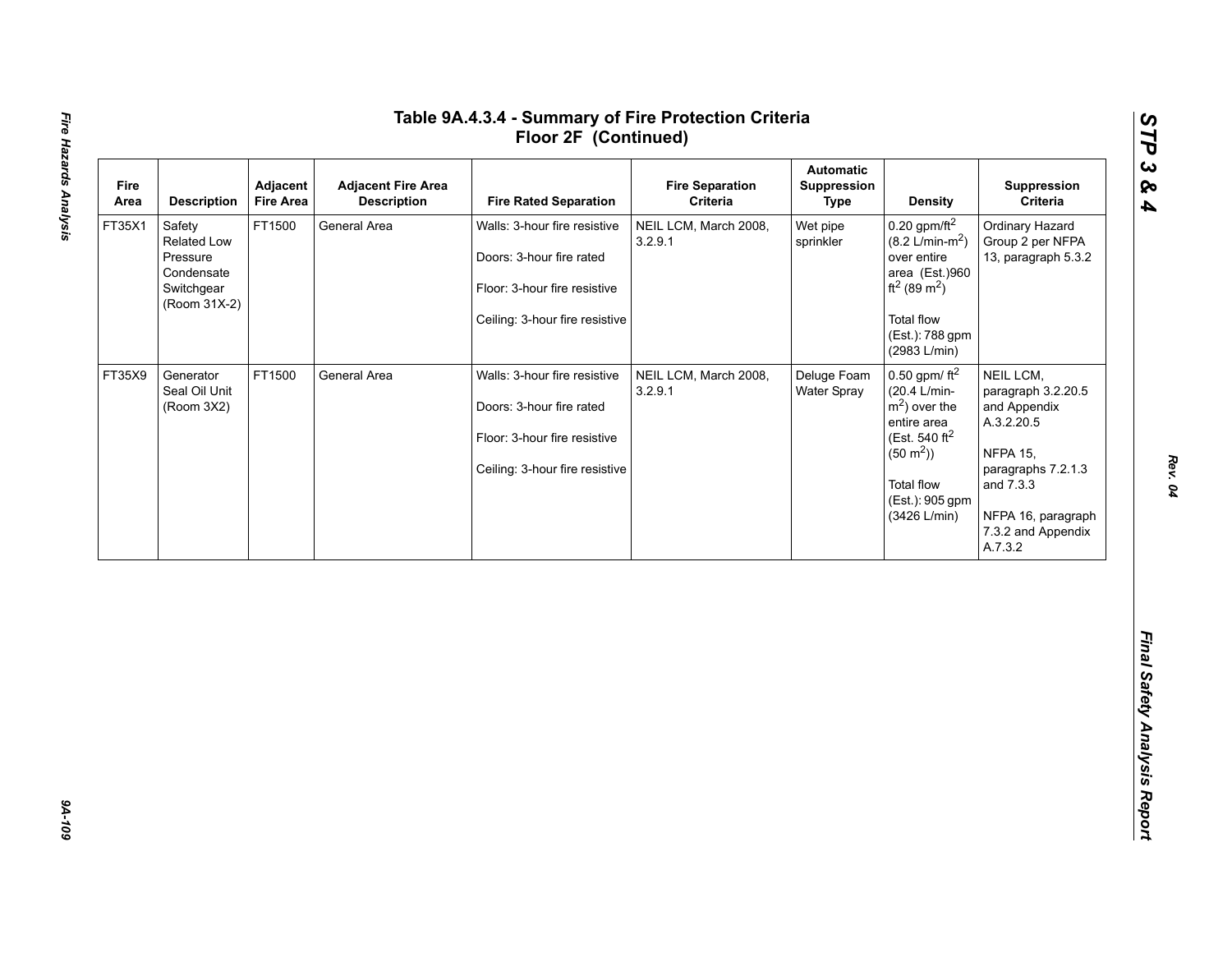| FT35X8 | <b>Description</b>                   | Adjacent<br><b>Fire Area</b> | <b>Adjacent Fire Area</b><br><b>Description</b> | <b>Fire Rated Separation</b>                                             | <b>Fire Separation</b><br>Criteria                                                                         | <b>Automatic</b><br>Suppression<br><b>Type</b> | <b>Density</b>                                                                                                                                     | Suppression<br>Criteria                                    |
|--------|--------------------------------------|------------------------------|-------------------------------------------------|--------------------------------------------------------------------------|------------------------------------------------------------------------------------------------------------|------------------------------------------------|----------------------------------------------------------------------------------------------------------------------------------------------------|------------------------------------------------------------|
|        | Switchgear<br>Room 'B'<br>(Room 310) | FT1500                       | General Area                                    | Wall: 2-hour fire resistive<br>Ceiling: Minimum 1-hour<br>fire resistive | Specified by FPE at this<br>location.<br>NEIL LCM, March 2008,<br>3.2.9.5<br>NFPA 13, paragraph<br>8.15.10 | Wet pipe<br>sprinkler                          | $0.20$ gpm/ft <sup>2</sup><br>$(8.2 \text{ L/min-m}^2)$<br>over 1500 $ft2$<br>$(139 \text{ m}^2)$<br><b>Total flow</b><br>(Est.): 950<br>gpm (3596 | Ordinary Hazard<br>Group 2 per NFPA<br>13, paragraph 5.3.2 |
|        |                                      | FT25X3                       | Switchgear Room 'A'<br>(Room 210)               | Floor: Minimum 1-hour fire<br>resistive                                  | NEIL LCM, March 2008,<br>3.2.9.5<br>NFPA 13, paragraph<br>8.15.10                                          |                                                | L/min)                                                                                                                                             |                                                            |
|        |                                      | FT1502                       | Stairwell No. 1 (Room 114)                      | Walls: 2-hour fire resistive<br>Door: 3-hour fire rated                  | Walls: NFPA 101,<br>paragraph 8.5.6.(1)<br>Doors: NFPA 101, Table<br>8.3.4.2                               |                                                |                                                                                                                                                    |                                                            |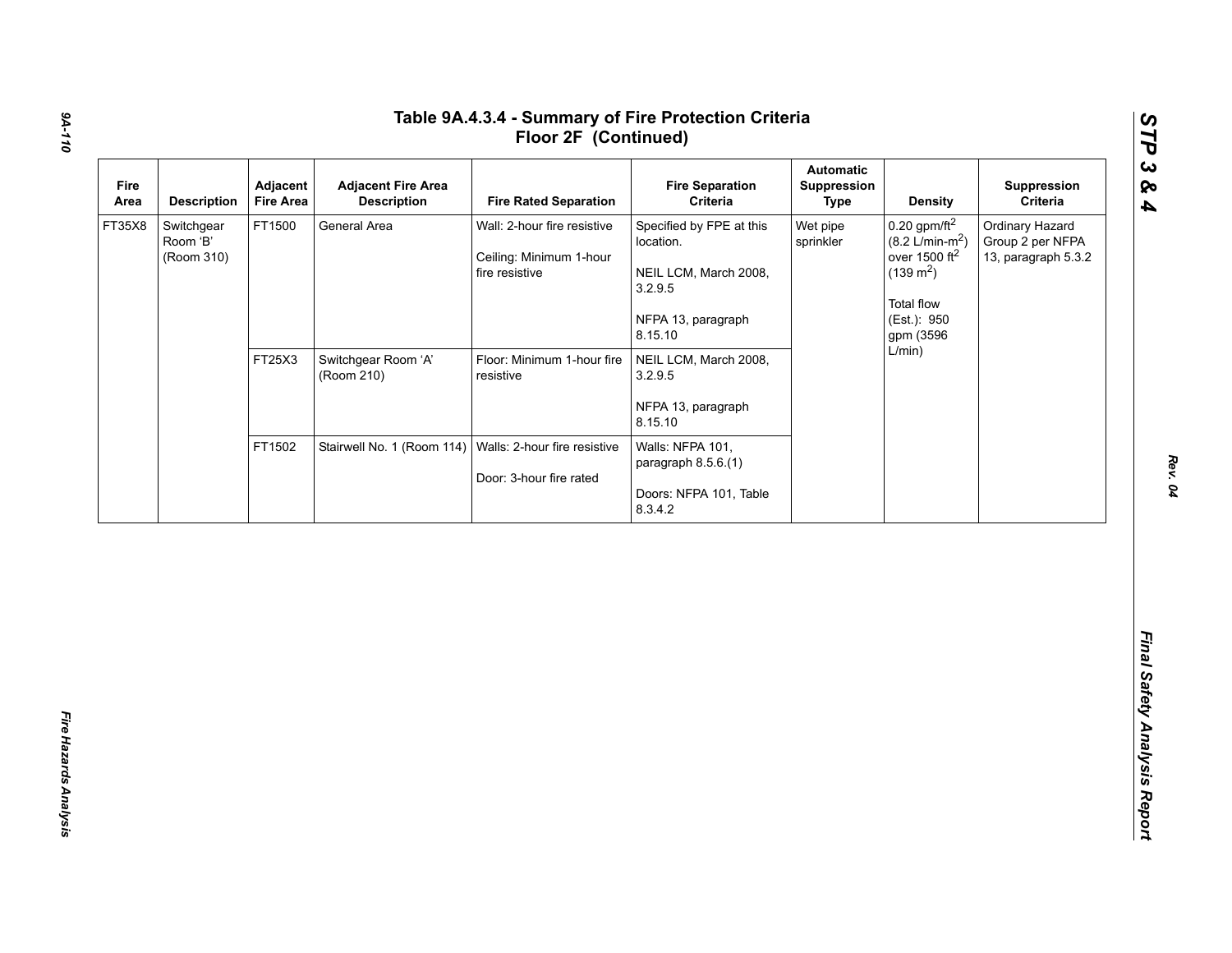| Fire<br>Area | <b>Description</b>                                       | Adjacent<br><b>Fire Area</b>                     | <b>Adjacent Fire Area</b><br><b>Description</b>                    | <b>Fire Rated Separation</b>                                           | <b>Fire Separation</b><br>Criteria          | <b>Automatic</b><br><b>Suppression</b><br><b>Type</b> | <b>Density</b>                                          | Suppression<br>Criteria             |
|--------------|----------------------------------------------------------|--------------------------------------------------|--------------------------------------------------------------------|------------------------------------------------------------------------|---------------------------------------------|-------------------------------------------------------|---------------------------------------------------------|-------------------------------------|
| FT35X8       | Switchgear<br>Room 'B'                                   | FT2502                                           | Stairwell No. 3 (Room 212)                                         | Walls: 2-hour fire resistive                                           | Walls:NFPA 101,<br>paragraph 8.5.6.(1)      | Wet pipe<br>sprinkler                                 | $0.20$ gpm/ft <sup>2</sup><br>$(8.2 \text{ L/min-m}^2)$ | Ordinary Hazard<br>Group 2 per NFPA |
|              | (Room 310)                                               | FT15Y1                                           | Stairwell No. 8 (Room<br>1Y5)                                      | Walls: 2-hour fire resistive                                           | Walls:NFPA 101,<br>paragraph 8.5.6.(1)      |                                                       | over 1500 ft <sup>2</sup><br>$(139 \text{ m}^2)$        | 13, paragraph 5.3.2                 |
|              |                                                          |                                                  |                                                                    | Door: 3-hour fire rated                                                | Doors:NFPA 101, Table<br>8.3.4.2            |                                                       | <b>Total flow</b><br>(Est.): 950<br>gpm (3596           |                                     |
|              | FT15Y2<br>FT35X3<br>FT35X2<br>FT35X4<br>FT35X5<br>FT35X6 |                                                  | Elevator Shaft (Room 250)                                          | Walls: 2-hour fire resistive                                           | NFPA 804, paragraphs<br>8.1.2.4 and 8.1.2.5 |                                                       | L/min)                                                  |                                     |
|              |                                                          | 125Vdc and 250Vdc<br><b>Battery Rooms (Rooms</b> | Walls: Minimum 1-hour fire<br>resistive                            | NFPA 804, paragraph<br>10.7.2 (Guidance followed<br>for Safety Related |                                             |                                                       |                                                         |                                     |
|              |                                                          |                                                  | 3X4, 3X5, 3X6, 3X7 and<br>3X8)                                     | Doors: 3-hour fire rated                                               | equipment)                                  |                                                       |                                                         |                                     |
|              |                                                          |                                                  |                                                                    | Floors: Minimum 1-hour<br>fire resistive                               | NFPA 13, paragraph<br>8.15.10               |                                                       |                                                         |                                     |
|              |                                                          |                                                  |                                                                    | Ceilings: Minimum 1-hour<br>fire resistive                             |                                             |                                                       |                                                         |                                     |
|              |                                                          | FT3500                                           | <b>Combustion Turbine</b><br>Generator Area (Rooms<br>317 and 2X8) | Walls: 3-hour fire resistive                                           | NFPA 804, paragraph<br>8.1.2.3              |                                                       |                                                         |                                     |
|              |                                                          | FT35X7                                           | <b>Electrical Equipment</b><br>(Room 3X9)                          | Walls: Minimum 1-hour fire<br>resistive                                | NEIL LCM, March 2008,<br>3.2.9.5            |                                                       |                                                         |                                     |
|              |                                                          |                                                  |                                                                    |                                                                        | NFPA 13, paragraph<br>8.15.10               |                                                       |                                                         |                                     |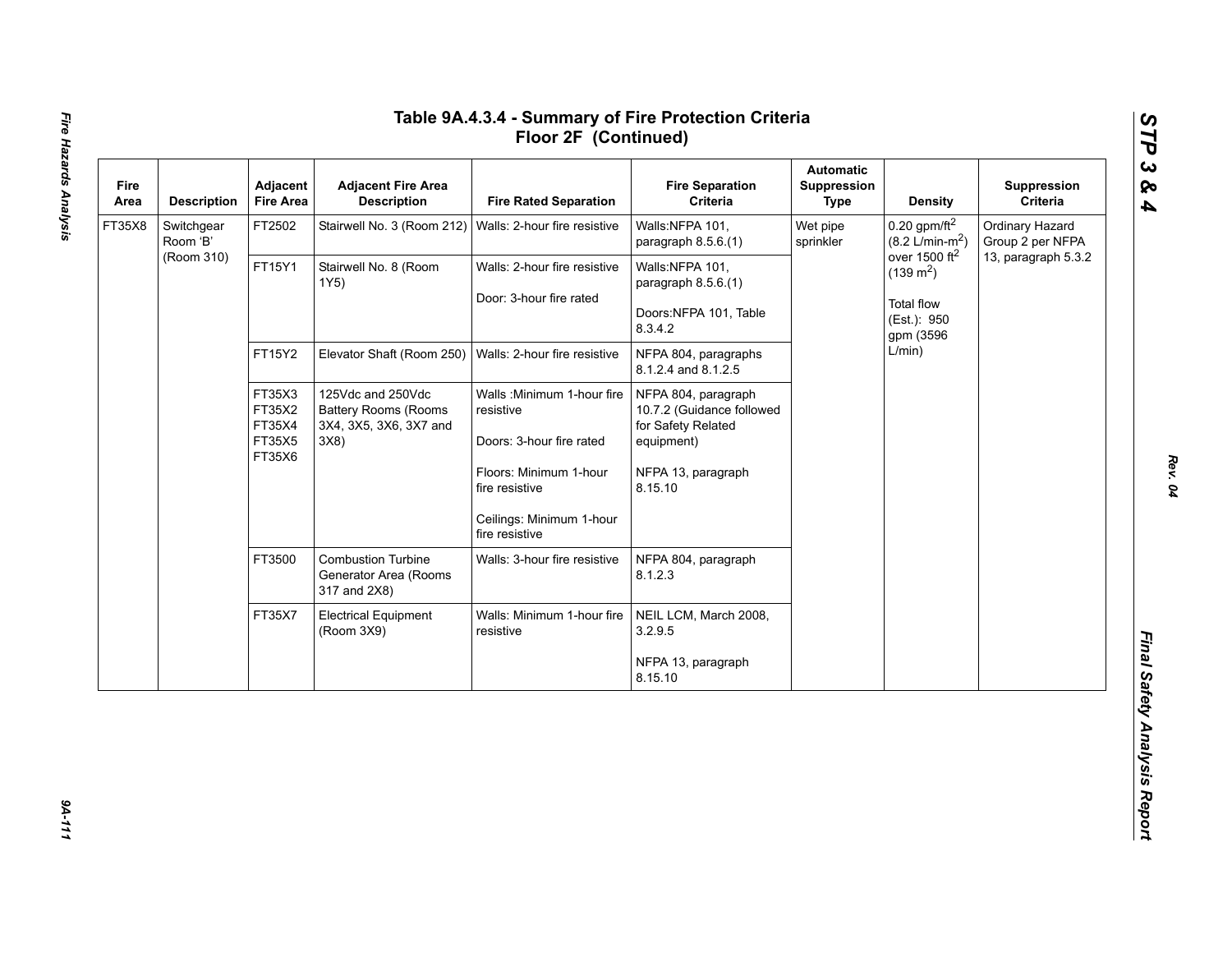| <b>Fire</b><br>Area                            | <b>Description</b>                                                                             | Adjacent<br><b>Fire Area</b>                   | <b>Adjacent Fire Area</b><br><b>Description</b>                                   | <b>Fire Rated Separation</b>                                                                                                                                  | <b>Fire Separation</b><br>Criteria                                                                                                                             | <b>Automatic</b><br>Suppression<br><b>Type</b> | <b>Density</b>                                                                                                                                                         | Suppression<br>Criteria                                    |
|------------------------------------------------|------------------------------------------------------------------------------------------------|------------------------------------------------|-----------------------------------------------------------------------------------|---------------------------------------------------------------------------------------------------------------------------------------------------------------|----------------------------------------------------------------------------------------------------------------------------------------------------------------|------------------------------------------------|------------------------------------------------------------------------------------------------------------------------------------------------------------------------|------------------------------------------------------------|
| FT35X3<br>FT35X2<br>FT35X4<br>FT35X5<br>FT35X6 | 125Vdc and<br>250Vdc<br>Battery<br><b>Rooms</b><br>(Rooms 3X4,<br>3X5, 3X6, 3X7<br>and $3X8$ ) | FT1500                                         | General Area                                                                      | Wall: 2-hour fire resistive                                                                                                                                   | Specified by FPE at this<br>location.<br>NFPA 804, paragraph<br>10.7.2 (Guidance followed<br>for Safety Related<br>equipment)<br>NFPA 13, paragraph<br>8.15.10 | Wet pipe<br>sprinkler                          | $0.20$ gpm/ft <sup>2</sup><br>$(8.2 \text{ L/min-m}^2)$<br>over 1500 ft <sup>2</sup><br>$(139 \text{ m}^2)$<br><b>Total flow</b><br>(Est.): 950<br>gpm (3596<br>L/min) | Ordinary Hazard<br>Group 2 per NFPA<br>13, paragraph 5.3.2 |
| FT35X3<br>FT35X2<br>FT35X4<br>FT35X5<br>FT35X6 | 125Vdc and<br>250Vdc<br>Battery<br>Rooms<br>(Rooms 3X4,<br>3X5, 3X6, 3X7<br>and $3X8$ )        | FT35X3<br>FT35X2<br>FT35X4<br>FT35X5<br>FT35X6 | 125Vdc and 250Vdc<br><b>Battery Rooms (Rooms</b><br>3X4, 3X5, 3X6, 3X7 and<br>3X8 | Walls: Minimum 1-hour fire<br>resistive<br>Doors: 3-hour fire rated<br>Floors: Minimum 1-hour<br>fire resistive<br>Ceilings: Minimum 1-hour<br>fire resistive | NFPA 804, paragraph<br>10.7.2 (Guidance followed<br>for Safety Related<br>equipment)<br>NFPA 13, paragraph<br>8.15.10                                          | Wet pipe<br>sprinkler                          | $0.20$ gpm/ft <sup>2</sup><br>$(8.2 \text{ L/min-m}^2)$<br>over 1500 $ft2$<br>$(139 \text{ m}^2)$<br><b>Total flow</b><br>(Est.): 950<br>gpm (3596<br>L/min)           | Ordinary Hazard<br>Group 2 per NFPA<br>13, paragraph 5.3.2 |
|                                                |                                                                                                | FT35X8                                         | Switchgear Room 'B'<br>(Room 310)                                                 | Walls: Minimum 1-hour fire<br>resistive<br>Doors: 3-hour fire rated<br>Ceilings: Minimum 1-hour<br>fire resistive                                             | NFPA 804, paragraph<br>10.7.2 (Guidance followed<br>for Safety Related<br>equipment)<br>NFPA 13, paragraph<br>8.15.10                                          |                                                |                                                                                                                                                                        |                                                            |
|                                                |                                                                                                | FT2502                                         | Stairwell No. 3 (Room 212)                                                        | Wall: 2-hour fire resistive                                                                                                                                   | Specified by FPE at this<br>location.<br>NEIL LCM, March 2008,<br>3.2.9.5<br>NFPA 13, paragraph<br>8.15.10                                                     |                                                |                                                                                                                                                                        |                                                            |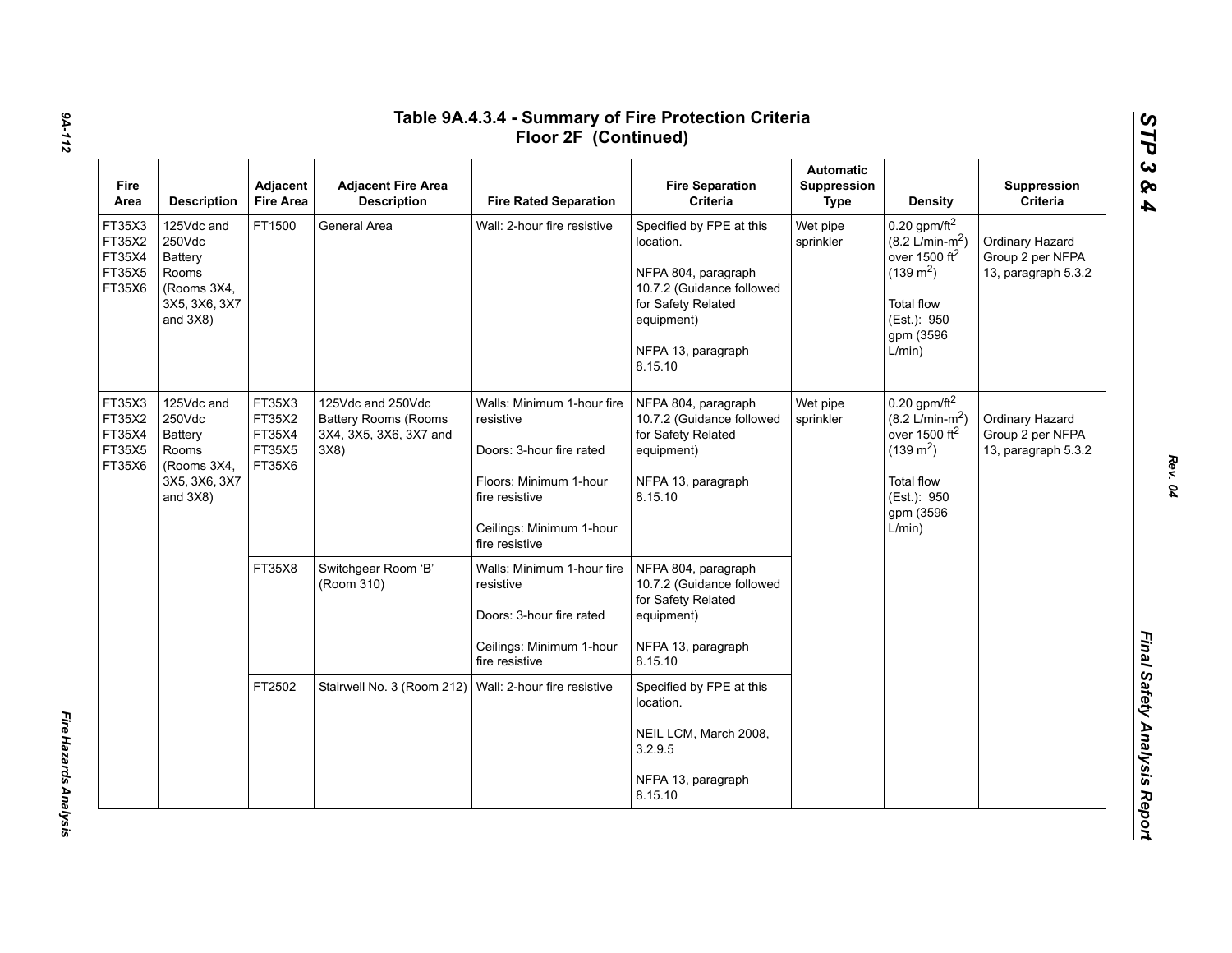| Fire<br>Area | <b>Description</b>                                                | Adjacent<br><b>Fire Area</b> | <b>Adjacent Fire Area</b><br><b>Description</b> | <b>Fire Rated Separation</b>                            | <b>Fire Separation</b><br>Criteria                                           | <b>Automatic</b><br>Suppression<br>Type | Density                                                                                                                                                         | Suppression<br>Criteria                                                                                                                                                                                                                                                          |
|--------------|-------------------------------------------------------------------|------------------------------|-------------------------------------------------|---------------------------------------------------------|------------------------------------------------------------------------------|-----------------------------------------|-----------------------------------------------------------------------------------------------------------------------------------------------------------------|----------------------------------------------------------------------------------------------------------------------------------------------------------------------------------------------------------------------------------------------------------------------------------|
| FT15Y1       | Stairwell No. 8<br>(Room 1X4)                                     | FT35X8                       | Switchgear Room 'B'<br>(Room 310)               | Walls: 2-hour fire resistive<br>Door: 3-hour fire rated | Walls: NFPA 101,<br>paragraph 8.5.6.(1)<br>Doors: NFPA 101, Table<br>8.3.4.2 | Wet pipe<br>sprinkler                   | 0.15 gpm/ft $^2$<br>$(6.1 \text{ L/min-m}^2)$<br>over 1500 $ft2$<br>$(139 \text{ m}^2)$                                                                         | Ordinary Hazard<br>Group 1 per NFPA<br>13, paragraph 5.3.1                                                                                                                                                                                                                       |
|              |                                                                   | FT2504                       | Stairwell No. 4 (Room 249)                      | Walls: 3-hour fire resistive                            | Walls:NFPA 101,<br>paragraph 8.5.6.(1)                                       |                                         | Total flow<br>(Est.): 850<br>gpm (3218<br>L/min)                                                                                                                |                                                                                                                                                                                                                                                                                  |
| FT3500       | Combustion<br>Turbine<br>Generator<br>Area (Rooms<br>317 and 2X8) | FT35X8                       | Switchgear Room 'B'<br>(Room 310)               | Walls: 3-hour fire resistive                            | NFPA 804, paragraph<br>8.1.2.3                                               | Wet Pipe<br>Sprinkler                   | $0.25$ gpm/ft <sup>2</sup><br>(10.2 L/min-<br>$m2$ ) over 2500<br>ft <sup>2</sup> (230 m <sup>2</sup> )<br>Total flow<br>(Est.): 1440<br>gpm (5451<br>L/min)    | NFPA 37, paragraph<br>11.4.5.1<br><b>NOTE: Realistic</b><br>criteria taken from<br>NFPA 37. Flow and<br>density taken from<br><b>NFPA 804,</b><br>paragraph 10.9.3, is<br>very demanding<br>(over entire area)<br>and is not realistic for<br>the size of STP 3 & 4<br>CTG Area. |
| FT35X7       | Electrical<br>Equipment<br>(Room 3X9)                             | FT35X8                       | Switchgear Room 'B'<br>(Room 310)               | Walls: Minimum 1-hour fire<br>resistive                 | NEIL LCM, March 2008,<br>3.2.9.5<br>NFPA 13, paragraph<br>8.15.10            | Wet pipe<br>sprinkler                   | $0.20$ gpm/ft <sup>2</sup><br>$(8.2 \text{ L/min-m}^2)$<br>over 1500 ft <sup>2</sup><br>$(139 \text{ m}^2)$<br>Total flow<br>(Est.): 950<br>gpm (3596<br>L/min) | Ordinary Hazard<br>Group 2 per NFPA<br>13, paragraph 5.3.2<br>Ordinary Hazard<br>Group 2 per NFPA<br>13, paragraph 5.3.2                                                                                                                                                         |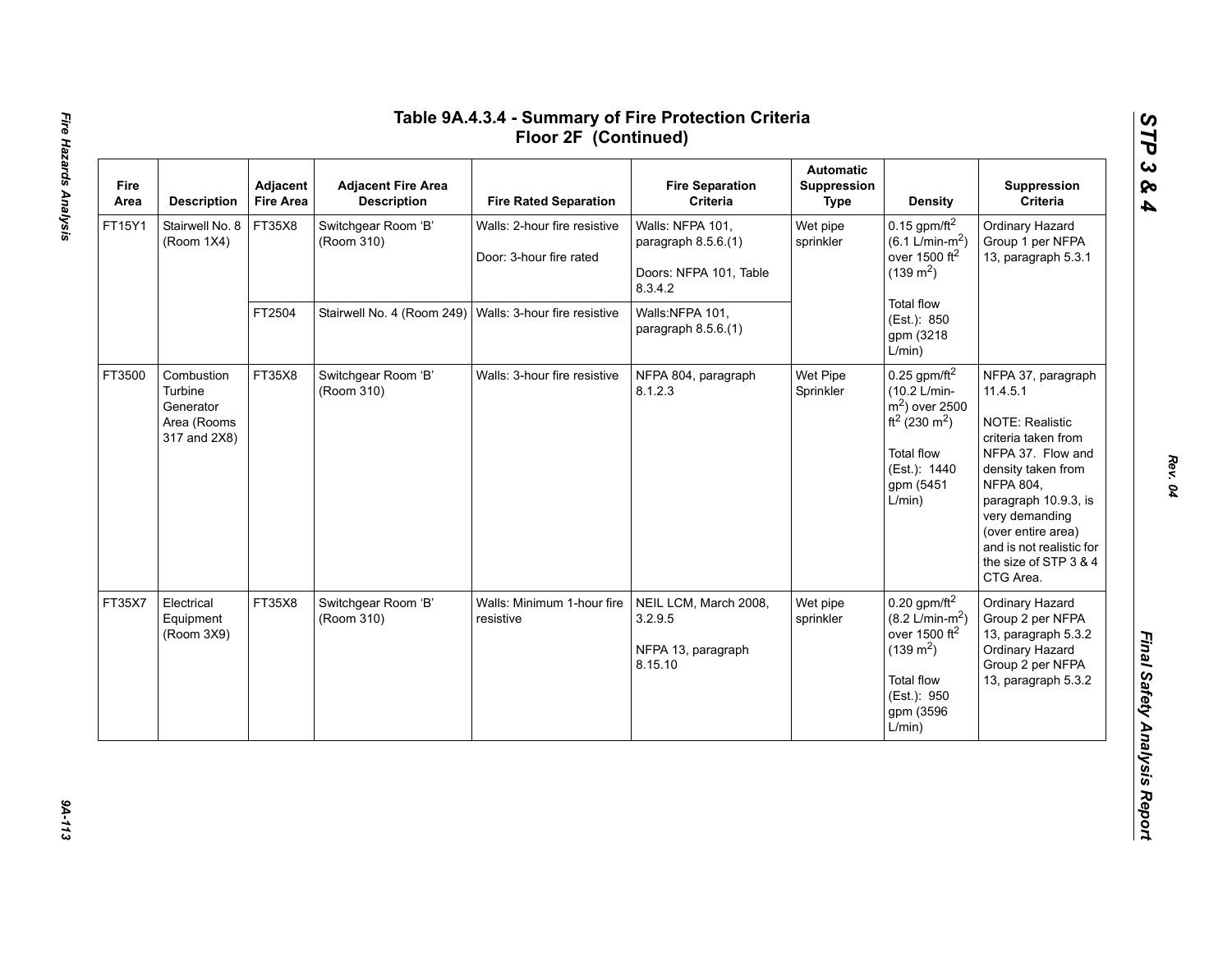# **9A.4.3.5 Floor 3F (El. 27.8m (85'-10 ½")) – See Figure 9A.4-21 and Table 9A.4.3.5 Summary of Fire Protection Criteria Floor 3F**

# **9A.4.3.5.1 Fire Area – FT1500 (General Area)**

(1) Fire Area Boundary Description

Floor 3F shares fire area FT1500 with all other floors in the Turbine Building.

The following openings or non-fire rated openings are present in floor 3F extending downward to floor areas below:

- A large non fire-rated equipment hatch and grated opening exists in the floor on the northwest side of the building leading vertically down to floors 1F and 2F below
- A non-fire rated equipment access hatch is installed above the condensate filter maintenance area (room 342) on floor 2F below
- A non fire-rated equipment access hatch is installed above the low pressure condensate pump area (room 140) on floor B1F below
- A non fire-rated hatch is located above the turbine bypass valve on floor 2F below
- Two (2) large non fire-rated hatches are installed in floor 3F above the 5<sup>th</sup> and 6<sup>th</sup> stage feedwater heaters on floor 2F below
- A large non fire-rated hatch is installed above the turbine stop valves and turbine control valves on floor 2F below
- Large gaps and openings in floor 3F beneath the main turbine skirt that extend downward to the main condenser pit area (room 120)

Fire area FT1500 is bounded by:

- The Turbine Building exterior walls
- The exterior walls separating stairwell no. 2 (room 122, fire area FT1503)
- The interior walls enclosing stairwell no. 3 (room 212, fire area FT2502)
- The interior walls enclosing stairwell no. 4 (room 249, fire area FT2504)
- The interior walls enclosing the elevator shaft (room 250, fire area FT15Y2)
- The interior walls enclosing stairwell no. 9 (room 4X5, fire area FT45X1)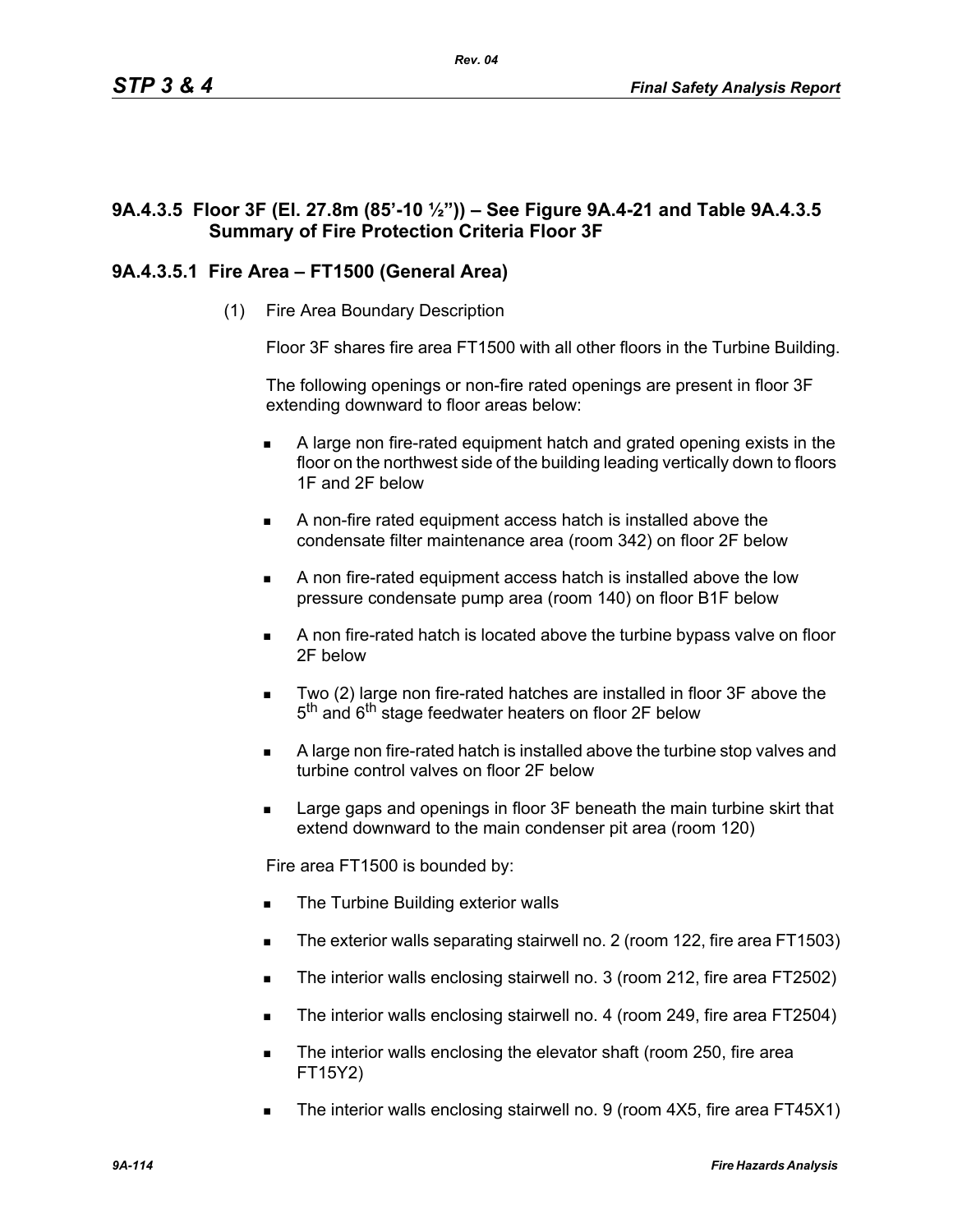- A fire-rated hatch or concrete cover block, if necessary to obtain the proper fire-resistance, is installed over the safety-related low pressure condensate pump switchgear room (room 31X-2, fire area FT35X1) on floor 2F below
- A large fire-rated hatch or concrete cover block, if necessary to obtain the proper fire-resistance, is installed over the main turbine lube oil tank (room 330, fire area FT3501) on floor 2F below
- **The exterior turbine building wall providing separation from the steam** tunnel area (room 219, fire area FT2505)
- The floor 3F areas above switchgear room 'B' (room 310, fire area FT35X8), electrical equipment area (room 3X9, fire area FT35X7) and 125Vdc and 250Vdc battery rooms (room nos. 3X4, 3X5, 3X6, 3X7 and 3X8, fire areas FT35X3, FT35X2, FT35X4, FT35X5, and FT35X6, respectively)

#### (2) Equipment – See Table 9A.6-4

| <b>Safety Related</b> | <b>Provides Core Cooling</b> |
|-----------------------|------------------------------|
| Yes.                  | No.                          |

- (3) Radioactive Material Present None that can be released as a result of fire.
- (4) Qualification of Fire Barriers –

The Turbine Building is classified as Type IA construction in accordance with the International Building Code (IBC), 2006. Type IA construction is noncombustible. The building structural frame, and all exterior and interior bearing walls, are required to be of 3 hour fire-resistive construction. The building floor is required to be of not less than 2 hour fire resistive construction, including supporting beams and joists. Also, the building roof is required to be of not less than 1 ½ hour fire resistive construction.

The enclosed stairwells that serve fire area FT1500 on floor 3F, stairwell nos. 2, 3, and 4 are of 2 hour fire-resistive concrete construction. These stairwells are separate fire areas and are discussed in subsections 9A.4.3.1.2, 9A.4.3.2.3 and 9A.4.3.1.3 (fire areas FT1503, FT2502 and FT2504).

Enclosed stairwell no. 9 provides access to floor 4F (elevation 38.3m (120'- 4")). This stairwell is of 2 hour fire-resistive concrete construction. Stairwell no. 9 is described in subsection 9A.4.3.5.2.

The elevator shaft (room 250) is of 2 hour fire-resistive concrete construction, is a separate fire area (FT15Y2) and is described in subsection 9A.4.3.2.5.

The equipment access hatches, concrete cover blocks, or other method of providing the required fire-resistance rating, between the safety-related low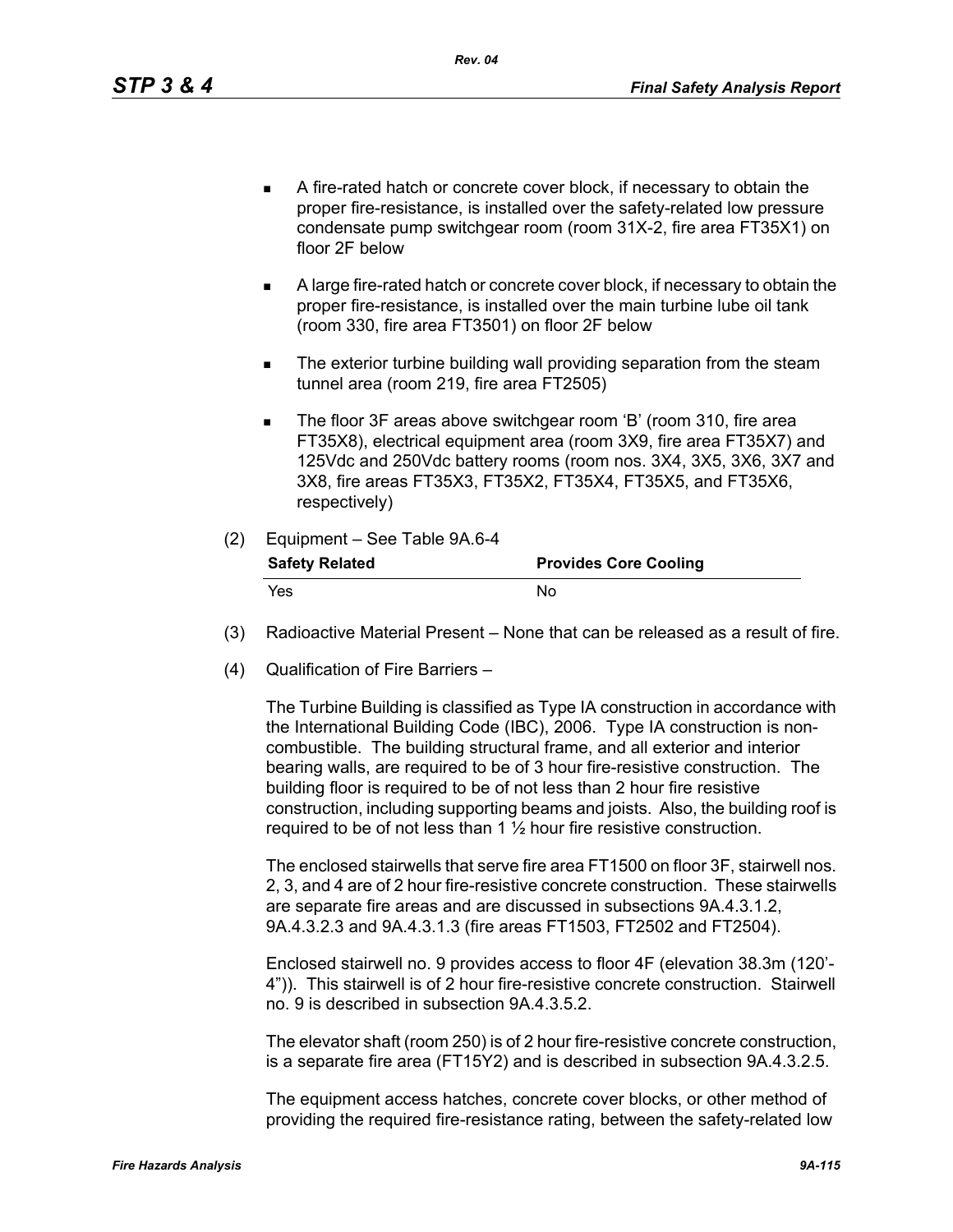pressure condensate pump switchgear room (room 31X-2, fire area FT35X1) and main turbine lube oil tank area (room 330, fire area FT3501) and FT1500, are required to have a 3 hour fire-resistance rating.

Floor 3F areas above switchgear room 'B' (room 310, fire area FT35X8), electrical equipment area (room 3X9, fire area FT35X7) and 125Vdc and 250Vdc battery rooms (room nos. 3X4, 3X5, 3X6, 3X7 and 3X8, fire areas FT35X3, FT35X2, FT35X4, FT35X5, and FT35X6, respectively) are of a minimum 1 hour fire-resistive concrete construction. These floor areas include the reactor building exhaust fan area (room 412), turbine building equipment compartment exhaust fan area (room 4X3) and the lube oil area exhaust fan area.

(5) Combustibles Present:

|     | <b>Fire Loading</b>                                         | <b>Total Heat of Combustion (MJ)</b> |
|-----|-------------------------------------------------------------|--------------------------------------|
| a). | Cable in conduit and dispersed in Acceptable<br>cable trays |                                      |
|     | (b) Limited quantities of lubricants in Negligible<br>pumps |                                      |

(6) Detection Provided – Class A supervised POC, and manual alarm pull stations.

Manual Pull Locations: TA.4-T7.5, TH.5-T7.9, TJ.6-T7.6, TG.6-T1.9, TA.2- T8.2, TJ.5-T9.6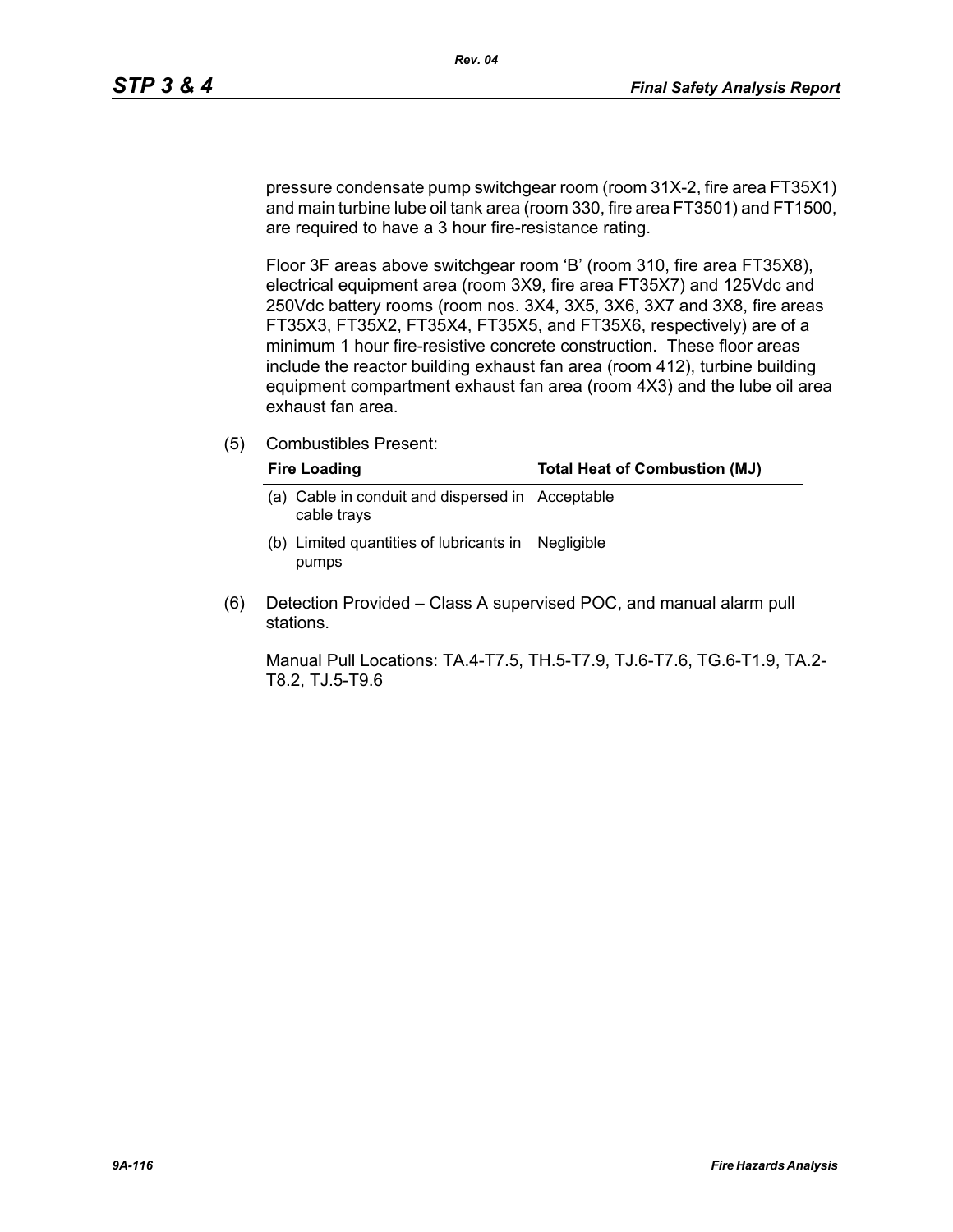| (7) | Suppression Available: |
|-----|------------------------|
|-----|------------------------|

|     | <b>Type</b>                                                                                                                                                                                                      | <b>Location/Actuation</b>                                                                                                                                                                                                                                           |  |  |  |
|-----|------------------------------------------------------------------------------------------------------------------------------------------------------------------------------------------------------------------|---------------------------------------------------------------------------------------------------------------------------------------------------------------------------------------------------------------------------------------------------------------------|--|--|--|
|     | Modified Class III standpipes                                                                                                                                                                                    | Stairwells No. 1 <114>, No.2<br><122>, No.3 <212>, No.4<br><249>, No.8 <1Y5>, No.8<br><1Y5>, and No. 9 <4X5>                                                                                                                                                        |  |  |  |
|     | ABC portable (hand) extinguishers and<br>hose stations                                                                                                                                                           | TB.1-T2, TC.6-T2.8, TB-T4,<br>TC.6-T5.1, TA.1-T5.8,<br>TB.8-T6.9, TD.4-T6.4,<br>TF.2-T6.8, TG.9-T6.8, TH.3-T8,<br>TJ.1-T6, TG.6-T5.1, TJ.9-T4,<br>TG.6-T2.9, TJ.1-T2,<br>TE.1-T6.9, TG-T6.9,<br>TE.1-T2.1, TF.9-T2.1,<br>TF.5-T7, TE.2-T8.2,<br>TH-T8.5, TF.3-T8.4, |  |  |  |
|     | Wet pipe sprinkler system<br>Design density 12.2 L/min-m <sup>2</sup> (0.3 gpm/ft <sup>2</sup> )<br>over 464.5 m <sup>2</sup> (5000 ft <sup>2</sup> )                                                            | Throughout floor 3F                                                                                                                                                                                                                                                 |  |  |  |
|     | Closed head pre-action spray system<br>Design density 12.2 L/min-m <sup>2</sup> (0.3 gpm/ft <sup>2</sup> ),<br>Assume 20 spray heads over 10 bearings<br>at coverage of 4.65 $m2$ (50 ft <sup>2</sup> ) per head | Turbine generator bearings                                                                                                                                                                                                                                          |  |  |  |
|     | Wet pipe sprinkler system<br>Design density 12.2 L/min-m <sup>2</sup> (0.3 gpm/ft <sup>2</sup> )<br>(5000 ft <sup>2</sup> )                                                                                      | Beneath turbine skirt                                                                                                                                                                                                                                               |  |  |  |
| (8) | Fire Protection Design Criteria Employed:                                                                                                                                                                        |                                                                                                                                                                                                                                                                     |  |  |  |
|     | (a)                                                                                                                                                                                                              | Fire detection and suppression capability is provided and accessible;                                                                                                                                                                                               |  |  |  |
|     | Fire stops are provided for penetrations through rated fire barriers.<br>(b)                                                                                                                                     |                                                                                                                                                                                                                                                                     |  |  |  |
| (9) | Consequences of Fire – Postulated fire assumes loss of function. Smoke<br>from a fire would be removed by the normal HVAC.                                                                                       |                                                                                                                                                                                                                                                                     |  |  |  |
|     | (10) Consequences of Fire Suppression – Suppression extinguishes the fire.<br>Refer to Section 3.4, "Water Level (Flood) Design," for drain system.                                                              |                                                                                                                                                                                                                                                                     |  |  |  |
|     | (11) Design Criteria Used for Protection Against Inadvertent Operation, Careless<br>Operation or Rupture of the Suppression System:                                                                              |                                                                                                                                                                                                                                                                     |  |  |  |
|     | Provision of raised supports for the equipment<br>(a)                                                                                                                                                            |                                                                                                                                                                                                                                                                     |  |  |  |

(b) Refer to Section 3.4, "Water Level (Flood) Design," for drain system.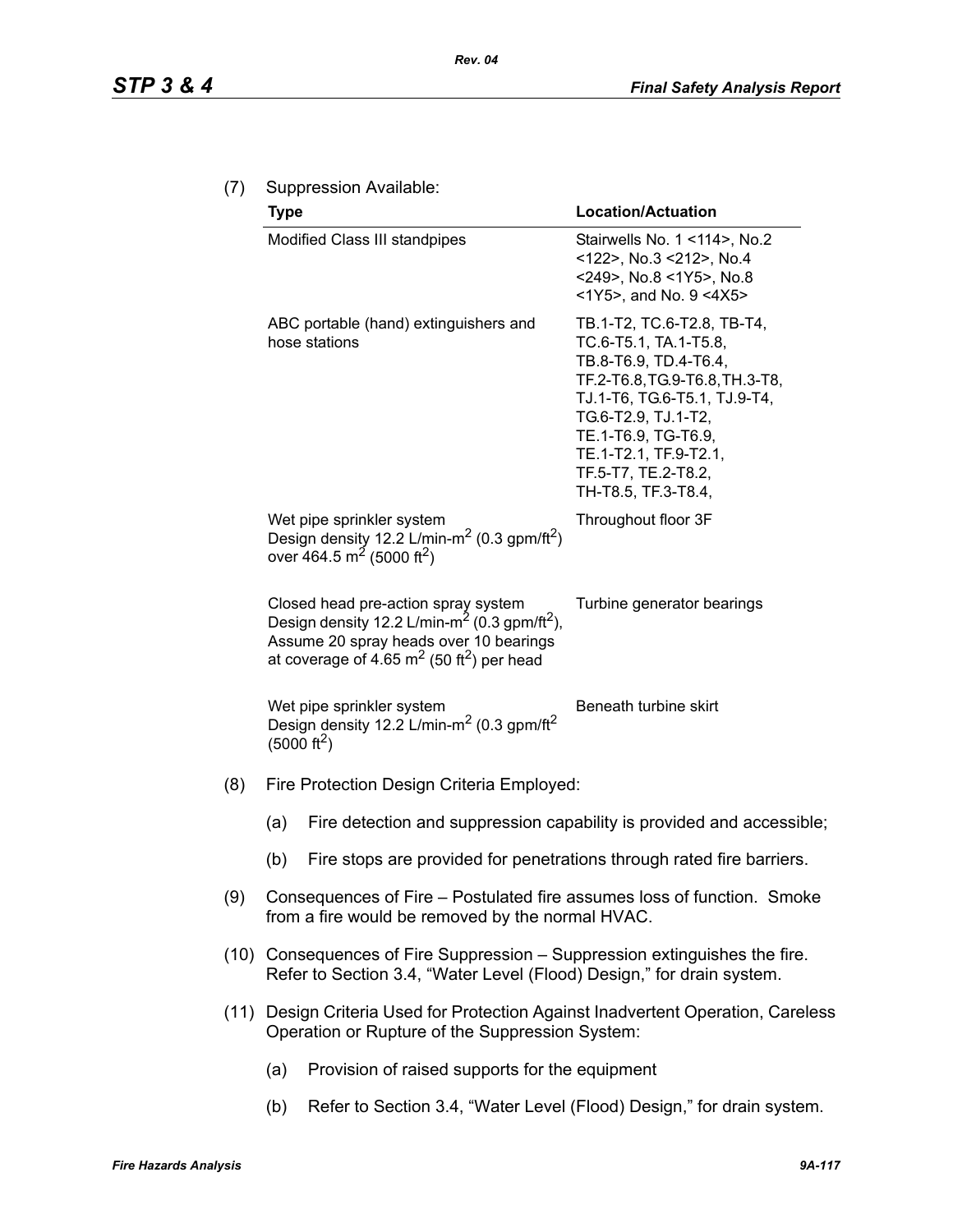- (12) Fire Containment or Inhibiting Methods Employed:
	- (a) Fire stops are provided for penetrations through fire rated barriers.
	- (b) The means of fire detection, suppression and alarming are provided and accessible.
- (13) Remarks:
	- (a) The following safety-related equipment representing all four safety divisions is mounted on this floor:

C71-PT003 A-D

- (b) Section 9A.5, Special Cases, provides justification for locating equipment from multiple safety divisions on this floor of the turbine building.
- (c) Electrical cable insulation in conduit does not represent a combustible fire load.
- (d) The total flow of the wet pipe sprinkler system on floor 3F with 1893 L/min (500 gpm) hose stream allowance is estimated to be 7,571 L/min (2750 gpm).
- (e) The total flow of the closed head preaction spray system on main turbine bearings with a 1893 L/min (500 gpm) hose stream allowance is estimated to be 3,596 L/min (950 gpm).
- (f) The total flow of the wet pipe sprinkler system beneath the main turbine skirt with a 1893 L/min (500 gpm) hose stream allowance is estimated to be 10,410 L/min (2750 gpm).

## **9A.4.3.5.2 Fire Area – FT45X1 (Stairwell No. 9 – Room 4X5)**

(1) Fire Area Boundary Description

Stairwell No. 9 serves controlled areas inside the Turbine Building at floor level 3F.

Fire area FT45X1 extends vertically upward from floor 3F through floor 4F and provides access to and from floor 4F (elevation 38.3m (120'-4")).

Stairwell no. 9 is a separate fire area bounded by interior fire walls at floor levels 3F and 4F.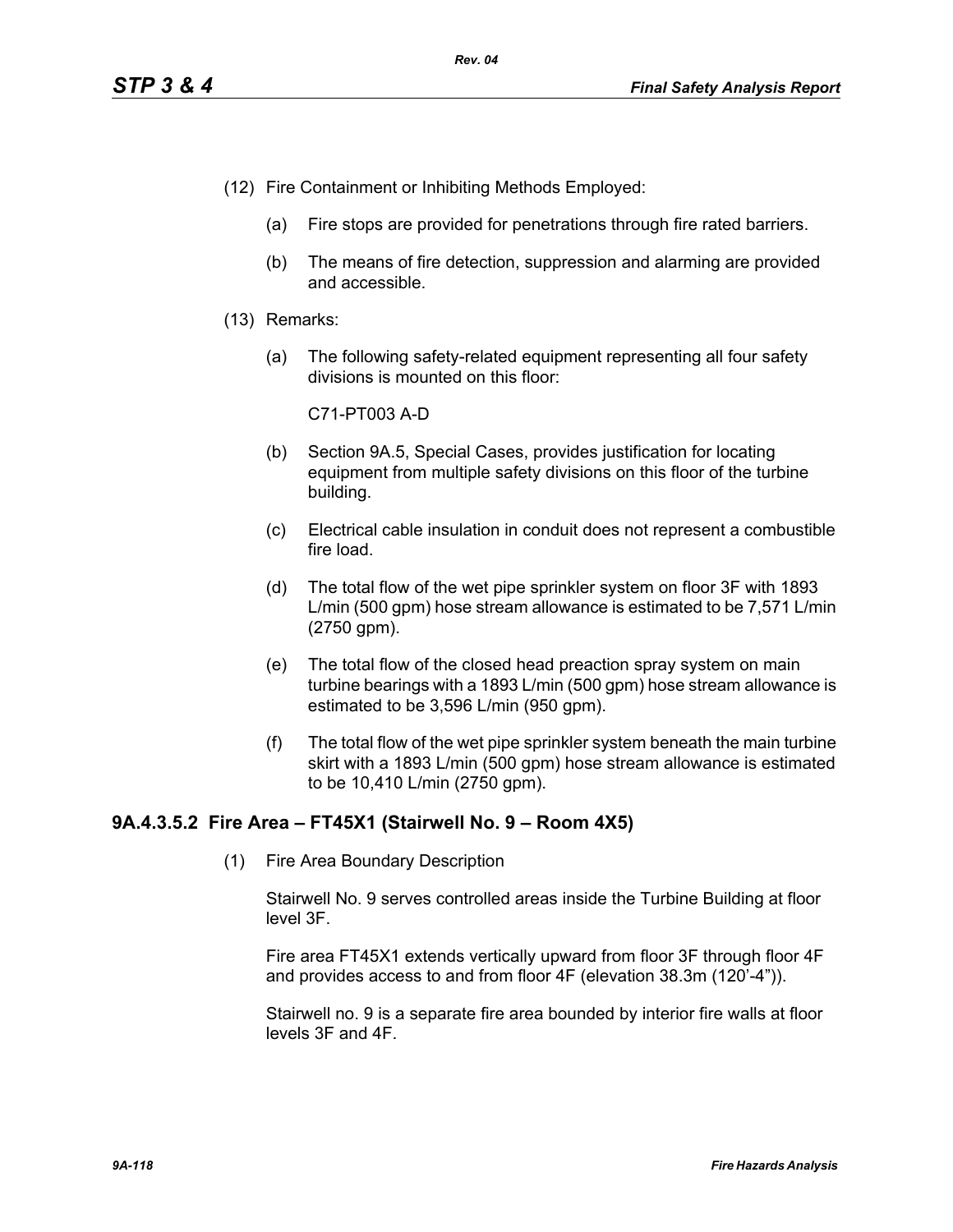(2) Equipment – See Table 9A.6-4

| <b>Safety Related</b> | <b>Provides Core Cooling</b> |
|-----------------------|------------------------------|
| No                    | Nο                           |

- (3) Radioactive Material Present None.
- (4) Qualification of Fire Barriers At floor levels 3F and 4F, walls enclosing stairwell no. 9 are a minimum of 2 hour fire-resistive concrete construction. Stairwell doors are a minimum of 1-1/2 hour fire rated (doors are 3-hour fire rated for consistency throughout the Turbine Building).
- (5) Combustibles Present No significant quantities of exposed combustibles.
- (6) Detection Provided Class A supervised POC at each building floor elevation and manual pull station external to the enclosed stairway at each floor elevation.
- (7) Suppression Available:

| Type                                                                                             | <b>Location/Actuation</b> |
|--------------------------------------------------------------------------------------------------|---------------------------|
| Modified Class III standpipe                                                                     | Stairwell No. 9 <4X5>     |
| ABC portable (hand) extinguishers and<br>hose stations                                           | TH.3-T8, TJ.1-T6, TH-T8.5 |
| Wet pipe sprinkler system<br>Design density 6.1 L/min-m <sup>2</sup> (0.15 gpm/ft <sup>2</sup> ) | Stairwell No. 9           |

- (8) Fire Protection Design Criteria Employed:
	- (a) The stairwell is located in a separate fire-resistive enclosure.
	- (b) Fire detection and suppression capability is provided and accessible.
- (9) Consequences of Fire The postulated fire assumes loss of function of the enclosed stairway. Smoke from a fire would be removed by the normal HVAC system.
- (10) Consequences of Fire Suppression Suppression extinguishes the fire. Refer to to Section 3.4, "Water Level (Flood) Design," for drain system.
- (11) Design Criteria Used for Protection Against Inadvertent Operation, Careless Operation or Rupture of the Suppression System:
	- (a) Refer to Section 3.4, "Water Level (Flood) Design," for drain system.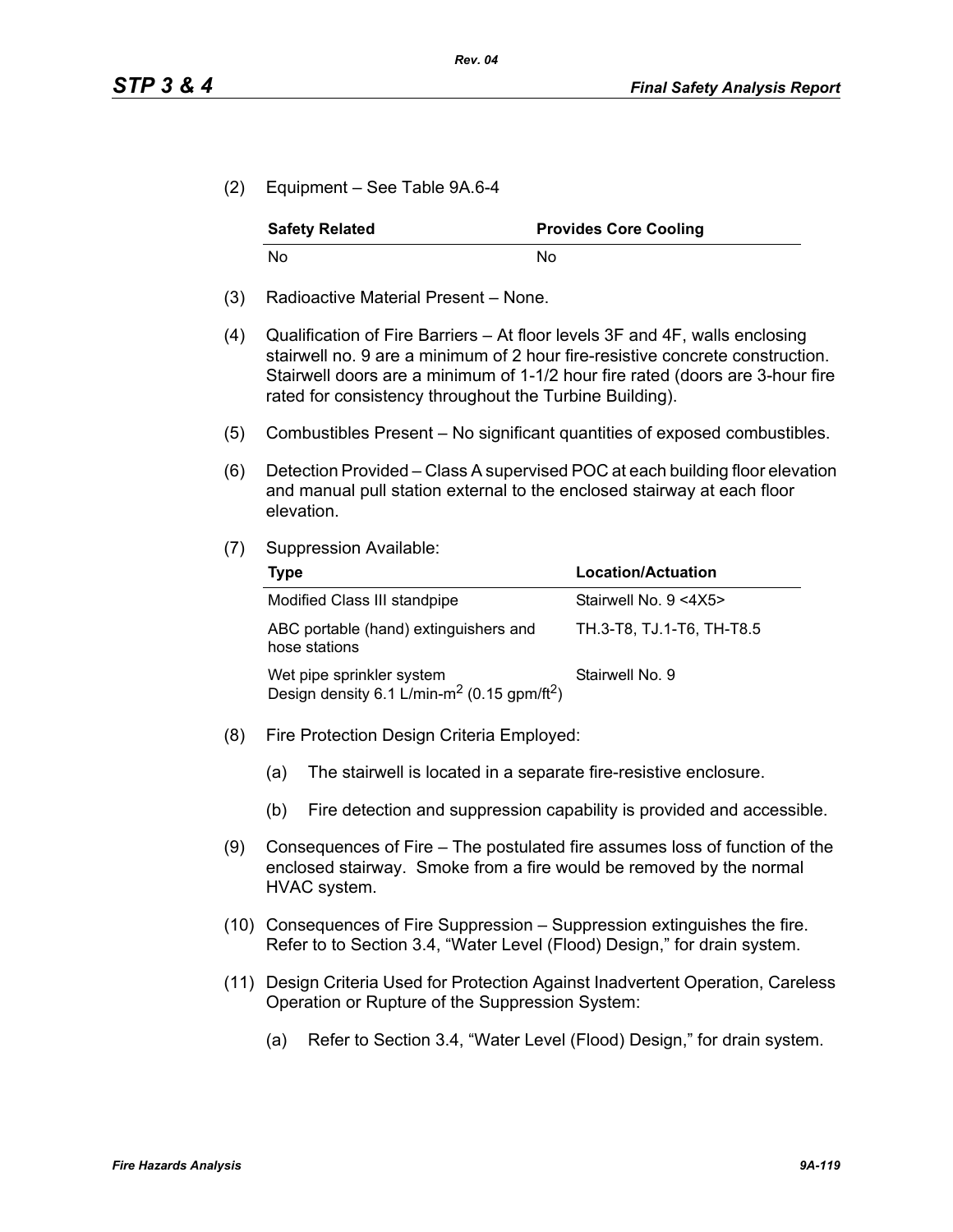- (12) Fire Containment or Inhibiting Methods Employed:
	- (a) The function is provided in a fire-resistive enclosure.
	- (b) Fire stops are provided for penetrations through fire rated barriers.
	- (c) The means of fire detection, suppression and alarming are provided and accessible.
- (13) Remarks The total flow of the wet pipe sprinkler system with a 1893 L/min (500 gpm) hose stream allowance is estimated to be 3,218 L/min (850 gpm).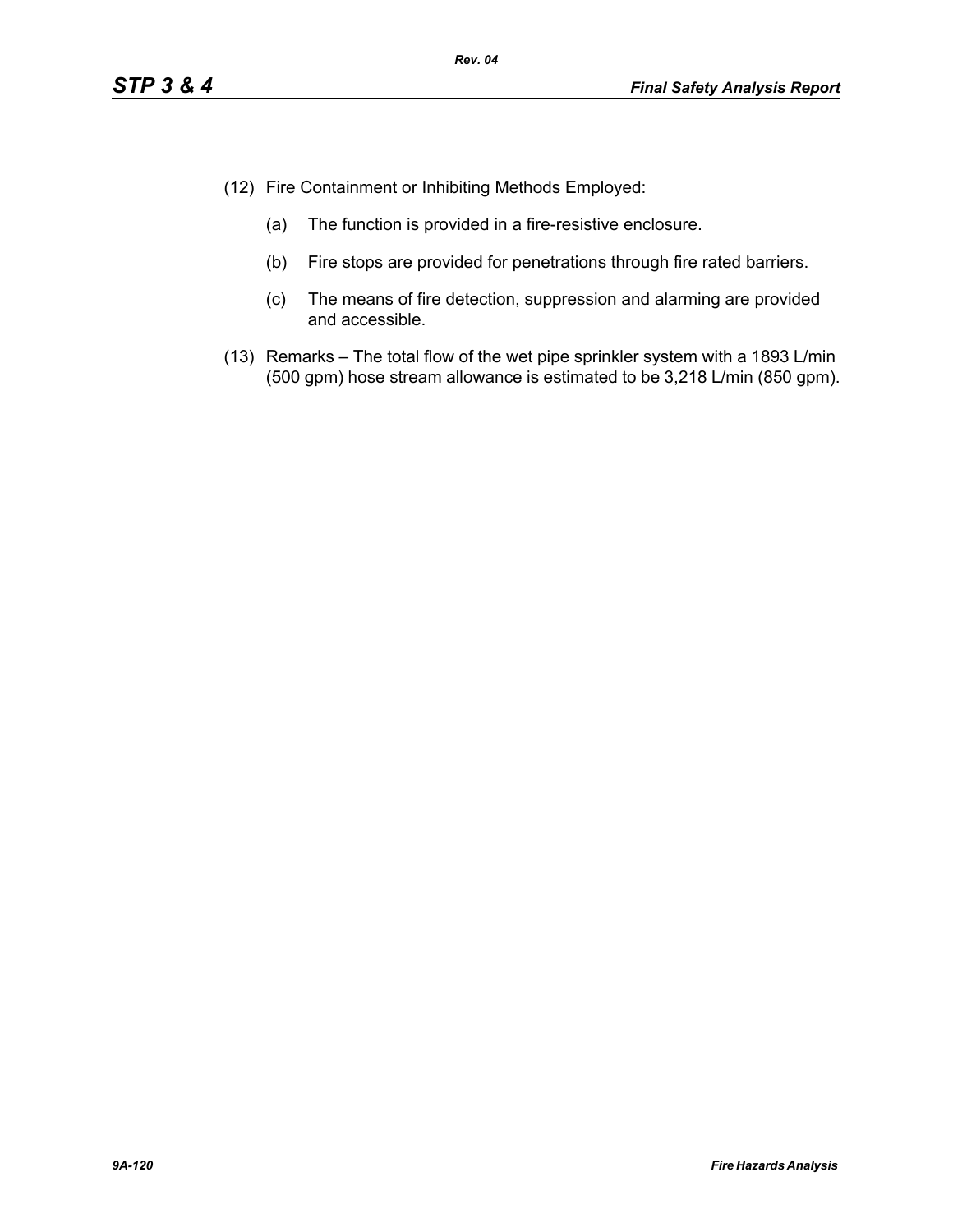|              |                    |                              |                                                 | Table 9A.4.3.5 - Summary of Fire Protection Criteria<br>Floor 3F |                                                                                                                                                                                                                                                                                                                                                                                                           |                                                       |                                                                                                                                                                                                      |                                                                                                    |
|--------------|--------------------|------------------------------|-------------------------------------------------|------------------------------------------------------------------|-----------------------------------------------------------------------------------------------------------------------------------------------------------------------------------------------------------------------------------------------------------------------------------------------------------------------------------------------------------------------------------------------------------|-------------------------------------------------------|------------------------------------------------------------------------------------------------------------------------------------------------------------------------------------------------------|----------------------------------------------------------------------------------------------------|
| Fire<br>Area | <b>Description</b> | Adjacent<br><b>Fire Area</b> | <b>Adjacent Fire Area</b><br><b>Description</b> | <b>Fire Rated Separation</b>                                     | <b>Fire Separation</b><br>Criteria                                                                                                                                                                                                                                                                                                                                                                        | <b>Automatic</b><br><b>Suppression</b><br><b>Type</b> | <b>Density</b>                                                                                                                                                                                       | Suppression<br><b>Criteria</b>                                                                     |
| FT1500       | General Area       | FT1503                       | Stairwell No. 2 (Room 122)                      | Walls: 3-hour fire resistive<br>Doors: 3 - hour fire rated       | NEIL LCM, March 2008,<br>3.2.9.1<br>NFPA 804, paragraph<br>8.1.2.3<br>Also, based on (IBC) H-4<br>Occupancy and Type 1A<br>construction<br>Exterior Turbine Bldg. Wall:<br>IBC, 2006, Table 601<br>Turbine Bldg. Floor over<br>Radwaste Building (treated<br>as separation between<br>buildings):<br>IBC, 2006, Table 601<br>Walls: NFPA 101,<br>paragraph 8.5.6.(1)<br>Doors: NFPA 101, Table<br>8.3.4.2 | Wet pipe<br>sprinkler                                 | 0.30 gpm/ft $^2$<br>(12.2 L/min-<br>$\rm \dot{m}^2$ )<br>over minimum<br>application of<br>$5000$ ft <sup>2</sup><br>(464.5 m <sup>2</sup> )<br>Total flow<br>(Est.): 2750<br>gpm (10,410)<br>L/min) | a) NFPA 804, 2006,<br>paragraph<br>10.8.2.1(2)<br>(b) NEIL LCM,<br>March 2008,<br>A3.2.20.5.2.1.1. |
|              |                    | FT2502                       | Stairwell No. 3 (Room 212)                      | Walls: 2-hour fire resistive<br>Doors: 3-hour fire rated         | Walls: NFPA 101,<br>paragraph 8.5.6.(1)<br>Doors: NFPA 101, Table<br>8.3.4.2                                                                                                                                                                                                                                                                                                                              |                                                       |                                                                                                                                                                                                      |                                                                                                    |
|              |                    | FT2504                       | Stairwell No. 4 (Room 249)                      | Walls: 2-hour fire resistive<br>Doors: 3-hour fire rated         | Walls: NFPA 101,<br>paragraph 8.5.6.(1)<br>Doors: NFPA 101, Table<br>8.3.4.2                                                                                                                                                                                                                                                                                                                              |                                                       |                                                                                                                                                                                                      |                                                                                                    |
|              |                    | FT15Y2                       | Elevator Shaft (Room 250)                       | Walls: 2-hour fire resistive<br>Doors: 1 1/2 - hour fire rated   | NFPA 804, paragraphs<br>8.1.2.4 and 8.1.2.5                                                                                                                                                                                                                                                                                                                                                               |                                                       |                                                                                                                                                                                                      |                                                                                                    |

9A-121

*Rev. 04*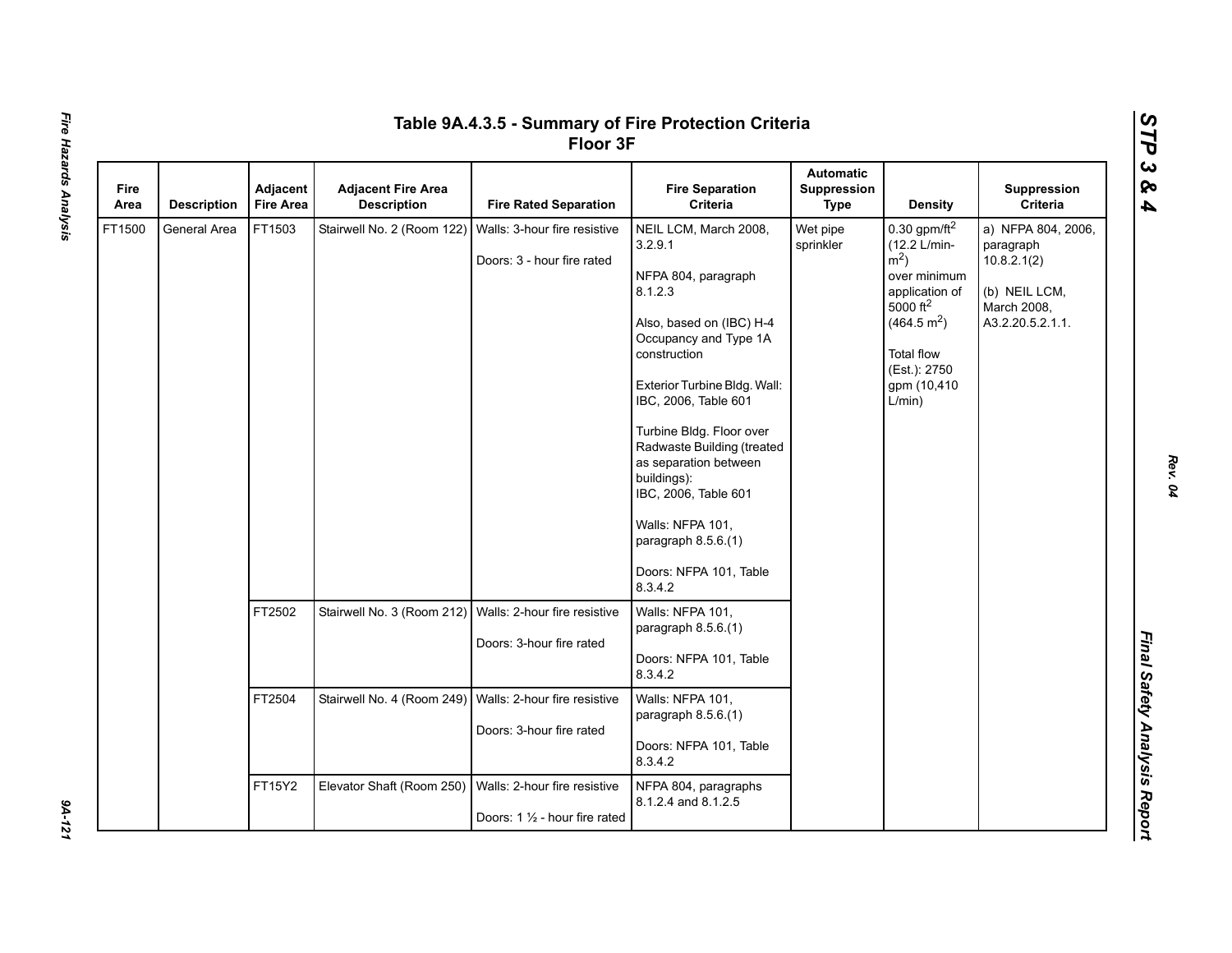| Fire<br>Area              | <b>Description</b> | Adjacent<br><b>Fire Area</b>   | <b>Adjacent Fire Area</b><br><b>Description</b>                      | <b>Fire Rated Separation</b>                             | <b>Fire Separation</b><br>Criteria                                                                                                                                                              | Automatic<br>Suppression<br><b>Type</b>           | <b>Density</b>                                                                          | Suppression<br>Criteria                                         |
|---------------------------|--------------------|--------------------------------|----------------------------------------------------------------------|----------------------------------------------------------|-------------------------------------------------------------------------------------------------------------------------------------------------------------------------------------------------|---------------------------------------------------|-----------------------------------------------------------------------------------------|-----------------------------------------------------------------|
| FT1500<br>General<br>Area |                    | FT45X1                         | Stairwell No. 9 (Room<br>4X5)                                        | Walls: 2-hour fire resistive<br>Doors: 3-hour fire rated | Walls: NFPA 101,<br>paragraph 8.5.6.(1)<br>Doors: NFPA 101, Table<br>8.3.4.2                                                                                                                    | Wet pipe<br>sprinkler                             | 0.30 gpm/ft $^2$<br>(12.2 L/min-<br>$\rm \dot{m}^2$ )<br>over minimum<br>application of | a) NFPA 804, 2006,<br>paragraph<br>10.8.2.1(2)<br>(b) NEIL LCM, |
|                           | FT55X1             | Stairwell No. 10 (Room<br>5X1) | Ceiling: 2-hour fire resistive   NFPA 101, paragraph                 | 8.5.6(1)                                                 |                                                                                                                                                                                                 | $5000$ ft <sup>2</sup><br>(464.5 m <sup>2</sup> ) | March 2008,<br>A3.2.20.5.2.1.1.                                                         |                                                                 |
|                           |                    | FT2505                         | Main Steam Tunnel (Room<br>219)                                      | Exterior Turbine Bldg. Wall:<br>3-hour fire resistive    | NEIL LCM, March 2008,<br>3.2.9.1<br>NFPA 804, paragraph<br>8.1.2.3<br>Also, based on (IBC) H-4<br>Occupancy and Type 1A<br>construction<br>Exterior Turbine Bldg. Wall:<br>IBC, 2006, Table 601 |                                                   | <b>Total flow</b><br>(Est.): 2750<br>gpm (10,410)<br>L/min)                             |                                                                 |
|                           |                    | FT35X1                         | Safety Related Low<br>Pressure Condensate<br>Switchgear (Room 31X-2) | Floor Hatch or Cover<br>Block: 3-hour fire resistive     | NEIL LCM, March 2008,<br>3.2.9.1                                                                                                                                                                |                                                   |                                                                                         |                                                                 |
|                           |                    | FT3501                         | Main Turbine Lube Oil<br>Tank (Room 330)                             | Floor Hatch or Cover<br>Block: 3-hour fire resistive     | NEIL LCM, March 2008,<br>3.2.9.1<br>NFPA 804, paragraph<br>8.1.2.3                                                                                                                              |                                                   |                                                                                         |                                                                 |
|                           |                    | FT35X8                         | Switchgear Room 'B'<br>(Room 310)                                    | Floor: Minimum 1-hour fire<br>resistive                  | NEIL LCM, March 2008,<br>3.2.9.5                                                                                                                                                                |                                                   |                                                                                         |                                                                 |
|                           |                    |                                |                                                                      |                                                          | NFPA 13, paragraph 8.5.10                                                                                                                                                                       |                                                   |                                                                                         |                                                                 |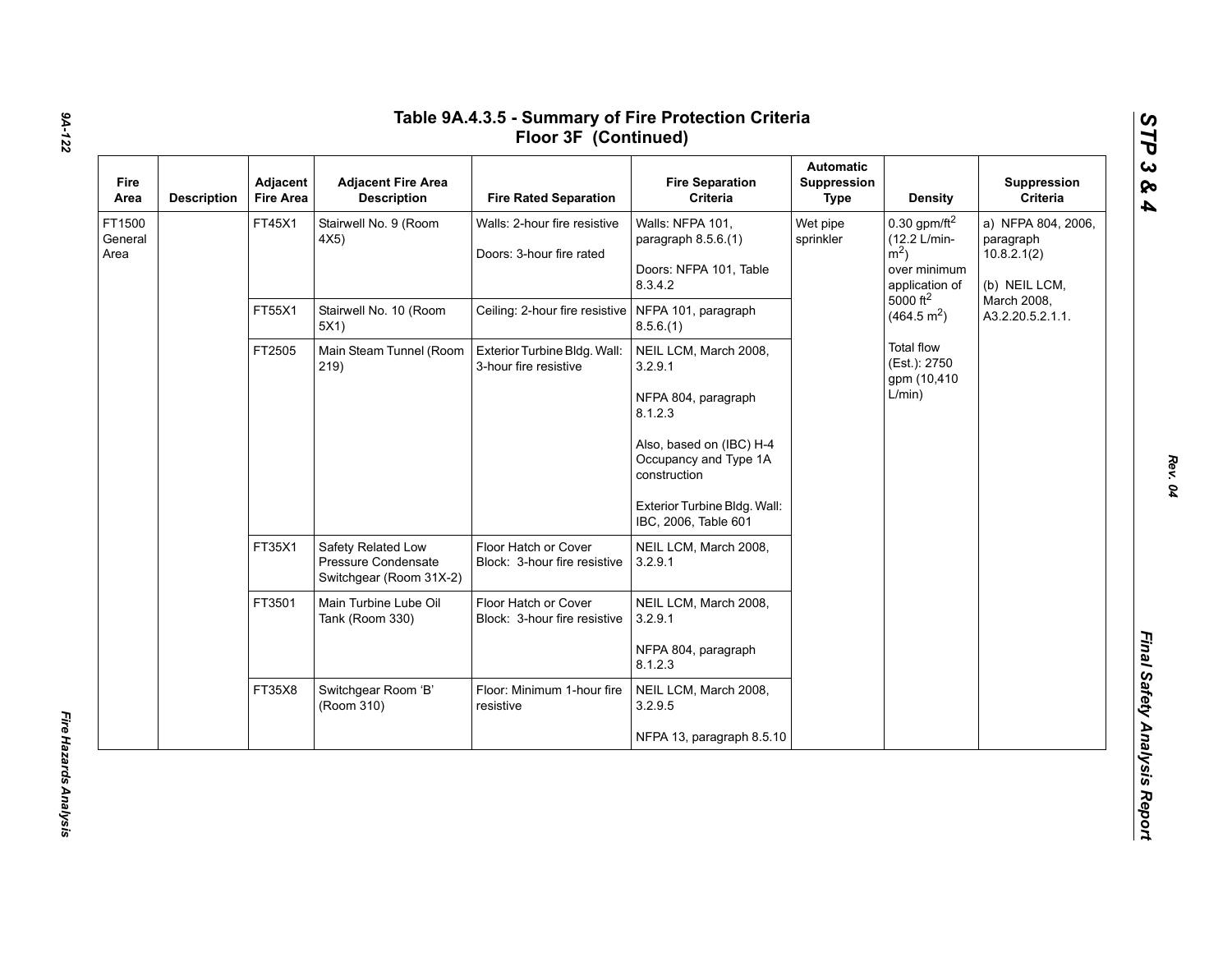| Fire<br>Area | <b>Description</b> | Adjacent<br><b>Fire Area</b> | <b>Adjacent Fire Area</b><br><b>Description</b>                    | <b>Fire Rated Separation</b>            | <b>Fire Separation</b><br>Criteria                     | <b>Automatic</b><br>Suppression<br><b>Type</b> | <b>Density</b>                                                                                                                                                                                        | Suppression<br>Criteria                                                   |
|--------------|--------------------|------------------------------|--------------------------------------------------------------------|-----------------------------------------|--------------------------------------------------------|------------------------------------------------|-------------------------------------------------------------------------------------------------------------------------------------------------------------------------------------------------------|---------------------------------------------------------------------------|
| FT1500       | General Area       | FT3500                       | <b>Combustion Turbine</b><br>Generator Area (Rooms<br>317 and 2X8) | Floor: 3-hour fire resistive            | NFPA 804, paragraph<br>8.1.2.3                         | Wet pipe<br>sprinkler                          | 0.30 gpm/ft $^2$<br>(12.2 L/min-<br>$\rm \dot{m}^2$ )                                                                                                                                                 | a) NFPA 804, 2006,<br>paragraph<br>10.8.2.1(2)                            |
|              |                    | FT35X7                       | <b>Electrical Equipment</b><br>(Room 3X9)                          | Floor: Minimum 1-hour fire<br>resistive | NEIL LCM, March 2008,<br>3.2.9.5<br>NFPA 13, paragraph |                                                | over minimum<br>application of<br>$5000$ ft <sup>2</sup><br>(464.5 m <sup>2</sup> )                                                                                                                   | (b) NEIL LCM,<br>March 2008,<br>A3.2.20.5.2.1.1.                          |
|              |                    |                              |                                                                    |                                         | 8.15.10                                                |                                                | <b>Total flow</b><br>(Est.): 2750<br>gpm (10,410)<br>L/min)                                                                                                                                           |                                                                           |
| FT1500       | General Area       | --                           | Main Turbine Bearings                                              | $\overline{a}$                          |                                                        | Closed head<br>pre-action<br>spray             | $0.30$ gpm/ft <sup>2</sup><br>(12.2 L/min-<br>$\rm \dot{m}^2$ )<br>over 500 $ft^2$<br>(46.5 m <sup>2</sup> )<br><b>Total flow</b><br>(Est.): 3,596<br>L/min (950<br>gpm)                              | NEIL LCM, March<br>2008, 3.2.20.5<br><b>NFPA 804,</b><br>paragraph 10.8.3 |
|              |                    | --                           | <b>Beneath Main Turbine</b><br>Skirt                               | --                                      |                                                        | Wet pipe<br>sprinkler                          | $0.30$ gpm/ft $^2$<br>(12.2 L/min-<br>$\rm \dot{m}^2$ )<br>over minimum<br>application of<br>$5000$ ft <sup>2</sup><br>(464.5 m <sup>2</sup> )<br>Total flow<br>(Est.): 2750<br>gpm (10,410<br>L/min) | NEIL LCM, March<br>2008, 3.2.20.5<br><b>NFPA 804,</b><br>paragraph 10.8.2 |

# Fire Hazards Analysis *Fire Hazards Analysis 9A-123*

*STP 3 & 4*

94-123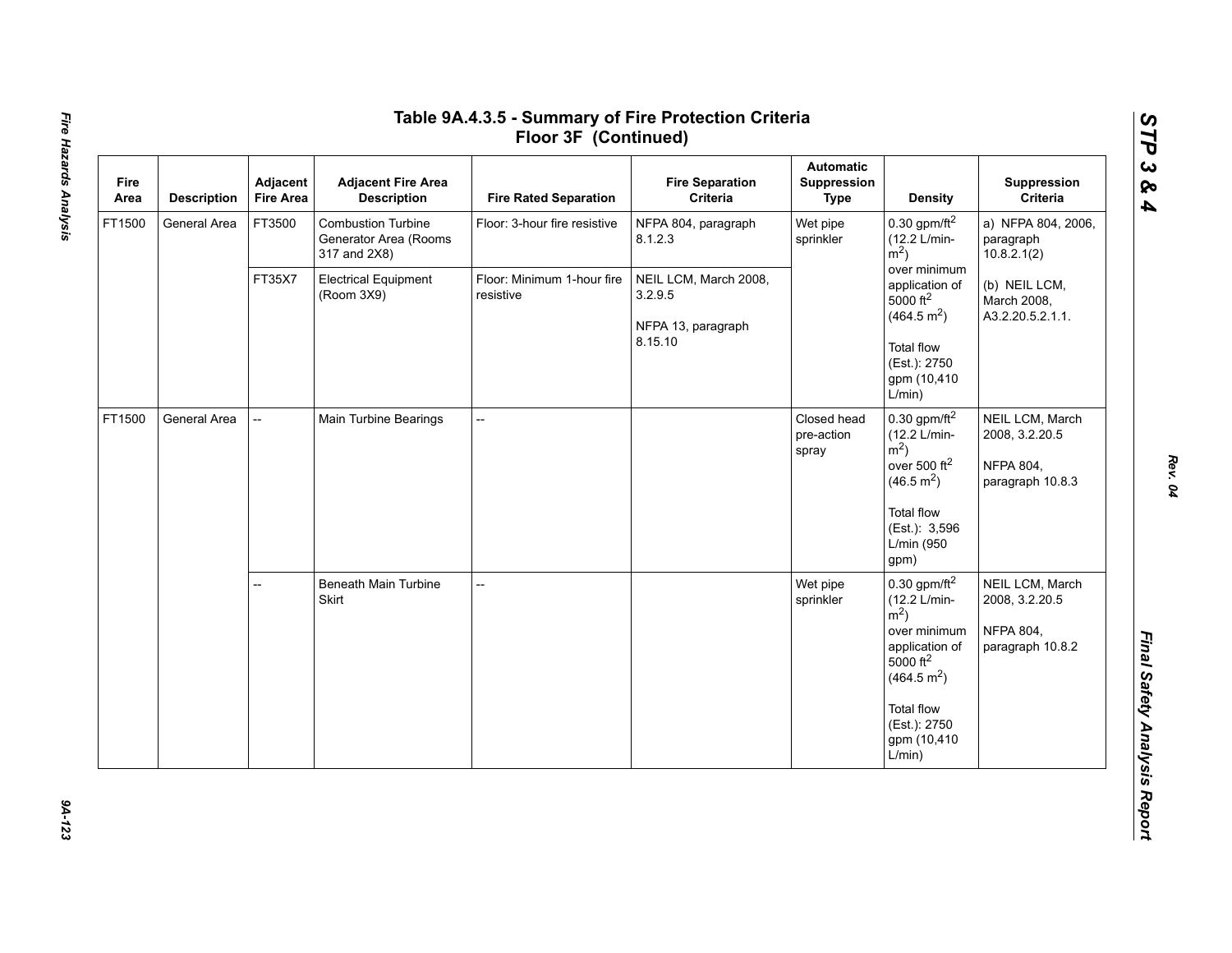| Fire<br>Area | <b>Description</b>            | Adjacent<br><b>Fire Area</b> | <b>Adjacent Fire Area</b><br><b>Description</b> | <b>Fire Rated Separation</b>                               | <b>Fire Separation</b><br>Criteria                                                                                                                                                                                                                                                                                                                                                                        | <b>Automatic</b><br>Suppression<br><b>Type</b> | <b>Density</b>                                                                                                                                        | Suppression<br>Criteria                                    |  |  |  |  |        |              |                                                                |                       |                                                         |                                                            |
|--------------|-------------------------------|------------------------------|-------------------------------------------------|------------------------------------------------------------|-----------------------------------------------------------------------------------------------------------------------------------------------------------------------------------------------------------------------------------------------------------------------------------------------------------------------------------------------------------------------------------------------------------|------------------------------------------------|-------------------------------------------------------------------------------------------------------------------------------------------------------|------------------------------------------------------------|--|--|--|--|--------|--------------|----------------------------------------------------------------|-----------------------|---------------------------------------------------------|------------------------------------------------------------|
| FT1503       | Stairwell No. 2<br>(Room 122) | FT1500                       | General Area                                    | Walls: 3-hour fire resistive<br>Doors: 3 - hour fire rated | NEIL LCM, March 2008,<br>3.2.9.1<br>NFPA 804, paragraph<br>8.1.2.3<br>Also, based on (IBC) H-4<br>Occupancy and Type 1A<br>construction<br>Exterior Turbine Bldg. Wall:<br>IBC, 2006, Table 601<br>Turbine Bldg. Floor over<br>Radwaste Building (treated<br>as separation between<br>buildings):<br>IBC, 2006, Table 601<br>Walls: NFPA 101,<br>paragraph 8.5.6.(1)<br>Doors: NFPA 101, Table<br>8.3.4.2 | Wet pipe<br>sprinkler                          | $0.15$ gpm/ft <sup>2</sup><br>$(6.1 \text{ L/min-m}^2)$<br>over 1500 $ft2$<br>$(139 \text{ m}^2)$<br>Total flow<br>(Est.): 850<br>gpm (3218<br>L/min) | Ordinary Hazard<br>Group 1 per NFPA<br>13, paragraph 5.3.1 |  |  |  |  |        |              |                                                                |                       |                                                         |                                                            |
| FT2502       | Stairwell No. 3<br>(Room 212) | FT1500                       |                                                 |                                                            |                                                                                                                                                                                                                                                                                                                                                                                                           |                                                |                                                                                                                                                       |                                                            |  |  |  |  | FT1500 | General Area | Walls: 2-hour fire resistive<br>Doors: 1 1/2 - hour fire rated | Wet pipe<br>sprinkler | 0.15 gpm/ft $^2$<br>$(6.1 L/min-m2)$<br>over 1500 $ft2$ | Ordinary Hazard<br>Group 1 per NFPA<br>13, paragraph 5.3.1 |
|              |                               |                              | FT15Y2                                          | Elevator Shaft (Room 250)                                  | Walls: 2-hour fire resistive                                                                                                                                                                                                                                                                                                                                                                              |                                                | $(139 \text{ m}^2)$<br><b>Total flow</b><br>(Est.): 850<br>gpm (3218)<br>L/min)                                                                       |                                                            |  |  |  |  |        |              |                                                                |                       |                                                         |                                                            |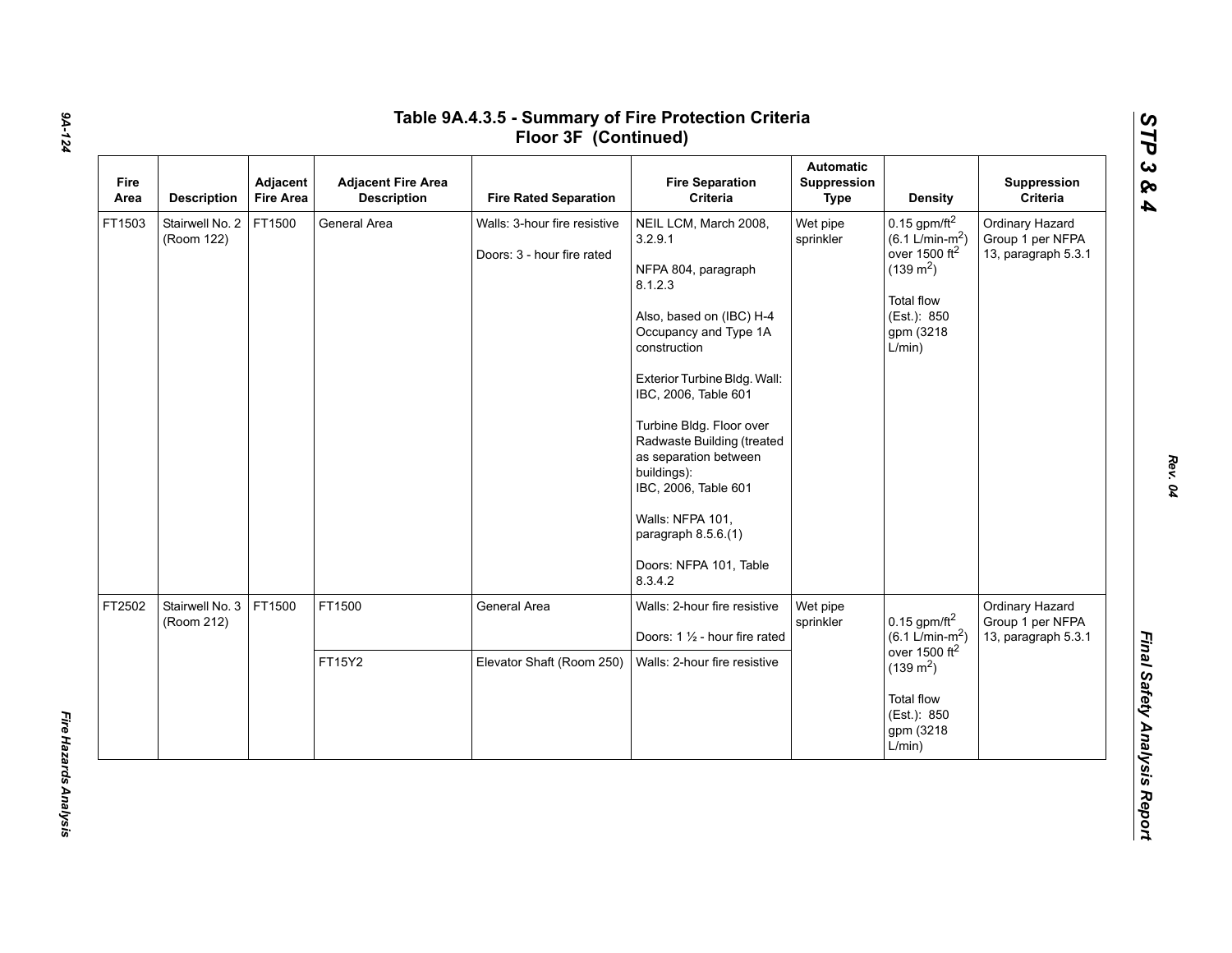| Fire<br>Area | <b>Description</b>                  | Adjacent<br><b>Fire Area</b> | <b>Adjacent Fire Area</b><br><b>Description</b>           | <b>Fire Rated Separation</b>                                                              | <b>Fire Separation</b><br>Criteria                                                         | <b>Automatic</b><br>Suppression<br><b>Type</b>         | Density                                                                                                                                                                     | Suppression<br>Criteria                                    |
|--------------|-------------------------------------|------------------------------|-----------------------------------------------------------|-------------------------------------------------------------------------------------------|--------------------------------------------------------------------------------------------|--------------------------------------------------------|-----------------------------------------------------------------------------------------------------------------------------------------------------------------------------|------------------------------------------------------------|
| FT2504       | Stairwell No. 4<br>(Room 249)       | FT1500                       | General Area                                              | Walls: 2-hour fire resistive<br>Doors: 3- hour fire rated                                 | Walls: NFPA 101,<br>paragraph 8.5.6.(1)<br>Doors: NFPA 101, Table<br>8.3.4.2               | Wet pipe<br>sprinkler                                  | $0.15$ gpm/ft <sup>2</sup><br>$(6.1 \text{ L/min-m}^2)$<br>over 1500 $ft2$<br>$(139 \text{ m}^2)$                                                                           | Ordinary Hazard<br>Group 1 per NFPA<br>13, paragraph 5.3.1 |
|              |                                     | FT15Y1                       | Stairwell No. 8                                           | Walls: 3-hour fire resistive                                                              | Walls: NFPA 101,<br>paragraph 8.5.6.(1)                                                    |                                                        | <b>Total flow</b><br>(Est.): 850<br>gpm (3218<br>L/min)                                                                                                                     |                                                            |
| FT15Y2       | <b>Elevator Shaft</b><br>(Room 250) | FT1500                       | General Area                                              | Walls: 2-hour fire resistive<br>Doors: $1\frac{1}{2}$ - hour fire rated                   | NFPA 804, paragraphs<br>8.1.2.4 and 8.1.2.5                                                | Wet pipe<br>sprinkler<br>$(139 \text{ m}^2)$<br>L/min) | $0.20$ gpm/ft <sup>2</sup><br>$(8.2 \text{ L/min-m}^2)$<br>over 1500 $ft2$                                                                                                  | Ordinary Hazard<br>Group 2 per NFPA<br>13, paragraph 5.3.2 |
|              |                                     | FT2502                       | Stairwell No. 3 (Room 212)   Walls: 2-hour fire resistive |                                                                                           | Walls: NFPA 101,<br>paragraph 8.5.6.(1)<br>Doors: NFPA 101, Table<br>8.3.4.2               |                                                        | <b>Total flow</b><br>(Est.): 950<br>gpm (3596                                                                                                                               |                                                            |
| FT15Y1       | Stairwell No. 8<br>(Room 1X4)       | FT2504                       | Stairwell No. 4 (Room 249)   Walls: 3-hour fire resistive |                                                                                           | Walls: NFPA 101,<br>paragraph 8.5.6.(1)                                                    | Wet pipe<br>sprinkler                                  | $0.15$ gpm/ft $^2$<br>$(6.1 \text{ L/min-m}^2)$<br>over 1500 $ft2$<br>$(139 \text{ m}^2)$<br><b>Total flow</b><br>(Est.): 850<br>gpm (3218<br>L/min)                        | Ordinary Hazard<br>Group 1 per NFPA<br>13, paragraph 5.3.1 |
| FT45X1       | Stairwell No. 9<br>(Room 4X5)       | FT1500                       | General Area                                              | Walls: 2-hour fire resistive<br>Doors: 3- hour fire rated<br>Floor: 2-hour fire resistive | Walls and Ceiling:<br>NFPA 101, paragraph<br>8.5.6(1)<br>Doors: NFPA 101, Table<br>8.3.4.2 | Wet pipe<br>sprinkler                                  | $0.15$ gpm/ft <sup>2</sup><br>$(6.1 \text{ L/min-m}^2)$<br>over 1500 $\,$ ft <sup>2</sup><br>$(139 \text{ m}^2)$<br><b>Total flow</b><br>(Est.): 850<br>gpm (3218<br>L/min) | Ordinary Hazard<br>Group 1 per NFPA<br>13, paragraph 5.3.1 |

*STP 3 & 4*

9A-125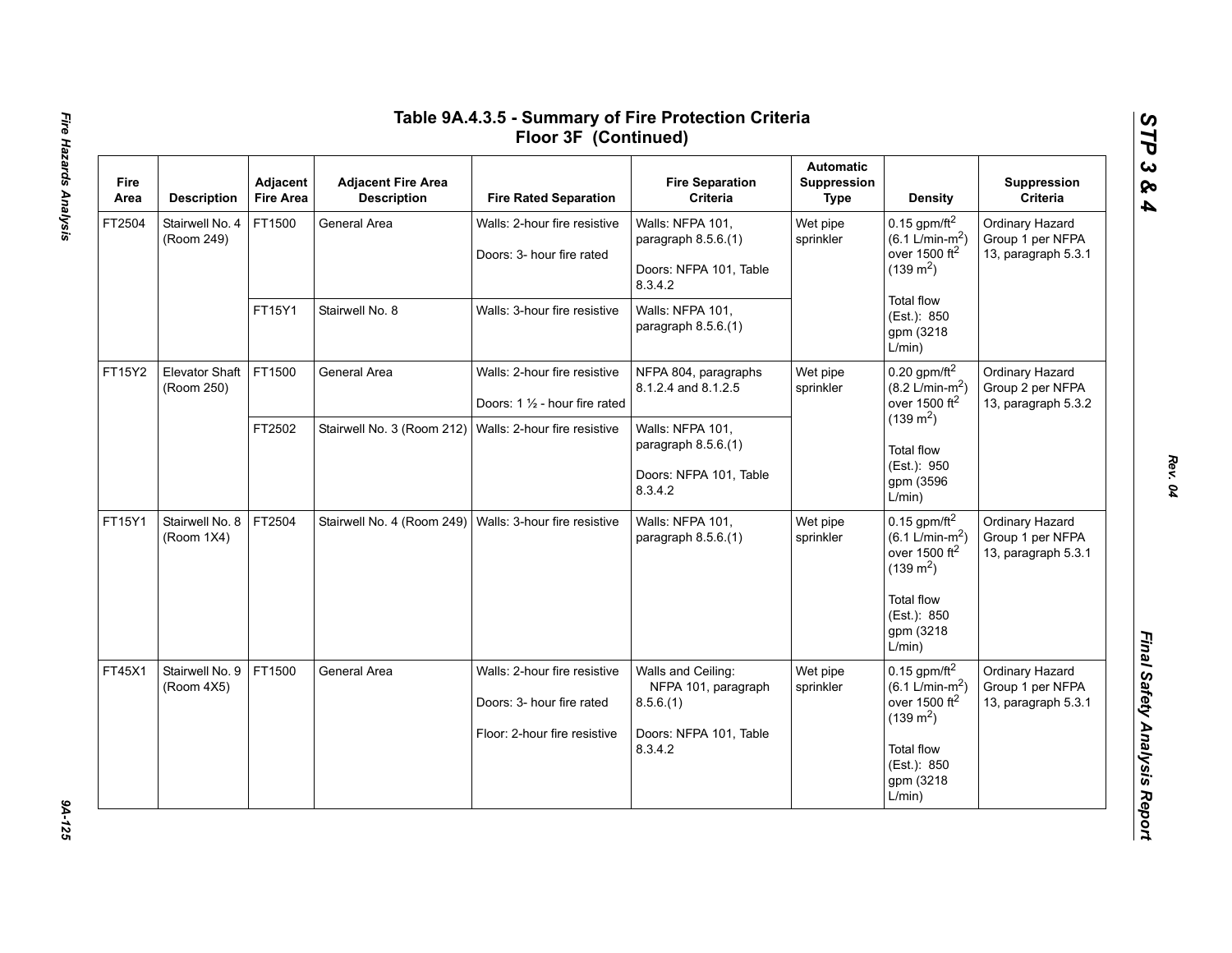# **9A.4.3.6 Floor 4F (El. 38.3m (120'-4")) – See Figure 9A.4-33 and Table 9A.4.3.6 Summary of Fire Protection Criteria Floor 4F**

# **9A.4.3.6.1 Fire Area – FT1500 (General Area)**

(1) Fire Area Boundary Description

Floor 4F shares fire area FT1500 with all other floors in the Turbine Building.

Fire area FT1500 is bounded by:

- The Turbine Building exterior walls
- The interior walls enclosing stairwell no. 9 (room 4X5, fire area FT45X1)
- The interior walls enclosing stairwell no. 10 (room 5X1, fire area FT55X1)
- (2) Equipment See Table 9A.6-4 **Safety Related Provides Core Cooling** No No
- (3) Radioactive Material Present None that can be released as a result of fire.
- (4) Qualification of Fire Barriers –

The Turbine Building is classified as Type IA construction in accordance with the International Building Code (IBC), 2006. Type IA construction is noncombustible. The building structural frame, and all exterior and interior bearing walls, are required to be of 3 hour fire-resistive construction. The building floor is required to be of not less than 2 hour fire resistive construction, including supporting beams and joists. Also, the building roof is required to be of not less than  $1\frac{1}{2}$  hour fire resistive construction.

Enclosed stairwell no. 9 extends upward from floor 3F and provides access to equipment on floor 4F. This stairwell is of 2 hour fire-resistive concrete construction. Stairwell no. 9 is described in subsection 9A.4.3.5.2.

Enclosed stairwell no. 10 extends upward from floor 4F and provides access to equipment on floor 5F. This stairwell is of 2 hour fire-resistive concrete construction. Stairwell no. 10 is described in subsection 9A.4.3.6.2.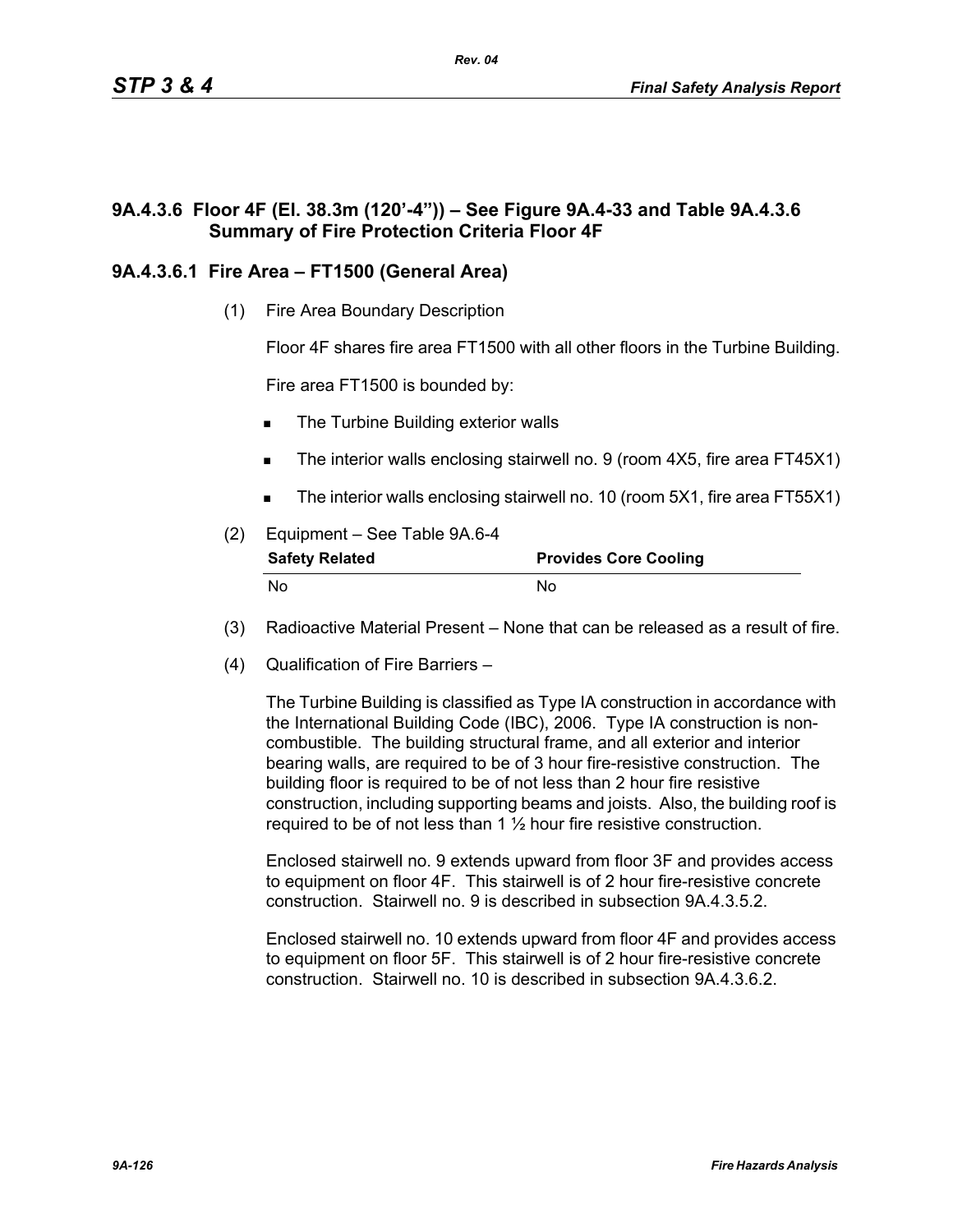(5) Combustibles Present:

#### Fire Loading **Fire Loading Fire Loading Fire Loading Total Heat of Combustion (MJ)**

- (a) Cable in conduit and dispersed in Acceptable cable trays
- (b) Limited quantities of lubricants in Negligible pumps
- (6) Detection Provided Class A supervised POC, and manual alarm pull stations.

Manual Pull Locations: TA.4-T8, TJ.6-T7.6, TF-T6.6

(7) Suppression Available:

| Type                                                                                                                                                  | Location/Actuation                                                                                  |
|-------------------------------------------------------------------------------------------------------------------------------------------------------|-----------------------------------------------------------------------------------------------------|
| Modified Class III standpipes                                                                                                                         | Stairwells No.8 <1Y5>, No. 9<br><4X5>, and No. 10 <5X1>                                             |
| ABC portable (hand) extinguishers and<br>hose stations                                                                                                | TD.9-T2, TF.1-T2, TD.9-T6,<br>TF.1-T6,<br>TB.1-T8, TC.9-T8, TE.4-T8,<br>TF.5-T8, TH.9-T8, TG.8-T6.8 |
| Wet pipe sprinkler system<br>Design density 12.2 L/min-m <sup>2</sup> (0.3 gpm/ft <sup>2</sup> )<br>over 464.5 m <sup>2</sup> (5000 ft <sup>2</sup> ) | Throughout floor 4F                                                                                 |

- (8) Fire Protection Design Criteria Employed:
	- (a) Fire detection and suppression capability is provided and accessible;
	- (b) Fire stops are provided for penetrations through rated fire barriers.
- (9) Consequences of Fire Postulated fire assumes loss of function. Smoke from a fire would be removed by the normal HVAC.
- (10) Consequences of Fire Suppression Suppression extinguishes the fire. Refer to Section 3.4, "Water Level (Flood) Design," for drain system.
- (11) Design Criteria Used for Protection Against Inadvertent Operation, Careless Operation or Rupture of the Suppression System:
	- (a) Provision of raised supports for the equipment
	- (b) Refer to Section 3.4, "Water Level (Flood) Design," for drain system.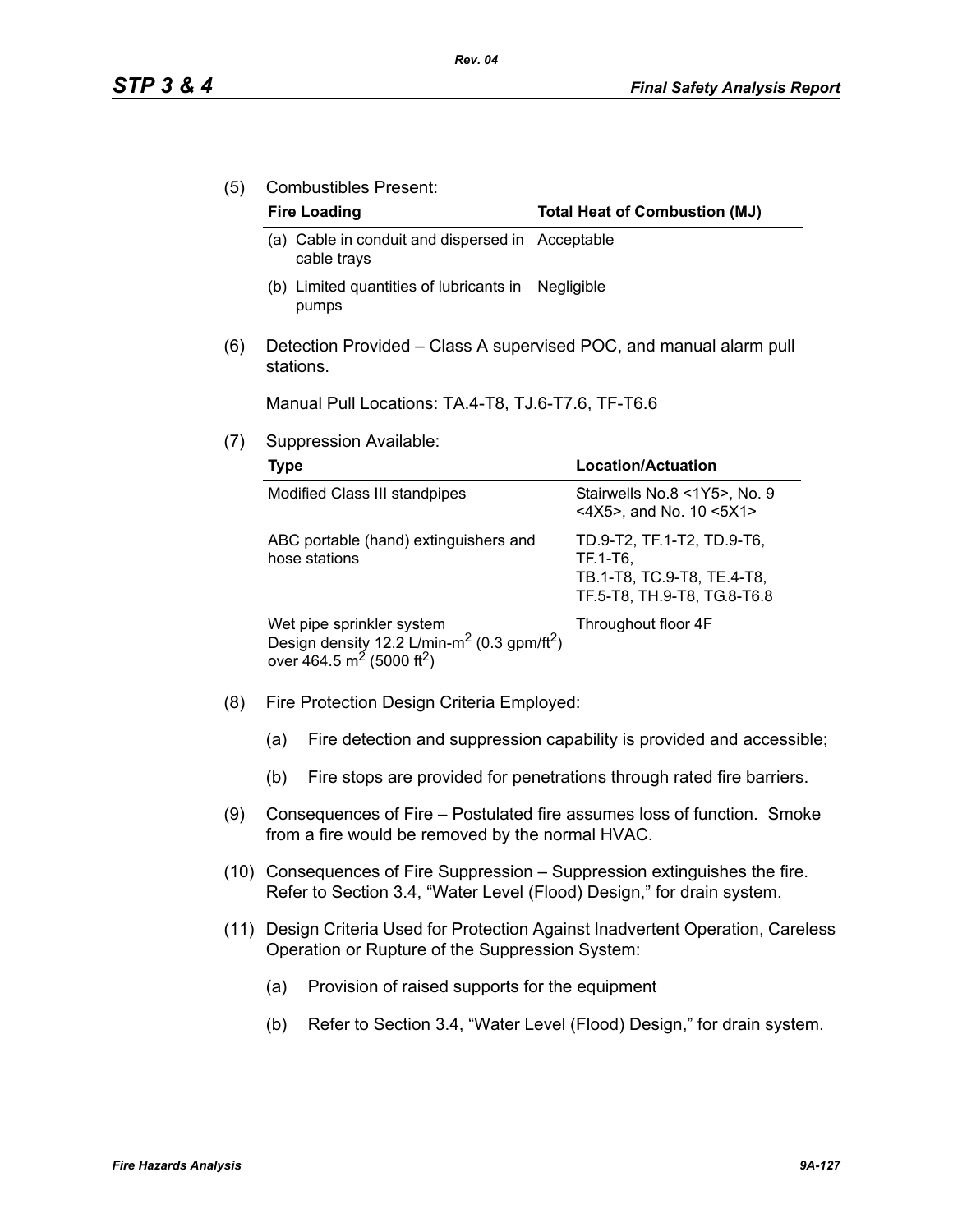- (12) Fire Containment or Inhibiting Methods Employed:
	- (a) Fire stops are provided for penetrations through fire rated barriers.
	- (b) The means of fire detection, suppression and alarming are provided and accessible.
- (13) Remarks The total flow of the wet pipe sprinkler system on floor 4F with a 1893 L/min (500 gpm) hose stream allowance is estimated to be 10,410 L/min (2750 gpm).

## **9A.4.3.6.2 Fire Area – FT55X1 (Stairwell No. 10 – Room 5X1)**

(1) Fire Area Boundary Description

Stairwell No. 10 serves controlled areas inside the Turbine Building at floor level 4F.

Fire area FT55X1 extends vertically upward from floor 4F through floor 5F and provides access to and from floor 5F (elevation 47.2m).

Stairwell no. 10 is a separate fire area bounded by interior fire walls at floor levels 4F and 5F.

(2) Equipment – See Table 9A.6-4

| <b>Safety Related</b> | <b>Provides Core Cooling</b> |  |  |
|-----------------------|------------------------------|--|--|
| No                    | Nο                           |  |  |

- (3) Radioactive Material Present None.
- (4) Qualification of Fire Barriers At floor levels 4F and 5F, walls enclosing stairwell no. 10 are a minimum of 2 hour fire-resistive concrete construction. Stairwell doors are a minimum of 1-1/2 hour fire rated (doors are 3-hour fire rated for consistency throughout the Turbine Building).
- (5) Combustibles Present No significant quantities of exposed combustibles.
- (6) Detection Provided Class A supervised POC at each building floor elevation and manual pull station external to the enclosed stairway at each floor elevation.
- (7) Suppression Available: **Type Location/Actuation**

Modified Class III standpipe Stairwell No. 10 <5X1>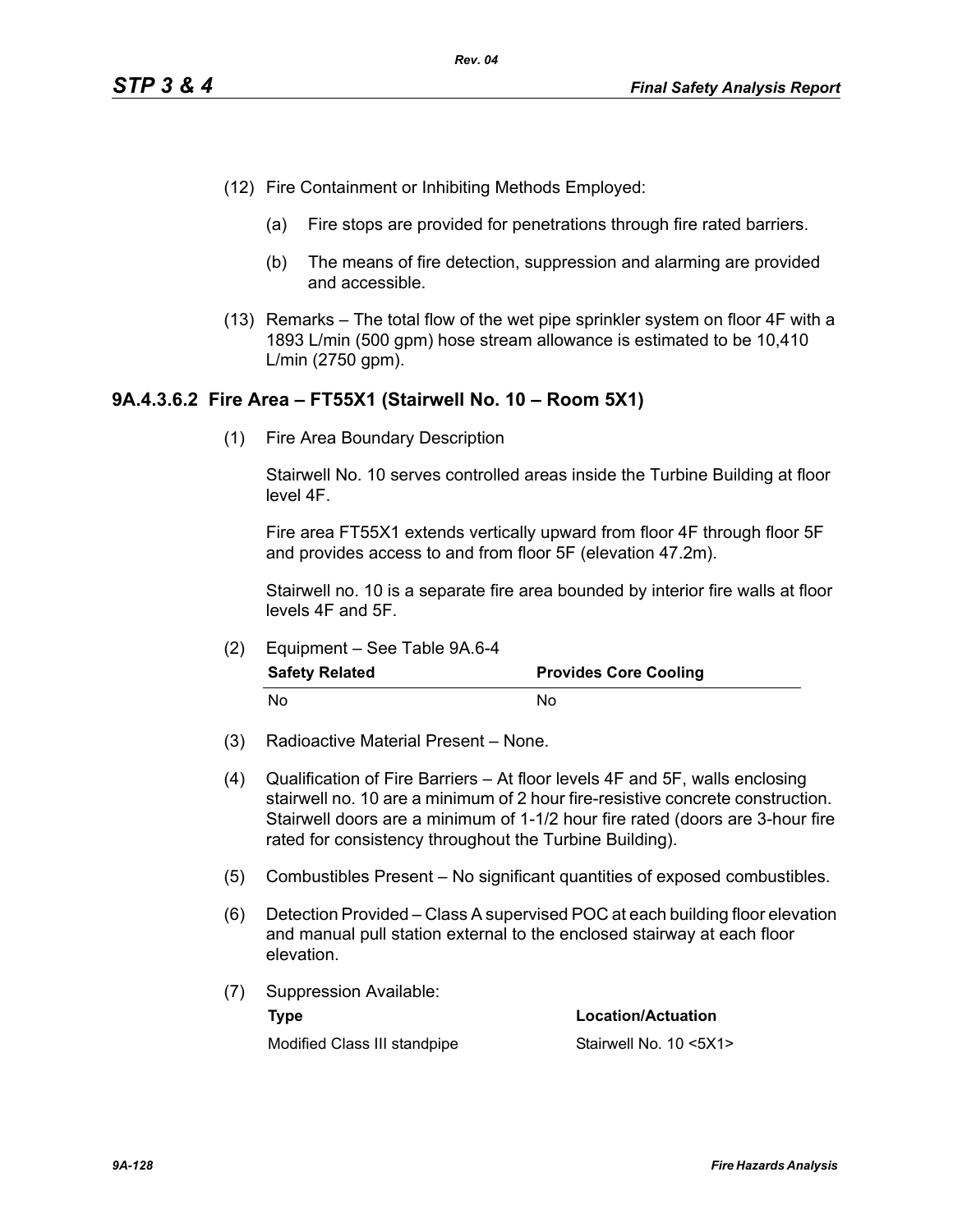| ABC portable (hand) extinguishers and<br>hose stations                                           | TE.4-T8. TF.5-T8 |
|--------------------------------------------------------------------------------------------------|------------------|
| Wet pipe sprinkler system<br>Design density 6.1 L/min-m <sup>2</sup> (0.15 gpm/ft <sup>2</sup> ) | Stairwell No. 10 |

- (8) Fire Protection Design Criteria Employed:
	- (a) The stairwell is located in a separate fire-resistive enclosure.
	- (b) Fire detection and suppression capability is provided and accessible.
- (9) Consequences of Fire The postulated fire assumes loss of function of the enclosed stairway. Smoke from a fire would be removed by the normal HVAC system.
- (10) Consequences of Fire Suppression Suppression extinguishes the fire. Refer to to Section 3.4, "Water Level (Flood) Design," for drain system.
- (11) Design Criteria Used for Protection Against Inadvertent Operation, Careless Operation or Rupture of the Suppression System:
	- (a) Refer to Section 3.4, "Water Level (Flood) Design," for drain system.
- (12) Fire Containment or Inhibiting Methods Employed:
	- (a) The function is provided in a fire-resistive enclosure.
	- (b) Fire stops are provided for penetrations through fire rated barriers.
	- (c) The means of fire detection, suppression and alarming are provided and accessible.
- (13) Remarks The total flow of the wet pipe sprinkler system with a 1893 L/min (500 gpm) hose stream allowance is estimated to be 3,218 L/min (850 gpm)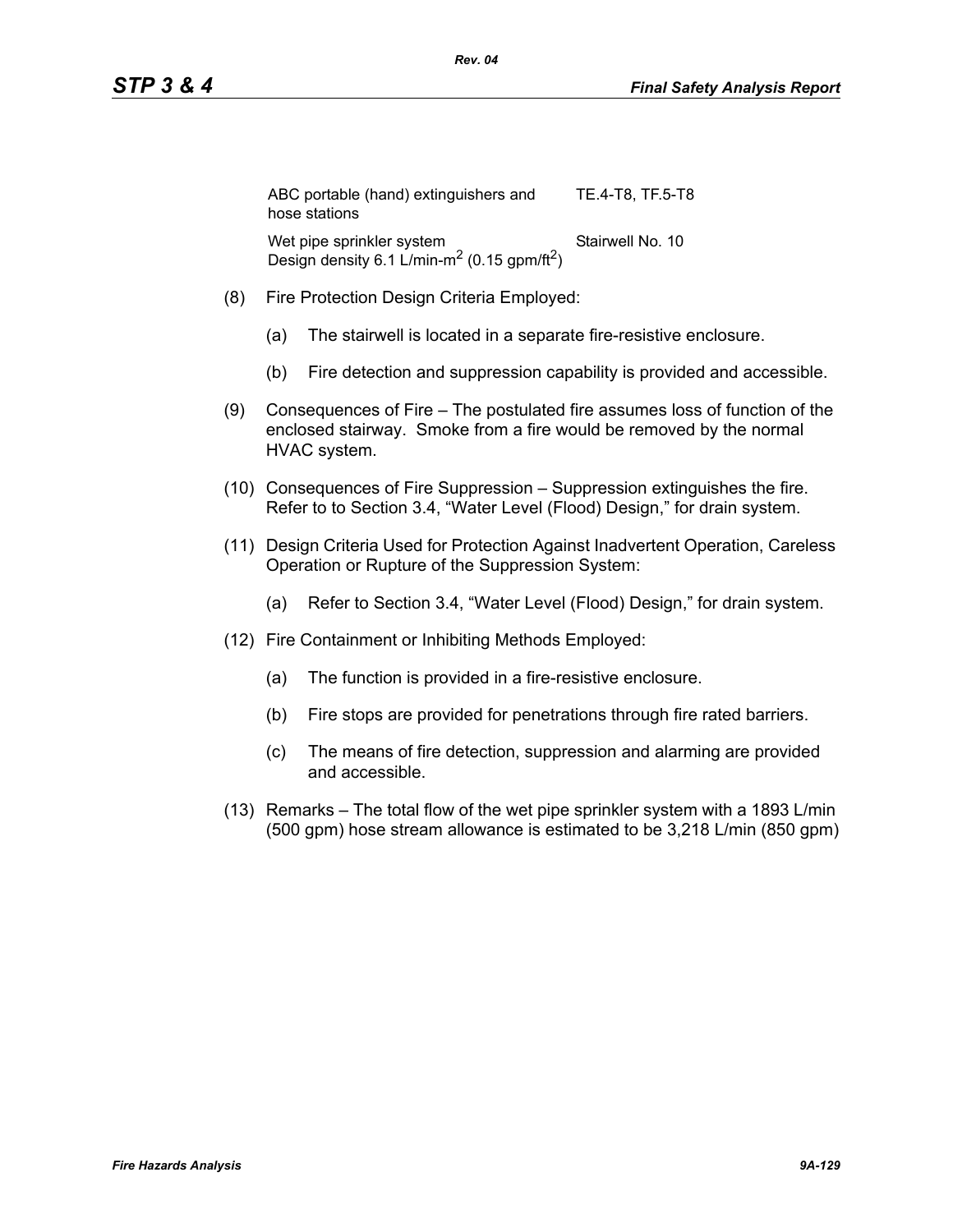| Fire<br>Area | <b>Description</b> | Adjacent<br><b>Fire Area</b> | <b>Adjacent Fire Area</b><br><b>Description</b> | <b>Fire Rated Separation</b>                               | <b>Fire Separation</b><br>Criteria                                                                                                                                                                                                                                                                                                                                                                      | <b>Automatic</b><br><b>Suppression</b><br><b>Type</b> | <b>Density</b>                                                                                                                                                                                              | Suppression<br>Criteria                                                                            |
|--------------|--------------------|------------------------------|-------------------------------------------------|------------------------------------------------------------|---------------------------------------------------------------------------------------------------------------------------------------------------------------------------------------------------------------------------------------------------------------------------------------------------------------------------------------------------------------------------------------------------------|-------------------------------------------------------|-------------------------------------------------------------------------------------------------------------------------------------------------------------------------------------------------------------|----------------------------------------------------------------------------------------------------|
| FT1500       | General Area       | FT15Y1                       | Stairwell No. 8 (Room<br>1X4)                   | Walls: 3-hour fire resistive<br>Doors: 3 - hour fire rated | NEIL LCM, March 2008,<br>3.2.9.1<br>NFPA 804, paragraph<br>8.1.2.3<br>Also, based on (IBC) H-4<br>Occupancy and Type 1A<br>construction<br>Exterior Turbine Bldg. Wall:<br>IBC, 2006, Table 601<br>Turbine Bldg. Floor over<br>Radwaste Building (treated<br>as separation between<br>buildings):<br>IBC, 2006, Table 601<br>Walls: NFPA 101,<br>paragraph $8.5.6(1)$<br>Doors: NFPA 101, Table<br>8342 | Wet pipe<br>sprinkler                                 | $0.30$ gpm/ft <sup>2</sup><br>(12.2 L/min-<br>$\rm \dot{m}^2$ )<br>over minimum<br>application of<br>5000 ft <sup>2</sup><br>(464.5 m <sup>2</sup> )<br>Total flow<br>(Est.): 2750<br>gpm (10,410<br>L/min) | a) NFPA 804, 2006,<br>paragraph<br>10.8.2.1(2)<br>(b) NEIL LCM,<br>March 2008,<br>A3.2.20.5.2.1.1. |
|              |                    | FT45X1                       | Stairwell No. 9 (Room<br>4X5)                   | Walls: 2-hour fire resistive<br>Doors: 3 - hour fire rated | Walls: NFPA 101,<br>paragraph 8.5.6.(1)<br>Doors: NFPA 101, Table<br>8.3.4.2                                                                                                                                                                                                                                                                                                                            |                                                       |                                                                                                                                                                                                             |                                                                                                    |
|              |                    | FT55X1                       | Stairwell No. 10 (Room<br>5X1)                  | Walls: 2-hour fire resistive<br>Doors: 3 - hour fire rated | Walls: NFPA 101,<br>paragraph $8.5.6(1)$<br>Doors: NFPA 101, Table<br>8.3.4.2                                                                                                                                                                                                                                                                                                                           |                                                       |                                                                                                                                                                                                             |                                                                                                    |

*9A-130*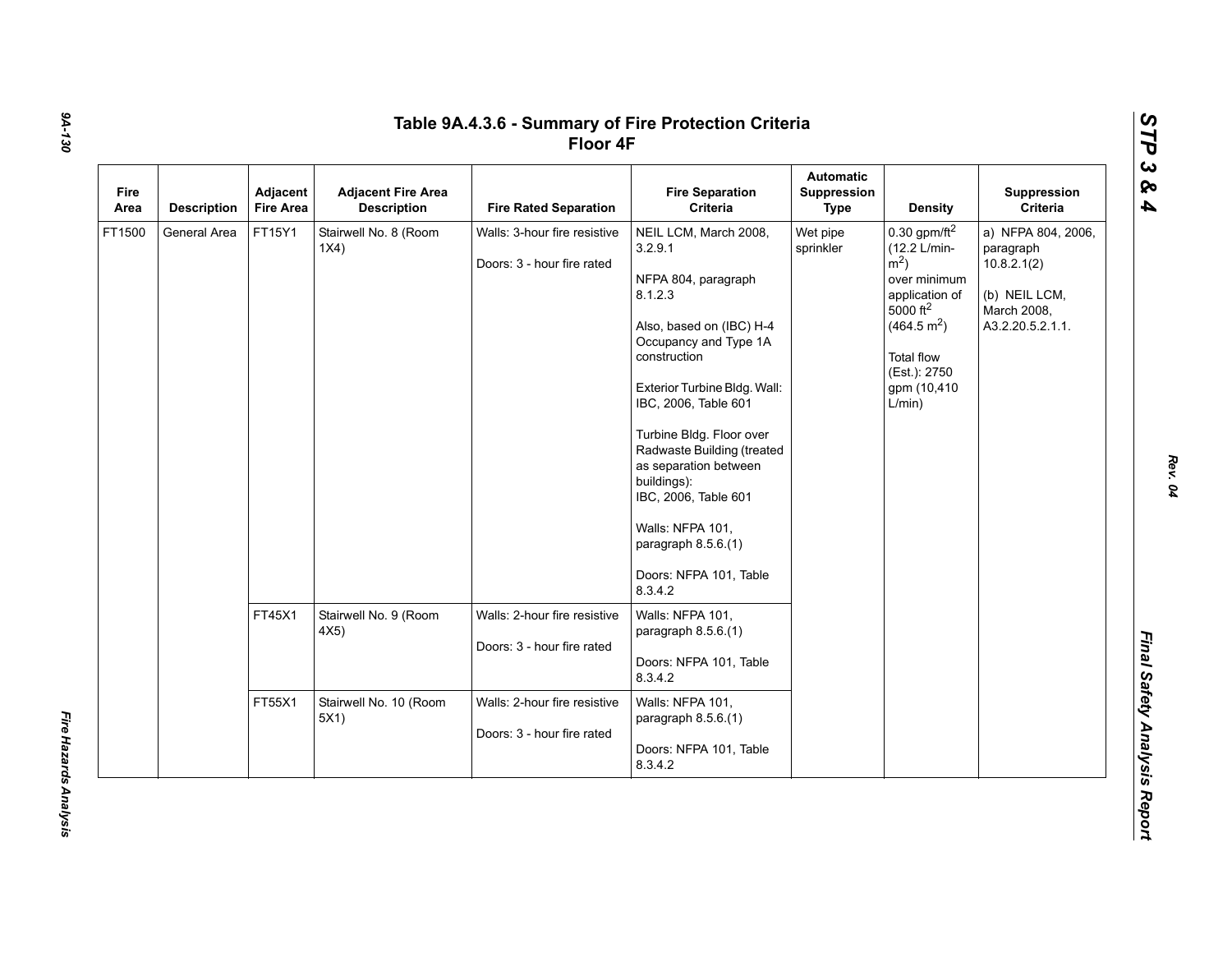| Fire<br>Area | <b>Description</b>            | Adjacent<br><b>Fire Area</b> | <b>Adjacent Fire Area</b><br><b>Description</b> | <b>Fire Rated Separation</b>                               | <b>Fire Separation</b><br>Criteria                                                                                                                                                                                                                                              | <b>Automatic</b><br>Suppression<br><b>Type</b> | <b>Density</b>                                                                                                                                                                               | Suppression<br>Criteria                                                                            |
|--------------|-------------------------------|------------------------------|-------------------------------------------------|------------------------------------------------------------|---------------------------------------------------------------------------------------------------------------------------------------------------------------------------------------------------------------------------------------------------------------------------------|------------------------------------------------|----------------------------------------------------------------------------------------------------------------------------------------------------------------------------------------------|----------------------------------------------------------------------------------------------------|
| FT1500       | General Area                  | FT2505                       | Main Steam Tunnel (Room<br>219)                 | Exterior Turbine Bldg. Wall:<br>3-hour fire resistive      | NEIL LCM, March 2008,<br>3.2.9.1<br>NFPA 804, paragraph<br>8.1.2.3<br>Also, based on (IBC) H-4<br>Occupancy and Type 1A<br>construction<br>Exterior Turbine Bldg. Wall:<br>IBC, 2006, Table 601                                                                                 | Wet pipe<br>sprinkler                          | 0.30 gpm/ft $^2$<br>(12.2 L/min-<br>$m2$ )<br>over minimum<br>application of<br>$5000 \text{ ft}^2$<br>(464.5 m <sup>2</sup> )<br><b>Total flow</b><br>(Est.): 2750<br>gpm (10,410<br>L/min) | a) NFPA 804, 2006,<br>paragraph<br>10.8.2.1(2)<br>(b) NEIL LCM,<br>March 2008,<br>A3.2.20.5.2.1.1. |
| FT15Y1       | Stairwell No. 8<br>(Room 1X4) | FT1500                       | General Area                                    | Walls: 3-hour fire resistive<br>Doors: 3 - hour fire rated | NEIL LCM, March 2008,<br>3.2.9.1<br>NFPA 804, paragraph<br>8.1.2.3<br>Also, based on (IBC) H-4<br>Occupancy and Type 1A<br>construction<br>Exterior Turbine Bldg. Wall:<br>IBC, 2006, Table 601<br>Walls: NFPA 101,<br>paragraph 8.5.6.(1)<br>Doors: NFPA 101, Table<br>8.3.4.2 | Wet pipe<br>sprinkler                          | $0.15$ gpm/ft <sup>2</sup><br>$(6.1 \text{ L/min-m}^2)$<br>over 1500 $ft2$<br>$(139 \text{ m}^2)$<br><b>Total flow</b><br>(Est.): 850<br>gpm (3218<br>L/min)                                 | Ordinary Hazard<br>Group 1 per NFPA<br>13, paragraph 5.3.1                                         |

*STP 3 & 4*

9A-131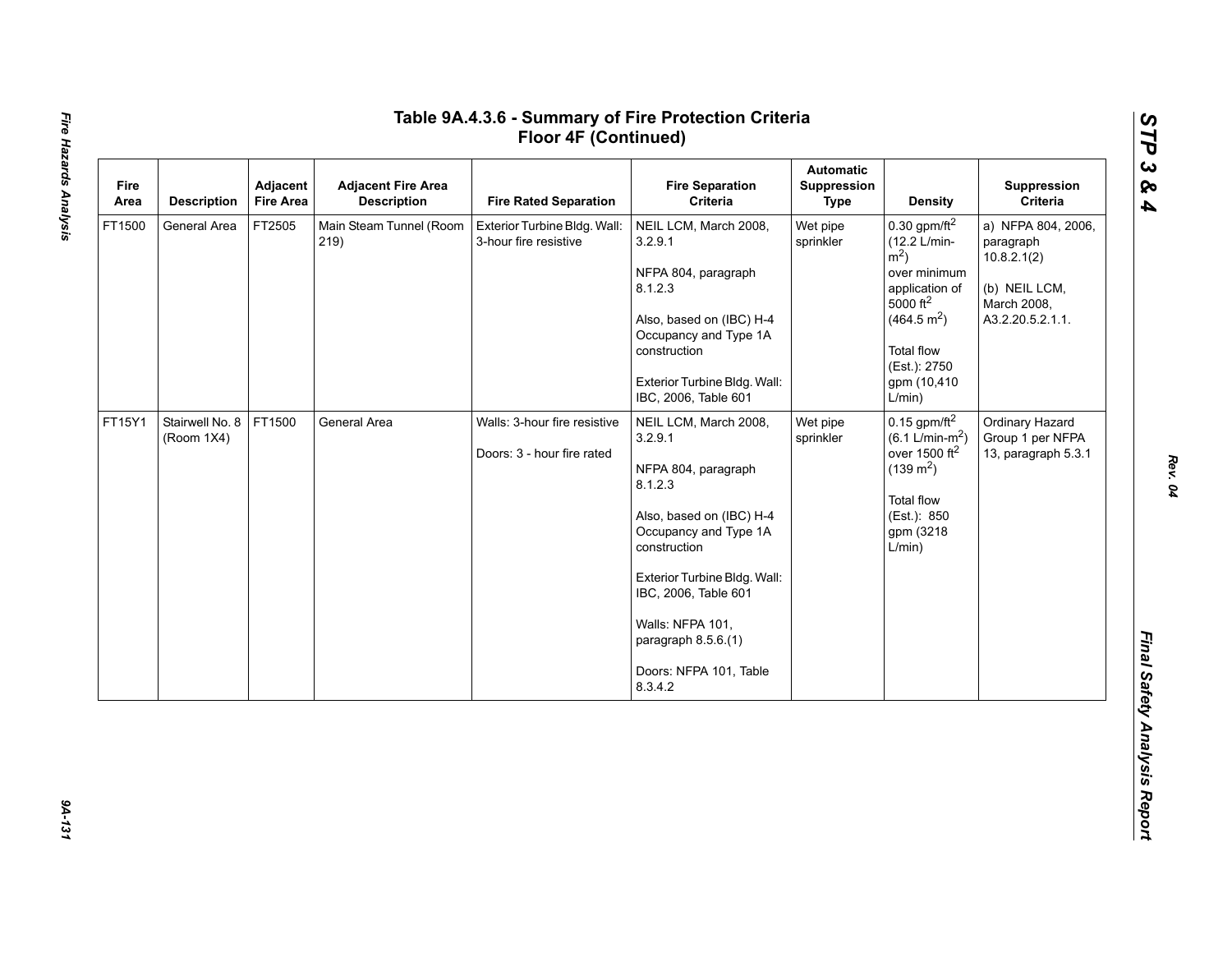| $0.15$ gpm/ft <sup>2</sup><br>Walls: NFPA 101,<br>Wet pipe<br>Ordinary Hazard<br>Stairwell No. 9<br>FT1500<br>FT45X1<br>General Area<br>Walls: 2-hour fire resistive<br>$(6.1 \text{ L/min-m}^2)$<br>sprinkler<br>Group 1 per NFPA<br>(Room 4X5)<br>paragraph 8.5.6.(1)<br>over 1500 $ft2$<br>13, paragraph 5.3.1<br>Doors: 3 - hour fire rated<br>$(139 \text{ m}^2)$<br>Doors: NFPA 101, Table<br>8.3.4.2<br><b>Total flow</b><br>(Est.): 850<br>gpm (3218                                |
|---------------------------------------------------------------------------------------------------------------------------------------------------------------------------------------------------------------------------------------------------------------------------------------------------------------------------------------------------------------------------------------------------------------------------------------------------------------------------------------------|
| L/min)                                                                                                                                                                                                                                                                                                                                                                                                                                                                                      |
| $0.15$ gpm/ft $^2$<br>FT1500<br>FT55X1<br>Stairwell No.<br>General Area<br>Walls: 2-hour fire resistive<br>Walls: NFPA 101,<br>Wet pipe<br>Ordinary Hazard<br>$(6.1 \text{ L/min-m}^2)$<br>10 (Room<br>sprinkler<br>Group 1 per NFPA<br>paragraph 8.5.6.(1)<br>over 1500 $ft2$<br>5X1)<br>Doors: 3 - hour fire rated<br>13, paragraph 5.3.1<br>$(139 \text{ m}^2)$<br>Doors: NFPA 101, Table<br>Floor: 2-hour fire resistive<br>8.3.4.2<br>Total flow<br>(Est.): 850<br>gpm (3218<br>L/min) |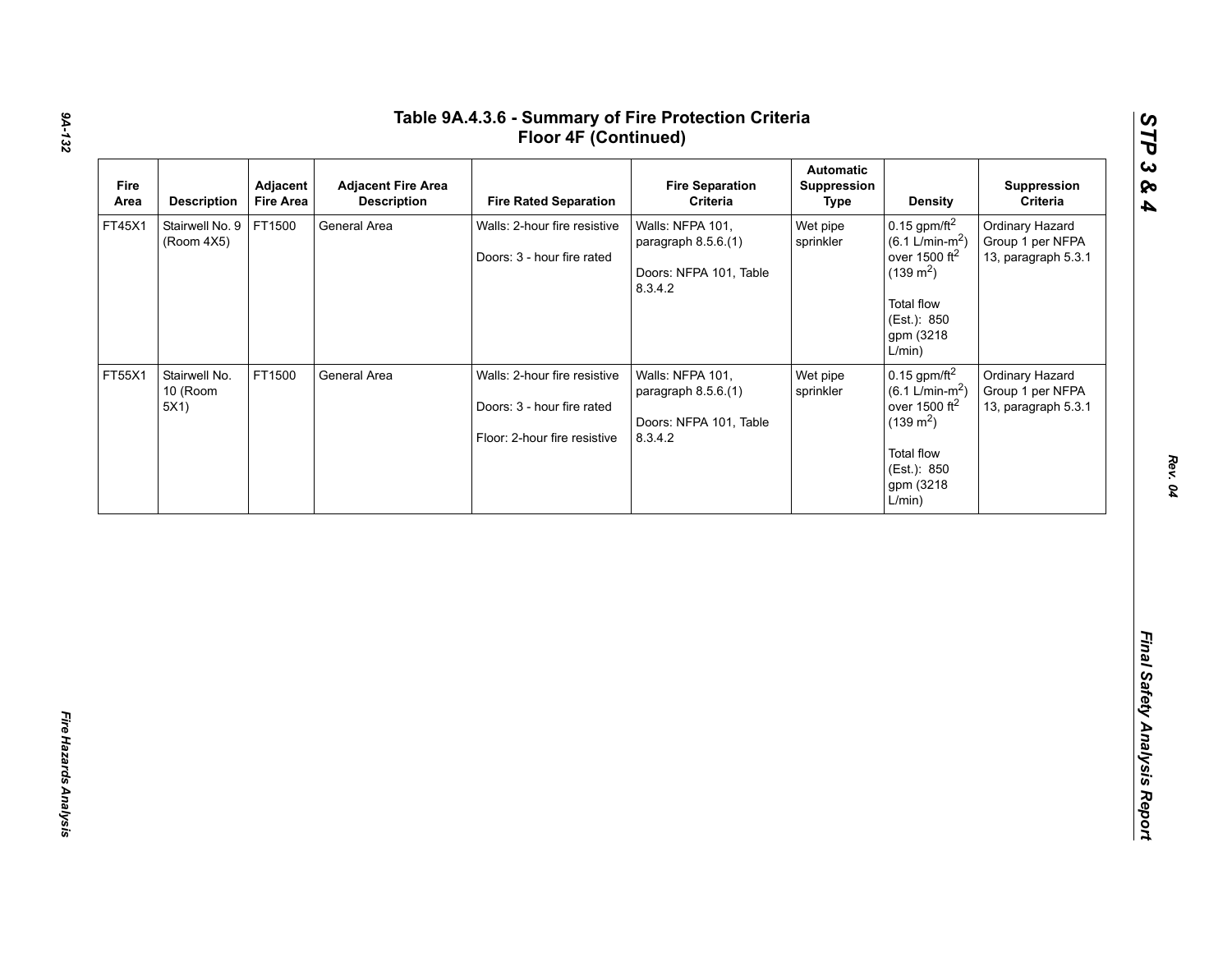## **9A.4.3.7 Floor 5F (El. 47.2m) – See Figure 9A.4-34 and Table 9A.4.3.7 Summary of Fire Protection Criteria Floor 5F**

## **9A.4.3.7.1 Fire Area – FT1500 (General Area)**

(1) Fire Area Boundary Description

Floor 5F shares fire area FT1500 with all other floors in the Turbine Building.

Fire area FT1500 is bounded by:

- The Turbine Building exterior walls
- The interior walls enclosing stairwell no. 10 (room 5X1, fire area FT55X1)
- (2) Equipment See Table 9A.6-4

| <b>Safety Related</b> | <b>Provides Core Cooling</b> |  |  |
|-----------------------|------------------------------|--|--|
| No                    | No.                          |  |  |

- (3) Radioactive Material Present None that can be released as a result of fire.
- (4) Qualification of Fire Barriers –

The Turbine Building is classified as Type IA construction in accordance with the International Building Code (IBC), 2006. Type IA construction is noncombustible. The building structural frame, and all exterior and interior bearing walls, are required to be of 3 hour fire-resistive construction. The building floor is required to be of not less than 2 hour fire resistive construction, including supporting beams and joists. Also, the building roof is required to be of not less than  $1\frac{1}{2}$  hour fire resistive construction.

Enclosed stairwell no. 10 extends upward from floor 4F and provides access to equipment on floor 5F. This stairwell is of 2 hour fire-resistive concrete construction. Stairwell no. 10 is described in subsection 9A.4.3.6.2.

(5) Combustibles Present:

|     | <b>Fire Loading</b>                                  | <b>Total Heat of Combustion (MJ)</b>                               |  |  |  |
|-----|------------------------------------------------------|--------------------------------------------------------------------|--|--|--|
|     | (a) Cable in conduit and dispersed in<br>cable trays | Acceptable                                                         |  |  |  |
|     | (b) Limited quantities of lubricants in<br>pumps     | <b>Negligible</b>                                                  |  |  |  |
| (6) | stations                                             | Detection Provided – Class A supervised POC, and manual alarm pull |  |  |  |

Manual Pull Locations: TF-T6.6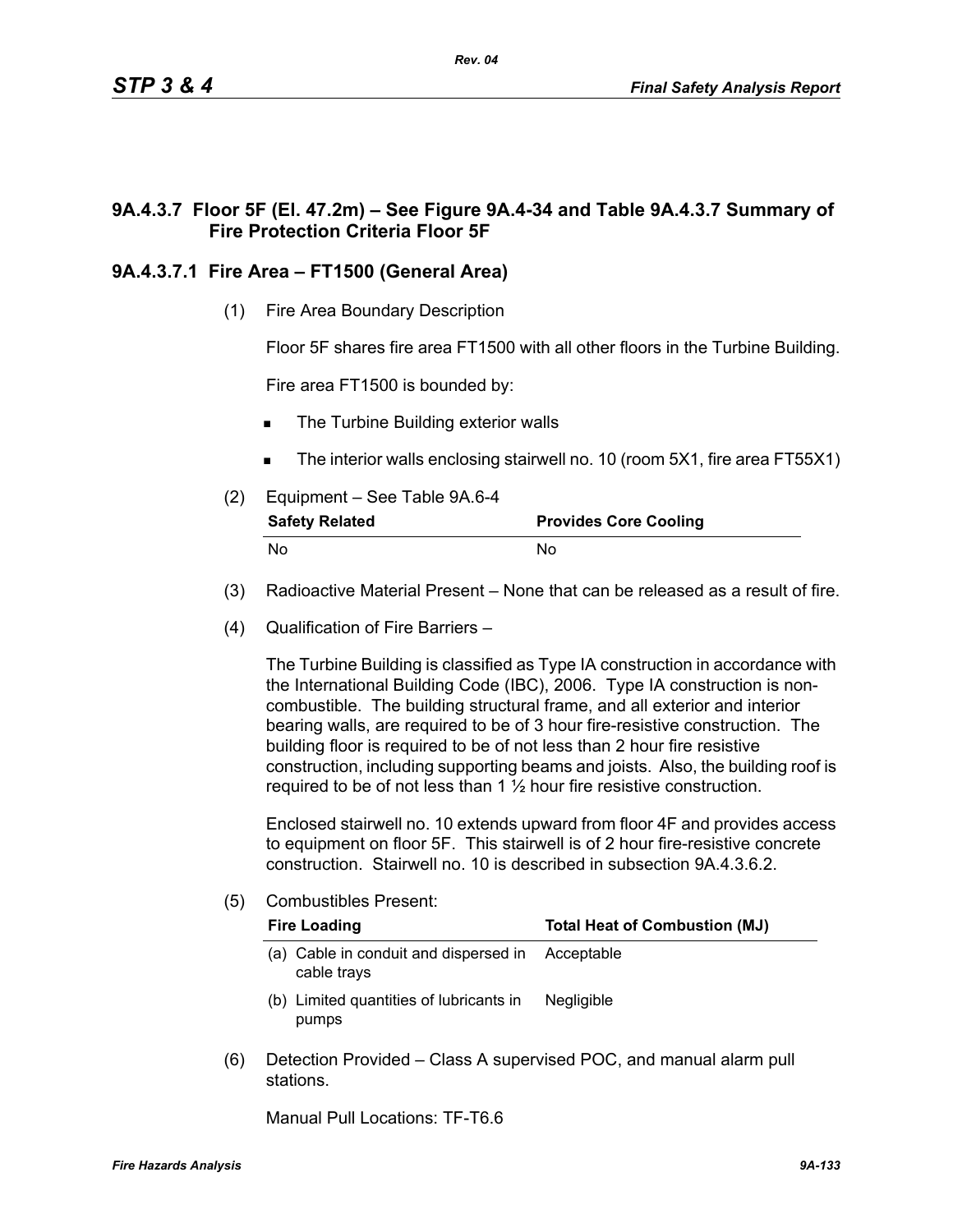(7) Suppression Available:

| <b>Type</b>                                                                                                                                           | <b>Location/Actuation</b>                 |
|-------------------------------------------------------------------------------------------------------------------------------------------------------|-------------------------------------------|
| Modified Class III standpipe                                                                                                                          | Stairwells No. 10 <5X1>                   |
| ABC portable (hand) extinguishers and<br>hose stations                                                                                                | TB.8-T7, TB.8-T6.2,<br>TD.1-T6.2, TF-T6.2 |
| Wet pipe sprinkler system<br>Design density 12.2 L/min-m <sup>2</sup> (0.3 gpm/ft <sup>2</sup> )<br>over 464.5 m <sup>2</sup> (5000 ft <sup>2</sup> ) | Throughout floor 5F                       |

- (8) Fire Protection Design Criteria Employed:
	- (a) Fire detection and suppression capability is provided and accessible.
	- (b) Fire stops are provided for penetrations through rated fire barriers.
- (9) Consequences of Fire Postulated fire assumes loss of function. Smoke from a fire would be removed by the normal HVAC.
- (10) Consequences of Fire Suppression Suppression extinguishes the fire. Refer to Section 3.4, "Water Level (Flood) Design," for drain system.
- (11) Design Criteria Used for Protection Against Inadvertent Operation, Careless Operation or Rupture of the Suppression System:
	- (a) Provision of raised supports for the equipment
	- (b) Refer to Section 3.4, "Water Level (Flood) Design," for drain system.
- (12) Fire Containment or Inhibiting Methods Employed:
	- (a) Fire stops are provided for penetrations through fire rated barriers.
	- (b) The means of fire detection, suppression and alarming are provided and accessible.
- (13) Remarks The total flow of the wet pipe sprinkler system on floor 5F with a 1893 L/min (500 gpm) hose stream allowance is estimated to be 10,410 L/min (2750 gpm).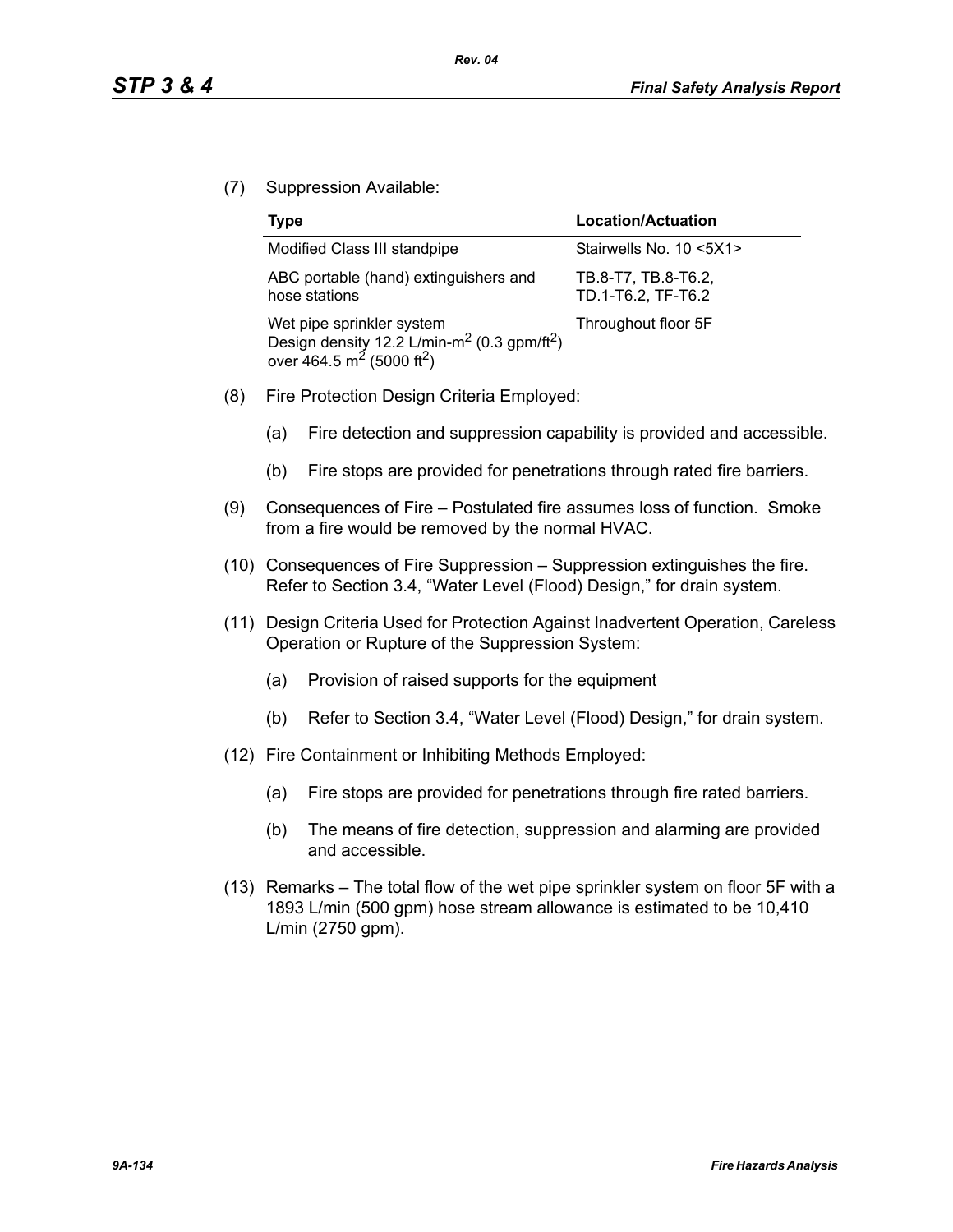| Fire<br>Area | Adjacent<br><b>Description</b><br><b>Fire Area</b> | <b>Adjacent Fire Area</b><br><b>Description</b> | <b>Fire Rated Separation</b>                               | <b>Fire Separation</b><br>Criteria                                                                                                                                                                                                                                              | <b>Automatic</b><br>Suppression<br><b>Type</b> | <b>Density</b>                                                                                                                                                                                            | Suppression<br>Criteria                                                                            |
|--------------|----------------------------------------------------|-------------------------------------------------|------------------------------------------------------------|---------------------------------------------------------------------------------------------------------------------------------------------------------------------------------------------------------------------------------------------------------------------------------|------------------------------------------------|-----------------------------------------------------------------------------------------------------------------------------------------------------------------------------------------------------------|----------------------------------------------------------------------------------------------------|
| FT1500       | FT55X1<br>General Area                             | Stairwell No. 10 (Room<br>5X1)                  | Walls: 2-hour fire resistive<br>Doors: 3 - hour fire rated | NEIL LCM, March 2008,<br>3.2.9.1<br>NFPA 804, paragraph<br>8.1.2.3<br>Also, based on (IBC) H-4<br>Occupancy and Type 1A<br>construction<br>Exterior Turbine Bldg. Wall:<br>IBC, 2006, Table 601<br>Walls: NFPA 101,<br>paragraph 8.5.6.(1)<br>Doors: NFPA 101, Table<br>8.3.4.2 | Wet pipe<br>sprinkler                          | $0.30$ gpm/ft <sup>2</sup><br>(12.2 L/min-<br>$\rm \dot{m}^2$ )<br>over minimum<br>application of<br>5000 $ft^2$<br>(464.5 m <sup>2</sup> )<br><b>Total flow</b><br>(Est.): 2750<br>gpm (10,410<br>L/min) | a) NFPA 804, 2006,<br>paragraph<br>10.8.2.1(2)<br>(b) NEIL LCM,<br>March 2008,<br>A3.2.20.5.2.1.1. |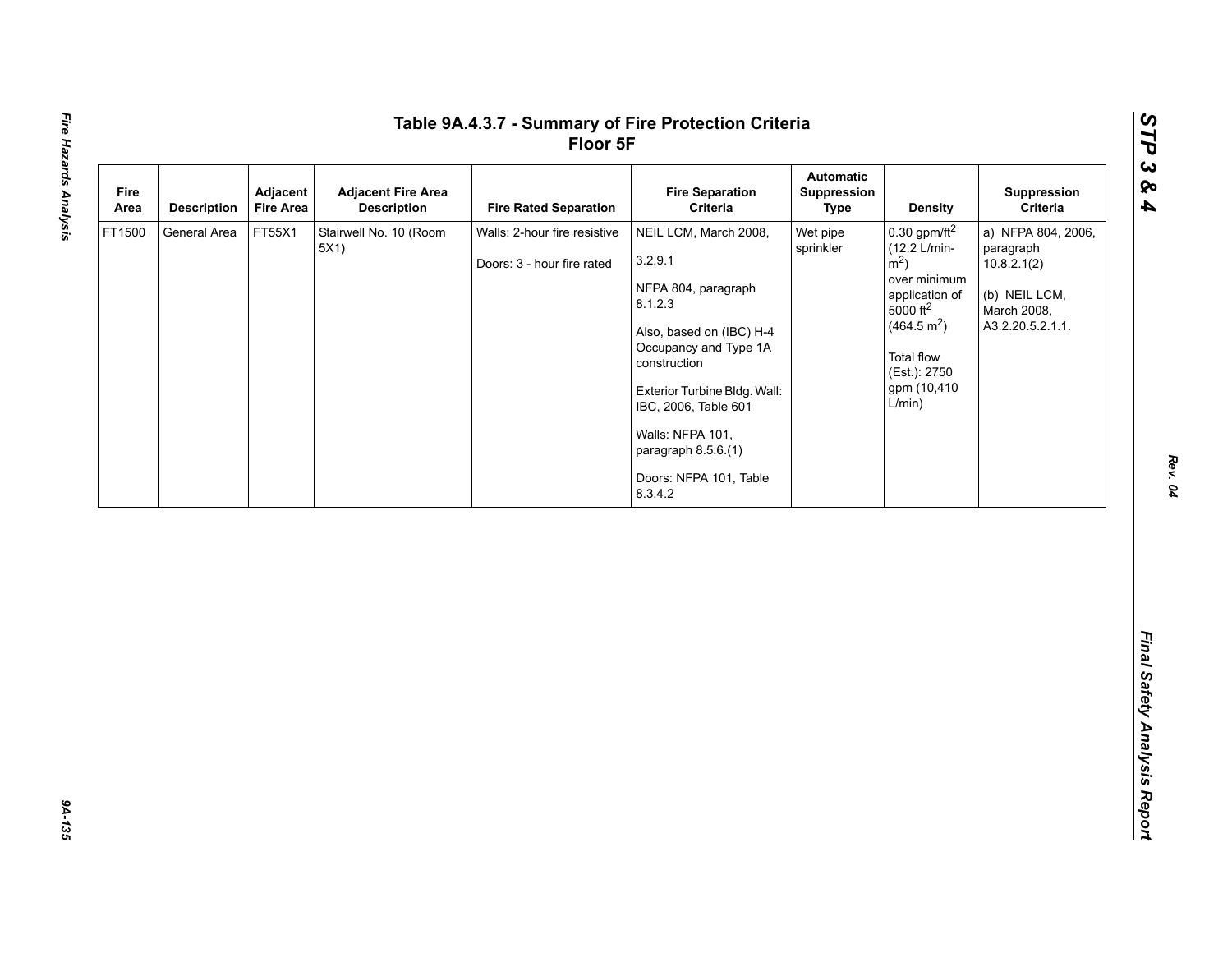| Fire<br>Area | <b>Description</b>                | Adjacent<br><b>Fire Area</b> | <b>Adjacent Fire Area</b><br><b>Description</b> | <b>Fire Rated Separation</b>                               | <b>Fire Separation</b><br>Criteria                                                                                                                                                                                                                                                                     | Automatic<br>Suppression<br><b>Type</b> | <b>Density</b>                                                                                                                               | Suppression<br>Criteria                                    |
|--------------|-----------------------------------|------------------------------|-------------------------------------------------|------------------------------------------------------------|--------------------------------------------------------------------------------------------------------------------------------------------------------------------------------------------------------------------------------------------------------------------------------------------------------|-----------------------------------------|----------------------------------------------------------------------------------------------------------------------------------------------|------------------------------------------------------------|
| FT1500       | General Area                      | FT2505                       | Main Steam Tunnel (Room<br>219)                 | Exterior Turbine Bldg. Wall:<br>3-hour fire resistive      | NEIL LCM, March 2008,<br>3.2.9.1<br>NFPA 804, paragraph<br>8.1.2.3<br>Also, based on (IBC) H-4<br>Occupancy and Type 1A<br>construction<br>Exterior Turbine Bldg. Wall:                                                                                                                                |                                         |                                                                                                                                              |                                                            |
| FT55X1       | Stairwell No.<br>10 (Room<br>5X1) | FT1500                       | General Area                                    | Walls: 2-hour fire resistive<br>Doors: 3 - hour fire rated | IBC, 2006, Table 601<br>NEIL LCM, March 2008,<br>3.2.9.1<br>NFPA 804, paragraph<br>8.1.2.3<br>Also, based on (IBC) H-4<br>Occupancy and Type 1A<br>construction<br>Exterior Turbine Bldg. Wall:<br>IBC, 2006, Table 601<br>Walls: NFPA 101,<br>paragraph 8.5.6.(1)<br>Doors NFPA 101, Table<br>8.3.4.2 | Wet pipe<br>sprinkler                   | $0.15$ gpm/ft <sup>2</sup><br>$(6.1 L/min-m2)$<br>over 1500 $ft2$<br>$(139 \text{ m}^2)$<br>Total flow<br>(Est.): 850<br>gpm (3218<br>L/min) | Ordinary Hazard<br>Group 1 per NFPA<br>13, paragraph 5.3.1 |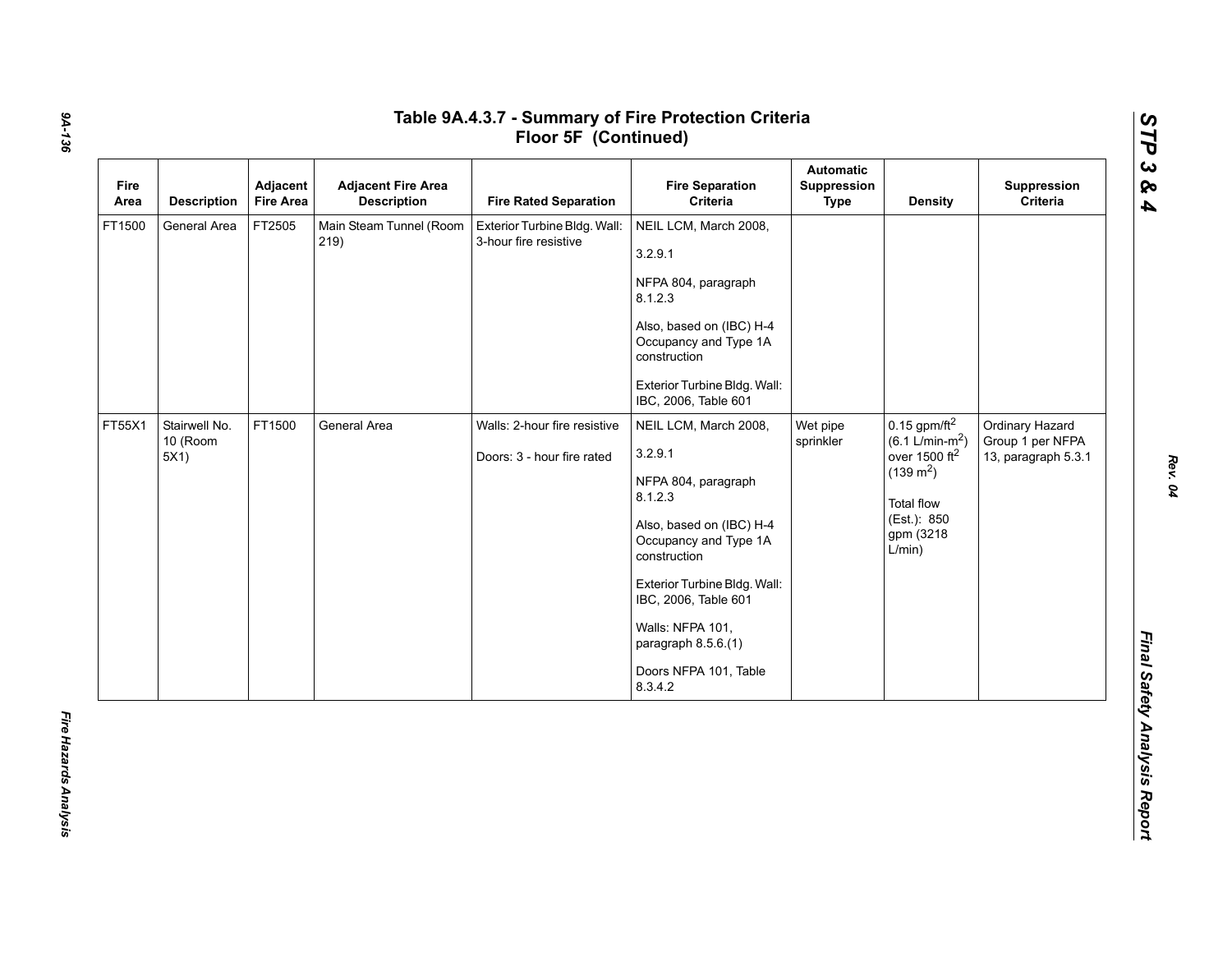The following figures are located in Chapter 21:

- **Figure 9A.4-4 Reactor Building Fire Protection at Elevation 12300 mm**
- **Figure 9A.4-9 Reactor Building Fire Protection, Section A-A**
- Figure 9A.4-17 Turbine Building Fire Protection at El. 2300 mm
- Figure 9A.4-18 Turbine Building Fire Protection at El. 6300 mm
- Figure 9A.4-19 Turbine Building Fire Protection at El. 12300 mm
- Figure 9A.4-20 Turbine Building Fire Protection at El. 19700 mm
- Figure 9A.4-21 Turbine Building Fire Protection at El. 27800 mm
- Figure 9A.4-28 Radwaste Building Fire Protection, *Section A-A* RWB Sections
- Figure 9A.4-29 Radwaste Building Fire Protection at El *1500* 1700 mm
- Figure 9A.4-30 Radwaste Building Fire Protection at El *4800* 5300 mm
- **Figure 9A.4-31 Radwaste Building Fire Protection at El 12300 mm**
- Figure 9A.4-32 Radwaste Building Fire Protection at El *21000* 18300 mm
- Figure 9A.4-33 Turbine Building Fire Protection at El. 38300 mm
- Figure 9A.4-34 Turbine Building Fire Protection at El. 47200 mm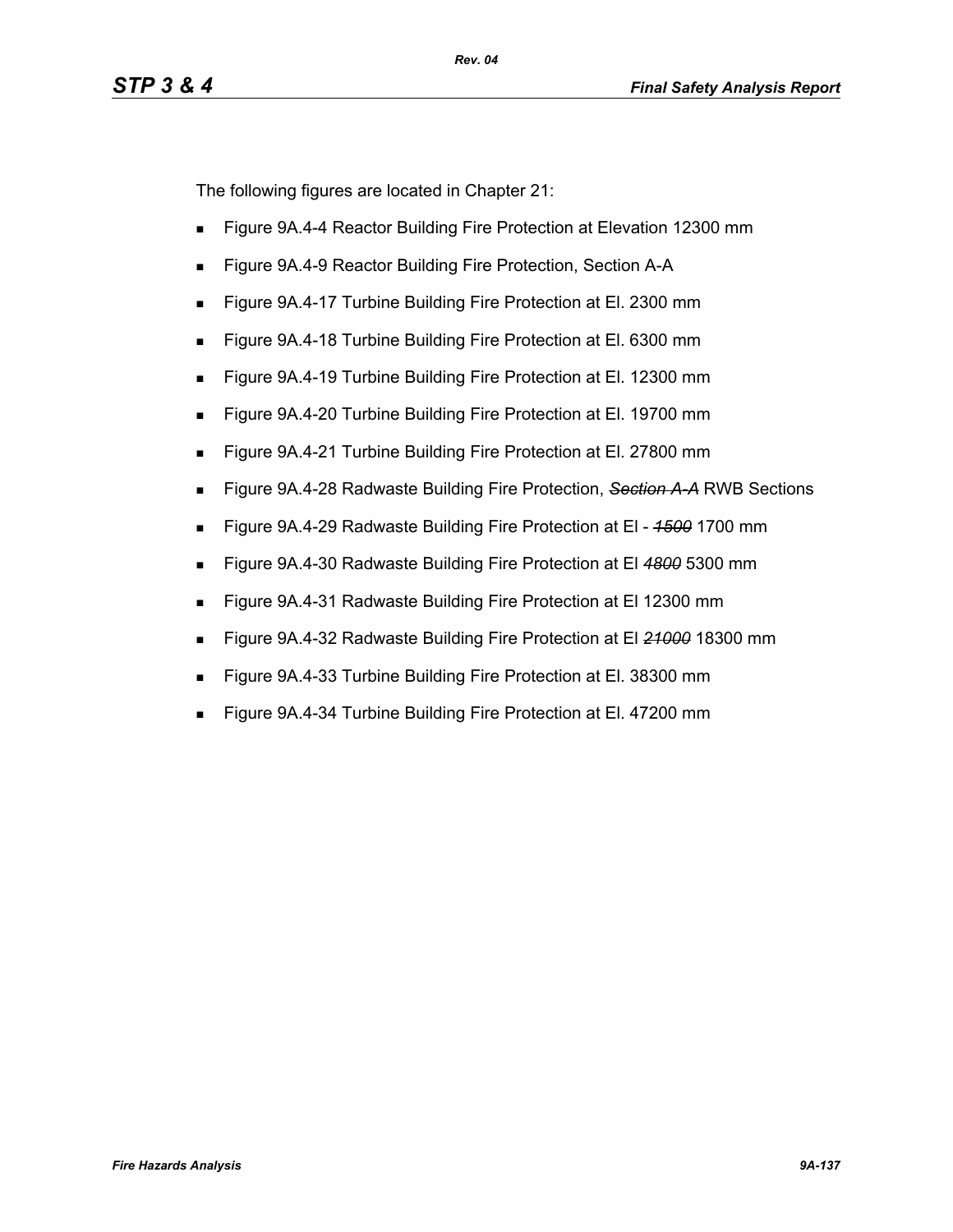## **9A.5 Special Cases**

STD DEP T1 2.14-1

STD DEP T1 3.4-1

#### **9A.5.5.3 Main Steamline ADS Relief Valves**

*The Division 1 and 2 signal cables are run in separate conduit from their location on the valve to the appropriate divisional penetration and, from there, via divisional raceways to their multiplex* data communication *interfaces*.

#### **9A.5.5.5 Under the Reactor Vessel**

*(2) FMCRD Separation Switch Cables*

*The FMCRD cables for the Class 1E separation switches of each FMCRD are classified as safety related and separated into two groups (A and B) for routing out of the undervessel area to two separate divisions of the essential multiplexing system* communications function (ECF). *The cables are routed under the vessel through pull boxes inside the pedestal; then through cable boxes and raceways to electrical containment (RCCV) penetrations. The separation switch cables are then routed from the containment penetrations to essential multiplexing system* ECF *panels in the reactor building. The installation of these Class 1E cables is arranged so that "A" and "B" cables travel in opposite directions from under the vessel and pass through penetrations on the opposite side of the reactor building.*

*The cables receive low-voltage (approx. 48 volts) power from the essential multiplex system* ECF *power supplies. This provides natural circuit protection in event of shorts or grounds on the system. Such events would not jeopardize the integrity or independence of the higher voltage divisional power busses which are upstream of the power supplies*.

#### **9A.5.5.9** *Flammability Control System***Not Used**

*The flammability control system equipment is located in a large enclosed area at grade-level at approximately 180 degrees azimuth. The rooms have a fire barrier floor and is completely surrounded by fire barrier walls and doors. There are large access doors to the outside at the centerline of the room.*

*The FCS is made up of two independent redundant divisions (Divisions 2 and 3), and each division is located in the fire area division 2 and 3 respectively. Each division has two suction isolation valves (inboard and outboard) and two return isolation valves (inboard and outboard). The inboard isolation valves are motor-operated (MO) valves, and the outboard isolation valves are fail close (FC) air operated (AO) solenoid valves (two solenoids per valve). They are powered from division 1 and 4. Fire in either division may cause the inboard valves (Div. 2 or 3) to fail to operate, but the outboard isolation valves are still capable to isolate because they are powered from different*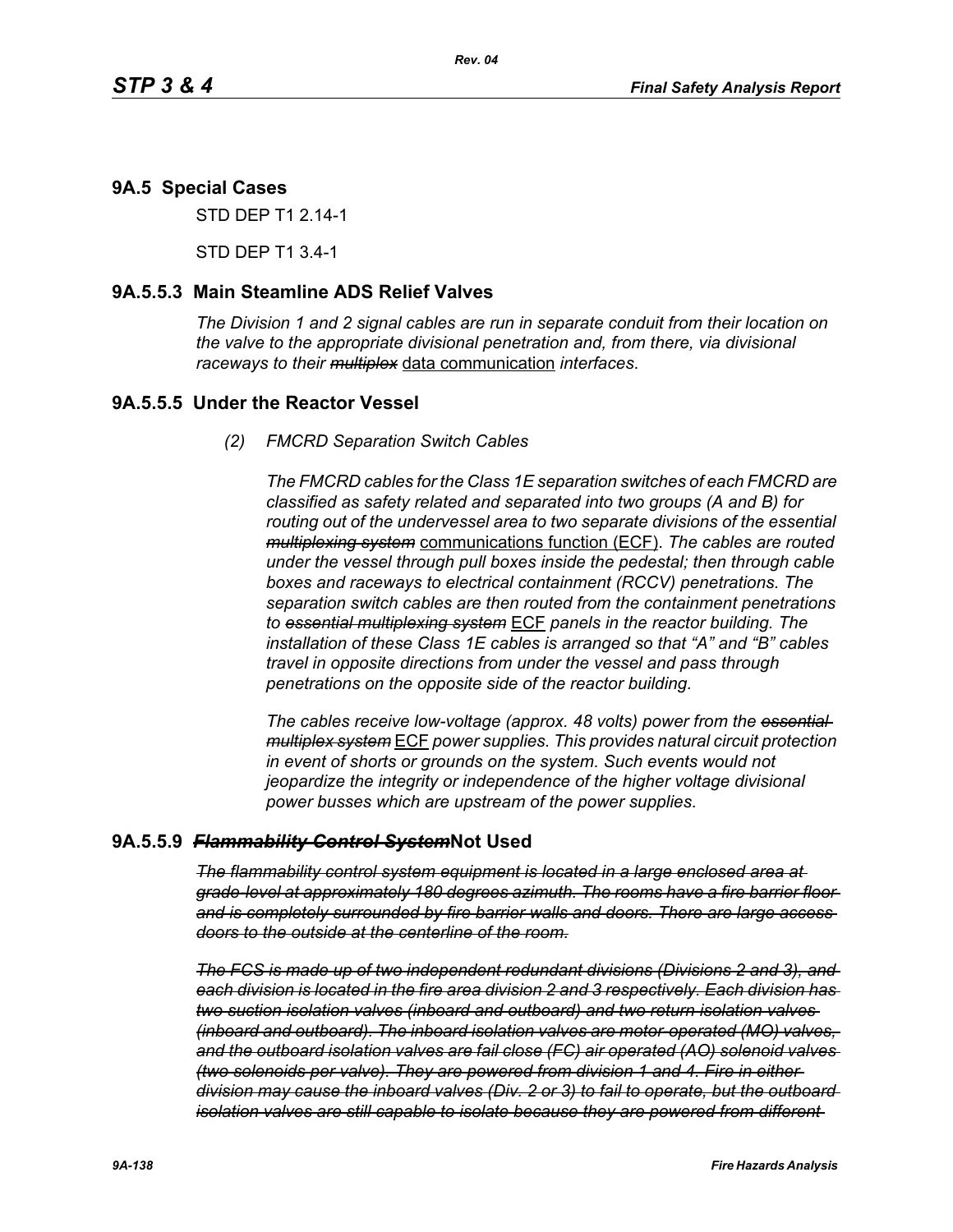*divisions (Div. 1 and 4). Loss of a complete division is acceptable because FCS is made up of two independent redundant divisions mounted in two separated fire areas.*

#### **9A.5.5.13 Reactor Building Operating Deck Radiation Monitors**

STD DEP 11.5-1

*Radiation monitoring within this area is facilitated by two independent systems. The area radiation monitoring system and the process radiation monitoring system.* 

*The area radiation monitoring (ARM) system is non-safety related and uses two radiation channels in the fuel storage and handling areas. It has no system actuation function, but is used for monitoring of background radiation and radiation resulting from accidental fuel drops. The sensors are mounted on the walls within the fire zone area. These detectors are designed to annunciate local and control room alarms for both high and low radiation conditions. The low condition is an indication of an inoperative radiation monitor. Loss of these detectors, due to fire, does not impact plant safety.*

*The process radiation monitoring (PRM) channels that are utilized in this area are safety related, and are used to perform isolation functions. The Gieger Mueller detectors are mounted in the reactor building ventilation system exhaust duct (Rm 643). They are safety related, and receive their power from a dual auctioneered class 1E divisional high voltage power supplies of the Digital ARM* radiation monitor *(D11- Z602A-D Div, 1-4). Each divisional Digital ARM* radiation monitor *output voltage is hard wired to its associated detector and it is* its voltage and current are *limited to 700 VDC, and 3 ma current*. *Each divisional power cable is routed separately in separate metal conduit. A fire in the room can develop a short on any detector power cable/or all the detectors power cables. A series resistor has been placed in each channel of the auctioneer power supplies, therefore, current drain on the high voltage* power *supply*  will be limited and the fault will not propagate any further. A short on a power cable shall *generate a down scale inop trip alarm to the ARM* radiation monitor *control logic in the control room. The ARM* radiation monitor *control logic requires 2 out of 4 trip to initiate isolation of the reactor building ventilation exhaust duct automatically. Although a fire could cause the system to issue an isolation signal due to its effect on the radiation*  detectors, the containment isolation valves can be manually reopened from the control *room by the operator.*

*The detectors are mounted in the fuel handling exhaust radiation monitor area (Rms 716, 721, 733 and 742 respectively). They are safety related, and receive their power*  from a dual auctioneered class 1E divisional power supplies of the radiation monitor *(D11-Z602A-D Div. 1-4). Each divisional* radiation monitor *output voltage is hard wired to its associated detector and* its voltage and current are *limited. Each divisional power cable is routed separately in separate metal conduit. A fire in any of the rooms can develop a short on a detector power cable. A series resistor has been placed in each channel of the auctioneered power supplies, the current drain on the* power *supply will be limited and the fault will not propagate further. A short on power cable will generate a down scale inop trip alarm to the* radiation monitor *control logic in the control room. The* radiation monitor *control logic requires 2 out of 4 trip to initiate isolation of the fuel*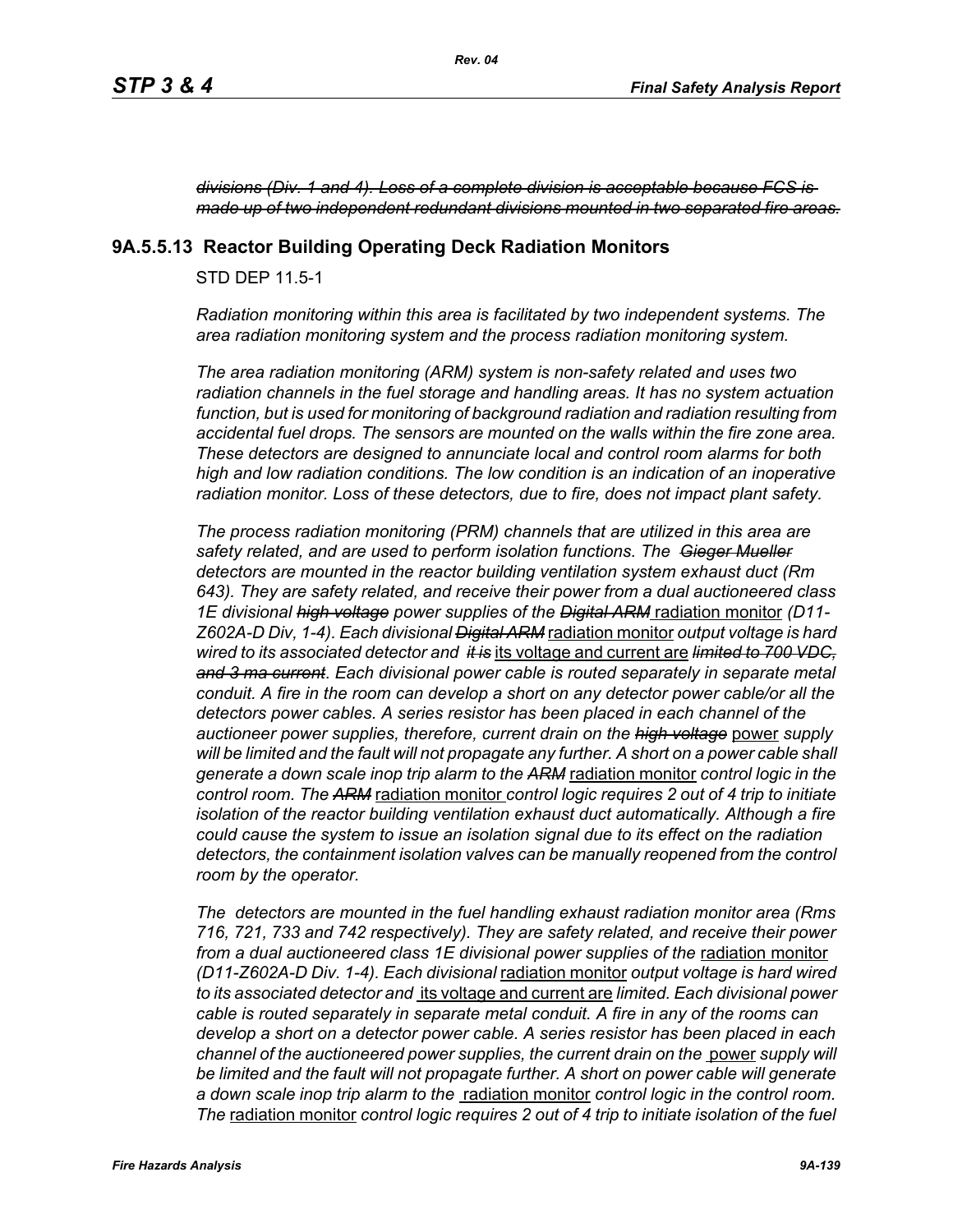*handling exhaust duct automatically. Therefore loss of one or all four divisional detectors in the area due to the fire is acceptable.*

*The PRM channels are designed such that any two-out-of-four signals, based on very high or very low radiation conditions within the HVAC duct, will initiate the standby gas treatment system (SGTS), isolate the HVAC for the reactor building secondary containment, and initiate closure of the containment vent and purge ducts. The very low radiation trip assures the safety action will be initiated in spite of sensor failure.*

*The four divisions of PRM sensors are located within close proximity to each other in order to provide true two-out-of-four actuation logic. The arrangement is justified by the automatic actuation of the system's safety function should two or more sensors fail and*  by the fact that the secondary containment isolation valves can be reopened from the *control room by the operator.*

## **9A.5.7 Typical Circuits Analysis of Special Cases**

#### STD DEP T1 3.4-1

#### STD DEP Admin

#### *Type 2A, Thermocouple*

*Cables are routed in low level signal cable trays with covers or in conduit so that there are no voltage sources within the raceways which could short to the thermocouples* leads to create overvoltage situations in the thermocouple circuits. Loss of signal is all *that could occur as a result of failures in the thermocouple circuits. Transfer of voltage disturbances upstream is blocked by the millivolt readout circuits of the* I/O *signal*unit *multiplexer*. *Tables referencing this typical circuit analysis should have a column which gives the justification for the acceptability of the loss of function of the device.*

#### *Type 2B, Process Instrument Transmitters*

*Cables for transmitters for process instruments are routed in low level signal cable trays with covers or in conduit so that there are no voltage sources within the raceways which could short and create overvoltage situations in the instrument circuits. Loss of signal could occur as a result of failures in the transmitter circuits. Upscale and/or downscale trips and/or alarms are provided. The current power supply in the* I/O *signal*unit *multiplexer blocks upstream transfer of voltage and current disturbances which may occur in the cable or transmitter. Tables referencing this typical circuit analysis should have a column which gives the justification for the acceptability of the loss of function of the device.*

#### *Type 3B, AC Solenoid Valves*

*The power for operating AC solenoid valves is supplied from the 120 VAC distribution system to the demultiplexer* datalinkI/O unit *for the valve. A current limiting fuse is installed on the power feed fine to the multiplexer* datalinkI/O unit*, so that any fault on solenoid valve is isolated and do*es *not propagate back up into the portions of the AC distribution system common with other systems.*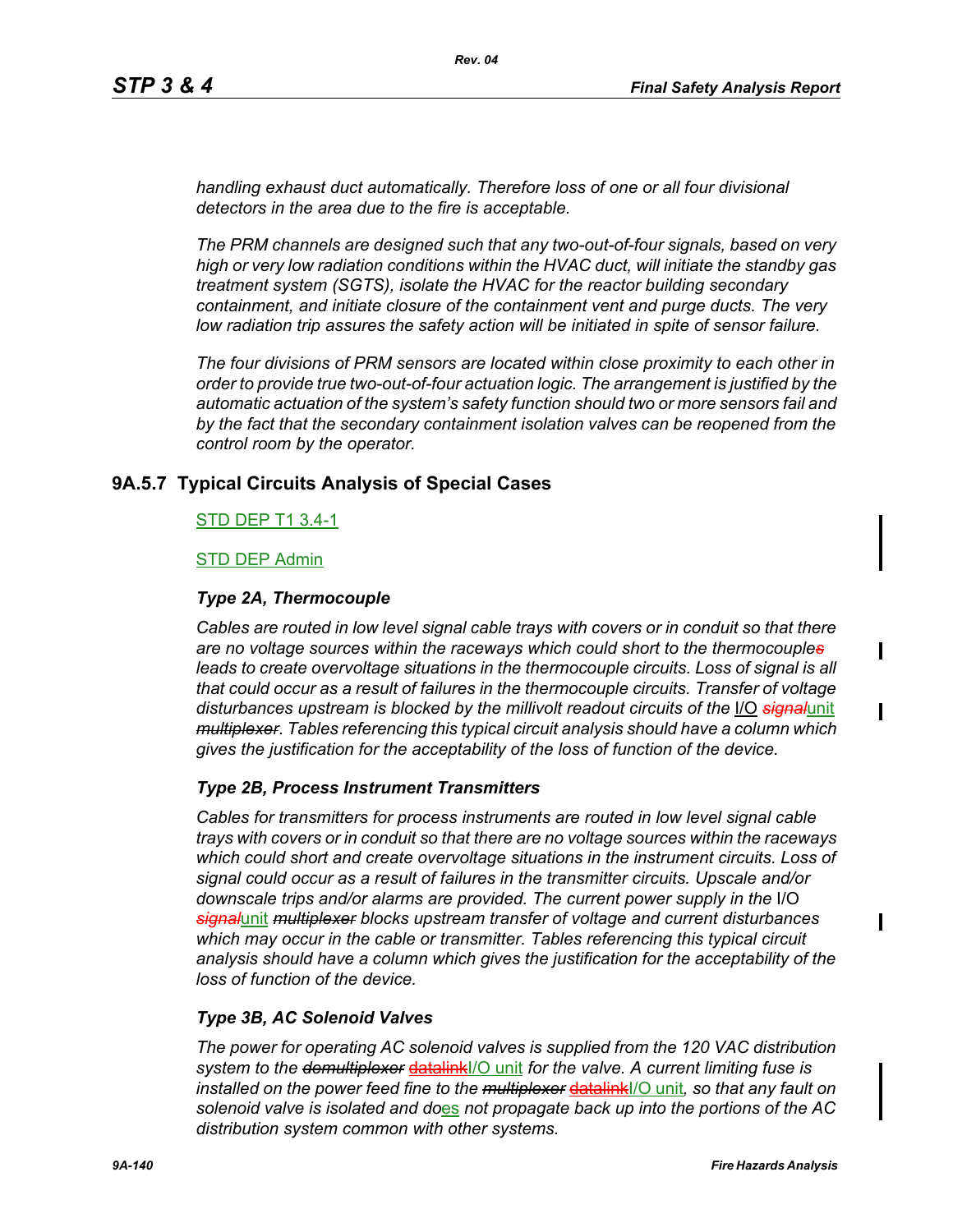$\blacksquare$ 

## *Type 3C, DC Solenoid Valves*

*The power for operating DC solenoid valves is supplied from the DC distribution system to the demultiplexer* datalinkI/O unit *for the valve. Both the supply and return for the DC are fused at the multiplexer so that faults are isolated and do not propagate back up into the portions of the DC system common with other systems.*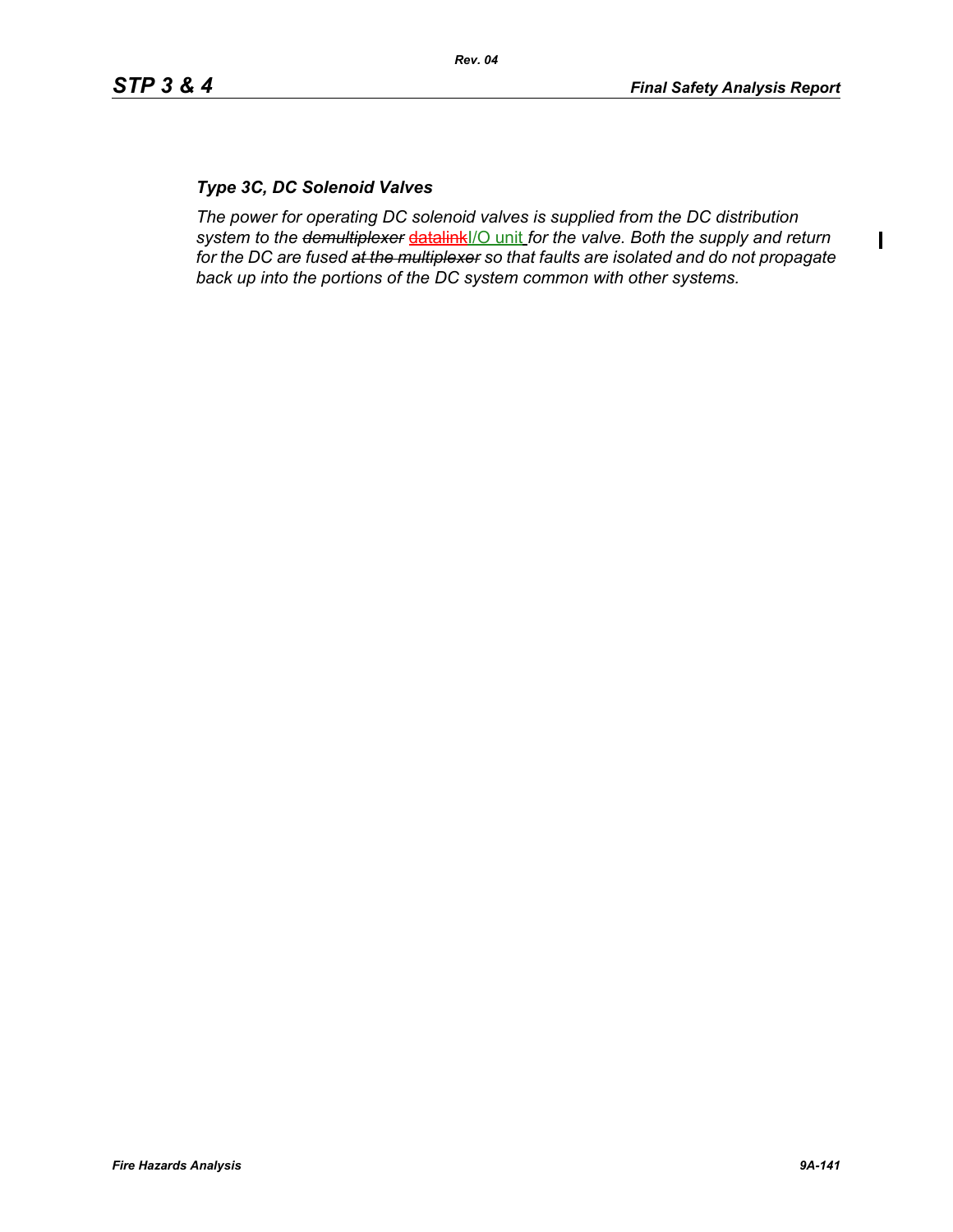

**Figure 9A.5-2 Typical Electrical Equipment Connection Block Diagrams of Special Cases**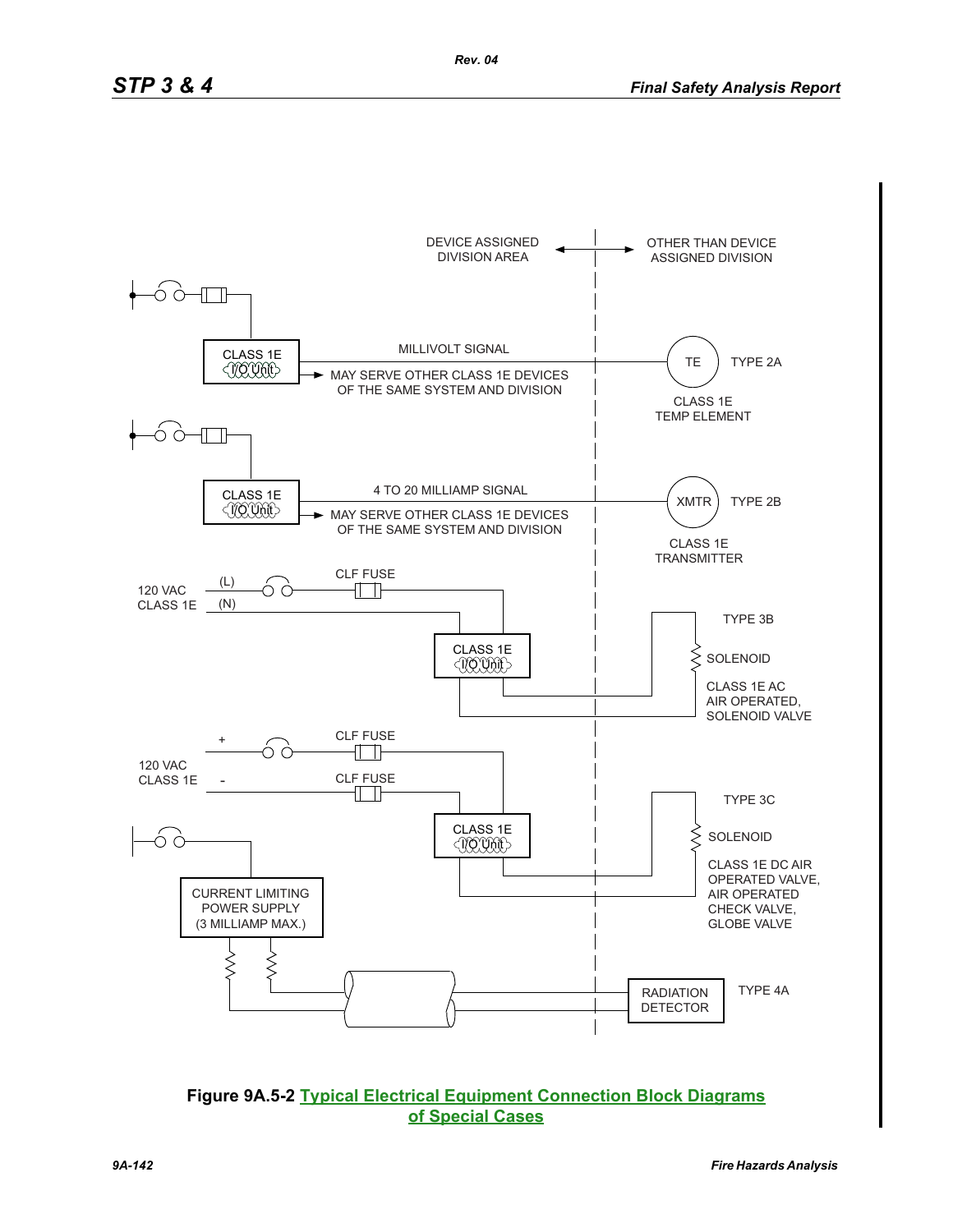

IT IS A REQUIREMENT THAT THE INDICATION, CONTROL AND INTERLOCK POWER FOR THIS DIVISIONAL CROSS-OVER \* TYPE BE FROM A CONTROL POWER TRANSFORMER IN THE CUBICLE SUPPLYING POWER TO THE MOV.

#### **Figure 9A.5-2 (Continued) Typical Electrical Equipment Connection Block Diagrams of Special Cases**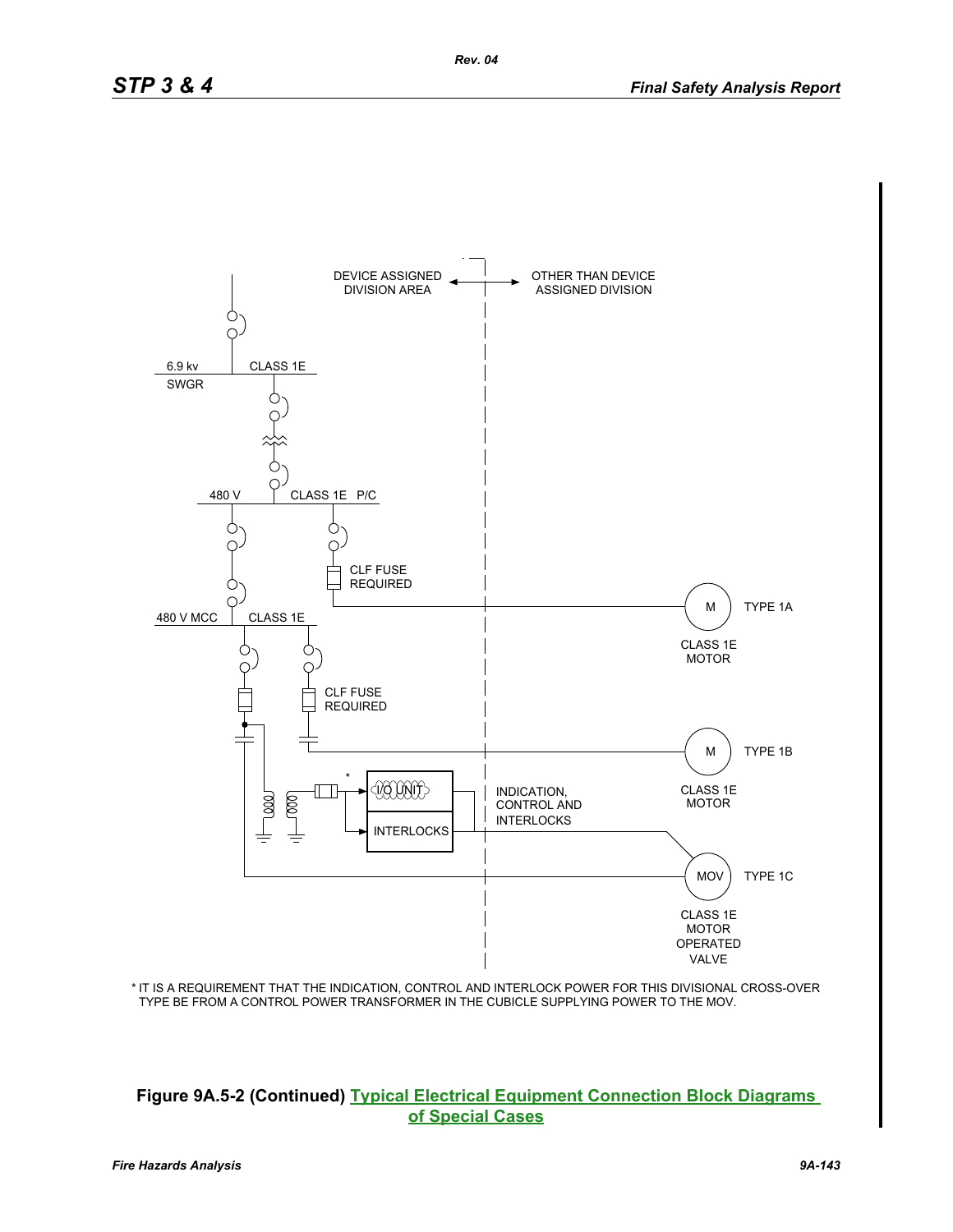# **9A.6 Fire Hazard Analysis Database**

STD DEP T1 2.4-1 (Table (9A.6-2)

STD DEP T1 2.14-1 (Table 9A.6-2)

STD DEP T1 3.4-1

STP DEP 1.2-2 (Figures 9A.4-17 through 9A.34-21, 9A.4-33, 9A.4-34, Table 9A.6-4)

STD DEP 8.3-1

 $\mathbf I$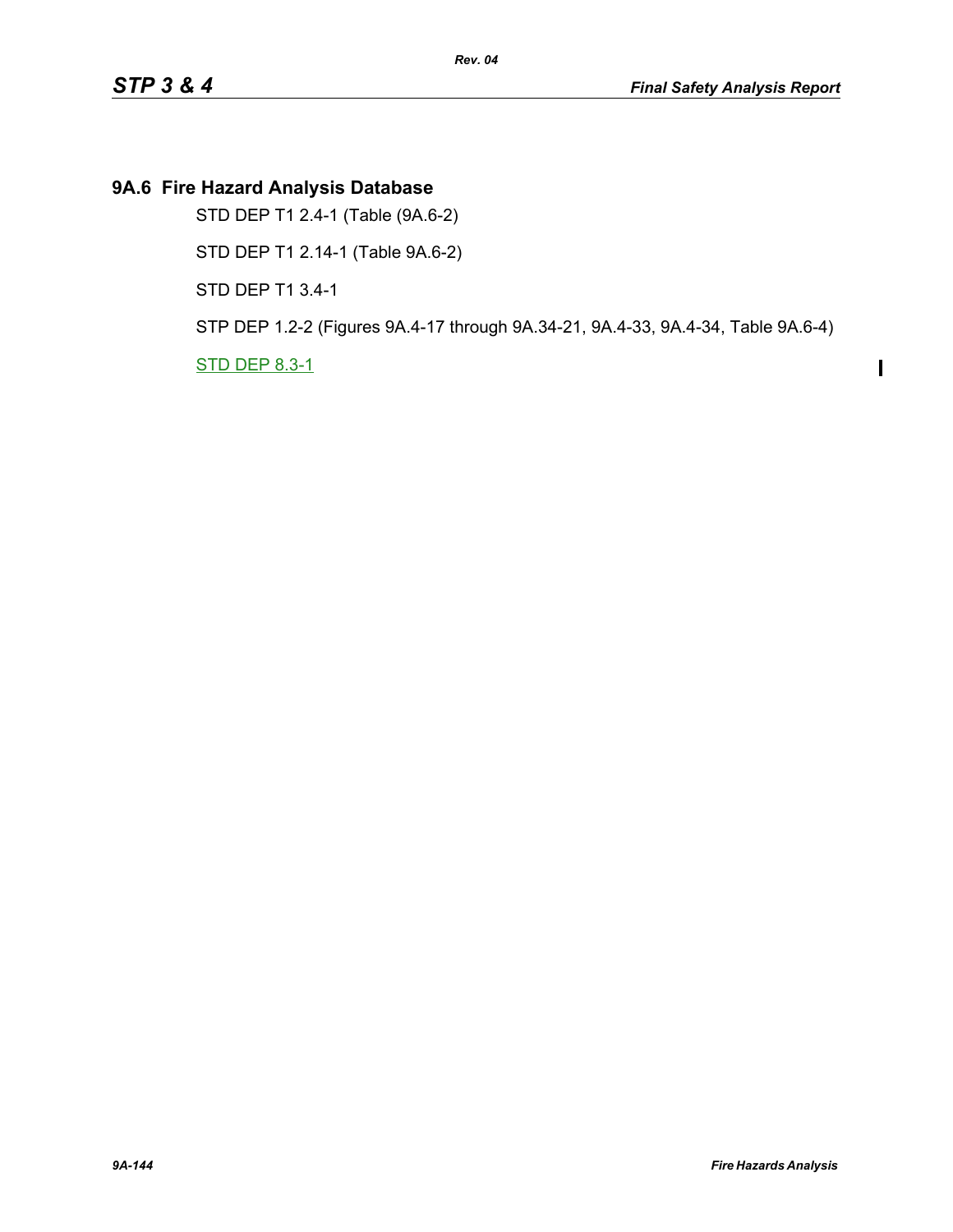| Item<br>No.    | <b>MPL No</b>                       | Elect<br>Div.           | Elev.<br>Location | Location<br><b>Number</b><br>Coord. | Location<br>Alpha<br>Coord. | <b>Description</b>                      | <b>System</b><br><b>Drawing</b> | Room<br>No. |
|----------------|-------------------------------------|-------------------------|-------------------|-------------------------------------|-----------------------------|-----------------------------------------|---------------------------------|-------------|
| TBD            | E11-F014A                           | 1                       | TBD               | TBD                                 | <b>TBD</b>                  | MO GATE VALVE (FPC)                     | <b>TBD</b>                      | <b>TBD</b>  |
| <b>TBD</b>     | E11-F015A                           | 1                       | <b>TBD</b>        | <b>TBD</b>                          | <b>TBD</b>                  | MO GATE VALVE (FPC)                     | <b>TBD</b>                      | <b>TBD</b>  |
| 59             | E51-C901*                           | $\overline{1}$          | -8200-            | $6.3 -$                             | C.9                         | <b>RGIG VACUUM PUMP</b>                 | 103E1795/1                      | 112         |
| $60 -$         | E51-C902*                           | $\overline{1}$          | <del>-8200-</del> | 6.4                                 | G.9                         | <b>RGIG CONDENSATE PUMP</b>             | <del>103E1795/1</del>           | $+12$       |
| 63             | F51-F031                            | $\overline{1}$          | $-8200$           | $6.3 -$                             | G.6                         | AO GLOBE VALVE                          | 103E1795/1                      | 112         |
| 64             | E51-F032                            | $\overline{1}$          | -8200-            | $6.3 -$                             | C.6                         | AO GLOBE VALVE                          | 103E1795/1                      | 112         |
| 71             | E51-LS901*                          | $\overline{1}$          | -8200             | 6.4                                 | G.9                         | <b>LEVEL SW (BARO TK)</b>               | 103E1795/1                      | 112         |
| 72             | E51-LS902*                          | $\overline{1}$          | $-8200$           | 6.4                                 | G.9                         | <b>LEVEL SW (BARO TK)</b>               | 103E1795/1                      | 112         |
| 73             | E51-PS901*                          | $\overline{1}$          | -8200-            | 6.4                                 | G.9                         | LEVEL SW (BARO TK)                      | 103E1795/1                      | 112         |
| 90             | E51-F012                            | $\overline{\mathbf{1}}$ | -8200-            | 6.0                                 | C 5                         | <b>MO GLOBE VALVE (LO)</b>              | <del>103E1795/1</del>           | 112         |
| 92             | E51-F045                            | $\overline{1}$          | -8200-            | 6.0                                 | G.5                         | <b>MO GLOBE VALVE</b><br>(STBYP)        | 403E1795/1                      | 112         |
| 103            | H23-P001*                           | N                       | $-8200$           | 5.5                                 | A.3                         | <b>MULTIPLEXER I/O DEVICE</b>           | -----?----                      | 116         |
| 221            | H23-P002*                           | N                       | $-8200$           | 4.2                                 | F.8                         | <b>MULTIPLEXER I/O DEVICE</b>           | ----- ?-----                    | 123         |
| 222            | H23-P003*                           | N                       | $-8200$           | 4.0                                 | F.8                         | <b>MULTIPLEXER I/O DEVICE</b>           | -----?-----                     | 123         |
| 223            | H23-P004*                           | N                       | $-8200$           | 3.8                                 | F.8                         | <b>MULTIPLEXER I/O DEVICE</b>           | -----?----                      | 123         |
| 514            | H <sub>23</sub> -P <sub>005</sub> * | N                       | $-1700$           | 5.8                                 | B.0                         | <b>MULTIPLEXER I/O DEVICE</b>           | -----?-----                     | 210         |
| 565            | E51-F047                            | $\overline{1}$          | <u>1200-</u>      | $5.9 -$                             | C.6                         | <b>MO GATE VALVE (VPDISC)</b>           | 103E1795/1                      | 212         |
| 593            | H23-P006*                           | N                       | $-1700$           | 2.6                                 | F.O                         | <b>MULTIPLEXER I/O DEVICE</b>           |                                 | 221         |
| 594            | H <sub>23</sub> -P <sub>007</sub> * | N                       | $-1700$           | 2.8                                 | F.O                         | <b>MULTIPLEXER I/O DEVICE</b>           | -----?-----                     | 221         |
| 595            | <b>T49-F006B</b>                    | $\overline{c}$          | 800               | $2.8 -$                             | E.5                         | <b>MO GATE VALVE</b>                    | 107E6047/0                      | 221         |
| 596            | <b>T49-F007B</b>                    | 2                       | 800               | $2.8 -$                             | E.5                         | <b>AO GATE VALVE</b>                    | 107E6047/0                      | 221         |
| 597            | <del>T49-F007B-1</del>              | 1                       | 800-              | 2.8                                 | E 5                         | <b>SOLENOID VALVE</b>                   | <del>107E6047/0</del>           | 221         |
| 598            | <del>T49-F007B-2</del>              | $\overline{4}$          | 800               | 2.8                                 | E.5                         | <del>SOLENOID VALVE</del>               | 107E6047/0                      | 221         |
| 599            | X-242                               | 2                       | 800               | 2.7                                 | E.5                         | FGS RETURN                              | NT-1006643                      | 221         |
| 639            | <del>T49-F006C</del>                | 3                       | 800               | 5.8                                 | D.5                         | <b>MO GATE VALVE</b>                    | 107E6047/0                      | 230         |
| 640            | <del>T49-F007A-1</del>              | $\overline{1}$          | 800               | $5.8 -$                             | D.5                         | <del>SOLENOID VALVE</del>               | 107E6047/0                      | 230         |
| 641            | <del>149-F007A-2</del>              | 4                       | 800               | $5.8 -$                             | D.5                         | <b>SOLENOID VALVE</b>                   | 107E6047/0                      | 230         |
| <del>642</del> | <b>T49-F007C</b>                    | з                       | 800               | 5.8                                 | D.5                         | <del>AO GATE VALVE</del>                | 107E6047/0                      | $230 -$     |
|                | 1277 H23-P008*                      | 1                       | 4800              | 2.4                                 | A.3                         | <b>MULTIPLEXER I/O DEVICE</b> ----?---- |                                 | 310         |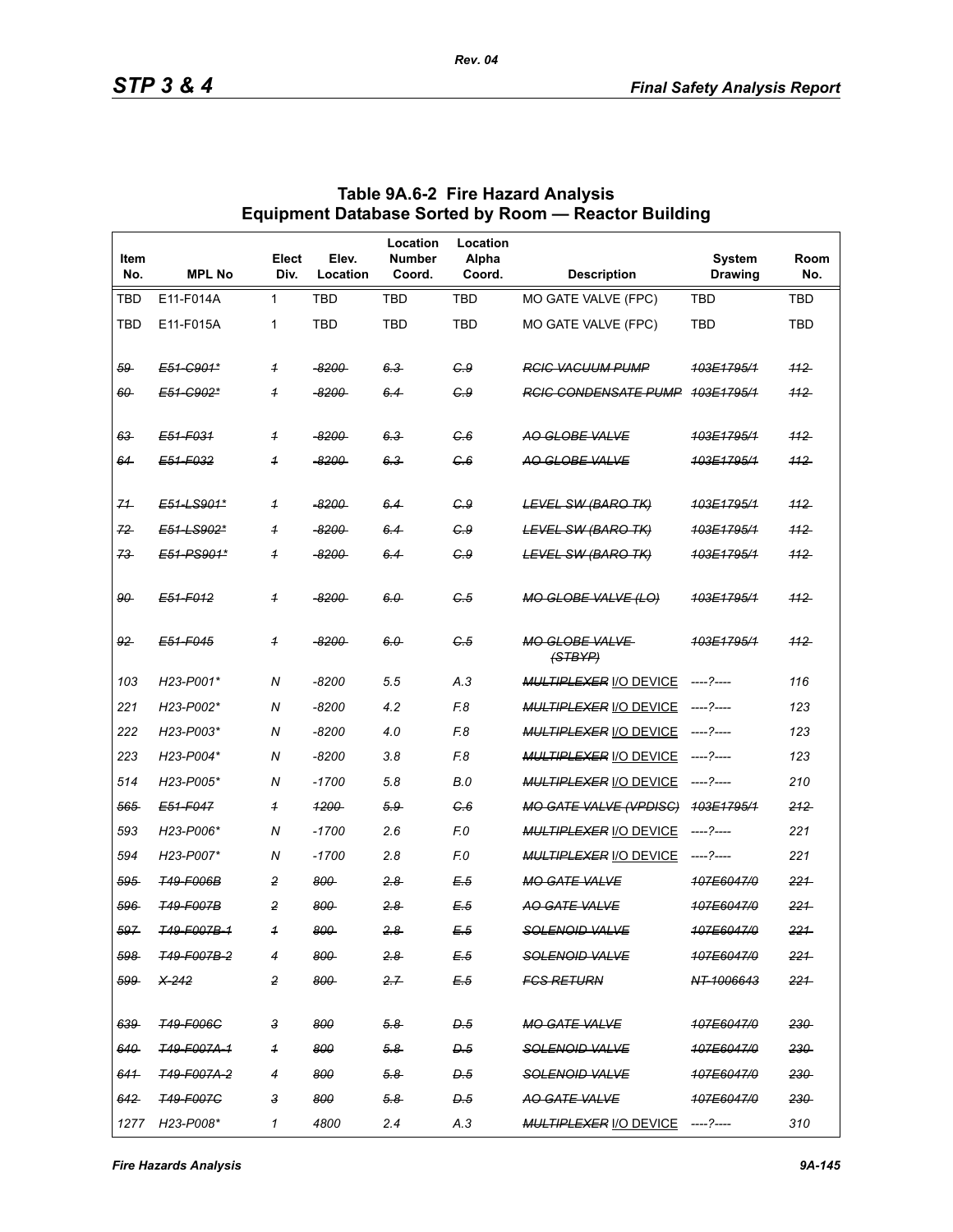| Item<br>No. | <b>MPL No</b>                       | Elect<br>Div. | Elev.<br>Location | Location<br><b>Number</b><br>Coord. | Location<br>Alpha<br>Coord. | <b>Description</b>            | <b>System</b><br><b>Drawing</b> | Room<br>No. |
|-------------|-------------------------------------|---------------|-------------------|-------------------------------------|-----------------------------|-------------------------------|---------------------------------|-------------|
| 1278        | H23-P009*                           |               | 4800              | 2.2                                 | A.3                         | <b>MULTIPLEXER I/O DEVICE</b> | ----- 2----                     | 310         |
| 1279        | H23-P010*                           |               | 4800              | 2.1                                 | A.3                         | <b>MULTIPLEXER I/O DEVICE</b> |                                 | 310         |
| 1280        | H <sub>23</sub> -P <sub>012</sub> * |               | 4800              | 2.1                                 | A.1                         | <b>MULTIPLEXER I/O DEVICE</b> |                                 | 310         |
| 1281        | H <sub>23</sub> -P <sub>013</sub> * |               | 4800              | 2.3                                 | A.1                         | <b>MULTIPLEXER I/O DEVICE</b> |                                 | 310         |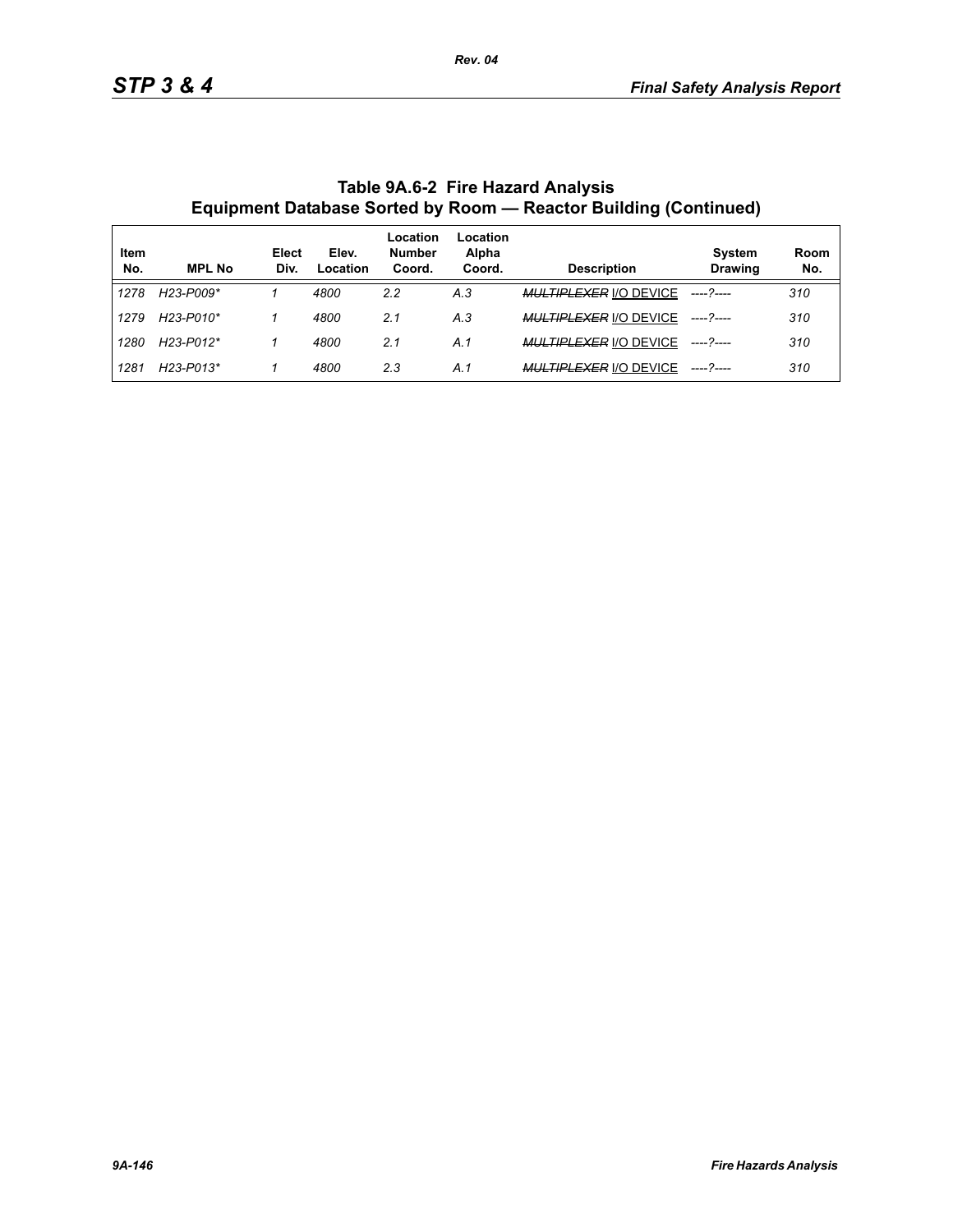| ltem-<br>No.     | <b>MPL No</b>                       | <b>Elect</b><br>Div. | Elev-<br>Location | Location<br><b>Number</b><br>Goord. | <b>Location</b><br>Alpha-<br>Goord. | <b>Description</b>            | System<br><b>Drawina</b> | <b>Reem</b><br>No. |
|------------------|-------------------------------------|----------------------|-------------------|-------------------------------------|-------------------------------------|-------------------------------|--------------------------|--------------------|
| 1288             | $X-215$                             | $\overline{1}$       | 5800              | 5.7                                 | C <sub>0</sub>                      | <b>RCIC VAC PUMP EXHAUST</b>  | 795E883/4                | $313 -$            |
| 1353             | H23-P021*                           | N                    | 4800              | 1.9                                 | F.9                                 | <b>MULTIPLEXER I/O DEVICE</b> |                          | 320                |
| 1369             | H23-P022*                           | N                    | 4800              | 2.8                                 | F.O                                 | <b>MULTIPLEXER I/O DEVICE</b> | ----- 2-----             | 321                |
| 1372             | H23-P023*                           | N                    | 4800              | 3.8                                 | F.O                                 | <b>MULTIPLEXER I/O DEVICE</b> | ----?----                | 321                |
| 1420             | H23-P014*                           | $\overline{c}$       | 4800              | 2.4                                 | F.6                                 | <b>MULTIPLEXER I/O DEVICE</b> | ----?----                | 326                |
| 1423             | H <sub>23</sub> -P <sub>015</sub> * | $\overline{c}$       | 4800              | 2.6                                 | F.5                                 | <b>MULTIPLEXER I/O DEVICE</b> |                          | 326                |
| 1424             | $H23-P016*$                         | $\overline{c}$       | 4800              | 2.6                                 | F <sub>3</sub>                      | <b>MULTIPLEXER I/O DEVICE</b> | ----?----                | 326                |
| 1425             | H23-P017*                           | $\overline{c}$       | 4800              | 2.6                                 | F <sub>2</sub>                      | <b>MULTIPLEXER I/O DEVICE</b> | ----?----                | 326                |
| 1433             | H23-P018*                           | $\overline{c}$       | 4800              | 4.3                                 | F.9                                 | <b>MULTIPLEXER I/O DEVICE</b> | ----- 2-----             | 326                |
| 1483             | H23-P025*                           | N                    | 4800              | 5.6                                 | E.3                                 | <b>MULTIPLEXER I/O DEVICE</b> | ----?----                | 335                |
| 1486             | H23-P024*                           | N                    | 4800              | 4.8                                 | F.O                                 | <b>MULTIPLEXER I/O DEVICE</b> | ----- 2-----             | 335                |
| 1490             | $H23-P019*$                         | 3                    | 4800              | 5.0                                 | F.1                                 | <b>MULTIPLEXER I/O DEVICE</b> |                          | 337                |
| 1491             | H23-P020*                           | 3                    | 4800              | 5.2                                 | F.1                                 | <b>MULTIPLEXER I/O DEVICE</b> | ----?----                | 337                |
| 1617             | H23-P011*                           | 4                    | 4800              | 1.7                                 | A.1                                 | <b>MULTIPLEXER I/O DEVICE</b> | ----?----                | 381                |
| 1655             | H23-P026*                           | N                    | 12300             | 5.7                                 | <b>B.2</b>                          | <b>MULTIPLEXER I/O DEVICE</b> |                          | 410                |
| 1761             | <b>T49-A001B</b>                    | $\overline{c}$       | <del>12300</del>  | 3.1                                 | F.Z                                 | <b>RECOMBINER</b>             | 107E6047/0               | 425                |
| 1762             | <b>T49-B001B</b>                    | 2                    | <b>12300</b>      | 3.1                                 | F7                                  | <b>SPRAY COOLER</b>           | 107E6047/0               | 425                |
| 1763             | <b>T49-G001B</b>                    | 2                    | <del>12300</del>  | 3.1                                 | F.7                                 | <b>BLOWER</b>                 | 107E6047/0               | 425                |
| 1764             | <b>T49-D001B</b>                    | $\overline{c}$       | <del>12300</del>  | 3.1                                 | F.Z                                 | <b>WATER SEPARATOR</b>        | 107E6047/0               | 425                |
| 1765             | <b>T49-D002B*</b>                   | 2                    | <b>12300</b>      | 3.1                                 | F.Z                                 | <b>RECOMB HEATER</b>          | 107E6047/0               | 425                |
| 1766             | <b>T49-F003B</b>                    | $\overline{2}$       | <del>12300</del>  | 3.1                                 | F.7                                 | <b>MO GLOBE VALVE</b>         | 107E6047/0               | 425                |
| 1767             | <b>T49-F004B</b>                    | $\overline{c}$       | <del>12300</del>  | 3.1                                 | F.Z                                 | <b>MO GLOBE VALVE</b>         | 107E6047/0               | 425                |
| 1768             | <b>T49-F008B</b>                    | $\overline{c}$       | <b>12300</b>      | 3.1                                 | F.Z                                 | <b>MO GLOBE VALVE</b>         | 107E6047/0               | 425                |
| 1769             | <b>T49-F009B</b>                    | $\overline{2}$       | <del>12300</del>  | 3.1                                 | F.7                                 | <b>MAN OPER GLOBE VALVE</b>   | <del>107E6047/0</del>    | 425                |
| 1770             | T49-F010B                           | $\overline{c}$       | <del>12300</del>  | 3.1                                 | F.Z                                 | <b>MO GLOBE VALVE</b>         | 107E6047/0               | 425                |
| 1771             | <b>T49-F013B</b>                    | 2                    | 12300             | 3.1                                 | F.Z                                 | <b>MAN OPER GATE VALVE</b>    | 107E6047/0               | 425                |
| <del>1772.</del> | <b>T49-F014B</b>                    | 2                    | <del>12300</del>  | $-3.1$                              | F.7                                 | MAN OPER GATE VALVE           | 107E6047/0               | 425                |
| 1773             | <b>T49-F016B</b>                    | 2                    | <u> 12300-</u>    | 3.1                                 | F7                                  | <b>MAN OPER GATE VALVE</b>    | 107E6047/0               | 425.               |
| 1774             | <b>T49-FT002B</b>                   | 2                    | 12300             | 3.1                                 | F7                                  | <b>FLOW TRANSMITTER</b>       | 107F6047/0               | 425                |
| 1775             | <b>T49-FT004B</b>                   | 2                    | <del>12300</del>  | $-3.1$                              | F.7                                 | <b>FLOW TRANSMITTER</b>       | 107E6047/0               | 425                |
| 1776             | <del>T49-LS011B</del>               | 2                    | <u> 12300-</u>    | 3.1                                 | F7                                  | <del>LEVEL SWITCH</del>       | 107E6047/0               | 425                |
| 1777             | <b>T49-LS012B</b>                   | 2                    | 12300             | 3.1                                 | F7                                  | <b>LEVEL SWITCH</b>           | 107E6047/0               | 425                |
| 1778             | <b>T49-LS013B</b>                   | 2                    | <del>12300</del>  | $-3.1$                              | F.7                                 | <b>LEVEL SWITCH</b>           | <del>107E6047/0</del>    | $425 -$            |
| 1779             | <b>T49-PT003B</b>                   | 2                    | 12300             | 3.1                                 | F.Z                                 | <b>PRESS TRANSMITTER</b>      | 107E6047/0               | $425 -$            |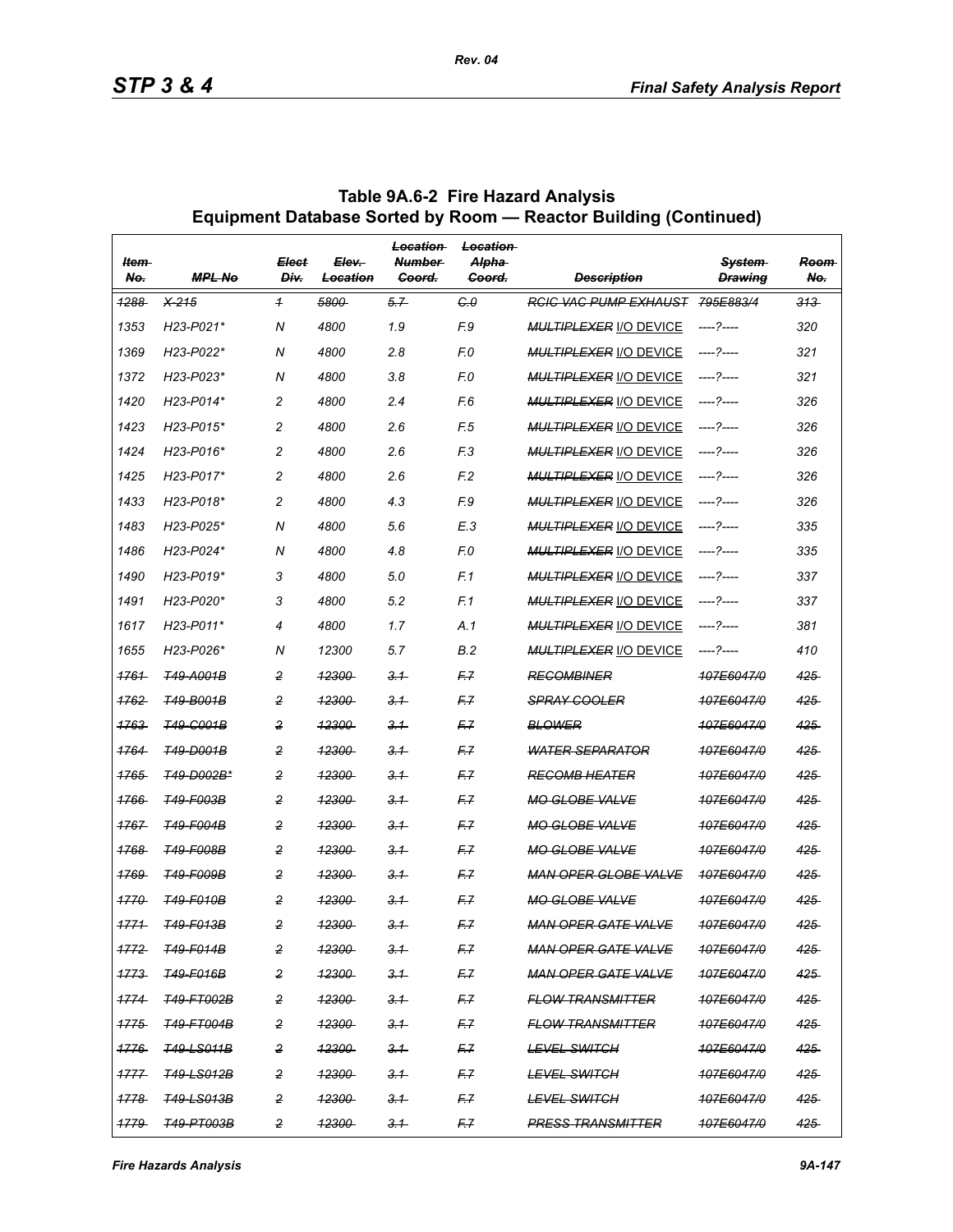| ltem-<br>No.     | <b>MPL Ne</b>           | <b>Elect</b><br>Div. | Elev-<br><del>Location</del> | <b>Location</b><br><b>Number</b><br><del>Goord.</del> | Location<br><del>Alpha</del><br><del>Coord.</del> | <b>Description</b>          | <del>System</del><br><b>Drawing</b> | Room<br>No. |
|------------------|-------------------------|----------------------|------------------------------|-------------------------------------------------------|---------------------------------------------------|-----------------------------|-------------------------------------|-------------|
| <del>1780</del>  | <b>T49-TE001B</b>       | $\overline{2}$       | 12300                        | 3.1                                                   | F7                                                | <b>TEMP ELEMENT</b>         | 407E6047/0                          | $425 -$     |
| 1781             | <b>T49-TE005B</b>       | 2                    | 12300                        | 3.1                                                   | F.Z                                               | <b>TEMP ELEMENT</b>         | 107F6047/0                          | 425         |
| <del>1782-</del> | <del>T49-TE006B-1</del> | 2                    | <del>12300</del>             | 3.1                                                   | F.7                                               | <del>TEMP ELEMENT</del>     | <del>107E6047/0</del>               | 425         |
| 1783             | <del>T49-TE006B-2</del> | $\overline{2}$       | <del>12300</del>             | $-3.1$                                                | F.7                                               | <b>TEMP ELEMENT</b>         | 107E6047/0                          | 425         |
| 1784             | <b>T49-TE007B-1</b>     | 2                    | 12300                        | 3.1                                                   | F.Z                                               | <b>TEMP ELEMENT</b>         | 107F6047/0                          | 425         |
| <del>1785</del>  | <b>T49-TE007B-2</b>     | 2                    | <del>12300</del>             | 3.1                                                   | F.7                                               | <del>TEMP ELEMENT</del>     | <del>107E6047/0</del>               | 425         |
| 1786             | T49-TE008B-1            | $\overline{2}$       | <b>12300</b>                 | $-3.1$                                                | F.Z                                               | <b>TEMP ELEMENT</b>         | <del>107E6047/0</del>               | $425 -$     |
| 1787             | <b>T49-TE008B-2</b>     | 2                    | 12300                        | 3.1                                                   | F.Z                                               | <b>TEMP ELEMENT</b>         | 107E6047/0                          | 425         |
| <del>1788</del>  | <del>T49-TE009B-1</del> | 2                    | <del>12300</del>             | 3.1                                                   | F.7                                               | <del>TEMP ELEMENT-</del>    | <del>107E6047/0</del>               | 425         |
| 1789             | <del>T49-TE009B-2</del> | $\overline{2}$       | <b>12300</b>                 | $-3.1$                                                | F.7                                               | <b>TEMP ELEMENT</b>         | <del>107E6047/0</del>               | $425 -$     |
| 1790             | <b>T49-TE010B-1</b>     | 2                    | 12300                        | 3.1                                                   | F.Z                                               | <b>TEMP ELEMENT</b>         | 107F6047/0                          | 425         |
| 1791             | <del>T49-TE010B-2</del> | 2                    | 12300                        | 3.1                                                   | F7                                                | TEMP ELEMENT                | 107E6047/0                          | 425         |
| 1792             | <b>T49-TE011B</b>       | $\overline{2}$       | <b>12300</b>                 | $-3.1$                                                | F.7                                               | <del>TEMP ELEMENT-</del>    | <del>107E6047/0</del>               | $425 -$     |
| 1793             | <b>T49-TT609B</b>       | 2                    | 12300                        | 3.1                                                   | F.Z                                               | <b>TEMP TRANSMITTER</b>     | 107E6047/0                          | 425         |
| 1794             | <del>U41-D108</del>     | 2                    | 12300                        | 2.7                                                   | F5                                                | <b>FCS ROOM (B) HVH</b>     | 107E5189/0                          | 425         |
| <del>1831-</del> | <del>T49-A001A</del>    | 3                    | <del>12300</del>             | 4.0                                                   | F.7                                               | <b>REGOMBINER</b>           | 107E6047/0                          | 436         |
| 1832             | <b>T49-B001A</b>        | 3                    | 12300                        | 4.0                                                   | F.Z                                               | <b>SPRAY COOLER</b>         | 107E6047/0                          | 436         |
| 1833             | T49-C001A               | 3                    | 12300                        | 4.0                                                   | F.Z                                               | <b>BLOWER</b>               | 107E6047/0                          | 436         |
| <del>1834</del>  | <b>T49-D001A</b>        | 3                    | <del>12300</del>             | 4.0                                                   | F7                                                | <b>WATER SEPARATOR</b>      | <del>107E6047/0</del>               | 436         |
| 1835             | <b>T49-D002A*</b>       | 3                    | 12300                        | 4.0                                                   | F.Z                                               | <b>RECOMB HEATER</b>        | 107E6047/0                          | 436         |
| 1836             | <del>749-F003A</del>    | 3                    | <u> 12300 </u>               | 4.0                                                   | F7                                                | <b>MO GLOBE VALVE</b>       | 107E6047/0                          | 436         |
| <del>1837-</del> | T49-F004A               | 3                    | <del>12300</del>             | 4.0                                                   | F.Z                                               | <b>MO GLOBE VALVE</b>       | <del>107E6047/0</del>               | 436         |
| 1838             | <b>T49-F008A</b>        | 3                    | <b>12300</b>                 | 4.0                                                   | F.Z                                               | <b>MO GLOBE VALVE</b>       | 107E6047/0                          | 436         |
| 1839             | <b>T49-F009A</b>        | 3                    | <u> 12300 </u>               | 4.0                                                   | F.Z                                               | <b>MAN OPER GLOBE VALVE</b> | 107E6047/0                          | 436         |
| <del>1840-</del> | <del>T49-F010A</del>    | 3                    | <del>12300</del>             | $4.0 -$                                               | F.7                                               | <b>MO GLOBE VALVE</b>       | <del>107E6047/0</del>               | 436         |
| 1841             | <b>T49-F013A</b>        | 3                    | 12300                        | 4.0                                                   | F7                                                | <b>MAN OPER GATE VALVE</b>  | 107E6047/0                          | $436 -$     |
|                  | 1842 T49-F014A          | 3                    | <del>12300</del>             | $4.0 -$                                               | F7                                                | MAN OPER GATE VALVE         | 107E6047/0                          | 436         |
|                  | 1843 T49-F016A          | з                    | <del>12300</del>             | 4.0                                                   | F7                                                | <b>MAN OPER GATE VALVE</b>  | 107E6047/0                          | 436         |
| 1844             | <del>T49-FT002A</del>   | 3                    | 12300                        | $4.0 -$                                               | F7                                                | <b>FLOW TRANSMITTER</b>     | 107E6047/0                          | $436 -$     |
| <del>1845</del>  | <del>T49-FT004A</del>   | з                    | 12300                        | $4.0 -$                                               | F7                                                | <b>FLOW TRANSMITTER</b>     | 107E6047/0                          | $436 -$     |
| <del>1846</del>  | <del>749 LS011A</del>   | з                    | <del>12300</del>             | 4.0                                                   | F7                                                | <b>LEVEL SWITCH</b>         | <del>107E6047/0</del>               | 436         |
| 1847             | <del>T49-LS012A</del>   | з                    | 12300                        | 4.0                                                   | F7                                                | <b>LEVEL SWITCH</b>         | 107E6047/0                          | $436 -$     |
| <del>1848.</del> | <del>749-LS013A</del>   | 3                    | 12300                        | $4.0 -$                                               | F7                                                | <b>LEVEL SWITCH</b>         | 107E6047/0                          | $436 -$     |

*Rev. 04*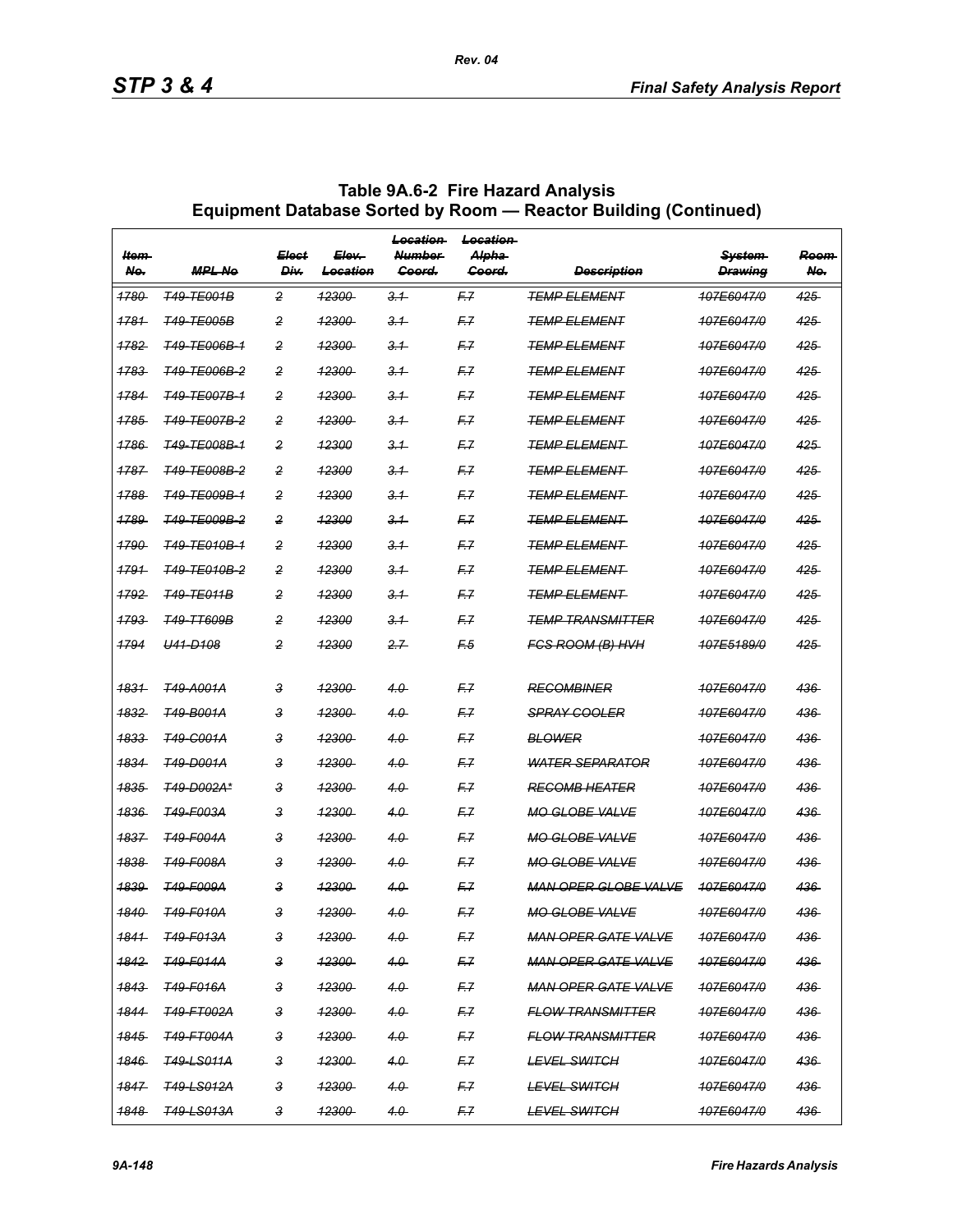| ltem-<br>No.    | <b>MPL No</b>           | <b>Elect</b><br>Div. | Elev-<br>Location | Location<br><b>Number</b><br>Goord. | Location<br><del>Alpha</del><br>Goord. | <b>Description</b>                          | <b>System</b><br><b>Drawing</b> | Room<br>No. |
|-----------------|-------------------------|----------------------|-------------------|-------------------------------------|----------------------------------------|---------------------------------------------|---------------------------------|-------------|
| <u> 1849 </u>   | <b>T49-PT003A</b>       | 3                    | 12300             | 4.0                                 | F7                                     | <b>PRESS TRANSMITTER</b>                    | 107E6047/0                      | 436         |
| 1850            | <b>T49-TE001A</b>       | 3                    | <del>12300</del>  | 4.0                                 | F.Z                                    | <b>TEMP ELEMENT</b>                         | 107E6047/0                      | 436         |
| 1851            | <b>T49-TE005A</b>       | 3                    | <del>12300</del>  | 4.0                                 | F.7                                    | <b>TEMP ELEMENT</b>                         | 107E6047/0                      | 436         |
| <del>1852</del> | <b>T49-TE006A-1</b>     | з                    | <del>12300</del>  | 4.0                                 | F.Z                                    | <b>TEMP ELEMENT</b>                         | 107E6047/0                      | 436         |
| 1853            | <b>T49-TE006A-2</b>     | 3                    | <del>12300</del>  | $4.0 -$                             | F7                                     | <b>TEMP ELEMENT</b>                         | 107E6047/0                      | 436         |
| 1854            | <b>T49-TE007A-1</b>     | 3                    | <del>12300</del>  | 4.0                                 | F.7                                    | <b>TEMP ELEMENT</b>                         | 107E6047/0                      | 436         |
| <del>1855</del> | <b>T49-TE007A-2</b>     | з                    | <del>12300</del>  | 4.0                                 | F.Z                                    | <del>TEMP ELEMENT</del>                     | 107E6047/0                      | 436         |
| 1856            | <b>T49-TE008A-1</b>     | 3                    | <del>12300</del>  | $4.0 -$                             | F.Z                                    | <b>TEMP ELEMENT</b>                         | 107E6047/0                      | 436         |
| 1857            | <del>T49-TE008A-2</del> | 3                    | <del>12300</del>  | 4.0                                 | F.Z                                    | <b>TEMP ELEMENT</b>                         | 107E6047/0                      | 436         |
| <del>1858</del> | <b>T49-TE009A-1</b>     | з                    | <del>12300</del>  | 4.0                                 | F.Z                                    | <del>TEMP ELEMENT</del>                     | 107E6047/0                      | 436         |
| 1859            | <b>T49-TE009A-2</b>     | 3                    | <del>12300</del>  | $4.0 -$                             | F7                                     | <i><b>TEMP ELEMENT</b></i>                  | 107E6047/0                      | 436         |
| 1860            | <b>T49-TE010A-1</b>     | 3                    | 12300             | 4.0                                 | F.Z                                    | <b>TEMP ELEMENT</b>                         | 107E6047/0                      | 436         |
| 1861            | <del>T49-TE010A-2</del> | з                    | <del>12300</del>  | 4.0                                 | F.Z                                    | <b>TEMP ELEMENT</b>                         | 107E6047/0                      | 436         |
| <u> 1862 </u>   | <b>T49-TE011A</b>       | 3                    | <del>12300</del>  | $4.0 -$                             | F7                                     | <b>TEMP ELEMENT</b>                         | 107E6047/0                      | 436         |
| 1863            | <b>T49-TT609A</b>       | 3                    | <b>12300</b>      | 4.0                                 | F.Z                                    | <b>TEMP TRANSMITTER</b>                     | 107E6047/0                      | 436         |
| 1864            | <b>H41-D107</b>         | з                    | <del>12300</del>  | $4.6 -$                             | F9                                     | <b>FGS ROOM (G) HVH</b>                     | <del>107E5189/0</del>           | 436         |
|                 |                         |                      |                   |                                     |                                        |                                             |                                 |             |
| 2222            | <b>T49-F001C</b>        |                      | 20100             | 2.7                                 | E.4                                    | <b>MO GATE VALVE</b>                        | 107E6047/0                      | 521         |
| 2223            | <b>T49-F002B</b>        |                      | 20100             | 2.7                                 | E.4                                    | <b>AO GATE VALVE</b>                        | 107E6047/0                      | 521         |
| 2224            | <del>T49-F002B-1</del>  |                      | <b>20100</b>      | 2.7                                 | E.4                                    | <b>SOLENOID VALVE</b>                       | 107E6047/0                      | 521         |
| 2225            | T49-F002B-2             |                      | 20100             | 2.7                                 | E.4                                    | <del>SOLENOID VALVE</del>                   | 107E6047/0                      | 521         |
| 2227            | $X-082$                 | 2                    | 20100             | 2.7                                 | E.4                                    | <b>FCS INTAKE</b>                           | NT-1006643                      | 521         |
| 2247            | <b>T49-F001B</b>        |                      | 20100             | 5.7                                 | D.8                                    | <b>MO GATE VALVE</b>                        | 107E6047/0                      | 530         |
| 2248            | <b>T49-F002C</b>        |                      | 20100             | 5.7                                 | D.8                                    | <b>AO GATE VALVE</b>                        | 107E6047/0                      | 530         |
| 2249            | T49-F002C-1             |                      | 20100             | 5.7                                 | $D-8$                                  | SOLENOID VALVE                              | 407E6047/0                      | 530         |
| 2250            | <del>749-F002C-2</del>  |                      | <del>20100</del>  | 5.7                                 | D.8                                    | <del>SOLENOID VALVE</del>                   | <del>107E6047/0</del>           | 530         |
| 2301            | H23-P027*               | N                    | 18100             | 1.9                                 | B.2                                    | MULTIPLEXER I/O DEVICE ----?----            |                                 | 547         |
| 2302            | H23-P028*               | N                    | 18100             | 1.9                                 | B.3                                    | MULTIPLEXER <u>I/O DEVICE</u>               | ----?----                       | 547         |
| <u> 2471 </u>   | <b>R23 P/G EN110A</b>   | <u>N1</u>            | <del>23500</del>  | 4.5                                 | <u>A.5</u>                             | <b>P/G EN110A - LO VOLT</b><br><b>SWTGR</b> | <del>107E5072/0</del>           | 640         |
| 2472            | <b>R23 P/C EN110B</b>   | A2                   | 23500             | 4.2                                 | <u>A.5</u>                             | <b>P/C EN110A - LO VOLT</b><br><b>SWTGR</b> | 107E5072/0                      | <u>640</u>  |
| <u> 2473 </u>   | <b>R23 P/C EN110C</b>   | <u>N3</u>            | <u> 23500 </u>    | $\pm 2$                             | <u>A.2</u>                             | <b>P/C EN110C - LO VOLT</b><br><b>SWTGR</b> | <b>407E5072/0</b>               | <u>640</u>  |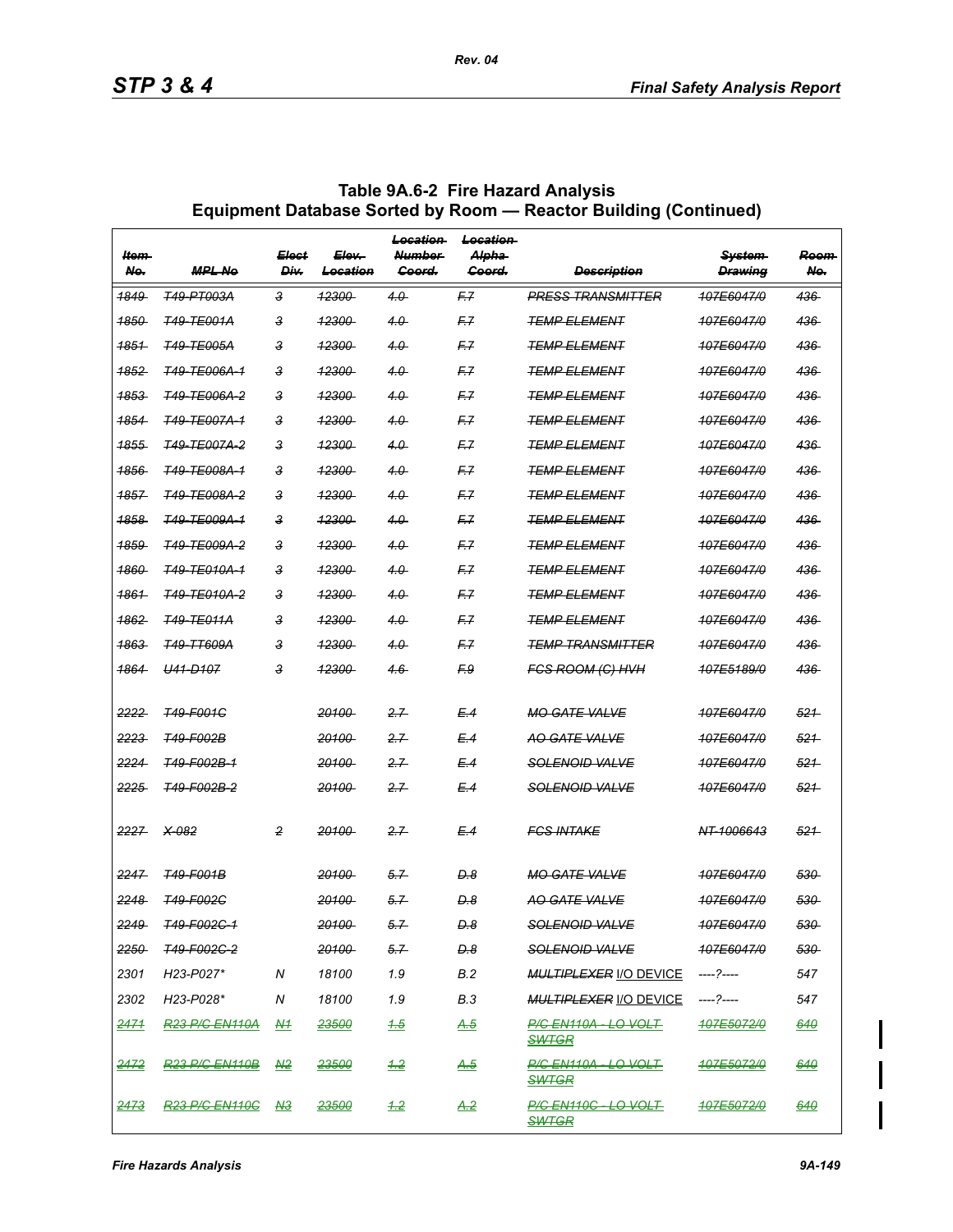$\mathbf l$ 

| ltem-<br>No.     | <b>MPL Ne</b>                            | Elect<br>Div.  | <del>Elev.</del><br><del>Location</del> | <del>Location</del><br><b>Number</b><br>Goord. | <del>Location</del><br>Alpha<br>Goord. | <del>Description</del>              | <b>System</b><br><b>Drawing</b> | <del>Room</del><br>No. |
|------------------|------------------------------------------|----------------|-----------------------------------------|------------------------------------------------|----------------------------------------|-------------------------------------|---------------------------------|------------------------|
| 2475             | <del>R24 MGC</del><br><b>EN110A</b>      | A              | <del>23500</del>                        | 4.3                                            | <b>B.5</b>                             | MGG EN110A<br>D/D<br>$\overline{ }$ | <del>107E5072/0</del>           | 640                    |
| <del>2475a</del> | <del>R24 MGC-</del><br><b>EN110B</b>     | A2             | <del>23500</del>                        | 4.3                                            | B.6                                    | MGG EN110B - R/B                    | <del>107E5072/0</del>           | 640                    |
| 2476             | <del>R24 MCC-</del><br><del>EN110C</del> | A3             | 23500                                   | 4.3                                            | <b>B.7</b>                             | MGG EN110C<br>-R/B                  | 107E5072/0                      | 640                    |
| 2477             | H23-P029*                                | $\overline{N}$ | 23500                                   | 1.9                                            | C.3                                    | <b>MULTIPLEXER I/O DEVICE</b>       | ----- 2----                     | 640                    |
| 2478             | H23-P030*                                | N              | 23500                                   | 1.9                                            | C.5                                    | <b>MULTIPLEXER I/O DEVICE</b>       | ----- 2----                     | 640                    |
| 2479             | H23-P031*                                | N              | 23500                                   | 1.9                                            | C.7                                    | <b>MULTIPLEXER I/O DEVICE</b>       | ----- 2----                     | 640                    |
| 2774             | H23-P032*                                | N              | 31700                                   | 6.2                                            | E.4                                    | <b>MULTIPLEXER I/O DEVICE</b>       | ----- 2----                     | 715                    |
| 2775             | H23-P033*                                | N              | 31700                                   | 6.2                                            | E.5                                    | <b>MULTIPLEXER I/O DEVICE</b>       | ----- 2----                     | 715                    |
| 2776             | H23-P034*                                | N              | 31700                                   | 6.2                                            | E.7                                    | <b>MULTIPLEXER I/O DEVICE</b>       | ----- 2----                     | 715                    |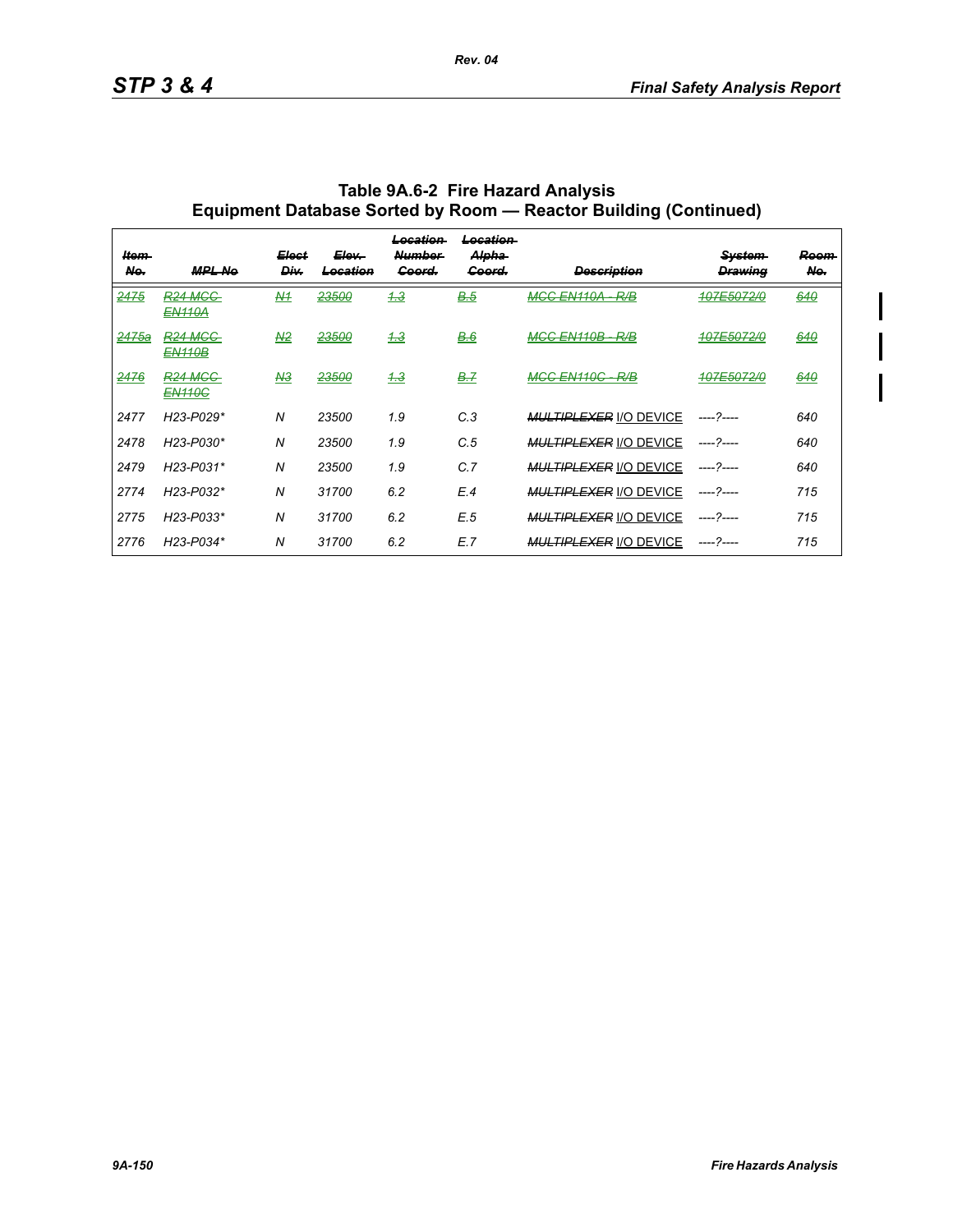| Table 9A.6-3 Fire Hazard Analysis Equipment Data Base - Sorted by Room - Control |
|----------------------------------------------------------------------------------|
| <b>Building</b>                                                                  |

| <b>ITEM</b><br><u>NO.</u> | <b>MPL</b><br><u>NO.</u>  | <b>ELECT</b><br>DIV.    | ELEV.<br>LOCATION      | _OCATION<br><b>NUMBER</b><br><b>COORD</b> | <b>LOCATION</b><br><b>ALPHA</b><br><b>COORD.</b> | <b>DESCRIPTION</b>           | <b>SYSTEM</b><br><b>DRAWING</b> | <b>ROOM</b><br><u>NO.</u> |
|---------------------------|---------------------------|-------------------------|------------------------|-------------------------------------------|--------------------------------------------------|------------------------------|---------------------------------|---------------------------|
| 169                       | <del>C81-D001A*</del>     | N                       | <b>12300</b>           | 2.50                                      | <u>J.3</u>                                       | <b>RIP MG SET A</b>          | 107E5072                        | 501                       |
| 170                       | U41-D132A                 | N                       | <b>12300</b>           | <b>1.80</b>                               | J.4                                              | <del>MG SET ROOM FCU A</del> | <b>107E5189/0</b>               | 501                       |
| 171                       | <del>C81-P001A</del>      | $\overline{\mathsf{A}}$ | 12300                  | 2.50                                      | J.7                                              | <b>RIP MG A CONTROL PNL</b>  |                                 | 502                       |
| 172                       | C81-D001B*                | N                       | <u> 12200</u><br>72300 | 2.50                                      | K <sub>1</sub>                                   | <b>RIP MG SET B</b>          | <b>107E5072</b>                 | 503                       |
| 173                       | <del>U41-D132B</del>      | N                       | <b>12300</b>           | <b>1.80</b>                               | K.4                                              | <b>MG SET ROOM FGU B</b>     | <b>107E5189/0</b>               | 503                       |
| 474                       | C81_P001R<br><del>.</del> | Ν                       | 12300<br>.             | 2.50                                      | K.4                                              | <b>RIP MG B CONTROL PNL</b>  |                                 | 504                       |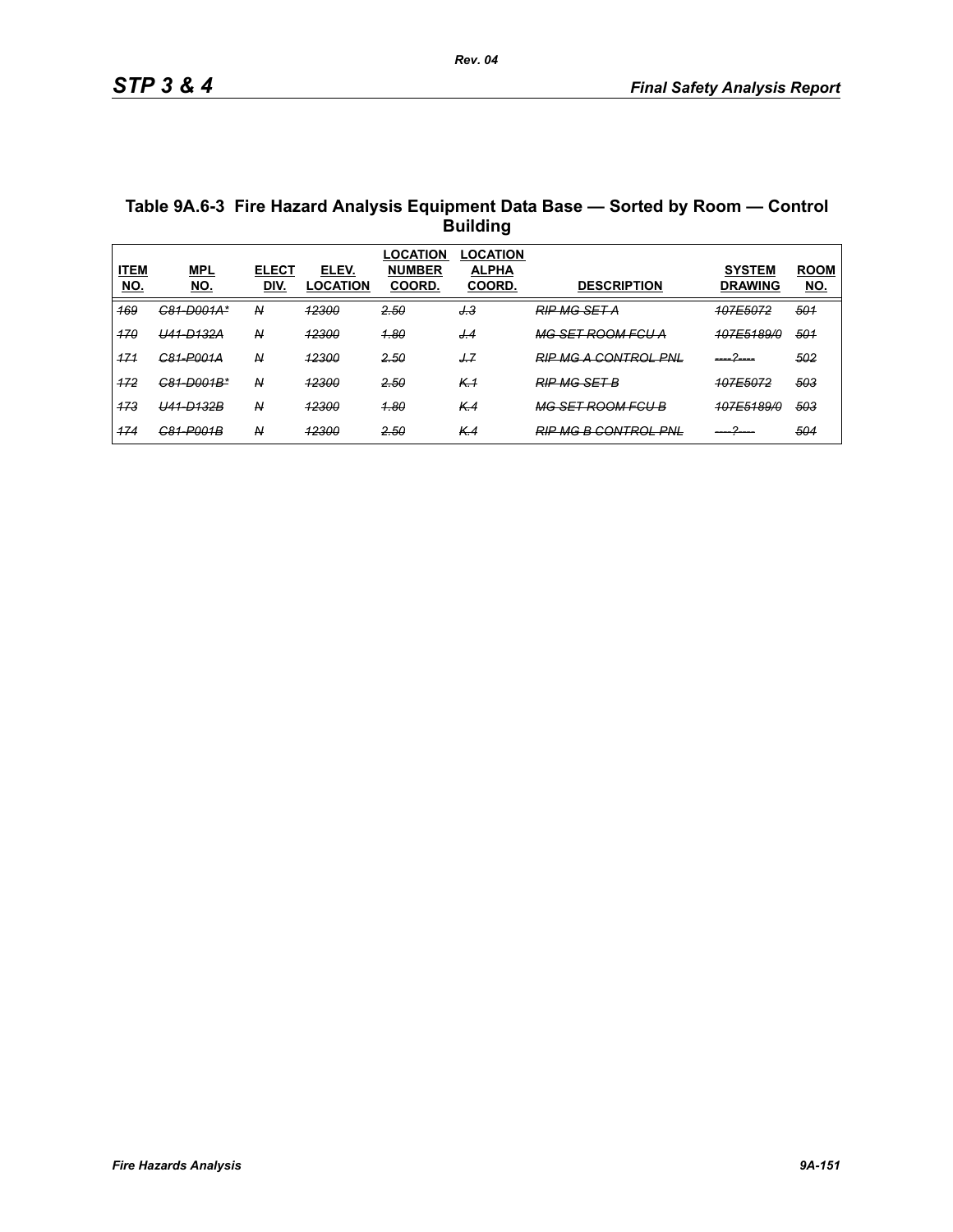| <b>WBS</b>      | Elec Div. | Elev<br>Loc. | Loc No.<br>Coord | <b>Loc</b><br>Alpha<br>Coord | <b>Description</b>                     | Room<br>No. |
|-----------------|-----------|--------------|------------------|------------------------------|----------------------------------------|-------------|
| K11             | N         | 2300         | 7.8              | B.2                          | LCW SUMP (A)                           | 110         |
| K11             | N         | 2300         | 7.8              | <b>B.8</b>                   | HCW SUMP (A)                           | 110         |
| K11             | Ν         | 2300         | 7.2              | <b>B.2</b>                   | SD SUMP (A)                            | 110         |
| P <sub>52</sub> | N         | 6300         | 10.4             | C.7                          | INSTRUMENT AIR COMPRESSOR (A)          | 111         |
| P <sub>52</sub> | N         | 6300         | 10.4             | D.3                          | INSTRUMENT AIR COMPRESSOR (B)          | 111         |
| P <sub>52</sub> | Ν         | 6300         | 10.4             | C.4                          | INSTRUMENT AIR RECEIVER TANK           | 111         |
| P <sub>52</sub> | N         | 6300         | 10.5             | <b>B.3</b>                   | INSTRUMENT AIR DRYER PACKAGE UNIT (A)  | 111         |
| P <sub>52</sub> | N         | 6300         | 10.5             | B.7                          | INSTRUMENT AIR DRYER PACKAGE UNIT (B)  | 111         |
| P51             | N         | 6300         | 10.4             | E.0                          | STATION AIR COMPRESSOR (A)             | 111         |
| P51             | N         | 6300         | 10.4             | E.5                          | STATION AIR COMPRESSOR (B)             | 111         |
| P <sub>51</sub> | N         | 6300         | 10.5             | D.7                          | STATION AIR RECEIVER TANK              | 111         |
| U41             | N         | 6300         | 10.5             | E.9                          | IA&SA ROOM L/C                         | 111         |
| N62             | N         | 2300         | 2.3              | C.2                          | OG CHARCOAL ABSORBER                   | 112         |
| N62             | N         | 2300         | 2.3              | C.5                          | OG CHARCOAL ABSORBER                   | 112         |
| N62             | N         | 2300         | 2.7              | C.2                          | OG CHARCOAL ABSORBER                   | 112         |
| N62             | N         | 2300         | 2.7              | C.5                          | OG CHARCOAL ABSORBER                   | 112         |
| N22             | N         | 2300         | 7.5              | G.7                          | HIGH PRESSURE HEATER DRAIN PUMP (A)    | 113         |
| N <sub>22</sub> | N         | 2300         | 7.5              | G <sub>4</sub>               | HIGH PRESSURE HEATER DRAIN PUMP (B)    | 113         |
| N22             | N         | 2300         | 7.5              | F.7                          | HIGH PRESSURE HEATER DRAIN PUMP (C)    | 113         |
| N22             | N         | 2300         | 7.5              | F.4                          | HIGH PRESSURE HEATER DRAIN PUMP (D)    | 113         |
| N61             | N         | 2300         | 4.0              | F <sub>5</sub>               | CONDENSER (A)                          | 120         |
| N61             | N         | 2300         | 4.0              | E.5                          | CONDENSER (B)                          | 120         |
| N61             | N         | 2300         | 4.0              | D.5                          | CONDENSER (C)                          | 120         |
| N <sub>22</sub> | N         | 2300         | 2.3              | F.O                          | 1ST FEED WATER HEATER DRAIN COOLER (A) | 120         |
| N <sub>22</sub> | N         | 2300         | 3.8              | E.6                          | 1ST FEED WATER HEATER DRAIN COOLER (B) | 120         |
| N22             | N         | 2300         | 2.3              | D.7                          | 1ST FEED WATER HEATER DRAIN COOLER (C) | 120         |
| N71             | N         | 2300         | 3.2              | <b>B.9</b>                   | CW SUMP                                | 121         |
| N21             | N         | 2300         | 8.5              | H.6                          | CONDENSATE WATER RECOVERY TANK         | 131         |
| N21             | N         | 2300         | 6.4              | A.4                          | HIGH PRESSURE CONDENSATE PUMP (A)      | 132         |
| N21             | N         | 2300         | 5.5              | A.4                          | HIGH PRESSURE CONDENSATE PUMP (B)      | 132         |
| N21             | N         | 2300         | 4.9              | A.4                          | HIGH PRESSURE CONDENSATE PUMP (C)      | 132         |
| N21             | N         | 2300         | 3.9              | A.4                          | HIGH PRESSURE CONDENSATE PUMP (D)      | 132         |
| N21             | N         | 2300         | 7.7              | E.8                          | LOW PRESSURE CONDENSATE PUMP (A)       | 140         |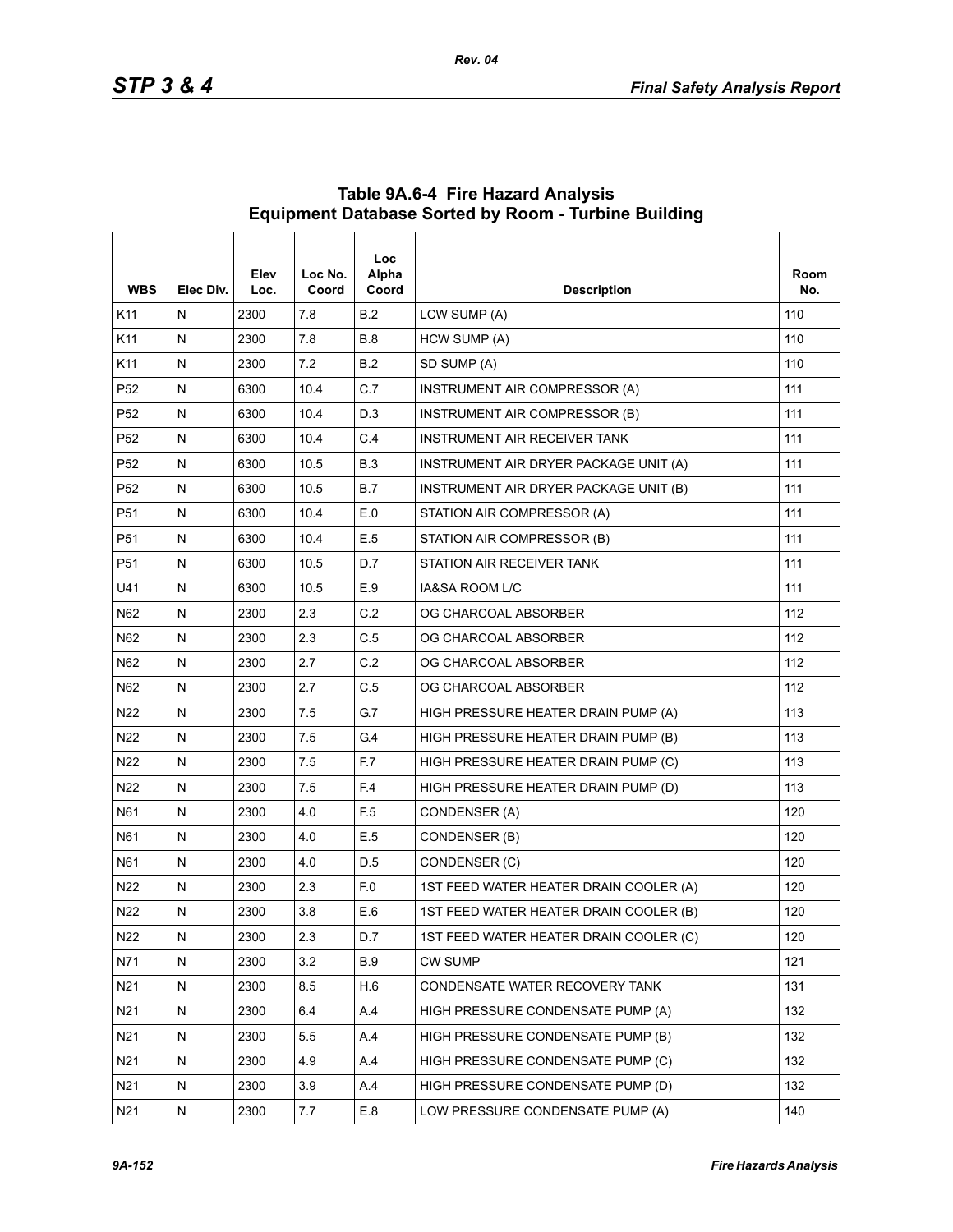| <b>WBS</b>      | Elec Div.    | Elev<br>Loc. | Loc No.<br>Coord | <b>Loc</b><br>Alpha<br>Coord | <b>Description</b>               | Room<br>No. |
|-----------------|--------------|--------------|------------------|------------------------------|----------------------------------|-------------|
| N <sub>21</sub> | N            | 2300         | 7.7              | E.5                          | LOW PRESSURE CONDENSATE PUMP (B) | 140         |
| N21             | ${\sf N}$    | 2300         | 7.7              | E.2                          | LOW PRESSURE CONDENSATE PUMP (C) | 140         |
| N21             | $\mathsf{N}$ | 2300         | 7.7              | D.8                          | LOW PRESSURE CONDENSATE PUMP (D) | 140         |
| N <sub>21</sub> | N            | 2300         | 7.8              | D.5                          | CAND WATER COLLECTING PUMP       | 140         |
| K11             | ${\sf N}$    | 2300         | 3.6              | G8                           | LCW SUMP (B)                     | 142         |
| K11             | $\mathsf{N}$ | 2300         | 3.2              | G.8                          | HCW SUMP (B)                     | 142         |
| K11             | ${\sf N}$    | 2300         | 3.2              | G.3                          | SD SUMP (B)                      | 142         |
| K21             | ${\sf N}$    | 2300         | 7.4              | C.2                          | CF BACKWASH TRANSFER TANK        | 143         |
| K21             | $\mathsf{N}$ | 2300         | 7.2              | C.8                          | CF BACKWASH TRANSFER PUMP (A)    | 144         |
| K <sub>21</sub> | N            | 2300         | 7.6              | C.8                          | CF BACKWASH TRANSFER PUMP (B)    | 144         |
| N27             | N            | 2300         | 6.4              | <b>B.2</b>                   | <b>DRAIN STRAINER</b>            | 1X1         |
| N <sub>27</sub> | N            | 2300         | 6.5              | <b>B.5</b>                   | <b>RESIN STORAGE TANK</b>        | 1X1         |
| N <sub>27</sub> | ${\sf N}$    | 2300         | 6.5              | <b>B.8</b>                   | <b>RESIN STORAGE TANK</b>        | 1X1         |
| H <sub>22</sub> | ${\sf N}$    | 2300         | 5.8              | <b>B.4</b>                   | LOCAL RACK                       | 1X2         |
| H <sub>22</sub> | $\mathsf{N}$ | 2300         | 5.8              | <b>B.6</b>                   | LOCAL RACK                       | 1X2         |
| H <sub>22</sub> | N            | 2300         | 4.2              | B.2                          | <b>LOCAL RACK</b>                | 1X2         |
| H <sub>22</sub> | N            | 2300         | 4.5              | <b>B.1</b>                   | LOCAL RACK                       | 1X2         |
| H <sub>22</sub> | N            | 2300         | 4.8              | <b>B.4</b>                   | LOCAL RACK                       | 1X2         |
| H <sub>22</sub> | ${\sf N}$    | 2300         | 4.8              | <b>B.6</b>                   | <b>LOCAL RACK</b>                | 1X2         |
| H <sub>22</sub> | ${\sf N}$    | 2300         | 4.5              | <b>B.8</b>                   | LOCAL RACK                       | 1X2         |
| H <sub>22</sub> | N            | 2300         | 4.2              | C.1                          | LOCAL RACK                       | 1X2         |
| C81             | N            | 2300         | 6.8              | <b>B.4</b>                   | CD RECIRCULATION PUMP            | 1X3         |
| H21             | ${\sf N}$    | 2300         | 5.3              | <b>B.1</b>                   | <b>LOCAL PANEL</b>               | 1X3         |
| H <sub>21</sub> | $\mathsf{N}$ | 2300         | 5.4              | B.1                          | <b>LOCAL PANEL</b>               | 1X3         |
| H <sub>21</sub> | N            | 2300         | 5.6              | <b>B.1</b>                   | <b>LOCAL PANEL</b>               | 1X3         |
| H <sub>21</sub> | ${\sf N}$    | 2300         | 5.8              | B.1                          | <b>LOCAL PANEL</b>               | 1X3         |
| N34             | ${\sf N}$    | 6300         | 3.6              | H.3                          | OILSTORAGE TANK (A)              | 1Y1         |
| N34             | N            | 6300         | 3.6              | H.7                          | OILSTORAGE TANK (B)              | 1Y1         |
| N34             | N            | 6300         | 3.8              | H.5                          | OIL TRANSFER PUMP                | 1Y1         |
| H <sub>22</sub> | ${\sf N}$    | 6300         | 3.8              | H.6                          | <b>LOCAL RACK</b>                | 1Y1         |
| P81             | N            | 6300         | 10.4             | G.9                          | BREATHING AIR COMPRESSOR AREA    | 1Y2         |
| R24             | N            | 6300         | 8.7              | <b>B.4</b>                   | Non-1E MCC SA130                 | 1Y3         |
| R <sub>24</sub> | ${\sf N}$    | 6300         | 8.7              | C.1                          | Non-1E MCC SA131                 | 1Y3         |
| R <sub>24</sub> | N            | 6300         | 8.7              | D.6                          | Non-1E MCC SA132                 | 1Y3         |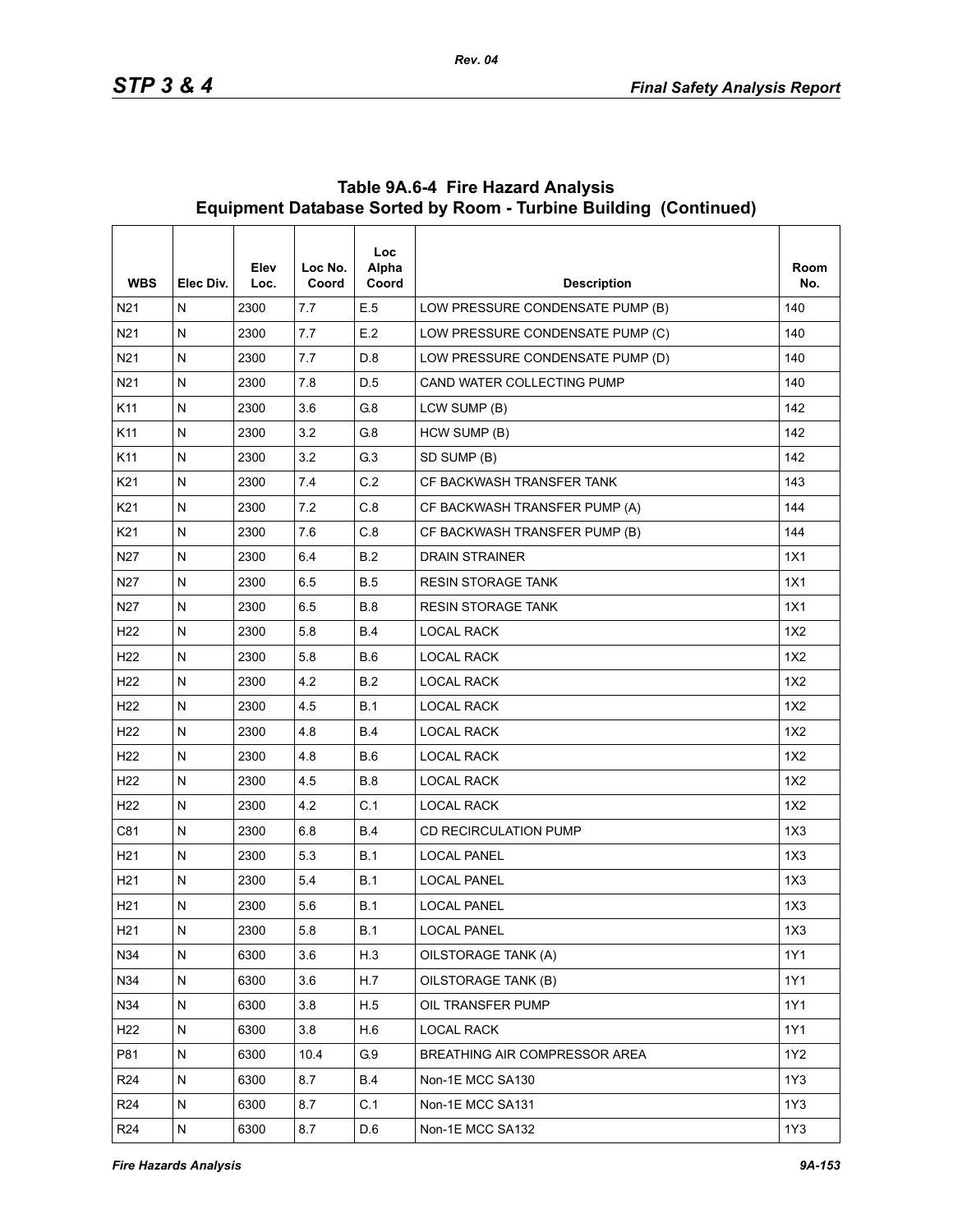| <b>WBS</b>      | Elec Div.    | Elev<br>Loc. | Loc No.<br>Coord | Loc<br>Alpha<br>Coord | <b>Description</b>       | Room<br>No. |
|-----------------|--------------|--------------|------------------|-----------------------|--------------------------|-------------|
| R <sub>24</sub> | N            | 6300         | 8.7              | E.1                   | Non-1E MCC SA133         | 1Y3         |
| R <sub>24</sub> | N            | 6300         | 8.7              | E.5                   | Non-1E MCC SB130         | 1Y3         |
| R <sub>24</sub> | N            | 6300         | 7.1              | C.6                   | Non-1E MCC SB131         | 1Y3         |
| R <sub>24</sub> | N            | 6300         | 7.6              | C.6                   | Non-1E MCC SB132         | 1Y3         |
| R <sub>24</sub> | N            | 6300         | 74               | D.4                   | Non-1E MCC SB133         | 1Y3         |
| R <sub>24</sub> | N            | 6300         | 8.7              | G.2                   | Non-1E MCC SC130         | 1Y3         |
| R <sub>24</sub> | N            | 6300         | 8.7              | G.6                   | Non-1E MCC SC132         | 1Y3         |
| H <sub>22</sub> | N            | 6300         | 4.2              | <b>B.8</b>            | <b>LOCAL RACK</b>        | 1Y4         |
| H <sub>22</sub> | N            | 6300         | 4.5              | <b>B.8</b>            | <b>LOCAL RACK</b>        | 1Y4         |
| R <sub>22</sub> | N            | 12300        | 10.2             | H.5                   | Non-1E M/C A1            | 210         |
| R <sub>22</sub> | N            | 12300        | 10.5             | H.5                   | Non-1E M/C C1            | 210         |
| R <sub>22</sub> | N            | 12300        | 10.2             | G.3                   | Non-1E M/C B1            | 210         |
| R <sub>22</sub> | N            | 12300        | 10.6             | G.3                   | Non-1E M/C D1            | 210         |
| R <sub>22</sub> | N            | 12300        | 10.9             | H.4                   | Non-1E M/C A2-4-5        | 210         |
| R <sub>22</sub> | N            | 12300        | 9.4              | H.4                   | Non-1E M/C B2-4-5        | 210         |
| R <sub>22</sub> | Ν            | 12300        | 9.6              | H.4                   | Non-1E M/C C2-4-5        | 210         |
| N62             | N            | 12300        | 2.7              | <b>B.9</b>            | <b>OG FILTER</b>         | 211         |
| N62             | N            | 12300        | 2.3              | <b>B.8</b>            | <b>GUARD BED</b>         | 211         |
| N <sub>21</sub> | N            | 12300        | 6.6              | H.5                   | MD-RFP (A)               | 213         |
| N <sub>21</sub> | N            | 12300        | 6.6              | G.5                   | $MD-RFP(B)$              | 213         |
| R <sub>22</sub> | N            | 12300        | 6.6              | H.5                   | M/D RFP Motor A          | 213         |
| R <sub>22</sub> | Ν            | 12300        | 6.6              | G.5                   | M/D RFP Motor B          | 213         |
| U41             | N            | 12300        | 7.2              | G.2                   | CONDENSER ROOM L/C (A)   | 213         |
| U41             | N            | 12300        | 7.7              | G.2                   | CONDENSER ROOM L/C (B)   | 213         |
| R <sub>22</sub> | N            | 12300        | 7.7              | J.5                   | M/D RFP ASD (A)          | 214         |
| R <sub>22</sub> | N            | 12300        | 4.2              | J.5                   | M/D RFP ASD (B)          | 214         |
| R <sub>22</sub> | N            | 6300         | 7.7              | J.5                   | MD RFP ASD (C)           | 214-2       |
| R <sub>22</sub> | Ν            | 6300         | 4.2              | J.5                   | MD RFP ASD (D)           | 214-2       |
| N21             | $\mathsf{N}$ | 12300        | 3.6              | H.5                   | $MD-RFP(C)$              | 215         |
| N21             | $\mathsf{N}$ | 12300        | 3.6              | G.5                   | MD-RFP (D)               | 215         |
| R <sub>22</sub> | Ν            | 12300        | 3.6              | H.5                   | M/D RFP Motor C          | 215         |
| R <sub>22</sub> | N            | 12300        | 3.6              | G.5                   | M/D RFP Motor D          | 215         |
| N26             | N            | 6300         | 5.5              | C.0                   | <b>BACKWASH AIR TANK</b> | 221         |
| N26             | N            | 6300         | 5.5              | <b>B.6</b>            | PRE-AIR FILTER VESSEL    | 221         |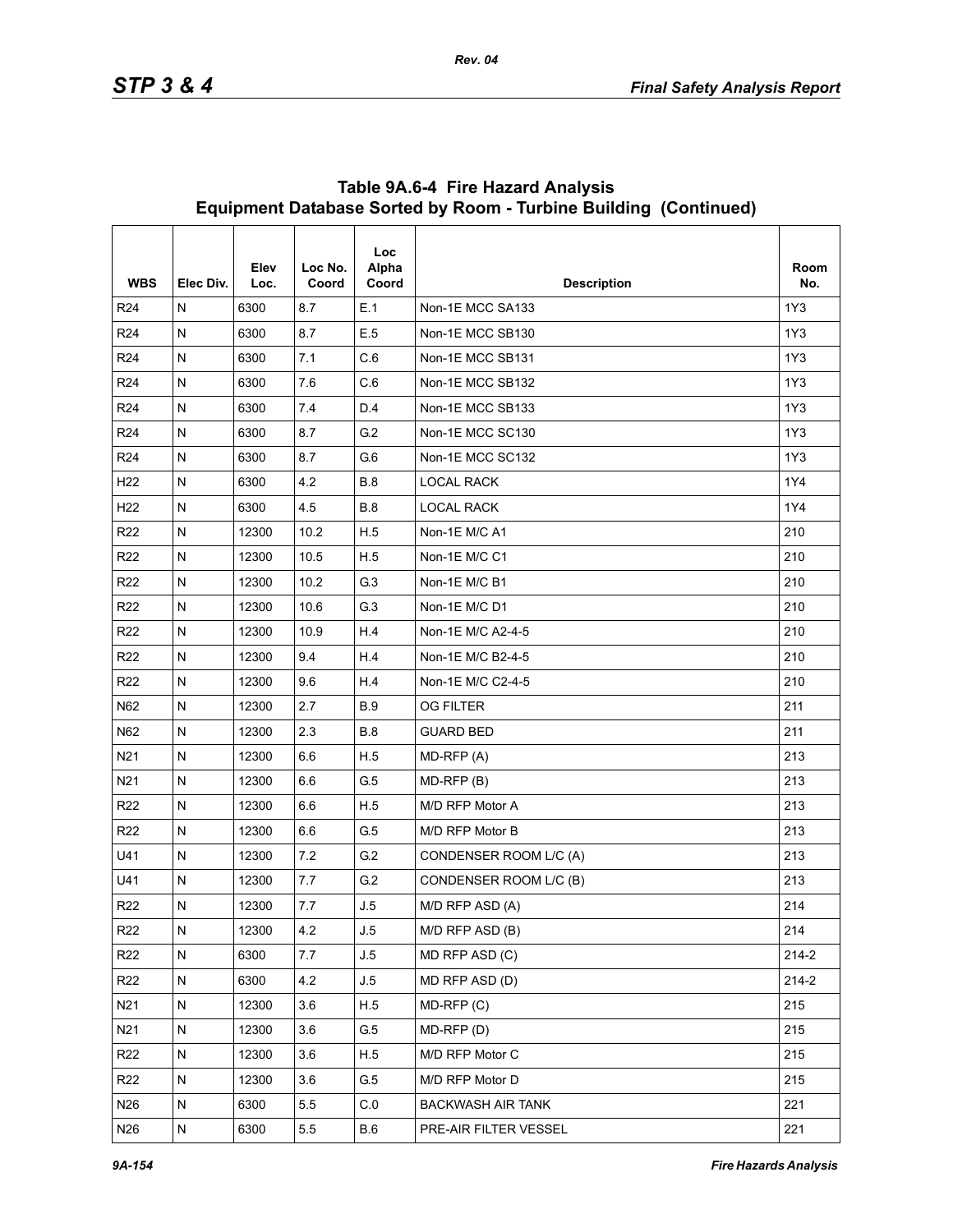| <b>WBS</b>      | Elec Div. | Elev<br>Loc. | Loc No.<br>Coord | <b>Loc</b><br>Alpha<br>Coord | <b>Description</b>       | Room<br>No. |
|-----------------|-----------|--------------|------------------|------------------------------|--------------------------|-------------|
| N <sub>26</sub> | N         | 6300         | 5.9              | B.7                          | <b>AIR FILTER VESSEL</b> | 221         |
| H <sub>22</sub> | N         | 6300         | 5.9              | <b>B.4</b>                   | <b>LOCAL RACK</b>        | 221         |
| H <sub>22</sub> | ${\sf N}$ | 6300         | 5.9              | B.6                          | <b>LOCAL RACK</b>        | 221         |
| H <sub>22</sub> | N         | 6300         | 4.0              | B.6                          | <b>LOCAL RACK</b>        | 221         |
| H <sub>22</sub> | N         | 6300         | 4.4              | <b>B.1</b>                   | <b>LOCAL RACK</b>        | 221         |
| H <sub>22</sub> | ${\sf N}$ | 6300         | 4.6              | B.1                          | <b>LOCAL RACK</b>        | 221         |
| H <sub>22</sub> | N         | 6300         | 4.9              | B.2                          | <b>LOCAL RACK</b>        | 221         |
| H <sub>22</sub> | N         | 6300         | 4.9              | <b>B.4</b>                   | <b>LOCAL RACK</b>        | 221         |
| H <sub>22</sub> | ${\sf N}$ | 6300         | 3.0              | <b>B.5</b>                   | <b>LOCAL RACK</b>        | 221         |
| P <sub>22</sub> | ${\sf N}$ | 2300         | 7.4              | J.0                          | TCW PUMP (A)             | 224         |
| P <sub>22</sub> | N         | 2300         | 7.7              | J.0                          | TCW PUMP (B)             | 224         |
| P <sub>22</sub> | ${\sf N}$ | 2300         | 6.3              | J.0                          | TCW PUMP (C)             | 224         |
| P <sub>22</sub> | N         | 2300         | 5.9              | H.5                          | TCW HEAT EXCHANGER (A)   | 224         |
| P <sub>22</sub> | N         | 2300         | 5.9              | H.8                          | TCW HEAT EXCHANGER (B)   | 224         |
| P <sub>22</sub> | ${\sf N}$ | 2300         | 5.9              | J.4                          | TCW HEAT EXCHANGER (C)   | 224         |
| K11             | N         | 2300         | 7.1              | H.4                          | <b>NRD SUMP</b>          | 224         |
| N34             | N         | 6300         | 7.5              | H.3                          | OIL PURIFICATION UNIT    | 230         |
| N34             | ${\sf N}$ | 6300         | 7.8              | H.3                          | OIL FLUSHING FILTER UNIT | 230         |
| N32             | N         | 6300         | 4.2              | H.5                          | EHC HYDRAULIC POWER UNIT | 232         |
| H <sub>22</sub> | N         | 6300         | 4.7              | H.5                          | <b>LOCAL RACK</b>        | 232         |
| R <sub>24</sub> | ${\sf N}$ | 12300        | 8.7              | <b>B.5</b>                   | Non-1E MCC A330          | 240         |
| R <sub>24</sub> | N         | 12300        | 8.7              | C.2                          | Non-1E MCC A331          | 240         |
| R <sub>24</sub> | N         | 12300        | 8.7              | D.9                          | Non-1E MCC B330          | 240         |
| R <sub>24</sub> | ${\sf N}$ | 12300        | 8.7              | E.4                          | Non-1E MCC B331          | 240         |
| R <sub>24</sub> | N         | 12300        | 8.7              | E.6                          | Non-1E MCC C330          | 240         |
| R <sub>24</sub> | N         | 12300        | 8.7              | F.5                          | Non-1E MCC C331          | 240         |
| R <sub>24</sub> | N         | 12300        | 8.7              | F.9                          | Non-1E MCC C332          | 240         |
| N26             | N         | 12300        | 7.3              | <b>B.7</b>                   | CF FILTER VESSEL (A)     | 241         |
| N26             | N         | 12300        | 7.6              | <b>B.7</b>                   | CF FILTER VESSEL (B)     | 241         |
| N26             | ${\sf N}$ | 12300        | 7.6              | <b>B.3</b>                   | CF FILTER VESSEL (C)     | 241         |
| P62             | N         | 6300         | 10.5             | A.5                          | <b>BOILER (HB)</b>       | 247         |
| P62             | N         | 6300         | 9.5              | B.0                          | <b>BOILER (HB)</b>       | 247         |
| P24             | N         | 6300         | 9.3              | C.5                          | HNCW CHILLER (A)         | 248         |
| P24             | N         | 6300         | 9.3              | D.5                          | HNCW CHILLER (B)         | 248         |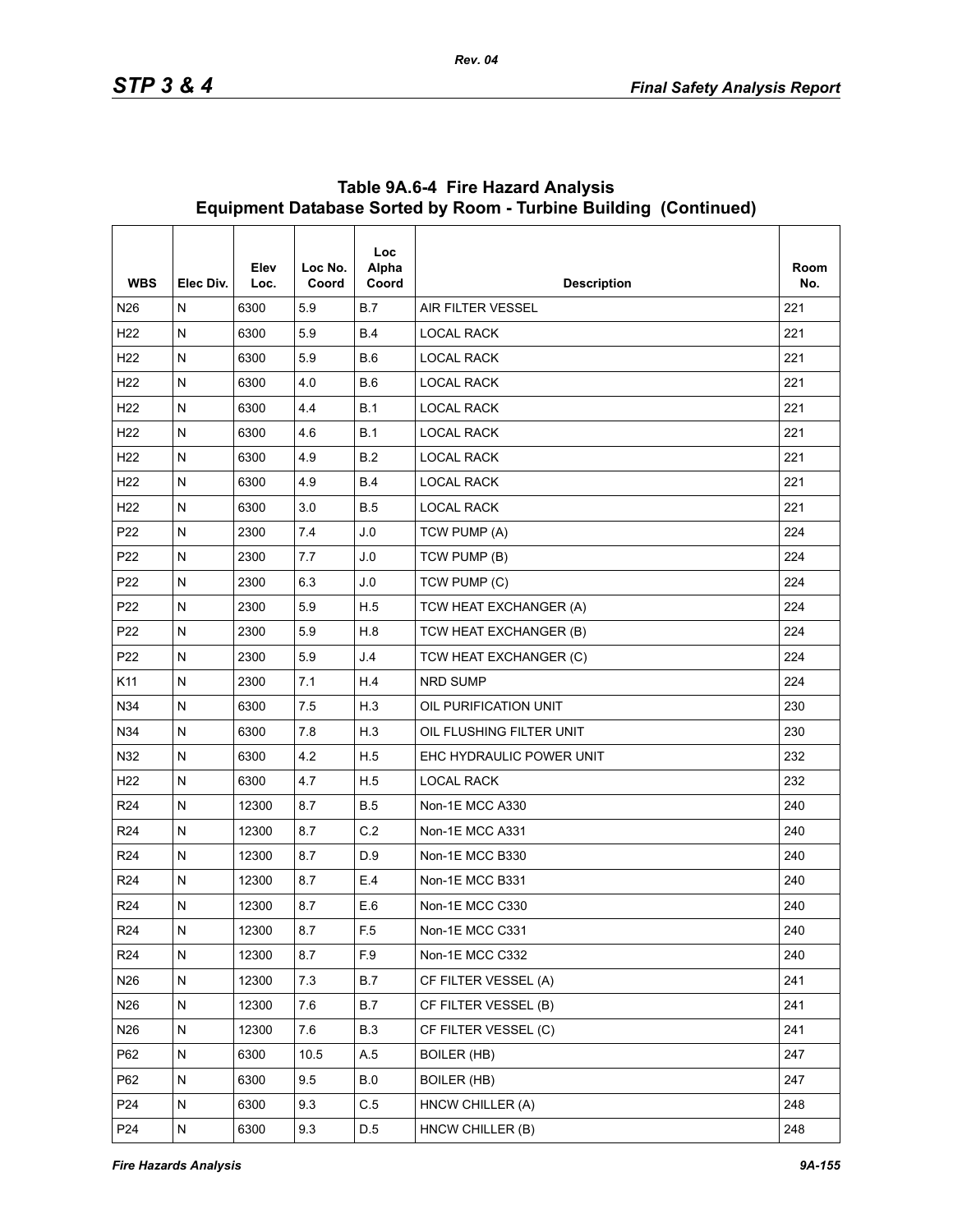| <b>WBS</b>      | Elec Div.    | Elev<br>Loc. | Loc No.<br>Coord | <b>Loc</b><br>Alpha<br>Coord | <b>Description</b>           | Room<br>No. |
|-----------------|--------------|--------------|------------------|------------------------------|------------------------------|-------------|
| P <sub>24</sub> | N            | 6300         | 9.3              | E.5                          | HNCW CHILLER (C)             | 248         |
| P <sub>24</sub> | $\mathsf{N}$ | 6300         | 9.3              | F <sub>5</sub>               | HNCW CHILLER (D)             | 248         |
| P <sub>24</sub> | ${\sf N}$    | 6300         | 9.3              | G.5                          | HNCW CHILLER (E)             | 248         |
| P <sub>24</sub> | N            | 6300         | 9.4              | C.9                          | HNCW PUMP (A)                | 248         |
| P <sub>24</sub> | N            | 6300         | 9.4              | D.9                          | HNCW PUMP (B)                | 248         |
| P <sub>24</sub> | N            | 6300         | 9.4              | E.9                          | HNCW PUMP (C)                | 248         |
| P <sub>24</sub> | N            | 6300         | 9.4              | F.9                          | HNCW PUMP (D)                | 248         |
| P <sub>24</sub> | $\mathsf{N}$ | 6300         | 9.4              | G.9                          | HNCW PUMP (E)                | 248         |
| N22             | N            | 12300        | 7.6              | F <sub>5</sub>               | HIGH PRESSURE DRAIN TANK     | 2X3         |
| H <sub>22</sub> | N            | 12300        | 7.4              | F <sub>3</sub>               | <b>LOCAL RACK</b>            | 2X3         |
| N62             | N            | 12300        | 3.4              | <b>B.6</b>                   | OG PRE HEATER (A)            | 2X4         |
| N62             | N            | 12300        | 3.4              | C.6                          | OG PRE HEATER (B)            | 2X4         |
| N62             | N            | 12300        | 3.7              | <b>B.6</b>                   | OG RECOMBINER (A)            | 2X4         |
| N62             | N            | 12300        | 3.7              | C.6                          | OG RECOMBINER (B)            | 2X4         |
| N62             | N            | 12300        | 3.6              | <b>B.3</b>                   | OG CONDENSER (A)             | 2X4         |
| N62             | N            | 12300        | 3.6              | C.4                          | OG CONDENSER (B)             | 2X4         |
| N62             | N            | 12300        | 3.7              | <b>B.8</b>                   | OG COOLER CONDENSER (A)      | 2X4         |
| N62             | N            | 12300        | 3.7              | C.1                          | OG COOLER CONDENSER (B)      | 2X4         |
| R <sub>22</sub> | $\mathsf{N}$ | 12300        | 9.2              | E.3                          | Non-1E M/C CTG1              | 2X5         |
| R <sub>22</sub> | $\mathsf{N}$ | 12300        | 9.5              | E.2                          | Non-1E M/C CTG2              | 2X5         |
| R <sub>22</sub> | ${\sf N}$    | 12300        | 9.5              | E.7                          | Non-1E M/C CTG3              | 2X5         |
| R <sub>23</sub> | $\mathsf{N}$ | 12300        | 9.2              | E.9                          | Non-1E P/C CTG-1             | 2X5         |
| R <sub>24</sub> | N            | 12300        | 9.4              | F.3                          | Non-1E CTG MCC               | 2X5         |
| C95             | N            | 12300        | 5.5              | <b>B.9</b>                   | <b>CF/CD CONTROL PANEL</b>   | 2X6         |
| C95             | N            | 12300        | 5.5              | C.1                          | <b>CF/CD CONTROL PANEL</b>   | 2X6         |
| H <sub>22</sub> | N            | 12300        | 6.2              | A.3                          | <b>LOCAL RACK</b>            | 2X7         |
| H <sub>22</sub> | N            | 12300        | 6.6              | A.2                          | <b>LOCAL RACK</b>            | 2X7         |
| H <sub>22</sub> | N            | 12300        | 6.8              | A.2                          | LOCAL RACK                   | 2X7         |
| H <sub>22</sub> | N            | 12300        | 6.8              | A.4                          | <b>LOCAL RACK</b>            | 2X7         |
| R <sub>22</sub> | N            | 12300        | 9.5              | D.0                          | CTG AUXILIARY EQUIPMENT AREA | 2X8         |
| R <sub>23</sub> | ${\sf N}$    | 19700        | 9.2              | A.4                          | Non-1E P/C SA10              | 310         |
| R <sub>23</sub> | N            | 19700        | 9.5              | A.4                          | Non-1E P/C SB10              | 310         |
| R <sub>23</sub> | N            | 19700        | 9.2              | <b>B.0</b>                   | Non-1E P/C SC10              | 310         |
| R <sub>23</sub> | ${\sf N}$    | 19700        | 9.5              | $\mathsf B.0$                | Non-1E P/C SD10              | 310         |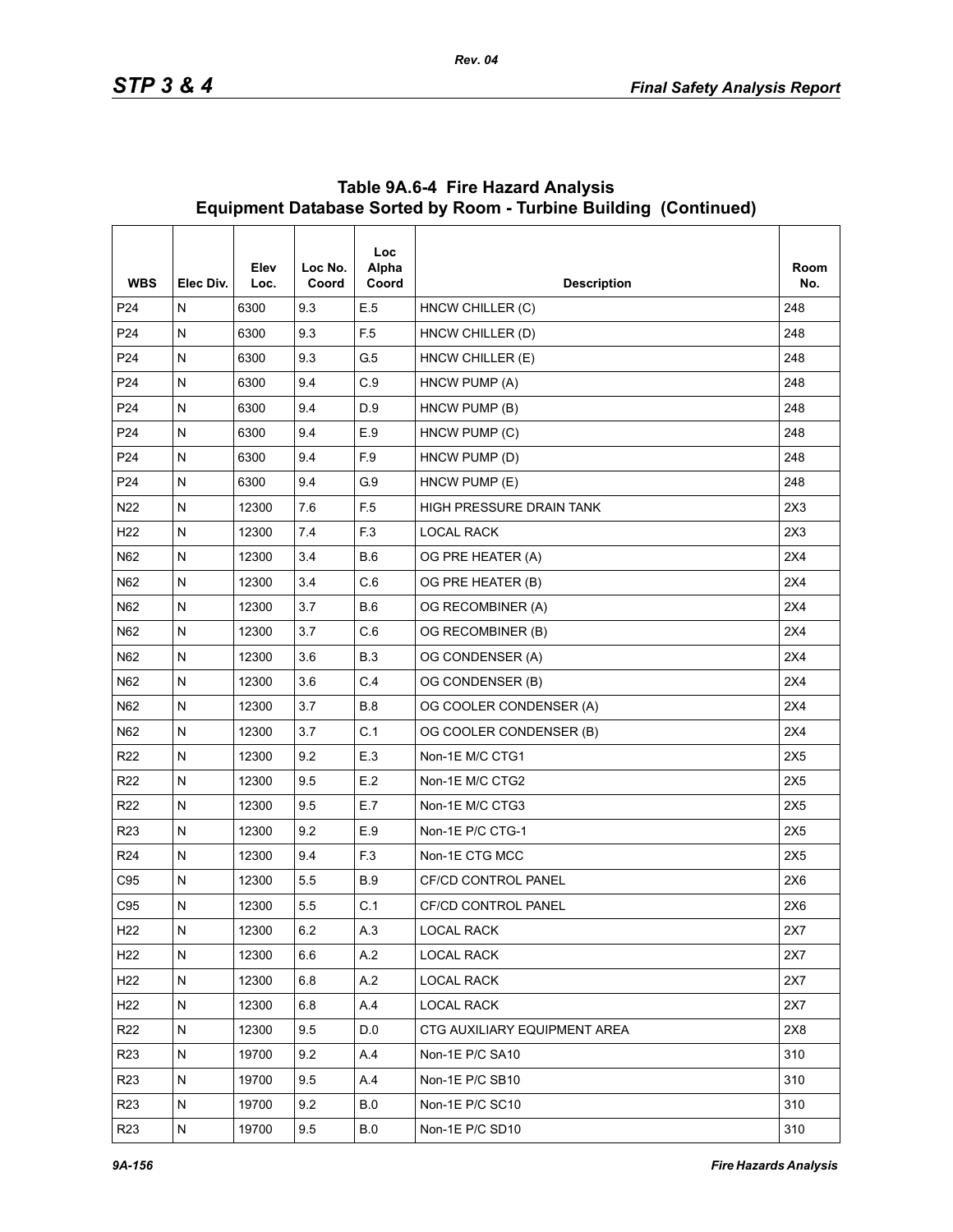| <b>WBS</b>      | Elec Div. | Elev<br>Loc. | Loc No.<br>Coord | Loc<br>Alpha<br>Coord | <b>Description</b>               | Room<br>No. |
|-----------------|-----------|--------------|------------------|-----------------------|----------------------------------|-------------|
| R <sub>23</sub> | N         | 19700        | 9.2              | D.6                   | Non-1E P/C SA12                  | 310         |
| <b>R23</b>      | N         | 19700        | 9.2              | B.7                   | Non-1E P/C SB12                  | 310         |
| R <sub>23</sub> | N         | 19700        | 9.5              | B.7                   | Non-1E P/C SC13                  | 310         |
| R <sub>23</sub> | N         | 19700        | 9.8              | <b>B.7</b>            | Non-1E P/C SD13                  | 310         |
| R42             | N         | 19700        | 9.2              | H.4                   | Non-1E 125VDC CHG/PC/DB A        | 310         |
| R42             | N         | 19700        | 9.4              | H.4                   | Non-1E 125VDC CHG/PC/DB B        | 310         |
| R42             | N         | 19700        | 9.7              | H.4                   | Non-1E 125VDC CHG/PC/DB C        | 310         |
| R42             | N         | 19700        | 9.6              | F.2                   | Non-1E 250VDC CHG/PC/DB A1       | 310         |
| R42             | N         | 19700        | 9.6              | E.4                   | Non-1E 250VDC CHG/PC/DB B1       | 310         |
| R42             | N         | 19700        | 9.8              | F.2                   | Non-1E 250VDC CHG/PC/DB A2       | 310         |
| R42             | N         | 19700        | 9.8              | E.4                   | Non-1E 250VDC CHG/PC/DB B2       | 310         |
| R <sub>23</sub> | N         | 19700        | 9.2              | C.3                   | PIP P/C A30                      | 310         |
| R <sub>23</sub> | N         | 19700        | 9.2              | D.0                   | PIP P/C A31                      | 310         |
| <b>R23</b>      | N         | 19700        | 9.5              | C.3                   | PIP P/C A34                      | 310         |
| R <sub>23</sub> | N         | 19700        | 9.5              | D.0                   | PIP P/C B31                      | 310         |
| R <sub>23</sub> | N         | 19700        | 9.8              | D.0                   | PIP P/C B35                      | 310         |
| R <sub>23</sub> | N         | 19700        | 9.8              | C.3                   | PIP P/C C31                      | 310         |
| R <sub>23</sub> | N         | 19700        | 9.5              | D.6                   | PIP P/C B30                      | 310         |
| R <sub>23</sub> | N         | 19700        | 9.8              | D.6                   | PIP P/C C32                      | 310         |
| <b>R23</b>      | N         | 19700        | 9.8              | <b>B.0</b>            | PIP P/C C30                      | 310         |
| N21             | N         | 12300        | 6.7              | C.6                   | STEAM EJECTOR UNIT (A)           | 311         |
| N <sub>21</sub> | N         | 12300        | 6.7              | C.3                   | STEAM EJECTOR UNIT (B)           | 311         |
| U41             | N         | 19700        | 8.6              | H.9                   | <b>MS TUNNEL L/C</b>             | 313         |
| U41             | N         | 19700        | 8.6              | J.6                   | <b>MS TUNNEL L/C</b>             | 313         |
| N33             | N         | 12300        | 7.3              | D.6                   | <b>GRAND STEAM CONDENSER</b>     | 314         |
| N33             | N         | 12300        | 7.2              | E.6                   | <b>GRAND STEAM EXHAUSTER (A)</b> | 314         |
| N33             | N         | 12300        | 7.4              | E.6                   | <b>GRAND STEAM EXHAUSTER (B)</b> | 314         |
| N21             | N         | 2300         | 3.6              | <b>B.4</b>            | CONDENSATE VACUUM PUMP (A)       | 315         |
| N21             | N         | 2300         | 2.5              | <b>B.4</b>            | CONDENSATE VACUUM PUMP (B)       | 315         |
| N21             | N         | 19700        | 7.3              | H.3                   | 6TH FEED WATER HEATER (A)        | 316         |
| N21             | N         | 19700        | 7.7              | H.3                   | 5TH FEED WATER HEATER (A)        | 316         |
| N37             | N         | 19700        | 7.8              | F <sub>5</sub>        | TURBINE BYPASS VALVE             | 316         |
| H <sub>22</sub> | N         | 19700        | 74               | H.3                   | <b>LOCAL RACK</b>                | 316         |
| H <sub>22</sub> | N         | 19700        | 7.6              | H.5                   | LOCAL RACK                       | 316         |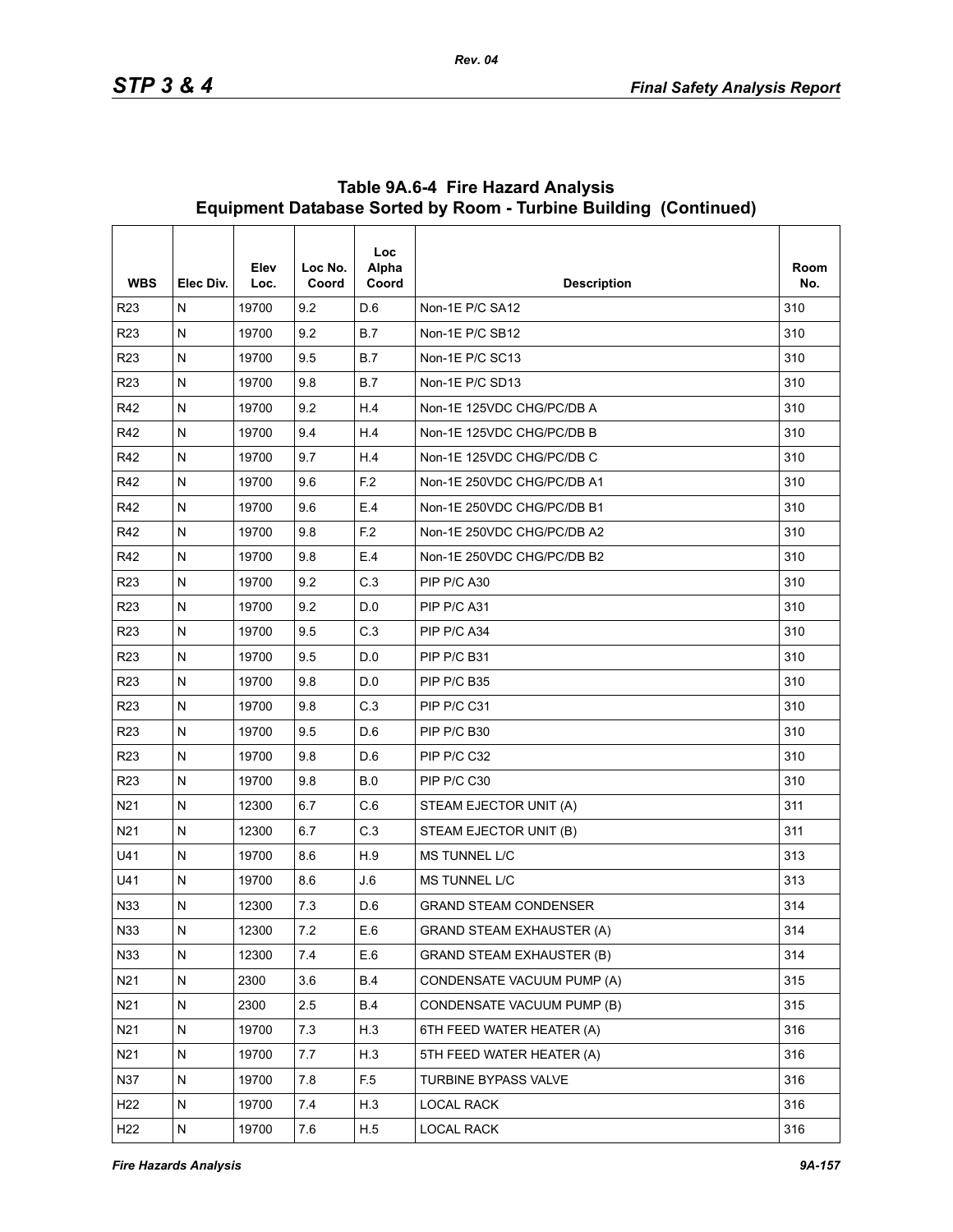| <b>WBS</b>      | Elec Div.    | Elev<br>Loc. | Loc No.<br>Coord | <b>Loc</b><br>Alpha<br>Coord | <b>Description</b>                      | Room<br>No. |
|-----------------|--------------|--------------|------------------|------------------------------|-----------------------------------------|-------------|
| R40             | N            | 12300        | 10.5             | <b>B.9</b>                   | <b>COMBUSTION TURBINE GENERATOR</b>     | 317         |
| R40             | $\mathsf{N}$ | 12300        | 10.6             | E.2                          | <b>DIESEL GENERATOR</b>                 | 317         |
| N62             | N            | 19700        | 2.4              | B.8                          | OG EXTRACTOR (A)                        | $31X-1$     |
| N62             | N            | 19700        | 2.4              | C.3                          | OG EXTRACTOR (B)                        | $31X-1$     |
| R <sub>22</sub> | Class 1E     | 19700        | 7.2              | D.8                          | SAFETY RELATED LPCP SWITCHGEAR (A)      | $31X-2$     |
| R <sub>22</sub> | Class 1E     | 19700        | 7.4              | D.8                          | SAFETY RELATED LPCP SWITCHGEAR (B)      | $31X-2$     |
| R <sub>22</sub> | Class 1E     | 19700        | 7.2              | E.4                          | SAFETY RELATED LPCP SWITCHGEAR (C)      | $31X-2$     |
| R <sub>22</sub> | Class 1E     | 19700        | 7.4              | E.4                          | SAFETY RELATED LPCP SWITCHGEAR (D)      | $31X-2$     |
| U41             | N            | 19700        | 2.4              | A.7                          | OFF-GAS CHARCOAL BED L/C                | 320         |
| U41             | N            | 19700        | 7.9              | A.1                          | IPB COOLING UNIT ROOM L/C               | 320         |
| U41             | $\mathsf{N}$ | 19700        | 5.2              | <b>B.5</b>                   | SCR PANEL ROOM L/C                      | 320         |
| U41             | N            | 19700        | 5.5              | C.5                          | IPB/Z L/C                               | 320         |
| U41             | N            | 19700        | 6.4              | A.5                          | <b>IPB COOLING UNIT</b>                 | 320         |
| N43             | N            | 19700        | 3.5              | C.5                          | STATOR COIL COOLING UNIT                | 320         |
| H <sub>21</sub> | N            | 19700        | 3.1              | C.8                          | STATOR COIL COOLING CTRL PANEL          | 320         |
| H <sub>21</sub> | N            | 19700        | 3.7              | B.2                          | <b>GENERATOR OIL&amp;GAS CTRL PANEL</b> | 320         |
| H <sub>21</sub> | ${\sf N}$    | 19700        | 3.7              | <b>B.3</b>                   | <b>GENERATOR OIL&amp;GAS CTRL PANEL</b> | 320         |
| H <sub>21</sub> | N            | 19700        | 6.4              | A.9                          | PT&SA PANEL                             | 320         |
| H <sub>21</sub> | N            | 19700        | 4.0              | <b>B.9</b>                   | VT Panel                                | 320         |
| H <sub>21</sub> | $\mathsf{N}$ | 19700        | 4.0              | <b>B.5</b>                   | <b>NGR PANEL</b>                        | 320         |
| R <sub>22</sub> | N            | 19700        | 6.4              | <b>B.8</b>                   | <b>GENERATOR CIRCUIT BREAKER</b>        | 320         |
| N21             | N            | 19700        | 4.1              | F.6                          | 4TH FEED WATER HEATER (A)               | 321         |
| N21             | $\mathsf{N}$ | 19700        | 4.1              | E.6                          | 4TH FEED WATER HEATER (B)               | 321         |
| N21             | N            | 19700        | 4.1              | D.6                          | 4TH FEED WATER HEATER (C)               | 321         |
| N21             | N            | 19700        | 4.3              | F.4                          | 3RD FEED WATER HEATER (A)               | 321         |
| N <sub>21</sub> | ${\sf N}$    | 19700        | 4.3              | E.4                          | 3RD FEED WATER HEATER (B)               | 321         |
| N <sub>21</sub> | ${\sf N}$    | 19700        | 4.3              | D.4                          | 3RD FEED WATER HEATER (C)               | 321         |
| N <sub>21</sub> | ${\sf N}$    | 19700        | 2.3              | F.2                          | 1ST FEED WATER HEATER DRAIN TANK (A)    | 321         |
| N <sub>21</sub> | ${\sf N}$    | 19700        | 2.3              | D.9                          | 1ST FEED WATER HEATER DRAIN TANK (B)    | 321         |
| N21             | N            | 19700        | 2.4              | C.9                          | 1ST FEED WATER HEATER DRAIN TANK (C)    | 321         |
| N <sub>21</sub> | ${\sf N}$    | 24400        | 4.2              | F.4                          | 1ST FEED WATER HEATER (A)               | 321         |
| N <sub>21</sub> | ${\sf N}$    | 24400        | 4.2              | E.4                          | 1ST FEED WATER HEATER (B)               | 321         |
| N21             | ${\sf N}$    | 24400        | 4.2              | D.4                          | 1ST FEED WATER HEATER (C)               | 321         |
| N <sub>21</sub> | N            | 24400        | 4.1              | F.6                          | 2ND FEED WATER HEATER (A)               | 321         |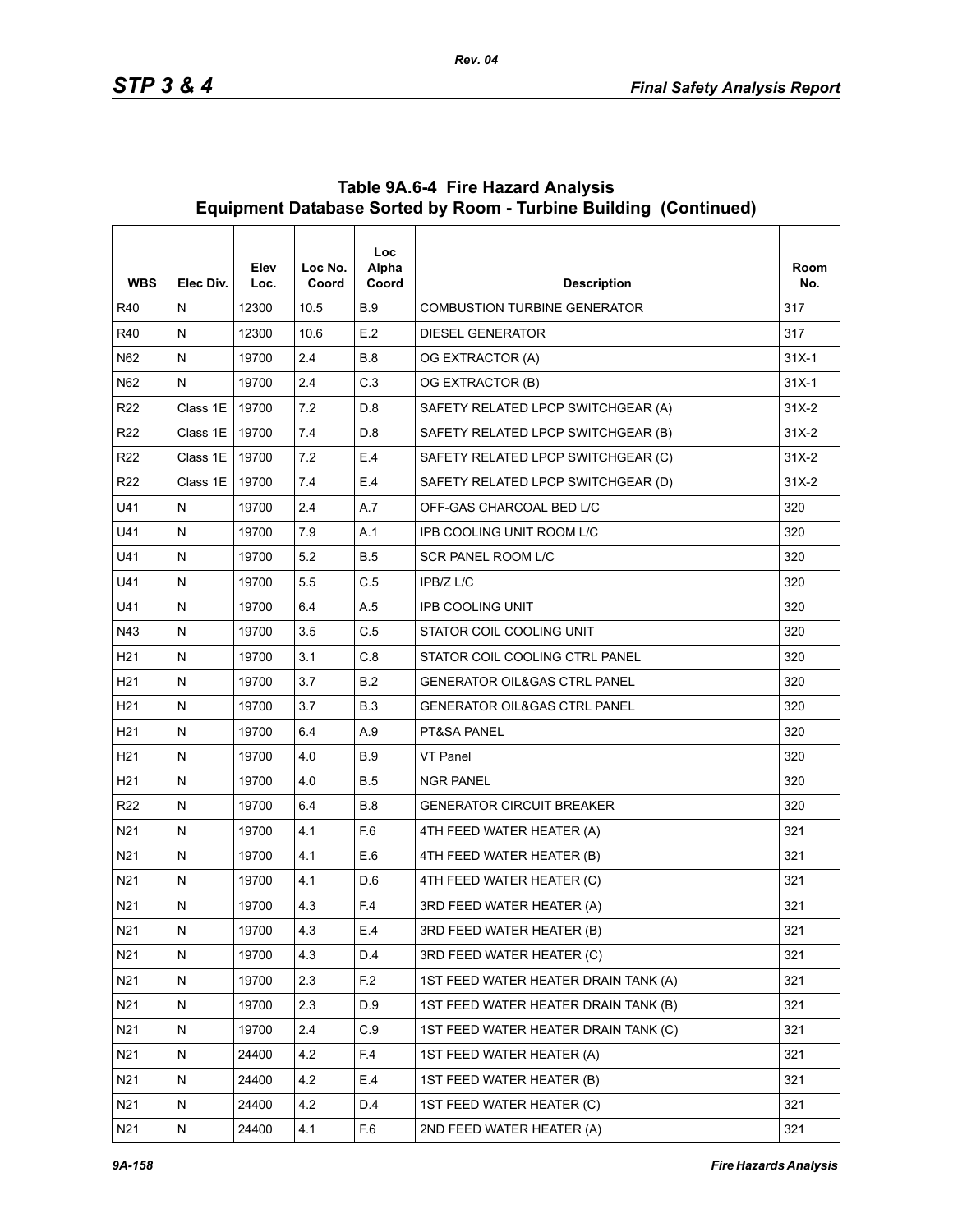| <b>WBS</b>      | Elec Div.    | Elev<br>Loc. | Loc No.<br>Coord | <b>Loc</b><br>Alpha<br>Coord | <b>Description</b>                  | Room<br>No. |
|-----------------|--------------|--------------|------------------|------------------------------|-------------------------------------|-------------|
| N <sub>21</sub> | N            | 24400        | 4.1              | E.6                          | 2ND FEED WATER HEATER (B)           | 321         |
| N <sub>21</sub> | N            | 24400        | 4.1              | D.6                          | 2ND FEED WATER HEATER (C)           | 321         |
| N22             | $\mathsf{N}$ | 24400        | 3.7              | E.3                          | MOISTURE SEPARATOR DRAIN TANK       | 321         |
| N22             | N            | 24400        | 3.7              | E.7                          | MOISTURE SEPARATOR DRAIN TANK       | 321         |
| N <sub>22</sub> | N            | 24400        | 6.3              | E.3                          | MOISTURE SEPARATOR DRAIN TANK       | 321         |
| N22             | $\mathsf{N}$ | 24400        | 6.3              | E.7                          | MOISTURE SEPARATOR DRAIN TANK       | 321         |
| N22             | N            | 24400        | 3.5              | D.3                          | MSH 1ST STAGE HEATER DRAIN TANK     | 321         |
| N <sub>22</sub> | N            | 24400        | 3.7              | F.6                          | MSH 1ST STAGE HEATER DRAIN TANK     | 321         |
| N <sub>22</sub> | $\mathsf{N}$ | 24400        | 6.5              | D.3                          | MSH 1ST STAGE HEATER DRAIN TANK     | 321         |
| N22             | N            | 24400        | 6.3              | F.6                          | MSH 1ST STAGE HEATER DRAIN TANK     | 321         |
| N <sub>22</sub> | N            | 24400        | 3.7              | D.3                          | MSH 2ND STAGE HEATER DRAIN TANK     | 321         |
| N <sub>22</sub> | $\mathsf{N}$ | 24400        | 3.6              | F.2                          | MSH 2ND STAGE HEATER DRAIN TANK     | 321         |
| N22             | N            | 24400        | 6.3              | D.3                          | MSH 2ND STAGE HEATER DRAIN TANK     | 321         |
| N22             | N            | 24400        | 6.4              | F.2                          | MSH 2ND STAGE HEATER DRAIN TANK     | 321         |
| N34             | $\mathsf{N}$ | 19700        | 7.3              | H.5                          | MAIN TURBINE LUBE OIL TANK          | 330         |
| N34             | N            | 19700        | 7.3              | J.4                          | <b>MAIN FLUSHING PUMP</b>           | 330         |
| N21             | N            | 19700        | 3.3              | H.3                          | 6TH FEED WATER HEATER (B)           | 331         |
| N <sub>21</sub> | $\mathsf{N}$ | 19700        | 3.7              | H.3                          | 5TH FEED WATER HEATER (B)           | 331         |
| H <sub>22</sub> | N            | 19700        | 3.4              | H.5                          | <b>LOCAL RACK</b>                   | 331         |
| H <sub>22</sub> | N            | 19700        | 3.6              | H.6                          | <b>LOCAL RACK</b>                   | 331         |
| N31             | $\mathsf{N}$ | 19700        | 4.0              | H.5                          | <b>MAIN STEAM STOP VALVE</b>        | 334         |
| N31             | N            | 19700        | 4.0              | H.5                          | <b>MAIN STEAM CONTROL VALVE</b>     | 334         |
| N42             | N            | 19700        | 3.7              | <b>B.8</b>                   | <b>GENERATOR HYDROGEN GAS DRYER</b> | 340         |
| R <sub>24</sub> | N            | 19700        | 8.7              | <b>B.7</b>                   | Non-1E MCC SC132                    | 340         |
| R <sub>24</sub> | $\mathsf{N}$ | 19700        | 8.7              | C.2                          | Non-1E MCC SC133                    | 340         |
| R <sub>24</sub> | ${\sf N}$    | 19700        | 8.7              | C.5                          | Non-1E MCC SD130                    | 340         |
| R <sub>24</sub> | ${\sf N}$    | 19700        | 8.7              | D.4                          | Non-1E MCC SD131                    | 340         |
| R <sub>24</sub> | ${\sf N}$    | 19700        | 8.7              | D.9                          | Non-1E MCC SD132                    | 340         |
| R24             | N            | 19700        | 8.7              | E.4                          | Non-1E MCC SD133                    | 340         |
| N26             | ${\sf N}$    | 19700        | 7.3              | B.2                          | CF MODULE TANK                      | 342         |
| C95             | N            | 12300        | 6.3              | <b>B.8</b>                   | CONDENSATE DEMINERALIZER (A)        | 344         |
| C95             | N            | 12300        | 6.6              | <b>B.8</b>                   | CONDENSATE DEMINERALIZER (B)        | 344         |
| C95             | ${\sf N}$    | 12300        | 6.9              | <b>B.8</b>                   | CONDENSATE DEMINERALIZER (C)        | 344         |
| C95             | N            | 12300        | 6.3              | B.2                          | CONDENSATE DEMINERALIZER (D)        | 344         |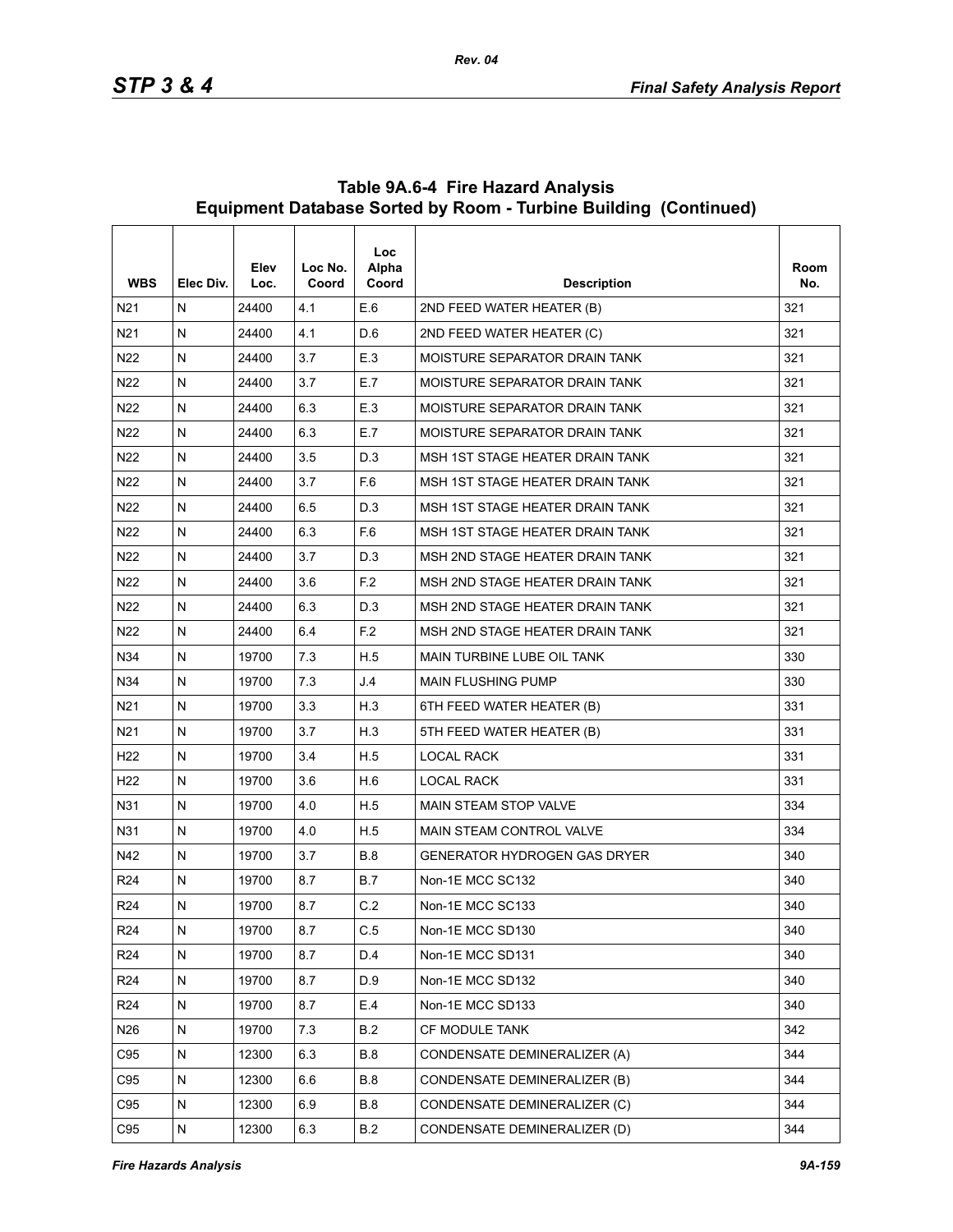| <b>WBS</b>      | Elec Div. | Elev<br>Loc. | Loc No.<br>Coord | <b>Loc</b><br>Alpha<br>Coord | <b>Description</b>             | Room<br>No. |
|-----------------|-----------|--------------|------------------|------------------------------|--------------------------------|-------------|
| C95             | N         | 12300        | 6.6              | B.2                          | CONDENSATE DEMINERALIZER (E)   | 344         |
| C95             | N         | 12300        | 6.9              | B.2                          | CONDENSATE DEMINERALIZER (F)   | 344         |
| N44             | N         | 19700        | 3.3              | B.6                          | <b>GENERATOR OIL SEAL UNIT</b> | 3X2         |
| H <sub>22</sub> | N         | 19700        | 3.1              | <b>B.5</b>                   | <b>LOCAL RACK</b>              | 3X2         |
| H <sub>22</sub> | N         | 19700        | 3.1              | B.6                          | <b>LOCAL RACK</b>              | 3X2         |
| H <sub>22</sub> | N         | 19700        | 3.4              | <b>B.4</b>                   | <b>LOCAL RACK</b>              | 3X2         |
| H <sub>22</sub> | N         | 19700        | 3.4              | <b>B.5</b>                   | <b>LOCAL RACK</b>              | 3X2         |
| H <sub>21</sub> | N         | 19700        | 5.2              | A.5                          | <b>EXCITER RECTIFIER PANEL</b> | 3X3         |
| H <sub>21</sub> | N         | 19700        | 5.6              | A.5                          | <b>EXCITER CTRL PANEL</b>      | 3X3         |
| R42             | N         | 19700        | 9.8              | F.7                          | Non-1E 250VDC Battery A1       | 3X4         |
| R42             | N         | 19700        | 9.8              | G <sub>0</sub>               | Non-1E 250VDC Battery B1       | 3X4         |
| R42             | N         | 19700        | 9.4              | F.7                          | <b>SINK</b>                    | 3X4         |
| R42             | N         | 19700        | 9.8              | G <sub>4</sub>               | Non-1E 250VDC Battery A2       | 3X5         |
| R42             | N         | 19700        | 9.8              | G.8                          | Non-1E 250VDC Battery B2       | 3X5         |
| R42             | N         | 19700        | 9.4              | G.4                          | <b>SINK</b>                    | 3X5         |
| R42             | N         | 19700        | 9.7              | F.6                          | Non-1E 125VDC Battery A        | 3X6         |
| R42             | N         | 19700        | 9.4              | F.9                          | <b>SINK</b>                    | 3X6         |
| R42             | N         | 19700        | 9.7              | G.3                          | Non-1E 125VDC Battery B        | 3X7         |
| R42             | N         | 19700        | 9.4              | G.3                          | <b>SINK</b>                    | 3X7         |
| R42             | N         | 19700        | 9.7              | G.7                          | Non-1E 125VDC Battery C        | 3X8         |
| R42             | N         | 19700        | 9.4              | G.6                          | <b>SINK</b>                    | 3X8         |
| U41             | N         | 19700        | 10.5             | F.7                          | ELECTRICAL EQUIPMENT AREA      | 3X9         |
| U41             | N         | 38300        | 8.8              | D.3                          | R/B SUPPLY FAN (A)             | 411         |
| U41             | N         | 38300        | 8.8              | D.7                          | R/B SUPPLY FAN (B)             | 411         |
| U41             | N         | 38300        | 8.8              | E.4                          | R/B SUPPLY FAN (C)             | 411         |
| P22             | ${\sf N}$ | 47200        | 7.7              | E.8                          | HNCW, TCW SURGE TANK           | 411         |
| U41             | N         | 27800        | 9.5              | E.5                          | R/B EXHAUST FAN (A)            | 412         |
| U41             | N         | 27800        | 9.5              | F <sub>5</sub>               | R/B EXHAUST FAN (B)            | 412         |
| U41             | N         | 27800        | 9.5              | G.5                          | R/B EXHAUST FAN (C)            | 412         |
| U41             | N         | 27800        | 9.1              | E.5                          | R/B EXHAUST FAN FILTER (A)     | 412         |
| U41             | ${\sf N}$ | 27800        | 9.1              | F <sub>5</sub>               | R/B EXHAUST FAN FILTER (B)     | 412         |
| U41             | N         | 27800        | 9.1              | G.5                          | R/B EXHAUST FAN FILTER (C)     | 412         |
| H <sub>22</sub> | N         | 27800        | 3.8              | G.2                          | <b>LOCAL RACK</b>              | 413         |
| H <sub>22</sub> | ${\sf N}$ | 27800        | 2.1              | G.9                          | LOCAL RACK                     | 413         |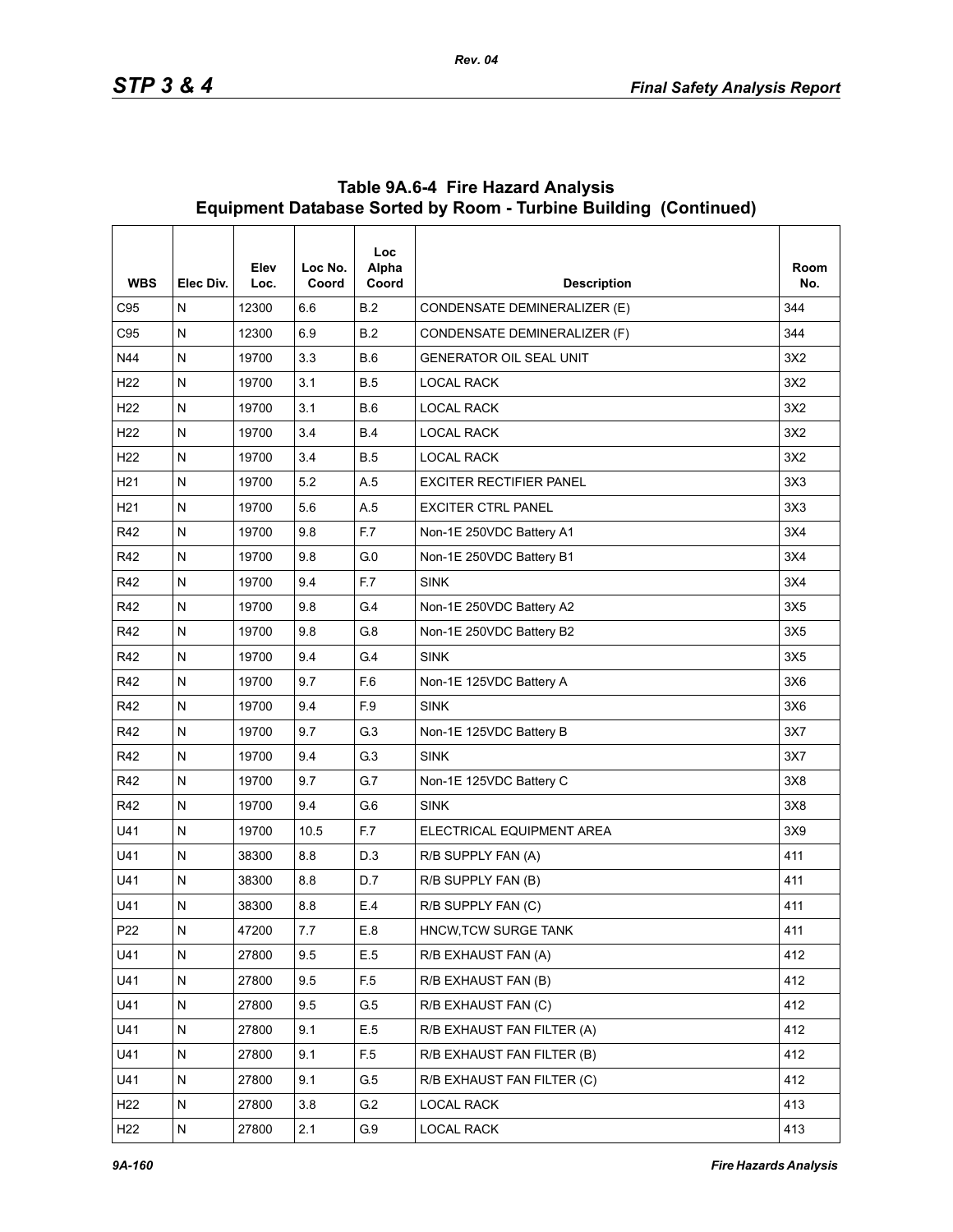| <b>WBS</b>      | Elec Div.    | Elev<br>Loc. | Loc No.<br>Coord | Loc<br>Alpha<br>Coord | <b>Description</b>                                         | Room<br>No. |
|-----------------|--------------|--------------|------------------|-----------------------|------------------------------------------------------------|-------------|
| H <sub>22</sub> | N            | 27800        | 2.1              | H.9                   | <b>LOCAL RACK</b>                                          | 413         |
| U41             | $\mathsf{N}$ | 27800        | 3.9              | C.6                   | MSH ROOM L/C                                               | 420         |
| N41             | N            | 27800        | 4.0              | C.4                   | <b>GENERATAOR</b>                                          | 421         |
| N35             | N            | 27800        | 6.5              | E.5                   | MOISTURE SEPARATOR AND REHEATER (A)                        | 423         |
| N35             | N            | 27800        | 3.6              | E.5                   | MOISTURE SEPARATOR AND REHEATER (B)                        | 423         |
| N31             | N            | 27800        | 4.0              | F <sub>5</sub>        | LOW PRESSURE TURBINE (A)                                   | 423         |
| N31             | N            | 27800        | 4.0              | E.5                   | LOW PRESSURE TURBINE (B)                                   | 423         |
| N31             | $\mathsf{N}$ | 27800        | 4.0              | D.5                   | LOW PRESSURE TURBINE (C)                                   | 423         |
| N31             | N            | 27800        | 6.9              | G.3                   | <b>COMBINED INTERMEDIATE VALVE</b>                         | 431         |
| N31             | N            | 27800        | 3.1              | G.3                   | <b>COMBINED INTERMEDIATE VALVE</b>                         | 431         |
| N34             | $\mathsf{N}$ | 27800        | 3.9              | H.6                   | <b>MIST SEPARATOR</b>                                      | 431         |
| N31             | N            | 27800        | 4.0              | G.5                   | <b>HIGH PRESSURE TURBINE</b>                               | 432         |
| U41             | N            | 27800        | 6.1              | C.6                   | MSH ROOM L/C                                               | 441         |
| H <sub>22</sub> | N            | 27800        | 6.9              | C.6                   | <b>LOCAL RACK</b>                                          | 441         |
| U41             | N            | 38300        | 8.2              | A.3                   | R/B T/B SUPPLY ROOM L/C                                    | 443         |
| U41             | N            | 38300        | 8.8              | A.6                   | T/B EXHAUST FAN (A)                                        | 443         |
| U41             | $\mathsf{N}$ | 38300        | 8.8              | <b>B.5</b>            | T/B EXHAUST FAN (B)                                        | 443         |
| U41             | N            | 38300        | 8.8              | C.5                   | T/B EXHAUST FAN (C)                                        | 443         |
| U41             | N            | 38300        | 8.5              | F.3                   | R/B T/B EXHAUST ROOM L/C                                   | 445         |
| U41             | N            | 38300        | 8.7              | G.3                   | T/B SUPPLY FAN (A)                                         | 445         |
| U41             | N            | 38300        | 8.7              | H.3                   | T/B SUPPLY FAN (B)                                         | 445         |
| U41             | N            | 38300        | 8.7              | J.3                   | T/B SUPPLY FAN (C)                                         | 445         |
| N33             | $\mathsf{N}$ | 27800        | 8.5              | D.5                   | <b>GRAND STEAM GENERATOR</b>                               | 4X1         |
| H <sub>22</sub> | N            | 27800        | 8.8              | D.3                   | <b>LOCAL RACK</b>                                          | 4X1         |
| H <sub>22</sub> | N            | 27800        | 8.8              | D.6                   | <b>LOCAL RACK</b>                                          | 4X1         |
| N33             | ${\sf N}$    | 27800        | 8.9              | C.3                   | GRAND STEAM GENERATOR FEEDWATER PUMP (A)                   | 4X2         |
| N33             | N            | 27800        | 8.9              | C.5                   | GRAND STEAM GENERATOR FEEDWATER PUMP (B)                   | 4X2         |
| U41             | N            | 27800        | 8.0              | F <sub>5</sub>        | T/B EQUIPMENT COMPARTMENT EXHAUST FAN                      | 4X3         |
| H <sub>22</sub> | ${\sf N}$    | 27800        | 8.4              | E.1                   | <b>LOCAL RACK</b>                                          | 4X3         |
| H <sub>22</sub> | N            | 27800        | 8.7              | E.1                   | <b>LOCAL RACK</b>                                          | 4X3         |
| U41             | N            | 27800        | 9.2              | <b>B.5</b>            | ELECTRIC BOILER ROOM ROOF EXHAUSTER                        | 4X4         |
| U41             | ${\sf N}$    | 27800        | 9.2              | A.5                   | ELECTRIC BOILER ROOM ROOF EXHAUSTER                        | 4X4         |
| U41             | N            | 27800        | 10.3             | <b>B.3</b>            | COMBUSTION TURBINE GENERATOR ROOM ROOF<br><b>EXHAUSTER</b> | 4X4         |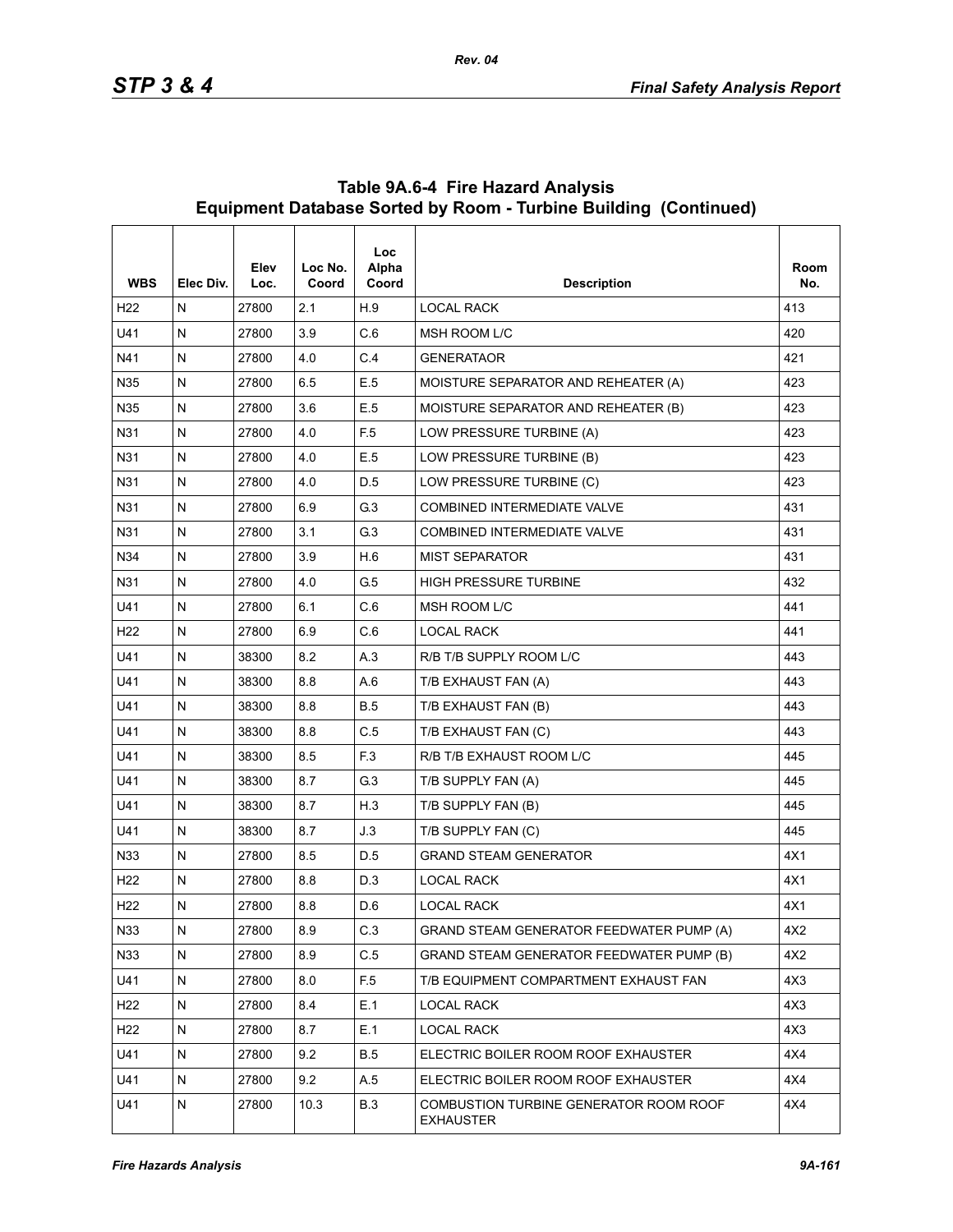| <b>WBS</b> | Elec Div.    | Elev<br>Loc. | Loc No.<br>Coord | Loc<br>Alpha<br>Coord | <b>Description</b>                                         | Room<br>No. |
|------------|--------------|--------------|------------------|-----------------------|------------------------------------------------------------|-------------|
| U41        | N            | 27800        | 10.3             | B.7                   | COMBUSTION TURBINE GENERATOR ROOM ROOF<br><b>EXHAUSTER</b> | 4X4         |
| U41        | N            | 27800        | 10.3             | C.3                   | COMBUSTION TURBINE GENERATOR ROOM ROOF<br><b>EXHAUSTER</b> | 4X4         |
| U41        | $\mathsf{N}$ | 27800        | 10.3             | C.7                   | COMBUSTION TURBINE GENERATOR ROOM ROOF<br><b>EXHAUSTER</b> | 4X4         |
| U41        | N            | 27800        | 10.3             | D.3                   | COMBUSTION TURBINE GENERATOR ROOM ROOF<br><b>EXHAUSTER</b> | 4X4         |
| U41        | N            | 27800        | 10.3             | D.7                   | COMBUSTION TURBINE GENERATOR ROOM ROOF<br><b>EXHAUSTER</b> | 4X4         |
| U41        | N            | 27800        | 10.7             | B.3                   | COMBUSTION TURBINE GENERATOR ROOM ROOF<br><b>EXHAUSTER</b> | 4X4         |
| U41        | $\mathsf{N}$ | 27800        | 10.7             | B.7                   | COMBUSTION TURBINE GENERATOR ROOM ROOF<br><b>EXHAUSTER</b> | 4X4         |
| U41        | $\mathsf{N}$ | 27800        | 10.7             | C.3                   | COMBUSTION TURBINE GENERATOR ROOM ROOF<br><b>EXHAUSTER</b> | 4X4         |
| U41        | N            | 27800        | 10.7             | C.7                   | COMBUSTION TURBINE GENERATOR ROOM ROOF<br><b>EXHAUSTER</b> | 4X4         |
| U41        | N            | 27800        | 10.7             | D.3                   | COMBUSTION TURBINE GENERATOR ROOM ROOF<br><b>EXHAUSTER</b> | 4X4         |
| U41        | N            | 27800        | 10.7             | D.7                   | COMBUSTION TURBINE GENERATOR ROOM ROOF<br><b>EXHAUSTER</b> | 4X4         |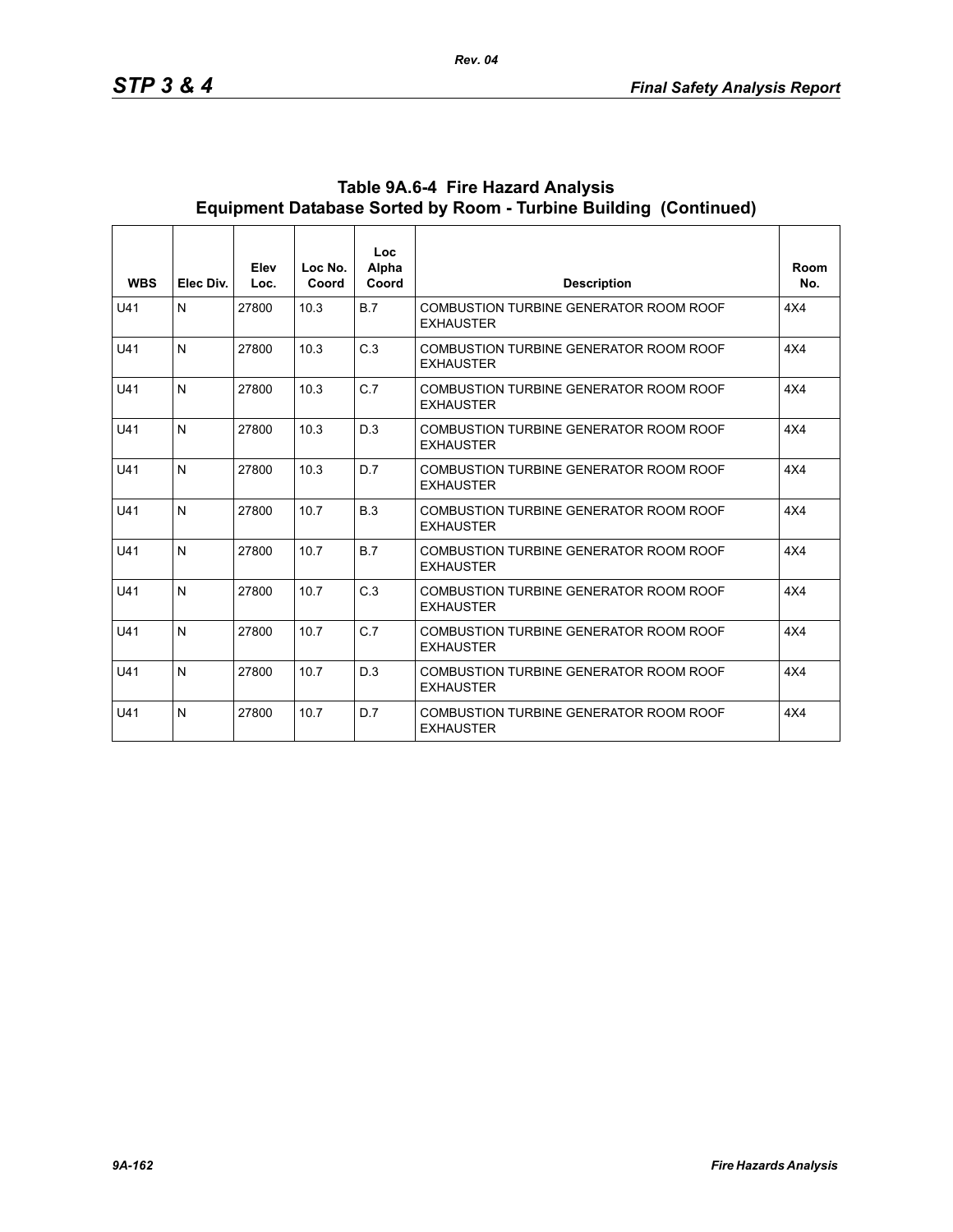| <b>MPL No.</b> | Elec<br>Div.   | Elev.<br>Loc. | Loc No.<br>Coord | Loc<br>Alpha<br>Coord | <b>Description</b>            | Room<br>No. |
|----------------|----------------|---------------|------------------|-----------------------|-------------------------------|-------------|
| B21-PT301A     | $\mathbf{1}$   | 1500          | <b>TBD</b>       | TBD                   | PRESSURE TRANSMITTER          | 120         |
| B21-PT301B     | $\overline{2}$ | 1500          | <b>TBD</b>       | <b>TBD</b>            | PRESSURE TRANSMITTER          | 120         |
| B21-PT301C     | 3              | 1500          | <b>TBD</b>       | TBD                   | PRESSURE TRANSMITTER          | 120         |
| B21-PT301D     | 4              | 1500          | <b>TBD</b>       | TBD                   | <b>PRESSURE TRANSMITTER</b>   | 120         |
| F31-TF021A     | 1              | 14750         | 5.5              | K.8                   | <b>MSL TEMPERATURE SENSOR</b> | 219         |
| E31-TE021B     | $\overline{c}$ | 14750         | 5.8              | K.8                   | <b>MSL TEMPERATURE SENSOR</b> | 219         |
| E31-TE021C     | 3              | 14750         | 6.2              | K.8                   | <b>MSL TEMPERATURE SENSOR</b> | 219         |
| E31-TE021D     | 4              | 14750         | 6.4              | K.8                   | <b>MSL TEMPERATURE SENSOR</b> | 219         |
| E31-TE022A     | 1              | 15100         | 5.5              | K.8                   | <b>TEMPERATURE ELEMENT</b>    | 219         |
| E31-TE022B     | $\overline{2}$ | 15100         | 5.8              | K.8                   | <b>TEMPERATURE ELEMENT</b>    | 219         |
| E31-TE022C     | 3              | 15100         | 6.2              | K.8                   | <b>TEMPERATURE ELEMENT</b>    | 219         |
| E31-TE022D     | 4              | 15100         | 6.4              | K.8                   | <b>TEMPERATURE ELEMENT</b>    | 219         |
| E31-TE023A     | 1              | 15450         | 5.5              | K.8                   | <b>TEMPERATURE ELEMENT</b>    | 219         |
| E31-TE023B     | $\overline{c}$ | 15450         | 5.8              | K.8                   | <b>TEMPERATURE ELEMENT</b>    | 219         |
| E31-TE023C     | 3              | 15450         | 6.2              | K.8                   | <b>TEMPERATURE ELEMENT</b>    | 219         |
| E31-TE023D     | 4              | 15450         | 6.4              | K.8                   | <b>TEMPERATURE ELEMENT</b>    | 219         |
| E31-TE024A     | 1              | 15800         | 5.5              | K.8                   | <b>TEMPERATURE ELEMENT</b>    | 219         |
| E31-TE024B     | 2              | 15800         | 5.8              | K.8                   | <b>TEMPERATURE ELEMENT</b>    | 219         |
| E31-TE024C     | 3              | 15800         | 6.2              | K.8                   | <b>TEMPERATURE ELEMENT</b>    | 219         |
| E31-TE024D     | 4              | 15800         | 6.4              | K.8                   | <b>TEMPERATURE ELEMENT</b>    | 219         |
| E31-TE025A     | 1              | 16150         | 5.5              | K.8                   | <b>TEMPERATURE ELEMENT</b>    | 219         |
| E31-TE025B     | $\overline{c}$ | 16150         | 5.8              | K.8                   | <b>TEMPERATURE ELEMENT</b>    | 219         |
| E31-TE025C     | 3              | 16150         | 6.2              | K.8                   | <b>TEMPERATURE ELEMENT</b>    | 219         |
| E31-TE025D     | 4              | 16150         | 6.4              | K.8                   | <b>TEMPERATURE ELEMENT</b>    | 219         |
| E31-TE026A     | 1              | 16500         | 5.5              | K.8                   | <b>TEMPERATURE ELEMENT</b>    | 219         |
| E31-TE026B     | $\overline{2}$ | 16500         | 5.8              | K.8                   | TEMPERATURE ELEMENT           | 219         |
| E31-TE026C     | 3              | 16500         | 6.2              | K.8                   | <b>TEMPERATURE ELEMENT</b>    | 219         |
| E31-TE026D     | 4              | 16500         | 6.4              | K.8                   | TEMPERATURE ELEMENT           | 219         |
| E31-TE027A     | 1              | 16850         | 5.5              | K.8                   | <b>TEMPERATURE ELEMENT</b>    | 219         |
| E31-TE027B     | $\overline{2}$ | 16850         | 5.8              | K.8                   | TEMPERATURE ELEMENT           | 219         |
| E31-TE027C     | 3              | 16850         | 6.2              | K.8                   | TEMPERATURE ELEMENT           | 219         |
| E31-TE027D     | 4              | 16850         | 6.4              | K.8                   | TEMPERATURE ELEMENT           | 219         |
| E31-TE028A     | 1              | 17100         | 5.5              | K.8                   | TEMPERATURE ELEMENT           | 219         |